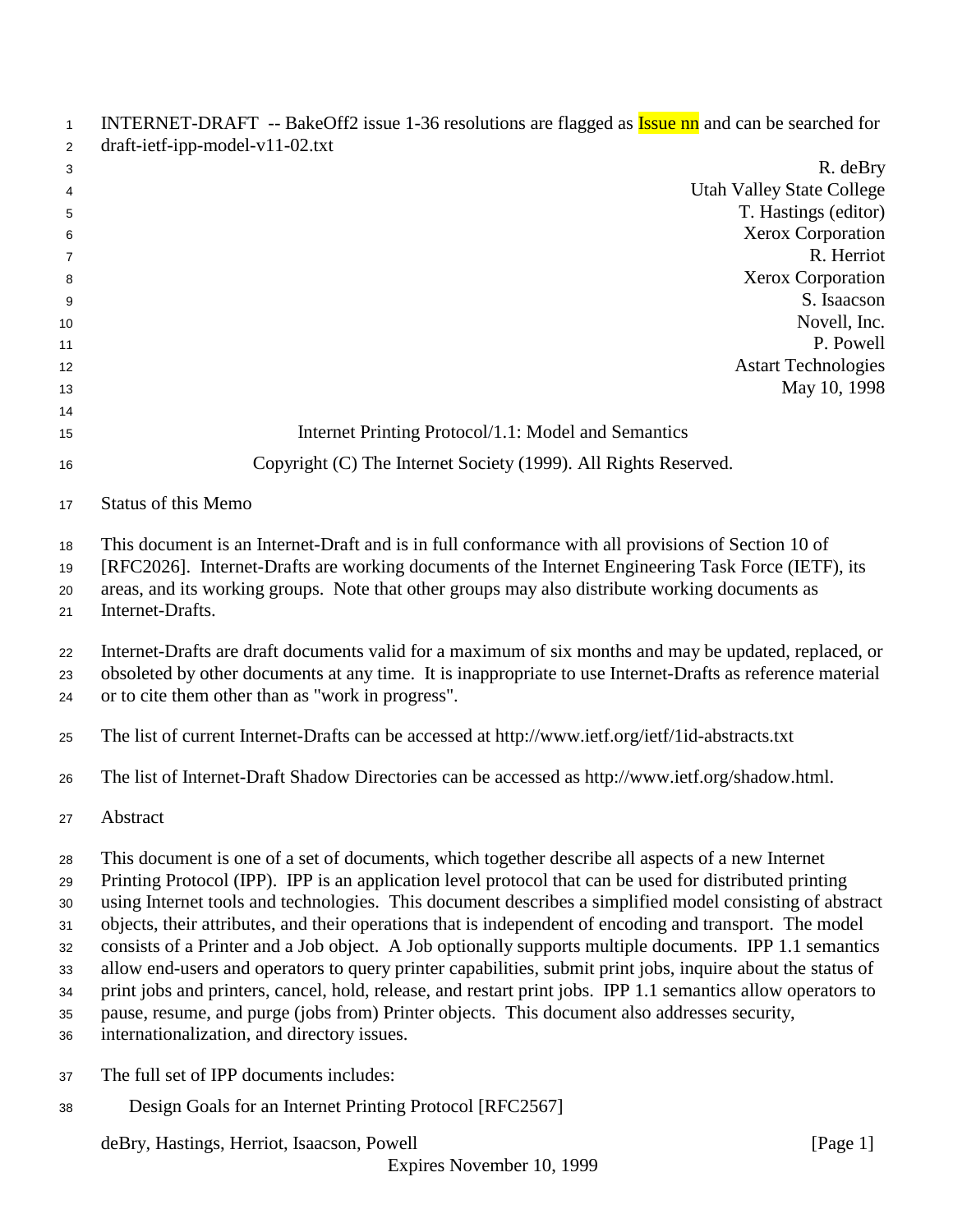- Rationale for the Structure and Model and Protocol for the Internet Printing Protocol [RFC2568]
- Internet Printing Protocol/1.1: Model and Semantics (this document)
- Internet Printing Protocol/1.1: Encoding and Transport [IPP-PRO]
- Internet Printing Protocol/1.1: Implementer's Guide [IPP-IIG]
- Mapping between LPD and IPP Protocols [RFC2569]
- 

The "Design Goals for an Internet Printing Protocol" document takes a broad look at distributed printing

 functionality, and it enumerates real-life scenarios that help to clarify the features that need to be included in a printing protocol for the Internet. It identifies requirements for three types of users: end

users, operators, and administrators. It calls out a subset of end user requirements that are satisfied in

IPP/1.0. Operator and administrator requirements are out of scope for version 1.0. A few OPTIONAL

- operator operations have been added to IPP/1.1.
- The "Rationale for the Structure and Model and Protocol for the Internet Printing Protocol" document
- describes IPP from a high level view, defines a roadmap for the various documents that form the suite of
- IPP specifications, and gives background and rationale for the IETF working group's major decisions.

The "Internet Printing Protocol/1.1: Encoding and Transport" document is a formal mapping of the

abstract operations and attributes defined in the model document onto HTTP/1.1. It defines the encoding

rules for a new Internet MIME media type called "application/ipp". This document also defines the rules

for transporting over HTTP a message body whose Content-Type is "application/ipp". This document

defines a new scheme named 'ipp' for identifying IPP printers and jobs. Finally, this document defines

- 59 interoperability rules for supporting IPP/1.0 clients. **Issue 33**
- The "Internet Printing Protocol/1.1: Implementer's Guide" document gives insight and advice to

implementers of IPP clients and IPP objects. It is intended to help them understand IPP/1.1 and some of

the considerations that may assist them in the design of their client and/or IPP object implementations.

For example, a typical order of processing requests is given, including error checking. Motivation for

some of the specification decisions is also included.

The "Mapping between LPD and IPP Protocols" document gives some advice to implementers of

gateways between IPP and LPD (Line Printer Daemon) implementations.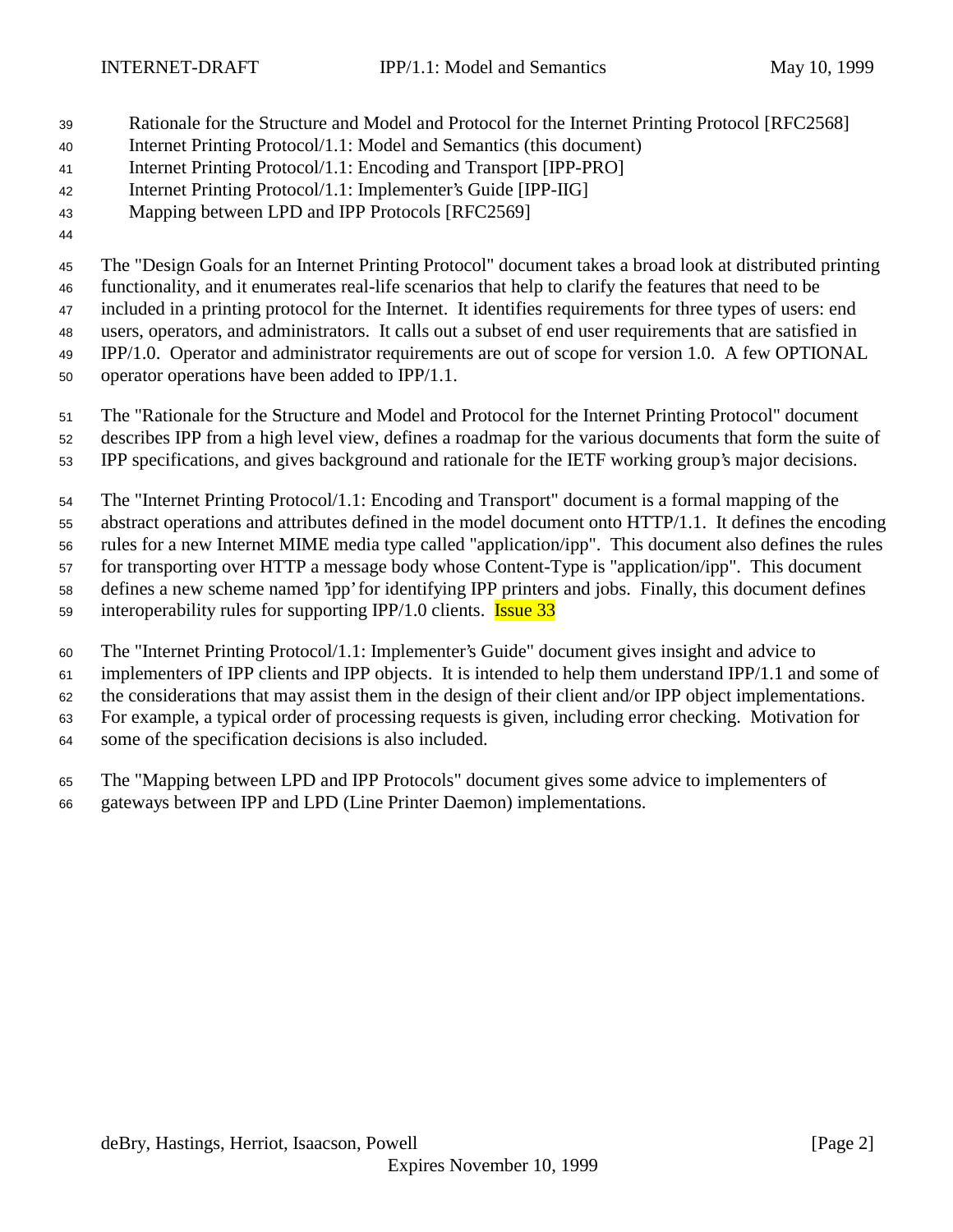#### 67

# **Table of Contents**

| 68  |         |  |
|-----|---------|--|
| 69  | 1.1     |  |
| 70  | 2.      |  |
| 71  | 2.1     |  |
| 72  | 2.2     |  |
| 73  | 2.3     |  |
| 74  | 2.4     |  |
|     |         |  |
| 75  |         |  |
| 76  | 3.1     |  |
| 77  | 3.1.1   |  |
| 78  | 3.1.2   |  |
| 79  | 3.1.3   |  |
| 80  | 3.1.4   |  |
| 81  | 3.1.4.1 |  |
| 82  | 3.1.4.2 |  |
| 83  | 3.1.5   |  |
| 84  | 3.1.6   |  |
| 85  | 3.1.7   |  |
| 86  | 3.1.8   |  |
| 87  | 3.1.9   |  |
|     |         |  |
| 88  |         |  |
| 89  | 3.2.1   |  |
| 90  | 3.2.1.1 |  |
| 91  | 3.2.1.2 |  |
| 92  | 3.2.2   |  |
| 93  | 3.2.3   |  |
| 94  | 3.2.4   |  |
| 95  | 3.2.5   |  |
| 96  | 3.2.5.1 |  |
| 97  | 3.2.5.2 |  |
| 98  | 3.2.6   |  |
| 99  | 3.2.6.1 |  |
| 100 | 3.2.6.2 |  |
| 101 | 3.2.7   |  |
| 102 | 3.2.7.1 |  |
| 103 | 3.2.7.2 |  |
| 104 | 3.2.8   |  |
| 105 | 3.2.9   |  |
| 106 | 3.3     |  |
| 107 | 3.3.1   |  |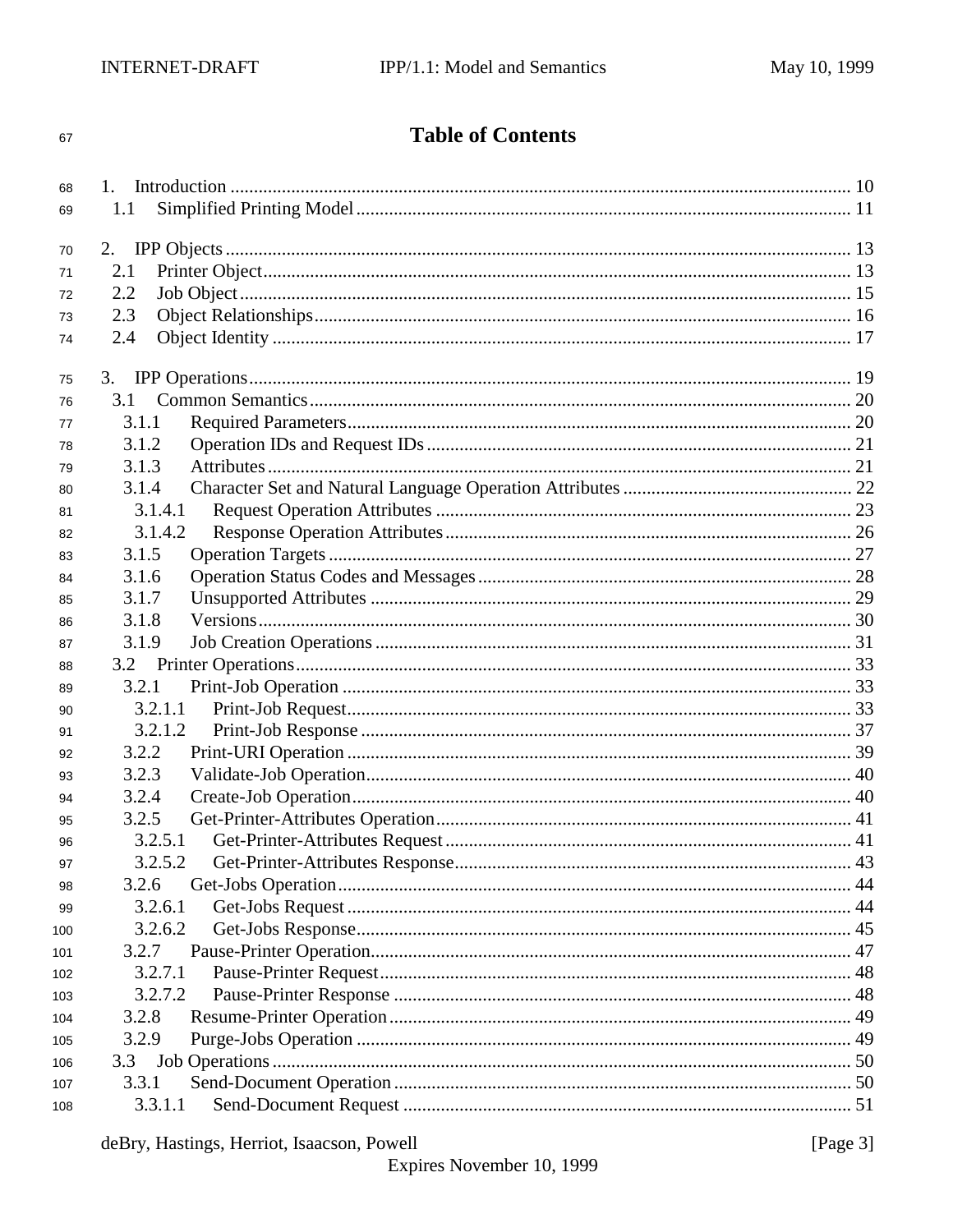| 109 | 3.3.1.2 |  |
|-----|---------|--|
| 110 | 3.3.2   |  |
| 111 | 3.3.3   |  |
| 112 | 3.3.3.1 |  |
| 113 | 3.3.3.2 |  |
| 114 | 3.3.4   |  |
| 115 | 3.3.4.1 |  |
| 116 | 3.3.4.2 |  |
| 117 | 3.3.5   |  |
| 118 | 3.3.5.1 |  |
| 119 | 3.3.5.2 |  |
| 120 | 3.3.6   |  |
| 121 | 3.3.7   |  |
| 122 | 3.3.7.1 |  |
| 123 | 3.3.7.2 |  |
|     |         |  |
| 124 | 4.      |  |
| 125 | 4.1     |  |
| 126 | 4.1.1   |  |
| 127 | 4.1.1.1 |  |
| 128 | 4.1.1.2 |  |
| 129 | 4.1.2   |  |
| 130 | 4.1.2.1 |  |
| 131 | 4.1.2.2 |  |
| 132 | 4.1.2.3 |  |
| 133 | 4.1.3   |  |
| 134 | 4.1.4   |  |
| 135 | 4.1.5   |  |
| 136 | 4.1.6   |  |
| 137 | 4.1.7   |  |
| 138 | 4.1.8   |  |
| 139 | 4.1.9   |  |
| 140 | 4.1.9.1 |  |
| 141 | 4.1.10  |  |
| 142 | 4.1.11  |  |
| 143 | 4.1.12  |  |
| 144 | 4.1.13  |  |
| 145 | 4.1.14  |  |
| 146 | 4.1.15  |  |
| 147 | 4.1.16  |  |
| 148 | 4.2     |  |
| 149 | 4.2.1   |  |
| 150 | 4.2.2   |  |
| 151 | 4.2.3   |  |
| 152 | 4.2.4   |  |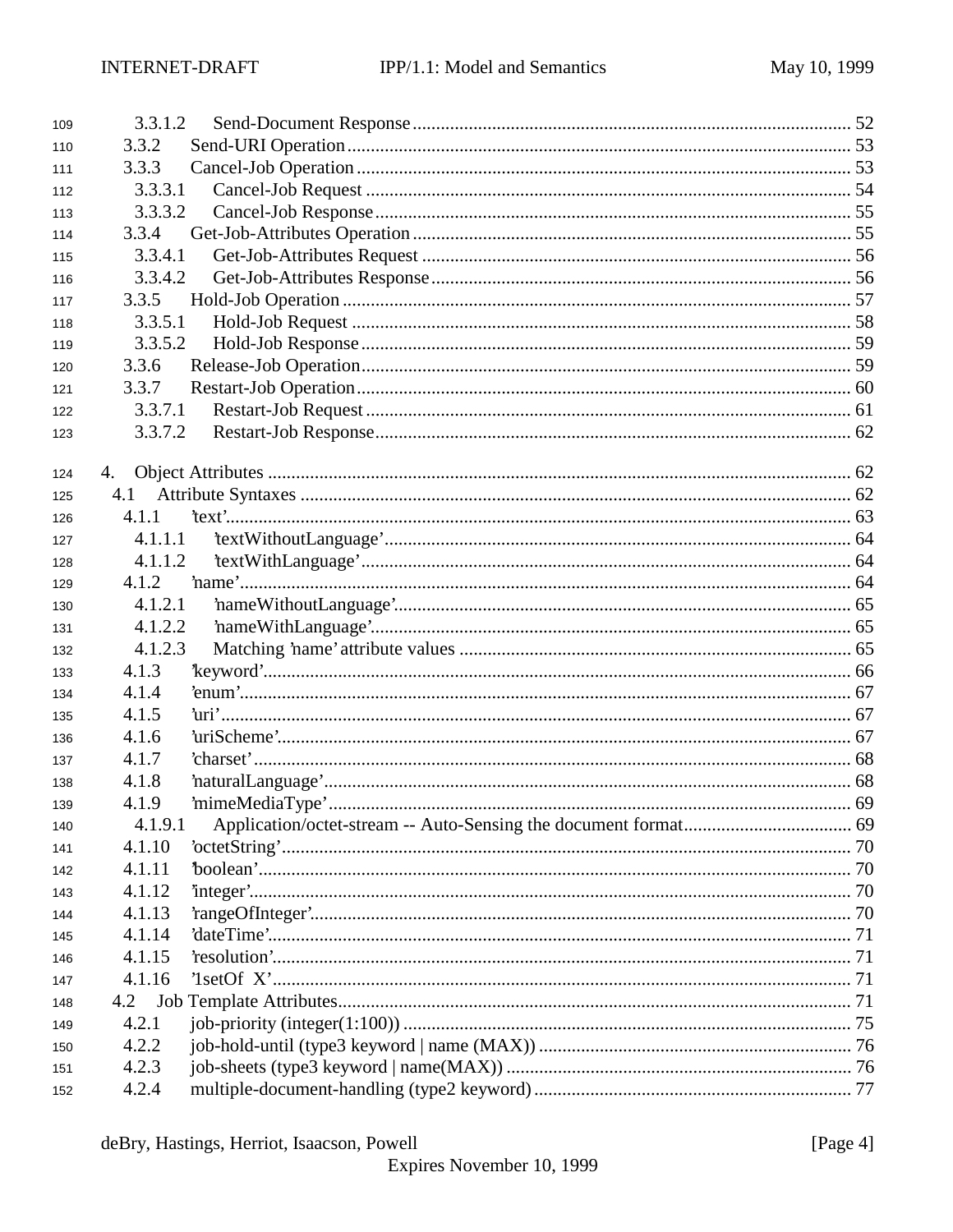| 153 | 4.2.5    |  |
|-----|----------|--|
| 154 | 4.2.6    |  |
| 155 | 4.2.7    |  |
| 156 | 4.2.8    |  |
| 157 | 4.2.9    |  |
| 158 | 4.2.10   |  |
| 159 | 4.2.11   |  |
| 160 | 4.2.12   |  |
| 161 | 4.2.13   |  |
| 162 | 4.3      |  |
| 163 | 4.3.1    |  |
| 164 | 4.3.2    |  |
| 165 | 4.3.3    |  |
| 166 | 4.3.4    |  |
| 167 | 4.3.5    |  |
| 168 | 4.3.6    |  |
| 169 | 4.3.7    |  |
| 170 | 4.3.7.1  |  |
| 171 | 4.3.8    |  |
| 172 | 4.3.9    |  |
| 173 | 4.3.10   |  |
| 174 | 4.3.11   |  |
| 175 | 4.3.12   |  |
| 176 |          |  |
| 177 |          |  |
| 178 | 4.3.12.3 |  |
| 179 | 4.3.12.4 |  |
| 180 | 4.3.13   |  |
| 181 | 4.3.14   |  |
| 182 | 4.3.15   |  |
| 183 |          |  |
| 184 |          |  |
| 185 |          |  |
| 186 | 4.3.16   |  |
| 187 |          |  |
| 188 |          |  |
| 189 | 4.3.16.3 |  |
| 190 | 4.3.17   |  |
| 191 | 4.3.18   |  |
| 192 | 4.4      |  |
| 193 | 4.4.1    |  |
| 194 | 4.4.2    |  |
| 195 | 4.4.3    |  |
| 196 | 4.4.4    |  |
| 197 | 4.4.5    |  |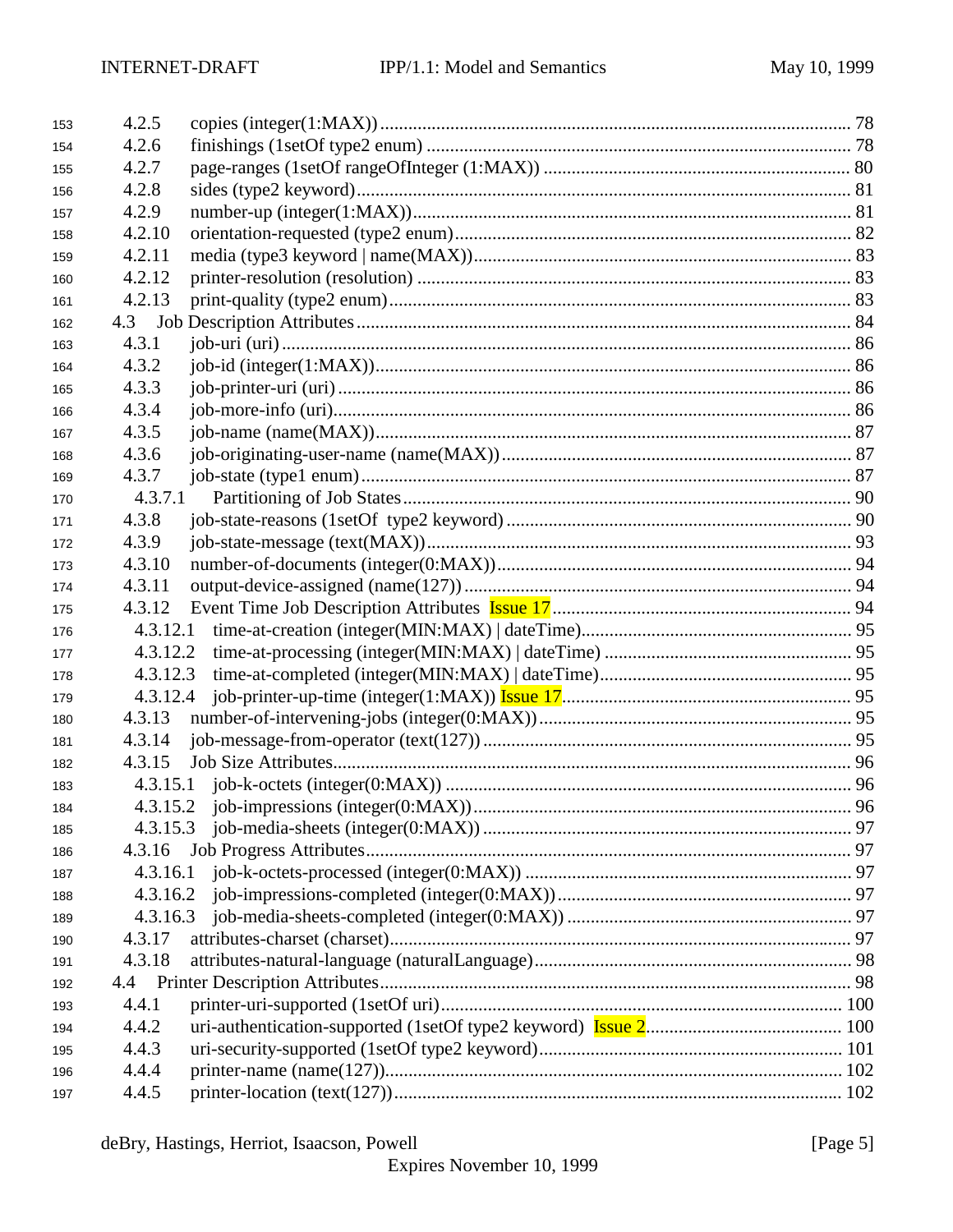| 198 | 4.4.6  |                                            |             |
|-----|--------|--------------------------------------------|-------------|
| 199 | 4.4.7  |                                            |             |
| 200 | 4.4.8  |                                            |             |
| 201 | 4.4.9  |                                            |             |
| 202 | 4.4.10 |                                            |             |
| 203 | 4.4.11 |                                            |             |
| 204 | 4.4.12 |                                            |             |
| 205 | 4.4.13 |                                            |             |
| 206 | 4.4.14 |                                            |             |
| 207 | 4.4.15 |                                            |             |
| 208 | 4.4.16 |                                            |             |
| 209 | 4.4.17 |                                            |             |
| 210 | 4.4.18 |                                            |             |
| 211 | 4.4.19 |                                            |             |
| 212 | 4.4.20 |                                            |             |
| 213 | 4.4.21 |                                            |             |
| 214 | 4.4.22 |                                            |             |
| 215 | 4.4.23 |                                            |             |
| 216 | 4.4.24 |                                            |             |
| 217 | 4.4.25 |                                            |             |
| 218 | 4.4.26 |                                            |             |
| 219 | 4.4.27 |                                            |             |
| 220 | 4.4.28 |                                            |             |
| 221 | 4.4.29 |                                            |             |
| 222 | 4.4.30 |                                            |             |
| 223 | 4.4.31 |                                            |             |
| 224 | 4.4.32 |                                            |             |
| 225 | 4.4.33 |                                            |             |
| 226 | 4.4.34 |                                            |             |
| 227 | 4.4.35 |                                            |             |
| 228 | 4.4.36 |                                            |             |
| 229 | 4.4.37 |                                            |             |
|     |        |                                            |             |
| 230 | 5.     |                                            |             |
| 231 | 5.1    |                                            |             |
| 232 | 5.2    |                                            |             |
| 233 | 5.2.1  |                                            |             |
| 234 | 5.2.2  |                                            |             |
| 235 | 5.2.3  |                                            |             |
| 236 | 5.2.4  |                                            |             |
| 237 | 5.2.5  |                                            |             |
| 238 | 5.2.6  |                                            |             |
| 239 | 5.2.7  |                                            |             |
| 240 | 5.3    |                                            |             |
| 241 | 6.     |                                            |             |
|     |        | deBry, Hastings, Herriot, Isaacson, Powell | [Page $6$ ] |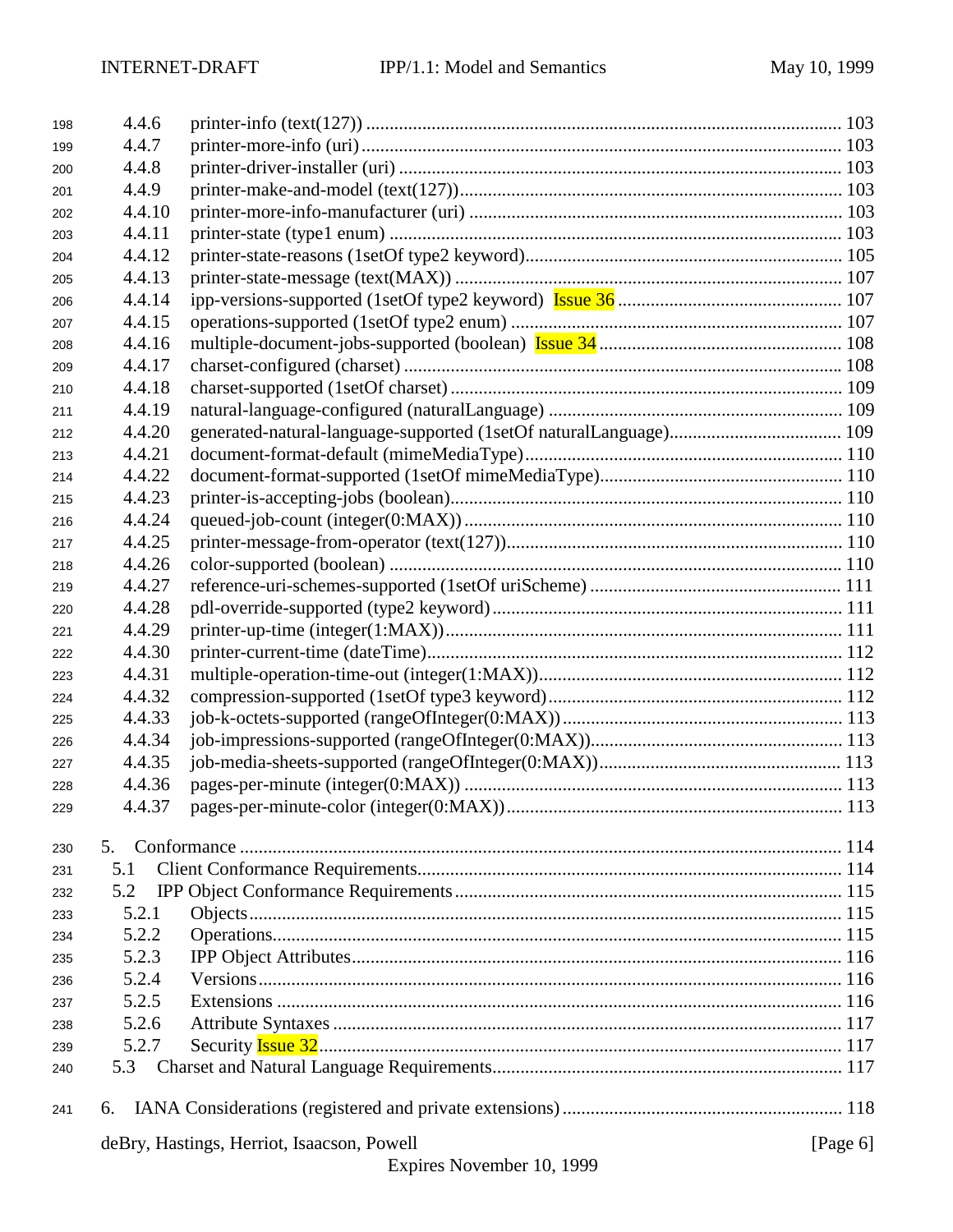| 242 | 6.1      |  |
|-----|----------|--|
| 243 | 6.2      |  |
| 244 | 6.3      |  |
| 245 | 6.4      |  |
| 246 | 6.5      |  |
| 247 | 6.6      |  |
| 248 | 6.7      |  |
| 249 | 6.8      |  |
| 250 | 7.       |  |
| 251 | 8.       |  |
| 252 | 8.1      |  |
| 253 | 8.1.1    |  |
| 254 | 8.1.2    |  |
| 255 | 8.1.3    |  |
| 256 | 8.2      |  |
| 257 | 8.3      |  |
| 258 | 8.4      |  |
| 259 | 8.5      |  |
| 260 | 8.6      |  |
| 261 | 9.       |  |
| 262 |          |  |
| 263 |          |  |
| 264 |          |  |
| 265 |          |  |
| 266 |          |  |
| 267 |          |  |
| 268 |          |  |
| 269 |          |  |
| 270 |          |  |
| 271 |          |  |
| 272 |          |  |
| 273 |          |  |
| 274 |          |  |
| 275 | 12.1.1   |  |
| 276 |          |  |
| 277 | 12.2.1   |  |
| 278 | 12.2.2   |  |
| 279 | 12.2.2.1 |  |
| 280 | 12.2.2.2 |  |
| 281 | 12.2.2.3 |  |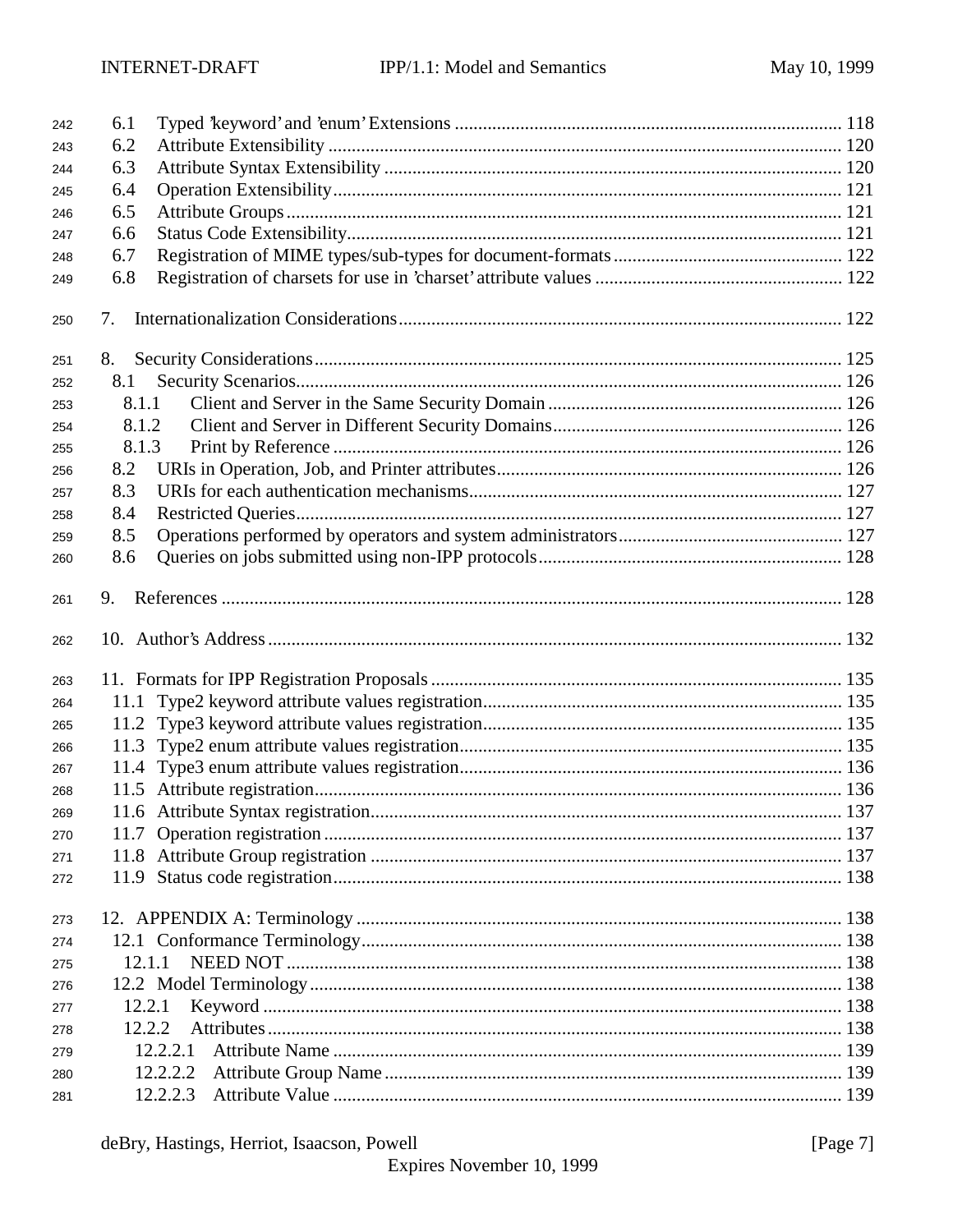| 282 |                                                                                    |  |
|-----|------------------------------------------------------------------------------------|--|
| 283 | 12.2.3                                                                             |  |
| 284 | 12.2.4                                                                             |  |
| 285 | 12.2.5                                                                             |  |
|     |                                                                                    |  |
| 286 |                                                                                    |  |
| 287 |                                                                                    |  |
| 288 | 13.1.1                                                                             |  |
| 289 | 13.1.2                                                                             |  |
| 290 | 13.1.2.1                                                                           |  |
| 291 | 13.1.2.2                                                                           |  |
| 292 | 13.1.2.3                                                                           |  |
| 293 | 13.1.3                                                                             |  |
| 294 | 13.1.4                                                                             |  |
| 295 | 13.1.4.1                                                                           |  |
| 296 | 13.1.4.2                                                                           |  |
| 297 | 13.1.4.3                                                                           |  |
| 298 | 13.1.4.4                                                                           |  |
| 299 | 13.1.4.5                                                                           |  |
| 300 | 13.1.4.6                                                                           |  |
| 301 | 13.1.4.7                                                                           |  |
| 302 | 13.1.4.8                                                                           |  |
| 303 | 13.1.4.9                                                                           |  |
| 304 |                                                                                    |  |
| 305 |                                                                                    |  |
| 306 |                                                                                    |  |
| 307 |                                                                                    |  |
| 308 |                                                                                    |  |
| 309 |                                                                                    |  |
| 310 |                                                                                    |  |
| 311 |                                                                                    |  |
| 312 |                                                                                    |  |
| 313 |                                                                                    |  |
| 314 | 13.1.5                                                                             |  |
| 315 | 13.1.5.1                                                                           |  |
| 316 | 13.1.5.2                                                                           |  |
| 317 | 13.1.5.3                                                                           |  |
| 318 | 13.1.5.4                                                                           |  |
| 319 | 13.1.5.5                                                                           |  |
| 320 | 13.1.5.6                                                                           |  |
| 321 | 13.1.5.7                                                                           |  |
| 322 | 13.1.5.8                                                                           |  |
| 323 | 13.1.5.9                                                                           |  |
| 324 | 13.1.5.10 server-error-multiple-document-jobs-not-supported (0x0509) Issue 34  149 |  |
| 325 |                                                                                    |  |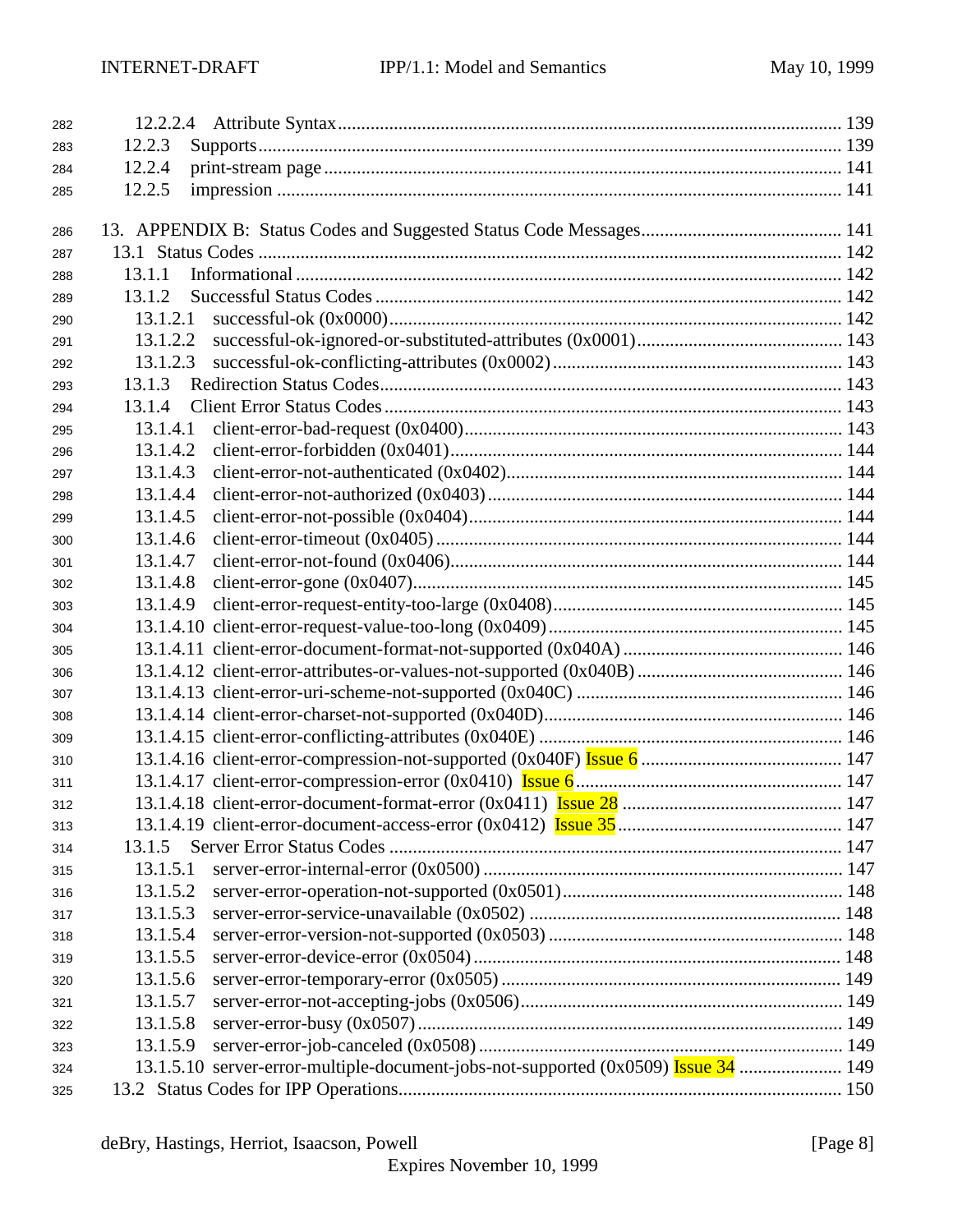| 326        |                                                                                                                                                                                                                                |  |
|------------|--------------------------------------------------------------------------------------------------------------------------------------------------------------------------------------------------------------------------------|--|
| 327        |                                                                                                                                                                                                                                |  |
| 328        |                                                                                                                                                                                                                                |  |
| 329        |                                                                                                                                                                                                                                |  |
| 330        |                                                                                                                                                                                                                                |  |
| 331        | 159 https://www.br.com/entropy.com/entropy.com/entropy.com/entropy.com/entropy.com/entropy.com/entropy.com/entropy.com/entropy.com/entropy.com/entropy.com/entropy.com/entropy.com/entropy.com/entropy.com/entropy.com/entropy |  |
| 332<br>333 | 17. APPENDIX F: Differences between the IPP/1.0 and IPP/1.1 "Model and Semantics" Specifications<br>162                                                                                                                        |  |
| 334<br>335 |                                                                                                                                                                                                                                |  |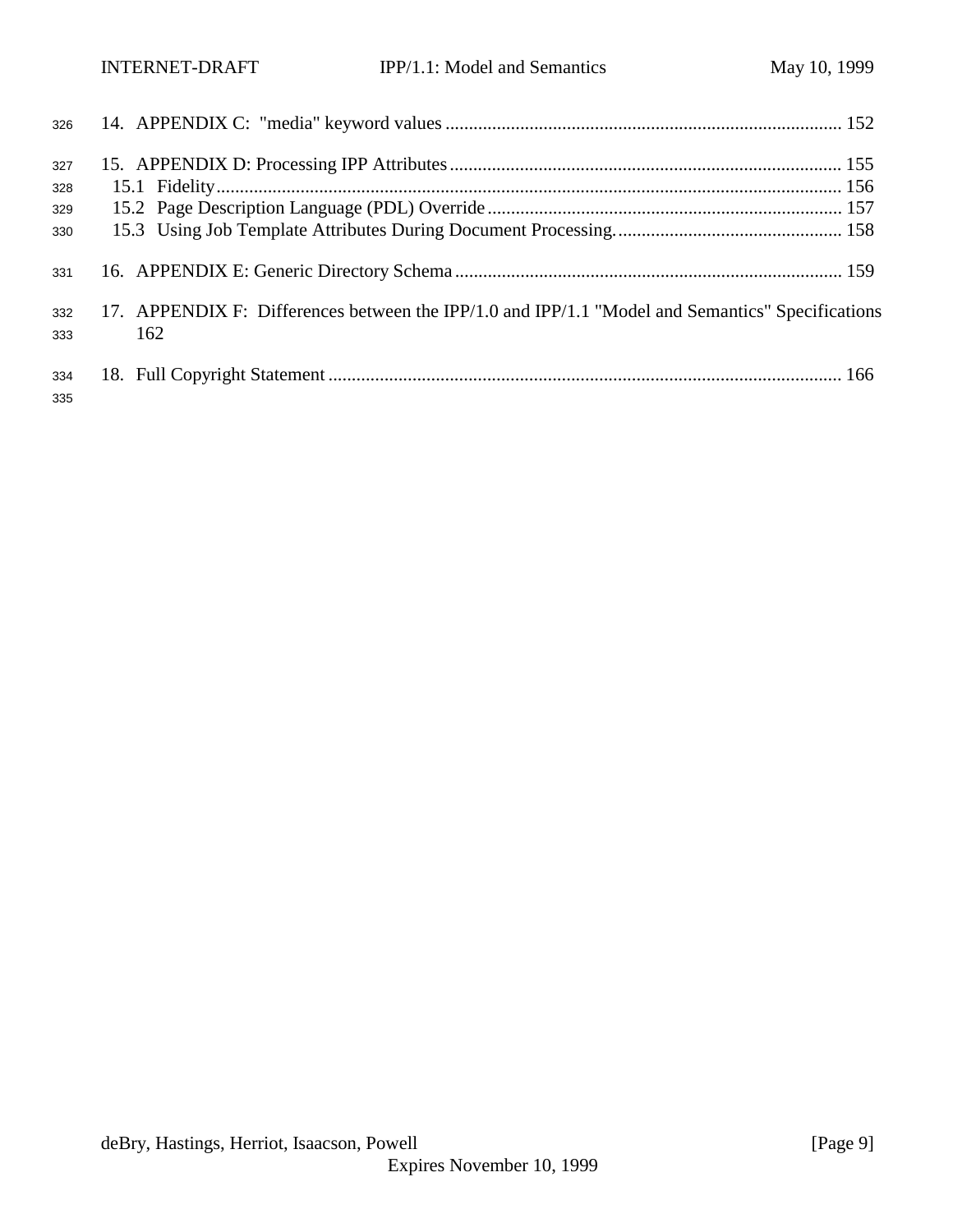### 1. Introduction

The Internet Printing Protocol (IPP) is an application level protocol that can be used for distributed

- printing using Internet tools and technologies. IPP version 1.1 (IPP/1.1) focuses only on end user
- functionality. This document is just one of a suite of documents that fully define IPP. The full set of
- IPP documents includes:
- Design Goals for an Internet Printing Protocol [RFC2567]
- Rationale for the Structure and Model and Protocol for the Internet Printing Protocol [RFC2568]
- Internet Printing Protocol/1.1: Model and Semantics (this document)
- Internet Printing Protocol/1.1: Encoding and Transport [IPP-PRO]
- Internet Printing Protocol/1.1: Implementer's Guide [IPP-IIG]
- Mapping between LPD and IPP Protocols [RFC2569]
- 
- Anyone reading these documents for the first time is strongly encouraged to read the IPP documents in the above order.
- This document is laid out as follows:
- The rest of Section 1 is an introduction to the IPP simplified model for distributed printing.
- Section 2 introduces the object types covered in the model with their basic behaviors, attributes, and interactions.
- Section 3 defines the operations included in IPP/1.1. IPP operations are synchronous, therefore, for each operation, there is a both request and a response.
- Section 4 defines the attributes (and their syntaxes) that are used in the model.

 - Sections 5 - 6 summarizes the implementation conformance requirements for objects that support the protocol and IANA considerations, respectively.

- Sections 7 12 cover the Internationalization and Security considerations as well as References, Intellectual Property Notice, Copyright Notice, Author contact information, and Formats for Registration Proposals.
- Sections 13 15 are appendices that cover Terminology, Status Codes and Messages, and "media" keyword values.
- Note: This document uses terms such as "attributes", "keywords", and "support". These terms have special meaning and are defined in the model terminology section 12.2. Capitalized terms, such as MUST, MUST NOT, REQUIRED, SHOULD, SHOULD NOT, MAY, NEED NOT, and OPTIONAL, have special meaning relating to conformance. These terms are defined in section 12.1 on conformance terminology, most of which is taken from RFC 2119 [RFC2119].
- Section 16 is an appendix that helps to clarify the effects of interactions between related attributes and their values.
- Section 17 is an appendix that enumerates the subset of Printer attributes that form a generic directory schema. These attributes are useful when registering a Printer so that a client can find the Printer not just by name, but by filtered searches as well.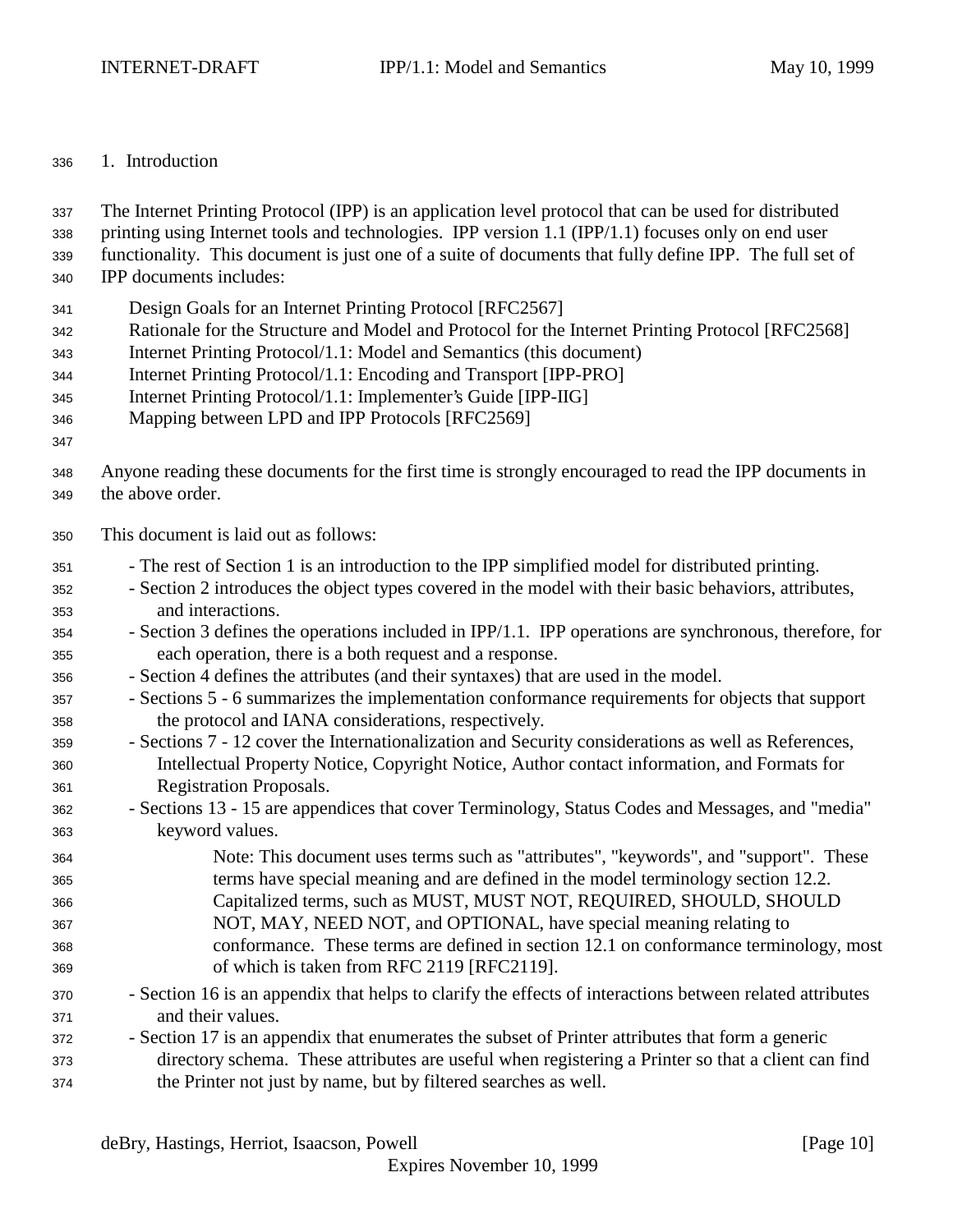- Section 18 is an appendix summarizing the additions and changes from the IPP/1.0 "Model and Semantics" specification [RFC2566] to make this IPP/1.1 document.
- 1.1 Simplified Printing Model

 In order to achieve its goal of realizing a workable printing protocol for the Internet, the Internet Printing Protocol (IPP) is based on a simplified printing model that abstracts the many components of real world printing solutions. The Internet is a distributed computing environment where requesters of print services (clients, applications, printer drivers, etc.) cooperate and interact with print service providers. This model and semantics document describes a simple, abstract model for IPP even though the underlying configurations may be complex "n-tier" client/server systems. An important simplifying step in the IPP model is to expose only the key objects and interfaces required for printing. The model described in this model document does not include features, interfaces, and relationships that are beyond the scope of the first version of IPP (IPP/1.1). IPP/1.1 incorporates many of the relevant ideas and lessons learned from other specification and development efforts [HTPP] [ISO10175] [LDPA] [P1387.4] [PSIS] [RFC1179] [SWP]. IPP is heavily influenced by the printing model introduced in the Document Printing Application (DPA) [ISO10175] standard. Although DPA specifies both end user and administrative features, IPP version 1.1 (IPP/1.1) focuses primarily on end user functionality with a few additional OPTIONAL operator operations.

The IPP/1.1 model encapsulates the important components of distributed printing into two object types:

- Printer (Section 2.1)
- Job (Section 2.2)

#### 

Each object type has an associated set of operations (see section 3) and attributes (see section 3.3.5).

It is important, however, to understand that in real system implementations (which lie underneath the

abstracted IPP/1.1 model), there are other components of a print service which are not explicitly defined

 in the IPP/1.1 model. The following figure illustrates where IPP/1.1 fits with respect to these other components.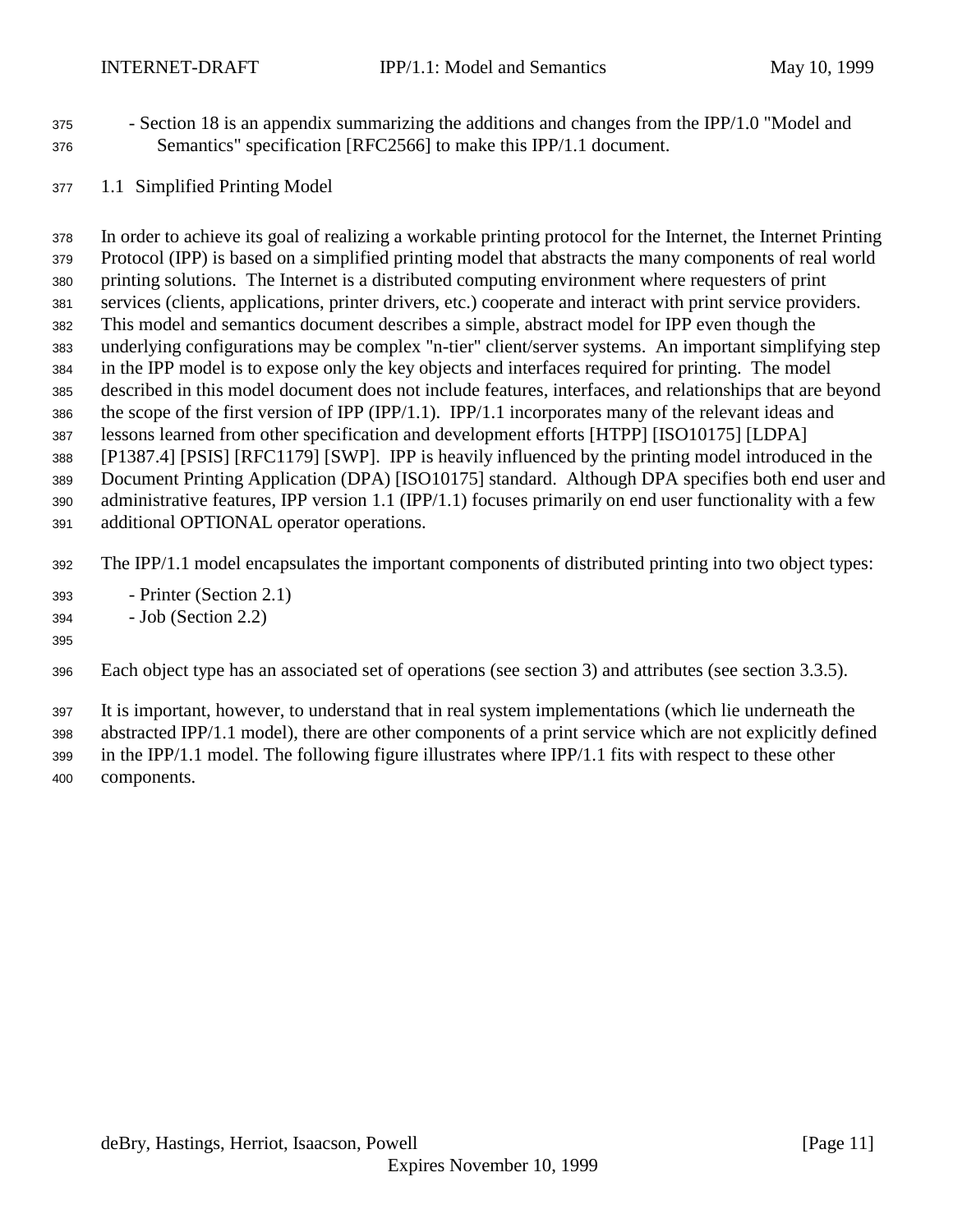

 An IPP Printer object encapsulates the functions normally associated with physical output devices along with the spooling, scheduling and multiple device management functions often associated with a print server. Printer objects are optionally registered as entries in a directory where end users find and select them based on some sort of filtered and context based searching mechanism (see section 16). The directory is used to store relatively static information about the Printer, allowing end users to search for and find Printers that match their search criteria, for example: name, context, printer capabilities, etc. The more dynamic information, such as state, currently loaded and ready media, number of jobs at the Printer, errors, warnings, and so forth, is directly associated with the Printer object itself rather than with the entry in the directory which only represents the Printer object.

 IPP clients implement the IPP protocol on the client side and give end users (or programs running on behalf of end users) the ability to query Printer objects and submit and manage print jobs. An IPP server is just that part of the Printer object that implements the server-side protocol. The rest of the Printer object implements (or gateways into) the application semantics of the print service itself. The Printer objects may be embedded in an output device or may be implemented on a host on the network that communicates with an output device.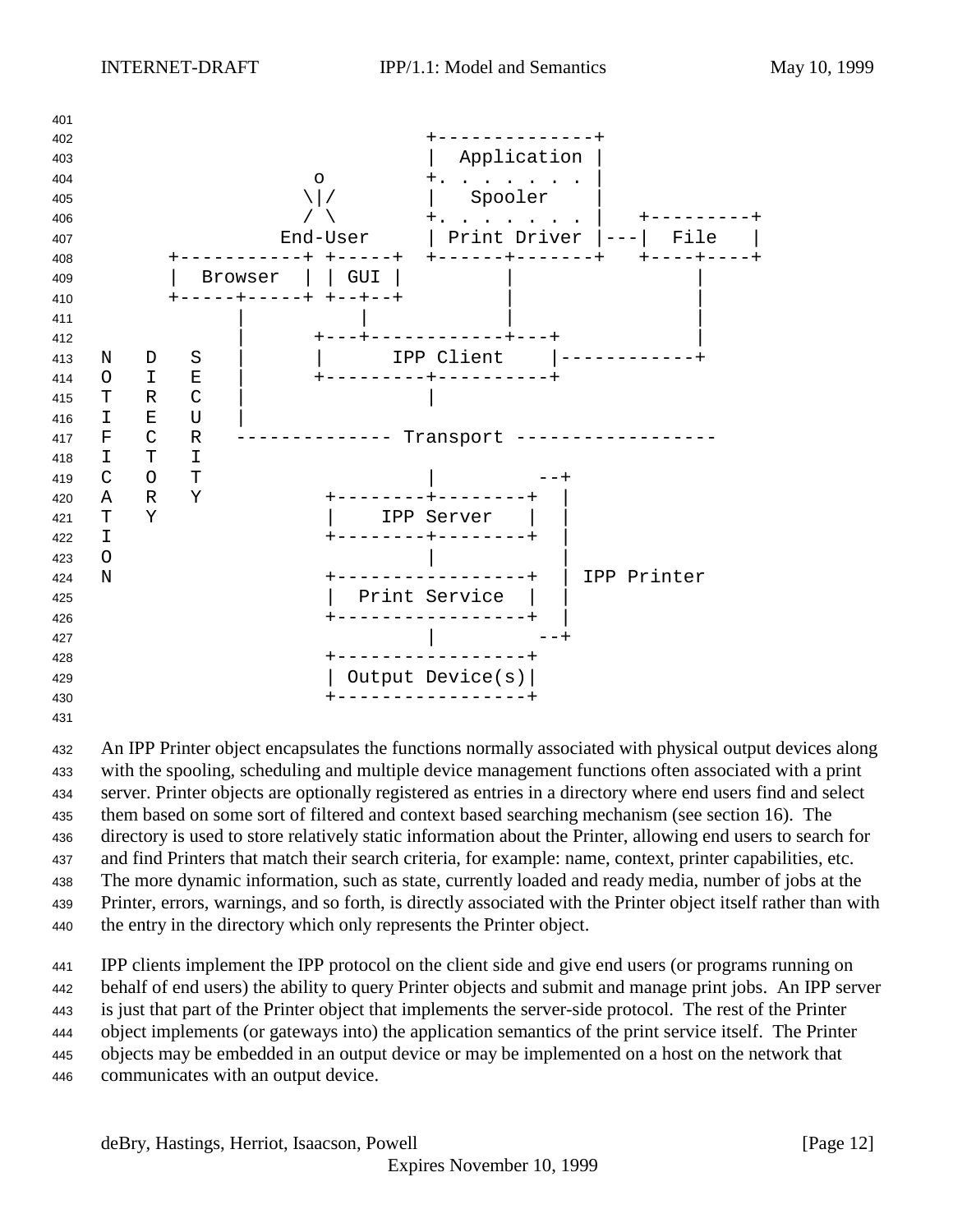When a job is submitted to the Printer object and the Printer object validates the attributes in the

submission request, the Printer object creates a new Job object. The end user then interacts with this

new Job object to query its status and monitor the progress of the job. An end user can also cancel their

- print jobs by using the Job object's Cancel-Job operation. An end-user can also hold, release, and restart their print jobs using the Job object's OPTIONAL Hold-Job, Release-Job, and Restart-Job operations, if
- implemented.

A privileged operator or administrator of a Printer object can cancel, hold, release, and restart any user's

job using the REQUIRED Cancel-Job and the OPTIONAL Hold-Job, Release-Job, and Restart-Job

operations. In additional privileged operator or administrator of a Printer object can pause, resume, or

- purge (jobs from) a Printer object using the OPTIONAL Pause-Printer, Resume-Printer, and Purge-Jobs
- operations, if implemented.

The notification service is out of scope for this IPP/1.1 specification, but using such a notification

service, the end user is able to register for and receive Printer specific and Job specific events. An end

user can query the status of Printer objects and can follow the progress of Job objects by polling using

- the Get-Printer-Attributes, Get-Jobs, and Get-Job-Attributes operations.
- 2. IPP Objects

The IPP/1.1 model introduces objects of type Printer and Job. Each type of object models relevant

aspects of a real-world entity such as a real printer or real print job. Each object type is defined as a set

of possible attributes that may be supported by instances of that object type. For each object (instance),

the actual set of supported attributes and values describe a specific implementation. The object's

attributes and values describe its state, capabilities, realizable features, job processing functions, and

default behaviors and characteristics. For example, the Printer object type is defined as a set of attributes

that each Printer object potentially supports. In the same manner, the Job object type is defined as a set

of attributes that are potentially supported by each Job object.

- Each attribute included in the set of attributes defining an object type is labeled as:
- "REQUIRED": each object MUST support the attribute.

- "OPTIONAL": each object MAY support the attribute.

 There is no such similar labeling of attribute values. However, if an implementation supports an attribute, it MUST support at least one of the possible values for that attribute.

2.1 Printer Object

 The major component of the IPP/1.1 model is the Printer object. A Printer object implements the server- side of the IPP/1.1 protocol. Using the protocol, end users may query the attributes of the Printer object and submit print jobs to the Printer object. The actual implementation components behind the Printer

abstraction may take on different forms and different configurations. However, the model abstraction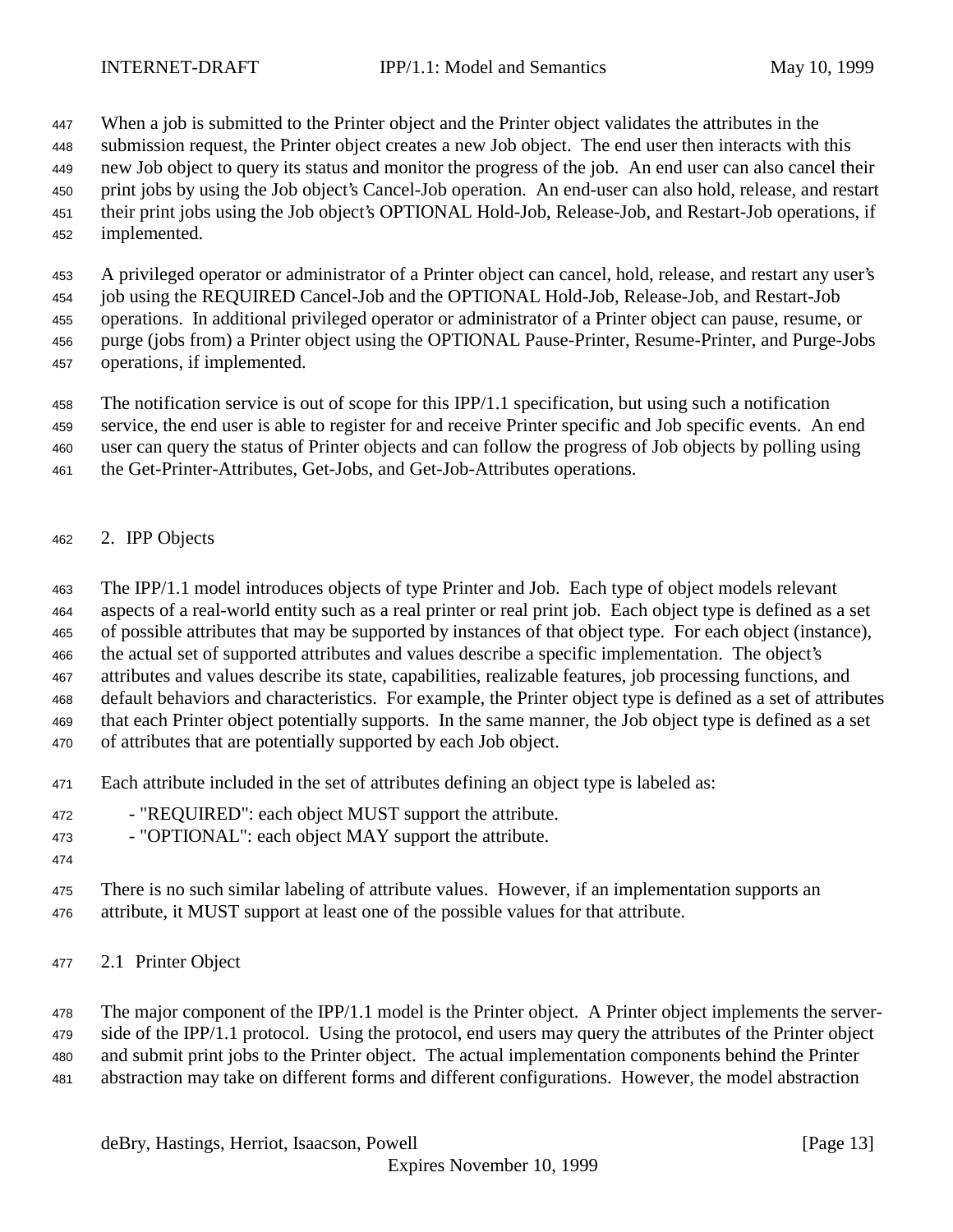- allows the details of the configuration of real components to remain opaque to the end user. Section 3 describes each of the Printer operations in detail.
- The capabilities and state of a Printer object are described by its attributes. Printer attributes are divided into two groups:
- "job-template" attributes: These attributes describe supported job processing capabilities and defaults for the Printer object. (See section 4.2)
- "printer-description" attributes: These attributes describe the Printer object's identification, state, location, references to other sources of information about the Printer object, etc. (see section 4.4)
- 
- Since a Printer object is an abstraction of a generic document output device and print service provider, a
- Printer object could be used to represent any real or virtual device with semantics consistent with the Printer object, such as a fax device, an imager, or even a CD writer.
- Some examples of configurations supporting a Printer object include:
- 1) An output device with no spooling capabilities
- 2) An output device with a built-in spooler
- 3) A print server supporting IPP with one or more associated output devices
- 3a) The associated output devices may or may not be capable of spooling jobs
- 3b) The associated output devices may or may not support IPP
- 

 The following figures show some examples of how Printer objects can be realized on top of various distributed printing configurations. The embedded case below represents configurations 1 and 2. The

- hosted and fan-out figures below represent configurations 3a and 3b.
- In this document the term "client" refers to a software entity that sends IPP operation request to an IPP Printer object and accepts IPP operation responses. A client MAY be:
- 1. contained within software controlled by an end user, e.g. activated by the "Print" menu item in an application and/or
- 2. a component of a print server that communicates (using IPP operations) with either an output device or another "downstream" print server.
- The term "IPP Printer" is a network entity that accepts IPP operation requests and returns IPP operation responses. As such, an IPP object MAY be:
- 1. (embedded) software that controls a device
- 2. part of a print server that accepts IPP operation requests and, in turn, sends operation requests using (the IPP or other) protocol to one or more networked device(s).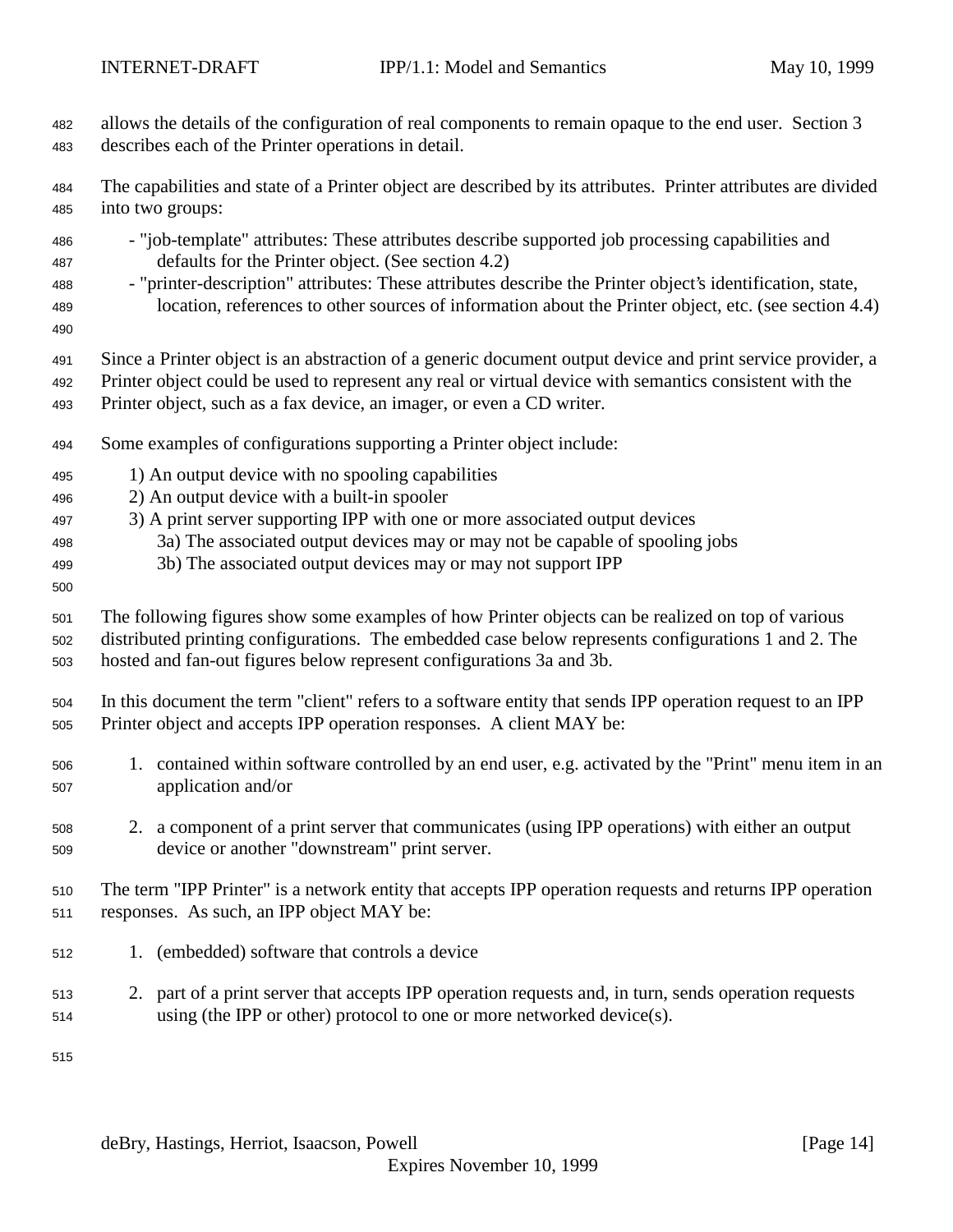INTERNET-DRAFT IPP/1.1: Model and Semantics May 10, 1999

 Legend: ##### indicates a Printer object which is either embedded in an output device or is hosted in a server. The Printer object might or might not be capable of queuing/spooling. any indicates any network protocol or direct connect, including IPP embedded printer: output device +---------------+ O +--------+ | ########### | /|\ | client |------------IPP------------># Printer # | / \ +--------+ | # Object # | | ########### | +---------------+ hosted printer: +---------------+ O +--------+ ########### | | /|\ | client |--IPP--># Printer #-any->| output device | /  $\rightarrow$   $+$  --------+  $\qquad$  # Object #  $\qquad$  | ########### +---------------+ +---------------+ fan out: +-->| output device | any/  $\vert$  O +--------+ ########### / +---------------+ /|\ | client |-IPP-># Printer #--\* / \ +--------+ # Object # \ +---------------+  $\#$ # $\#$ # $\#$ # $\#$ # $\#$ # $\#$ # $\#$  $\#$  $\{$  $\sup$  +-->| output device |  $\vert$  +---------------+ 

2.2 Job Object

 A Job object is used to model a print job. A Job object contains documents. The information required to create a Job object is sent in a create request from the end user via an IPP Client to the Printer object.

deBry, Hastings, Herriot, Isaacson, Powell **Example 20** (Page 15)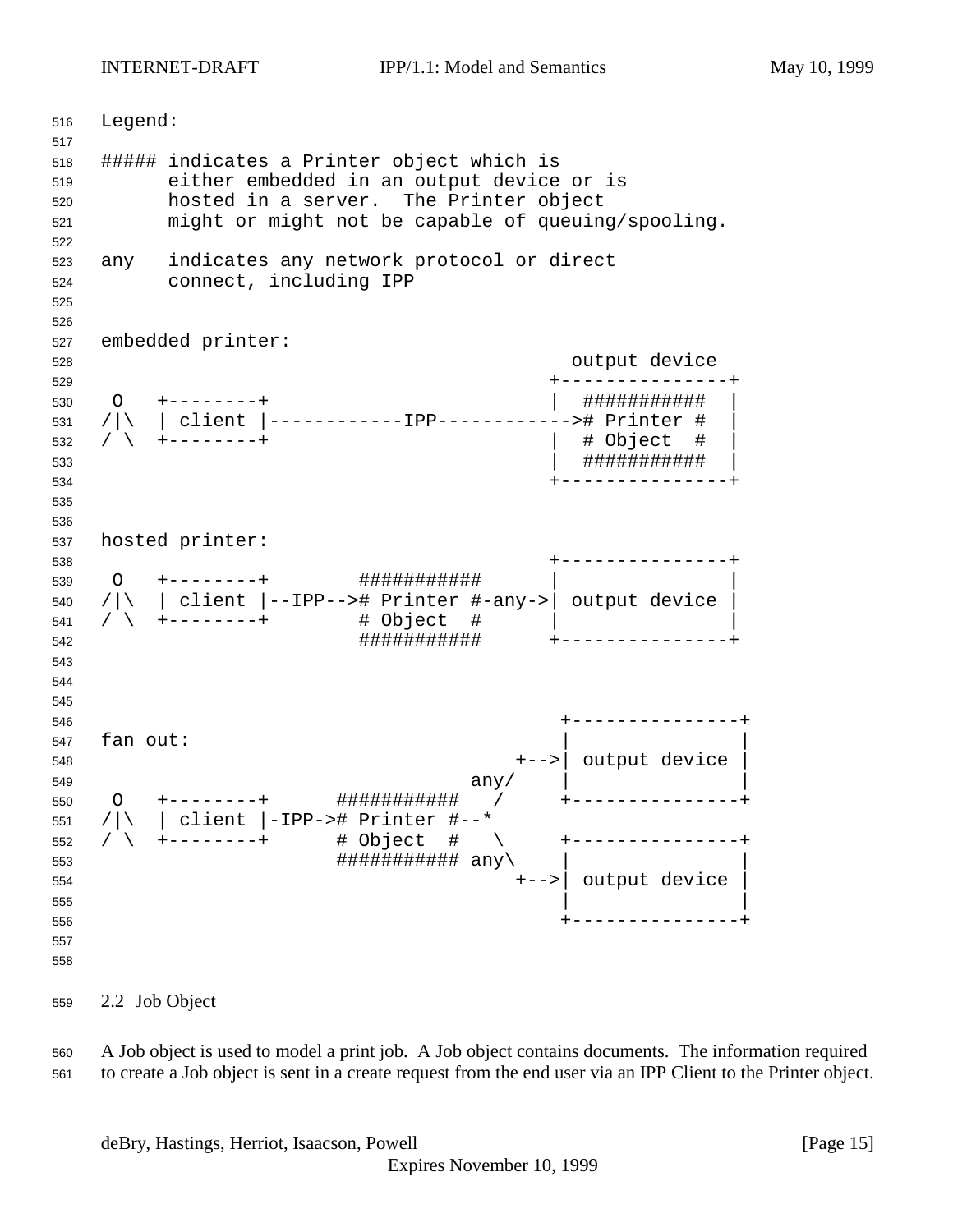- The Printer object validates the create request, and if the Printer object accepts the request, the Printer object creates the new Job object. Section 3 describes each of the Job operations in detail. The characteristics and state of a Job object are described by its attributes. Job attributes are grouped into two groups as follows: - "job-template" attributes: These attributes can be supplied by the client or end user and include job processing instructions which are intended to override any Printer object defaults and/or instructions embedded within the document data. (See section 4.2) - "job-description" attributes: These attributes describe the Job object's identification, state, size, etc. The client supplies some of these attributes, and the Printer object generates others. (See section 4.3) An implementation MUST support at least one document per Job object. An implementation MAY support multiple documents per Job object. A document is either: - a stream of document data in a format supported by the Printer object (typically a Page Description Language - PDL), or - a reference to such a stream of document data In IPP/1.1, a document is not modeled as an IPP object, therefore it has no object identifier or associated attributes. All job processing instructions are modeled as Job object attributes. These attributes are called Job Template attributes and they apply equally to all documents within a Job object. 2.3 Object Relationships IPP objects have relationships that are maintained persistently along with the persistent storage of the object attributes. A Printer object can represent either one or more physical output devices or a logical device which "processes" jobs but never actually uses a physical output device to put marks on paper. Examples of logical devices include a Web page publisher or a gateway into an online document archive or repository. A Printer object contains zero or more Job objects. A Job object is contained by exactly one Printer object, however the identical document data associated with a Job object could be sent to either the same or a different Printer object. In this case, a second Job object would be created which would be almost identical to the first Job object, however it would have new (different) Job object identifiers (see section 2.4). A Job object is either empty (before any documents have been added) or contains one or more documents. If the contained document is a stream of document data, that stream can be contained in only one document. However, there can be identical copies of the stream in other documents in the same or different Job objects. If the contained document is just a reference to a stream of document data,
- other documents (in the same or different Job object(s)) may contain the same reference.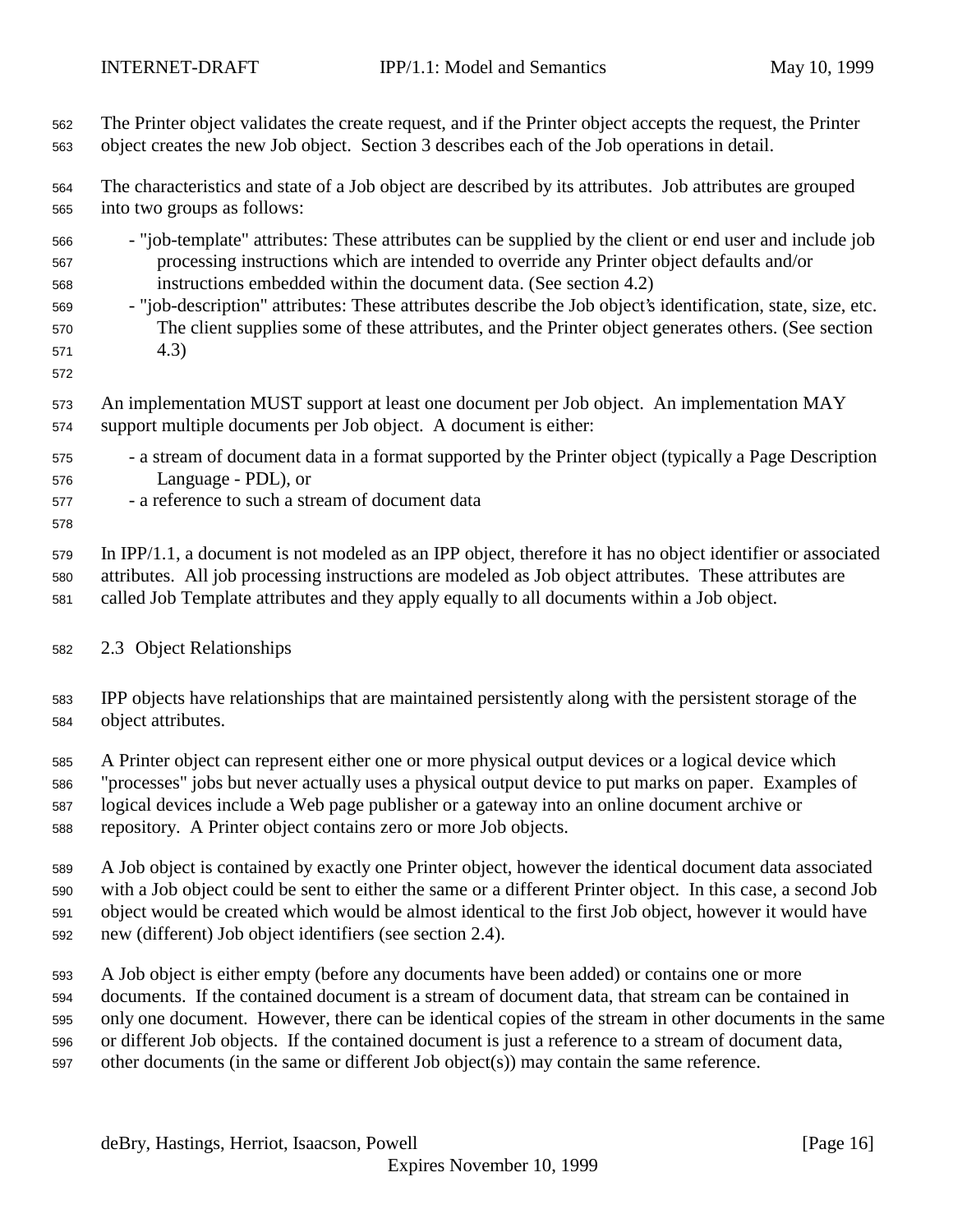## 2.4 Object Identity

 All Printer and Job objects are identified by a Uniform Resource Identifier (URI) [RFC2396] so that they can be persistently and unambiguously referenced. The notion of a URI is a useful concept, however, until the notion of URI is more stable (i.e., defined more completely and deployed more widely), it is expected that the URIs used for IPP objects will actually be URLs [RFC2396]. Since every URL is a specialized form of a URI, even though the more generic term URI is used throughout the rest of this document, its usage is intended to cover the more specific notion of URL as well.

 An administrator configures Printer objects to either support or not support authentication and/or message privacy using TLS [TLS] (the mechanism for security configuration is outside the scope of this IPP/1.1 document). In some situations, both types of connections (both authenticated and unauthenticated) can be established using a single communication channel that has some sort of negotiation mechanism. In other situations, multiple communication channels are used, one for each type of security configuration. Section 8 provides a full description of all security considerations and configurations.

 If a Printer object supports more than one communication channel, some or all of those channels might support and/or require different security mechanisms. In such cases, an administrator could expose the simultaneous support for these multiple communication channels as multiple URIs for a single Printer object where each URI represents one of the communication channels to the Printer object. To support this flexibility, the IPP Printer object type defines a multi-valued identification attribute called the "printer-uri-supported" attribute. It MUST contain at least one URI. It MAY contain more than one URI. That is, every Printer object will have at least one URI that identifies at least one communication channel to the Printer object, but it may have more than one URI where each URI identifies a different communication channel to the Printer object. The "printer-uri-supported" attribute has two companion attributes, the "uri-security-supported" attribute and the "uri-authentication-supported". Both have the same cardinality as "printer-uri-supported". The purpose of the "uri-security-supported" attribute is to indicate the security mechanisms (if any) used for each URI listed in "printer-uri-supported". The purpose of the "uri-authentication-supported" attribute is to indicate the authentication mechanisms (if any) used for each URI listed in "printer-uri-supported". These three attributes are fully described in 626 sections 4.4.1, 4.4.2, and 4.4.3. **Issue 2** 

 When a job is submitted to the Printer object via a create request, the client supplies only a single Printer object URI. The client supplied Printer object URI MUST be one of the values in the "printer-uri-

supported" Printer attribute.

Note: IPP/1.1 does not specify how the client obtains the client supplied URI, but it is

RECOMMENDED that a Printer object be registered as an entry in a directory service. End-users and

programs can then interrogate the directory searching for Printers. Section 16 defines a generic schema

for Printer object entries in the directory service and describes how the entry acts as a bridge to the actual

IPP Printer object. The entry in the directory that represents the IPP Printer object includes the possibly

many URIs for that Printer object as values in one its attributes.

 When a client submits a create request to the Printer object, the Printer object validates the request and creates a new Job object. The Printer object assigns the new Job object a URI which is stored in the

deBry, Hastings, Herriot, Isaacson, Powell [Page 17]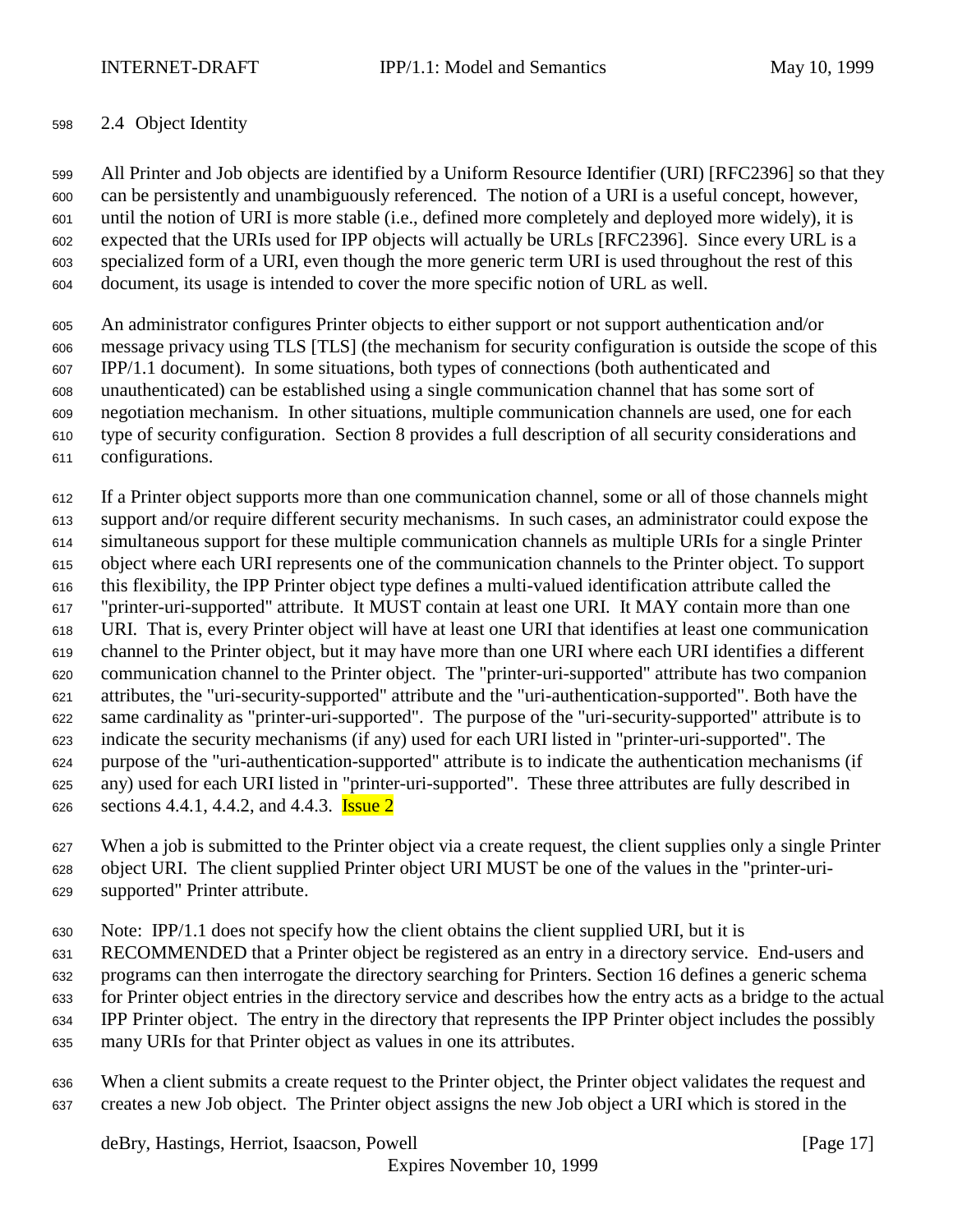"job-uri" Job attribute. This URI is then used by clients as the target for subsequent Job operations. The

 Printer object generates a Job URI based on its configured security policy and the URI used by the client in the create request.

 For example, consider a Printer object that supports both a communication channel secured by the use of SSL3 (using HTTP over SSL3 with an "https" schemed URI) and another open communication channel that is not secured with SSL3 (using a simple "http" schemed URI). If a client were to submit a job using the secure URI, the Printer object would assign the new Job object a secure URI as well. If a client were to submit a job using the open-channel URI, the Printer would assign the new Job object an open-channel URI.

 In addition, the Printer object also populates the Job object's "job-printer-uri" attribute. This is a reference back to the Printer object that created the Job object. If a client only has access to a Job

object's "job-uri" identifier, the client can query the Job's "job-printer-uri" attribute in order to determine

which Printer object created the Job object. If the Printer object supports more than one URI, the Printer

object picks the one URI supplied by the client when creating the job to build the value for and to

populate the Job's "job-printer-uri" attribute.

Allowing Job objects to have URIs allows for flexibility and scalability. For example, in some

 implementations, the Printer object might create Jobs that are processed in the same local environment as the Printer object itself. In this case, the Job URI might just be a composition of the Printer's URI and some unique component for the Job object, such as the unique 32-bit positive integer mentioned later in this paragraph. In other implementations, the Printer object might be a central clearing-house for validating all Job object creation requests, but the Job object itself might be created in some environment that is remote from the Printer object. In this case, the Job object's URI may have no physical-location relationship at all to the Printer object's URI. Again, the fact that Job objects have URIs allows for flexibility and scalability, however, many existing printing systems have local models or interface constraints that force print jobs to be identified using only a 32-bit positive integer rather than an independent URI. This numeric Job ID is only unique within the context of the Printer object to which the create request was originally submitted. Therefore, in order to allow both types of client access to IPP Job objects (either by Job URI or by numeric Job ID), when the Printer object successfully processes a create request and creates a new Job object, the Printer object MUST generate both a Job URI and a Job ID. The Job ID (stored in the "job-id" attribute) only has meaning in the context of the Printer object to which the create request was originally submitted. This requirement to support both Job URIs and Job IDs allows all types of clients to access Printer objects and Job objects no matter the local constraints imposed on the client implementation.

 In addition to identifiers, Printer objects and Job objects have names ("printer-name" and "job-name"). An object name NEED NOT be unique across all instances of all objects. A Printer object's name is chosen and set by an administrator through some mechanism outside the scope of this IPP/1.1 document. A Job object's name is optionally chosen and supplied by the IPP client submitting the job. If the client does not supply a Job object name, the Printer object generates a name for the new Job object. In all

cases, the name only has local meaning.

To summarize: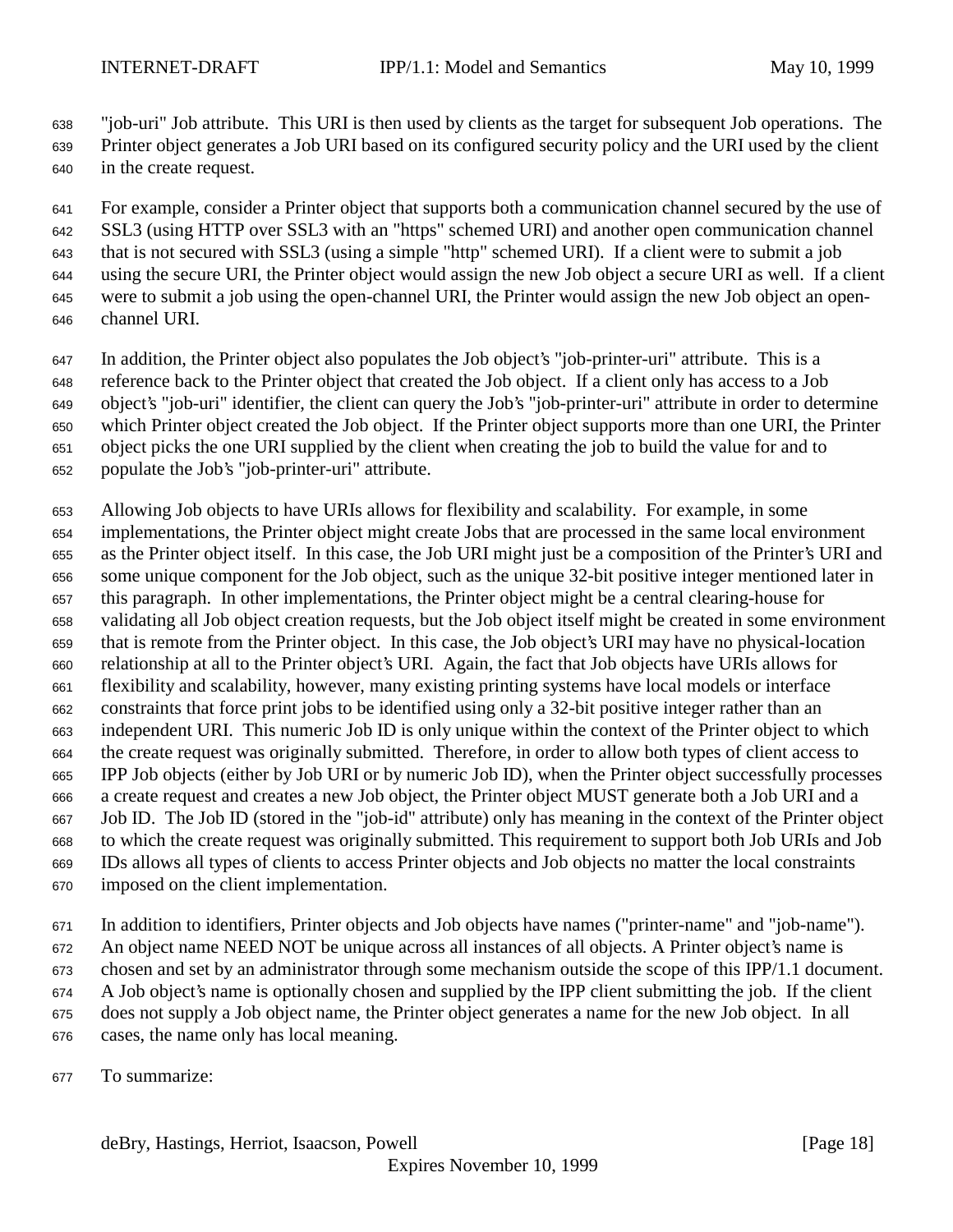- Each Printer object is identified with one or more URIs. The Printer's "printer-uri-supported" attribute contains the URI(s).
- The Printer object's "uri-security-supported" attribute identifies the communication channel security protocols that may or may not have been configured for the various Printer object URIs (e.g., 'tls' or 'none').
- - The Printer object's "uri-authentication-supported" attribute identifies the authentication mechanisms that may or may not have been configured for the various Printer object URIs (e.g., 'digest' or 'none').
- Each Job object is identified with a Job URI. The Job's "job-uri" attribute contains the URI.
- Each Job object is also identified with Job ID which is a 32-bit, positive integer. The Job's "job-id" attribute contains the Job ID. The Job ID is only unique within the context of the Printer object which created the Job object.
- Each Job object has a "job-printer-uri" attribute which contains the URI of the Printer object that was used to create the Job object. This attribute is used to determine the Printer object that created a Job object when given only the URI for the Job object. This linkage is necessary to determine the languages, charsets, and operations which are supported on that Job (the basis for such support comes from the creating Printer object).
- Each Printer object has a name (which is not necessarily unique). The administrator chooses and sets this name through some mechanism outside the scope of this IPP/1.1 document. The Printer object's "printer-name" attribute contains the name.
- Each Job object has a name (which is not necessarily unique). The client optionally supplies this name in the create request. If the client does not supply this name, the Printer object generates a name for the Job object. The Job object's "job-name" attribute contains the name.
- 3. IPP Operations

 IPP objects support operations. An operation consists of a request and a response. When a client communicates with an IPP object, the client issues an operation request to the URI for that object. Operation requests and responses have parameters that identify the operation. Operations also have attributes that affect the run-time characteristics of the operation (the intended target, localization information, etc.). These operation-specific attributes are called operation attributes (as compared to object attributes such as Printer object attributes or Job object attributes). Each request carries along with it any operation attributes, object attributes, and/or document data required to perform the operation. Each request requires a response from the object. Each response indicates success or failure of the operation with a status code as a response parameter. The response contains any operation attributes, object attributes, and/or status messages generated during the execution of the operation

request.

 This section describes the semantics of the IPP operations, both requests and responses, in terms of the parameters, attributes, and other data associated with each operation.

- The IPP/1.1 Printer operations are:
- Print-Job (section 3.2.1)
- Print-URI (section 3.2.2)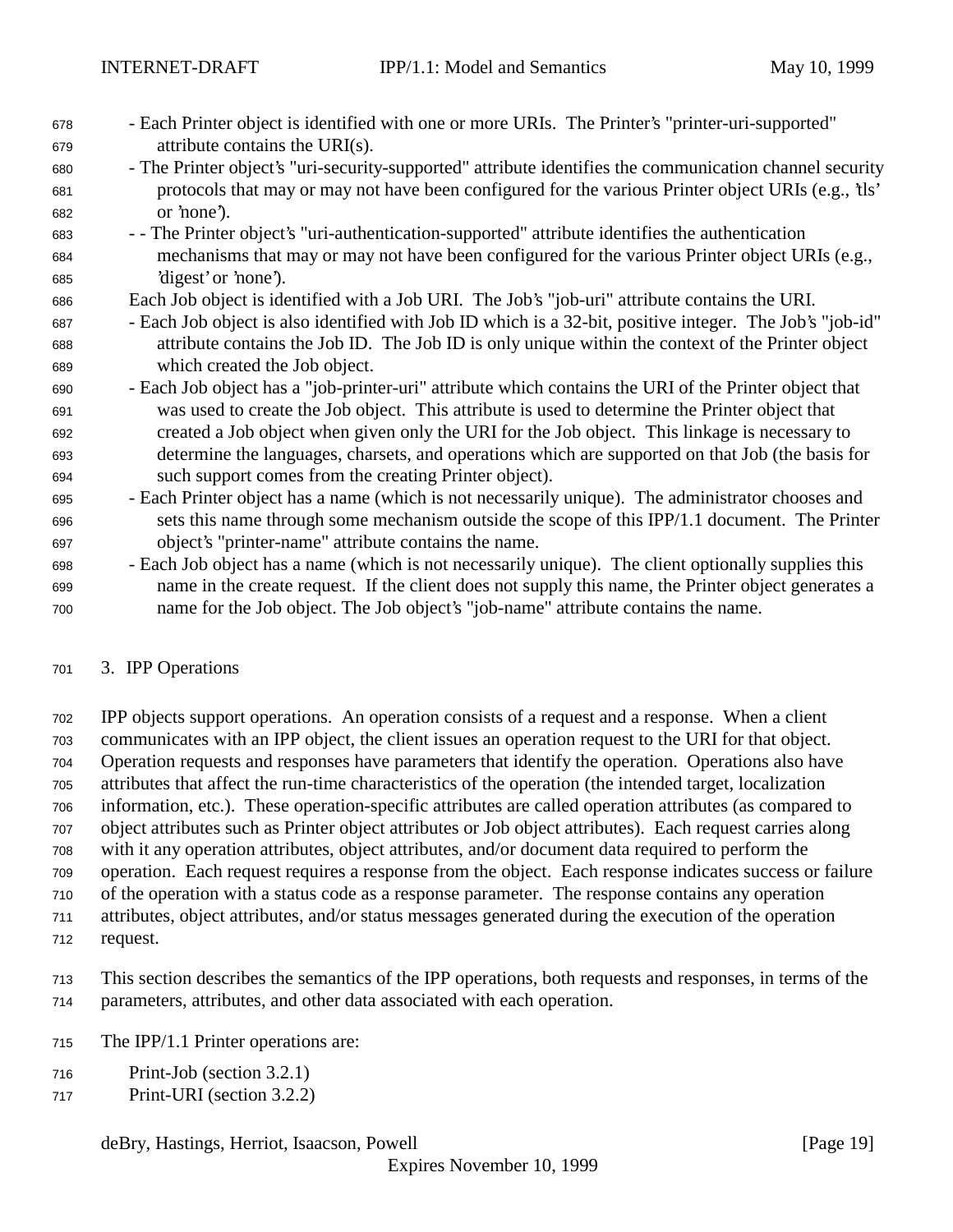- Validate-Job (section 3.2.3)
- Create-Job (section 3.2.4)
- Get-Printer-Attributes (section 3.2.5)
- Get-Jobs (section 3.2.6)
- Pause-Printer (section 3.3.5)
- Resume-Printer (section 3.3.6)
- Purge-Jobs (section 3.3.7)
- 
- The Job operations are:
- Send-Document (section 3.3.1)
- Send-URI (section 3.3.2)
- Cancel-Job (section 3.3.3)
- Get-Job-Attributes (section 3.3.4)
- Hold-Job (section 3.3.5)
- Release-Job (section 3.3.6)
- Restart-Job (section 3.3.7)
- 

 The Send-Document and Send-URI Job operations are used to add a new document to an existing multi-document Job object created using the Create-Job operation.

3.1 Common Semantics

 All IPP operations require some common parameters and operation attributes. These common elements and their semantic characteristics are defined and described in more detail in the following sections.

- 3.1.1 Required Parameters
- Every operation request contains the following REQUIRED parameters:
- a "version-number", - an "operation-id",
- a "request-id", and
- the attributes that are REQUIRED for that type of request.
- 

Every operation response contains the following REQUIRED parameters:

- a "version-number",
- a "status-code",
- the "request-id" that was supplied in the corresponding request, and
- the attributes that are REQUIRED for that type of response.
- 
- The "Encoding and Transport document [IPP-PRO] defines special rules for the encoding of these
- parameters. All other operation elements are represented using the more generic encoding rules for attributes and groups of attributes.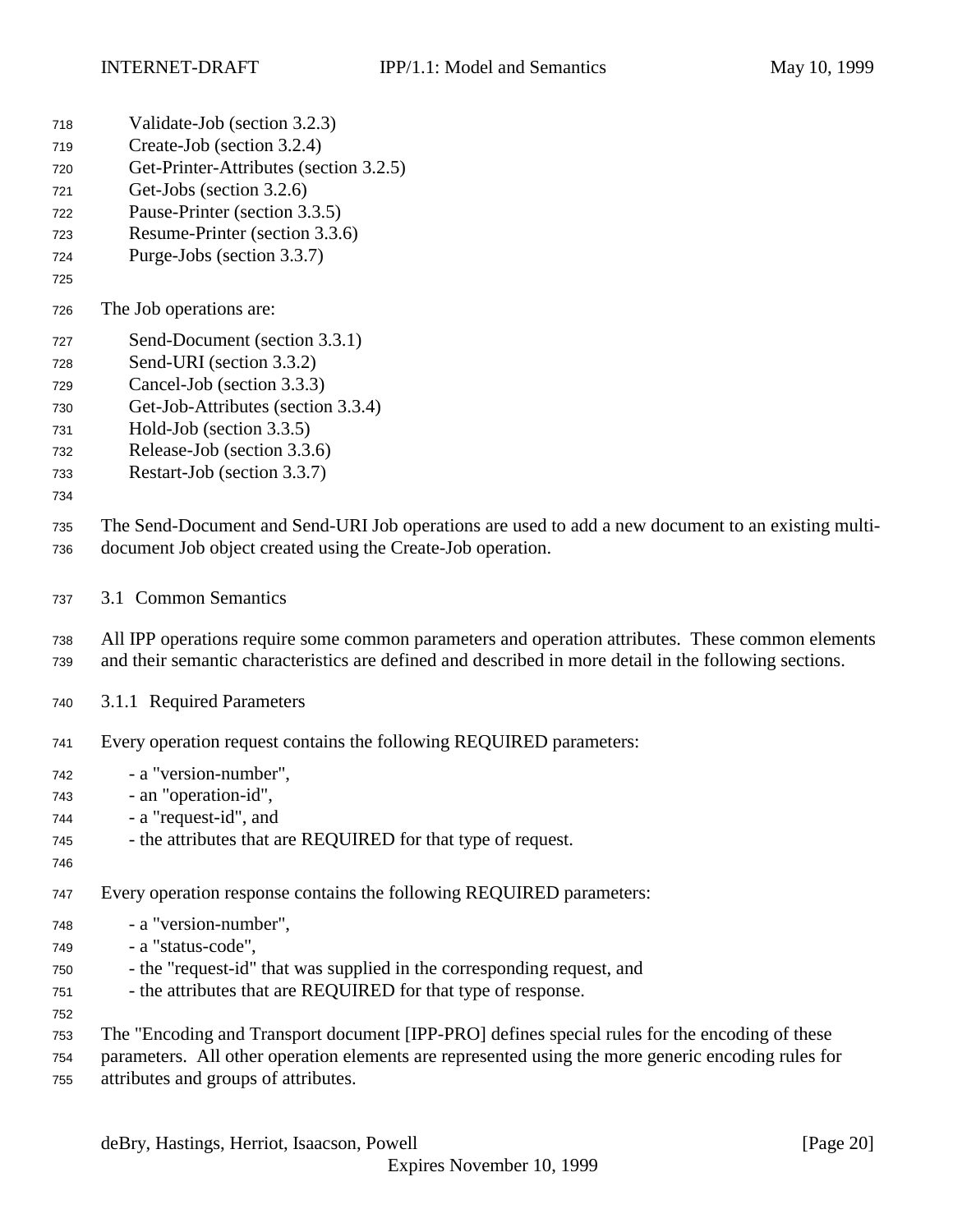## 3.1.2 Operation IDs and Request IDs

 Each IPP operation request includes an identifying "operation-id" value. Valid values are defined in the "operations-supported" Printer attribute section (see section 4.4.15). The client specifies which operation is being requested by supplying the correct "operation-id" value.

 In addition, every invocation of an operation is identified by a "request-id" value. For each request, the client chooses the "request-id" which MUST be an integer (possibly unique depending on client requirements) in the range from 1 to 2\*\*31 - 1 (inclusive). This "request-id" allows clients to manage multiple outstanding requests. The receiving IPP object copies all 32-bits of the client-supplied "request- id" attribute into the response so that the client can match the response with the correct outstanding request, even if the "request-id" is out of range. If the request is terminated before the complete

- "request-id" is received, the IPP object rejects the request and returns a response with a "request-id" of 0.
- Note: In some cases, the transport protocol underneath IPP might be a connection oriented protocol that
- would make it impossible for a client to receive responses in any order other than the order in which the

corresponding requests were sent. In such cases, the "request-id" attribute would not be essential for

correct protocol operation. However, in other mappings, the operation responses can come back in any

- order. In these cases, the "request-id" would be essential.
- 3.1.3 Attributes

 Operation requests and responses are both composed of groups of attributes and/or document data. The attributes groups are:

- Operation Attributes: These attributes are passed in the operation and affect the IPP object's behavior while processing the operation request and may affect other attributes or groups of attributes. Some operation attributes describe the document data associated with the print job and are associated with new Job objects, however most operation attributes do not persist beyond the life of the operation. The description of each operation attribute includes conformance statements indicating which operation attributes are REQUIRED and which are OPTIONAL for an IPP object to support and which attributes a client MUST supply in a request and an IPP object MUST supply in a response.
- Job Template Attributes: These attributes affect the processing of a job. A client OPTIONALLY supplies Job Template Attributes in a create request, and the receiving object MUST be prepared to receive all supported attributes. The Job object can later be queried to find out what Job Template attributes were originally requested in the create request, and such attributes are returned in the response as Job Object Attributes. The Printer object can be queried about its Job Template attributes to find out what type of job processing capabilities are supported and/or what the default job processing behaviors are, though such attributes are returned in the response as Printer Object Attributes. The "ipp-attribute-fidelity" operation attribute affects processing of all client-supplied Job Template attributes (see sections 3.2.1.2 and 15 for a full description of "ipp-attribute-fidelity" and its relationship to other attributes).
- Job Object Attributes: These attributes are returned in response to a query operation directed at a Job object.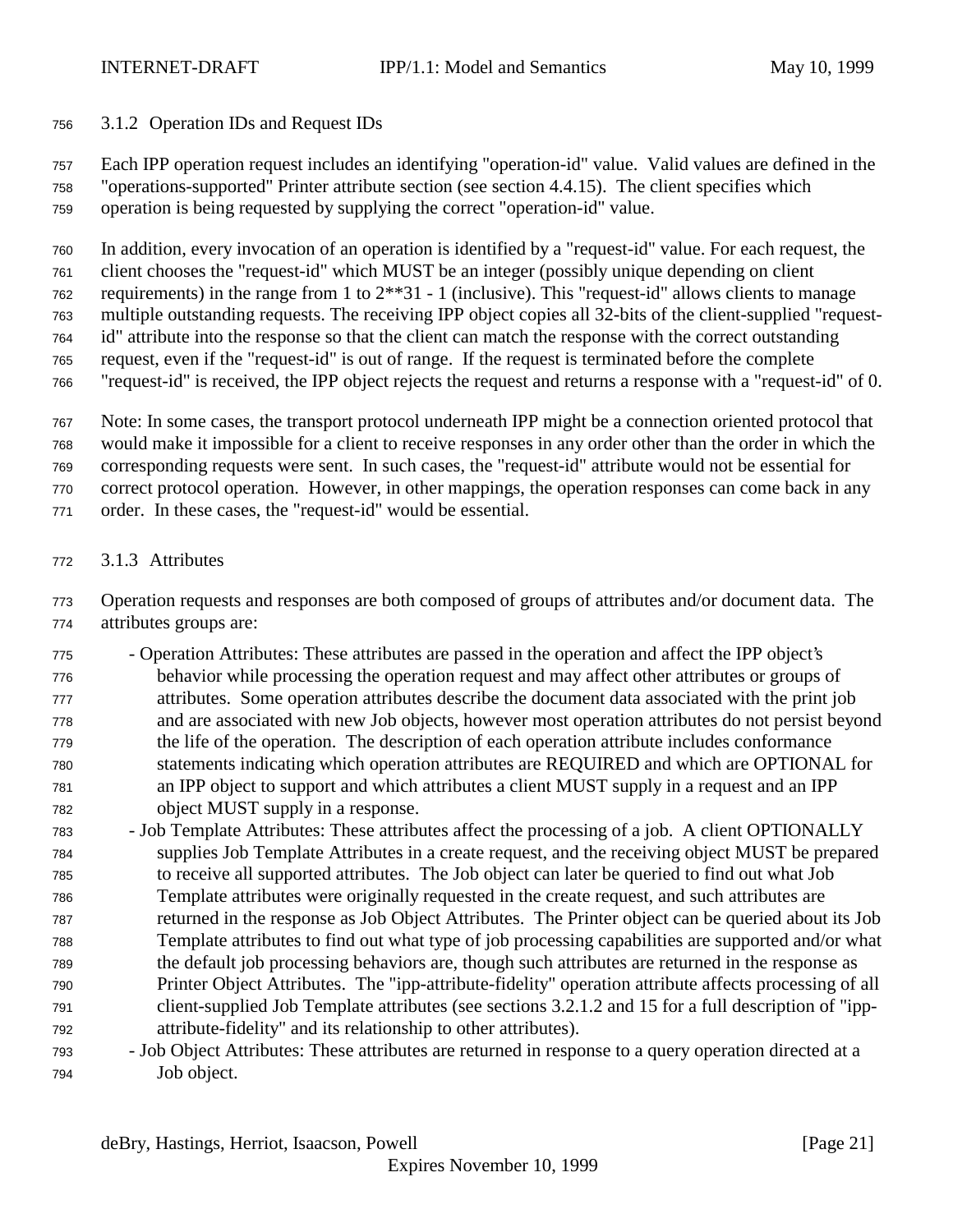- Printer Object Attributes: These attributes are returned in response to a query operation directed at a Printer object.

 - Unsupported Attributes: In a create request, the client supplies a set of Operation and Job Template attributes. If any of these attributes or their values is unsupported by the Printer object, the Printer object returns the set of unsupported attributes in the response. Sections 3.1.7, 3.2.1.2, and 15 give a full description of how Job Template attributes supplied by the client in a create request are processed by the Printer object and how unsupported attributes are returned to the client. Because of extensibility, any IPP object might receive a request that contains new or unknown attributes or values for which it has no support. In such cases, the IPP object processes what it can and returns the unsupported attributes in the response. The Unsupported Attribute group is defined for all operation responses for returning unsupported attributes that the client supplied in the request. Issue

 Later in this section, each operation is formally defined by identifying the allowed and expected groups of attributes for each request and response. The model identifies a specific order for each group in each request or response, but the attributes within each group may be in any order, unless specified otherwise.

Each attribute specification includes the attribute's name followed by the name of its attribute syntax(es)

in parenthesizes. In addition, each 'integer' attribute is followed by the allowed range in parentheses,

813 (m:n), for values of that attribute. Each 'text' or 'name' attribute is followed by the maximum size in

octets in parentheses, (size), for values of that attribute. For more details on attribute syntax notation, see

the descriptions of these attributes syntaxes in section 4.1.

Note: Document data included in the operation is not strictly an attribute, but it is treated as a special

 attribute group for ordering purposes. The only operations that support supplying the document data within an operation request are Print-Job and Send-Document. There are no operation responses that

include document data.

Note: Some operations are REQUIRED for IPP objects to support; the others are OPTIONAL (see

section 5.2.2). Therefore, before using an OPTIONAL operation, a client SHOULD first use the

REQUIRED Get-Printer-Attributes operation to query the Printer's "operations-supported" attribute in

823 order to determine which OPTIONAL Printer and Job operations are actually supported. The client

824 SHOULD NOT use an OPTIONAL operation that is not supported. When an IPP object receives a

request to perform an operation it does not support, it returns the 'server-error-operation-not-supported'

- 826 status code (see section 13.1.5.2). An IPP object is non-conformant if it does not support a REQUIRED operation.
- 3.1.4 Character Set and Natural Language Operation Attributes

Some Job and Printer attributes have values that are text strings and names intended for human

understanding rather than machine understanding (see the 'text' and 'name' attribute syntax descriptions

in section 4.1). The following sections describe two special Operation Attributes called "attributes-

charset" and "attributes-natural-language". These attributes are always part of the Operation Attributes

- group. For most attribute groups, the order of the attributes within the group is not important. However,
- for these two attributes within the Operation Attributes group, the order is critical. The "attributes-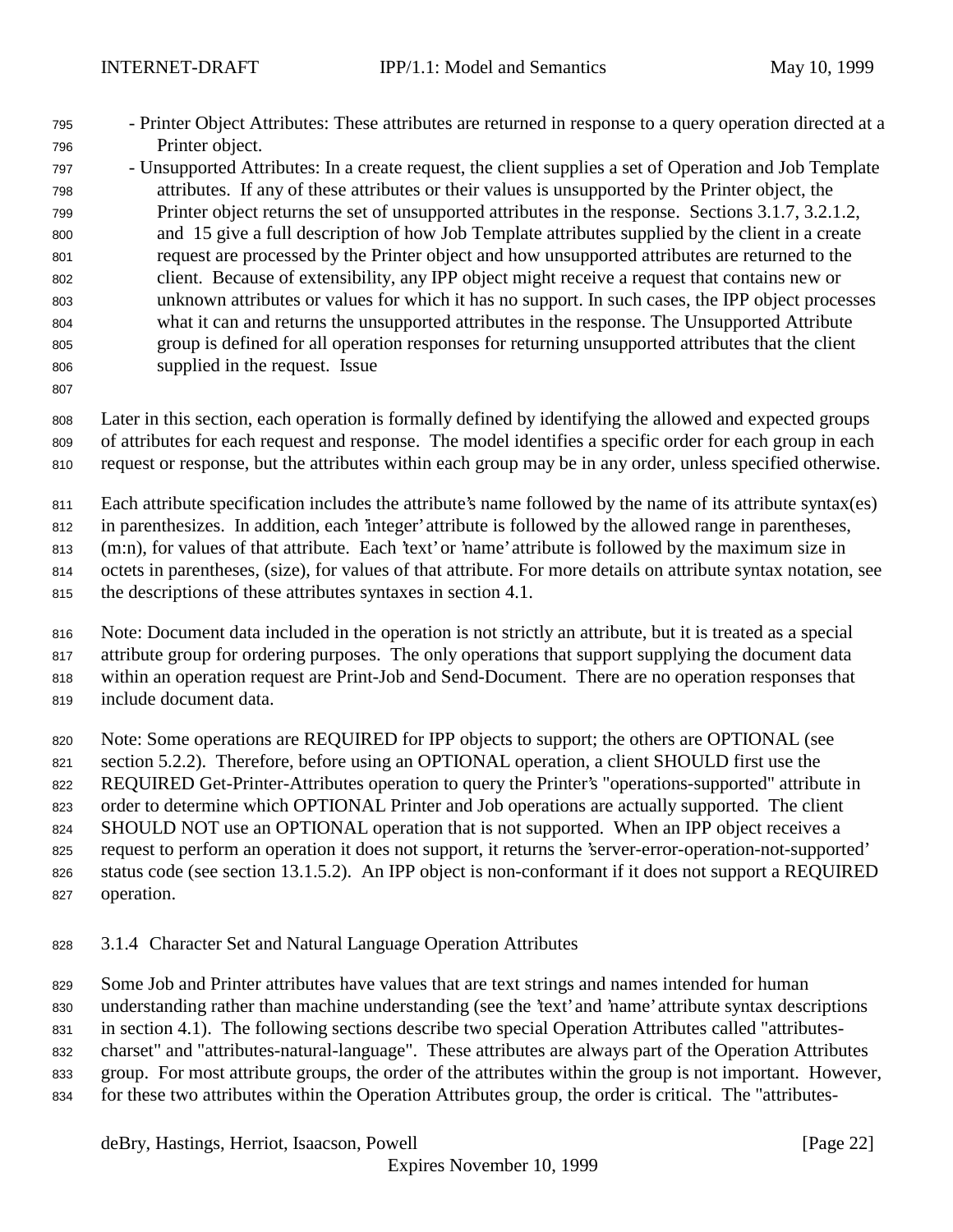charset" attribute MUST be the first attribute in the group and the "attributes-natural-language" attribute

MUST be the second attribute in the group. In other words, these attributes MUST be supplied in every

IPP request and response, they MUST come first in the group, and MUST come in the specified order.

For job creation operations, the IPP Printer implementation saves these two attributes with the new Job

- object as Job Description attributes. For the sake of brevity in this document, these operation attribute descriptions are not repeated with every operation request and response, but have a reference back to this
- 
- section instead.
- 3.1.4.1 Request Operation Attributes

843 The client MUST supply and the Printer object MUST support the following REQUIRED operation attributes in every IPP/1.1 operation request:

"attributes-charset" (charset):

 This operation attribute identifies the charset (coded character set and encoding method) used by any 'text' and 'name' attributes that the client is supplying in this request. It also identifies the charset that the Printer object MUST use (if supported) for all 'text' and 'name' attributes and status messages that the Printer object returns in the response to this request. See Sections 4.1.1 and 4.1.2 for the specification of the 'text' and 'name' attribute syntaxes.

- All clients and IPP objects MUST support the 'utf-8' charset [RFC2279] and MAY support additional charsets provided that they are registered with IANA [IANA-CS]. If the Printer object does not support the client supplied charset value, the Printer object MUST reject the request, set the "attributes-charset" to 'utf-8' in the response, and return the 'client-error-charset-not- supported' status code and any 'text' or 'name' attributes using the 'utf-8' charset. The Printer NEED NOT return any attributes in the Unsupported Attributes Group (See sections 3.1.7 and 3.2.1.2). The Printer object MUST indicate the charset(s) supported as the values of the "charset- supported" Printer attribute (see Section 4.4.18), so that the client can query to determine which charset(s) are supported.
- Note to client implementers: Since IPP objects are only required to support the 'utf-8' charset, in order to maximize interoperability with multiple IPP object implementations, a client may want to supply 'utf-8' in the "attributes-charset" operation attribute, even though the client is only passing and able to present a simpler charset, such as US-ASCII or ISO-8859-1. Then the client will have to filter out (or charset convert) those characters that are returned in the response that it cannot present to its user. On the other hand, if both the client and the IPP objects also support a charset in common besides utf-8, the client may want to use that charset in order to avoid charset conversion or data loss.
- 

 See the 'charset' attribute syntax description in Section 4.1.7 for the syntax and semantic interpretation of the values of this attribute and for example values.

- "attributes-natural-language" (naturalLanguage):
- This operation attribute identifies the natural language used by any 'text' and 'name' attributes that the client is supplying in this request. This attribute also identifies the natural language that the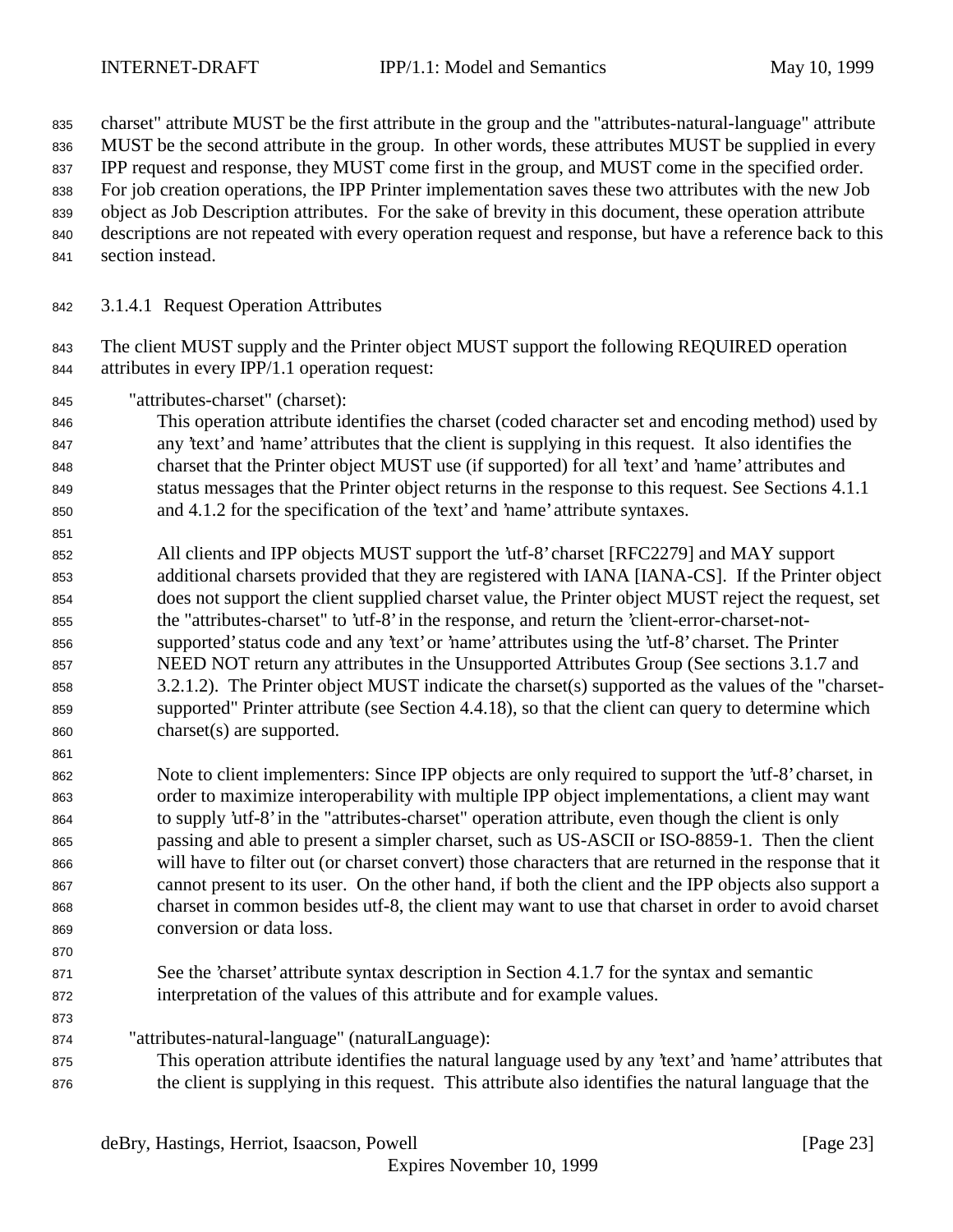Printer object SHOULD use for all 'text' and 'name' attributes and status messages that the Printer object returns in the response to this request.

 There are no REQUIRED natural languages required for the Printer object to support. However, the Printer object's "generated-natural-language-supported" attribute identifies the natural languages supported by the Printer object and any contained Job objects for all text strings generated by the IPP object. A client MAY query this attribute to determine which natural language(s) are supported for generated messages.

 For any of the attributes for which the Printer object generates text, i.e., for the "job-state- message", "printer-state-message", and status messages (see Section 3.1.6), the Printer object MUST be able to generate these text strings in any of its supported natural languages. If the client requests a natural language that is not supported, the Printer object MUST return these generated messages in the Printer's configured natural language as specified by the Printer's "natural-language-configured" attribute" (see Section 4.4.19).

 For other 'text' and 'name' attributes supplied by the client, authentication system, operator, system administrator, or manufacturer (i.e., for "job-originating-user-name", "printer-name" (name), "printer-location" (text), "printer-info" (text), and "printer-make-and-model" (text)), the Printer object is only required to support the configured natural language of the Printer identified by the Printer object's "natural-language-configured" attribute, though support of additional natural languages for these attributes is permitted.

 For any 'text' or 'name' attribute in the request that is in a different natural language than the value supplied in the "attributes-natural-language" operation attribute, the client MUST use the Natural Language Override mechanism (see sections 4.1.1.2 and 4.1.2.2) for each such attribute value supplied. The client MAY use the Natural Language Override mechanism redundantly, i.e., use it even when the value is in the same natural language as the value supplied in the "attributes-natural-language" operation attribute of the request.

 The IPP object MUST accept any natural language and any Natural Language Override, whether the IPP object supports that natural language or not (and independent of the value of the "ipp- attribute-fidelity" Operation attribute). That is the IPP object accepts all client supplied values no matter what the values are in the Printer object's "generated-natural-language-supported" attribute. That attribute, "generated-natural-language-supported", only applies to generated messages, not client supplied messages. The IPP object MUST remember that natural language for all client-supplied attributes, and when returning those attributes in response to a query, the IPP object MUST indicate that natural language.

 Each value whose attribute syntax type is 'text' or 'name' (see sections 4.1.1 and 4.1.2) has an Associated Natural-Language. This document does not specify how this association is stored in a Printer or Job object. When such a value is encoded in a request or response, the natural language is either implicit or explicit: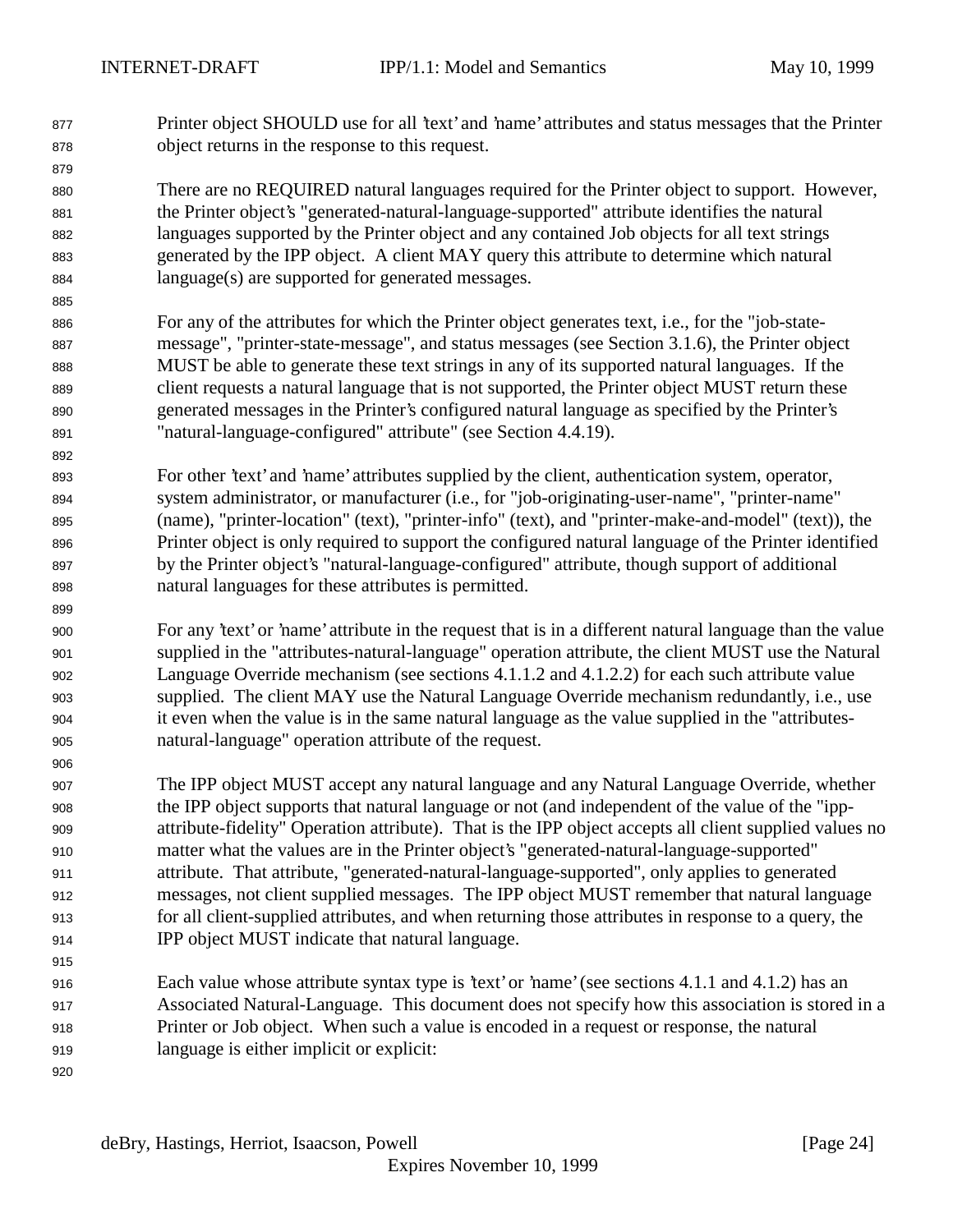− In the implicit case, the value contains only the text/name value, and the language is specified by the "attributes-natural-language" operation attribute in the request or response (see sections 4.1.1.1 textWithoutLanguage and 4.1.2.1 nameWithoutLanguage). − In the explicit case (also known as the Natural-Language Override case), the value contains both the language and the text/name value (see sections 4.1.1.2 textWithLanguage and 4.1.2.2 nameWithLanguage). For example, the "job-name" attribute MAY be supplied by the client in a create request. The text value for this attribute will be in the natural language identified by the "attribute-natural- language" attribute, or if different, as identified by the Natural Language Override mechanism. If supplied, the IPP object will use the value of the "job-name" attribute to populate the Job object's "job-name" attribute. Whenever any client queries the Job object's "job-name" attribute, the IPP object returns the attribute as stored and uses the Natural Language Override mechanism to specify the natural language, if it is different from that reported in the "attributes-natural- language" operation attribute of the response. The IPP object MAY use the Natural Language Override mechanism redundantly, i.e., use it even when the value is in the same natural language as the value supplied in the "attributes-natural-language" operation attribute of the response. An IPP object MUST NOT reject a request based on a supplied natural language in an "attributes-natural-language" Operation attribute or in any attribute that uses the Natural Language Override. See the 'naturalLanguage' attribute syntax description in section 4.1.8 for the syntax and semantic interpretation of the values of this attribute and for example values. Clients SHOULD NOT supply 'text' or 'name' attributes that use an illegal combination of natural language and charset. For example, suppose a Printer object supports charsets 'utf-8', 'iso-8859-1', and 'iso-8859-7'. Suppose also, that it supports natural languages 'en' (English), 'fr' (French), and 'el' (Greek). Although the Printer object supports the charset 'iso-8859-1' and natural language 'el', it probably does not support the combination of Greek text strings using the 'iso-8859-1' charset. The Printer object handles this apparent incompatibility differently depending on the context in which it occurs: - In a create request: If the client supplies a text or name attribute (for example, the "job-name" operation attribute) that uses an apparently incompatible combination, it is a client choice that does not affect the Printer object or its correct operation. Therefore, the Printer object simply accepts the client supplied value, stores it with the Job object, and responds back with the same combination whenever the client (or any client) queries for that attribute. -In a query-type operation, like Get-Printer-Attributes: If the client requests an apparently incompatible combination, the Printer object responds (as described in section 3.1.4.2) using the Printer's configured natural language rather than the natural language requested by the client. In either case, the Printer object does not reject the request because of the apparent incompatibility. The potential incompatible combination of charset and natural language can occur either at the global operation level or at the Natural Language Override attribute-by-attribute level. In addition, since the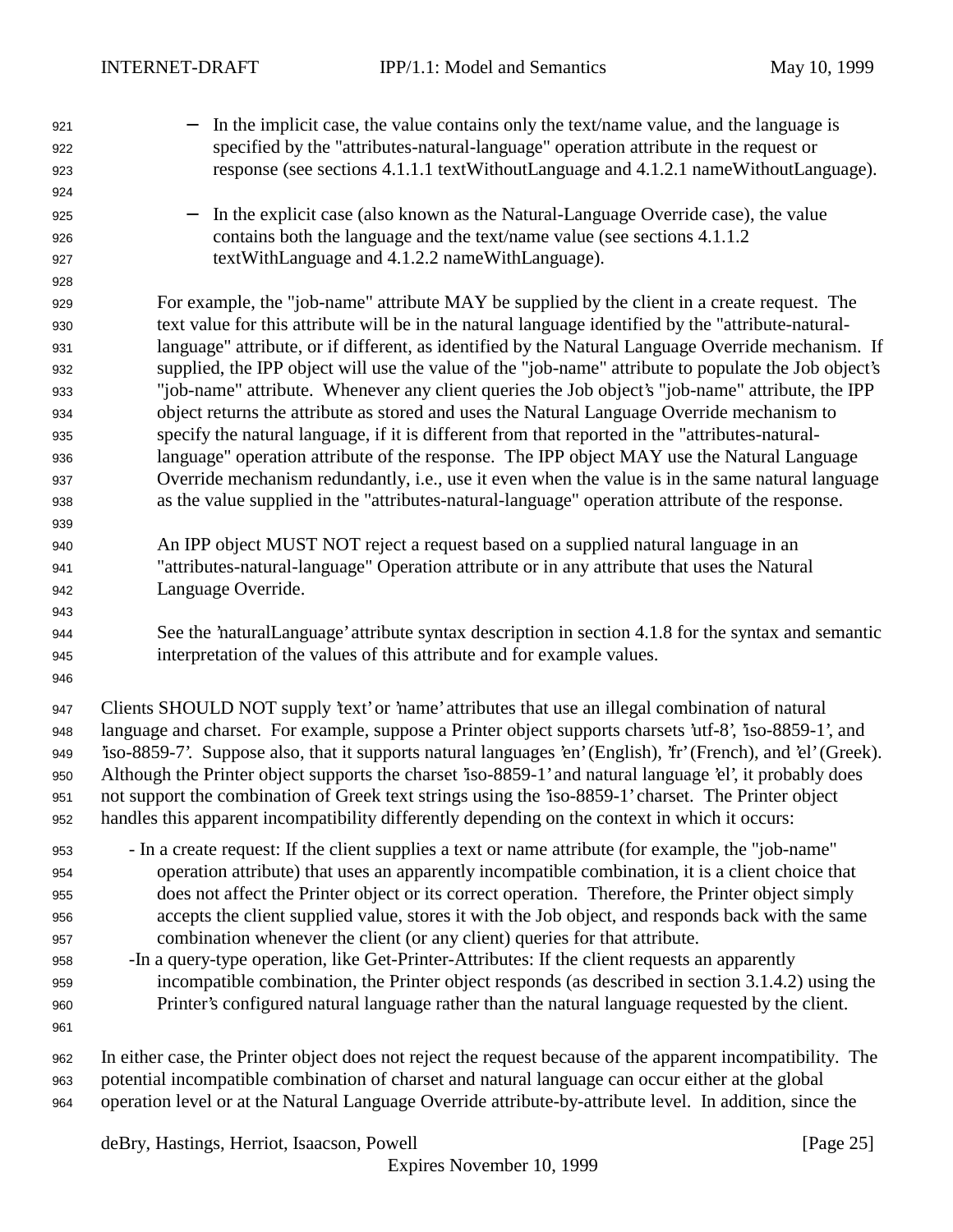response always includes explicit charset and natural language information, there is never any question or ambiguity in how the client interprets the response.

3.1.4.2 Response Operation Attributes

 The Printer object MUST supply and the client MUST support the following REQUIRED operation attributes in every IPP/1.1 operation response:

"attributes-charset" (charset):

 This operation attribute identifies the charset used by any 'text' and 'name' attributes that the Printer object is returning in this response. The value in this response MUST be the same value as the "attributes-charset" operation attribute supplied by the client in the request. If this is not possible (i.e., the charset requested is not supported), the request would have been rejected. See "attributes-charset" described in Section 3.1.4.1 above.

 If the Printer object supports more than just the 'utf-8' charset, the Printer object MUST be able to code convert between each of the charsets supported on a highest fidelity possible basis in order to return the 'text' and 'name' attributes in the charset requested by the client. However, some information loss MAY occur during the charset conversion depending on the charsets involved. For example, the Printer object may convert from a UTF-8 'a' to a US-ASCII 'a' (with no loss of information), from an ISO Latin 1 CAPITAL LETTER A WITH ACUTE ACCENT to US- ASCII 'A' (losing the accent), or from a UTF-8 Japanese Kanji character to some ISO Latin 1 error character indication such as '?', decimal code equivalent, or to the absence of a character, depending on implementation.

 Note: Whether an implementation that supports more than one charset stores the data in the charset supplied by the client or code converts to one of the other supported charsets, depends on implementation. The strategy should try to minimize loss of information during code conversion. On each response, such an implementation converts from its internal charset to that requested.

"attributes-natural-language" (naturalLanguage):

 This operation attribute identifies the natural language used by any 'text' and 'name' attributes that the IPP object is returning in this response. Unlike the "attributes-charset" operation attribute, the IPP object NEED NOT return the same value as that supplied by the client in the request. The IPP object MAY return the natural language of the Job object or the Printer's configured natural language as identified by the Printer object's "natural-language-configured" attribute, rather than the natural language supplied by the client. For any 'text' or 'name' attribute or status message in the response that is in a different natural language than the value returned in the "attributes-natural-language" operation attribute, the IPP object MUST use the Natural Language Override mechanism (see sections 4.1.1.2 and 4.1.2.2) on each attribute value returned. The IPP object MAY use the Natural Language Override mechanism redundantly, i.e., use it even when the value is in the same natural language as the value supplied in the "attributes-natural-language" operation attribute of the response.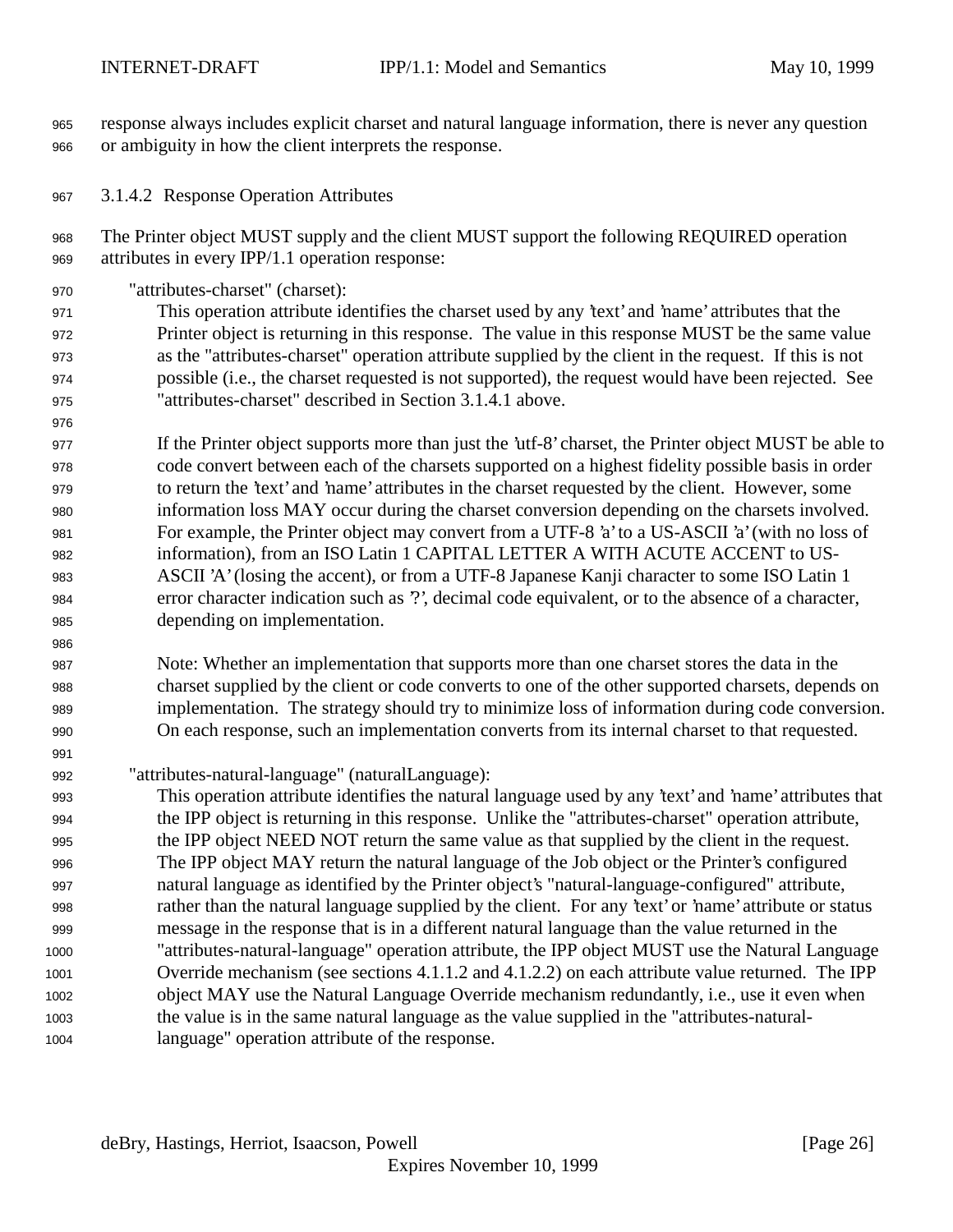3.1.5 Operation Targets

 All IPP operations are directed at IPP objects. For Printer operations, the operation is always directed at a Printer object using one of its URIs (i.e., one of the values in the Printer object's "printer-uri- supported" attribute). Even if the Printer object supports more than one URI, the client supplies only one URI as the target of the operation. The client identifies the target object by supplying the correct URI in the "printer-uri (uri)" operation attribute.

- For Job operations, the operation is directed at either:
- The Job object itself using the Job object's URI. In this case, the client identifies the target object by supplying the correct URI in the "job-uri (uri)" operation attribute.
- The Printer object that created the Job object using both the Printer objects URI and the Job object's Job ID. Since the Printer object that created the Job object generated the Job ID, it MUST be able to correctly associate the client supplied Job ID with the correct Job object. The client supplies the Printer object's URI in the "printer-uri (uri)" operation attribute and the Job object's Job ID in the "job-id (integer(1:MAX))" operation attribute.
- 

 If the operation is directed at the Job object directly using the Job object's URI, the client MUST NOT include the redundant "job-id" operation attribute.

- The operation target attributes are REQUIRED operation attributes that MUST be included in every operation request. Like the charset and natural language attributes (see section 3.1.4), the operation target attributes are specially ordered operation attributes. In all cases, the operation target attributes immediately follow the "attributes-charset" and "attributes-natural-language" attributes within the operation attribute group, however the specific ordering rules are:
- In the case where there is only one operation target attribute (i.e., either only the "printer-uri" attribute or only the "job-uri" attribute), that attribute MUST be the third attribute in the operation attributes group.
- In the case where Job operations use two operation target attributes (i.e., the "printer-uri" and "job- id" attributes), the "printer-uri" attribute MUST be the third attribute and the "job-id" attribute MUST be the fourth attribute.
- 

 In all cases, the target URIs contained within the body of IPP operation requests and responses must be in absolute format rather than relative format (a relative URL identifies a resource with the scope of the HTTP server, but does not include scheme, host or port).

- The following rules apply to the use of port numbers in URIs that identify IPP objects:
- 1. If the URI scheme allows the port number to be explicitly included in the URI string, and a port number is specified within the URI, then that port number MUST be used by the client to contact the IPP object.
- 
- 2. If the URI scheme allows the port number to be explicitly included in the URI string, and a port number is not specified within the URI, then default port number implied by that URI scheme MUST be used by the client to contact the IPP object.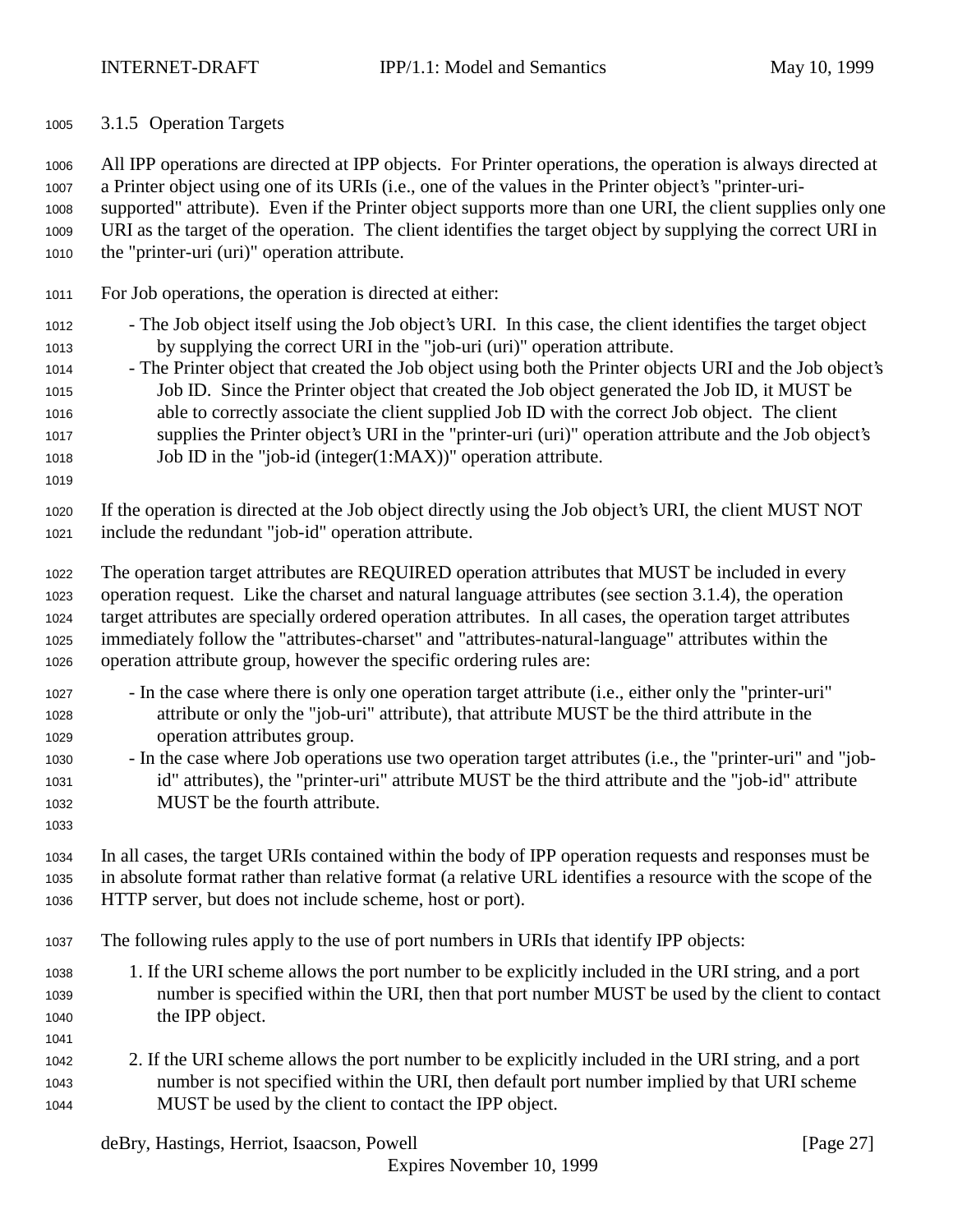- 
- 3. If the URI scheme does not allow an explicit port number to be specified within the URI, then the default port number implied by that URI MUST be used by the client to contact the IPP object.
- 

 Note: The IPP "Encoding and Transport document [IPP-PRO] shows a mapping of IPP onto HTTP/1.1 and defines a new default port number for using IPP over HTTP/1.1.

## 3.1.6 Operation Status Codes and Messages

 Every operation response includes a REQUIRED "status-code" parameter and an OPTIONAL "status- message" operation attribute. The "status-code" provides information on the processing of a request. A "status-message" attribute provides a short textual description of the status of the operation. The status code is intended for use by automata, and the status message is intended for the human end user. The "status-message" is especially useful for a later version of a Printer object to return as supplemental information for the human user to accompany a status code that an earlier version of a client might not understand. If a response does include a "status-message" attribute, an IPP client NEED NOT examine or display the message, however it SHOULD do so in some implementation specific manner.

 The "status-code" value is a numeric value that has semantic meaning. The "status-code" syntax is similar to a "type2 enum" (see section 4.1 on "Attribute Syntaxes") except that values can range only from 0x0000 to 0x7FFF. Section 13 describes the status codes, assigns the numeric values, and suggests a corresponding status message for each status code. The "status-message" attribute's syntax is "text(255)". A client implementation of IPP SHOULD convert status code values into any localized message that has semantic meaning to the end user.

 If the Printer object supports the "status-message" operation attribute, the Printer object MUST be able to generate this message in any of the natural languages identified by the Printer object's "generated- natural-language-supported" attribute (see the "attributes-natural-language" operation attribute specified in section 3.1.4.1). As described in section 3.1.4.1 for any returned 'text' attribute, if there is a choice for generating this message, the Printer object uses the natural language indicated by the value of the "attributes-natural-language" in the client request if supported, otherwise the Printer object uses the value in the Printer object's own "natural-language-configured" attribute. If the Printer object supports the "status-message" operation attribute, it SHOULD use the REQUIRED 'utf-8' charset to return a status message for the following error status codes (see section 13): 'client-error-bad-request', 'client-error- charset-not-supported', 'server-error-internal-error', 'server-error-operation-not-supported', and 'server- error-version-not-supported'. In this case, it MUST set the value of the "attributes-charset" operation attribute to 'utf-8' in the error response.

 If the Printer performs an operation with no errors and it encounters no problems, it MUST return the status code 'successful-ok' in the response. See section 13.

 If the client supplies unsupported values for the following parameters or Operation attributes, the Printer object MUST reject the operation, NEED NOT return the unsupported attribute value in the Unsupported Attributes group, and MUST return the indicated status code:

Parameter/Attribute Status code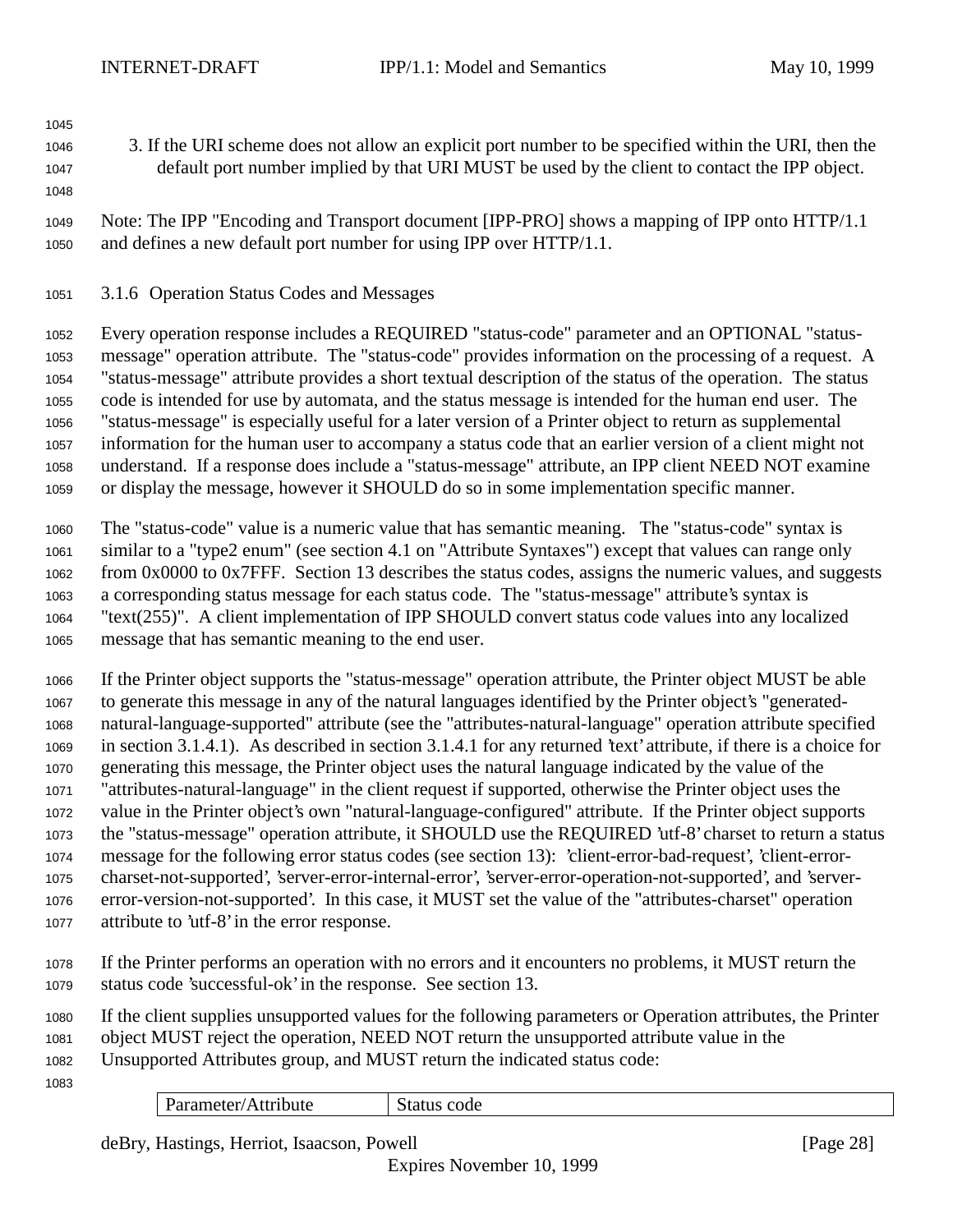| version-number     | server-error-version-not-supported                            |
|--------------------|---------------------------------------------------------------|
| operation-id       | server-error-operation-not-supported                          |
| attributes-charset | client-error-charset-not-supported                            |
| compression        | client-error-compression-not-supported                        |
| document-format    | client-error-document-format-not-supported                    |
| document-uri       | client-error-uri-scheme-not-supported, client-error-document- |
|                    | access-error                                                  |

 If the client supplies unsupported values for other attributes, or unsupported attributes, the Printer returns the status code defined in the next section on Unsupported Attributes.

3.1.7 Unsupported Attributes

 The Unsupported Attributes group contains attributes that are not supported by the operation. This group is primarily for the job creation operations, but all operations can return this group.

 A Printer object MUST include an Unsupported Attributes group in a response if the status code is one of the following: 'successful-ok-ignored-or-substituted-attributes', 'successful-ok-conflicting-attributes', 'client-error-attributes-or-values-not-supported' or 'client-error-conflicting-attributes'.

 If the status code is one of the four specified in the preceding paragraph, the Unsupported Attributes group MUST contain all of those attributes and only those attributes that are:

- a) an Operation or Job Template attribute supplied in the request, and
- b) unsupported by the printer. See below for details on the three categories "unsupported" **attributes. Issue 18, Issue 23, and Issue 27**

 If the Printer object is not returning any Unsupported Attributes in the response, the Printer object SHOULD omit Group 2 rather than sending an empty group. However, a client MUST be able to accept an empty group.

- Unsupported attributes fall into three categories:
- 1. The Printer object does not support the supplied attribute (no matter what the attribute syntax or value).
- 2. The Printer object does support the attribute, but does not support some or all of the particular attribute syntaxes or values supplied by the client (i.e., the Printer object does not have those attribute syntaxes or values in its corresponding "xxx-supported" attribute).
- 3. The Printer object does support the attributes and values supplied, but the particular values are in conflict with one another, because they violate a constraint, such as not being able to staple transparencies.
- In the case of an unsupported attribute name, the Printer object returns the client-supplied attribute with a substituted value of 'unsupported'. This value's syntax type is "out-of-band" and its encoding is defined by special rules for "out-of-band" values in the "Encoding and Transport" specification [IPP-PRO]. Its 1119 value indicates no support for the attribute itself (see the beginning of section 4.1). **Issue 12**
-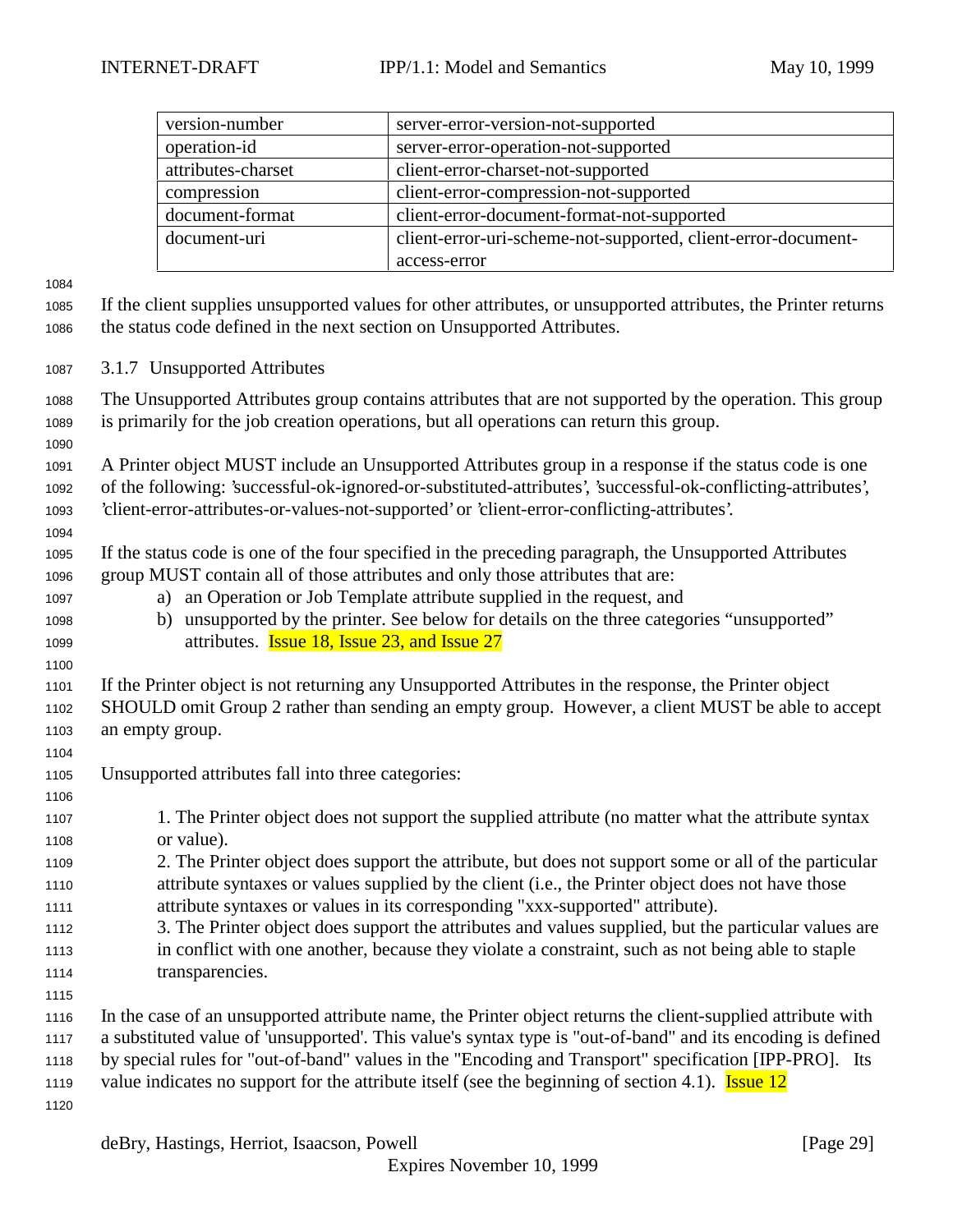In the case of a supported attribute with one or more unsupported attribute syntaxes or values, the Printer object simply returns the client-supplied attribute with the unsupported attribute syntaxes or values as supplied by the client. This indicates support for the attribute, but no support for that particular attribute syntax or value. If the client supplies a multi-valued attribute with more than one value and the Printer object supports the attribute but only supports a subset of the client-supplied attribute syntaxes or values, the Printer object MUST return only those attribute syntaxes or values that are unsupported.

 In the case of two (or more) supported attribute values that are in conflict with one another (although each is supported independently, the values conflict when requested together within the same job), the

 Printer object MUST return all the values that it ignores or substitutes to resolve the conflict, but not any of the values that it is still using. The choice for exactly how to resolve the conflict is implementation

dependent. See sections 3.2.1.2 and 15. See The Implementer's Guide [IPP-IIG] for an example.

3.1.8 Versions

 Each operation request and response carries with it a "version-number" parameter. Each value of the "version-number" is in the form "X.Y" where X is the major version number and Y is the minor version number. By including a version number in the client request, it allows the client to identify which

version of IPP it is interested in using. If the IPP object does not support that version, the object

responds with a status code of 'server-error-version-not-supported' along with the closest version number

that is supported (see section 13.1.5.4).

 There is no version negotiation per se. However, if after receiving a 'server-error-version-not-supported' status code from an IPP object, there is nothing that prevents a client from trying again with a different version number. In order to conform to IPP/1.1, an IPP object implementations MUST support version '1.1' SHOULD support version '1.0'. Issue 33

There is only one notion of "version number" that covers both IPP Model and IPP Protocol changes.

Thus the version number MUST change when introducing a new version of the Model and Semantics

document [IPP-MOD] or a new version of the "Encoding and Transport" document [IPP-PRO].

 Changes to the major version number indicate structural or syntactic changes that make it impossible for older version of IPP clients and Printer objects to correctly parse and correctly process the new or changed attributes, operations and responses. If the major version number changes, the minor version numbers is set to zero. As an example, adding the REQUIRED "ipp-attribute-fidelity" attribute to version '1.1' (if it had not been part of version '1.1'), would have required a change to the major version number, since an IPP/1.0 Printer would not have processed a request with the correct semantics that contained the "ipp-attribute-fidelity" attribute that it did not know about. Items that might affect the

changing of the major version number include any changes to the Model and Semantics document [IPP-

- MOD] or the "Encoding and Transport" document [IPP-PRO] itself, such as:
- reordering of ordered attributes or attribute sets
- changes to the syntax of existing attributes
- adding REQUIRED (for an IPP object to support) operation attribute groups
- adding values to existing REQUIRED operation attributes
- adding REQUIRED operations
-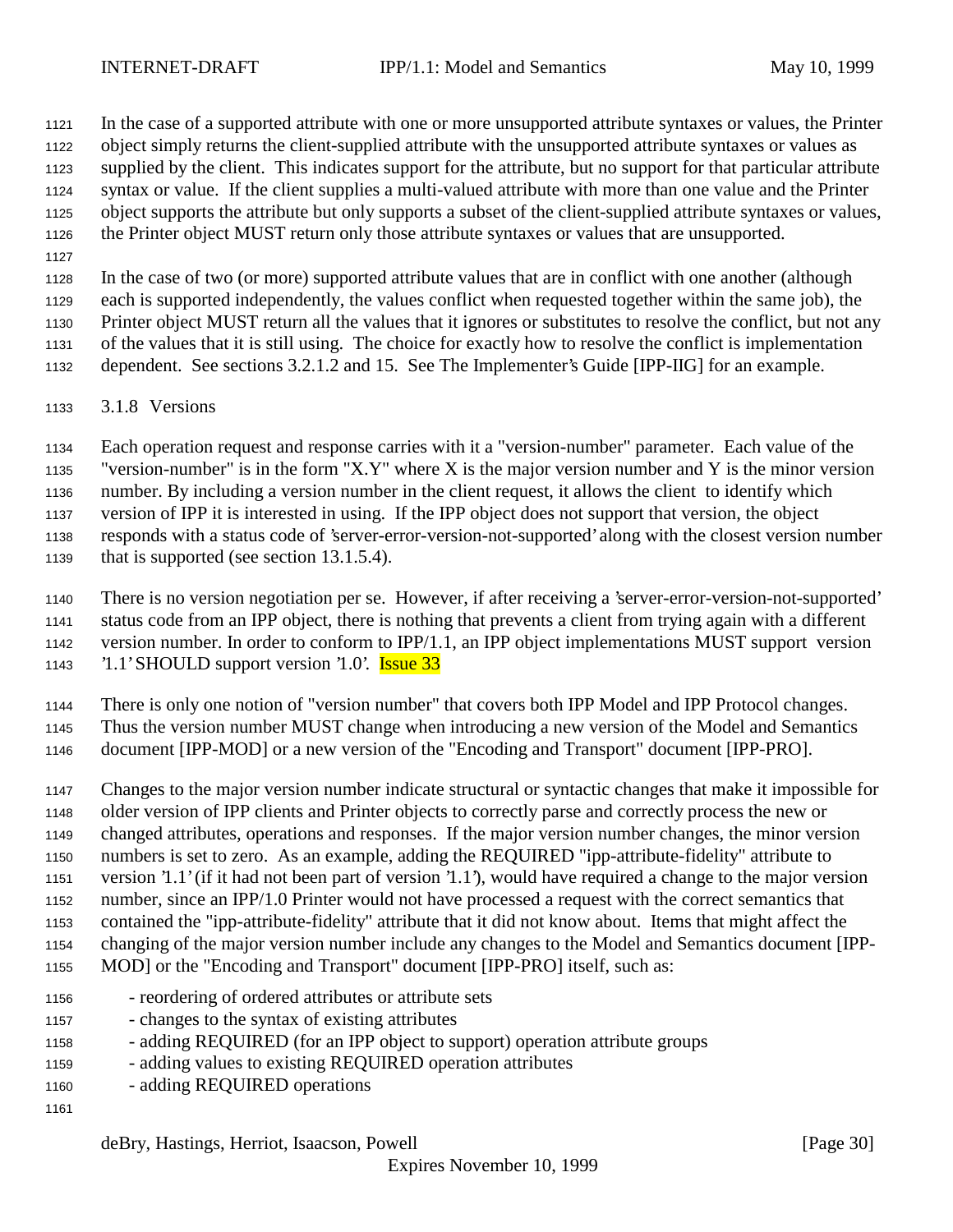Changes to the minor version number indicate the addition of new features, attributes and attribute

values that may not be understood by all IPP objects, but which can be ignored if not understood. Items

- that might affect the changing of the minor version number include any changes to the model objects and
- attributes but not the encoding and transport rules [IPP-PRO] (except adding attribute syntaxes).
- Examples of such changes are:
- grouping all extensions not included in a previous version into a new version
- adding new attribute values
- adding new object attributes
- adding OPTIONAL (for an IPP object to support) operation attributes (i.e., those attributes that an IPP object can ignore without confusing clients)
- adding OPTIONAL (for an IPP object to support) operation attribute groups (i.e., those attributes that an IPP object can ignore without confusing clients)
- adding new attribute syntaxes
- adding OPTIONAL operations
- changing Job Description attributes or Printer Description attributes from OPTIONAL to REQUIRED or vice versa.
- <sup>1178</sup> adding OPTIONAL attribute syntaxes to an existing attribute. **Issue 33**

The encoding of the "version-number" MUST NOT change over any version number (either major or

minor). This rule guarantees that all future versions will be backwards compatible with all previous

- versions (at least for checking the "version-number"). In addition, any protocol elements (attributes,
- error codes, tags, etc.) that are not carried forward from one version to the next are deprecated so that they can never be reused with new semantics.
- Implementations that support a certain version NEED NOT support ALL previous versions. As each new version is defined (through the release of a new specification), that major version will specify which previous versions MUST and which versions SHOULD be supported in compliant implementations. **Issue 33**
- 3.1.9 Job Creation Operations

- In order to "submit a print job" and create a new Job object, a client issues a create request. A create request is any one of following three operation requests:
- The Print-Job Request: A client that wants to submit a print job with only a single document uses the Print-Job operation. The operation allows for the client to "push" the document data to the Printer object by including the document data in the request itself.
- The Print-URI Request: A client that wants to submit a print job with only a single document (where the Printer object "pulls" the document data instead of the client "pushing" the data to the Printer object) uses the Print-URI operation. In this case, the client includes in the request only a URI reference to the document data (not the document data itself).
- The Create-Job Request: A client that wants to submit a print job with multiple documents uses the Create-Job operation. This operation is followed by an arbitrary number of Send-Document and/or Send-URI operations (each creating another document for the newly create Job object).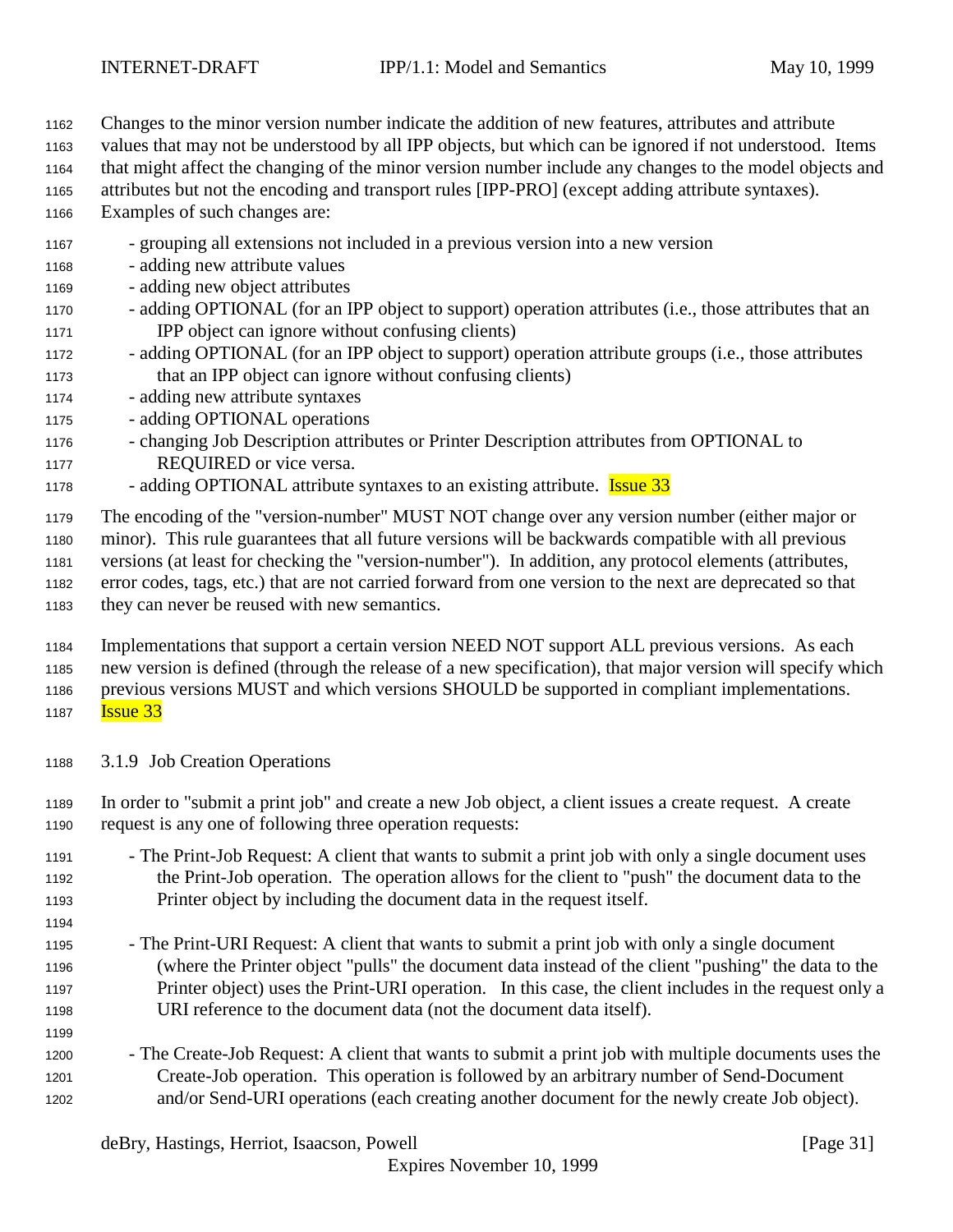The Send-Document operation includes the document data in the request (the client "pushes" the document data to the printer), and the Send-URI operation includes only a URI reference to the document data in the request (the Printer "pulls" the document data from the referenced location). The last Send-Document or Send-URI request for a given Job object includes a "last-document" operation attribute set to 'true' indicating that this is the last request.

 Throughout this model specification, the term "create request" is used to refer to any of these three operation requests.

 A Create-Job operation followed by only one Send-Document operation is semantically equivalent to a Print-Job operation, however, for performance reasons, the client SHOULD use the Print-Job operation for all single document jobs. Also, Print-Job is a REQUIRED operation (all implementations MUST support it) whereas Create-Job is an OPTIONAL operation, hence some implementations might not support it.

Job submission time is the point in time when a client issues a create request. The initial state of every

1217 Job object is the 'pending', 'pending-held', or 'processing' state (see section 4.3.7). Issue 13 When the

 Printer object begins processing the print job, the Job object's state moves to 'processing'. This is known as job processing time. There are validation checks that must be done at job submission time and others that must be performed at job processing time.

- At job submission time and at the time a Validate-Job operation is received, the Printer MUST do the following:
- 1. Process the client supplied attributes and either accept or reject the request
- 2. Validate the syntax of and support for the scheme of any client supplied URI
- 

 At job submission time the Printer object MUST validate whether or not the supplied attributes, attribute syntaxes, and values are supported by matching them with the Printer object's corresponding "xxx- supported" attributes. See section 3.1.7 for details. [IPP-IIG] presents suggested steps for an IPP object to either accept or reject any request and additional steps for processing create requests.

- At job submission time the Printer object NEED NOT perform the validation checks reserved for job processing time such as:
- 1. Validating the document data
- 2. Validating the actual contents of any client supplied URI (resolve the reference and follow the link to the document data)
- 

 At job submission time, these additional job processing time validation checks are essentially useless, since they require actually parsing and interpreting the document data, are not guaranteed to be 100% accurate, and MUST be done, yet again, at job processing time. Also, in the case of a URI, checking for availability at job submission time does not guarantee availability at job processing time. In addition, at job processing time, the Printer object might discover any of the following conditions that were not detectable at job submission time: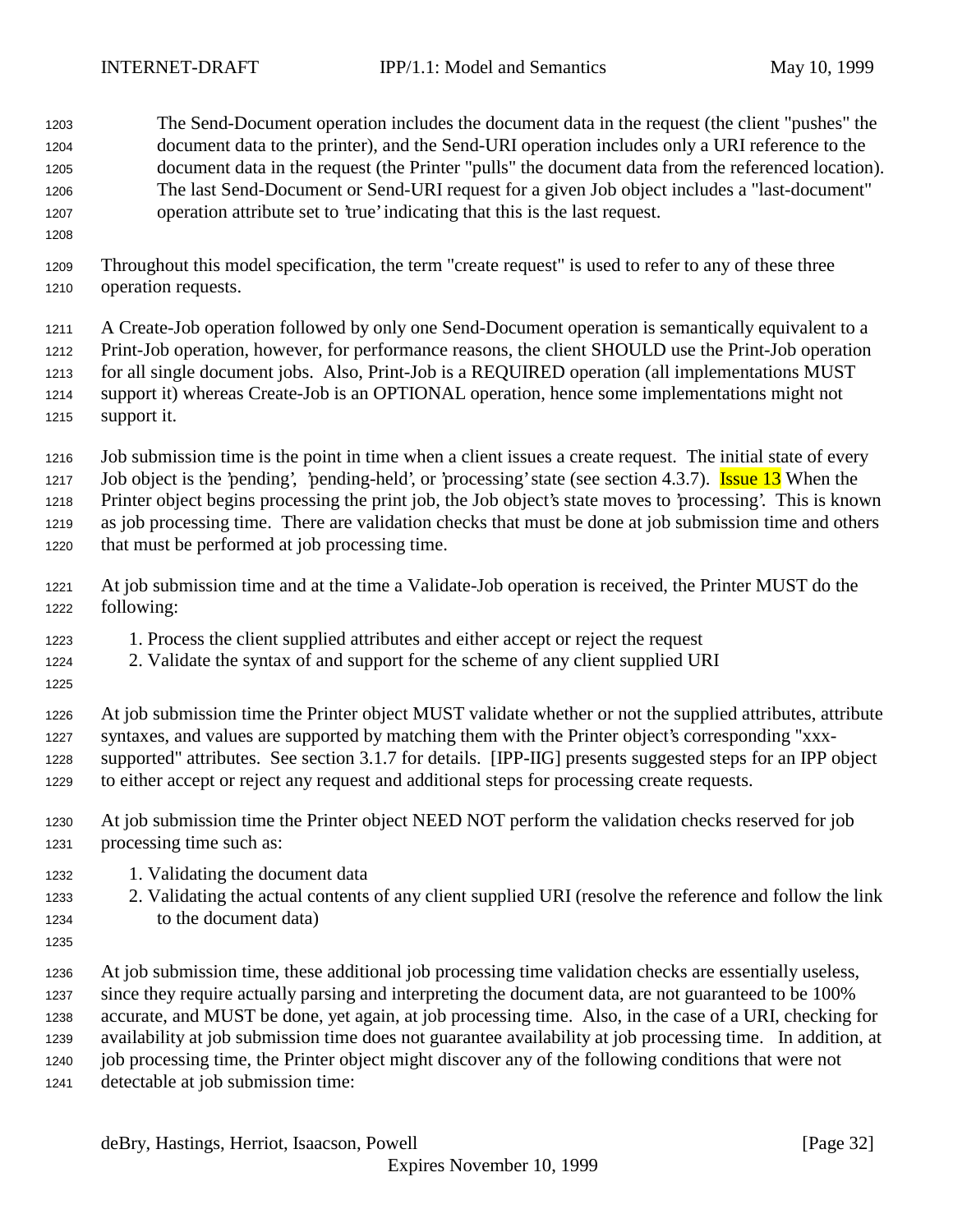- runtime errors in the document data, - nested document data that is in an unsupported format,
- the URI reference is no longer valid (i.e., the server hosting the document might be down), or
- any other job processing error

 At job submission time, a Printer object, especially a non-spooling Printer, MAY accept jobs that it does not have enough space for. In such a situation, a Printer object MAY stop reading data from a client for an indefinite period of time. A client MUST be prepared for a write operation to block for an indefinite period of time (See section 5.1 on client conformance).

 When a Printer object has too little space for starting a new job, it MAY reject a new create request. In this case, a Printer object MUST return a response (in reply to the rejected request) with a status-code of 'server-error-busy' (See section 14.1.5.8) and it MAY close the connection before receiving all bytes of the operation. When receiving a 'server-error-busy' status-code in an operation response, a client MUST be prepared for the Printer object to close the connection before the client has sent all of the data (especially for the Print-Job operation). A client MUST be prepared to keep submitting a create request 1257 until the IPP Printer object accepts the create request. **Issue 20** 

 At job processing time, since the Printer object has already responded with a successful status code in the response to the create request, if the Printer object detects an error, the Printer object is unable to inform the end user of the error with an operation status code. In this case, the Printer, depending on the error, can set the job object's "job-state", "job-state-reasons", or "job-state-message" attributes to the appropriate value(s) so that later queries can report the correct job status.

- Note: Asynchronous notification of events is outside the scope of this IPP/1.1 document.
- 3.2 Printer Operations

 All Printer operations are directed at Printer objects. A client MUST always supply the "printer-uri" operation attribute in order to identify the correct target of the operation.

3.2.1 Print-Job Operation

 This REQUIRED operation allows a client to submit a print job with only one document and supply the document data (rather than just a reference to the data). See Section 15 for the suggested steps for processing create operations and their Operation and Job Template attributes.

- 3.2.1.1 Print-Job Request
- The following groups of attributes are supplied as part of the Print-Job Request:
- Group 1: Operation Attributes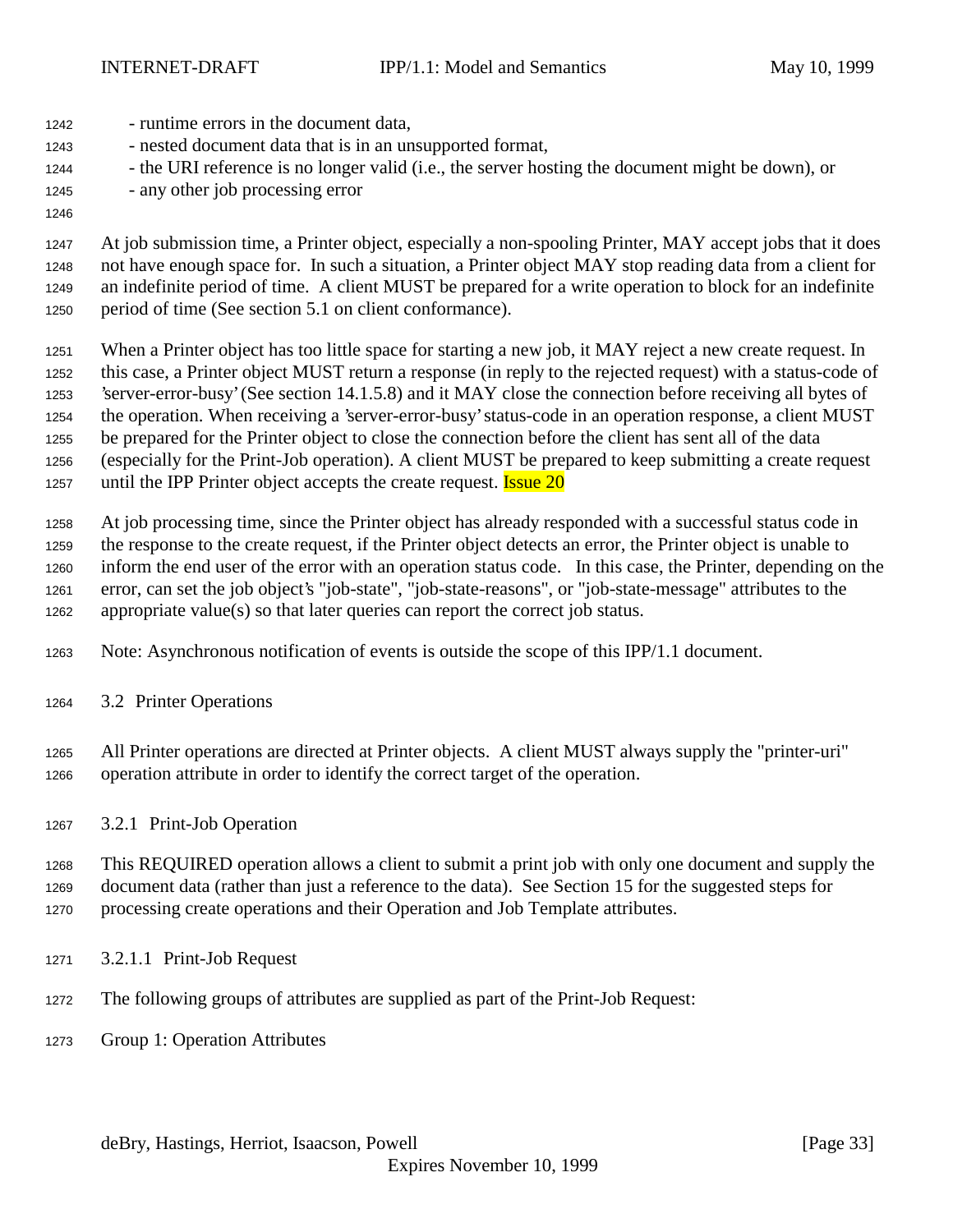| 1274 | Natural Language and Character Set:                                                                      |
|------|----------------------------------------------------------------------------------------------------------|
| 1275 | The "attributes-charset" and "attributes-natural-language" attributes as described in section            |
| 1276 | 3.1.4.1. The Printer object MUST copy these values to the corresponding Job Description                  |
| 1277 | attributes described in sections 4.3.17 and 4.3.18.                                                      |
| 1278 |                                                                                                          |
| 1279 | Target:                                                                                                  |
| 1280 | The "printer-uri" (uri) operation attribute which is the target for this operation as described in       |
| 1281 | section 3.1.5.                                                                                           |
| 1282 |                                                                                                          |
| 1283 | <b>Requesting User Name:</b>                                                                             |
| 1284 | The "requesting-user-name" (name(MAX)) attribute SHOULD be supplied by the client as                     |
| 1285 | described in section 8.3.                                                                                |
| 1286 |                                                                                                          |
| 1287 | "job-name" (name(MAX)):                                                                                  |
| 1288 | The client OPTIONALLY supplies this attribute. The Printer object MUST support this                      |
| 1289 | attribute. It contains the client supplied Job name. If this attribute is supplied by the client, its    |
| 1290 | value is used for the "job-name" attribute of the newly created Job object. The client MAY               |
| 1291 | automatically include any information that will help the end-user distinguish amongst his/her            |
| 1292 | jobs, such as the name of the application program along with information from the document,              |
| 1293 | such as the document name, document subject, or source file name. If this attribute is not               |
| 1294 | supplied by the client, the Printer generates a name to use in the "job-name" attribute of the           |
| 1295 | newly created Job object (see Section 4.3.5).                                                            |
| 1296 |                                                                                                          |
| 1297 | "ipp-attribute-fidelity" (boolean):                                                                      |
| 1298 | The client OPTIONALLY supplies this attribute. The Printer object MUST support this                      |
| 1299 | attribute. The value 'true' indicates that total fidelity to client supplied Job Template attributes     |
| 1300 | and values is required, else the Printer object MUST reject the Print-Job request. The value             |
| 1301 | 'false' indicates that a reasonable attempt to print the Job object is acceptable and the Printer        |
| 1302 | object MUST accept the Print-job request. If not supplied, the Printer object assumes the value is       |
| 1303 | Talse'. All Printer objects MUST support both types of job processing. See section 15 for a full         |
| 1304 | description of "ipp-attribute-fidelity" and its relationship to other attributes, especially the Printer |
| 1305 | object's "pdl-override-supported" attribute.                                                             |
| 1306 |                                                                                                          |
| 1307 | "document-name" (name(MAX)):                                                                             |
| 1308 | The client OPTIONALLY supplies this attribute. The Printer object MUST support this                      |
| 1309 | attribute. It contains the client supplied document name. The document name MAY be                       |
| 1310 | different than the Job name. Typically, the client software automatically supplies the document          |
| 1311 | name on behalf of the end user by using a file name or an application generated name. If this            |
| 1312 | attribute is supplied, its value can be used in a manner defined by each implementation.                 |
| 1313 | Examples include: printed along with the Job (job start sheet, page adornments, etc.), used by           |
| 1314 | accounting or resource tracking management tools, or even stored along with the document as a            |
| 1315 | document level attribute. IPP/1.1 does not support the concept of document level attributes.             |
| 1316 |                                                                                                          |
|      |                                                                                                          |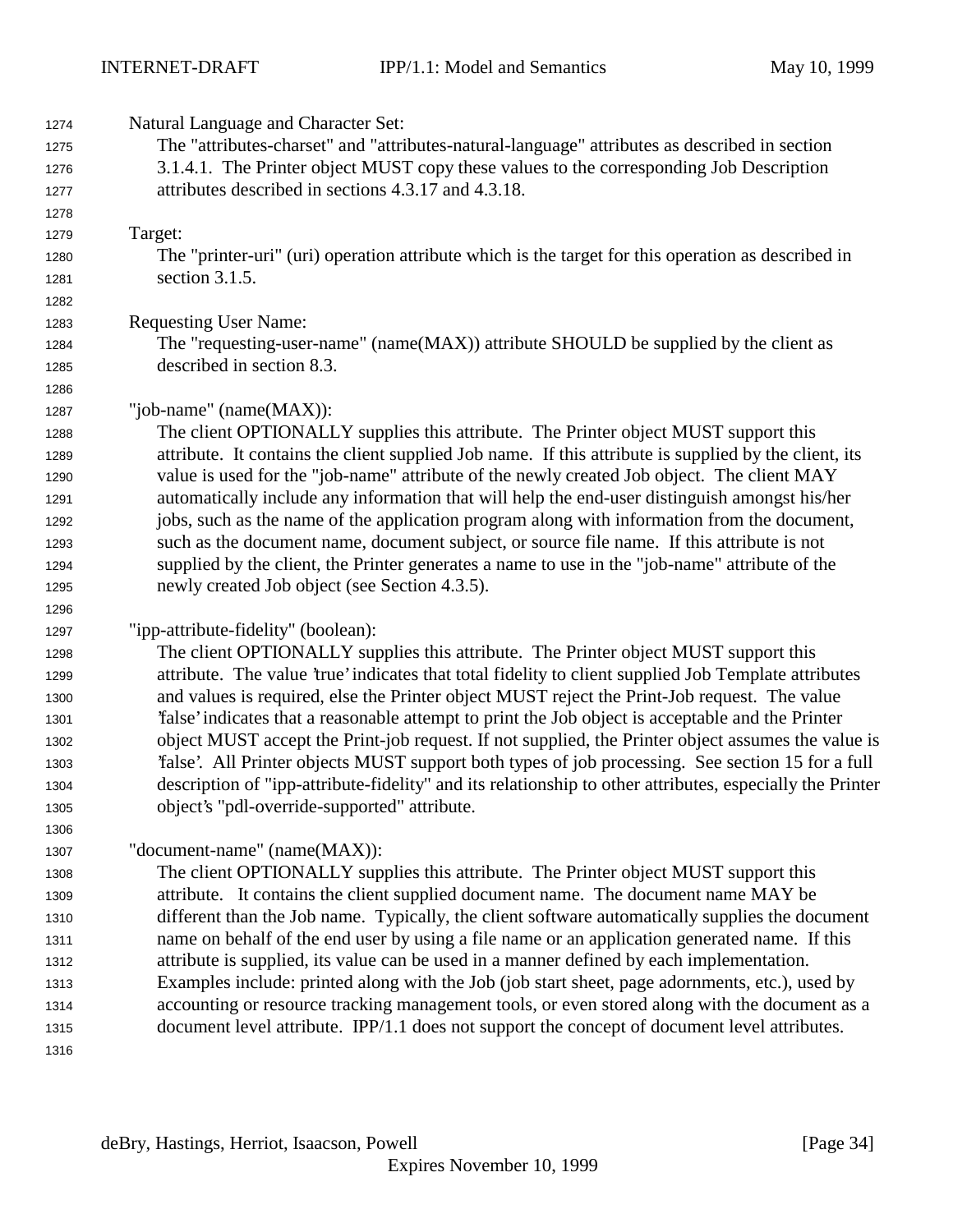| 1317 | "compression" (type3 keyword)                                                                      |
|------|----------------------------------------------------------------------------------------------------|
| 1318 | The client OPTIONALLY supplies this attribute. The Printer object MUST support this attribute      |
| 1319 | and the "compression-supported" attribute (see section 4.4.32). The client supplied                |
| 1320 | "compression" operation attribute identifies the compression algorithm used on the document        |
| 1321 | data. The following cases exist:                                                                   |
| 1322 | a) If the client omits this attribute, the Printer object MUST assume that the data is not         |
| 1323 | compressed (i.e. the Printer follows the rules below as if the client supplied the                 |
| 1324 | "compression" attribute with a value of 'none').                                                   |
| 1325 | b) If the client supplies this attribute, but the value is not supported by the Printer object,    |
| 1326 | i.e., the value is not one of the values of the Printer object's "compression-supported"           |
| 1327 | attribute, the Printer object MUST reject the request, and return the 'client-error-               |
| 1328 | compression-not-supported' status code. See section 3.1.7 for returning unsupported                |
| 1329 | attributes and values.                                                                             |
| 1330 | If the client supplies the attribute and the Printer object supports the attribute value,<br>C)    |
| 1331 | the Printer object uses the corresponding decompression algorithm on the document                  |
| 1332 | data.                                                                                              |
| 1333 | If the decompression algorithm fails before the Printer returns an operation response,<br>d)       |
| 1334 | the Printer object MUST reject the request and return the 'client-error-compression-               |
| 1335 | error' status code.                                                                                |
| 1336 | e) If the decompression algorithm fails after the Printer returns an operation response,           |
| 1337 | the Printer object MUST abort the job and add the 'compression-error' value to the                 |
| 1338 | job's "job-state-reasons" attribute.                                                               |
| 1339 | If the decompression algorithm succeeds, the document data MUST then have the<br>f)                |
| 1340 | format specified by the job's "document-format" attribute $(q.v.)$ . <b>Issue 28</b>               |
| 1341 |                                                                                                    |
| 1342 | "document-format" (mimeMediaType) :                                                                |
| 1343 | The client OPTIONALLY supplies this attribute. The Printer object MUST support this                |
| 1344 | attribute. The value of this attribute identifies the format of the supplied document data. The    |
| 1345 | following cases exist:                                                                             |
| 1346 | a) If the client does not supply this attribute, the Printer object assumes that the               |
| 1347 | document data is in the format defined by the Printer object's "document-format-                   |
| 1348 | default" attribute. (i.e. the Printer follows the rules below as if the client supplied the        |
| 1349 | "document-format" attribute with a value equal to the printer's default value).                    |
| 1350 | b) If the client supplies this attribute, but the value is not supported by the Printer object,    |
| 1351 | i.e., the value is not one of the values of the Printer object's "document-format-                 |
| 1352 | supported" attribute, the Printer object MUST reject the request and return the 'client-           |
| 1353 | error-document-format-not-supported' status code.                                                  |
| 1354 | c) If the client supplies this attribute and its value is 'application/octet-stream' (i.e. to be   |
| 1355 | auto-sensed, see Section 4.1.9.1), and the format is not one of the document-formats               |
| 1356 | that the Printer can auto-sense, and this check occurs before the Printer returns an               |
| 1357 | operation response, then the Printer MUST reject the request and return the 'client-               |
| 1358 | error-document-format-not-supported' status code.                                                  |
| 1359 | If the client supplies this attribute, and the value is supported by the Printer object, the<br>d) |
| 1360 | document data, the Printer is capable of interpreting the document data.                           |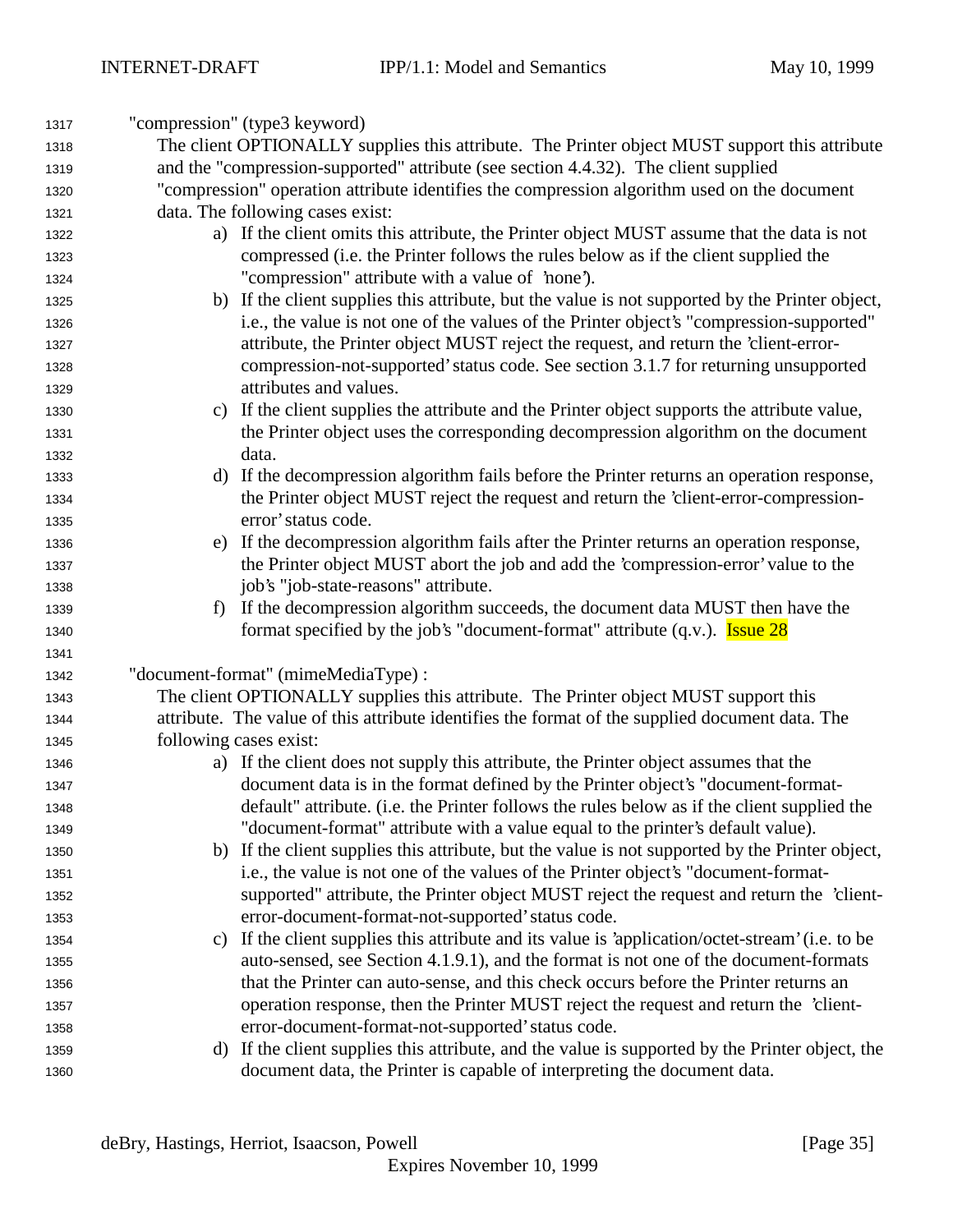e) If interpreting of the document data fails before the Printer returns an operation response, the Printer object MUST reject the request and return the 'client-error- document-format-error' status code. f) If interpreting of the document data fails after the Printer returns an operation response, the Printer object MUST abort the job and add the 'document-format-error' 1366 value to the job's "job-state-reasons" attribute. Issue 11 "document-natural-language" (naturalLanguage): The client OPTIONALLY supplies this attribute. The Printer object OPTIONALLY supports this attribute. This attribute specifies the natural language of the document for those document- formats that require a specification of the natural language in order to image the document unambiguously. There are no particular values required for the Printer object to support. "job-k-octets" (integer(0:MAX)) The client OPTIONALLY supplies this attribute. The Printer object OPTIONALLY supports this attribute and the "job-k-octets-supported" attribute (see section 4.4.33). The client supplied "job-k-octets" operation attribute identifies the total size of the document(s) in K octets being submitted (see section 4.3.15.1 for the complete semantics). If the client supplies the attribute and the Printer object supports the attribute, the value of the attribute is used to populate the Job object's "job-k-octets" Job Description attribute. Note: For this attribute and the following two attributes ("job-impressions", and "job-media- sheets"), if the client supplies the attribute, but the Printer object does not support the attribute, the Printer object ignores the client-supplied value. If the client supplies the attribute and the Printer supports the attribute, and the value is within the range of the corresponding Printer object's "xxx-supported" attribute, the Printer object MUST use the value to populate the Job object's "xxx" attribute. If the client supplies the attribute and the Printer supports the attribute, but the value is outside the range of the corresponding Printer object's "xxx-supported" attribute, the Printer object MUST copy the attribute and its value to the Unsupported Attributes response group, reject the request, and return the 'client-error-attributes-or-values-not-supported' status code. If the client does not supply the attribute, the Printer object MAY choose to populate the corresponding Job object attribute depending on whether the Printer object supports the attribute and is able to calculate or discern the correct value. "job-impressions" (integer(0:MAX)) The client OPTIONALLY supplies this attribute. The Printer object OPTIONALLY supports this attribute and the "job-impressions-supported" attribute (see section 4.4.34). The client supplied "job-impressions" operation attribute identifies the total size in number of impressions of the document(s) being submitted (see section 4.3.15.2 for the complete semantics). See note under "job-k-octets".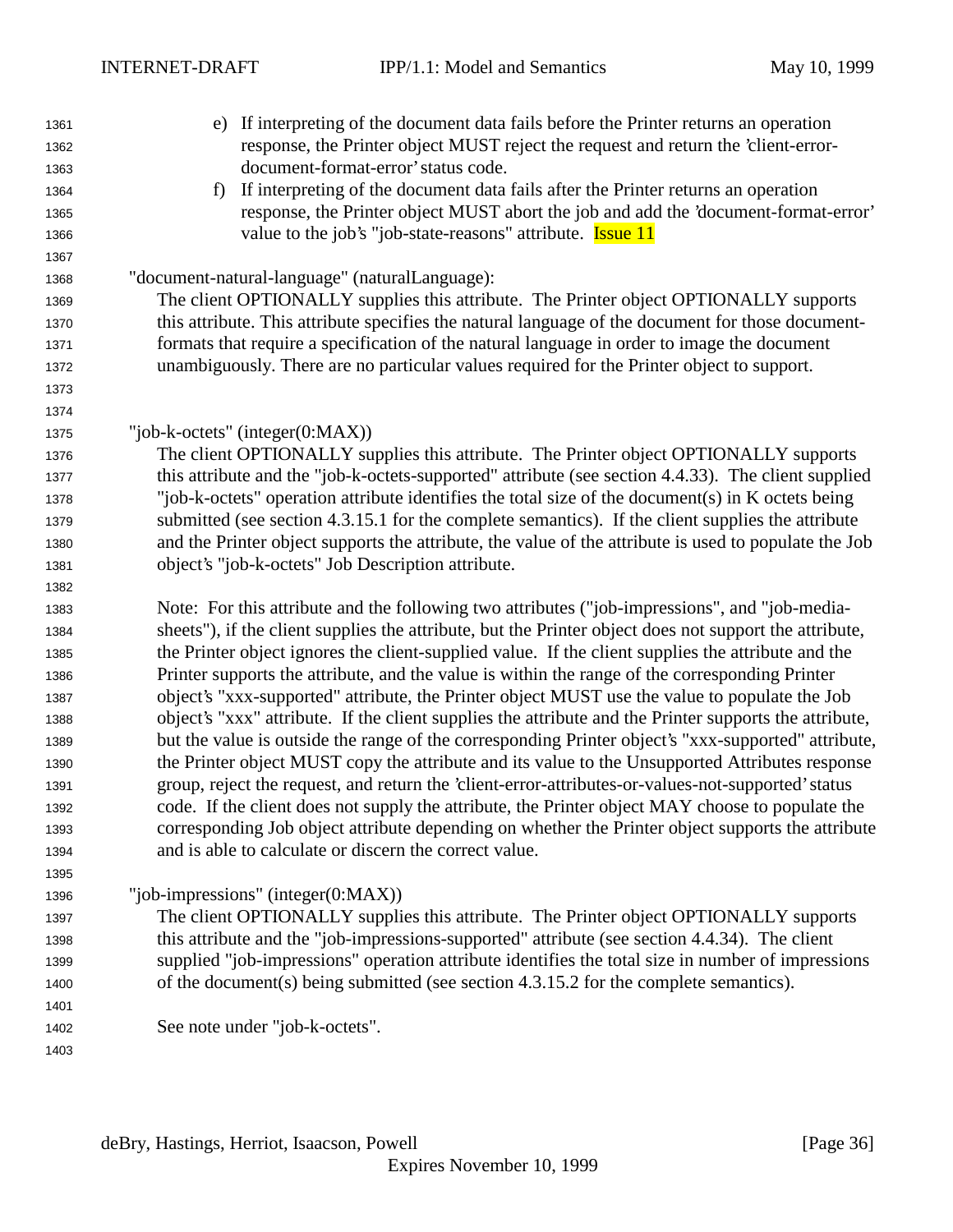"job-media-sheets" (integer(0:MAX)) The client OPTIONALLY supplies this attribute. The Printer object OPTIONALLY supports this attribute and the "job-media-sheets-supported" attribute (see section 4.4.35). The client supplied "job-media-sheets" operation attribute identifies the total number of media sheets to be produced for this job (see section 4.3.15.3 for the complete semantics). See note under "job-k-octets". Group 2: Job Template Attributes The client OPTIONALLY supplies a set of Job Template attributes as defined in section 4.2. If the client is not supplying any Job Template attributes in the request, the client SHOULD omit Group 2 rather than sending an empty group. However, a Printer object MUST be able to accept an empty group. Group 3: Document Content The client MUST supply the document data to be processed. Note: In addition to the MANDATORY parameters required for every operation request, the simplest Print-Job Request consists of just the "attributes-charset" and "attributes-natural-language" operation attributes; the "printer-uri" target operation attribute; the Document Content and nothing else. In this simple case, the Printer object: - creates a new Job object (the Job object contains a single document), - stores a generated Job name in the "job-name" attribute in the natural language and charset requested (see Section 3.1.4.1) (if those are supported, otherwise using the Printer object's default natural language and charset), and - at job processing time, uses its corresponding default value attributes for the supported Job Template attributes that were not supplied by the client as IPP attribute or embedded instructions in the document data. 3.2.1.2 Print-Job Response The Printer object MUST return to the client the following sets of attributes as part of the Print-Job Response: Group 1: Operation Attributes Status Message: In addition to the REQUIRED status code returned in every response, the response OPTIONALLY includes a "status-message" (text) operation attribute as described in sections 13 and 3.1.6. If the client supplies unsupported or conflicting Job Template attributes or values, the

 Printer object MUST reject or accept the Print-Job request depending on the whether the client supplied a 'true' or 'false' value for the "ipp-attribute-fidelity" operation attribute. See the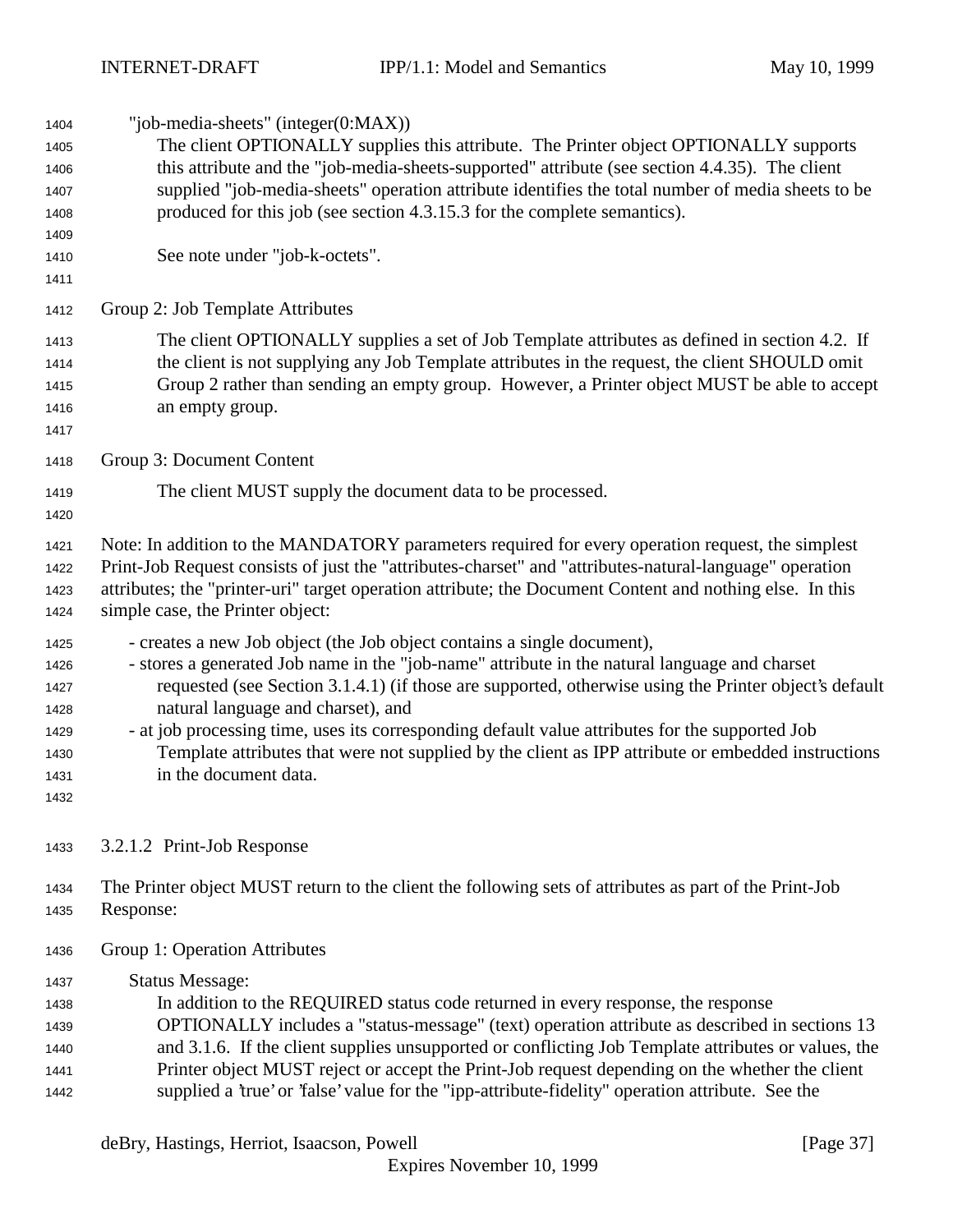| 1443 | Implementer's Guide [IPP-IIG] for a complete description of the suggested steps for processing a     |  |  |  |  |
|------|------------------------------------------------------------------------------------------------------|--|--|--|--|
| 1444 | create request.                                                                                      |  |  |  |  |
| 1445 |                                                                                                      |  |  |  |  |
| 1446 | Natural Language and Character Set:                                                                  |  |  |  |  |
| 1447 | The "attributes-charset" and "attributes-natural-language" attributes as described in section        |  |  |  |  |
| 1448 | 3.1.4.2.                                                                                             |  |  |  |  |
| 1449 |                                                                                                      |  |  |  |  |
| 1450 | Group 2: Unsupported Attributes                                                                      |  |  |  |  |
| 1451 | See section 3.1.7 for details on returning Unsupported Attributes.                                   |  |  |  |  |
| 1452 |                                                                                                      |  |  |  |  |
| 1453 |                                                                                                      |  |  |  |  |
| 1454 | The value of the "ipp-attribute-fidelity" supplied by the client does not affect what attributes the |  |  |  |  |
| 1455 | Printer object returns in this group. The value of "ipp-attribute-fidelity" only affects whether the |  |  |  |  |
| 1456 | Print-Job operation is accepted or rejected. If the job is accepted, the client may query the job    |  |  |  |  |
| 1457 | using the Get-Job-Attributes operation requesting the unsupported attributes that were returned in   |  |  |  |  |
| 1458 | the create response to see which attributes were ignored (not stored on the Job object) and which    |  |  |  |  |
| 1459 | attributes were stored with other (substituted) values.                                              |  |  |  |  |
| 1460 |                                                                                                      |  |  |  |  |
| 1461 | Group 3: Job Object Attributes                                                                       |  |  |  |  |
| 1462 | "job-uri" $(i)$ :                                                                                    |  |  |  |  |
| 1463 | The Printer object MUST return the Job object's URI by returning the contents of the                 |  |  |  |  |
| 1464 | REQUIRED "job-uri" Job object attribute. The client uses the Job object's URI when directing         |  |  |  |  |
| 1465 | operations at the Job object. The Printer object always uses its configured security policy when     |  |  |  |  |
| 1466 | creating the new URI. However, if the Printer object supports more than one URI, the Printer         |  |  |  |  |
| 1467 | object also uses information about which URI was used in the Print-Job Request to generated the      |  |  |  |  |
| 1468 | new URI so that the new URI references the correct access channel. In other words, if the Print-     |  |  |  |  |
| 1469 | Job Request comes in over a secure channel, the Printer object MUST generate a Job URI that          |  |  |  |  |
| 1470 | uses the secure channel as well.                                                                     |  |  |  |  |
| 1471 |                                                                                                      |  |  |  |  |
| 1472 | "job-id" (integer $(1:MAX)$ ):                                                                       |  |  |  |  |
| 1473 | The Printer object MUST return the Job object's Job ID by returning the REQUIRED "job-id"            |  |  |  |  |
| 1474 | Job object attribute. The client uses this "job-id" attribute in conjunction with the "printer-uri"  |  |  |  |  |
| 1475 | attribute used in the Print-Job Request when directing Job operations at the Printer object.         |  |  |  |  |
| 1476 |                                                                                                      |  |  |  |  |
| 1477 | "job-state":                                                                                         |  |  |  |  |
| 1478 | The Printer object MUST return the Job object's REQUIRED "job-state" attribute. The value of         |  |  |  |  |
| 1479 | this attribute (along with the value of the next attribute: "job-state-reasons") is taken from a     |  |  |  |  |
| 1480 | "snapshot" of the new Job object at some meaningful point in time (implementation defined)           |  |  |  |  |
| 1481 | between when the Printer object receives the Print-Job Request and when the Printer object           |  |  |  |  |
| 1482 | returns the response.                                                                                |  |  |  |  |
| 1483 |                                                                                                      |  |  |  |  |
| 1484 | "job-state-reasons":                                                                                 |  |  |  |  |
| 1485 | The Printer object MUST return the Job object's REQUIRED "job-state-reasons" attribute               |  |  |  |  |
| 1486 | <b>Issue 30</b>                                                                                      |  |  |  |  |

deBry, Hastings, Herriot, Isaacson, Powell [Page 38]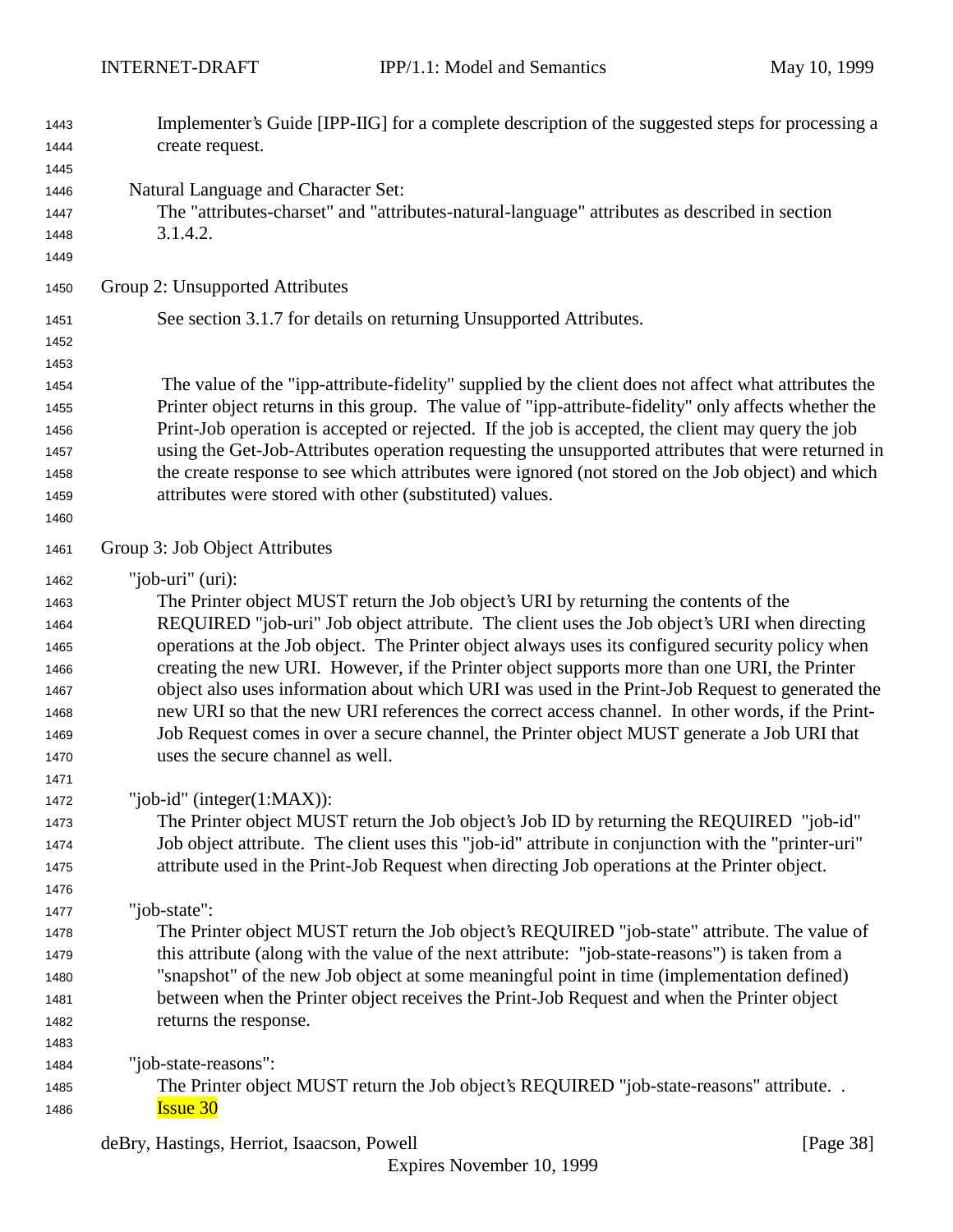| 1487 |                                                                                                              |  |  |  |
|------|--------------------------------------------------------------------------------------------------------------|--|--|--|
| 1488 | "job-state-message":                                                                                         |  |  |  |
| 1489 | The Printer object OPTIONALLY returns the Job object's OPTIONAL "job-state-message"                          |  |  |  |
| 1490 | attribute. If the Printer object supports this attribute then it MUST be returned in the response. If        |  |  |  |
| 1491 | this attribute is not returned in the response, the client can assume that the "job-state-message"           |  |  |  |
| 1492 | attribute is not supported and will not be returned in a subsequent Job object query.                        |  |  |  |
| 1493 |                                                                                                              |  |  |  |
| 1494 | "number-of-intervening-jobs":                                                                                |  |  |  |
| 1495 | The Printer object OPTIONALLY returns the Job object's OPTIONAL "number-of-intervening-                      |  |  |  |
| 1496 | jobs" attribute. If the Printer object supports this attribute then it MUST be returned in the               |  |  |  |
| 1497 | response. If this attribute is not returned in the response, the client can assume that the "number-         |  |  |  |
| 1498 | of-intervening-jobs" attribute is not supported and will not be returned in a subsequent Job object          |  |  |  |
| 1499 | query.                                                                                                       |  |  |  |
| 1500 |                                                                                                              |  |  |  |
| 1501 | Note: Since any printer state information which affects a job's state is reflected in the "job-state"        |  |  |  |
| 1502 | and "job-state-reasons" attributes, it is sufficient to return only these attributes and no specific         |  |  |  |
| 1503 | printer status attributes.                                                                                   |  |  |  |
| 1504 |                                                                                                              |  |  |  |
| 1505 | Note: In addition to the MANDATORY parameters required for every operation response, the simplest            |  |  |  |
| 1506 | response consists of the just the "attributes-charset" and "attributes-natural-language" operation           |  |  |  |
| 1507 | attributes and the "job-uri", "job-id", and "job-state" Job Object Attributes. In this simplest case, the    |  |  |  |
| 1508 | status code is 'successful-ok' and there is no "status-message" operation attribute.                         |  |  |  |
|      |                                                                                                              |  |  |  |
| 1509 | 3.2.2 Print-URI Operation                                                                                    |  |  |  |
| 1510 | This OPTIONAL operation is identical to the Print-Job operation (section 3.2.1) except that a client         |  |  |  |
| 1511 | supplies a URI reference to the document data using the "document-uri" (uri) operation attribute (in         |  |  |  |
| 1512 | Group 1) rather than including the document data itself. Before returning the response, the Printer          |  |  |  |
| 1513 | MUST validate that the Printer supports the retrieval method (e.g., http, ftp, etc.) implied by the URI,     |  |  |  |
| 1514 | and MUST check for valid URI syntax. If the client-supplied URI scheme is not supported, i.e. the value      |  |  |  |
| 1515 | is not in the Printer object's "referenced-uri-scheme-supported" attribute, the Printer object MUST reject   |  |  |  |
| 1516 | the request and return the 'client-error-uri-scheme-not-supported' status code.                              |  |  |  |
|      |                                                                                                              |  |  |  |
| 1517 | The IPP Printer MAY validate the accessibility of the document as part of the operation or subsequently.     |  |  |  |
| 1518 | If the Printer determines an accessibility problem before returning an operation response, it rejects the    |  |  |  |
| 1519 | request and returns the 'client-error-document-access-error' status code. If the Printer determines this     |  |  |  |
| 1520 | accessibility problem after accepting the request and returning an operation response with one of the        |  |  |  |
| 1521 | successful status codes, the Printer adds the 'document-access-error' value to the job's "job-state-reasons" |  |  |  |
| 1522 | attribute. See The Implementer's Guide [IPP-IIG] for suggested additional checks.<br><b>Issue 35</b>         |  |  |  |
|      |                                                                                                              |  |  |  |
| 1523 | If the Printer object supports this operation, it MUST support the "reference-uri-schemes-supported"         |  |  |  |
| 1524 | Printer attribute (see section 4.4.27).                                                                      |  |  |  |

 It is up to the IPP object to interpret the URI and subsequently "pull" the document from the source referenced by the URI string.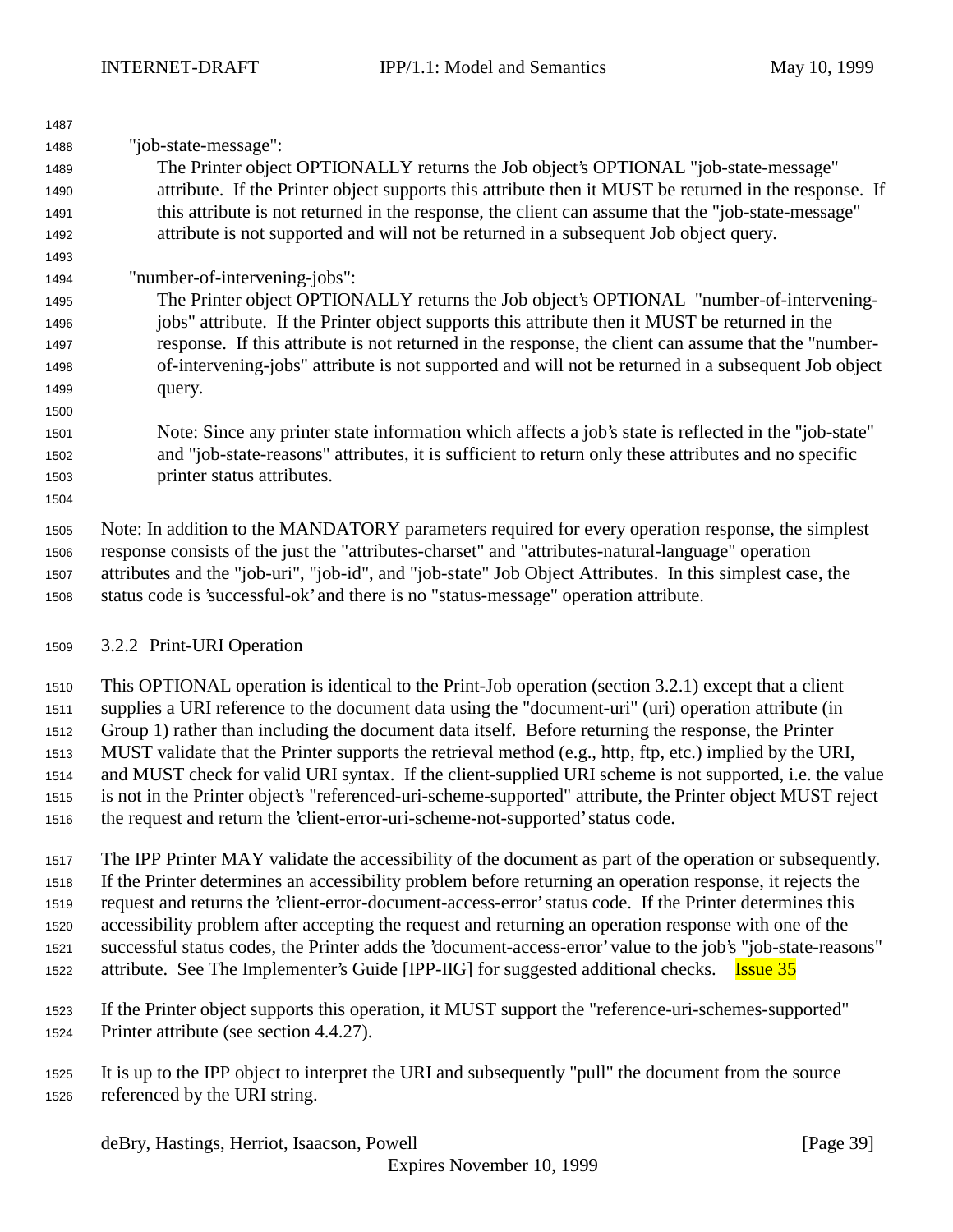3.2.3 Validate-Job Operation

 This REQUIRED operation is similar to the Print-Job operation (section 3.2.1) except that a client supplies no document data and the Printer allocates no resources (i.e., it does not create a new Job object). This operation is used only to verify capabilities of a printer object against whatever attributes are supplied by the client in the Validate-Job request. By using the Validate-Job operation a client can validate that an identical Print-Job operation (with the document data) would be accepted. The Validate- Job operation also performs the same security negotiation as the Print-Job operation (see section 8), so that a client can check that the client and Printer object security requirements can be met before performing a Print-Job operation.

 Note: The Validate-Job operation does not accept a "document-uri" attribute in order to allow a client to check that the same Print-URI operation will be accepted, since the client doesn't send the data with the Print-URI operation. The client SHOULD just issue the Print-URI request.

 The Printer object returns the same status codes, Operation Attributes (Group 1) and Unsupported Attributes (Group 2) as the Print-Job operation. However, no Job Object Attributes (Group 3) are returned, since no Job object is created.

3.2.4 Create-Job Operation

 This OPTIONAL operation is similar to the Print-Job operation (section 3.2.1) except that in the Create- Job request, a client does not supply document data or any reference to document data. Also, the client does not supply any of the "document-name", "document-format", "compression", or "document-natural- language" operation attributes. This operation is followed by one or more Send-Document or Send-URI operations. In each of those operation requests, the client OPTIONALLY supplies the "document- name", "document-format", and "document-natural-language" attributes for each document in the multi-document Job object.

- If a Printer object supports the Create-Job operation, it MUST also support the Send-Document operation and also MAY support the Send-URI operation.
- If the Printer object supports this operation, it MUST support the "multiple-operation-time-out" Printer attribute (see section 4.4.31).
- If the Printer object supports this operation, then it MUST support the "multiple-document-jobs- supported" Printer Description attribute and indicate whether or not it supports multiple-document jobs. **Issue 34**
- If the Printer object supports this operation and supports multiple documents in a job, then it MUST support the "multiple-document-handling" Job Template job attribute with at least one value (see section 4.2.4) and the associated "multiple-document-handling-default" and "multiple-document-handling-
- 1560 supported" Job Template Printer attributes. **Issue 34**
- After the Create-Job operation has completed, the value of the "job-state" attribute is similar to the "job-state" after a Print-Job, even though no document-data has arrived. A Printer MAY set the 'job-data-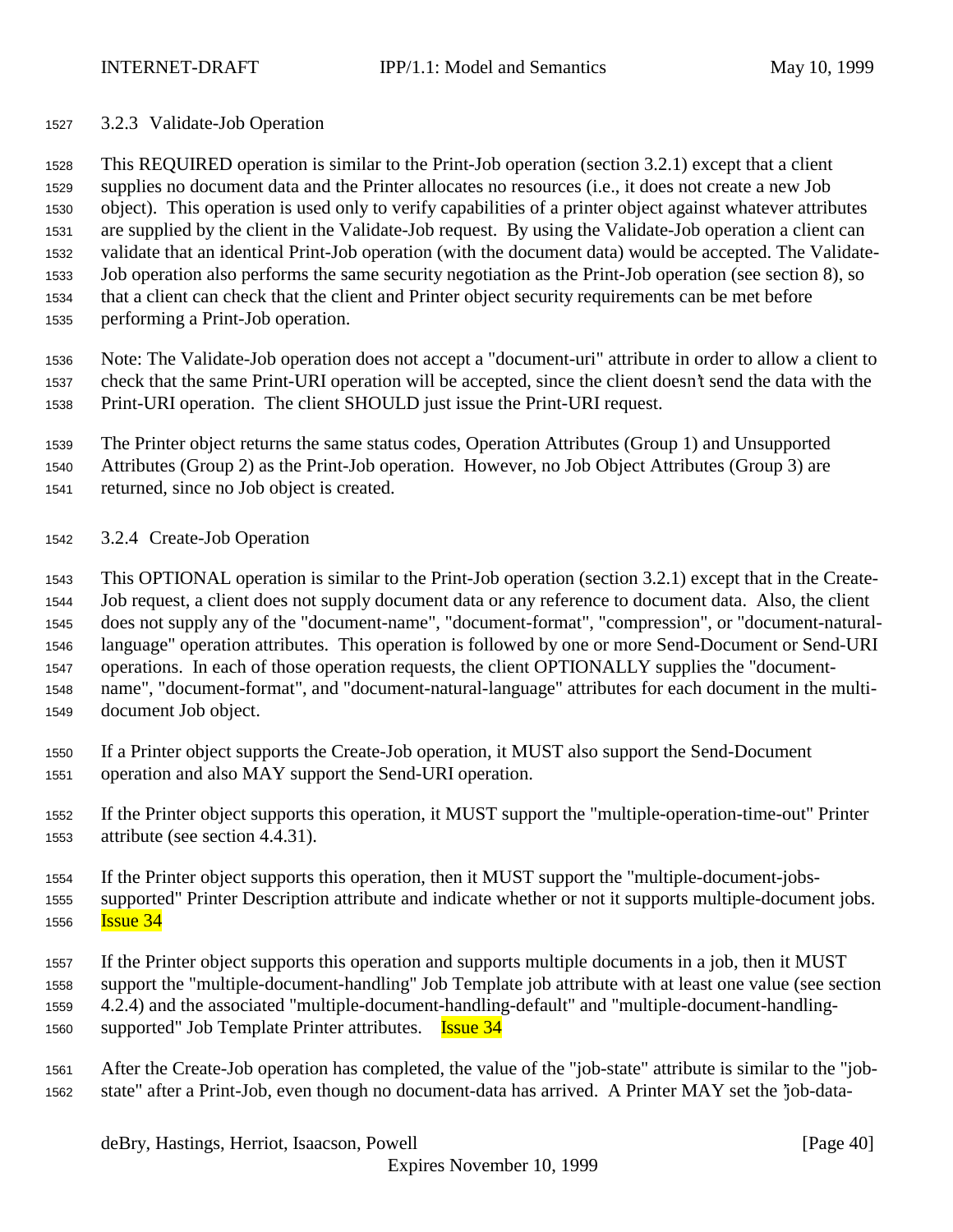insufficient' value of the job's "job-state-reason" attribute to indicate that processing cannot begin until sufficient data has arrived and set the "job-state" to either 'pending' or 'pending-held'. A non-spooling printer that doesn't implement the 'pending' job state may even set the "job-state" to 'processing', even 1566 though there is not yet any data to process. **Issue 13** 

3.2.5 Get-Printer-Attributes Operation

 This REQUIRED operation allows a client to request the values of the attributes of a Printer object. In the request, the client supplies the set of Printer attribute names and/or attribute group names in which the requester is interested. In the response, the Printer object returns a corresponding attribute set with the appropriate attribute values filled in.

- For Printer objects, the possible names of attribute groups are:
- 'job-template': the subset of the Job Template attributes that apply to a Printer object (the last two columns of the table in Section 4.2) that the implementation supports for Printer objects.
- 'printer-description': the subset of the attributes specified in Section 4.4 that the implementation supports for Printer objects.
- 'all': the special group 'all' that includes all attributes that the implementation supports for Printer 1578 objects. **Issue 23**
- 

 Since a client MAY request specific attributes or named groups, there is a potential that there is some overlap. For example, if a client requests, 'printer-name' and 'all', the client is actually requesting the "printer-name" attribute twice: once by naming it explicitly, and once by inclusion in the 'all' group. In such cases, the Printer object NEED NOT return each attribute only once in the response even if it is requested multiple times. The client SHOULD NOT request the same attribute in multiple ways.

 It is NOT REQUIRED that a Printer object support all attributes belonging to a group (since some attributes are OPTIONAL). However, it is REQUIRED that each Printer object support all group names.

- 3.2.5.1 Get-Printer-Attributes Request
- The following sets of attributes are part of the Get-Printer-Attributes Request:
- Group 1: Operation Attributes
- Natural Language and Character Set: The "attributes-charset" and "attributes-natural-language" attributes as described in section 3.1.4.1.
- 

 Target: The "printer-uri" (uri) operation attribute which is the target for this operation as described in section 3.1.5.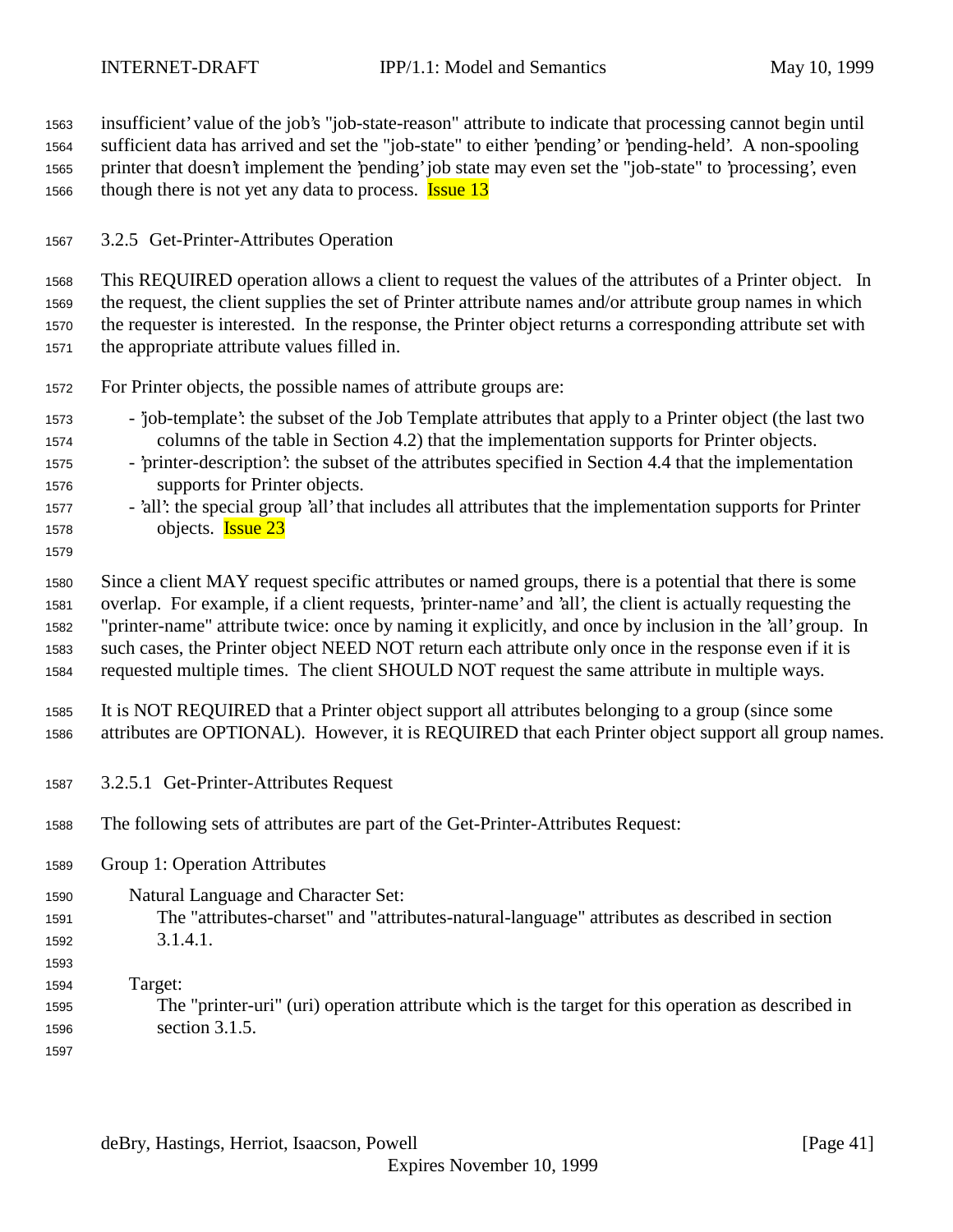| 1598 | <b>Requesting User Name:</b>                                                                          |
|------|-------------------------------------------------------------------------------------------------------|
| 1599 | The "requesting-user-name" (name(MAX)) attribute SHOULD be supplied by the client as                  |
| 1600 | described in section 8.3.                                                                             |
| 1601 |                                                                                                       |
| 1602 | "requested-attributes" (1setOf keyword) :                                                             |
| 1603 | The client OPTIONALLY supplies a set of attribute names and/or attribute group names in               |
| 1604 | whose values the requester is interested. The Printer object MUST support this attribute. If the      |
| 1605 | client omits this attribute, the Printer MUST respond as if this attribute had been supplied with a   |
| 1606 | value of 'all'.                                                                                       |
| 1607 |                                                                                                       |
| 1608 | "document-format" (mimeMediaType) :                                                                   |
| 1609 | The client OPTIONALLY supplies this attribute. The Printer object MUST support this                   |
| 1610 | attribute. This attribute is useful for a Printer object to determine the set of supported attribute  |
| 1611 | values that relate to the requested document format. The Printer object MUST return the               |
| 1612 | attributes and values that it uses to validate a job on a create or Validate-Job operation in which   |
| 1613 | this document format is supplied. The Printer object SHOULD return only (1) those attributes          |
| 1614 | that are supported for the specified format and (2) the attribute values that are supported for the   |
| 1615 | specified document format. By specifying the document format, the client can get the Printer          |
| 1616 | object to eliminate the attributes and values that are not supported for a specific document          |
| 1617 | format. For example, a Printer object might have multiple interpreters to support both                |
| 1618 | 'application/postscript' (for PostScript) and 'text/plain' (for text) documents. However, for only    |
| 1619 | one of those interpreters might the Printer object be able to support "number-up" with values of      |
| 1620 | '1', 2', and '4'. For the other interpreter it might be able to only support "number-up" with a value |
| 1621 | of '1'. Thus a client can use the Get-Printer-Attributes operation to obtain the attributes and       |
| 1622 | values that will be used to accept/reject a create job operation.                                     |
| 1623 |                                                                                                       |
| 1624 | If the Printer object does not distinguish between different sets of supported values for each        |
| 1625 | different document format when validating jobs in the create and Validate-Job operations, it          |
| 1626 | MUST NOT distinguish between different document formats in the Get-Printer-Attributes                 |
| 1627 | operation. If the Printer object does distinguish between different sets of supported values for      |
| 1628 | each different document format specified by the client, this specialization applies only to the       |
| 1629 | following Printer object attributes:                                                                  |
| 1630 |                                                                                                       |
| 1631 | - Printer attributes that are Job Template attributes ("xxx-default" "xxx-supported", and "xxx-       |
| 1632 | ready" in the Table in Section 4.2),                                                                  |
| 1633 | - "pdl-override-supported",                                                                           |
| 1634 | - "compression-supported",                                                                            |
| 1635 | - "job-k-octets-supported",                                                                           |
| 1636 | - "job-impressions-supported,                                                                         |
| 1637 | - "job-media-sheets-supported"                                                                        |
| 1638 | - "printer-driver-installer",                                                                         |
| 1639 | - "color-supported", and                                                                              |
| 1640 | - "reference-uri-schemes-supported"                                                                   |
| 1641 |                                                                                                       |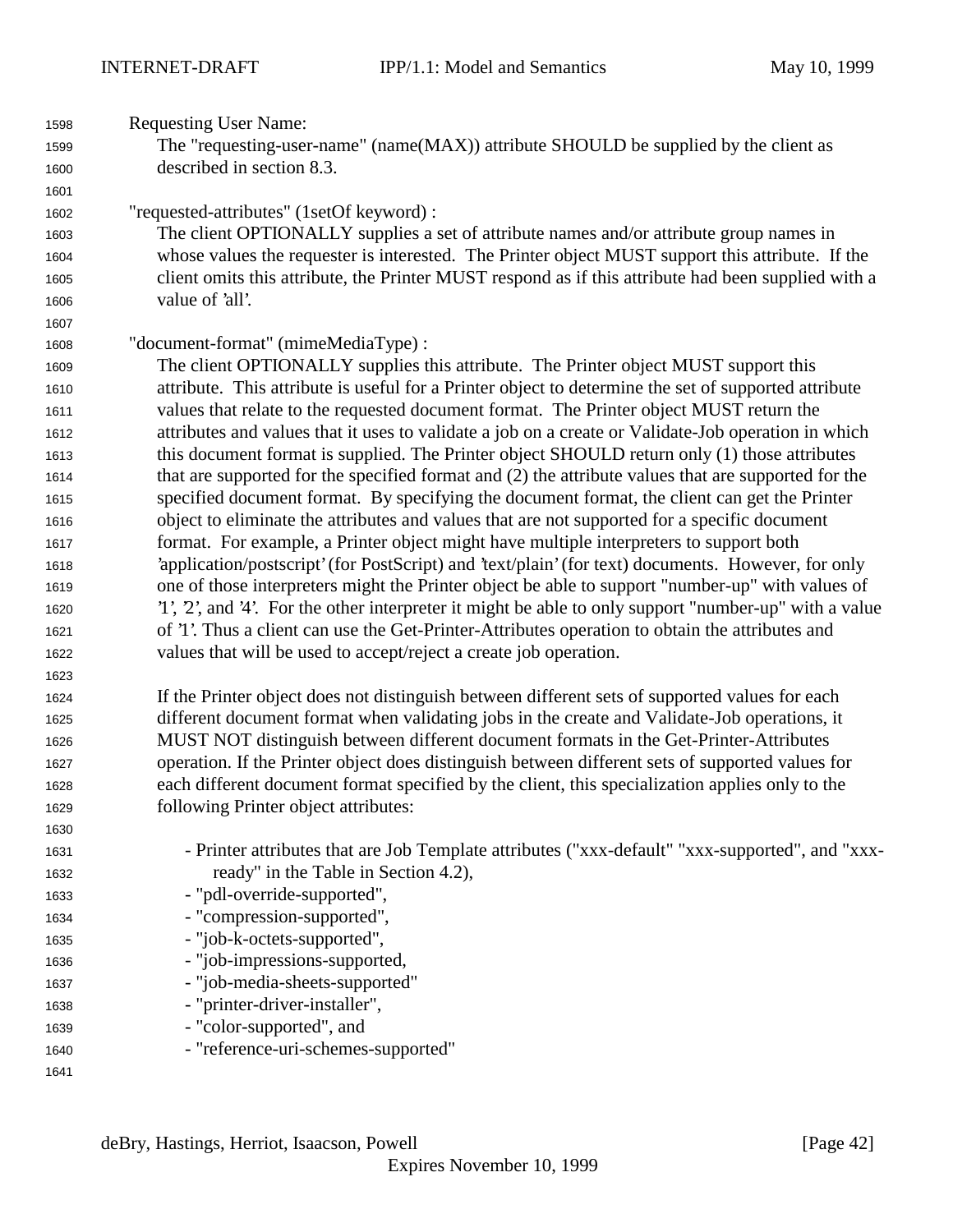| 1642<br>1643 | The values of all other Printer object attributes (including "document-format-supported") remain<br>invariant with respect to the client supplied document format (except for new Printer description |
|--------------|-------------------------------------------------------------------------------------------------------------------------------------------------------------------------------------------------------|
| 1644         | attribute as registered according to section 6.2).                                                                                                                                                    |
| 1645         | If the client omits this "document-format" operation attribute, the Printer object MUST respond                                                                                                       |
| 1646<br>1647 | as if the attribute had been supplied with the value of the Printer object's "document-format-                                                                                                        |
| 1648         | default" attribute. It is recommended that the client always supply a value for "document-                                                                                                            |
| 1649         | format", since the Printer object's "document-format-default" may be 'application/octet-stream',                                                                                                      |
| 1650         | in which case the returned attributes and values are for the union of the document formats that                                                                                                       |
| 1651         | the Printer can automatically sense. For more details, see the description of the                                                                                                                     |
| 1652         | 'mimeMediaType' attribute syntax in section 4.1.9.                                                                                                                                                    |
| 1653         |                                                                                                                                                                                                       |
| 1654         | If the client supplies a value for the "document-format" Operation attribute that is not supported                                                                                                    |
| 1655         | by the Printer, i.e., is not among the values of the Printer object's "document-format-supported"                                                                                                     |
| 1656         | attribute, the Printer object MUST reject the operation and return the 'client-error-document-                                                                                                        |
| 1657         | format-not-supported' status code.                                                                                                                                                                    |
| 1658         |                                                                                                                                                                                                       |
| 1659         | 3.2.5.2 Get-Printer-Attributes Response                                                                                                                                                               |
| 1660         | The Printer object returns the following sets of attributes as part of the Get-Printer-Attributes Response:                                                                                           |
| 1661         | Group 1: Operation Attributes                                                                                                                                                                         |
| 1662         | <b>Status Message:</b>                                                                                                                                                                                |
| 1663         | In addition to the REQUIRED status code returned in every response, the response                                                                                                                      |
| 1664         | OPTIONALLY includes a "status-message" (text) operation attribute as described in sections 13                                                                                                         |
| 1665         | and 3.1.6.                                                                                                                                                                                            |
| 1666         |                                                                                                                                                                                                       |
| 1667         | Natural Language and Character Set:                                                                                                                                                                   |
| 1668         | The "attributes-charset" and "attributes-natural-language" attributes as described in section                                                                                                         |
| 1669<br>1670 | 3.1.4.2.                                                                                                                                                                                              |
| 1671         | Group 2: Unsupported Attributes                                                                                                                                                                       |
|              |                                                                                                                                                                                                       |
| 1672<br>1673 | See section 3.1.7 for details on returning Unsupported Attributes.                                                                                                                                    |
| 1674         | The response NEED NOT contain the "requested-attributes" operation attribute with any                                                                                                                 |
| 1675         | supplied values (attribute keywords) that were requested by the client but are not supported by                                                                                                       |
| 1676         | the IPP object. If the Printer does include unsupported attributes referenced in "requested-                                                                                                          |
| 1677         | attributes" and such attributes include group names, such as 'all', the unsupported attributes                                                                                                        |
| 1678         | MUST NOT include attributes described in the standard but not supported by the                                                                                                                        |
| 1679         | implementation. <b>Issue 23</b>                                                                                                                                                                       |
| 1680         |                                                                                                                                                                                                       |
| 1681         | Group 3: Printer Object Attributes                                                                                                                                                                    |

deBry, Hastings, Herriot, Isaacson, Powell [Page 43]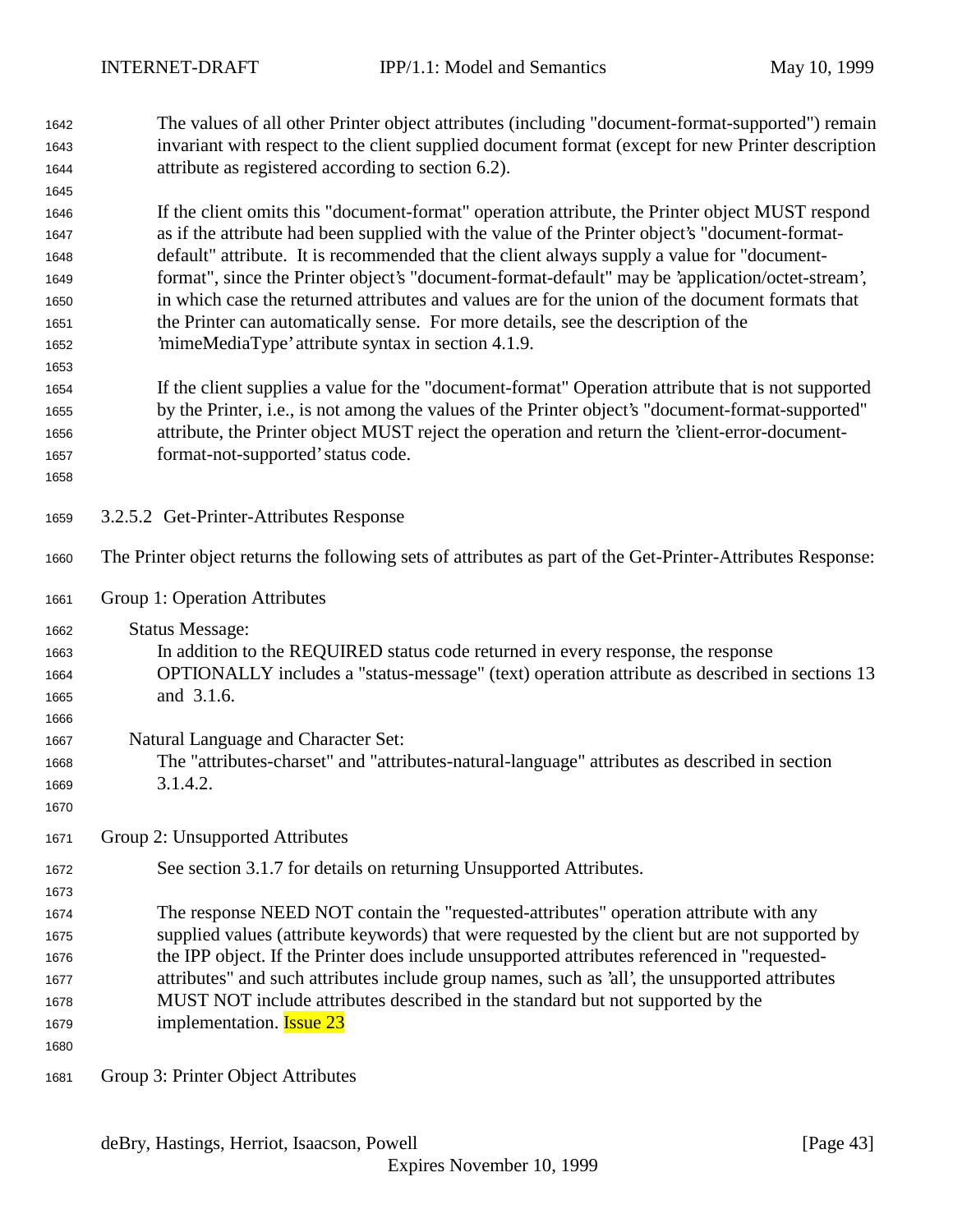This is the set of requested attributes and their current values. The Printer object ignores (does not respond with) any requested attribute which is not supported. The Printer object MAY respond with a subset of the supported attributes and values, depending on the security policy in force. However, the Printer object MUST respond with the 'unknown' value for any supported attribute (including all REQUIRED attributes) for which the Printer object does not know the value. Also the Printer object MUST respond with the 'no-value' for any supported attribute (including all REQUIRED attributes) for which the system administrator has not configured a value. See the description of the "out-of-band" values in the beginning of Section 4.1.

3.2.6 Get-Jobs Operation

 This REQUIRED operation allows a client to retrieve the list of Job objects belonging to the target Printer object. The client may also supply a list of Job attribute names and/or attribute group names. A group of Job object attributes will be returned for each Job object that is returned.

 This operation is similar to the Get-Job-Attributes operation, except that this Get-Jobs operation returns attributes from possibly more than one object (see the description of Job attribute group names in section 3.3.4).

- 3.2.6.1 Get-Jobs Request
- The client submits the Get-Jobs request to a Printer object.
- The following groups of attributes are part of the Get-Jobs Request:
- Group 1: Operation Attributes
- Natural Language and Character Set: The "attributes-charset" and "attributes-natural-language" attributes as described in section 3.1.4.1.
- Target:

- The "printer-uri" (uri) operation attribute which is the target for this operation as described in section 3.1.5.
- Requesting User Name:
- 1711 The "requesting-user-name" (name(MAX)) attribute SHOULD be supplied by the client as described in section 8.3.

"limit" (integer(1:MAX)):

 The client OPTIONALLY supplies this attribute. The Printer object MUST support this attribute. It is an integer value that determines the maximum number of jobs that a client will receive from the Printer even if "which-jobs" or "my-jobs" constrain which jobs are returned. The limit is a "stateless limit" in that if the value supplied by the client is 'N', then only the first 'N' jobs are returned in the Get-Jobs Response. There is no mechanism to allow for the next 'M'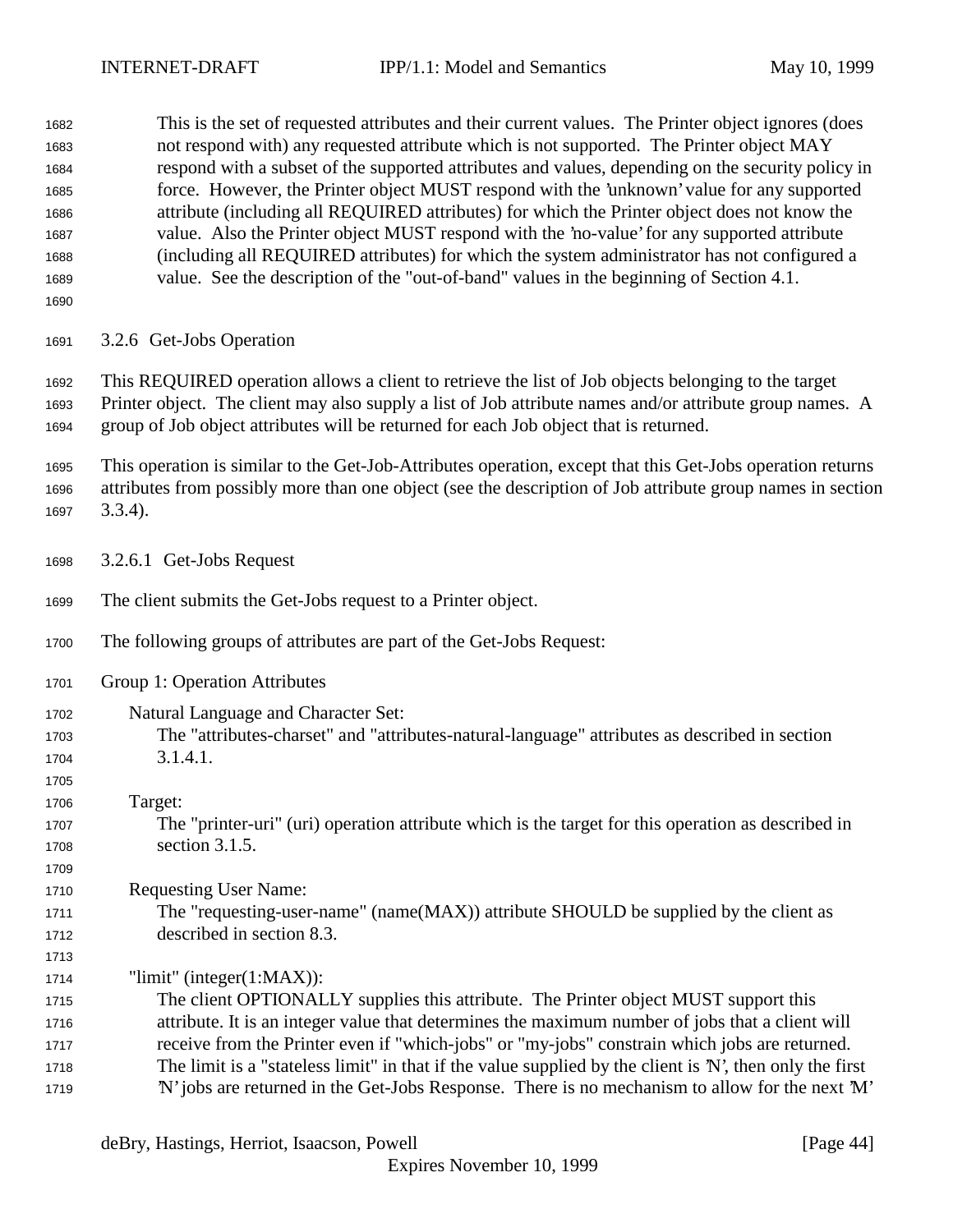| 1720 | jobs after the first 'N' jobs. If the client does not supply this attribute, the Printer object responds |
|------|----------------------------------------------------------------------------------------------------------|
| 1721 | with all applicable jobs. <b>Issue 8</b>                                                                 |
| 1722 |                                                                                                          |
| 1723 | "requested-attributes" (1setOf keyword):                                                                 |
| 1724 | The client OPTIONALLY supplies this attribute. The Printer object MUST support this                      |
| 1725 | attribute. It is a set of Job attribute names and/or attribute groups names in whose values the          |
| 1726 | requester is interested. This set of attributes is returned for each Job object that is returned. The    |
| 1727 | allowed attribute group names are the same as those defined in the Get-Job-Attributes operation          |
| 1728 | in section 3.3.4. If the client does not supply this attribute, the Printer MUST respond as if the       |
| 1729 | client had supplied this attribute with two values: 'job-uri' and 'job-id'.                              |
| 1730 |                                                                                                          |
| 1731 | "which-jobs" (keyword):                                                                                  |
| 1732 | The client OPTIONALLY supplies this attribute. The Printer object MUST support this                      |
| 1733 | attribute. It indicates which Job objects MUST be returned by the Printer object. The values for         |
| 1734 | this attribute are:                                                                                      |
| 1735 |                                                                                                          |
| 1736 | 'completed': This includes any Job object whose state is 'completed', 'canceled', or 'aborted'.          |
| 1737 | 'not-completed': This includes any Job object whose state is 'pending', 'processing',                    |
| 1738 | processing-stopped', or 'pending-held'.                                                                  |
| 1739 |                                                                                                          |
| 1740 | A Printer object MUST support both values. However, if the implementation does not keep jobs             |
| 1741 | in the 'completed', 'canceled', and 'aborted' states, then it returns no jobs when the 'completed'       |
| 1742 | value is supplied.                                                                                       |
| 1743 |                                                                                                          |
| 1744 | If a client supplies some other value, the Printer object MUST copy the attribute and the                |
| 1745 | unsupported value to the Unsupported Attributes response group, reject the request, and return           |
| 1746 | the 'client-error-attributes-or-values-not-supported' status code.                                       |
| 1747 |                                                                                                          |
| 1748 | If the client does not supply this attribute, the Printer object MUST respond as if the client had       |
| 1749 | supplied the attribute with a value of 'not-completed'.                                                  |
| 1750 |                                                                                                          |
| 1751 | "my-jobs" (boolean):                                                                                     |
| 1752 | The client OPTIONALLY supplies this attribute. The Printer object MUST support this                      |
| 1753 | attribute. It indicates whether jobs from all users or just the jobs submitted by the requesting user    |
| 1754 | of this request MUST be returned by the Printer object. If the client does not supply this               |
| 1755 | attribute, the Printer object MUST respond as if the client had supplied the attribute with a value      |
| 1756 | of 'false', i.e., jobs from all users. The means for authenticating the requesting user and matching     |
| 1757 | the jobs is described in section 8.                                                                      |
|      |                                                                                                          |

3.2.6.2 Get-Jobs Response

 The Printer object returns all of the Job objects up to the number specified by the "limit" attribute that match the criteria as defined by the attribute values supplied by the client in the request. It is possible that no Job objects are returned since there may literally be no Job objects at the Printer, or there may be no Job objects that match the criteria supplied by the client. If the client requests any Job attributes at all, there is a set of Job Object Attributes returned for each Job object.

deBry, Hastings, Herriot, Isaacson, Powell [Page 45]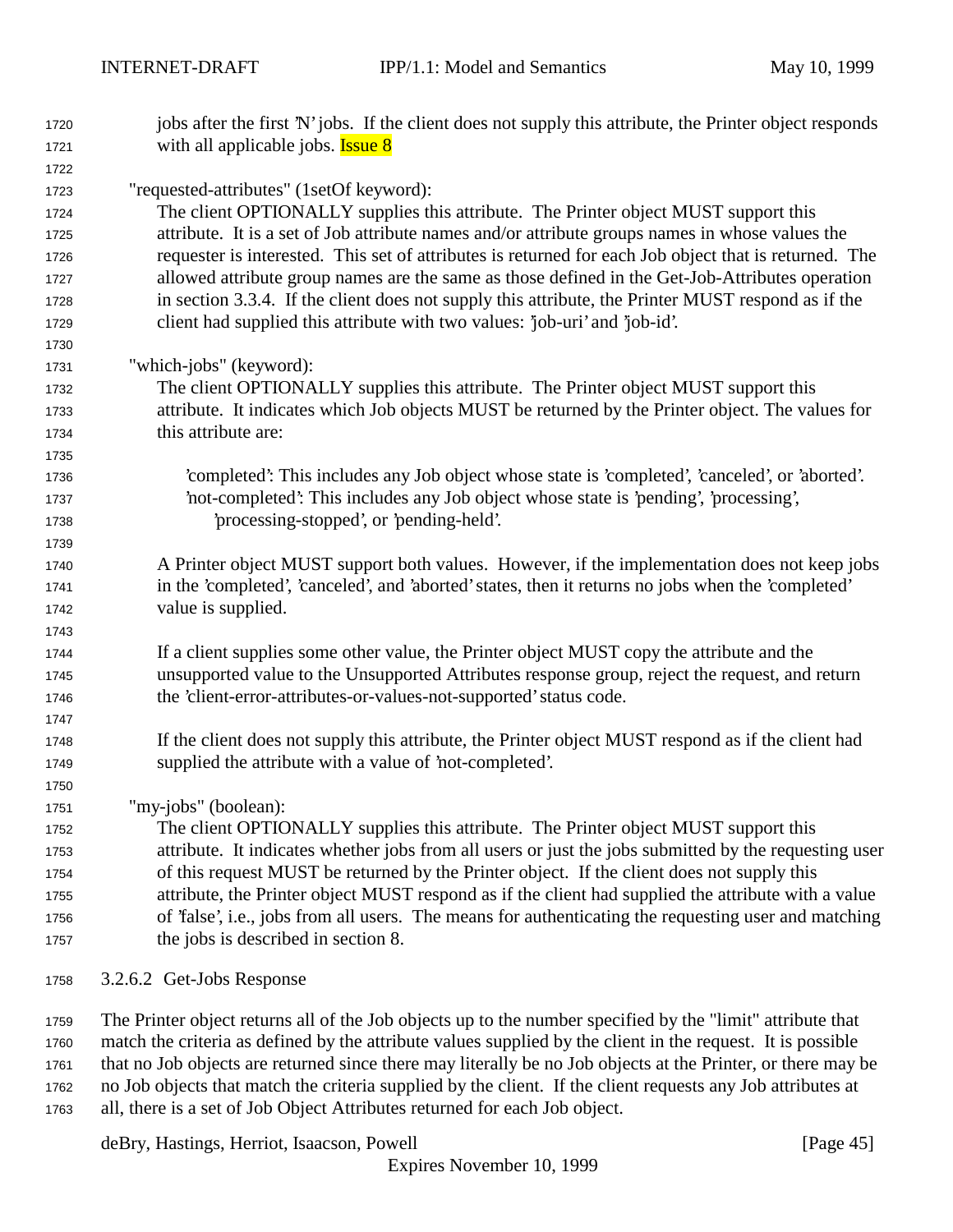| 1764<br>1765<br>1766<br>1767 | It is not an error for the Printer to return $0$ jobs. If the response returns $0$ jobs because there are no jobs<br>matching the criteria, and the request would have returned 1 or more jobs with a status code of<br>'successful-ok' if there had been jobs matching the criteria, then the status code for 0 jobs MUST be<br>'successful-ok'. <b>Issue 24</b> |
|------------------------------|-------------------------------------------------------------------------------------------------------------------------------------------------------------------------------------------------------------------------------------------------------------------------------------------------------------------------------------------------------------------|
| 1768                         | Group 1: Operation Attributes                                                                                                                                                                                                                                                                                                                                     |
| 1769                         | <b>Status Message:</b>                                                                                                                                                                                                                                                                                                                                            |
| 1770                         | In addition to the REQUIRED status code returned in every response, the response                                                                                                                                                                                                                                                                                  |
| 1771                         | OPTIONALLY includes a "status-message" (text) operation attribute as described in sections 13                                                                                                                                                                                                                                                                     |
| 1772                         | and 3.1.6.                                                                                                                                                                                                                                                                                                                                                        |
| 1773                         |                                                                                                                                                                                                                                                                                                                                                                   |
| 1774                         | Natural Language and Character Set:                                                                                                                                                                                                                                                                                                                               |
| 1775                         | The "attributes-charset" and "attributes-natural-language" attributes as described in section                                                                                                                                                                                                                                                                     |
| 1776<br>1777                 | 3.1.4.2.                                                                                                                                                                                                                                                                                                                                                          |
| 1778                         | Group 2: Unsupported Attributes                                                                                                                                                                                                                                                                                                                                   |
| 1779                         | See section 3.1.7 for details on returning Unsupported Attributes.                                                                                                                                                                                                                                                                                                |
| 1780                         |                                                                                                                                                                                                                                                                                                                                                                   |
| 1781                         | The response NEED NOT contain the "requested-attributes" operation attribute with any                                                                                                                                                                                                                                                                             |
| 1782                         | supplied values (attribute keywords) that were requested by the client but are not supported by                                                                                                                                                                                                                                                                   |
| 1783                         | the IPP object. If the Printer does include unsupported attributes referenced in "requested-                                                                                                                                                                                                                                                                      |
| 1784                         | attributes" and such attributes include group names, such as 'all', the unsupported attributes                                                                                                                                                                                                                                                                    |
| 1785                         | MUST NOT include attributes described in the standard but not supported by the<br>implementation. <b>Issue 23</b>                                                                                                                                                                                                                                                 |
| 1786<br>1787                 |                                                                                                                                                                                                                                                                                                                                                                   |
| 1788                         | Groups 3 to N: Job Object Attributes                                                                                                                                                                                                                                                                                                                              |
| 1789                         | The Printer object responds with one set of Job Object Attributes for each returned Job object.                                                                                                                                                                                                                                                                   |
| 1790                         | The Printer object ignores (does not respond with) any requested attribute or value which is not                                                                                                                                                                                                                                                                  |
| 1791                         | supported or which is restricted by the security policy in force, including whether the requesting                                                                                                                                                                                                                                                                |
| 1792                         | user is the user that submitted the job (job originating user) or not (see section 8). However, the                                                                                                                                                                                                                                                               |
| 1793                         | Printer object MUST respond with the 'unknown' value for any supported attribute (including all                                                                                                                                                                                                                                                                   |
| 1794                         | REQUIRED attributes) for which the Printer object does not know the value, unless it would<br>violate the security policy. See the description of the "out-of-band" values in the beginning of                                                                                                                                                                    |
| 1795<br>1796                 | Section 4.1.                                                                                                                                                                                                                                                                                                                                                      |
| 1797                         |                                                                                                                                                                                                                                                                                                                                                                   |
| 1798                         | Jobs are returned in the following order:                                                                                                                                                                                                                                                                                                                         |
| 1799                         | - If the client requests all 'completed' Jobs (Jobs in the 'completed', 'aborted', or 'canceled'                                                                                                                                                                                                                                                                  |
| 1800                         | states), then the Jobs are returned newest to oldest (with respect to actual completion                                                                                                                                                                                                                                                                           |
| 1801                         | time)                                                                                                                                                                                                                                                                                                                                                             |
| 1802                         | - If the client requests all 'not-completed' Jobs (Jobs in the 'pending', 'processing', 'pending-                                                                                                                                                                                                                                                                 |
| 1803                         | held', and 'processing-stopped' states), then Jobs are returned in relative chronological                                                                                                                                                                                                                                                                         |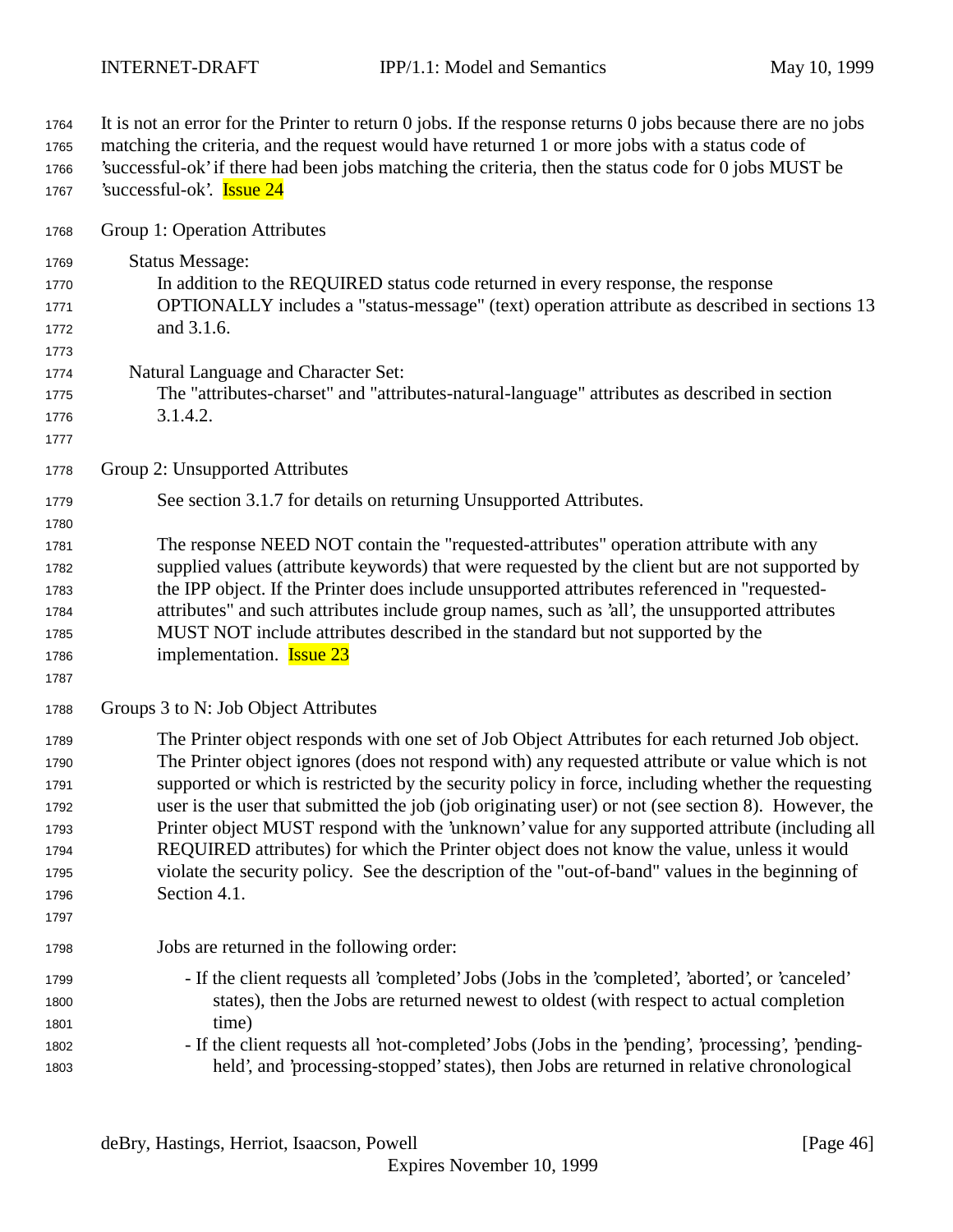order of expected time to complete (based on whatever scheduling algorithm is configured for the Printer object).

3.2.7 Pause-Printer Operation

 This OPTIONAL operation allows a client to stop the Printer object from scheduling jobs on all its devices. Depending on implementation, the Pause-Printer operation MAY also stop the Printer from processing the current job or jobs. Any job that is currently being printed is either stopped as soon as the implementation permits or is completed, depending on implementation. The Printer object MUST still accept create operations to create new jobs, but MUST prevent any jobs from entering the 'processing' state.

 If the Pause-Printer operation is supported, then the Resume-Printer operation MUST be supported, and vice-versa.

The IPP Printer stops the current job(s) on its device(s) that were in the 'processing' or 'processing-

1817 stopped' states as soon as the implementation permits. If the implementation  $\frac{I_{\text{ssue}}}{I_{\text{ssue}}}$  10 will take

appreciable time to stop, the IPP Printer adds the 'moving-to-paused' value to the Printer object's

 "printer-state-reasons" attribute (see section 4.4.12). When the device(s) have all stopped, the IPP Printer transitions the Printer object to the 'stopped' state, removes the 'moving-to-paused' value, if

present, and adds the 'paused' value to the Printer object's "printer-state-reasons" attribute.

When the current job(s) complete that were in the 'processing' state, the IPP Printer transitions them to

 the 'completed' state. When the current job(s) stop in mid processing that were in the 'processing' state, 1824 the IPP Printer transitions them to the 'processing-stopped' state and **Issue 30** adds the 'printer-stopped' value to the job's "job-state-reasons" attribute.

 Note: for any jobs that are 'pending' or 'pending-held', the 'printer-stopped' value of the jobs' "job-state- reasons" attribute also applies. However, the IPP Printer NEED NOT update those jobs' "job-state-reasons" attributes and only need return the 'printer-stopped' value when those jobs are queried (so-called

"lazy evaluation").

Whether the Pause-Printer operation affects jobs that were submitted to the device from other sources

than the IPP Printer object in the same way that the Pause-Printer operation affects jobs that were

submitted to the IPP Printer object using IPP, depends on implementation, i.e., on whether the IPP

protocol is being used as a universal management protocol or just to manage IPP jobs, respectively.

 The IPP Printer MUST accept the request in any state and transition the Printer to the indicated new "printer-state" before returning as follows:

| Current<br>"printer-state" | New<br>"printer-state" | "printer-<br>state-<br>reasons" | IPP Printer's response status code and action:    |
|----------------------------|------------------------|---------------------------------|---------------------------------------------------|
| 'idle'                     | 'stopped'              | 'paused'                        | 'successful-ok'                                   |
| processing'                | processing'            | moving-to-                      | OPTION 1: 'successful-ok';                        |
|                            |                        |                                 | Later, when all output has stopped, the "printer- |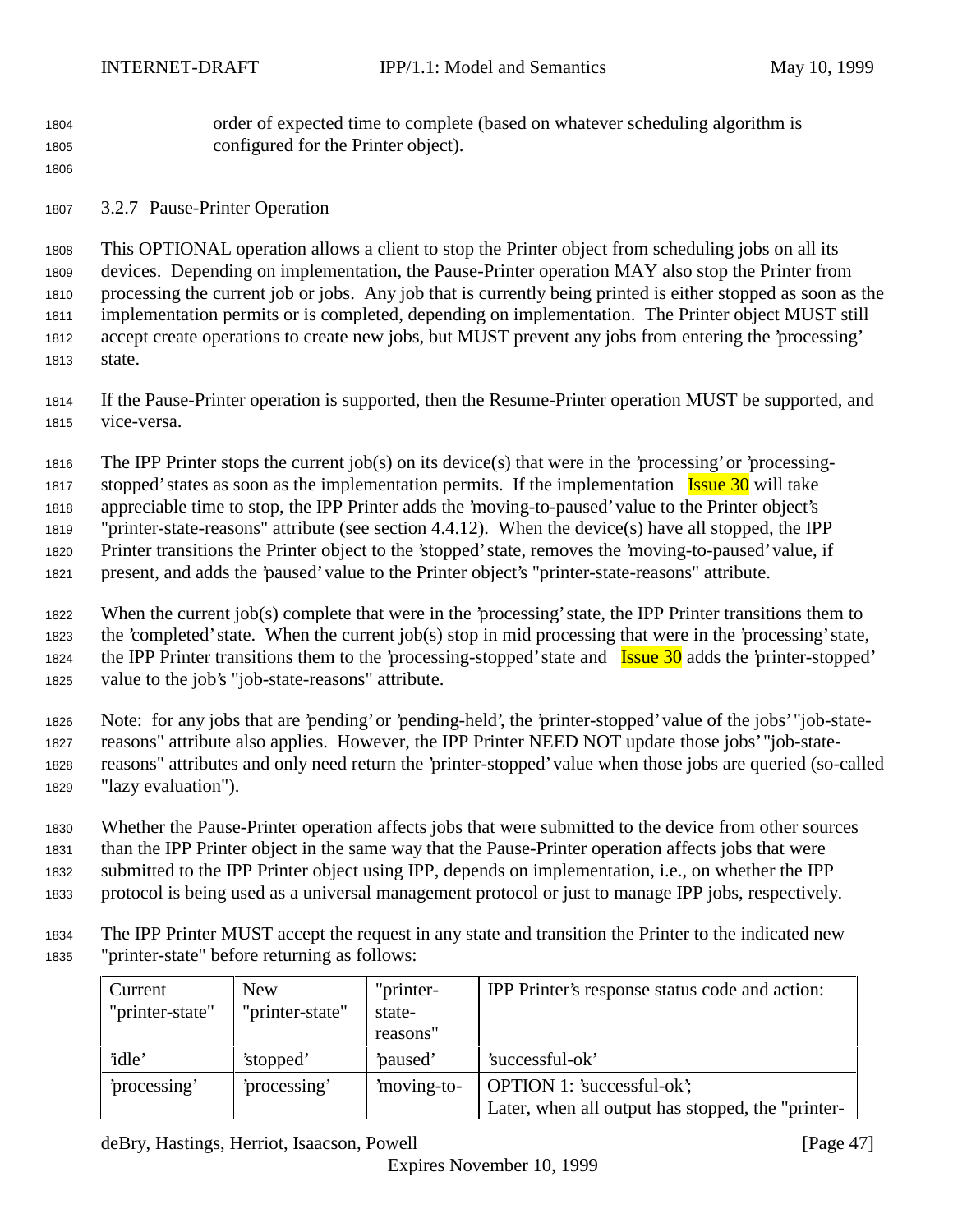| Current         | <b>New</b>      | "printer- | IPP Printer's response status code and action:   |
|-----------------|-----------------|-----------|--------------------------------------------------|
| "printer-state" | "printer-state" | state-    |                                                  |
|                 |                 | reasons"  |                                                  |
|                 |                 | paused'   | state" becomes 'stopped', and the 'paused' value |
|                 |                 |           | replaces the 'moving-to-paused' value in the     |
|                 |                 |           | "printer-state-reasons" attribute                |
| processing'     | 'stopped'       | paused'   | OPTION 2: 'successful-ok';                       |
|                 |                 |           | all device output stopped immediately            |
| 'stopped'       | 'stopped'       | paused'   | 'successful-ok'                                  |

 *Access Rights:* The authenticated user (see section 8.3) performing this operation must be an operator or administrator of the Printer object (see Sections 1 and 8.5). Otherwise, the IPP Printer MUST reject the operation and return: 'client-error-forbidden', 'client-error-not-authenticated', or 'client-error-not-authorized' as appropriate.

- 3.2.7.1 Pause-Printer Request
- The following groups of attributes are part of the Pause-Printer Request:
- Group 1: Operation Attributes
- Natural Language and Character Set: The "attributes-charset" and "attributes-natural-language" attributes as described in section 3.1.4.1.
- 

- Target:
- The "printer-uri" (uri) operation attribute which is the target for this operation as described in section 3.1.5.
- Requesting User Name: The "requesting-user-name" (name(MAX)) attribute SHOULD be supplied by the client as described in section 8.3.
- 3.2.7.2 Pause-Printer Response
- The following groups of attributes are part of the Pause-Printer Response:
- Group 1: Operation Attributes
- Status Message: In addition to the REQUIRED status code returned in every response, the response OPTIONALLY includes a "status-message" (text) operation attribute as described in sections 13 and 3.1.6. Natural Language and Character Set: The "attributes-charset" and "attributes-natural-language" attributes as described in section
- 3.1.4.2.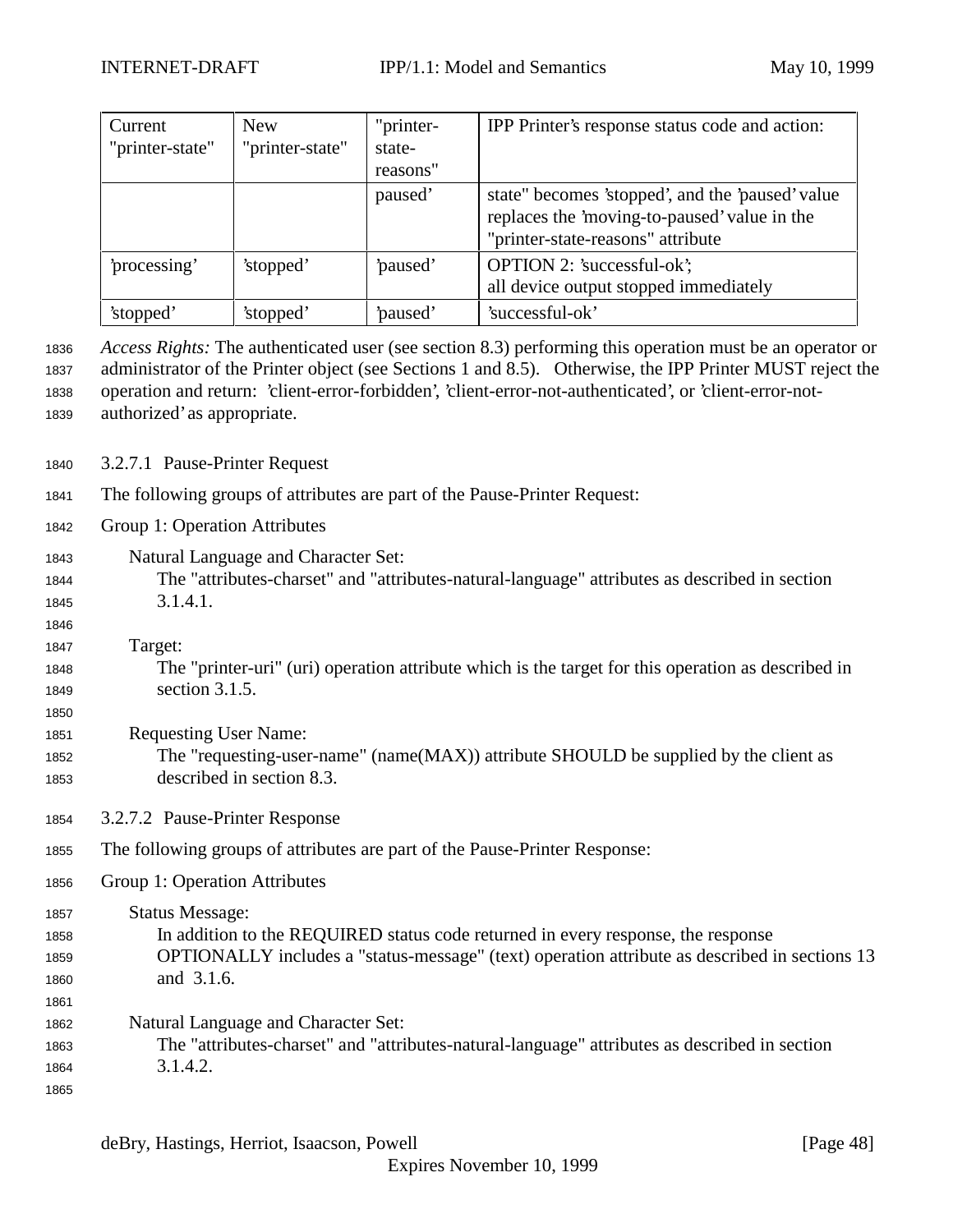- Group 2: Unsupported Attributes
- See section 3.1.7 for details on returning Unsupported Attributes.
- 

3.2.8 Resume-Printer Operation

 This operation allows a client to resume the Printer object scheduling jobs on all its devices. The Printer 1871 object **Issue 30** MUST remove the 'paused' and 'moving-to-paused' values from the Printer object's "printer-state-reasons" attribute, if present. If there are no other reasons to keep a device paused (such as media-jam), the IPP Printer transitions itself to the 'processing' or 'idle' states, depending on whether there are jobs to be processed or not, respectively, and the device(s) resume processing jobs.

- If the Pause-Printer operation is supported, then the Resume-Printer operation MUST be supported, and vice-versa.
- The IPP Printer removes the 'printer-stopped' value from any job's "job-state-reasons" attributes contained in that Printer.
- 
- The IPP Printer MUST accept the request in any state, transition the Printer object to the indicated new state as follows:

| Current<br>"printer-state" | New "printer-state" | IPP Printer's response status code and action:              |
|----------------------------|---------------------|-------------------------------------------------------------|
| 'idle'                     | 'idle'              | 'successful-ok'                                             |
| 'processing'               | 'processing'        | 'successful-ok'                                             |
| 'stopped'                  | processing'         | 'successful-ok';<br>when there are jobs to be processed     |
| 'stopped'                  | 'idle'              | 'successful-ok';<br>when there are no jobs to be processed. |

*Access Rights:* The authenticated user (see section 8.3) performing this operation must be an operator or

 administrator of the Printer object (see Sections 1 and 8.5). Otherwise, the IPP Printer MUST reject the operation and return: 'client-error-forbidden', 'client-error-not-authenticated', or 'client-error-not-

authorized' as appropriate.

- The Resume-Printer Request and Resume-Printer Response have the same attribute groups and attributes as the Pause-Printer operation (see sections 3.2.7.1 and 3.2.7.2).
- 3.2.9 Purge-Jobs Operation
- This OPTIONAL operation allows a client to remove all jobs from an IPP Printer object, regardless of
- their job states, including jobs in the Printer object's Job History (see Section 4.3.7.1). After a Purge-
- Jobs operation has been performed, a Printer object MUST return no jobs in subsequent Get-Job-
- Attributes and Get-Jobs responses (until new jobs are submitted).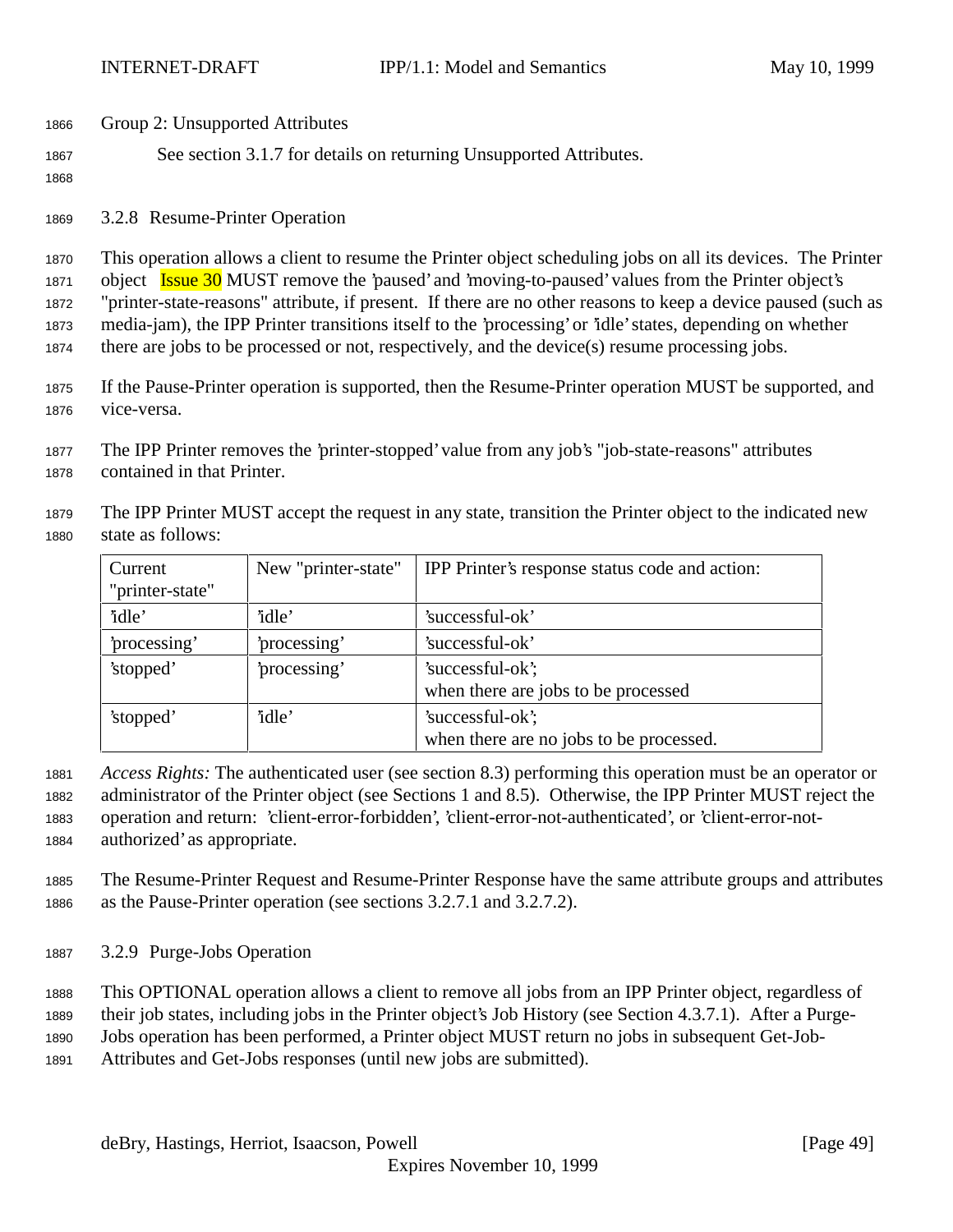Whether the Purge-Jobs (and Get-Jobs) operation affects jobs that were submitted to the device from

other sources than the IPP Printer object in the same way that the Purge-Jobs operation affects jobs that

were submitted to the IPP Printer object using IPP, depends on implementation, i.e., on whether the IPP

protocol is being used as a universal management protocol or just to manage IPP jobs, respectively.

- Note: if an operator wants to cancel all jobs without clearing out the Job History, the operator uses the Cancel-Job operation on each job instead of using the Purge-Job operation.
- The Printer object MUST accept this operation in any state and transition the Printer object to the 'idle' state.

 *Access Rights:* The authenticated user (see section 8.3) performing this operation must be an operator or administrator of the Printer object (see Sections 1 and 8.5). Otherwise, the IPP object MUST reject the operation and return: client-error-forbidden, client-error-not-authenticated, and client-error-not-authorized as appropriate.

 The Purge-Jobs Request and Purge-Jobs Response have the same attribute groups and attributes as the Pause-Printer operation (see sections 3.2.7.1 and 3.2.7.2).

3.3 Job Operations

 All Job operations are directed at Job objects. A client MUST always supply some means of identifying the Job object in order to identify the correct target of the operation. That job identification MAY either be a single Job URI or a combination of a Printer URI with a Job ID. The IPP object implementation MUST support both forms of identification for every job.

3.3.1 Send-Document Operation

 This OPTIONAL operation allows a client to create a multi-document Job object that is initially "empty" (contains no documents). In the Create-Job response, the Printer object returns the Job object's URI (the "job-uri" attribute) and the Job object's 32-bit identifier (the "job-id" attribute). For each new document that the client desires to add, the client uses a Send-Document operation. Each Send-Document Request contains the entire stream of document data for one document.

 If the Printer supports this operation but does not support multiple documents per job, the Printer MUST reject subsequent Send-Document operations supplied with data and return the 'server-error-multiple- document-jobs-not-supported'. However, the Printer MUST accept the first document with a 'true' or 'false' value for the "last-document" operation attribute (see below), so that clients MAY always submit one document jobs with a 'false' value for "last-document" in the first Send-Document and a 'true' for 1922 "last-document" in the second Send-Document (with no data). **Issue 34** 

Since the Create-Job and the send operations (Send-Document or Send-URI operations) that follow

 could occur over an arbitrarily long period of time for a particular job, a client MUST send another send operation within an IPP Printer defined minimum time interval after the receipt of the previous request

for the job. If a Printer object supports multiple document jobs, the Printer object MUST support the

"multiple-operation-time-out" attribute (see section 4.4.31). This attribute indicates the minimum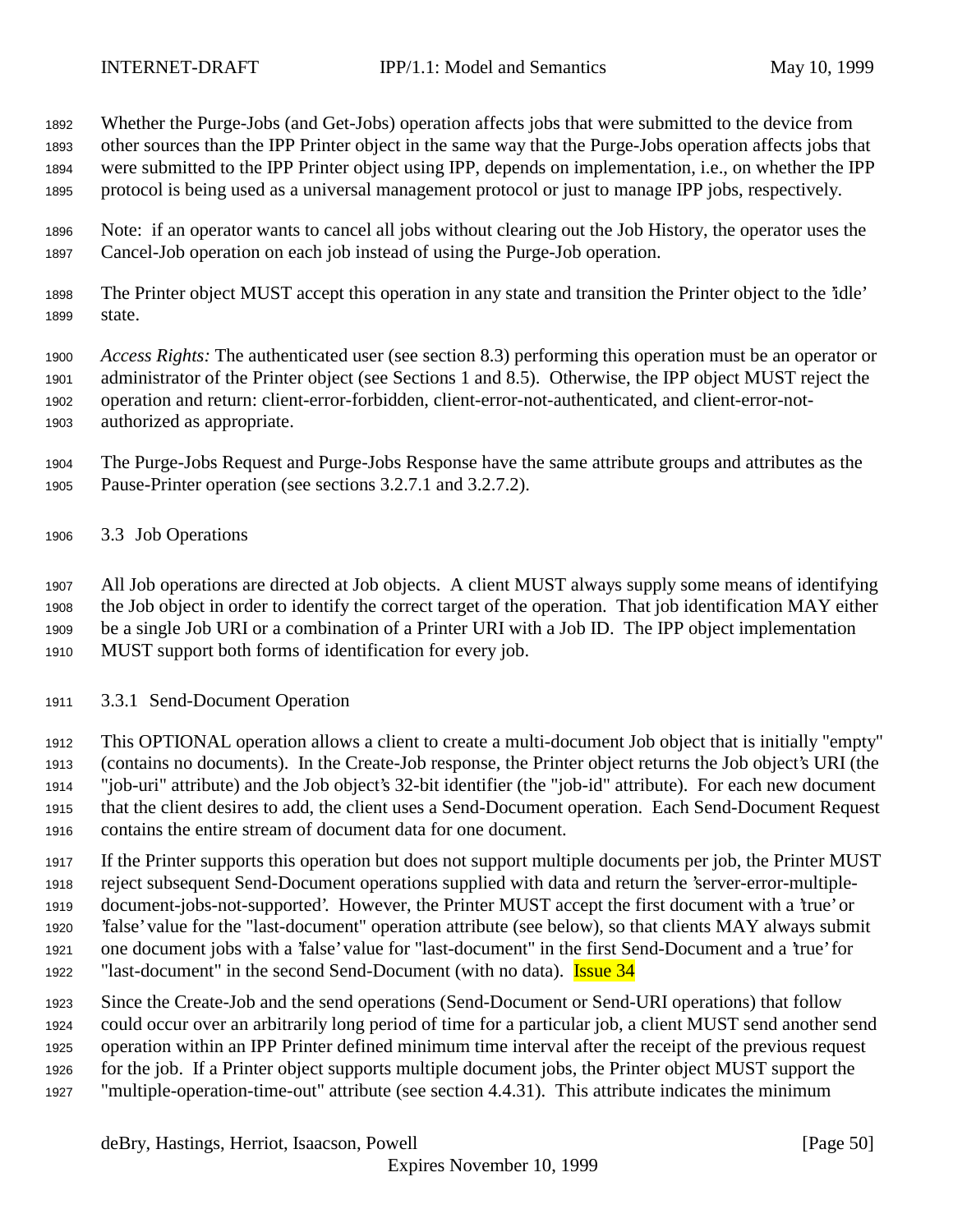number of seconds the Printer object will wait for the next send operation before taking some recovery action.

 An IPP object MUST recover from an errant client that does not supply a send operation, sometime after the minimum time interval specified by the Printer object's "multiple-operation-time-out" attribute. Such recovery MAY include any of the following or other recovery actions:

- 1. Assume that the Job is an invalid job, start the process of changing the job state to 'aborted', add 1934 the 'aborted-by-system' value to the job's "job-state-reasons" attribute (see section 4.3.8), Issue 30 and clean up all resources associated with the Job. In this case, if another send operation is finally received, the Printer responds with an "client-error-not-possible" or "client-error-not- found" depending on whether or not the Job object is still around when the send operation finally arrives.
- 2. Assume that the last send operation received was in fact the last document (as if the "last- document" flag had been set to 'true'), close the Job object, and proceed to process it (i.e., move the Job's state to 'pending').
- 3. Assume that the last send operation received was in fact the last document, close the Job, but move it to the 'pending-held' and add the 'submission-interrupted' value to the job's "job-state-1944 reasons" attribute (see section 4.3.8). **Issue 30** This action allows the user or an operator to determine whether to continue processing the Job by moving it back to the 'pending' state using the Release-Job operation (see section 3.3.6) or to cancel the job using the Cancel-Job operation 1947 (see section 3.3.3).
- 

 Each implementation is free to decide the "best" action to take depending on local policy, whether any documents have been added, whether the implementation spools jobs or not, and/or any other piece of information available to it. If the choice is to abort the Job object, it is possible that the Job object may already have been processed to the point that some media sheet pages have been printed.

 *Access Rights:* The authenticated user (see section 8.3) performing this operation must either be the job owner (as determined in the Create-Job operation) or an operator or administrator of the Printer object (see Sections 1 and 8.5). Otherwise, the IPP object MUST reject the operation and return: 'client-error-1956 forbidden', 'client-error-not-authenticated', or 'client-error-not-authorized' as appropriate. Issue 19

- 3.3.1.1 Send-Document Request
- The following attribute sets are part of the Send-Document Request:
- Group 1: Operation Attributes
- Natural Language and Character Set: The "attributes-charset" and "attributes-natural-language" attributes as described in section 3.1.4.1.
- Target: Either (1) the "printer-uri" (uri) plus "job-id" (integer(1:MAX))or (2) the "job-uri" (uri) operation attribute(s) which define the target for this operation as described in section 3.1.5.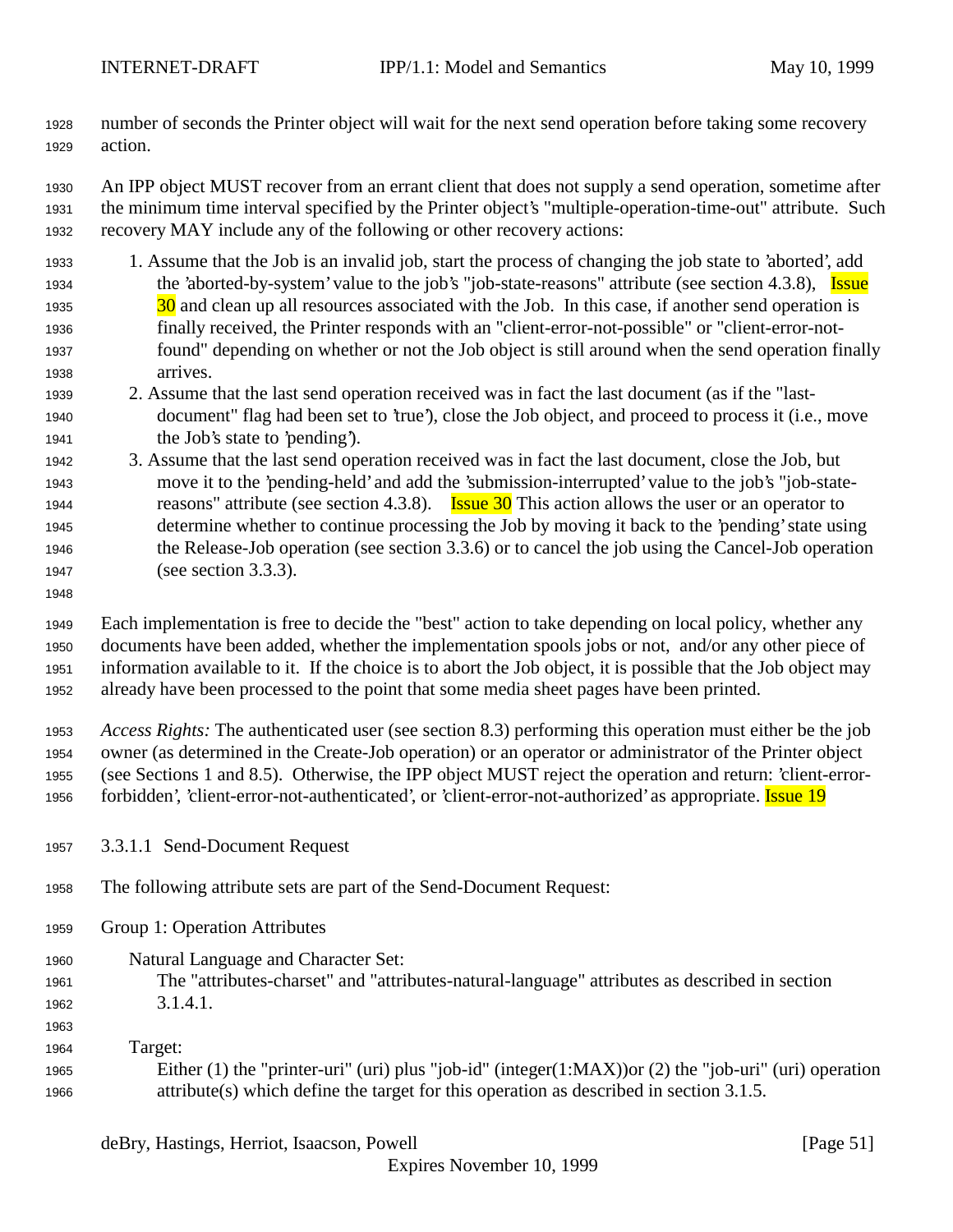| 1967 |                                                                                                          |  |  |
|------|----------------------------------------------------------------------------------------------------------|--|--|
| 1968 | <b>Requesting User Name:</b>                                                                             |  |  |
| 1969 | The "requesting-user-name" (name(MAX)) attribute SHOULD be supplied by the client as                     |  |  |
| 1970 | described in section 8.3.                                                                                |  |  |
| 1971 |                                                                                                          |  |  |
| 1972 | "document-name" (name(MAX)):                                                                             |  |  |
| 1973 | The client OPTIONALLY supplies this attribute. The Printer object MUST support this                      |  |  |
| 1974 | attribute. It contains the client supplied document name. The document name MAY be different             |  |  |
| 1975 | than the Job name. It might be helpful, but NEED NOT be unique across multiple documents in              |  |  |
| 1976 | the same Job. Typically, the client software automatically supplies the document name on behalf          |  |  |
| 1977 | of the end user by using a file name or an application generated name. See the description of the        |  |  |
| 1978 | "document-name" operation attribute in the Print-Job Request (section 3.2.1.1) for more                  |  |  |
| 1979 | information about this attribute.                                                                        |  |  |
| 1980 |                                                                                                          |  |  |
| 1981 | "compression" (type3 keyword)                                                                            |  |  |
| 1982 | See the description of "compression" for the Print-Job operation in Section 3.2.1.1.                     |  |  |
| 1983 |                                                                                                          |  |  |
| 1984 |                                                                                                          |  |  |
| 1985 | "document-format" (mimeMediaType):                                                                       |  |  |
| 1986 | See the description of "document-format" for the Print-Job operation in Section 3.2.1.1. <b>Issue 11</b> |  |  |
| 1987 |                                                                                                          |  |  |
| 1988 | "document-natural-language" (naturalLanguage):                                                           |  |  |
| 1989 | The client OPTIONALLY supplies this attribute. The Printer object OPTIONALLY supports                    |  |  |
| 1990 | this attribute. This attribute specifies the natural language of the document for those document-        |  |  |
| 1991 | formats that require a specification of the natural language in order to image the document              |  |  |
| 1992 | unambiguously. There are no particular values required for the Printer object to support.                |  |  |
| 1993 |                                                                                                          |  |  |
| 1994 |                                                                                                          |  |  |
| 1995 | "last-document" (boolean):                                                                               |  |  |
| 1996 | The client MUST supply this attribute. The Printer object MUST support this attribute. It is a           |  |  |
| 1997 | boolean flag that is set to 'true' if this is the last document for the Job, 'false' otherwise.          |  |  |
| 1998 |                                                                                                          |  |  |
| 1999 | Group 2: Document Content                                                                                |  |  |
| 2000 | The client MUST supply the document data if the "last-document" flag is set to 'false'. However,         |  |  |
| 2001 | since a client might not know that the previous document sent with a Send-Document (or Send-             |  |  |
| 2002 | URI) operation was the last document (i.e., the "last-document" attribute was set to 'false'), it is     |  |  |
| 2003 | legal to send a Send-Document request with no document data where the "last-document" flag is            |  |  |
| 2004 | set to 'true'. Such a request MUST NOT increment the value of the Job object's "number-of-               |  |  |
| 2005 | documents" attribute, since no real document was added to the job.                                       |  |  |
| 2006 | 3.3.1.2 Send-Document Response                                                                           |  |  |
| 2007 | The following sets of attributes are part of the Send-Document Response:                                 |  |  |
| 2008 | Group 1: Operation Attributes                                                                            |  |  |

deBry, Hastings, Herriot, Isaacson, Powell [Page 52]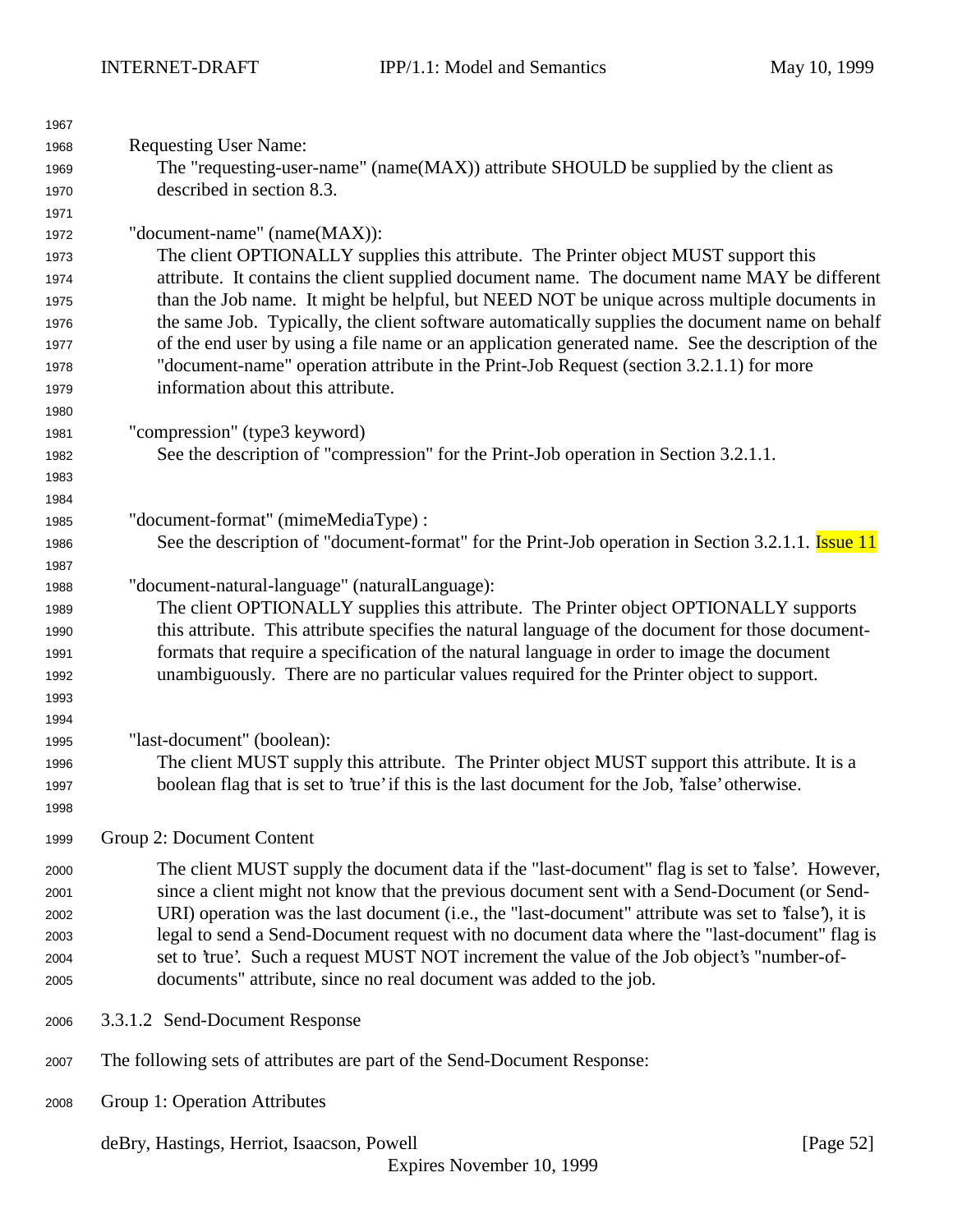| 2009<br>2010<br>2011<br>2012<br>2013<br>2014<br>2015<br>2016<br>2017 | <b>Status Message:</b><br>In addition to the REQUIRED status code returned in every response, the response<br>OPTIONALLY includes a "status-message" (text) operation attribute as described in sections 13<br>and 3.1.6.<br>Natural Language and Character Set:<br>The "attributes-charset" and "attributes-natural-language" attributes as described in section<br>3.1.4.2.                                                                                                                                                                                                                                                                                                                                               |  |
|----------------------------------------------------------------------|-----------------------------------------------------------------------------------------------------------------------------------------------------------------------------------------------------------------------------------------------------------------------------------------------------------------------------------------------------------------------------------------------------------------------------------------------------------------------------------------------------------------------------------------------------------------------------------------------------------------------------------------------------------------------------------------------------------------------------|--|
| 2018                                                                 | Group 2: Unsupported Attributes                                                                                                                                                                                                                                                                                                                                                                                                                                                                                                                                                                                                                                                                                             |  |
| 2019                                                                 | See section 3.1.7 for details on returning Unsupported Attributes.                                                                                                                                                                                                                                                                                                                                                                                                                                                                                                                                                                                                                                                          |  |
| 2020                                                                 | Group 3: Job Object Attributes                                                                                                                                                                                                                                                                                                                                                                                                                                                                                                                                                                                                                                                                                              |  |
| 2021<br>2022                                                         | This is the same set of attributes as described in the Print-Job response (see section 3.2.1.2).                                                                                                                                                                                                                                                                                                                                                                                                                                                                                                                                                                                                                            |  |
| 2023                                                                 | 3.3.2 Send-URI Operation                                                                                                                                                                                                                                                                                                                                                                                                                                                                                                                                                                                                                                                                                                    |  |
| 2024<br>2025<br>2026<br>2027<br>2028<br>2029<br>2030                 | This OPTIONAL operation is identical to the Send-Document operation (see section 3.3.1) except that a<br>client MUST supply a URI reference ("document-uri" operation attribute) rather than the document data<br>itself. If a Printer object supports this operation, clients can use both Send-URI or Send-Document<br>operations to add new documents to an existing multi-document Job object. However, if a client needs<br>to indicate that the previous Send-URI or Send-Document was the last document, the client MUST use<br>the Send-Document operation with no document data and the "last-document" flag set to 'true' (rather<br>than using a Send-URI operation with no "document-uri" operation attribute). |  |
| 2031<br>2032                                                         | If a Printer object supports this operation, it MUST also support the Print-URI operation (see section<br>$3.2.2$ ).                                                                                                                                                                                                                                                                                                                                                                                                                                                                                                                                                                                                        |  |
| 2033<br>2034                                                         | The Printer object MUST validate the syntax and URI scheme of the supplied URI before returning a<br>response, just as in the Print-URI operation.                                                                                                                                                                                                                                                                                                                                                                                                                                                                                                                                                                          |  |
| 2035                                                                 | 3.3.3 Cancel-Job Operation                                                                                                                                                                                                                                                                                                                                                                                                                                                                                                                                                                                                                                                                                                  |  |
| 2036<br>2037<br>2038                                                 | This REQUIRED operation allows a client to cancel a Print Job from the time the job is created up to the<br>time it is completed, canceled, or aborted. Since a Job might already be printing by the time a Cancel-<br>Job is received, some media sheet pages might be printed before the job is actually terminated.                                                                                                                                                                                                                                                                                                                                                                                                      |  |
| 2039<br>2040                                                         | The IPP object MUST accept or reject the request based on the job's current state and transition the job<br>to the indicated new state as follows:                                                                                                                                                                                                                                                                                                                                                                                                                                                                                                                                                                          |  |

| Current "job-state" | New "job-state" | IPP object's response status code and action: |
|---------------------|-----------------|-----------------------------------------------|
| 'pending'           | 'canceled'      | 'successful-ok'                               |
| 'pending-held'      | 'canceled'      | 'successful-ok'                               |
| processing'         | 'canceled'      | 'successful-ok'                               |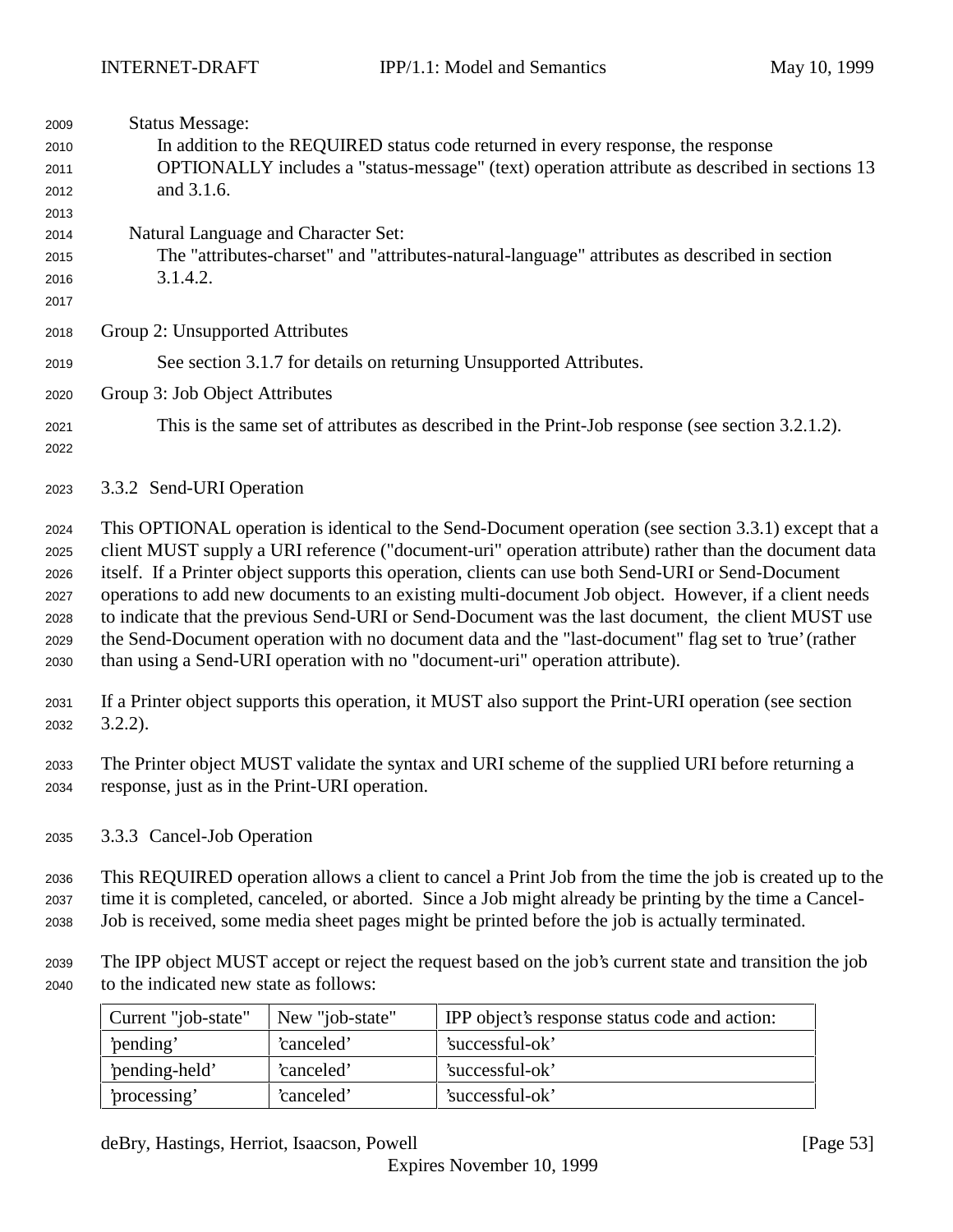| Current "job-state"  | New "job-state"      | IPP object's response status code and action: |
|----------------------|----------------------|-----------------------------------------------|
| 'processing'         | 'processing'         | 'successful-ok' See Note 1                    |
| 'processing'         | processing'          | 'client-error-not-possible' See Note 2        |
| 'processing-stopped' | 'canceled'           | 'successful-ok'                               |
| 'processing-stopped' | 'processing-stopped' | 'successful-ok' See Note 1                    |
| 'processing-stopped' | 'processing-stopped' | 'client-error-not-possible' See Note 2        |
| 'completed'          | 'completed'          | 'client-error-not-possible'                   |
| 'canceled'           | 'canceled'           | 'client-error-not-possible'                   |
| 'aborted'            | 'aborted'            | 'client-error-not-possible'                   |

 Note 1: If the implementation requires some measurable time to cancel the job in the 'processing' or 'processing-stopped' job states, the IPP object MUST add the 'processing-to-stop-point' value to the job's "job-state-reasons" attribute and then transition the job to the 'canceled' state when the processing ceases (see section 4.3.8).

 Note 2: If the Job object already has the 'processing-to-stop-point' value in its "job-state-reasons" attribute, then the Printer object MUST reject a Cancel-Job operation.

 *Access Rights:* The authenticated user (see section 8.3) performing this operation must either be the job owner or an operator or administrator of the Printer object (see Sections 1 and 8.5). Otherwise, the IPP object MUST reject the operation and return: 'client-error-forbidden', 'client-error-not-authenticated', or 'client-error-not-authorized' as appropriate.

- 3.3.3.1 Cancel-Job Request
- The following groups of attributes are part of the Cancel-Job Request:
- Group 1: Operation Attributes
- Natural Language and Character Set:
- The "attributes-charset" and "attributes-natural-language" attributes as described in section 3.1.4.1.

## 

 Target: Either (1) the "printer-uri" (uri) plus "job-id" (integer(1:MAX))or (2) the "job-uri" (uri) operation attribute(s) which define the target for this operation as described in section 3.1.5.

- Requesting User Name:
- The "requesting-user-name" (name(MAX)) attribute SHOULD be supplied by the client as
- described in section 8.3.
- "message" (text(127)):

 The client OPTIONALLY supplies this attribute. The Printer object OPTIONALLY supports this attribute. It is a message to the operator. This "message" attribute is not the same as the "job-message-from-operator" attribute. That attribute is used to report a message from the operator to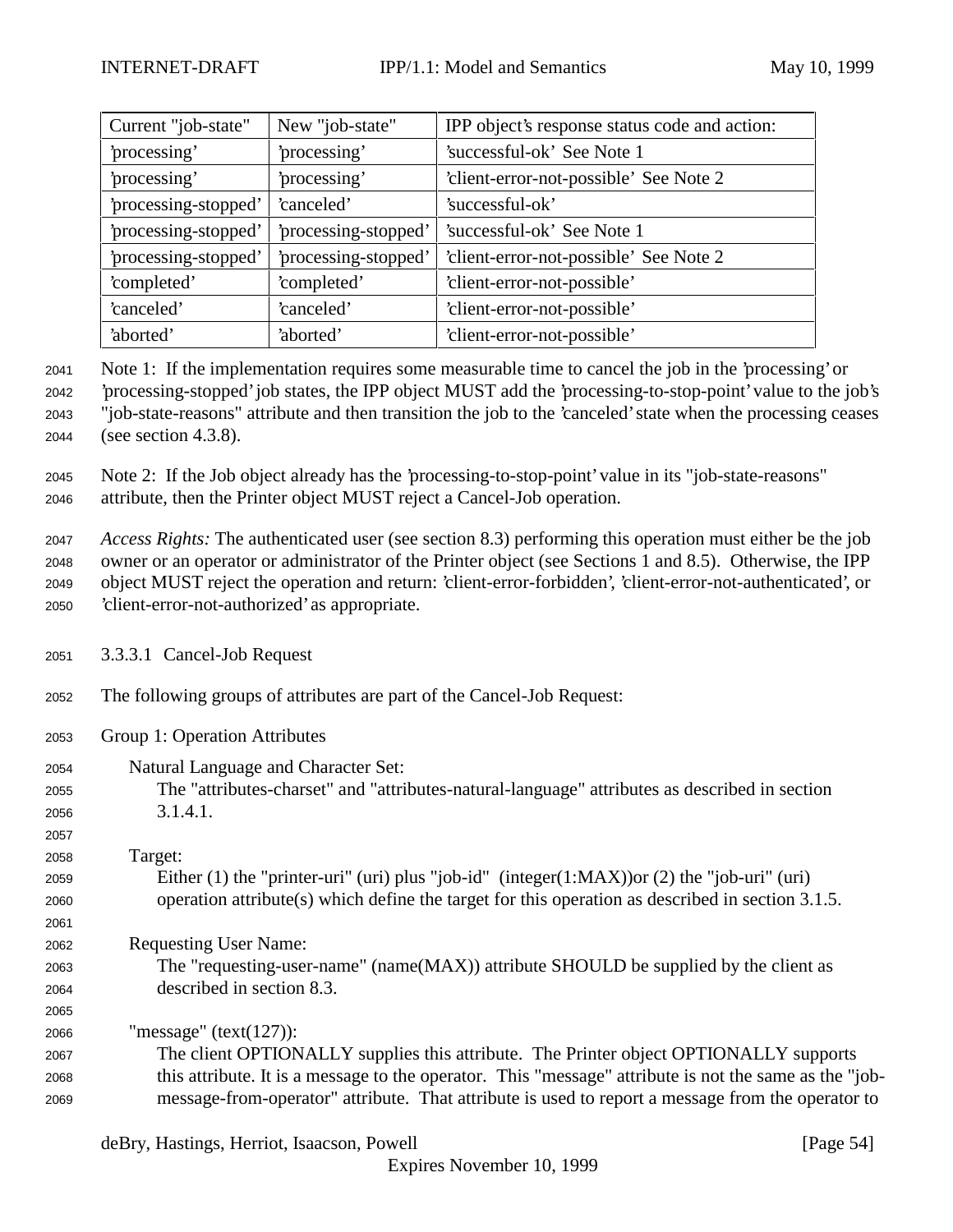| 2070<br>2071<br>2072<br>2073 | the end user that queries that attribute. This "message" operation attribute is used to send a<br>message from the client to the operator along with the operation request. It is an implementation<br>decision of how or where to display this message to the operator (if at all). |
|------------------------------|--------------------------------------------------------------------------------------------------------------------------------------------------------------------------------------------------------------------------------------------------------------------------------------|
| 2074                         | 3.3.3.2 Cancel-Job Response                                                                                                                                                                                                                                                          |
| 2075                         | The following sets of attributes are part of the Cancel-Job Response:                                                                                                                                                                                                                |
| 2076                         | Group 1: Operation Attributes                                                                                                                                                                                                                                                        |
| 2077                         | <b>Status Message:</b>                                                                                                                                                                                                                                                               |
| 2078                         | In addition to the REQUIRED status code returned in every response, the response                                                                                                                                                                                                     |
| 2079                         | OPTIONALLY includes a "status-message" (text) operation attribute as described in sections 13                                                                                                                                                                                        |
| 2080                         | and 3.1.6.                                                                                                                                                                                                                                                                           |
| 2081                         |                                                                                                                                                                                                                                                                                      |
| 2082                         | Natural Language and Character Set:                                                                                                                                                                                                                                                  |
| 2083                         | The "attributes-charset" and "attributes-natural-language" attributes as described in section                                                                                                                                                                                        |
| 2084                         | 3.1.4.2.                                                                                                                                                                                                                                                                             |
| 2085                         |                                                                                                                                                                                                                                                                                      |
| 2086                         | Group 2: Unsupported Attributes                                                                                                                                                                                                                                                      |
| 2087                         | See section 3.1.7 for details on returning Unsupported Attributes.                                                                                                                                                                                                                   |
| 2088                         |                                                                                                                                                                                                                                                                                      |
| 2089                         | Once a successful response has been sent, the implementation guarantees that the Job will eventually end                                                                                                                                                                             |
| 2090                         | up in the 'canceled' state. Between the time of the Cancel-Job operation is accepted and when the job                                                                                                                                                                                |
| 2091                         | enters the 'canceled' job-state (see section 4.3.7), the "job-state-reasons" attribute SHOULD contain the                                                                                                                                                                            |
| 2092                         | processing-to-stop-point' value which indicates to later queries that although the Job might still be                                                                                                                                                                                |
| 2093                         | processing, it will eventually end up in the 'canceled' state, not the 'completed' state.                                                                                                                                                                                            |
| 2094                         | 3.3.4 Get-Job-Attributes Operation                                                                                                                                                                                                                                                   |
| 2095                         | This REQUIRED operation allows a client to request the values of attributes of a Job object and it is                                                                                                                                                                                |
| 2096                         | almost identical to the Get-Printer-Attributes operation (see section 3.2.5). The only differences are that                                                                                                                                                                          |
| 2097                         | the operation is directed at a Job object rather than a Printer object, there is no "document-format"                                                                                                                                                                                |
| 2098                         | operation attribute used when querying a Job object, and the returned attribute group is a set of Job                                                                                                                                                                                |
| 2099                         | object attributes rather than a set of Printer object attributes.                                                                                                                                                                                                                    |
| 2100                         | For Jobs, the possible names of attribute groups are:                                                                                                                                                                                                                                |
| 2101                         | - job-template': the subset of the Job Template attributes that apply to a Job object (the first column                                                                                                                                                                              |
| 2102                         | of the table in Section 4.2) that the implementation supports for Job objects.                                                                                                                                                                                                       |
| 2103                         | - job-description': the subset of the Job Description attributes specified in Section 4.3 that the                                                                                                                                                                                   |
| 2104                         | implementation supports for Job objects.                                                                                                                                                                                                                                             |
| 2105                         | - 'all': the special group 'all' that includes all attributes that the implementation supports for Job                                                                                                                                                                               |
| 2106                         | objects. <b>Issue 23</b>                                                                                                                                                                                                                                                             |
|                              |                                                                                                                                                                                                                                                                                      |

deBry, Hastings, Herriot, Isaacson, Powell [Page 55]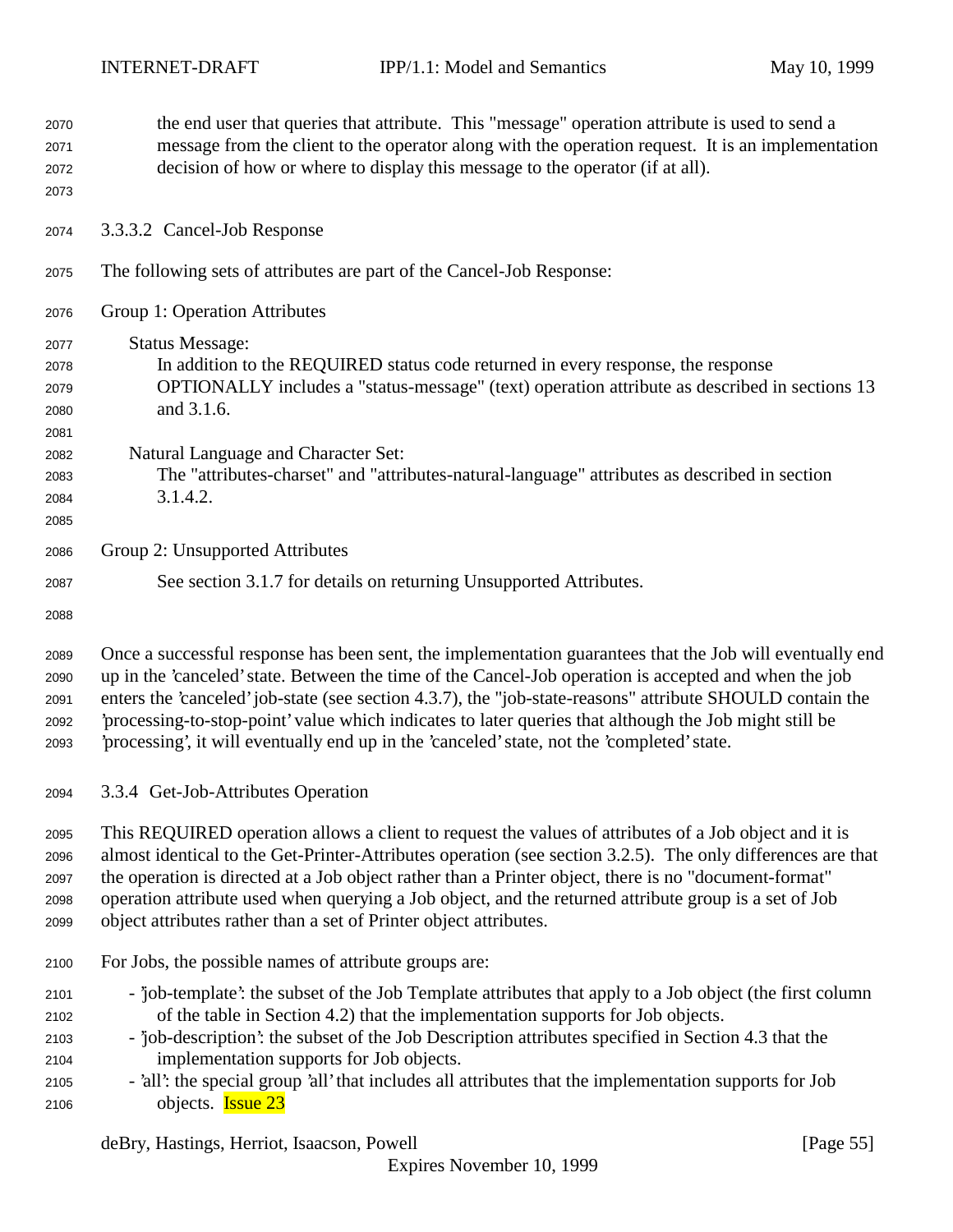| 2107                                         |                                                                                                                                                                                                                                                                                                                                                                                                                                                                                                                                                           |
|----------------------------------------------|-----------------------------------------------------------------------------------------------------------------------------------------------------------------------------------------------------------------------------------------------------------------------------------------------------------------------------------------------------------------------------------------------------------------------------------------------------------------------------------------------------------------------------------------------------------|
| 2108<br>2109<br>2110<br>2111<br>2112<br>2113 | Since a client MAY request specific attributes or named groups, there is a potential that there is some<br>overlap. For example, if a client requests, 'job-name' and 'job-description', the client is actually<br>requesting the "job-name" attribute once by naming it explicitly, and once by inclusion in the 'job-<br>description' group. In such cases, the Printer object NEED NOT return the attribute only once in the<br>response even if it is requested multiple times. The client SHOULD NOT request the same attribute in<br>multiple ways. |
| 2114<br>2115                                 | It is NOT REQUIRED that a Job object support all attributes belonging to a group (since some attributes<br>are OPTIONAL). However it is REQUIRED that each Job object support all group names.                                                                                                                                                                                                                                                                                                                                                            |
| 2116                                         | 3.3.4.1 Get-Job-Attributes Request                                                                                                                                                                                                                                                                                                                                                                                                                                                                                                                        |
| 2117<br>2118                                 | The following groups of attributes are part of the Get-Job-Attributes Request when the request is<br>directed at a Job object:                                                                                                                                                                                                                                                                                                                                                                                                                            |
| 2119                                         | Group 1: Operation Attributes                                                                                                                                                                                                                                                                                                                                                                                                                                                                                                                             |
| 2120<br>2121<br>2122<br>2123                 | Natural Language and Character Set:<br>The "attributes-charset" and "attributes-natural-language" attributes as described in section<br>3.1.4.1.                                                                                                                                                                                                                                                                                                                                                                                                          |
| 2124<br>2125<br>2126<br>2127                 | Target:<br>Either (1) the "printer-uri" (uri) plus "job-id" (integer(1:MAX)) or (2) the "job-uri" (uri)<br>operation attribute(s) which define the target for this operation as described in section 3.1.5.                                                                                                                                                                                                                                                                                                                                               |
| 2128<br>2129<br>2130<br>2131                 | <b>Requesting User Name:</b><br>The "requesting-user-name" (name(MAX)) attribute SHOULD be supplied by the client as<br>described in section 8.3.                                                                                                                                                                                                                                                                                                                                                                                                         |
| 2132<br>2133<br>2134<br>2135<br>2136<br>2137 | "requested-attributes" (1setOf keyword) :<br>The client OPTIONALLY supplies this attribute. The IPP object MUST support this attribute.<br>It is a set of attribute names and/or attribute group names in whose values the requester is<br>interested. If the client omits this attribute, the IPP object MUST respond as if this attribute had<br>been supplied with a value of 'all'.                                                                                                                                                                   |
| 2138                                         | 3.3.4.2 Get-Job-Attributes Response                                                                                                                                                                                                                                                                                                                                                                                                                                                                                                                       |
| 2139                                         | The Printer object returns the following sets of attributes as part of the Get-Job-Attributes Response:                                                                                                                                                                                                                                                                                                                                                                                                                                                   |
| 2140                                         | Group 1: Operation Attributes                                                                                                                                                                                                                                                                                                                                                                                                                                                                                                                             |
| 2141<br>2142<br>2143<br>2144                 | <b>Status Message:</b><br>In addition to the REQUIRED status code returned in every response, the response<br>OPTIONALLY includes a "status-message" (text) operation attribute as described in sections 13<br>and 3.1.6.                                                                                                                                                                                                                                                                                                                                 |

deBry, Hastings, Herriot, Isaacson, Powell [Page 56]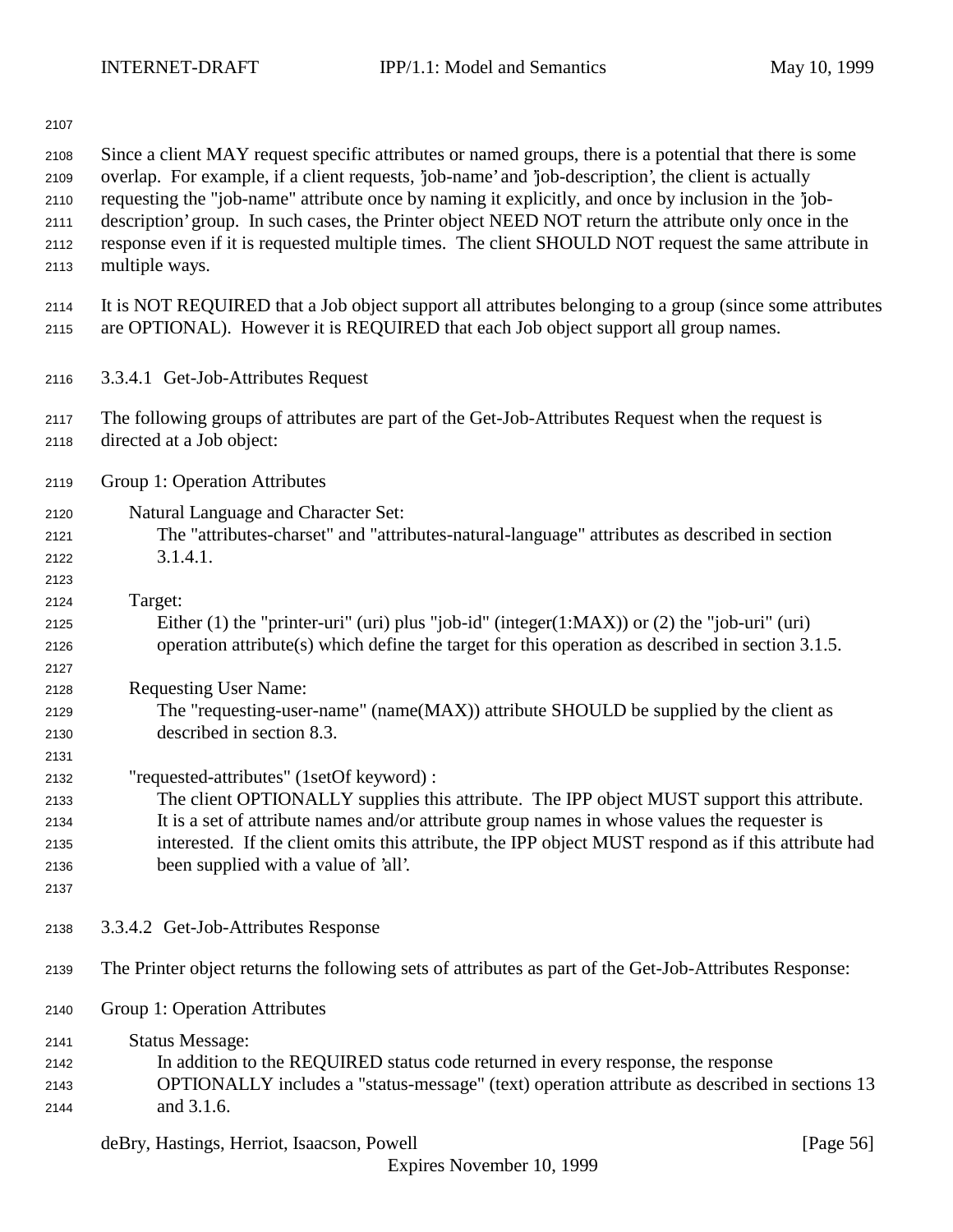| 2145 |                                                                                                     |
|------|-----------------------------------------------------------------------------------------------------|
| 2146 | Natural Language and Character Set:                                                                 |
| 2147 | The "attributes-charset" and "attributes-natural-language" attributes as described in section       |
| 2148 | 3.1.4.2. The "attributes-natural-language" MAY be the natural language of the Job object, rather    |
| 2149 | than the one requested.                                                                             |
| 2150 |                                                                                                     |
| 2151 | Group 2: Unsupported Attributes                                                                     |
| 2152 | See section 3.1.7 for details on returning Unsupported Attributes.                                  |
| 2153 |                                                                                                     |
| 2154 | The response NEED NOT contain the "requested-attributes" operation attribute with any               |
| 2155 | supplied values (attribute keywords) that were requested by the client but are not supported by     |
| 2156 | the IPP object. If the Printer does include unsupported attributes referenced in "requested-        |
| 2157 | attributes" and such attributes include group names, such as 'all', the unsupported attributes      |
| 2158 | MUST NOT include attributes described in the standard but not supported by the                      |
| 2159 | implementation. <b>Issue 23</b>                                                                     |
| 2160 |                                                                                                     |
| 2161 | Group 3: Job Object Attributes                                                                      |
| 2162 | This is the set of requested attributes and their current values. The IPP object ignores (does not  |
| 2163 | respond with) any requested attribute or value which is not supported or which is restricted by the |
| 2164 | security policy in force, including whether the requesting user is the user that submitted the job  |
| 2165 | (job originating user) or not (see section 8). However, the IPP object MUST respond with the        |
| 2166 | 'unknown' value for any supported attribute (including all REQUIRED attributes) for which the       |
| 2167 | IPP object does not know the value, unless it would violate the security policy. See the            |
| 2168 | description of the "out-of-band" values in the beginning of Section 4.1.                            |
| 2169 | 3.3.5 Hold-Job Operation                                                                            |

 This OPTIONAL operation allows a client to hold a pending job in the queue so that it is not eligible for scheduling. If the Hold-Job operation is supported, then the Release-Job operation MUST be supported, and vice-versa. The OPTIONAL "job-hold-until" operation attribute allows a client to specify whether to hold the job indefinitely or until a specified time period, if supported.

 The IPP object MUST accept or reject the request based on the job's current state and transition the job to the indicated new state as follows:

| Current "job-state" | New "job-state"      | IPP object's response status code and action: |
|---------------------|----------------------|-----------------------------------------------|
| 'pending'           | 'pending-held'       | 'successful-ok' See Note 1                    |
| 'pending'           | 'pending'            | 'successful-ok' See Note 2                    |
| 'pending-held'      | 'pending-held'       | 'successful-ok' See Note 1                    |
| 'pending-held'      | 'pending'            | 'successful-ok' See Note 2                    |
| processing'         | processing'          | 'client-error-not-possible'                   |
| processing-stopped' | 'processing-stopped' | 'client-error-not-possible'                   |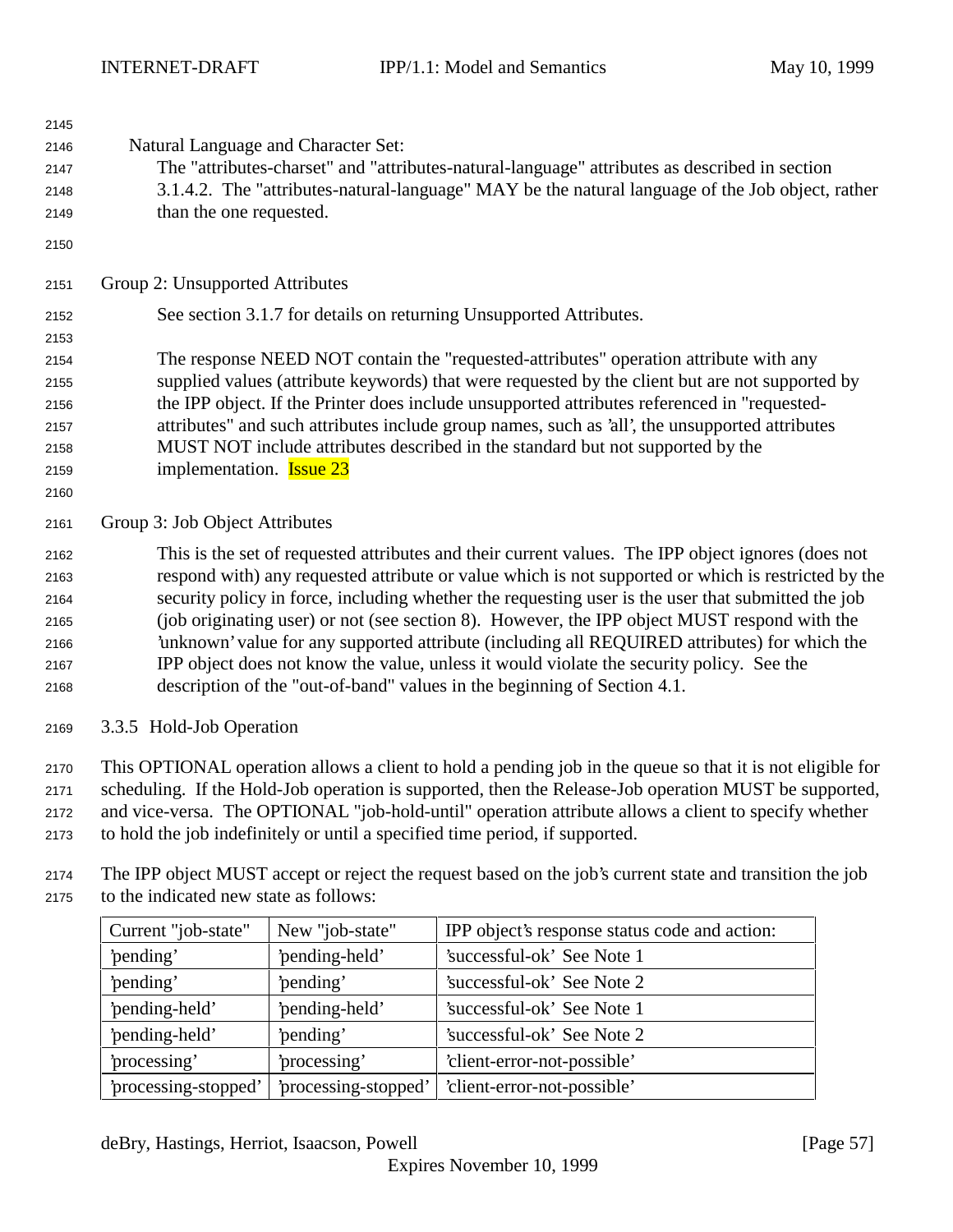| Current "job-state" | New "job-state" | IPP object's response status code and action: |
|---------------------|-----------------|-----------------------------------------------|
| 'completed'         | 'completed'     | 'client-error-not-possible'                   |
| canceled'           | 'canceled'      | 'client-error-not-possible'                   |
| 'aborted'           | 'aborted'       | 'client-error-not-possible'                   |

 Note 1: If the implementation supports multiple reasons for a job to be in the 'pending-held' state, the IPP object MUST add the 'job-hold-until-specified' value to the job's "job-state-reasons" attribute.

 Note 2: If the IPP object supports the "job-hold-until" operation attribute, but the specified time period has already started (or is the 'no-hold' value) and there are no other reasons to hold the job, the IPP object MUST make the job be a candidate for processing immediately (see Section 4.2.2) by putting the job in the 'pending' state.

Note: In order to keep the Hold-Job operation simple, such a request is rejected when the job is in the

'processing' or 'processing-stopped' states. If an operation is needed to hold jobs while in these states, it

will be added as an additional operation, rather than overloading the Hold-Job operation. Then it is clear

 to clients by querying the Printer object's "operations-supported" (see Section 4.4.15) and the Job object's "job-state" (see Section 4.3.7) attributes which operations are possible.

 *Access Rights:* The authenticated user (see section 8.3) performing this operation must either be the job owner or an operator or administrator of the Printer object (see Sections 1 and 8.5). Otherwise, the IPP object MUST reject the operation and return: 'client-error-forbidden', 'client-error-not-authenticated', or 'client-error-not-authorized' as appropriate.

## 3.3.5.1 Hold-Job Request

 The groups and operation attributes are the same as for a Cancel-Job request (see section 3.3.3.1), with the addition of the following Group 1 Operation attribute:

- "job-hold-until" (type3 keyword | name(MAX)):
- The client OPTIONALLY supplies this Operation attribute. The IPP object MUST support this operation attribute in a Hold-Job request, if it supports the "job-hold-until" Job template attribute in create operations. See section 4.2.2. The IPP object SHOULD support the "job-hold-until" Job Template attribute for use in job create operations with at least the 'indefinite' value, if it supports the Hold-Job operation. Otherwise, a client cannot create a job and hold it immediately (without picking some supported time period in the future).
- If supplied and supported as specified in the Printer's "job-hold-until-supported" attribute, the IPP object copies the supplied operation attribute to the Job object, replacing the job's previous "job- hold-until" attribute, if present, and makes the job a candidate for scheduling during the supplied named time period.
- If supplied, but either the "job-hold-until" Operation attribute itself or the value supplied is not supported, the IPP object accepts the request, returns the unsupported attribute or value in the Unsupported Attributes Group according to section 3.1.7, returns the 'successful-ok-ignored-or- substituted-attributes, and holds the job indefinitely until a client performs a subsequent Release-Job operation.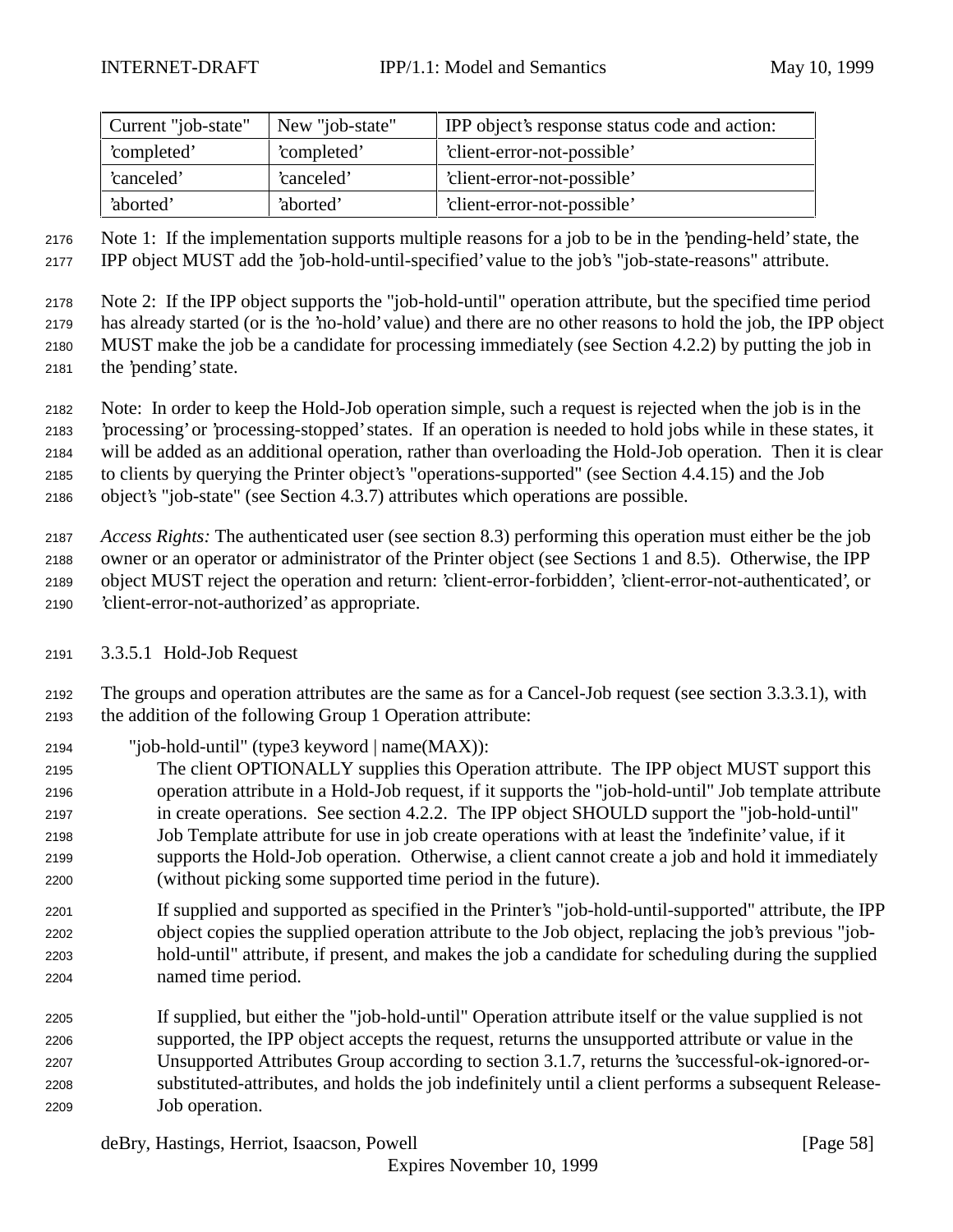If the client (1) supplies a value that specifies a time period that has already started or the 'no- hold' value (meaning don't hold the job) and (2) the IPP object supports the "job-hold-until" operation attribute and there are no other reasons to hold the job, the IPP object MUST accept the operation and make the job be a candidate for processing immediately (see Section 4.2.2).

 If the client does not supply a "job-hold-until" Operation attribute in the request, the IPP object MUST populate the job object with a "job-hold-until" attribute with the 'indefinite' value (if IPP object supports the "job-hold-until" attribute) and hold the job indefinitely, until a client performs a Release-Job operation.

- 3.3.5.2 Hold-Job Response
- The groups and attributes are the same as for a Cancel-Job response (see section 3.3.3.2).
- 3.3.6 Release-Job Operation

 This OPTIONAL operation allows a client to release a previously held job so that it is again eligible for scheduling. If the Hold-Job operation is supported, then the Release-Job operation MUST be supported, and vice-versa.

 This operation removes the "job-hold-until" job attribute, if present, from the job object that had been supplied in the create or most recent Hold-Job or Restart-Job operation and remove its effect on the job. **Issue 30** The IPP object MUST remove the 'job-hold-until-specified' value from the job's "job-state-

- reasons" attribute, if present. See section 4.3.8.
- The IPP object MUST accept or reject the request based on the job's current state and transition the job to the indicated new state as follows:

| Current "job-state"  | New "job-state"      | IPP object's response status code and action: |
|----------------------|----------------------|-----------------------------------------------|
| 'pending'            | 'pending'            | 'successful-ok' No effect on the job.         |
| 'pending-held'       | 'pending-held'       | 'successful-ok' See Note 1                    |
| 'pending-held'       | 'pending'            | 'successful-ok'                               |
| 'processing'         | 'processing'         | 'successful-ok' No effect on the job.         |
| 'processing-stopped' | 'processing-stopped' | 'successful-ok' No effect on the job.         |
| 'completed'          | 'completed'          | 'client-error-not-possible'                   |
| 'canceled'           | 'canceled'           | 'client-error-not-possible'                   |
| 'aborted'            | 'aborted'            | 'client-error-not-possible'                   |

 Note 1: If there are other reasons to keep the job in the 'pending-held' state, such as 'resources-are-not- ready', the job remains in the 'pending-held' state. Thus the 'pending-held' state is not just for jobs that have the 'job-hold-until' applied to them, but are for any reason to keep the job from being a candidate for scheduling and processing, such as 'resources-are-not-ready'. See the "job-hold-until" attribute (section 4.2.2).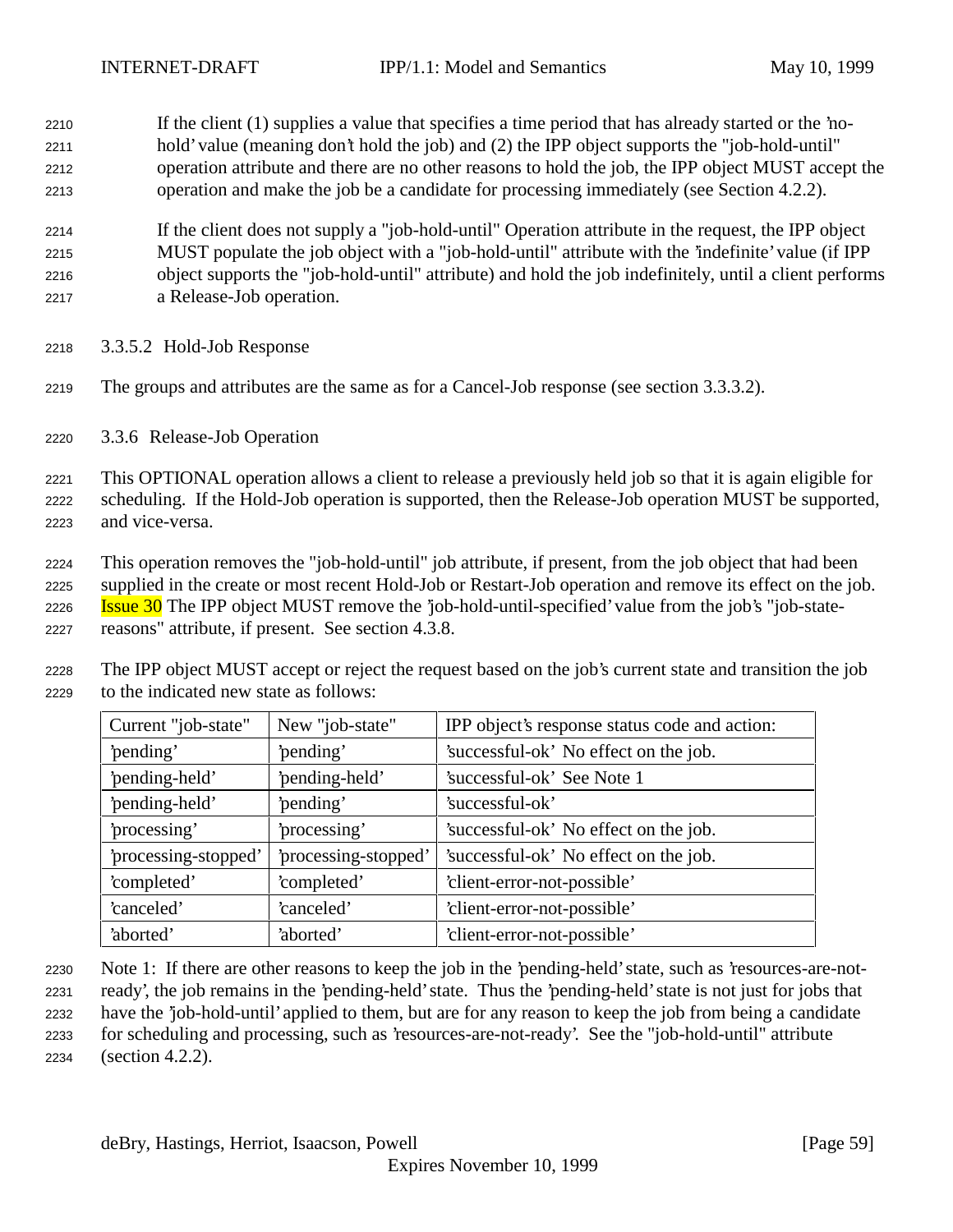*Access Rights:* The authenticated user (see section 8.3) performing this operation must either be the job owner or an operator or administrator of the Printer object (see Sections 1 and 8.5). Otherwise, the IPP object MUST reject the operation and return: 'client-error-forbidden', 'client-error-not-authenticated', or 'client-error-not-authorized' as appropriate.

- The Release-Job Request and Release-Job Response have the same attribute groups and attributes as the Cancel-Job operation (see section 3.3.3.1 and 3.3.3.2).
- 3.3.7 Restart-Job Operation

 This OPTIONAL operation allows a client to restart a job that is retained in the queue after processing has completed (see section 4.3.7.1).

 The job is moved to the 'pending' job state and restarts at the beginning on the same IPP Printer object with the same attribute values. The Job Description attributes that accumulate job progress, such as "job-impressions-completed", "job-media-sheets-completed", and "job-k-octets-processed", MUST be reset to 0 so that they give an accurate record of the job from its restart point. The job object MUST continue to use the same "job-uri" and "job-id" attribute values.

 Note: If in the future an operation is needed that does not reset the job progress attributes, then a new operation will be defined which makes a copy of the job, assigns a new "job-uri" and "job-id" to the copy and resets the job progress attributes in the new copy only.

 The IPP object MUST accept or reject the request based on the job's current state, transition the job to the indicated new state as follows:

| Current "job-state"  | New "job-state"      | IPP object's response status code and action: |
|----------------------|----------------------|-----------------------------------------------|
| 'pending'            | 'pending'            | 'client-error-not-possible'.                  |
| 'pending-held'       | 'pending-held'       | 'client-error-not-possible'.                  |
| processing'          | processing'          | 'client-error-not-possible'.                  |
| 'processing-stopped' | 'processing-stopped' | 'client-error-not-possible'.                  |
| 'completed'          | 'pending'            | 'successful-ok' - job is started over.        |
| 'completed'          | 'completed'          | 'client-error-not-possible' - see Note 1      |
| 'canceled'           | 'pending'            | 'successful-ok' - job is started over.        |
| 'canceled'           | 'canceled'           | 'client-error-not-possible' - see Note 1      |
| 'aborted'            | 'pending'            | 'successful-ok' - job is started over.        |
| 'aborted'            | 'aborted'            | 'client-error-not-possible' - see Note 1      |

 Note 1: If the Job Retention Period has expired for the job in this state, then the IPP object rejects the operation. See section 4.3.7.1.

 Note: In order to prevent a user from inadvertently restarting a job in the middle, the Restart-Job request is rejected when the job is in the 'processing' or 'processing-stopped' states. If in the future an operation is needed to hold or restart jobs while in these states, it will be added as an additional operation, rather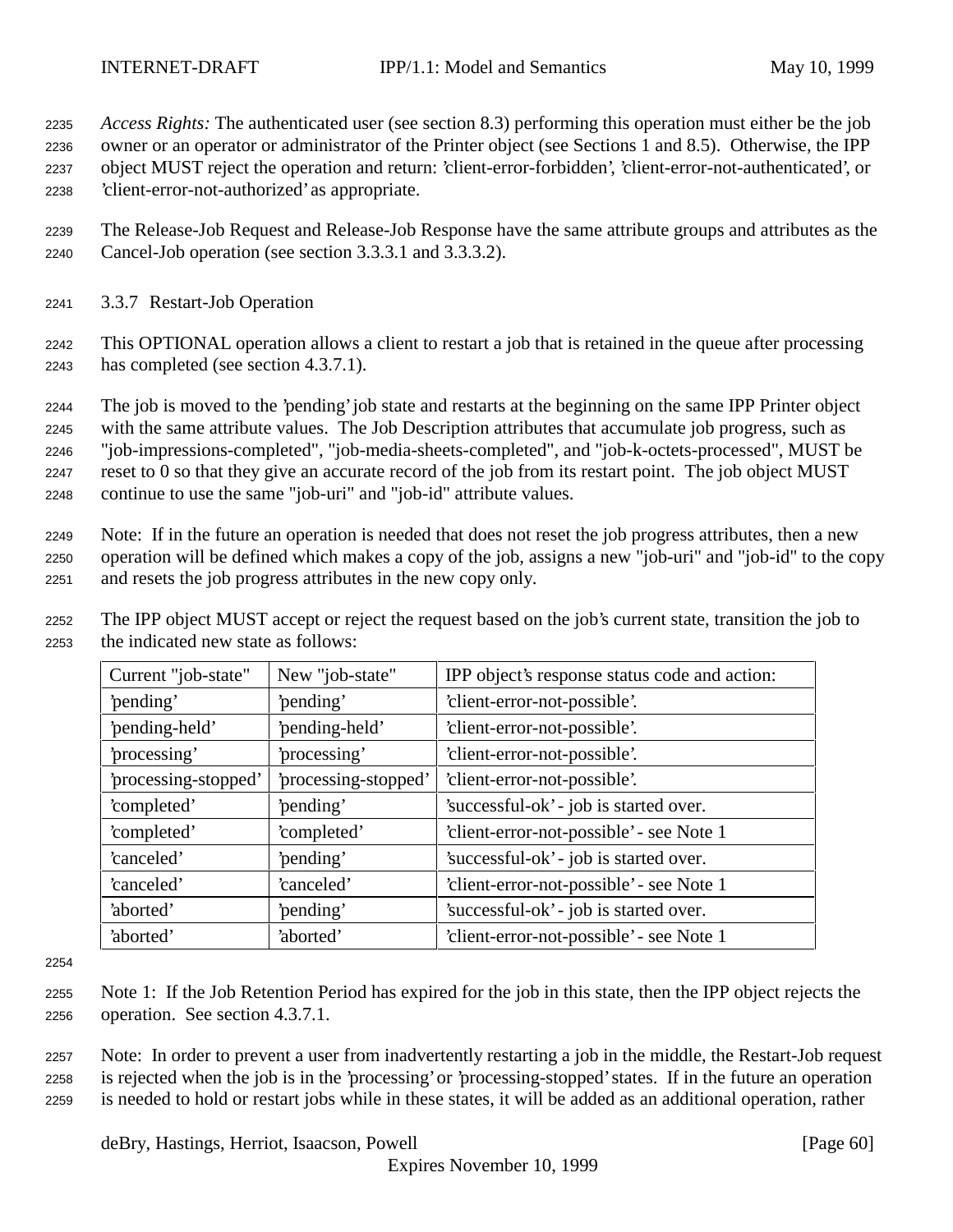than overloading the Restart-Job operation, so that it is clear that the user intended that the current job not be completed.

 *Access Rights:* The authenticated user (see section 8.3) performing this operation must either be the job owner or an operator or administrator of the Printer object (see Sections 1 and 8.5). Otherwise, the IPP object MUST reject the operation and return: 'client-error-forbidden', 'client-error-not-authenticated', or 'client-error-not-authorized' as appropriate.

- 3.3.7.1 Restart-Job Request
- The groups and attributes are the same as for a Cancel-Job request (see section 3.3.3.1), with the addition of the following Group 1 Operation attribute:
- "job-hold-until" (type3 keyword | name(MAX)):
- The client OPTIONALLY supplies this attribute. The IPP object MUST support this Operation attribute in a Restart-Job request, if it supports the "job-hold-until" Job Template attribute in create operations. See section 4.2.2. Otherwise, the IPP object NEED NOT support the "job-hold-until" Operation attribute in a Restart-Job request.
- If supplied and supported as specified in the Printer's "job-hold-until-supported" attribute, the IPP object copies the supplied Operation attribute to the Job object, replacing the job's previous "job- hold-until" attribute, if present, and makes the job a candidate for scheduling during the supplied named time period. See section 4.2.2.
- If supplied, but the value is not supported, the IPP object accepts the request, returns the unsupported attribute or value in the Unsupported Attributes Group according to section 3.1.7, returns the 'successful-ok-ignored-or-substituted-attributes' status code, and holds the job indefinitely until a client performs a subsequent Release-Job operation.
- If supplied, but the "job-hold-until" Operation attribute itself is not supported, the IPP object accepts the request, returns the unsupported attribute with the out-of-band 'unsupported' value in the Unsupported Attributes Group according to section 3.1.7, returns the 'successful-ok-ignored- or-substituted-attributes' status code, and restarts the job, i.e., ignores the "job-hold-until" attribute.
- If the client (1) supplies a value that specifies a time period that has already started or the 'no- hold' value (meaning don't hold the job) and (2) the IPP object supports the "job-hold-until" operation attribute and there are no other reasons to hold the job, the IPP object makes the job a candidate for processing immediately (see Section 4.2.2).
- If the client does not supply a "job-hold-until" operation attribute in the request, the IPP object removes the "job-hold-until" attribute, if present, from the job. If there are no other reasons to hold the job, the Restart-Job operation makes the job a candidate for processing immediately (see Section 4.2.2).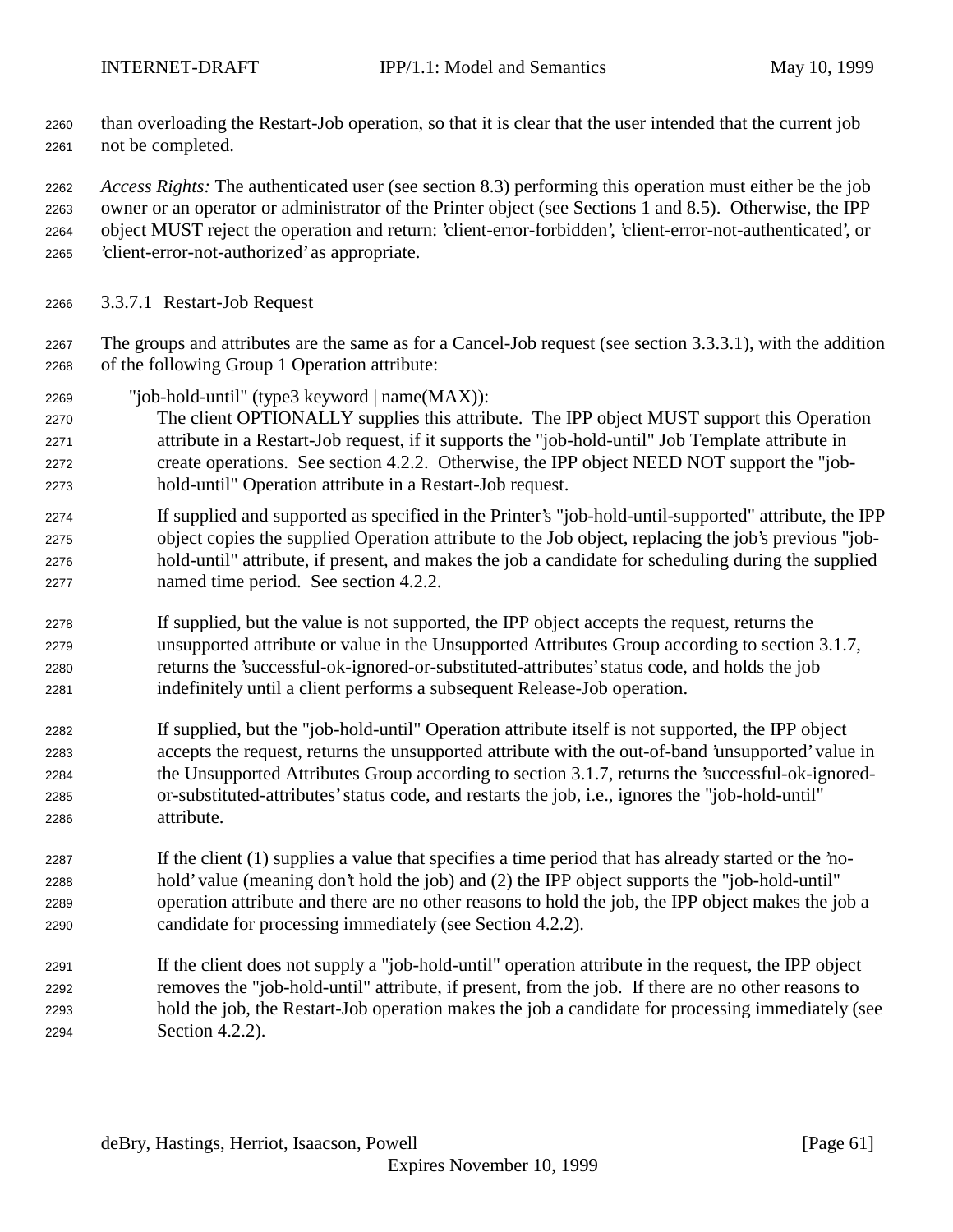- 3.3.7.2 Restart-Job Response
- The groups and attributes are the same as for a Cancel-Job response (see section 3.3.3.2).
- Note: In the future an OPTIONAL Modify-Job operation may be specified that allows the client to modify other attributes before releasing the restarted job.
- 4. Object Attributes

 This section describes the attributes with their corresponding attribute syntaxes and values that are part of the IPP model. The sections below show the objects and their associated attributes which are included within the scope of this protocol. Many of these attributes are derived from other relevant specifications:

- Document Printing Application (DPA) [ISO10175]
- RFC 1759 Printer MIB [RFC1759]
- 

 Each attribute is uniquely identified in this document using a "keyword" (see section 12.2.1) which is the name of the attribute. The keyword is included in the section header describing that attribute.

 Note: Not only are keywords used to identify attributes, but one of the attribute syntaxes described below is "keyword" so that some attributes have keyword values. Therefore, these attributes are defined as having an attribute syntax that is a set of keywords.

- 4.1 Attribute Syntaxes
- This section defines the basic attribute syntax types that all clients and IPP objects MUST be able to
- accept in responses and accept in requests, respectively. Each attribute description in sections 3 and
- 3.3.5 includes the name of attribute syntax(es) in the heading (in parentheses). A conforming
- implementation of an attribute MUST include the semantics of the attribute syntax(es) so identified.
- Section 6.3 describes how the protocol can be extended with new attribute syntaxes.

 The attribute syntaxes are specified in the following sub-sections, where the sub-section heading is the keyword name of the attribute syntax inside the single quotes. In operation requests and responses each attribute value MUST be represented as one of the attribute syntaxes specified in the sub-section heading for the attribute. In addition, the value of an attribute in a response (but not in a request) MAY be one of the "out-of-band" values whose special encoding rules are defined in the "Encoding and Transport"

- specification [IPP-PRO]. Standard "out-of-band" values are: Issue 12 and Issue 15
- 'unknown': The attribute is supported by the IPP object, but the value is unknown to the IPP object for some reason.
- 'unsupported': The attribute is unsupported by the IPP object. This value MUST be returned only as the value of an attribute in the Unsupported Attributes Group.
- 'no-value': The attribute is supported by the Printer object, but the administrator has not yet configured a value.

deBry, Hastings, Herriot, Isaacson, Powell [Page 62]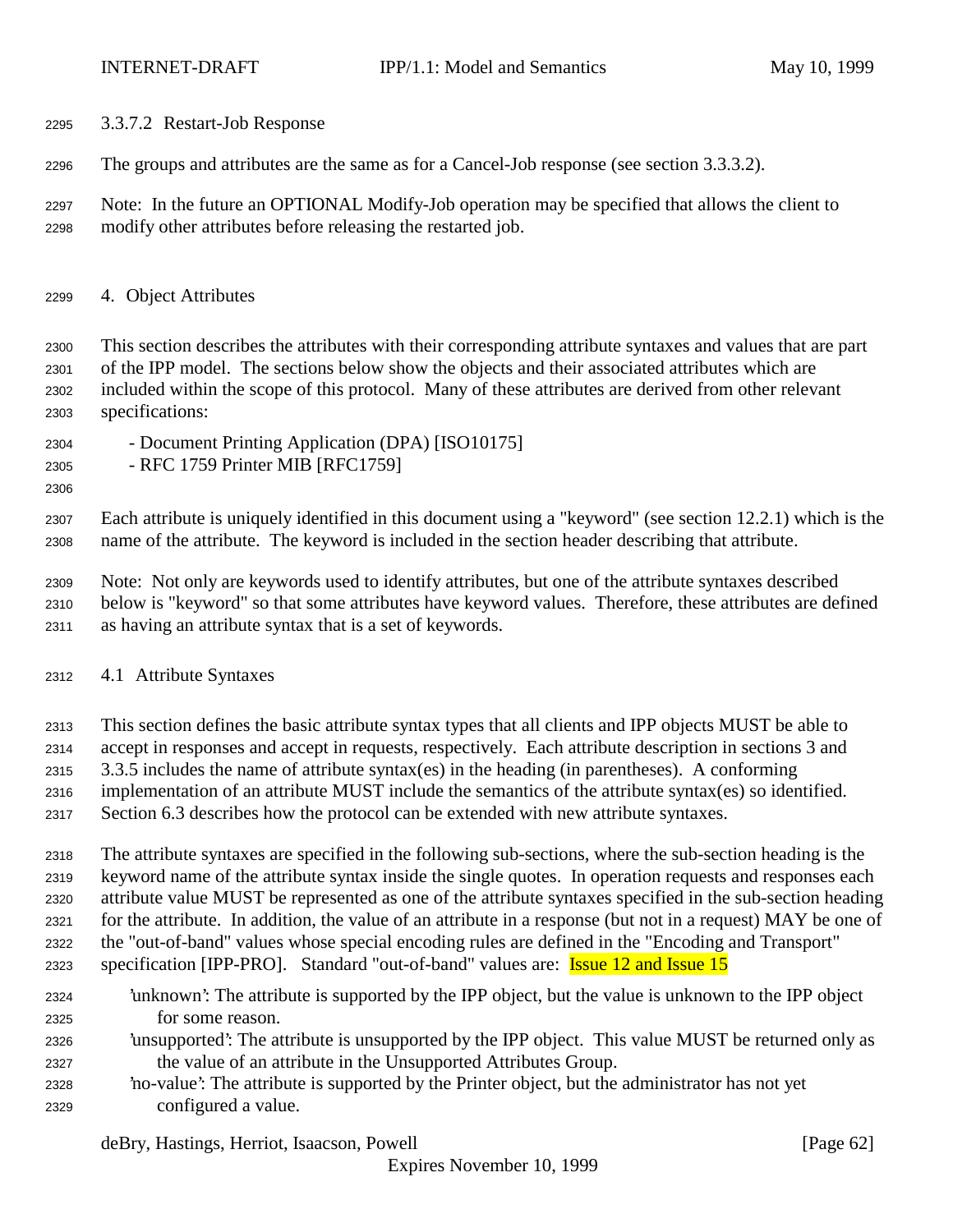All attributes in a request MUST have one or more values as defined in Sections 4.2 to 4.4. Thus clients MUST NOT supply attributes with "out-of-band" values. All attributes in a response MUST have one or more values as defined in Sections 4.2 to 4.4 or a single "out-of-band" value.

 Most attributes are defined to have a single attribute syntax. However, a few attributes (e.g., "job-sheet", "media", "job-hold-until") are defined to have several attribute syntaxes, depending on the value. These multiple attribute syntaxes are separated by the "|" character in the sub-section heading to indicate the choice. Since each value MUST be tagged as to its attribute syntax in the protocol, a single-valued attribute instance may have any one of its attribute syntaxes and a multi-valued attribute instance may have a mixture of its defined attribute syntaxes.

4.1.1 'text'

 A text attribute is an attribute whose value is a sequence of zero or more characters encoded in a maximum of 1023 ('MAX') octets. MAX is the maximum length for each value of any text attribute. However, if an attribute will always contain values whose maximum length is much less than MAX, the definition of that attribute will include a qualifier that defines the maximum length for values of that attribute. For example: the "printer-location" attribute is specified as "printer-location (text(127))". In this case, text values for "printer-location" MUST NOT exceed 127 octets; if supplied with a longer text string via some external interface (other than the protocol), implementations are free to truncate to this shorter length limitation.

 In this specification, all text attributes are defined using the 'text' syntax. However, 'text' is used only for brevity; the formal interpretation of 'text' is: 'textWithoutLanguage | textWithLanguage'. That is, for any attribute defined in this specification using the 'text' attribute syntax, all IPP objects and clients MUST support both the 'textWithoutLanguage' and 'textWithLanguage' attribute syntaxes. However, in actual usage and protocol execution, objects and clients accept and return only one of the two syntax per attribute. The syntax 'text' never appears "on-the-wire".

 Both 'textWithoutLanguage' and 'textWithLanguage' are needed to support the real world needs of interoperability between sites and systems that use different natural languages as the basis for human communication. Generally, one natural language applies to all text attributes in a given request or response. The language is indicated by the "attributes-natural-language" operation attribute defined in section 3.1.4 or "attributes-natural-language" job attribute defined in section 4.3.18, and there is no need to identify the natural language for each text string on a value-by-value basis. In these cases, the attribute syntax 'textWithoutLanguage' is used for text attributes. In other cases, the client needs to supply or the Printer object needs to return a text value in a natural language that is different from the rest of the text values in the request or response. In these cases, the client or Printer object uses the attribute syntax 'textWithLanguage' for text attributes (this is the Natural Language Override mechanism described in section 3.1.4).

 The 'textWithoutLanguage' and 'textWithLanguage' attribute syntaxes are described in more detail in the following sections.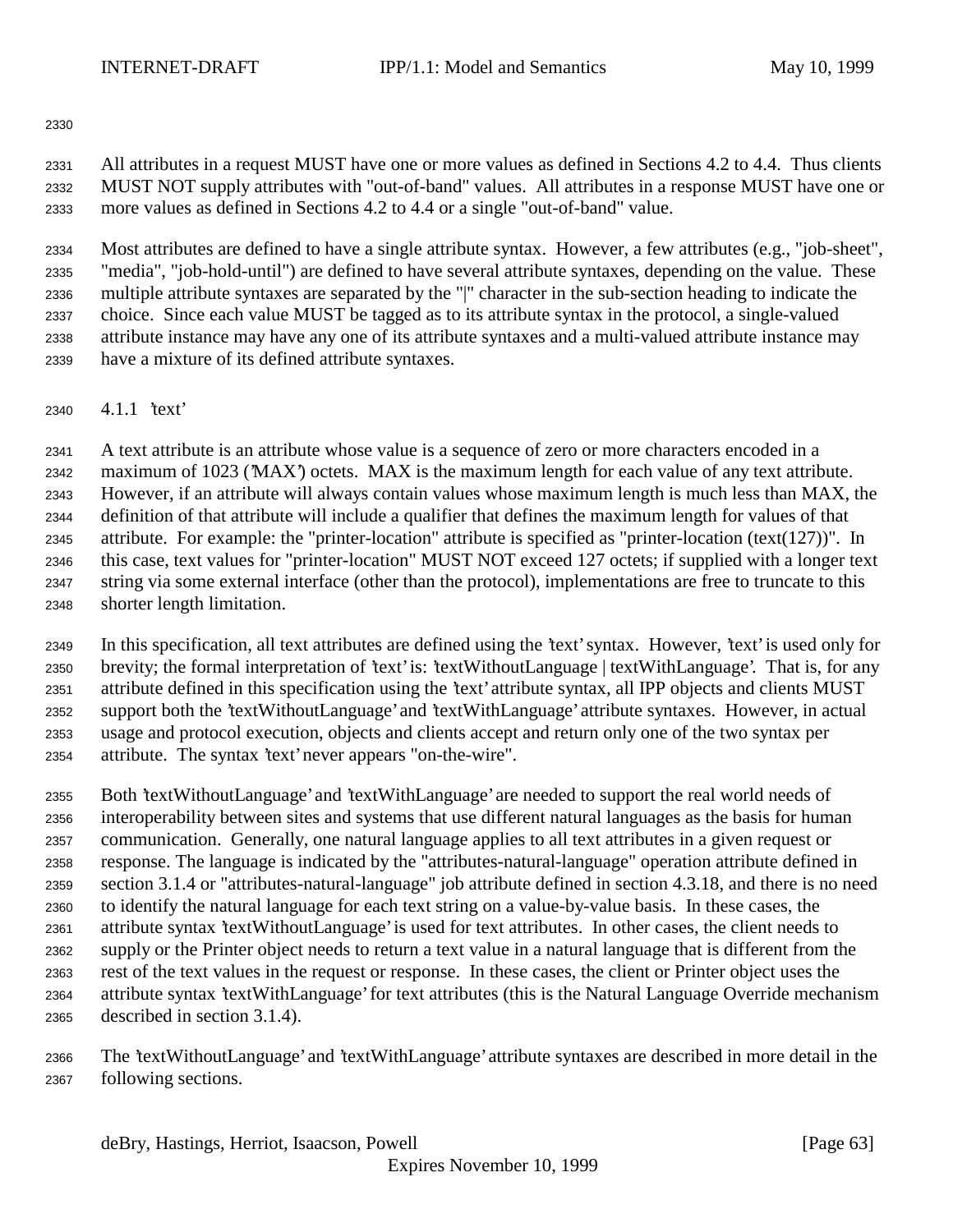4.1.1.1 'textWithoutLanguage'

 The 'textWithoutLanguage' syntax indicates a value that is sequence of zero or more characters. Text strings are encoded using the rules of some charset. The Printer object MUST support the UTF-8 charset [RFC2279] and MAY support additional charsets to represent 'text' values, provided that the charsets are registered with IANA [IANA-CS]. See Section 4.1.7 for the specification of the 'charset' attribute syntax, including restricted semantics and examples of charsets.

4.1.1.2 'textWithLanguage'

 The 'textWithLanguage' attribute syntax is a compound attribute syntax consisting of two parts: a 'textWithoutLanguage' part plus an additional 'naturalLanguage' (see section 4.1.8) part that overrides the natural language in force. The 'naturalLanguage' part explicitly identifies the natural language that applies to the text part of that value and that value alone. For any give text attribute, the 'textWithoutLanguage' part is limited to the maximum length defined for that attribute, but the 'naturalLanguage' part is always limited to 63 octets. Using the 'textWithLanguage' attribute syntax rather than the normal 'textWithoutLanguage' syntax is the so-called Natural Language Override mechanism

and MUST be supported by all IPP objects and clients.

 If the attribute is multi-valued (1setOf text), then the 'textWithLanguage' attribute syntax MUST be used to explicitly specify each attribute value whose natural language needs to be overridden. Other values in a multi-valued 'text' attribute in a request or a response revert to the natural language of the operation attribute.

 In a create request, the Printer object MUST accept and store with the Job object any natural language in the "attributes-natural-language" operation attribute, whether the Printer object supports that natural language or not. Furthermore, the Printer object MUST accept and store any 'textWithLanguage' attribute value, whether the Printer object supports that natural language or not. These requirements are independent of the value of the "ipp-attribute-fidelity" operation attribute that the client MAY supply.

 Example: If the client supplies the "attributes-natural-language" operation attribute with the value: 'en' indicating English, but the value of the "job-name" attribute is in French, the client MUST use the 'textWithLanguage' attribute syntax with the following two values:

- 'fr': Natural Language Override indicating French
- 'Rapport Mensuel': the job name in French
- 
- See the "Encoding and Transport" document [IPP-PRO] for a detailed example of the
- 'textWithLanguage' attribute syntax.
- 4.1.2 'name'

 This syntax type is used for user-friendly strings, such as a Printer name, that, for humans, are more meaningful than identifiers. Names are never translated from one natural language to another. The 'name' attribute syntax is essentially the same as 'text', including the REQUIRED support of UTF-8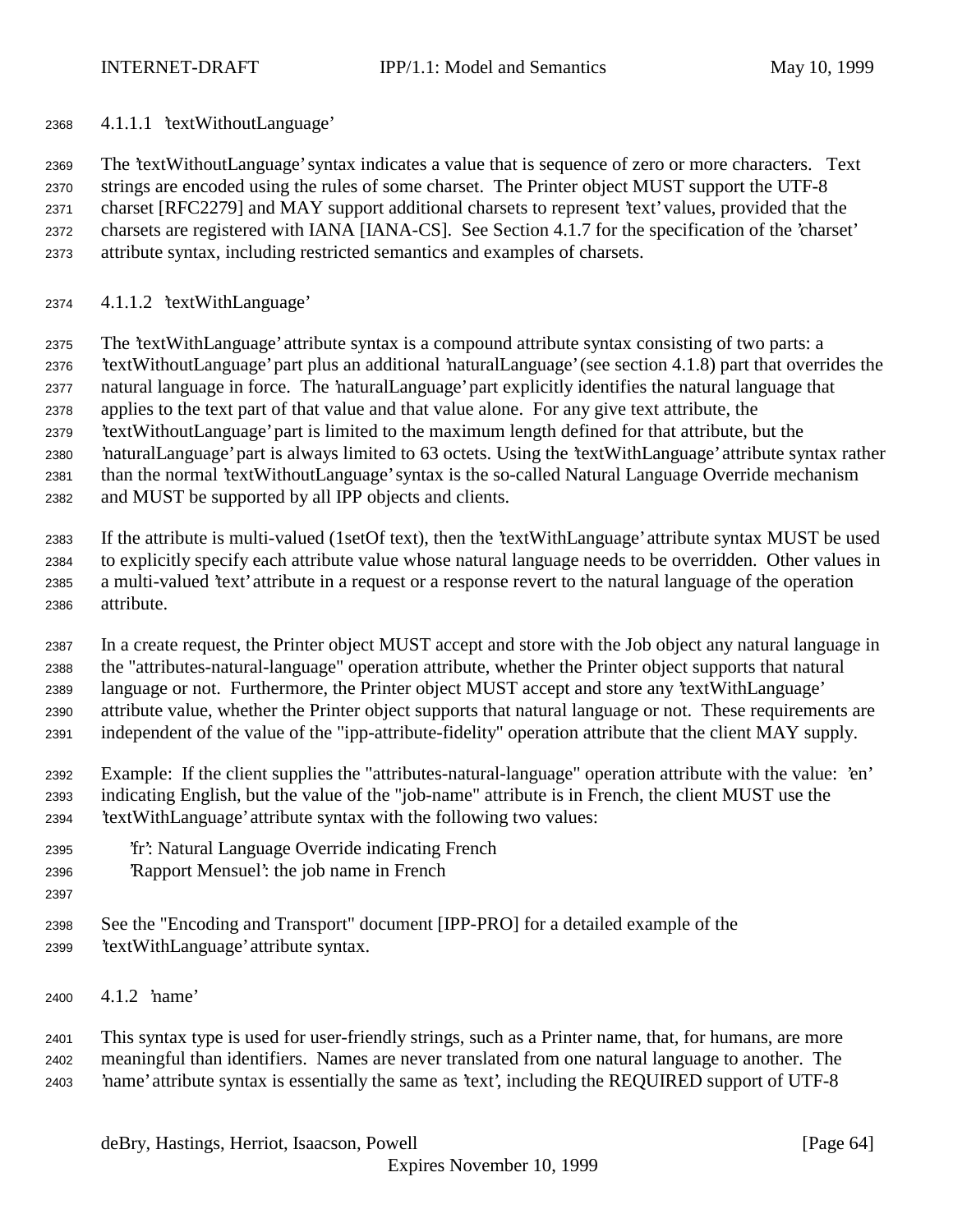except that the sequence of characters is limited so that its encoded form MUST NOT exceed 255 (MAX) octets.

Also like 'text', 'name' is really an abbreviated notation for either 'nameWithoutLanguage' or

'nameWithLanguage'. That is, all IPP objects and clients MUST support both the

'nameWithoutLanguage' and 'nameWithLanguage' attribute syntaxes. However, in actual usage and

- protocol execution, objects and clients accept and return only one of the two syntax per attribute. The
- syntax 'name' never appears "on-the-wire".
- 2411 Note: Only the 'text' and 'name' attribute syntaxes permit the Natural Language Override mechanism.

Some attributes are defined as 'type3 keyword | name'. These attributes support values that are either

type3 keywords or names. This dual-syntax mechanism enables a site administrator to extend these

- attributes to legally include values that are locally defined by the site administrator. Such names are not registered with IANA.
- 4.1.2.1 'nameWithoutLanguage'

 The nameWithoutLanguage' syntax indicates a value that is sequence of zero or more characters so that its encoded form does not exceed MAX octets.

4.1.2.2 'nameWithLanguage'

 The 'nameWithLanguage' attribute syntax is a compound attribute syntax consisting of two parts: a 'nameWithoutLanguage' part plus an additional 'naturalLanguage' (see section 4.1.8) part that overrides the natural language in force. The 'naturalLanguage' part explicitly identifies the natural language that applies to that name value and that name value alone.

 The 'nameWithLanguage' attribute syntax behaves the same as the 'textWithLanguage' syntax. If a name is in a language that is different than the rest of the object or operation, then this 'nameWithLanguage' syntax is used rather than the generic 'nameWithoutLanguage' syntax.

- Example: If the client supplies the "attributes-natural-language" operation attribute with the value: 'en' indicating English, but the "printer-name" attribute is in German, the client MUST use the 'nameWithLanguage' attribute syntax as follows:
- 'de': Natural Language Override indicating German
- 'Farbdrucker': the Printer name in German
- 
- 4.1.2.3 Matching 'name' attribute values

 For purposes of matching two 'name' attribute values for equality, such as in job validation (where a client-supplied value for attribute "xxx" is checked to see if the value is among the values of the Printer object's corresponding "xxx-supported" attribute), the following match rules apply:

1. 'keyword' values never match 'name' values.

deBry, Hastings, Herriot, Isaacson, Powell [Page 65]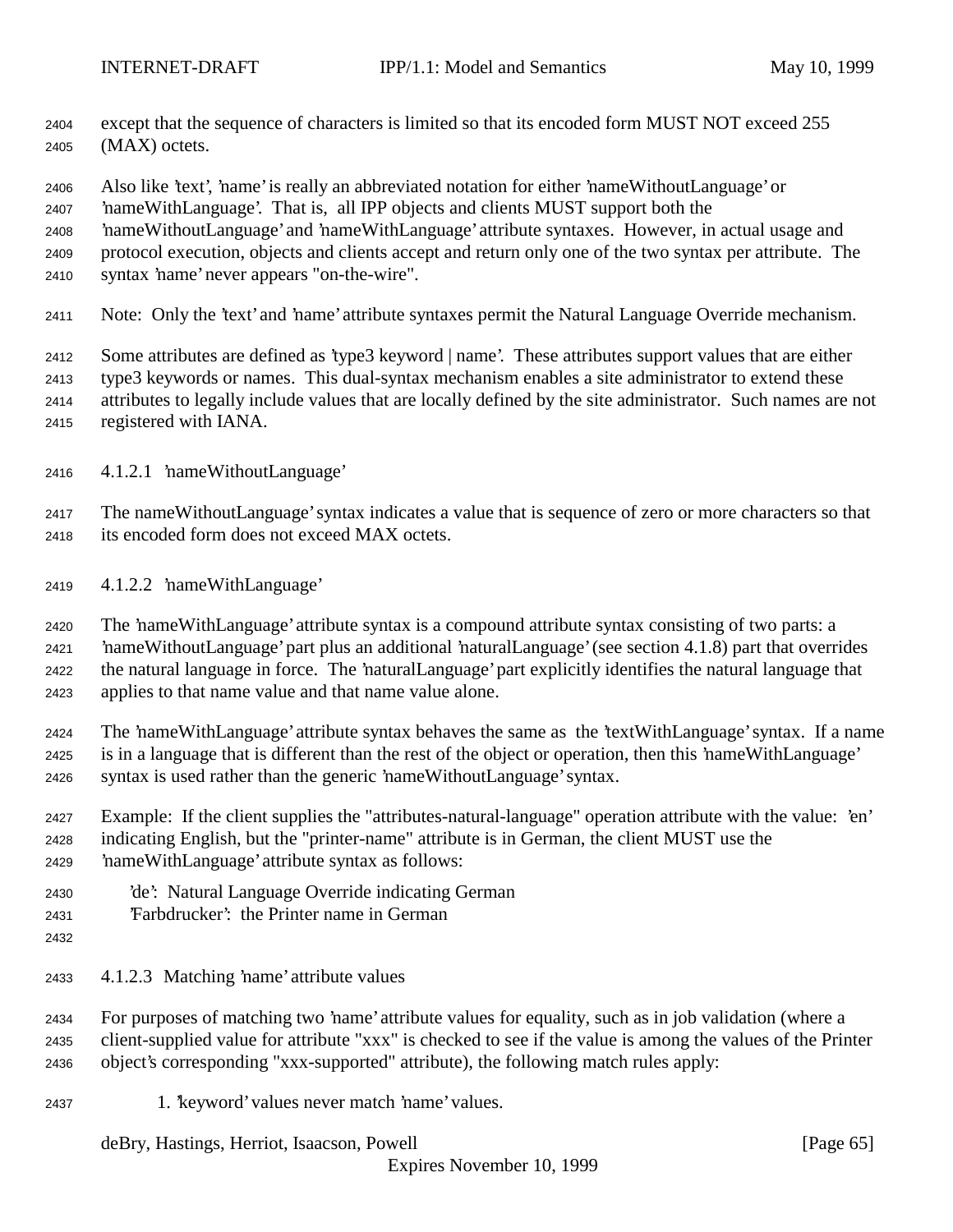2. 'name' (nameWithoutLanguage and nameWithLanguage) values match if (1) the name parts match and (2) the Associated Natural-Language parts (see section 3.1.4.1) match. The matching rules are:

## a. the name parts match if the two names are identical character by character, except it is RECOMMENDED that case be ignored. For example: 'Ajax-letter-head-white' MUST match 'Ajax-letter-head-white' and SHOULD match 'ajax-letter-head-white' and 'AJAX-LETTER-HEAD-WHITE'.

- b. the Associated Natural-Language parts match if the shorter of the two meets the syntactic requirements of RFC 1766 [RFC1766] and matches byte for byte with the longer. For example, 'en' matches 'en', 'en-us' and 'en-gb', but matches neither 'fr' nor 'e'.
- 4.1.3 'keyword'

The 'keyword' attribute syntax is a sequence of characters, length: 1 to 255, containing only the US-

ASCII [ASCII] encoded values for lowercase letters ("a" - "z"), digits ("0" - "9"), hyphen ("-"), dot ("."),

and underscore ("\_"). The first character MUST be a lowercase letter. Furthermore, keywords MUST

be in U.S. English.

 This syntax type is used for enumerating semantic identifiers of entities in the abstract protocol, i.e., entities identified in this document. Keywords are used as attribute names or values of attributes. Unlike 'text' and 'name' attribute values, 'keyword' values MUST NOT use the Natural Language Override mechanism, since they MUST always be US-ASCII and U.S. English.

 Keywords are for use in the protocol. A user interface will likely provide a mapping between protocol keywords and displayable user-friendly words and phrases which are localized to the natural language of the user. While the keywords specified in this document MAY be displayed to users whose natural language is U.S. English, they MAY be mapped to other U.S. English words for U.S. English users, since the user interface is outside the scope of this document.

 In the definition for each attribute of this syntax type, the full set of defined keyword values for that attribute are listed.

 When a keyword is used to represent an attribute (its name), it MUST be unique within the full scope of all IPP objects and attributes. When a keyword is used to represent a value of an attribute, it MUST be unique just within the scope of that attribute. That is, the same keyword MUST NOT be used for two different values within the same attribute to mean two different semantic ideas. However, the same keyword MAY be used across two or more attributes, representing different semantic ideas for each attribute. Section 6.1 describes how the protocol can be extended with new keyword values. Examples of attribute name keywords:

- "job-name" "attributes-charset"
-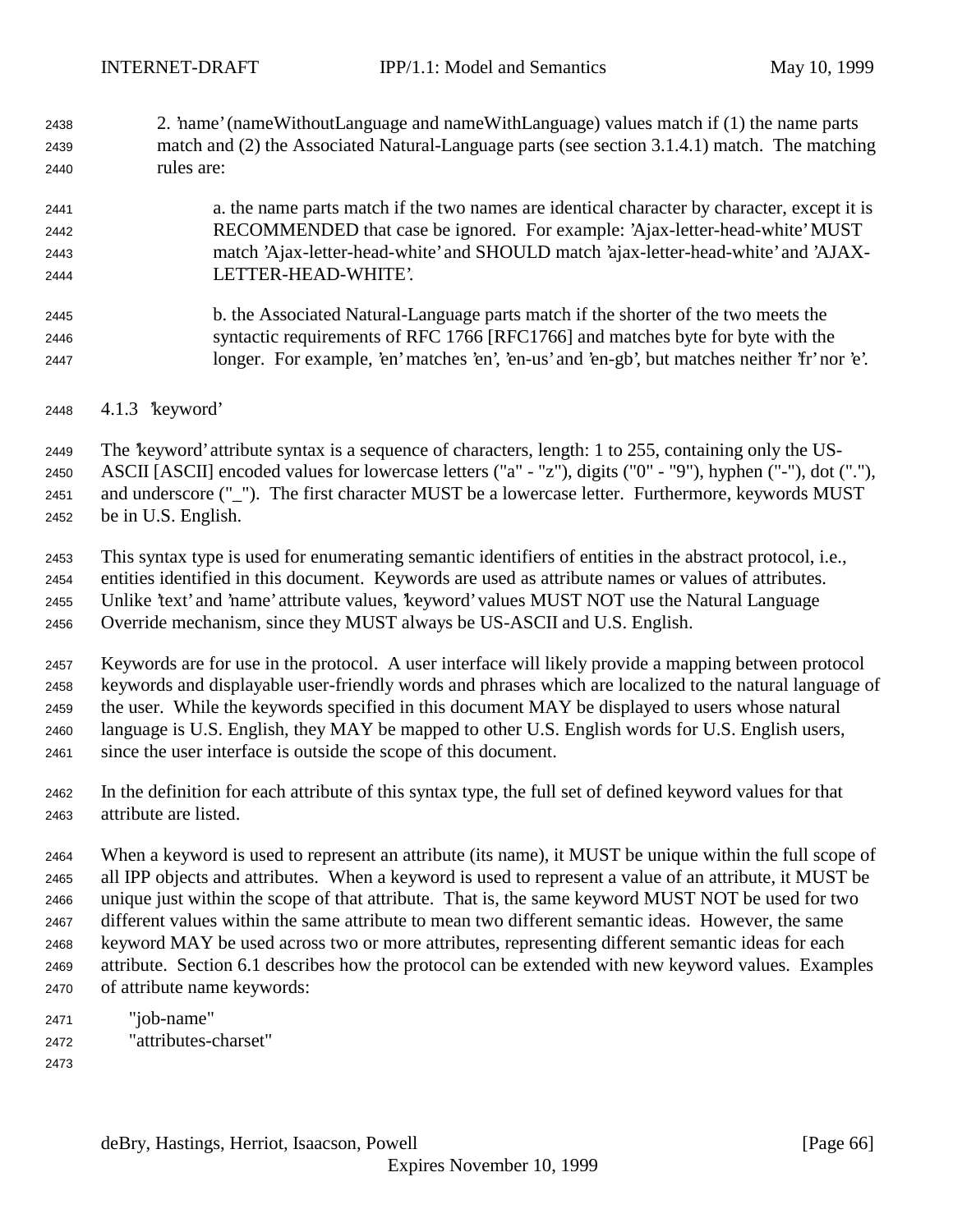Note: This document uses "type1", "type2", and "type3" prefixes to the "keyword" basic syntax to indicate different levels of review for extensions (see section 6.1).

4.1.4 'enum'

The 'enum' attribute syntax is an enumerated integer value that is in the range from 1 to 2\*\*31 - 1

(MAX). Each value has an associated 'keyword' name. In the definition for each attribute of this syntax

 type, the full set of possible values for that attribute are listed. This syntax type is used for attributes for which there are enum values assigned by other standards, such as SNMP MIBs. A number of attribute

enum values in this specification are also used for corresponding attributes in other standards

[RFC1759]. This syntax type is not used for attributes to which the administrator may assign values.

Section 6.1 describes how the protocol can be extended with new enum values.

 Enum values are for use in the protocol. A user interface will provide a mapping between protocol enum values and displayable user-friendly words and phrases which are localized to the natural language of the user. While the enum symbols specified in this document MAY be displayed to users whose natural language is U.S. English, they MAY be mapped to other U.S. English words for U.S. English users,

since the user interface is outside the scope of this document.

Note: SNMP MIBs use '2' for 'unknown' which corresponds to the IPP "out-of-band" value 'unknown'.

 See the description of the "out-of-band" values at the beginning of Section 4.1. Therefore, attributes of type 'enum' start at '3'.

 Note: This document uses "type1", "type2", and "type3" prefixes to the "enum" basic syntax to indicate different levels of review for extensions (see section 6.1).

4.1.5 'uri'

 The 'uri' attribute syntax is any valid Uniform Resource Identifier or URI [RFC2396]. Most often, URIs are simply Uniform Resource Locators or URLs. The maximum length of URIs used as values of IPP attributes is 1023 octets. Although most other IPP attribute syntax types allow for only lower-cased values, this attribute syntax type conforms to the case-sensitive and case-insensitive rules specified in [RFC2396]. See also [IPP-IIG] for a discussion of case in URIs.

4.1.6 'uriScheme'

 The 'uriScheme' attribute syntax is a sequence of characters representing a URI scheme according to RFC 2396 [RFC2396]. Though RFC 2396 requires that the values be case-insensitive, IPP requires all lower case values in IPP attributes to simplify comparing by IPP clients and Printer objects. Standard values for this syntax type are the following keywords:

- 'http': for HTTP schemed URIs (e.g., "http:...")
- 'https': for use with HTTPS schemed URIs (e.g., "https:...") (not on IETF standards track)
- 'ftp': for FTP schemed URIs (e.g., "ftp:...")
- 'mailto': for SMTP schemed URIs (e.g., "mailto:...")
- 'file': for file schemed URIs (e.g., "file:...")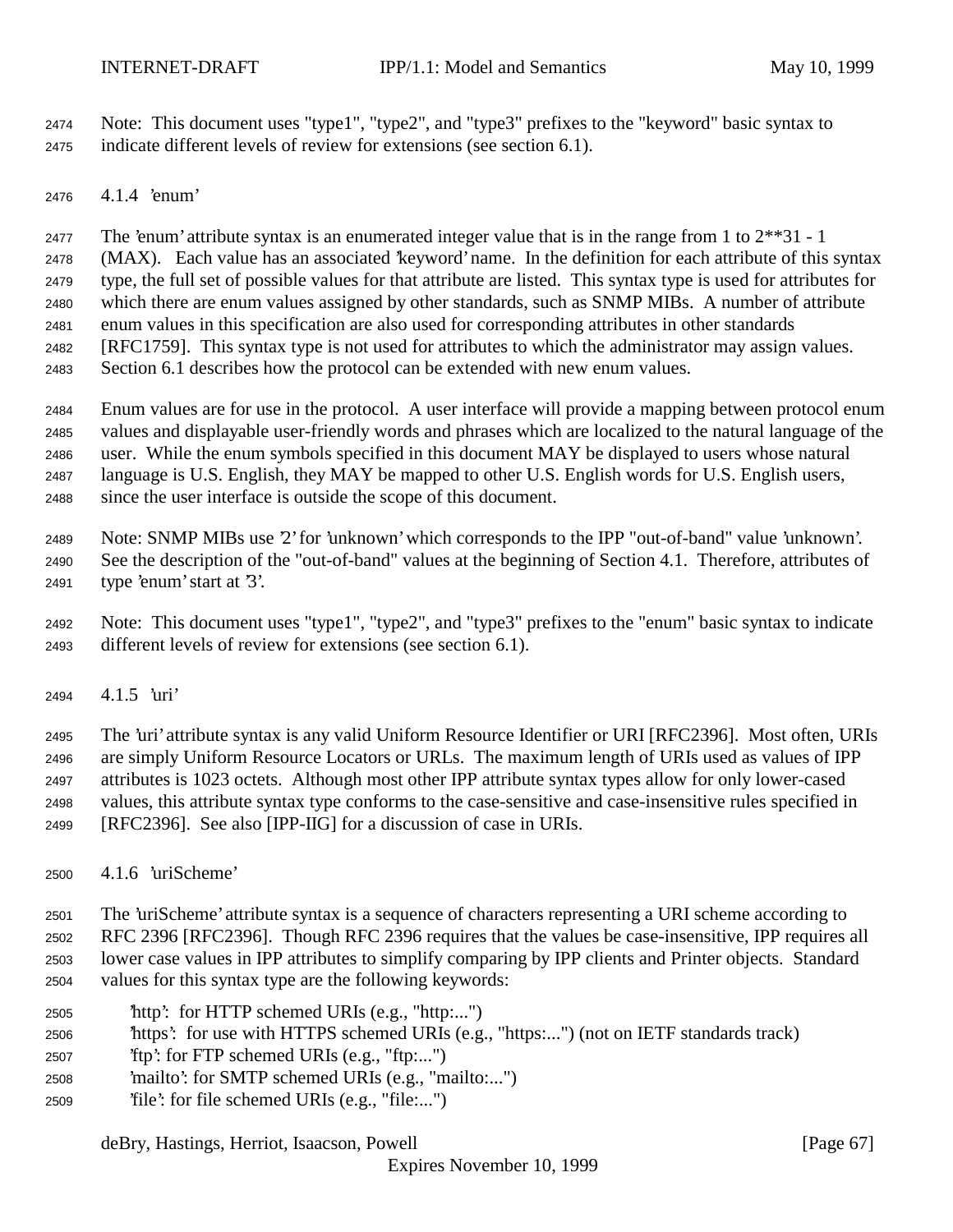- A Printer object MAY support any URI 'scheme' that has been registered with IANA [IANA-MT]. The maximum length of URI 'scheme' values used to represent IPP attribute values is 63 octets.
- 4.1.7 'charset'

 The 'charset' attribute syntax is a standard identifier for a charset. A charset is a coded character set and encoding scheme. Charsets are used for labeling certain document contents and 'text' and 'name' attribute values. The syntax and semantics of this attribute syntax are specified in RFC 2046 [RFC2046] and contained in the IANA character-set Registry [IANA-CS] according to the IANA procedures [RFC2278]. Though RFC 2046 requires that the values be case-insensitive US-ASCII, IPP requires all lower case values in IPP attributes to simplify comparing by IPP clients and Printer objects. When a character-set in the IANA registry has more than one name (alias), the name labeled as "(preferred MIME name)", if present, MUST be used.

- The maximum length of 'charset' values used to represent IPP attribute values is 63 octets.
- Some examples are:
- 'utf-8': ISO 10646 Universal Multiple-Octet Coded Character Set (UCS) represented as the UTF-8 [RFC2279] transfer encoding scheme in which US-ASCII is a subset charset.
- 'us-ascii': 7-bit American Standard Code for Information Interchange (ASCII), ANSI X3.4-1986 [ASCII]. That standard defines US-ASCII, but RFC 2045 [RFC2045] eliminates most of the control characters from conformant usage in MIME and IPP.
- 'iso-8859-1': 8-bit One-Byte Coded Character Set, Latin Alphabet Nr 1 [ISO8859-1]. That standard defines a coded character set that is used by Latin languages in the Western Hemisphere and Western Europe. US-ASCII is a subset charset.
- 'iso-10646-ucs-2': ISO 10646 Universal Multiple-Octet Coded Character Set (UCS) represented as two octets (UCS-2), with the high order octet of each pair coming first (so-called Big Endian integer).
- 

 Some attribute descriptions MAY place additional requirements on charset values that may be used, such as REQUIRED values that MUST be supported or additional restrictions, such as requiring that the charset have US-ASCII as a subset charset.

4.1.8 'naturalLanguage'

 The 'naturalLanguage' attribute syntax is a standard identifier for a natural language and optionally a country. The values for this syntax type are defined by RFC 1766 [RFC1766]. Though RFC 1766 requires that the values be case-insensitive US-ASCII, IPP requires all lower case to simplify comparing by IPP clients and Printer objects. Examples include:

- 'en': for English 'en-us': for US English 'fr': for French 'de': for German
	- deBry, Hastings, Herriot, Isaacson, Powell [Page 68]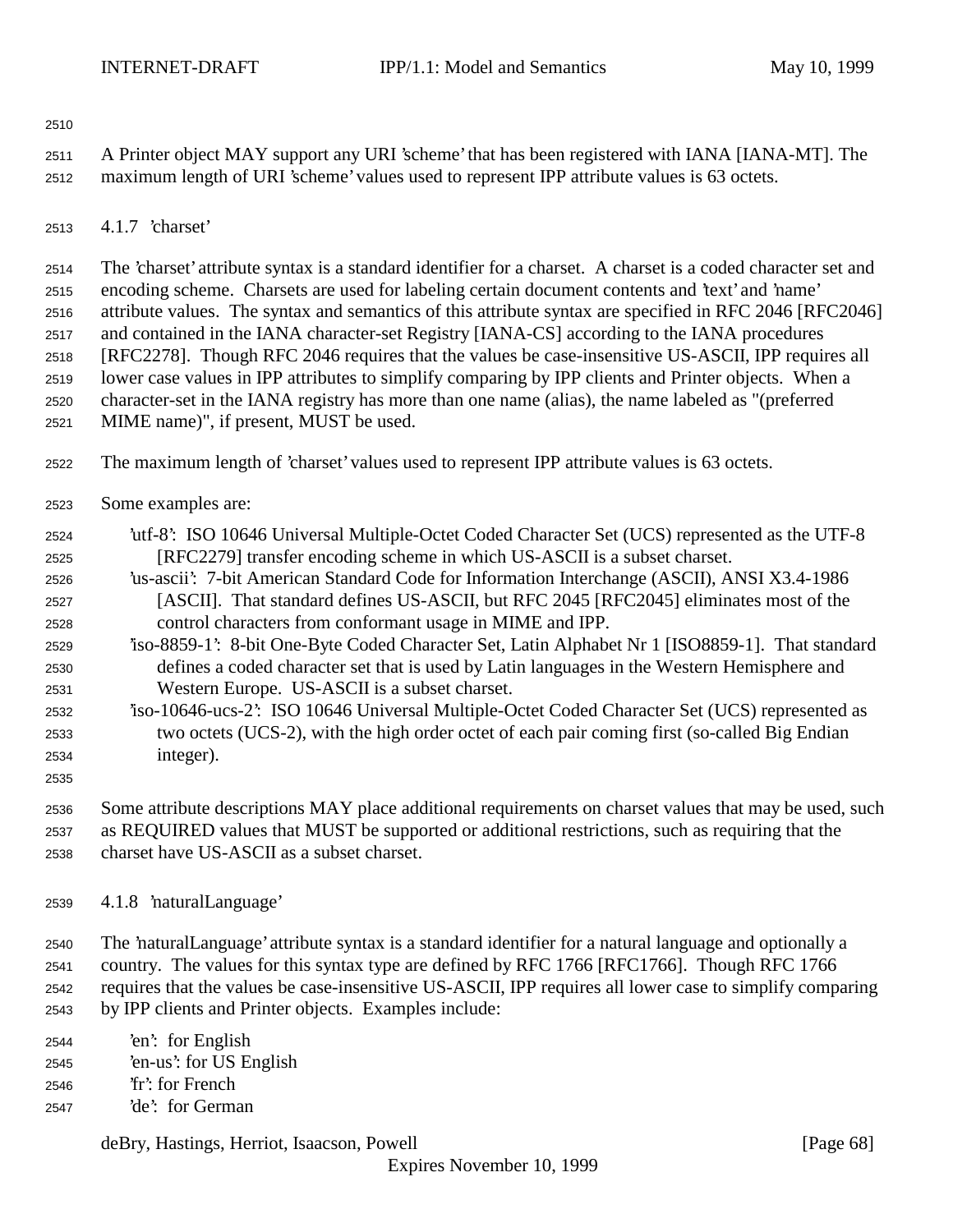The maximum length of 'naturalLanguage' values used to represent IPP attribute values is 63 octets.

4.1.9 'mimeMediaType'

 The 'mimeMediaType' attribute syntax is the Internet Media Type (sometimes called MIME type) as defined by RFC 2046 [RFC2046] and registered according to the procedures of RFC 2048 [RFC2048] for identifying a document format. The value MAY include a charset parameter, depending on the specification of the Media Type in the IANA Registry [IANA-MT]. Although most other IPP syntax types allow for only lower-cased values, this syntax type allows for mixed-case values which are case-insensitive.

Examples are:

'text/html': An HTML document

- 'text/plain': A plain text document in US-ASCII (RFC 2046 indicates that in the absence of the charset parameter MUST mean US-ASCII rather than simply unspecified) [RFC2046].
- 'text/plain; charset=US-ASCII': A plain text document in US-ASCII [52, 56].
- 'text/plain; charset=ISO-8859-1': A plain text document in ISO 8859-1 (Latin 1) [ISO8859-1].
- 'text/plain; charset=utf-8': A plain text document in ISO 10646 represented as UTF-8 [RFC2279]
- 'application/postscript': A PostScript document [RFC2046]
- 'application/vnd.hp-PCL': A PCL document [IANA-MT] (charset escape sequence embedded in the document data)
- 'application/pdf': Portable Document Format see IANA MIME Media Type registry 'application/octet-stream': Auto-sense - see below
- 
- 
- 4.1.9.1 Application/octet-stream -- Auto-Sensing the document format

 One special type is 'application/octet-stream'. If the Printer object supports this value, the Printer object MUST be capable of auto-sensing the format of the document data, either as part of the create operation and/or at document processing time. During auto-sensing, a Printer may determine that the document- data has a format that the Printer doesn't recognize. If the Printer determines this problem before returning an operation response, it rejects the request and returns the 'client-error-document-format-not- supported' status code. If the Printer determines this problem after accepting the request and returning an operation response with one of the successful status codes, the Printer adds the 'unsupported-2579 document-format' value to the job's "job-state-reasons" attribute. **Issue 9 and Issue 10** 

 If the Printer object's default value attribute "document-format-default" is set to 'application/octet- stream', the Printer object not only supports auto-sensing of the document format, but will depend on the result of applying its auto-sensing when the client does not supply the "document-format" attribute. If the client supplies a document format value, the Printer MUST rely on the supplied attribute, rather than trust its auto-sensing algorithm. To summarize: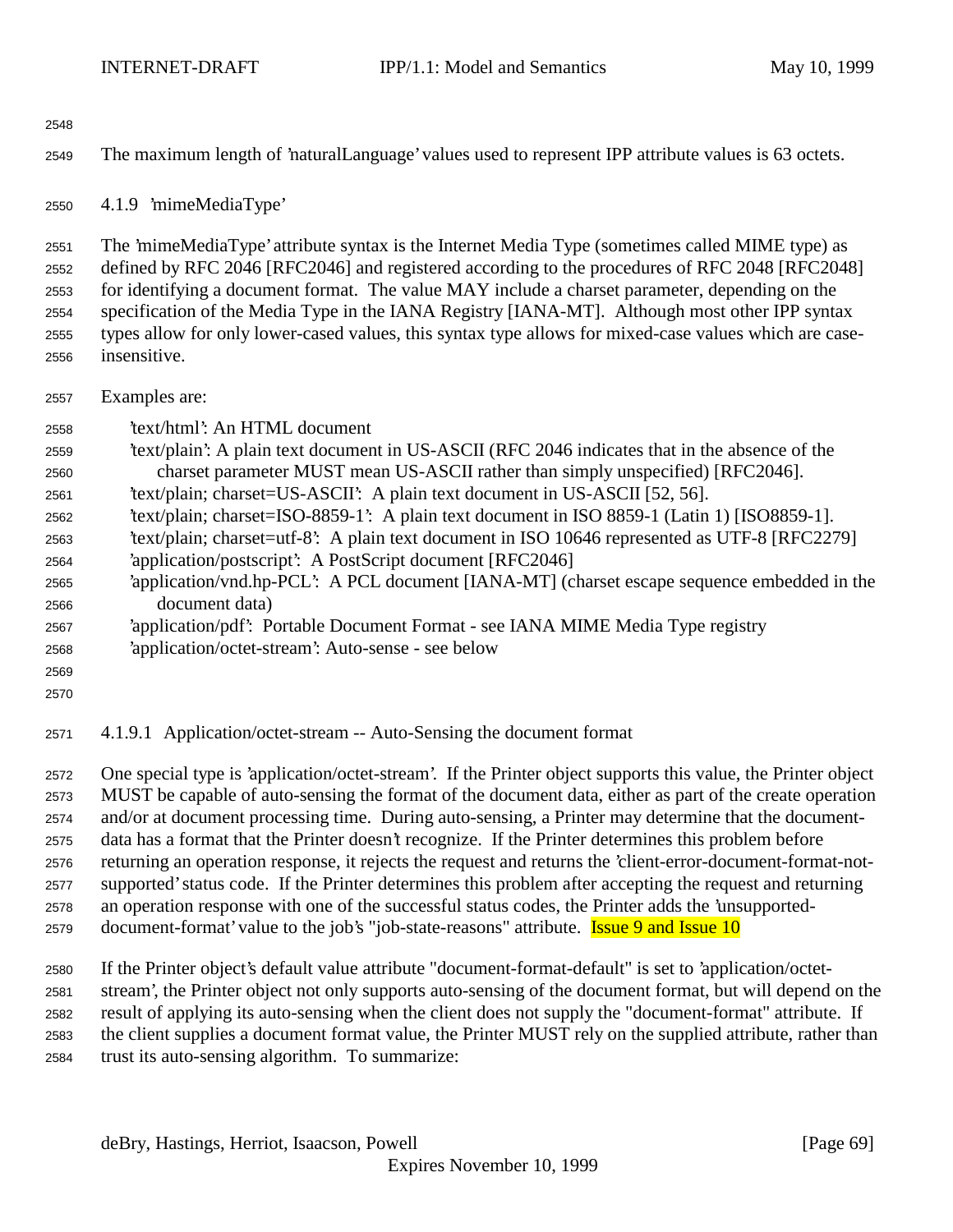- 1. If the client does not supply a document format value, the Printer MUST rely on its default value setting (which may be 'application/octet-stream' indicating an auto-sensing mechanism).
- 2. If the client supplies a value other than 'application/octet-stream', the client is supplying valid information about the format of the document data and the Printer object MUST trust the client supplied value more than the outcome of applying an automatic format detection mechanism. For example, the client may be requesting the printing of a PostScript file as a 'text/plain' document. The Printer object MUST print a text representation of the PostScript commands rather than interpret the stream of PostScript commands and print the result.
- 3. If the client supplies a value of 'application/octet-stream', the client is indicating that the Printer object MUST use its auto-sensing mechanism on the client supplied document data whether auto-sensing is the Printer object's default or not.
- 

 Note: Since the auto-sensing algorithm is probabilistic, if the client requests both auto-sensing ("document-format" set to 'application/octet-stream') and true fidelity ("ipp-attribute-fidelity" set to 'true'), the Printer object might not be able to guarantee exactly what the end user intended (the auto- sensing algorithm might mistake one document format for another ), but it is able to guarantee that its auto-sensing mechanism be used.

- The maximum length of a 'mimeMediaType' value to represent IPP attribute values is 255 octets.
- 4.1.10 'octetString'

 The 'octetString' attribute syntax is a sequence of octets encoded in a maximum of 1023 octets which is indicated in sub-section headers using the notation: octetString(MAX). This syntax type is used for opaque data.

- 4.1.11 'boolean'
- The 'boolean' attribute syntax has only two values: 'true' and 'false'.
- 4.1.12 'integer'

2610 The 'integer' attribute syntax is an integer value that is in the range from  $-2**31$  (MIN) to  $2**31 - 1$ 

(MAX). Each individual attribute may specify the range constraint explicitly in sub-section headers if

the range is different from the full range of possible integer values. For example: job-priority

(integer(1:100)) for the "job-priority" attribute. However, the enforcement of that additional constraint is

- up to the IPP objects, not the protocol.
- 4.1.13 'rangeOfInteger'

 The 'rangeOfInteger' attribute syntax is an ordered pair of integers that defines an inclusive range of integer values. The first integer specifies the lower bound and the second specifies the upper bound. If a range constraint is specified in the header description for an attribute in this document whose attribute syntax is 'rangeOfInteger' (i.e., 'X:Y' indicating X as a minimum value and Y as a maximum value), then the constraint applies to both integers.

deBry, Hastings, Herriot, Isaacson, Powell [Page 70]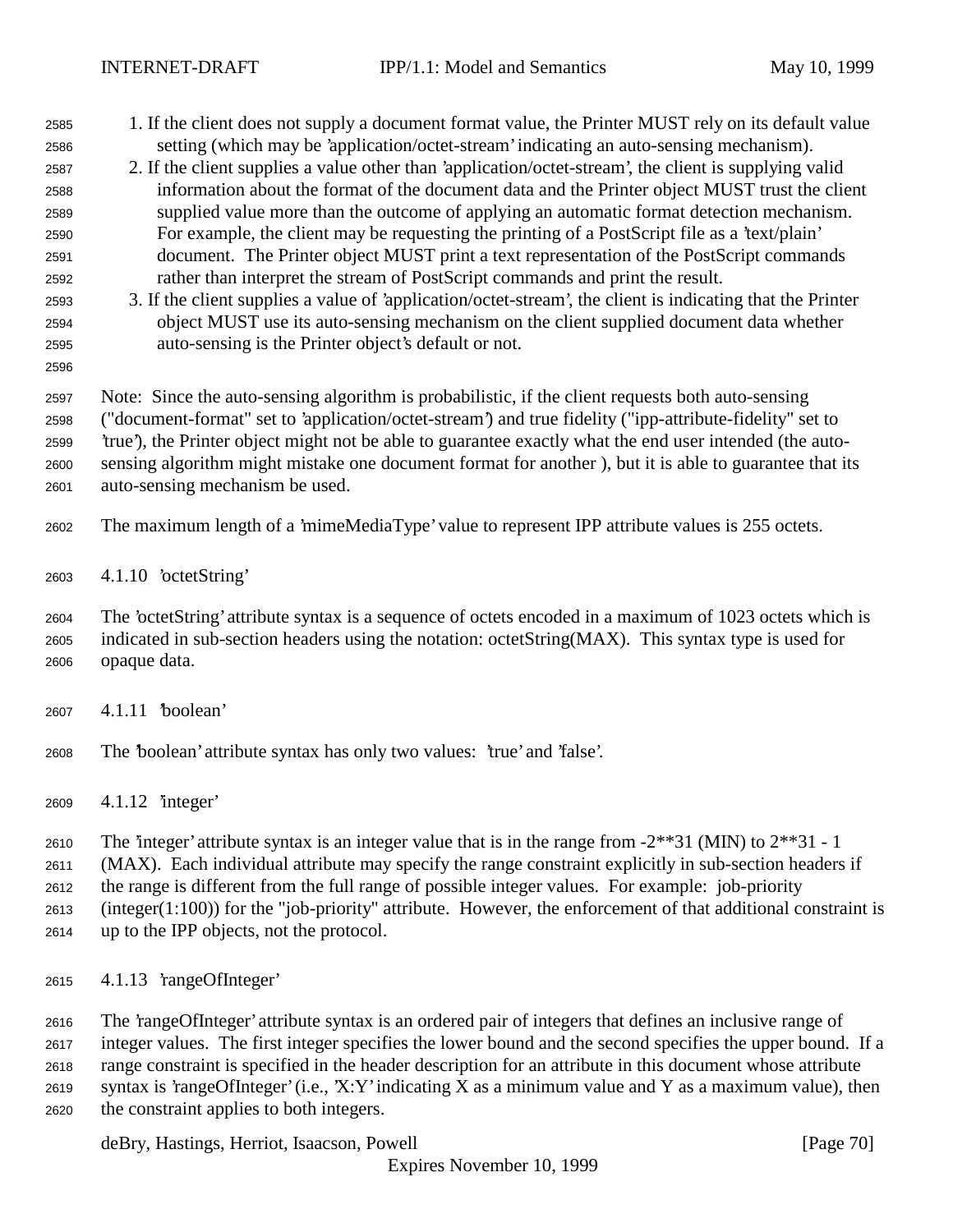4.1.14 'dateTime'

 The 'dateTime' attribute syntax is a standard, fixed length, 11 octet representation of the "DateAndTime" syntax as defined in RFC 1903 [RFC1903]. RFC 1903 also identifies an 8 octet representation of a "DateAndTime" value, but IPP objects MUST use the 11 octet representation. A user interface will provide a mapping between protocol dateTime values and displayable user-friendly words or presentation values and phrases which are localized to the natural language and date format of the user.

4.1.15 'resolution'

 The 'resolution' attribute syntax specifies a two-dimensional resolution in the indicated units. It consists of 3 values: a cross feed direction resolution (positive integer value), a feed direction resolution (positive integer value), and a units value. The semantics of these three components are taken from the Printer MIB [RFC1759] suggested values. That is, the cross feed direction component resolution component is the same as the prtMarkerAddressabilityXFeedDir object in the Printer MIB, the feed direction component resolution component is the same as the prtMarkerAddressabilityFeedDir in the Printer MIB, and the units component is the same as the prtMarkerAddressabilityUnit object in the Printer MIB (namely, '3' indicates dots per inch and '4' indicates dots per centimeter). All three values MUST be present even if the first two values are the same. Example: '300', '600', '3' indicates a 300 dpi cross-feed direction resolution, a 600 dpi feed direction resolution, since a '3' indicates dots per inch (dpi).

4.1.16 '1setOf X'

 The '1setOf X' attribute syntax is 1 or more values of attribute syntax type X. This syntax type is used for multi-valued attributes. The syntax type is called '1setOf' rather than just 'setOf' as a reminder that the set of values MUST NOT be empty (i.e., a set of size 0). Sets are normally unordered. However each attribute description of this type may specify that the values MUST be in a certain order for that attribute.

4.2 Job Template Attributes

 Job Template attributes describe job processing behavior. Support for Job Template attributes by a Printer object is OPTIONAL (see section 12.2.3 for a description of support for OPTIONAL attributes).

- Also, clients OPTIONALLY supply Job Template attributes in create requests.
- Job Template attributes conform to the following rules. For each Job Template attribute called "xxx":
- 1. If the Printer object supports "xxx" then it MUST support both a "xxx-default" attribute (unless there is a "No" in the table below) and a "xxx-supported" attribute. If the Printer object doesn't support "xxx", then it MUST support neither an "xxx-default" attribute nor an "xxx-supported" attribute, and it MUST treat an attribute "xxx" supplied by a client as unsupported. An attribute "xxx" may be supported for some document formats and not supported for other document formats. For example, it is expected that a Printer object would only support "orientation- requested" for some document formats (such as 'text/plain' or 'text/html') but not others (such as 'application/postscript').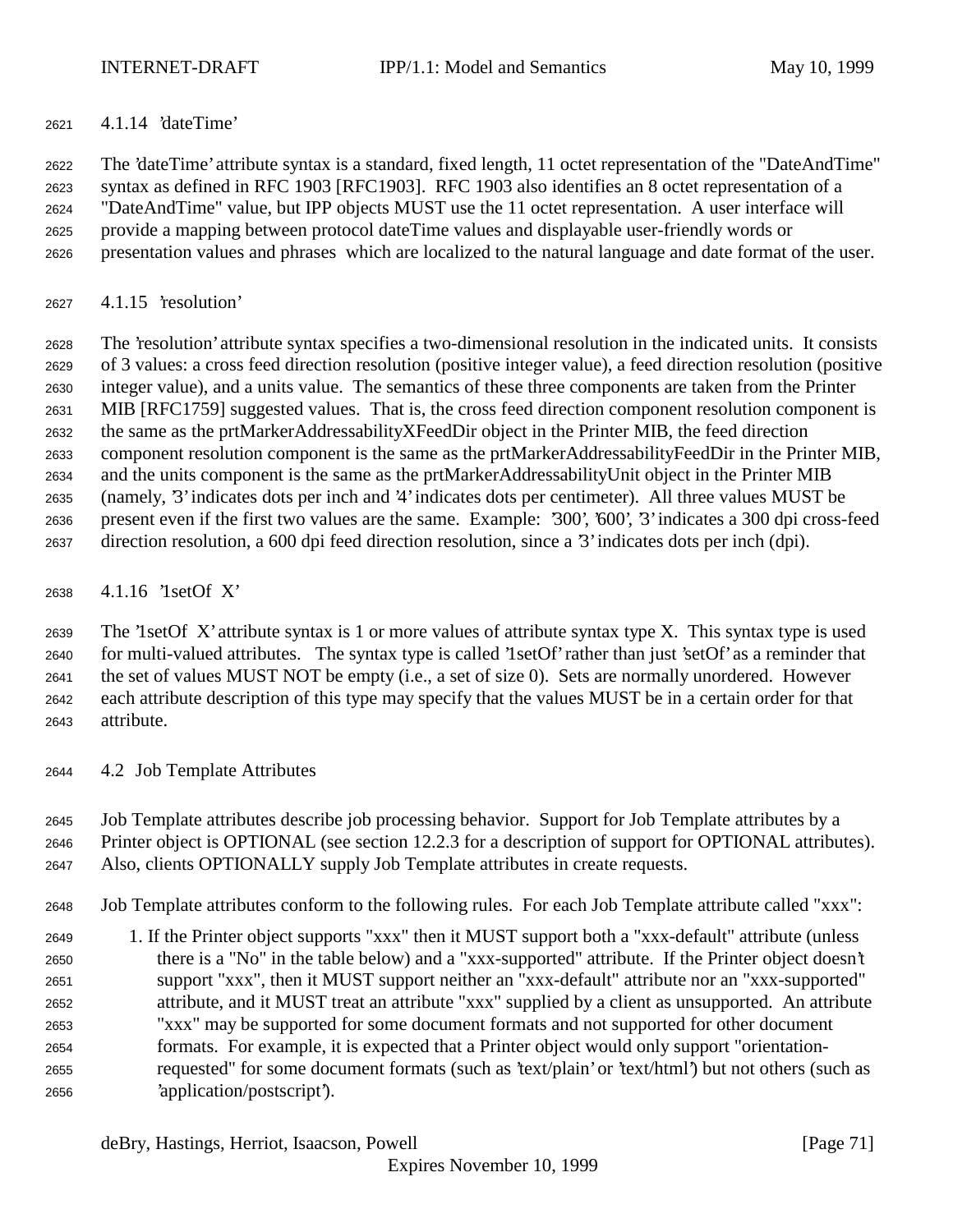| 2. "xxx" is OPTIONALLY supplied by the client in a create request. If "xxx" is supplied, the client<br>2658<br>is indicating a desired job processing behavior for this Job. When "xxx" is not supplied, the<br>2659<br>client is indicating that the Printer object apply its default job processing behavior at job<br>2660<br>processing time if the document content does not contain an embedded instruction indicating an<br>2661<br>xxx-related behavior.<br>2662<br>2663<br>Note: Since an administrator MAY change the default value attribute after a Job object has been<br>2664 |
|---------------------------------------------------------------------------------------------------------------------------------------------------------------------------------------------------------------------------------------------------------------------------------------------------------------------------------------------------------------------------------------------------------------------------------------------------------------------------------------------------------------------------------------------------------------------------------------------|
|                                                                                                                                                                                                                                                                                                                                                                                                                                                                                                                                                                                             |
|                                                                                                                                                                                                                                                                                                                                                                                                                                                                                                                                                                                             |
|                                                                                                                                                                                                                                                                                                                                                                                                                                                                                                                                                                                             |
|                                                                                                                                                                                                                                                                                                                                                                                                                                                                                                                                                                                             |
|                                                                                                                                                                                                                                                                                                                                                                                                                                                                                                                                                                                             |
|                                                                                                                                                                                                                                                                                                                                                                                                                                                                                                                                                                                             |
|                                                                                                                                                                                                                                                                                                                                                                                                                                                                                                                                                                                             |
| submitted but before it has been processed, the default value used by the Printer object at job<br>2665                                                                                                                                                                                                                                                                                                                                                                                                                                                                                     |
| processing time may be different that the default value in effect at job submission time.<br>2666                                                                                                                                                                                                                                                                                                                                                                                                                                                                                           |
| 2667                                                                                                                                                                                                                                                                                                                                                                                                                                                                                                                                                                                        |
| 3. The "xxx-supported" attribute is a Printer object attribute that describes which job processing<br>2668                                                                                                                                                                                                                                                                                                                                                                                                                                                                                  |
| behaviors are supported by that Printer object. A client can query the Printer object to find out<br>2669                                                                                                                                                                                                                                                                                                                                                                                                                                                                                   |
| what xxx-related behaviors are supported by inspecting the returned values of the "xxx-<br>2670                                                                                                                                                                                                                                                                                                                                                                                                                                                                                             |
| supported" attribute.<br>2671                                                                                                                                                                                                                                                                                                                                                                                                                                                                                                                                                               |
| 2672                                                                                                                                                                                                                                                                                                                                                                                                                                                                                                                                                                                        |
| Note: The "xxx" in each "xxx-supported" attribute name is singular, even though an "xxx-<br>2673                                                                                                                                                                                                                                                                                                                                                                                                                                                                                            |
| supported" attribute usually has more than one value, such as "job-sheet-supported", unless the<br>2674                                                                                                                                                                                                                                                                                                                                                                                                                                                                                     |
| "xxx" Job Template attribute is plural, such as "finishings" or "sides". In such cases the "xxx-<br>2675                                                                                                                                                                                                                                                                                                                                                                                                                                                                                    |
| supported" attribute names are: "finishings-supported" and "sides-supported".<br>2676                                                                                                                                                                                                                                                                                                                                                                                                                                                                                                       |
| 2677                                                                                                                                                                                                                                                                                                                                                                                                                                                                                                                                                                                        |
| 4. The "xxx-default" default value attribute describes what will be done at job processing time when<br>2678                                                                                                                                                                                                                                                                                                                                                                                                                                                                                |
| no other job processing information is supplied by the client (either explicitly as an IPP attribute<br>2679                                                                                                                                                                                                                                                                                                                                                                                                                                                                                |
| in the create request or implicitly as an embedded instruction within the document data).<br>2680                                                                                                                                                                                                                                                                                                                                                                                                                                                                                           |
| 2681                                                                                                                                                                                                                                                                                                                                                                                                                                                                                                                                                                                        |
| If an application wishes to present an end user with a list of supported values from which to choose, the<br>2682                                                                                                                                                                                                                                                                                                                                                                                                                                                                           |
| application SHOULD query the Printer object for its supported value attributes. The application<br>2683                                                                                                                                                                                                                                                                                                                                                                                                                                                                                     |
| SHOULD also query the default value attributes. If the application then limits selectable values to only<br>2684                                                                                                                                                                                                                                                                                                                                                                                                                                                                            |
| those value that are supported, the application can guarantee that the values supplied by the client in the<br>2685                                                                                                                                                                                                                                                                                                                                                                                                                                                                         |
| create request all fall within the set of supported values at the Printer. When querying the Printer, the<br>2686                                                                                                                                                                                                                                                                                                                                                                                                                                                                           |
| client MAY enumerate each attribute by name in the Get-Printer-Attributes Request, or the client MAY<br>2687                                                                                                                                                                                                                                                                                                                                                                                                                                                                                |
| just name the "job-template" group in order to get the complete set of supported attributes (both<br>2688                                                                                                                                                                                                                                                                                                                                                                                                                                                                                   |
| supported and default attributes).<br>2689                                                                                                                                                                                                                                                                                                                                                                                                                                                                                                                                                  |
| The "finishings" attribute is an example of a Job Template attribute. It can take on a set of values such<br>2690                                                                                                                                                                                                                                                                                                                                                                                                                                                                           |
| as 'staple', 'punch', and/or 'cover'. A client can query the Printer object for the "finishings-supported"                                                                                                                                                                                                                                                                                                                                                                                                                                                                                  |
| 2691<br>attribute and the "finishings-default" attribute. The supported attribute contains a set of supported<br>2692                                                                                                                                                                                                                                                                                                                                                                                                                                                                       |
| values. The default value attribute contains the finishing value(s) that will be used for a new Job if the                                                                                                                                                                                                                                                                                                                                                                                                                                                                                  |
| 2693<br>client does not supply a "finishings" attribute in the create request and the document data does not<br>2694                                                                                                                                                                                                                                                                                                                                                                                                                                                                        |
| contain any corresponding finishing instructions. If the client does supply the "finishings" attribute in<br>2695                                                                                                                                                                                                                                                                                                                                                                                                                                                                           |
| the create request, the IPP object validates the value or values to make sure that they are a subset of the<br>2696                                                                                                                                                                                                                                                                                                                                                                                                                                                                         |
| supported values identified in the Printer object's "finishings-supported" attribute. See section 3.1.7.<br>2697                                                                                                                                                                                                                                                                                                                                                                                                                                                                            |

 The table below summarizes the names and relationships for all Job Template attributes. The first column of the table (labeled "Job Attribute") shows the name and syntax for each Job Template attribute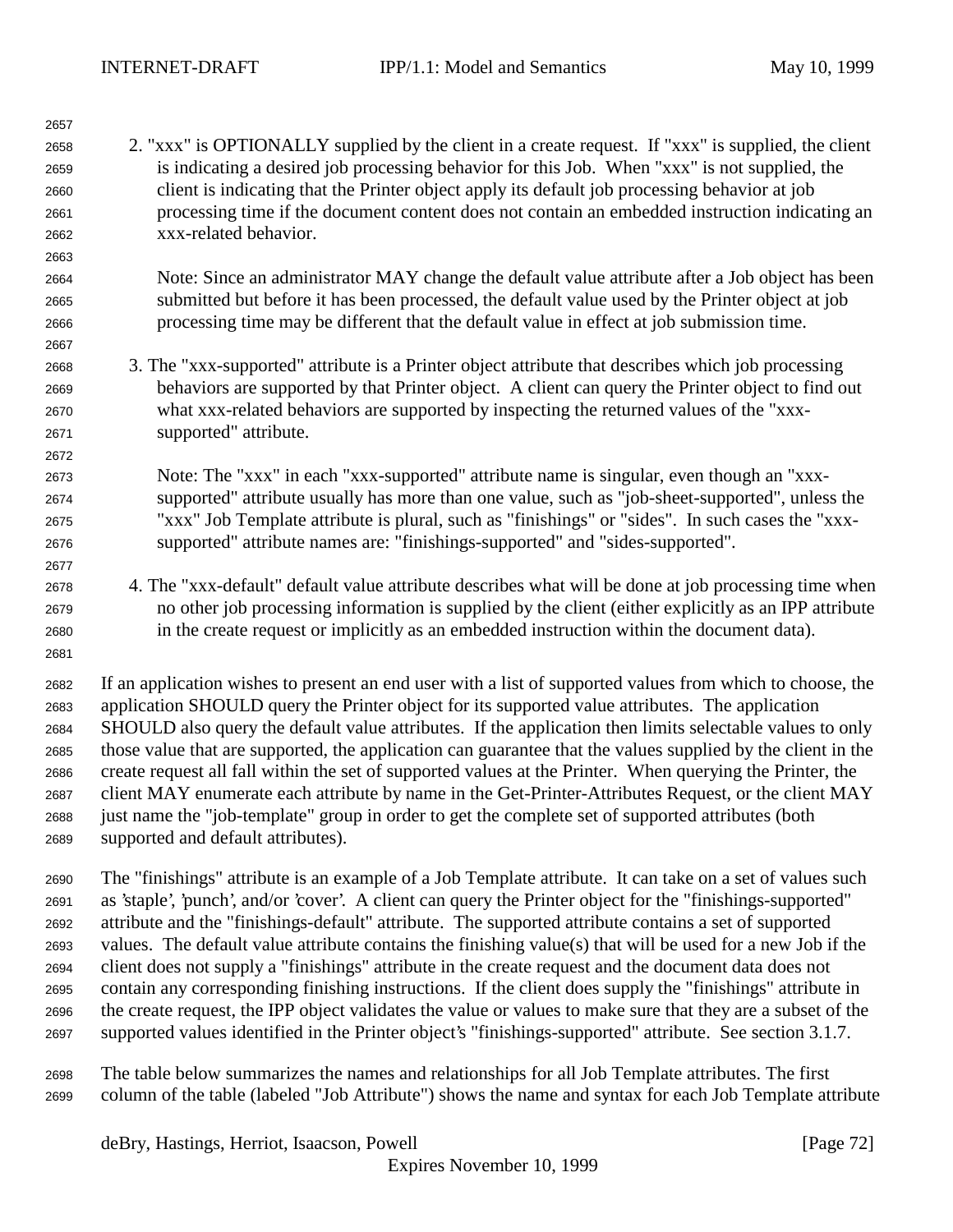in the Job object. These are the attributes that can optionally be supplied by the client in a create request.

The last two columns (labeled "Printer: Default Value Attribute" and "Printer: Supported Values

Attribute") shows the name and syntax for each Job Template attribute in the Printer object (the default

 value attribute and the supported values attribute). A "No" in the table means the Printer MUST NOT support the attribute (that is, the attribute is simply not applicable). For brevity in the table, the 'text' and

'name' entries do not show the maximum length for each attribute.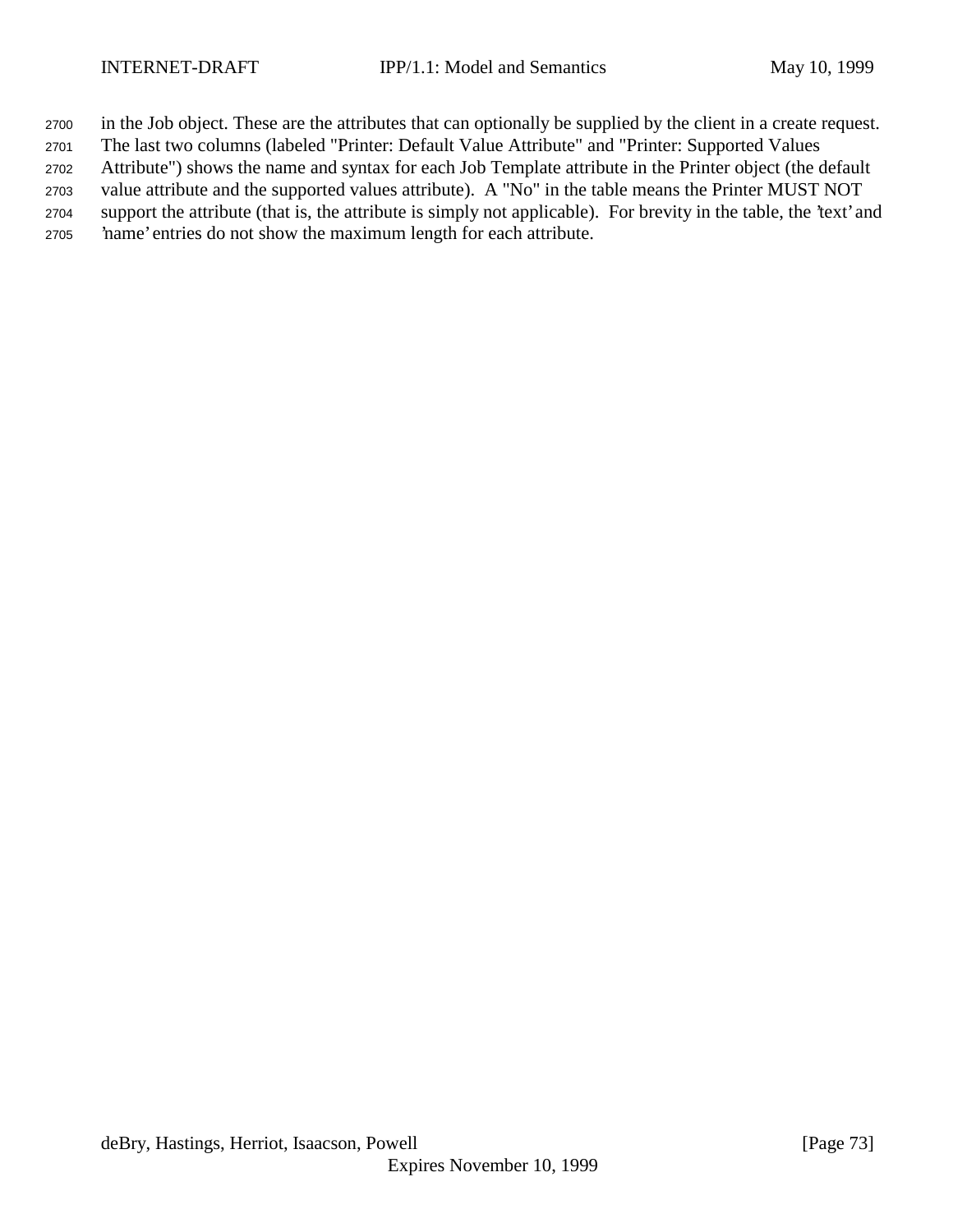| Job Attribute                                           | Printer: Default Value<br>Attribute                           | Printer: Supported<br>Values Attribute                                             |
|---------------------------------------------------------|---------------------------------------------------------------|------------------------------------------------------------------------------------|
| job-priority<br>(integer 1:100)                         | job-priority-default<br>(integer 1:100)                       | job-priority-supported<br>(integer 1:100)                                          |
| job-hold-until<br>(type3 keyword<br>name)               | job-hold-until-<br>default<br>(type3 keyword<br>name)         | job-hold-until-<br>supported<br>(1setOf (<br>type3 keyword<br>$name)$ )            |
| job-sheets<br>(type3 keyword<br>name)                   | job-sheets-default<br>(type3 keyword<br>name)                 | job-sheets-supported<br>(1setOf (<br>type3 keyword  <br>name))                     |
| multiple-document-<br>handling<br>(type2 keyword)       | multiple-document-<br>handling-default<br>(type2 keyword)     | multiple-document-<br>handling-supported<br>(1setOf type2 keyword)                 |
| copies<br>(integer (1:MAX))                             | copies-default<br>(integer (1:MAX))                           | copies-supported<br>(rangeOfInteger<br>$(1:MAX)$ )                                 |
| finishings                                              | finishings-default<br>[1setOf type2 enum) (1setOf type2 enum) | finishings-supported<br>(1setOf type2 enum)                                        |
| page-ranges<br>(1setOf<br>rangeOfInteger<br>$(1:MAX)$ ) | No                                                            | page-ranges-<br>supported (boolean)                                                |
| sides<br>(type2 keyword)                                | sides-default<br>(type2 keyword)                              | sides-supported<br>(1setOf type2 keyword)                                          |
| number-up<br>(integer (1:MAX))                          | number-up-default<br>(integer (1:MAX))                        | number-up-supported<br>(1setOf integer<br>(1:MAX)<br>rangeOfInteger<br>$(1:MAX)$ ) |
| orientation-<br>requested<br>(type2 enum)               | default<br>(type2 enum)                                       | orientation-requested- orientation-requested-<br>supported<br>(1setOf type2 enum)  |
| media<br>(type3 keyword<br>name)                        | media-default<br>(type3 keyword<br>name)                      | media-supported<br>(1setOf)<br>type3 keyword<br>$name)$ )<br>media-ready           |

deBry, Hastings, Herriot, Isaacson, Powell [Page 74]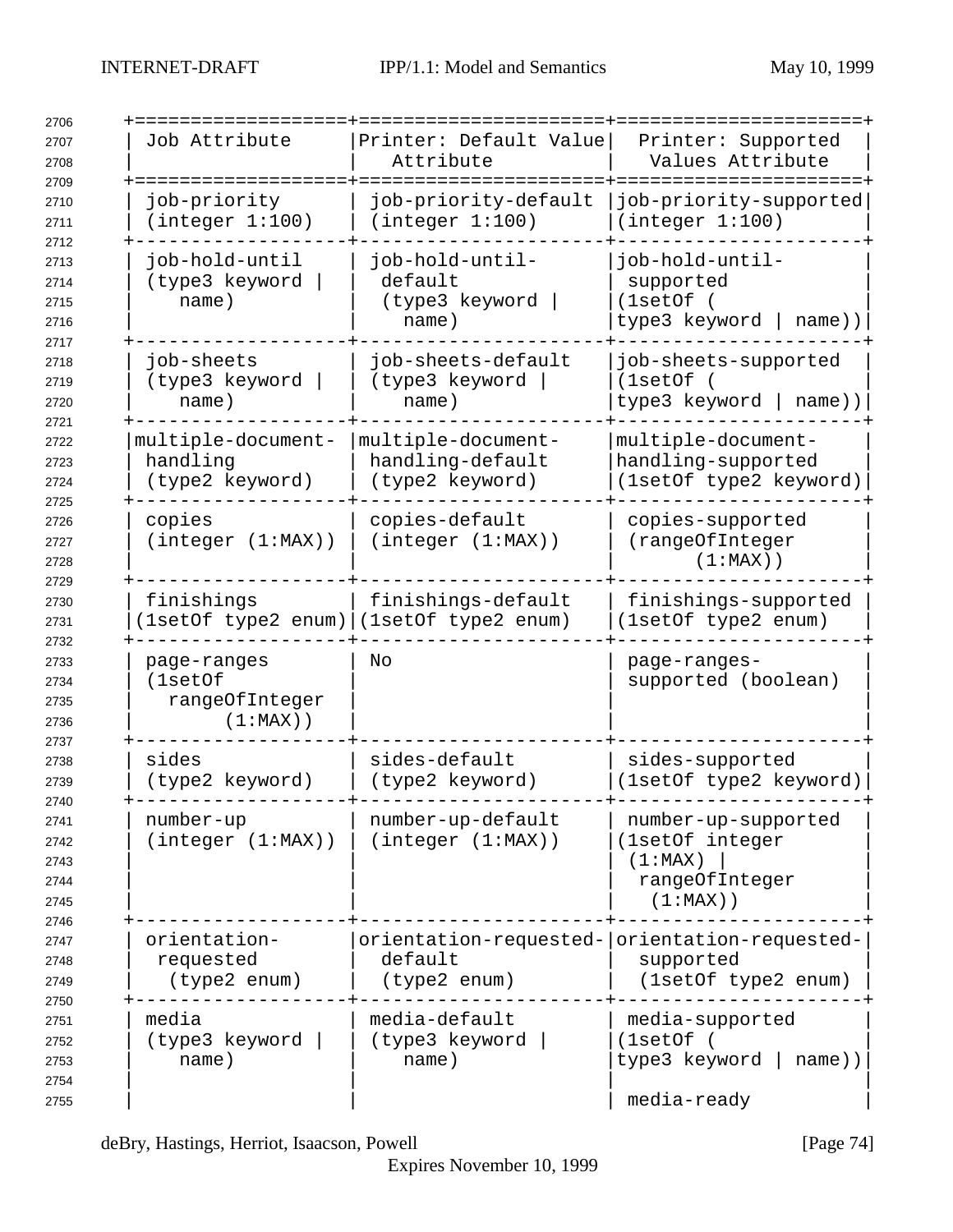| 2756<br>2757 |                    |                       | (1setOf<br> type3 keyword   name)) |
|--------------|--------------------|-----------------------|------------------------------------|
| 2758<br>2759 | printer-resolution | printer-resolution-   | printer-resolution-                |
|              |                    |                       |                                    |
| 2760         | (resolution)       | default               | supported                          |
| 2761         |                    | (resolution)          | (1setOf resolution)                |
| 2762         |                    |                       |                                    |
| 2763         | print-quality      | print-quality-default | print-quality-                     |
| 2764         | (type2 enum)       | (type2 enum)          | supported                          |
| 2765         |                    |                       | (1setOf type2 enum)                |
| 2766         |                    |                       |                                    |

 

4.2.1 job-priority (integer(1:100))

 This attribute specifies a priority for scheduling the Job. A higher value specifies a higher priority. The value 1 indicates the lowest possible priority. The value 100 indicates the highest possible priority. Among those jobs that are ready to print, a Printer MUST print all jobs with a priority value of n before printing those with a priority value of n-1 for all n.

 If the Printer object supports this attribute, it MUST always support the full range from 1 to 100. No administrative restrictions are permitted. This way an end-user can always make full use of the entire range with any Printer object. If privileged jobs are implemented outside IPP/1.1, they MUST have priorities higher than 100, rather than restricting the range available to end-users.

 If the client does not supply this attribute and this attribute is supported by the Printer object, the Printer object MUST use the value of the Printer object's "job-priority-default" at job submission time (unlike most Job Template attributes that are used if necessary at job processing time).

 The syntax for the "job-priority-supported" is also integer(1:100). This single integer value indicates the number of priority levels supported. The Printer object MUST take the value supplied by the client and map it to the closest integer in a sequence of n integers values that are evenly distributed over the range from 1 to 100 using the formula:

- roundToNearestInt( $(100x+50)/n$ )
- where n is the value of "job-priority-supported" and x ranges from 0 through n-1.

2787 For example, if n=1 the sequence of values is 50; if n=2, the sequence of values is: 25 and 75; if n = 3,

2788 the sequence of values is: 17, 50 and 83; if  $n = 10$ , the sequence of values is: 5, 15, 25, 35, 45, 55, 65, 2789 75, 85, and 95; if  $n = 100$ , the sequence of values is: 1, 2, 3, ... 100.

 If the value of the Printer object's "job-priority-supported" is 10 and the client supplies values in the range 1 to 10, the Printer object maps them to 5, in the range 11 to 20, the Printer object maps them to 15, etc.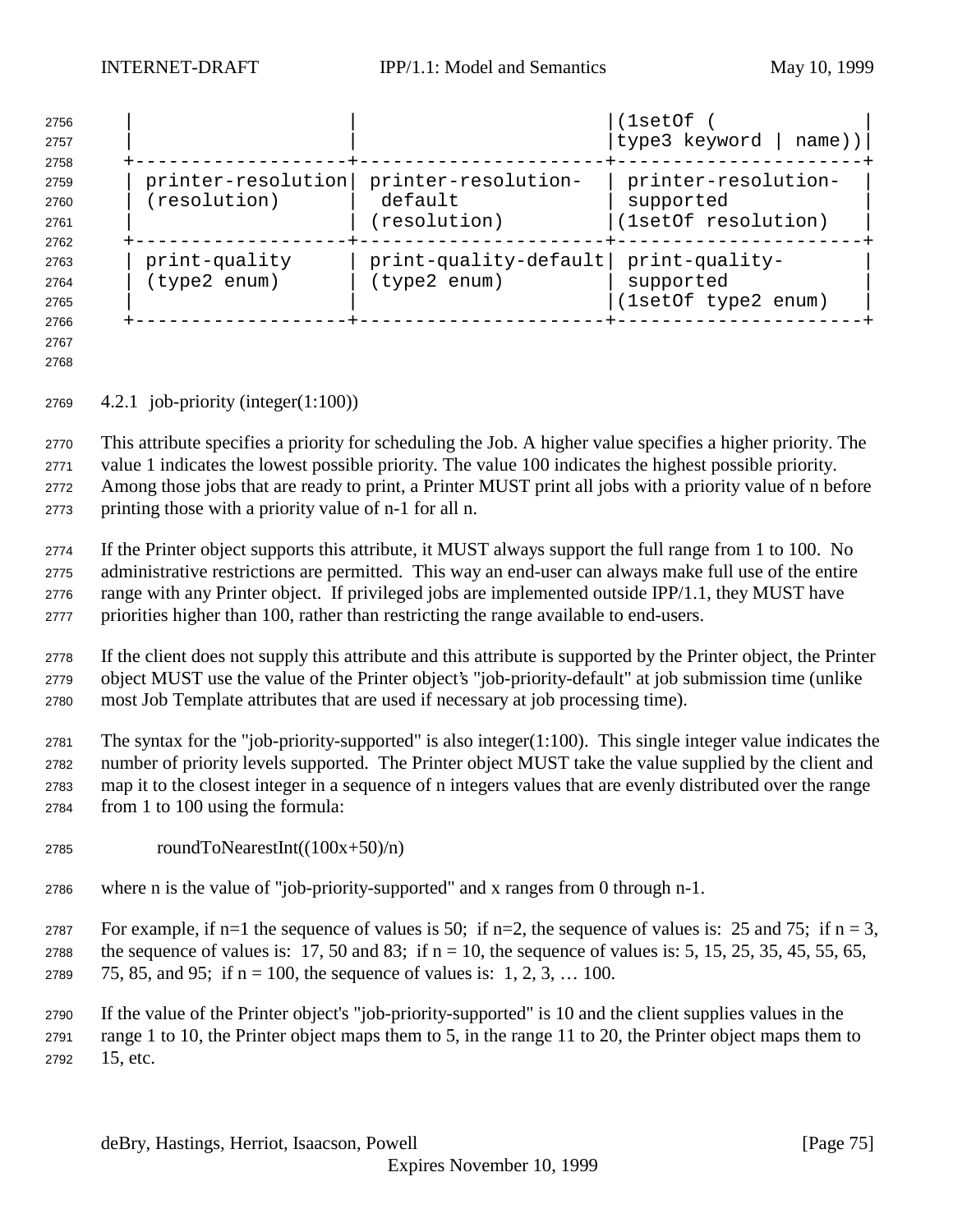- 4.2.2 job-hold-until (type3 keyword | name (MAX))
- This attribute specifies the named time period during which the Job MUST become a candidate for printing.
- Standard keyword values for named time periods are:
- 'no-hold': immediately, if there are not other reasons to hold the job
- 'indefinite': the job is held indefinitely, until a client performs a Release-Job (section 3.3.6)
- 'day-time': during the day
- 'evening': evening
- 'night': night
- 'weekend': weekend
- 'second-shift': second-shift (after close of business)
- 'third-shift': third-shift (after midnight)
- 

 An administrator MUST associate allowable print times with a named time period (by means outside the scope of this IPP/1.1 document). An administrator is encouraged to pick names that suggest the type of time period. An administrator MAY define additional values using the 'name' or 'keyword' attribute syntax, depending on implementation.

- If the value of this attribute specifies a time period that is in the future, the Printer MUST add the 'job- hold-until-specified' value to the job's "job-state-reasons" attribute, move the job to the 'pending-held' state, and MUST NOT schedule the job for printing until the specified time-period arrives. When the specified time period arrives, the Printer MUST remove the 'job-hold-until-specified' value from the job's "job-state-reason" attribute and, if there are no other job state reasons that keep the job in the 'pending-held' state, the Printer MUST consider the job as a candidate for processing by moving the job
- to the 'pending' state.
- If this job attribute value is the named value 'no-hold', or the specified time period has already started, the job MUST be a candidate for processing immediately.

If the client does not supply this attribute and this attribute is supported by the Printer object, the Printer

object MUST use the value of the Printer object's "job-hold-until-default" at job submission time (unlike

- most Job Template attributes that are used if necessary at job processing time).
- 4.2.3 job-sheets (type3 keyword | name(MAX))
- This attribute determines which job start/end sheet(s), if any, MUST be printed with a job.
- Standard keyword values are:
- 'none': no job sheet is printed
- 'standard': one or more site specific standard job sheets are printed, e.g. a single start sheet or both start and end sheet is printed
-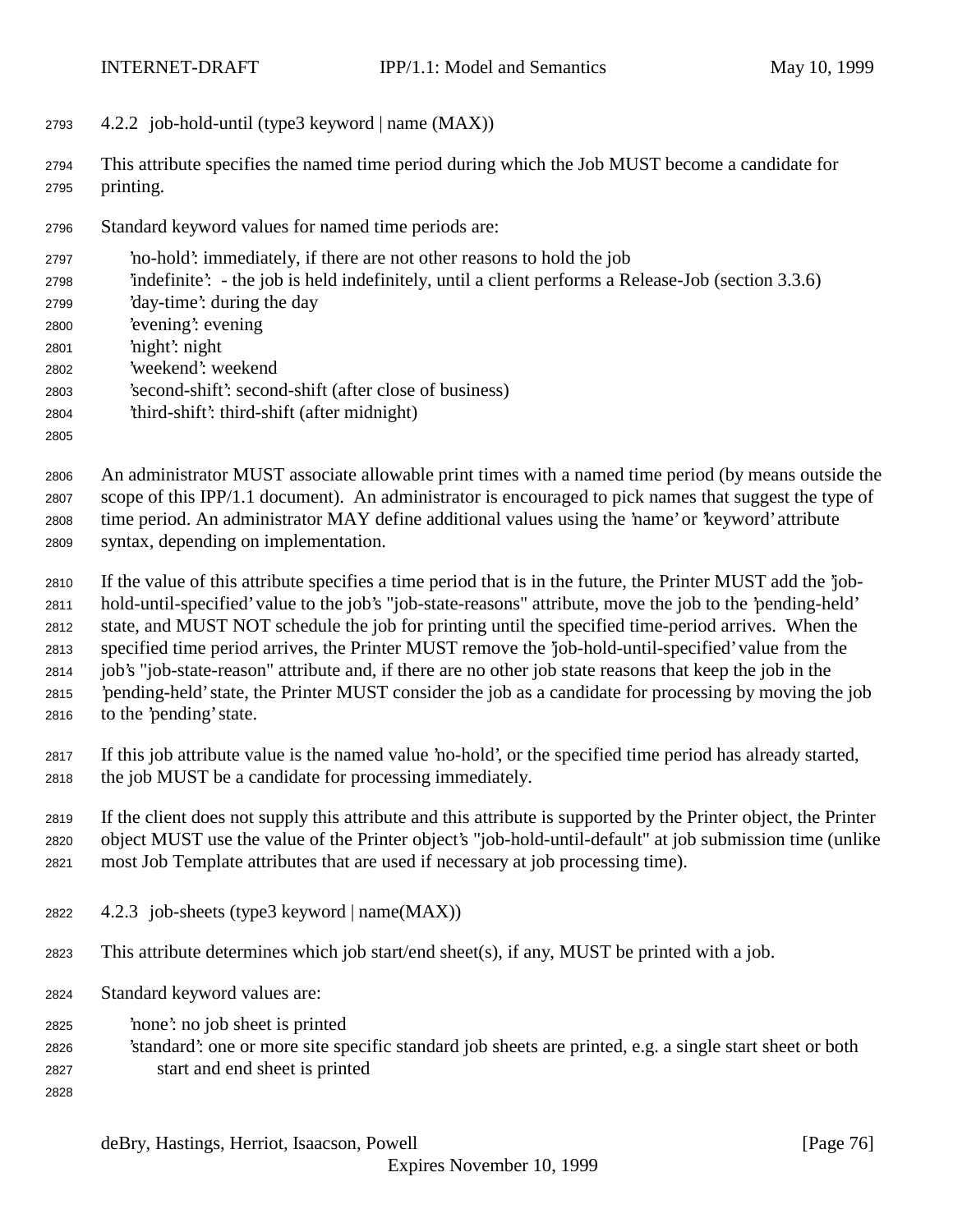An administrator MAY define additional values using the 'name' or 'keyword' attribute syntax, depending on implementation.

 Note: The effect of this attribute on jobs with multiple documents MAY be affected by the "multiple-document-handling" job attribute (section 4.2.4), depending on the job sheet semantics.

4.2.4 multiple-document-handling (type2 keyword)

 This attribute is relevant only if a job consists of two or more documents. This attribute MUST be 2835 supported if the Printer supports multiple documents per job (see sections 3.2.4 and 3.3.1). Issue 34 The attribute controls finishing operations and the placement of one or more print-stream pages into impressions and onto media sheets. When the value of the "copies" attribute exceeds 1, it also controls the order in which the copies that result from processing the documents are produced. For the purposes of this explanations, if "a" represents an instance of document data, then the result of processing the data 2840 in document "a" is a sequence of media sheets represented by " $a(*)$ ".

- Standard keyword values are:
- 'single-document': If a Job object has multiple documents, say, the document data is called a and b, then the result of processing all the document data (a and then b) MUST be treated as a single sequence of media sheets for finishing operations; that is, finishing would be performed on the 2845 concatenation of the sequences  $a(*)$ ,  $b(*)$ . The Printer object MUST NOT force the data in each document instance to be formatted onto a new print-stream page, nor to start a new impression on a new media sheet. If more than one copy is made, the ordering of the sets of media sheets 2848 resulting from processing the document data MUST be  $a(*)$ ,  $b(*)$ ,  $a(*)$ ,  $b(*)$ , ..., and the Printer 2849 object MUST force each copy  $(a(*),b(*))$  to start on a new media sheet.
- 'separate-documents-uncollated-copies': If a Job object has multiple documents, say, the document data is called a and b, then the result of processing the data in each document instance MUST be 2852 treated as a single sequence of media sheets for finishing operations; that is, the sets  $a(*)$  and  $b(*)$  would each be finished separately. The Printer object MUST force each copy of the result of processing the data in a single document to start on a new media sheet. If more than one copy is made, the ordering of the sets of media sheets resulting from processing the document data 2856 MUST be  $a(*), a(*), ..., b(*), b(*)...$ .
- 'separate-documents-collated-copies': If a Job object has multiple documents, say, the document data is called a and b, then the result of processing the data in each document instance MUST be 2859 treated as a single sequence of media sheets for finishing operations; that is, the sets  $a(*)$  and  $b(*)$  would each be finished separately. The Printer object MUST force each copy of the result of processing the data in a single document to start on a new media sheet. If more than one copy is made, the ordering of the sets of media sheets resulting from processing the document data 2863 MUST be  $a(*), b(*), a(*), b(*), \ldots$ .
- 'single-document-new-sheet': Same as 'single-document', except that the Printer object MUST ensure that the first impression of each document instance in the job is placed on a new media sheet. This value allows multiple documents to be stapled together with a single staple where each document starts on a new sheet.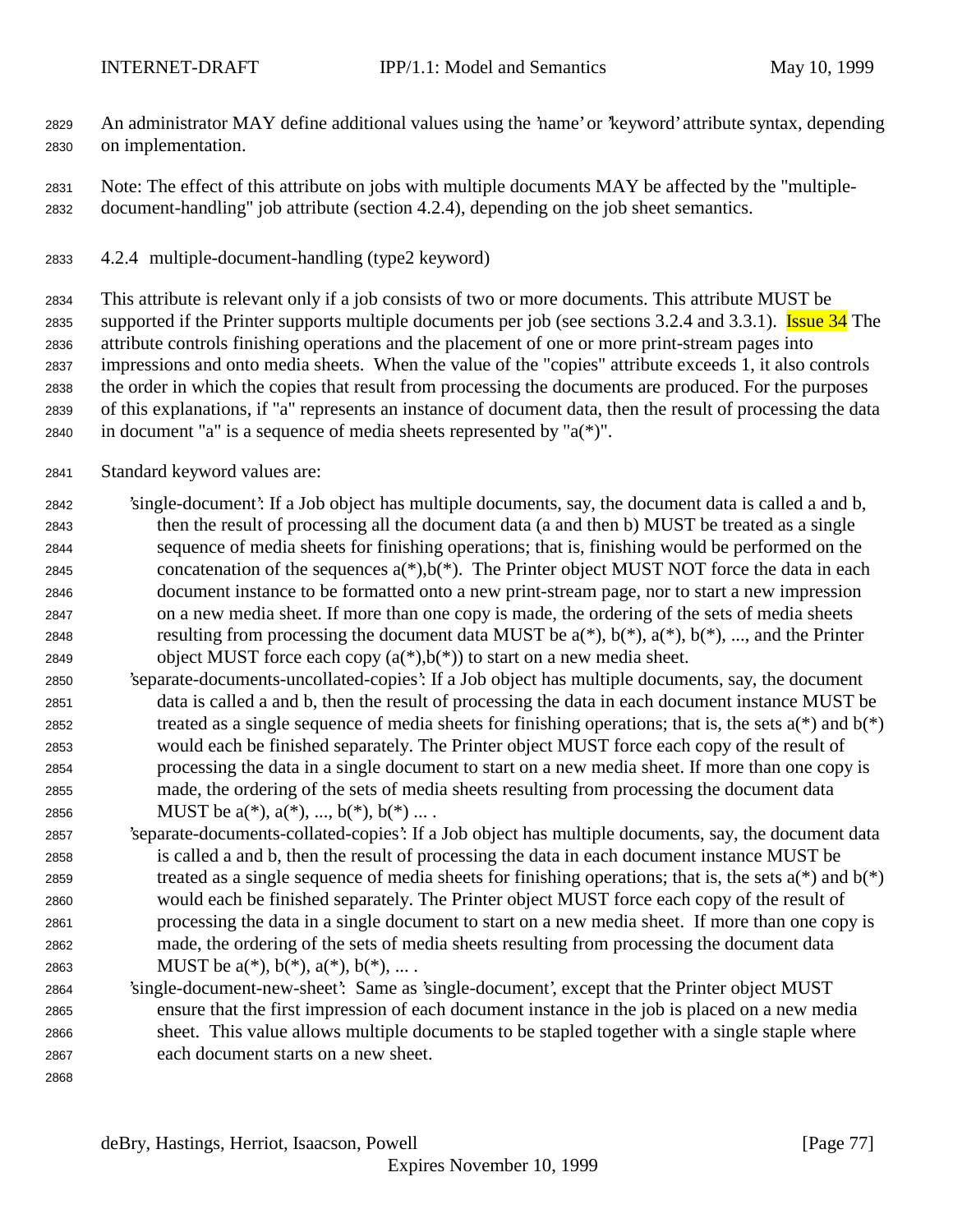The 'single-document' value is the same as 'separate-documents-collated-copies' with respect to ordering of print-stream pages, but not media sheet generation, since 'single-document' will put the first page of the next document on the back side of a sheet if an odd number of pages have been produced so far for the job, while 'separate-documents-collated-copies' always forces the next document or document copy on to a new sheet. In addition, if the "finishings" attribute specifies 'staple', then with 'single-document', documents a and b are stapled together as a single document with no regard to new sheets, with 'single- document-new-sheet', documents a and b are stapled together as a single document, but document b starts on a new sheet, but with 'separate-documents-uncollated-copies' and 'separate-documents-collated-copies', documents a and b are stapled separately.

 Note: None of these values provide means to produce uncollated sheets within a document, i.e., where multiple copies of sheet n are produced before sheet n+1 of the same document.

 The relationship of this attribute and the other attributes that control document processing is described in section 15.3.

- 4.2.5 copies (integer(1:MAX))
- This attribute specifies the number of copies to be printed.

 On many devices the supported number of collated copies will be limited by the number of physical output bins on the device, and may be different from the number of uncollated copies which can be supported.

 Note: The effect of this attribute on jobs with multiple documents is controlled by the "multiple- document-handling" job attribute (section 4.2.4) and the relationship of this attribute and the other attributes that control document processing is described in section 15.3.

4.2.6 finishings (1setOf type2 enum)

 This attribute identifies the finishing operations that the Printer uses for each copy of each printed document in the Job. For Jobs with multiple documents, the "multiple-document-handling" attribute determines what constitutes a "copy" for purposes of finishing.

Standard enum values are:

| 2895 | Value          | <b>Symbolic Name and Description</b>                                                     |
|------|----------------|------------------------------------------------------------------------------------------|
| 2896 |                |                                                                                          |
| 2897 | $\mathcal{B}'$ | 'none': Perform no finishing                                                             |
| 2898 | '4'            | staple. Bind the document (s) with one or more staples. The exact number and placement   |
| 2899 |                | of the staples is site-defined.                                                          |
| 2900 | '5'            | punch': This value indicates that holes are required in the finished document. The exact |
| 2901 |                | number and placement of the holes is site-defined. The punch specification MAY           |
| 2902 |                | be satisfied (in a site- and implementation-specific manner) either by                   |
| 2903 |                | drilling/punching, or by substituting pre-drilled media.                                 |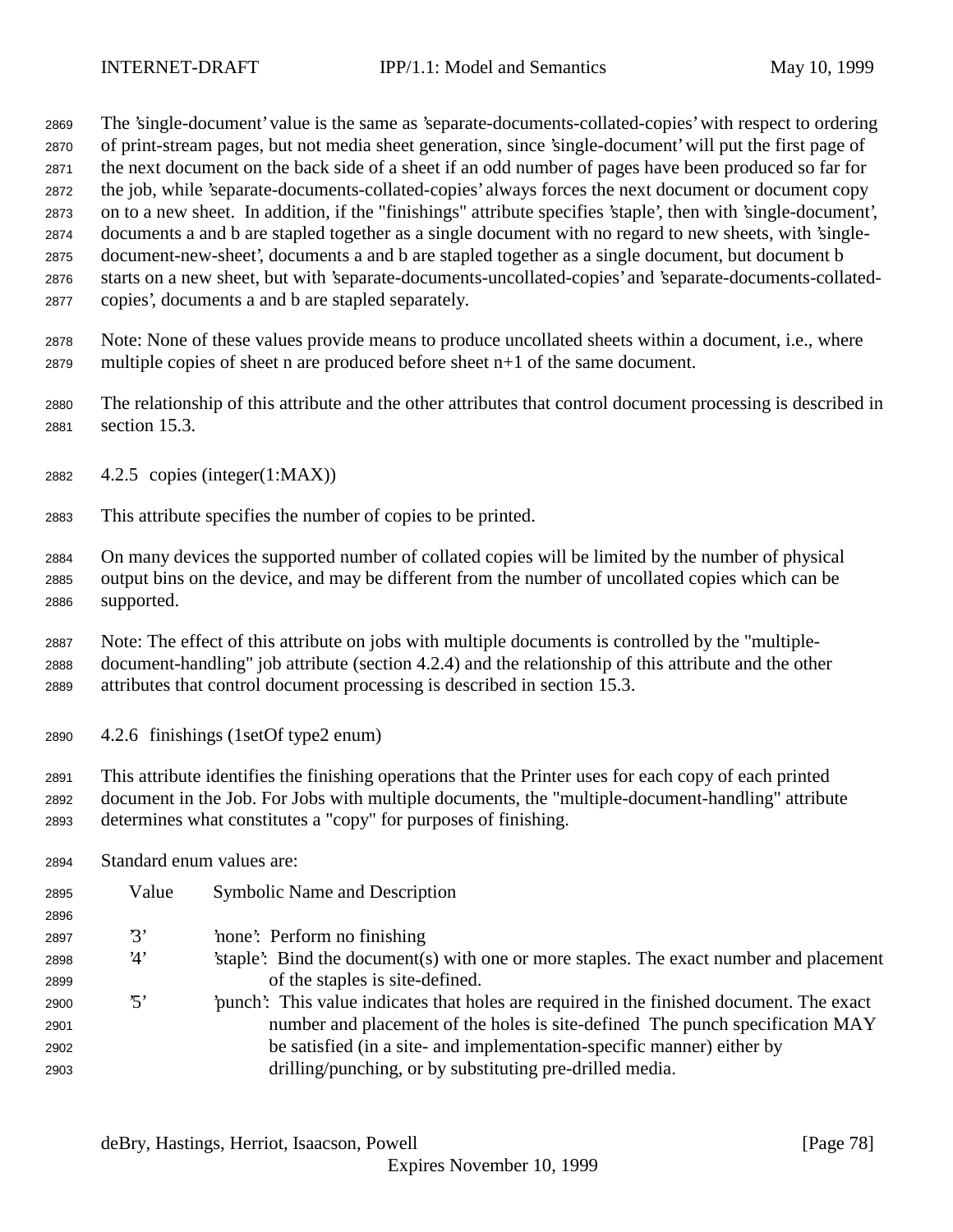| 2904<br>2905 | 6'                       | 'cover': This value is specified when it is desired to select a non-printed (or pre-printed)<br>cover for the document. This does not supplant the specification of a printed cover |
|--------------|--------------------------|-------------------------------------------------------------------------------------------------------------------------------------------------------------------------------------|
| 2906         | 7'                       | (on cover stock medium) by the document itself.<br>"bind": This value indicates that a binding is to be applied to the document; the type and                                       |
| 2907<br>2908 |                          | placement of the binding is site-defined.                                                                                                                                           |
| 2909         |                          |                                                                                                                                                                                     |
| 2910         | $\mathcal{S}$            | 'saddle-stitch': Bind the document(s) with one or more staples (wire stitches) along the                                                                                            |
| 2911         |                          | middle fold. The exact number and placement of the staples and the middle fold                                                                                                      |
| 2912         |                          | is implementation and/or site-defined.                                                                                                                                              |
| 2913         | $\boldsymbol{\vartheta}$ | 'edge-stitch': Bind the document(s) with one or more staples (wire stitches) along one                                                                                              |
| 2914         |                          | edge. The exact number and placement of the staples is implementation and/or                                                                                                        |
| 2915         |                          | site-defined.                                                                                                                                                                       |
| 2916         | $'10'$ -'19'             | reserved for future generic finishing enum values.                                                                                                                                  |
| 2917         |                          | The following values are more specific; they indicate a corner or an edge as if the document were a                                                                                 |
| 2918         |                          | portrait document (see below):                                                                                                                                                      |
|              |                          |                                                                                                                                                                                     |
| 2919         | 20'                      | 'staple-top-left': Bind the document(s) with one or more staples in the top left corner.                                                                                            |
| 2920         | 21'                      | 'staple-bottom-left': Bind the document(s) with one or more staples in the bottom left                                                                                              |
| 2921         |                          | corner.                                                                                                                                                                             |
| 2922         | 22'                      | 'staple-top-right': Bind the document(s) with one or more staples in the top right corner.                                                                                          |
| 2923         | 23'                      | 'staple-bottom-right': Bind the document(s) with one or more staples in the bottom right                                                                                            |
| 2924         |                          | corner.                                                                                                                                                                             |
| 2925         | 24'                      | 'edge-stitch-left': Bind the document(s) with one or more staples (wire stitches) along the                                                                                         |
| 2926         |                          | left edge. The exact number and placement of the staples is implementation<br>and/or site-defined.                                                                                  |
| 2927         | 25'                      |                                                                                                                                                                                     |
| 2928         |                          | 'edge-stitch-top': Bind the document(s) with one or more staples (wire stitches) along the                                                                                          |
| 2929         |                          | top edge. The exact number and placement of the staples is implementation<br>and/or site-defined.                                                                                   |
| 2930         | 26'                      | 'edge-stitch-right': Bind the document(s) with one or more staples (wire stitches) along                                                                                            |
| 2931<br>2932 |                          | the right edge. The exact number and placement of the staples is implementation                                                                                                     |
| 2933         |                          | and/or site-defined.                                                                                                                                                                |
| 2934         | 27'                      | 'edge-stitch-bottom': Bind the document(s) with one or more staples (wire stitches) along                                                                                           |
| 2935         |                          | the bottom edge. The exact number and placement of the staples is                                                                                                                   |
| 2936         |                          | implementation and/or site-defined.                                                                                                                                                 |
| 2937         | 28'                      | 'staple-dual-left': Bind the document(s) with two staples (wire stitches) along the left                                                                                            |
| 2938         |                          | edge assuming a portrait document (see above).                                                                                                                                      |
| 2939         | 29'                      | 'staple-dual-top': Bind the document(s) with two staples (wire stitches) along the top                                                                                              |
| 2940         |                          | edge assuming a portrait document (see above).                                                                                                                                      |
| 2941         | 30'                      | 'staple-dual-right': Bind the document(s) with two staples (wire stitches) along the right                                                                                          |
| 2942         |                          | edge assuming a portrait document (see above).                                                                                                                                      |
| 2943         | 31'                      | 'staple-dual-bottom': Bind the document(s) with two staples (wire stitches) along the                                                                                               |
| 2944         |                          | bottom edge assuming a portrait document (see above).                                                                                                                               |
| 2945         |                          | The 'staple-xxx' values are specified with respect to the document as if the document were a portrait                                                                               |
|              |                          |                                                                                                                                                                                     |

 document. If the document is actually a landscape or a reverse-landscape document, the client supplies the appropriate transformed value. For example, to position a staple in the upper left hand corner of a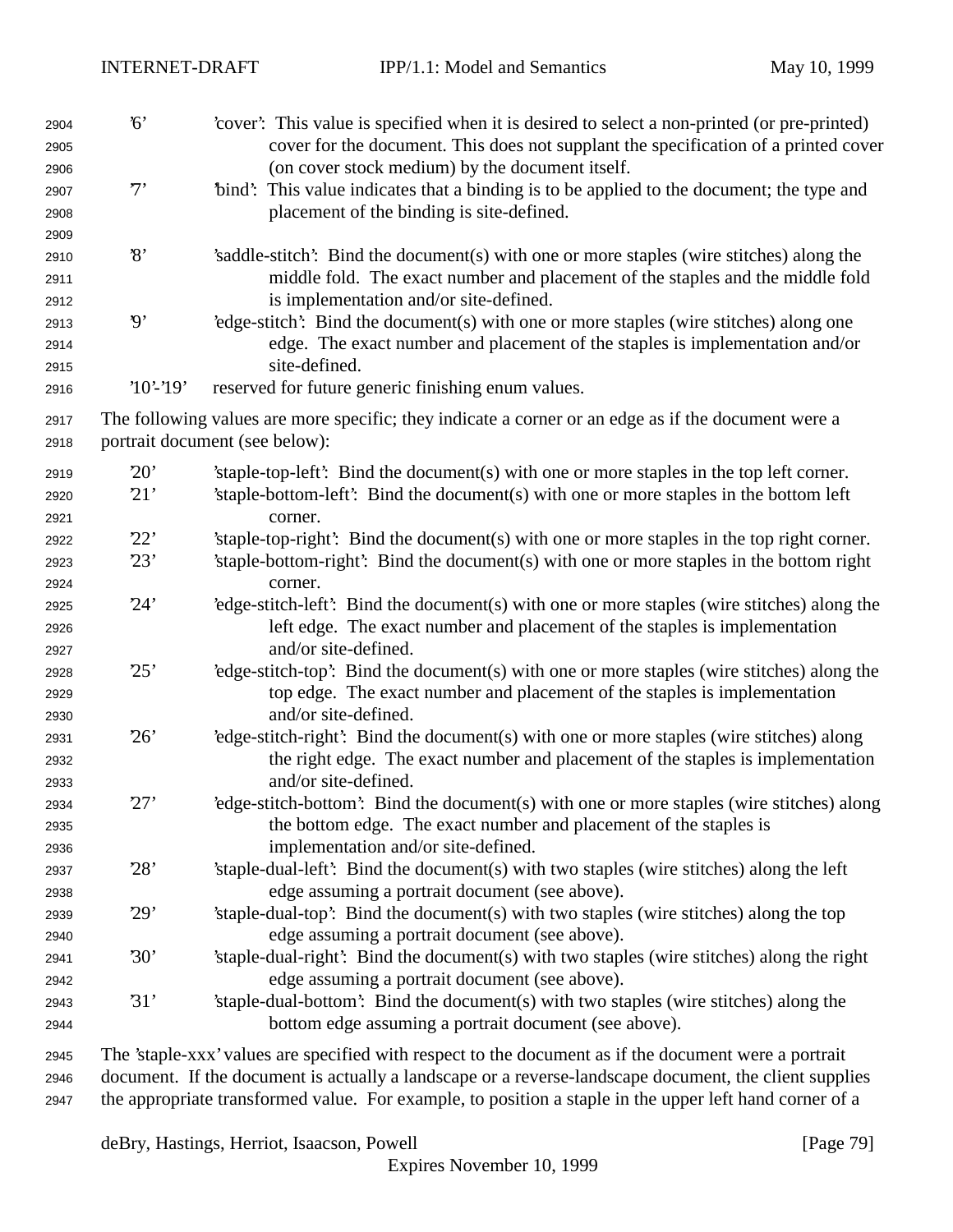landscape document when held for reading, the client supplies the 'staple-bottom-left' value (since

 landscape is defined as a +90 degree rotation from portrait, i.e., anti-clockwise). On the other hand, to position a staple in the upper left hand corner of a reverse-landscape document when held for reading, the client supplies the 'staple-top-right' value (since reverse-landscape is defined as a -90 degree rotation from portrait, i.e., clockwise).

 The angle (vertical, horizontal, angled) of each staple with respect to the document depends on the implementation which may in turn depend on the value of the attribute.

 Note: The effect of this attribute on jobs with multiple documents is controlled by the "multiple- document-handling" job attribute (section 4.2.4) and the relationship of this attribute and the other attributes that control document processing is described in section 15.3.

 If the client supplies a value of 'none' along with any other combination of values, it is the same as if only that other combination of values had been supplied (that is the 'none' value has no effect).

4.2.7 page-ranges (1setOf rangeOfInteger (1:MAX))

 This attribute identifies the range(s) of print-stream pages that the Printer object uses for each copy of each document which are to be printed. Nothing is printed for any pages identified that do not exist in the document(s). Ranges MUST be in ascending order, for example: 1-3, 5-7, 15-19 and MUST NOT overlap, so that a non-spooling Printer object can process the job in a single pass. If the ranges are not ascending or are overlapping, the IPP object MUST reject the request and return the 'client-error-bad- request' status code. The attribute is associated with print-stream pages not application-numbered pages (for example, the page numbers found in the headers and or footers for certain word processing applications).

 For Jobs with multiple documents, the "multiple-document-handling" attribute determines what constitutes a "copy" for purposes of the specified page range(s). When "multiple-document-handling" is 'single-document', the Printer object MUST apply each supplied page range once to the concatenation of the print-stream pages. For example, if there are 8 documents of 10 pages each, the page-range '41:60' prints the pages in the 5th and 6th documents as a single document and none of the pages of the other documents are printed. When "multiple-document-handling" is 'separate-documents-uncollated-copies' or 'separate-documents-collated-copies', the Printer object MUST apply each supplied page range repeatedly to each document copy. For the same job, the page-range '1:3, 10:10' would print the first 3 pages and the 10th page of each of the 8 documents in the Job, as 8 separate documents.

 In most cases, the exact pages to be printed will be generated by a device driver and this attribute would not be required. However, when printing an archived document which has already been formatted, the end user may elect to print just a subset of the pages contained in the document. In this case, if page- range = n.m is specified, the first page to be printed will be page n. All subsequent pages of the document will be printed through and including page m.

 "page-ranges-supported" is a boolean value indicating whether or not the printer is capable of supporting the printing of page ranges. This capability may differ from one PDL to another. There is no "page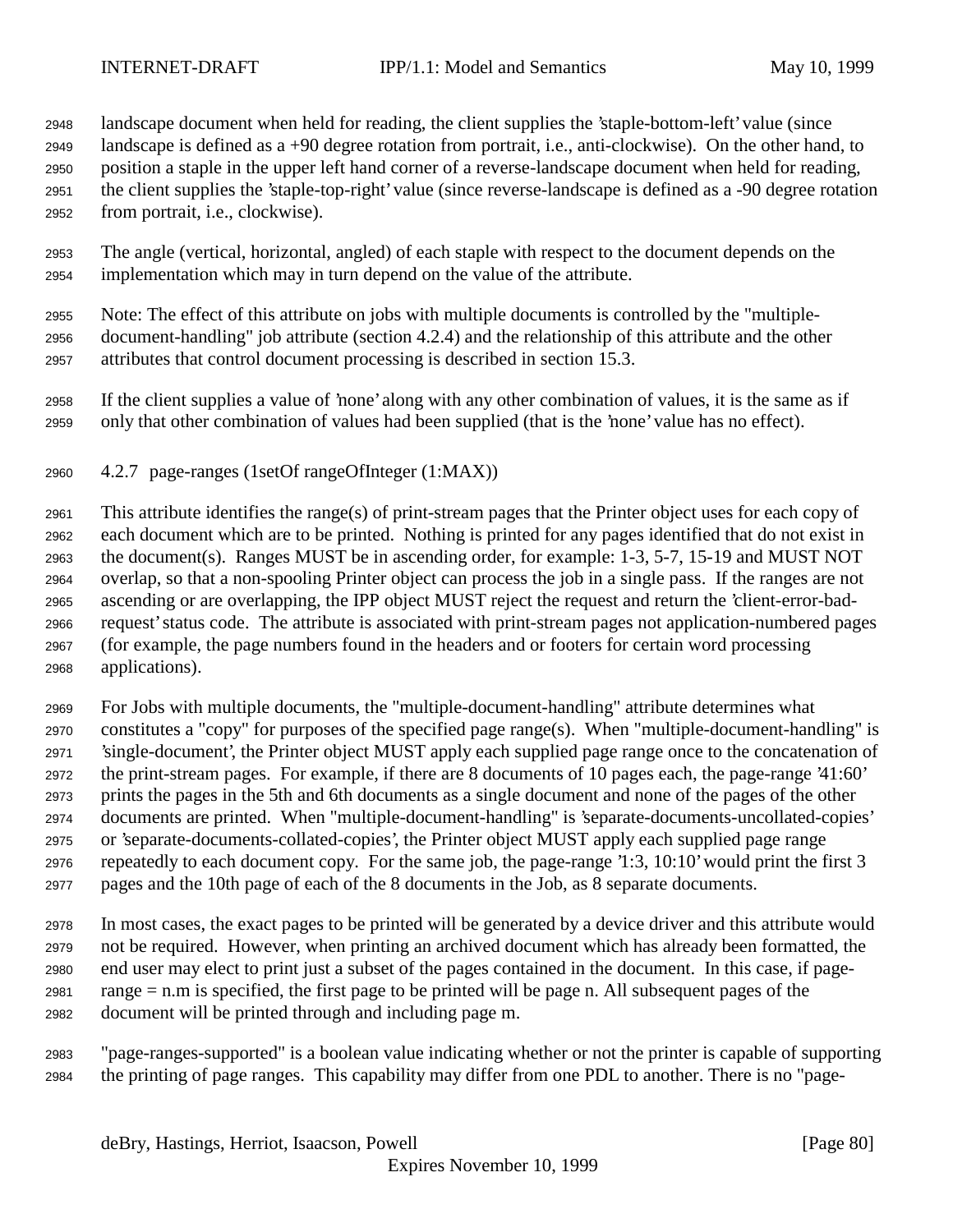ranges-default" attribute. If the "page-ranges" attribute is not supplied by the client, all pages of the document will be printed.

 Note: The effect of this attribute on jobs with multiple documents is controlled by the "multiple- document-handling" job attribute (section 4.2.4) and the relationship of this attribute and the other attributes that control document processing is described in section 15.3.

- 4.2.8 sides (type2 keyword)
- This attribute specifies how print-stream pages are to be imposed upon the sides of an instance of a selected medium, i.e., an impression.
- The standard keyword values are:
- 'one-sided': imposes each consecutive print-stream page upon the same side of consecutive media sheets.
- 'two-sided-long-edge': imposes each consecutive pair of print-stream pages upon front and back sides of consecutive media sheets, such that the orientation of each pair of print-stream pages on the medium would be correct for the reader as if for binding on the long edge. This imposition is sometimes called 'duplex' or 'head-to-head'.
- 'two-sided-short-edge': imposes each consecutive pair of print-stream pages upon front and back sides of consecutive media sheets, such that the orientation of each pair of print-stream pages on the medium would be correct for the reader as if for binding on the short edge. This imposition is sometimes called 'tumble' or 'head-to-toe'.
- 

 'two-sided-long-edge', 'two-sided-short-edge', 'tumble', and 'duplex' all work the same for portrait or landscape. However 'head-to-toe' is 'tumble' in portrait but 'duplex' in landscape. 'head-to-head' also switches between 'duplex' and 'tumble' when using portrait and landscape modes.

- Note: The effect of this attribute on jobs with multiple documents is controlled by the "multiple- document-handling" job attribute (section 4.2.4) and the relationship of this attribute and the other attributes that control document processing is described in section 15.3.
- 4.2.9 number-up (integer(1:MAX))

 This attribute specifies the number of print-stream pages to impose upon a single side of an instance of a selected medium. For example, if the value is:

| 3014 | Value       | Description                                                                           |
|------|-------------|---------------------------------------------------------------------------------------|
| 3015 |             |                                                                                       |
| 3016 | $\cdot_1$ , | the Printer MUST place one print-stream page on a single side of an instance of the   |
| 3017 |             | selected medium (MAY add some sort of translation, scaling, or rotation).             |
| 3018 | $2^{\circ}$ | the Printer MUST place two print-stream pages on a single side of an instance of the  |
| 3019 |             | selected medium (MAY add some sort of translation, scaling, or rotation).             |
| 3020 | '4'         | the Printer MUST place four print-stream pages on a single side of an instance of the |
| 3021 |             | selected medium (MAY add some sort of translation, scaling, or rotation).             |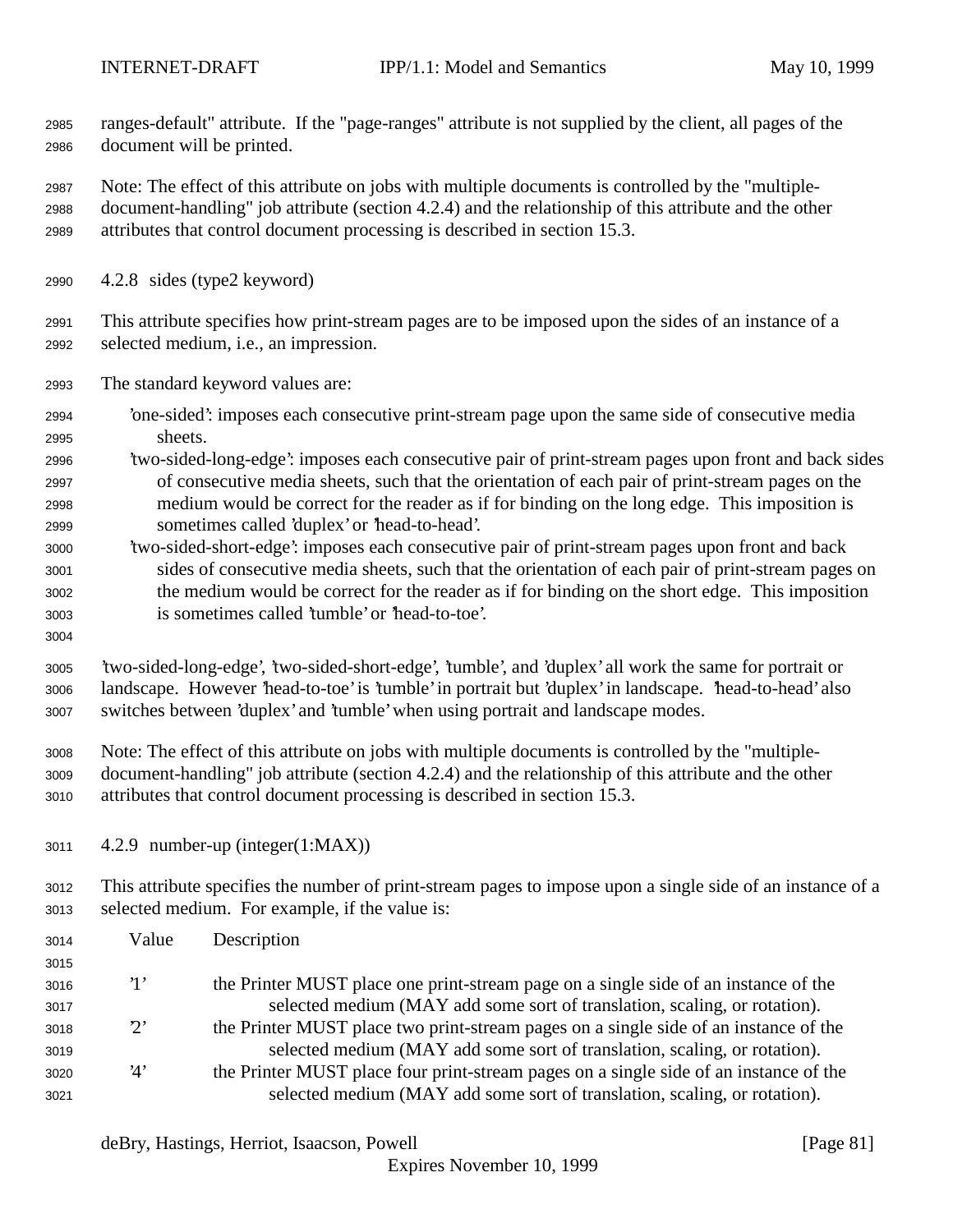This attribute primarily controls the translation, scaling and rotation of print-stream pages.

 Note: The effect of this attribute on jobs with multiple documents is controlled by the "multiple- document-handling" job attribute (section 4.2.4) and the relationship of this attribute and the other attributes that control document processing is described in section 15.3.

4.2.10 orientation-requested (type2 enum)

 This attribute indicates the desired orientation for printed print-stream pages; it does not describe the orientation of the client-supplied print-stream pages.

 For some document formats (such as 'application/postscript'), the desired orientation of the print-stream pages is specified within the document data. This information is generated by a device driver prior to the submission of the print job. Other document formats (such as 'text/plain') do not include the notion of desired orientation within the document data. In the latter case it is possible for the Printer object to bind the desired orientation to the document data after it has been submitted. It is expected that a Printer object would only support "orientations-requested" for some document formats (e.g., 'text/plain' or 'text/html') but not others (e.g., 'application/postscript'). This is no different than any other Job Template attribute since section 4.2, item 1, points out that a Printer object may support or not support any Job Template attribute based on the document format supplied by the client. However, a special mention is made here since it is very likely that a Printer object will support "orientation-requested" for only a subset of the supported document formats.

Standard enum values are:

| 3042 | Value      | Symbolic Name and Description                                                        |
|------|------------|--------------------------------------------------------------------------------------|
| 3043 |            |                                                                                      |
| 3044 | 3'         | portrait? The content will be imaged across the short edge of the medium.            |
| 3045 | 4'         | landscape': The content will be imaged across the long edge of the medium. Landscape |
| 3046 |            | is defined to be a rotation of the print-stream page to be imaged by $+90$ degrees   |
| 3047 |            | with respect to the medium (i.e. anti-clockwise) from the portrait orientation.      |
| 3048 |            | Note: The $+90$ direction was chosen because simple finishing on the long edge is    |
| 3049 |            | the same edge whether portrait or landscape                                          |
| 3050 | $\cdot$ 5' | reverse-landscape': The content will be imaged across the long edge of the medium.   |
| 3051 |            | Reverse-landscape is defined to be a rotation of the print-stream page to be         |
| 3052 |            | imaged by -90 degrees with respect to the medium (i.e. clockwise) from the           |
| 3053 |            | portrait orientation. Note: The 'reverse-landscape' value was added because some     |
| 3054 |            | applications rotate landscape -90 degrees from portrait, rather than +90 degrees.    |
| 3055 | 6'         | reverse-portrait? The content will be imaged across the short edge of the medium.    |
| 3056 |            | Reverse-portrait is defined to be a rotation of the print-stream page to be imaged   |
| 3057 |            | by 180 degrees with respect to the medium from the portrait orientation. Note:       |
| 3058 |            | The 'reverse-portrait' value was added for use with the "finishings" attribute in    |
| 3059 |            | cases where the opposite edge is desired for finishing a portrait document on        |
| 3060 |            | simple finishing devices that have only one finishing position. Thus a 'text'/plain' |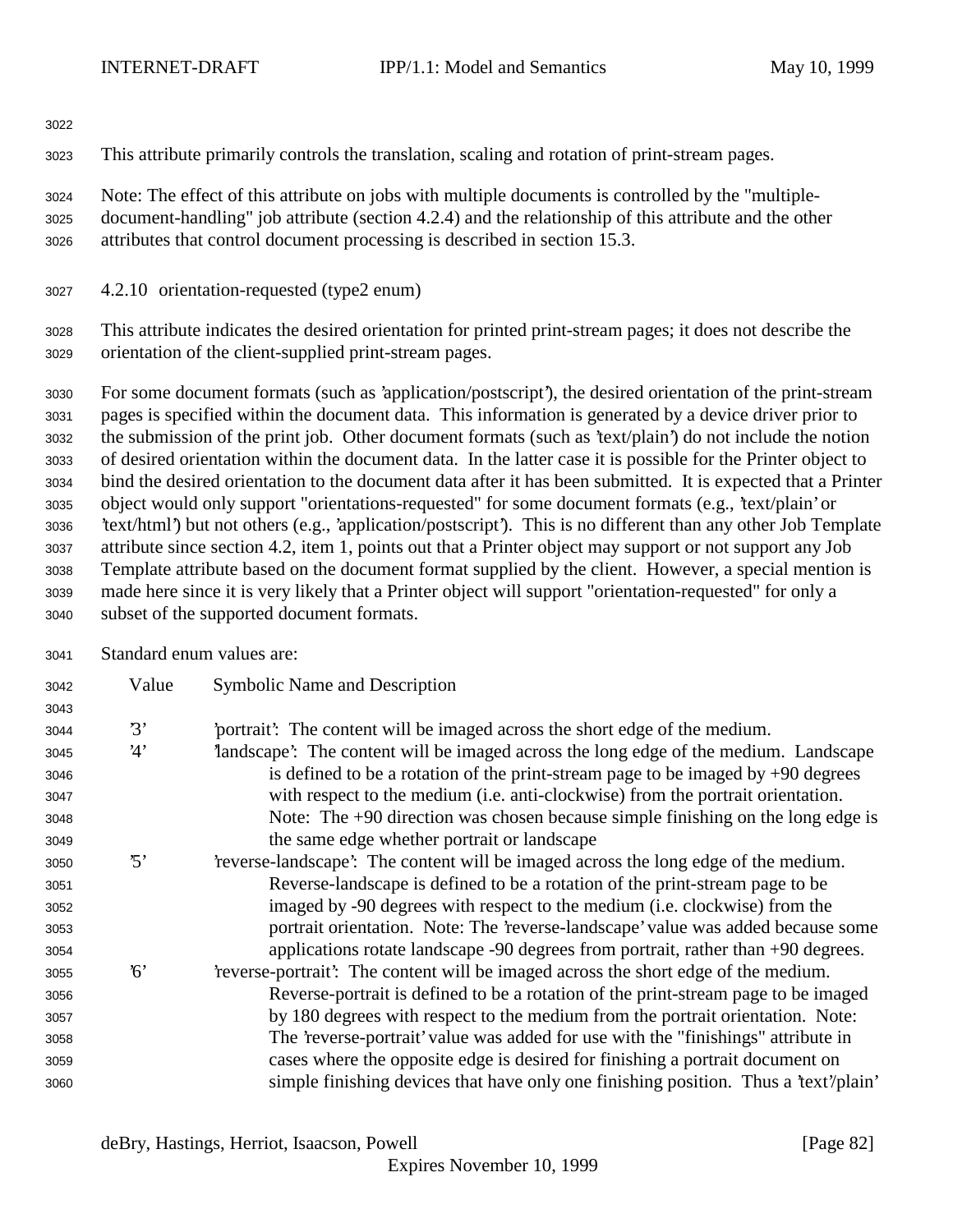portrait document can be stapled "on the right" by a simple finishing device as is common use with some middle eastern languages such as Hebrew. 

 Note: The effect of this attribute on jobs with multiple documents is controlled by the "multiple- document-handling" job attribute (section 4.2.4) and the relationship of this attribute and the other attributes that control document processing is described in section 15.3.

- 4.2.11 media (type3 keyword | name $(MAX)$ )
- This attribute identifies the medium that the Printer uses for all impressions of the Job.

 The values for "media" include medium-names, medium-sizes, input-trays and electronic forms so that one attribute specifies the media. If a Printer object supports a medium name as a value of this attribute, such a medium name implicitly selects an input-tray that contains the specified medium. If a Printer object supports a medium size as a value of this attribute, such a medium size implicitly selects a medium name that in turn implicitly selects an input-tray that contains the medium with the specified size. If a Printer object supports an input-tray as the value of this attribute, such an input-tray implicitly selects the medium that is in that input-tray at the time the job prints. This case includes manual-feed input-trays. If a Printer object supports an electronic form as the value of this attribute, such an electronic form implicitly selects a medium-name that in turn implicitly selects an input-tray that contains the medium specified by the electronic form. The electronic form also implicitly selects an image that the Printer MUST merge with the document data as its prints each page.

 Standard keyword values are (taken from ISO DPA and the Printer MIB) and are listed in section 14. An administrator MAY define additional values using the 'name' or 'keyword' attribute syntax, depending on implementation.

 There is also an additional Printer attribute named "media-ready" which differs from "media-supported" in that legal values only include the subset of "media-supported" values that are physically loaded and ready for printing with no operator intervention required. If an IPP object supports "media-supported", it NEED NOT support "media-ready".

- The relationship of this attribute and the other attributes that control document processing is described in section 15.3.
- 4.2.12 printer-resolution (resolution)
- This attribute identifies the resolution that Printer uses for the Job.
- 4.2.13 print-quality (type2 enum)
- This attribute specifies the print quality that the Printer uses for the Job.
- The standard enum values are:
- Value Symbolic Name and Description

deBry, Hastings, Herriot, Isaacson, Powell [Page 83]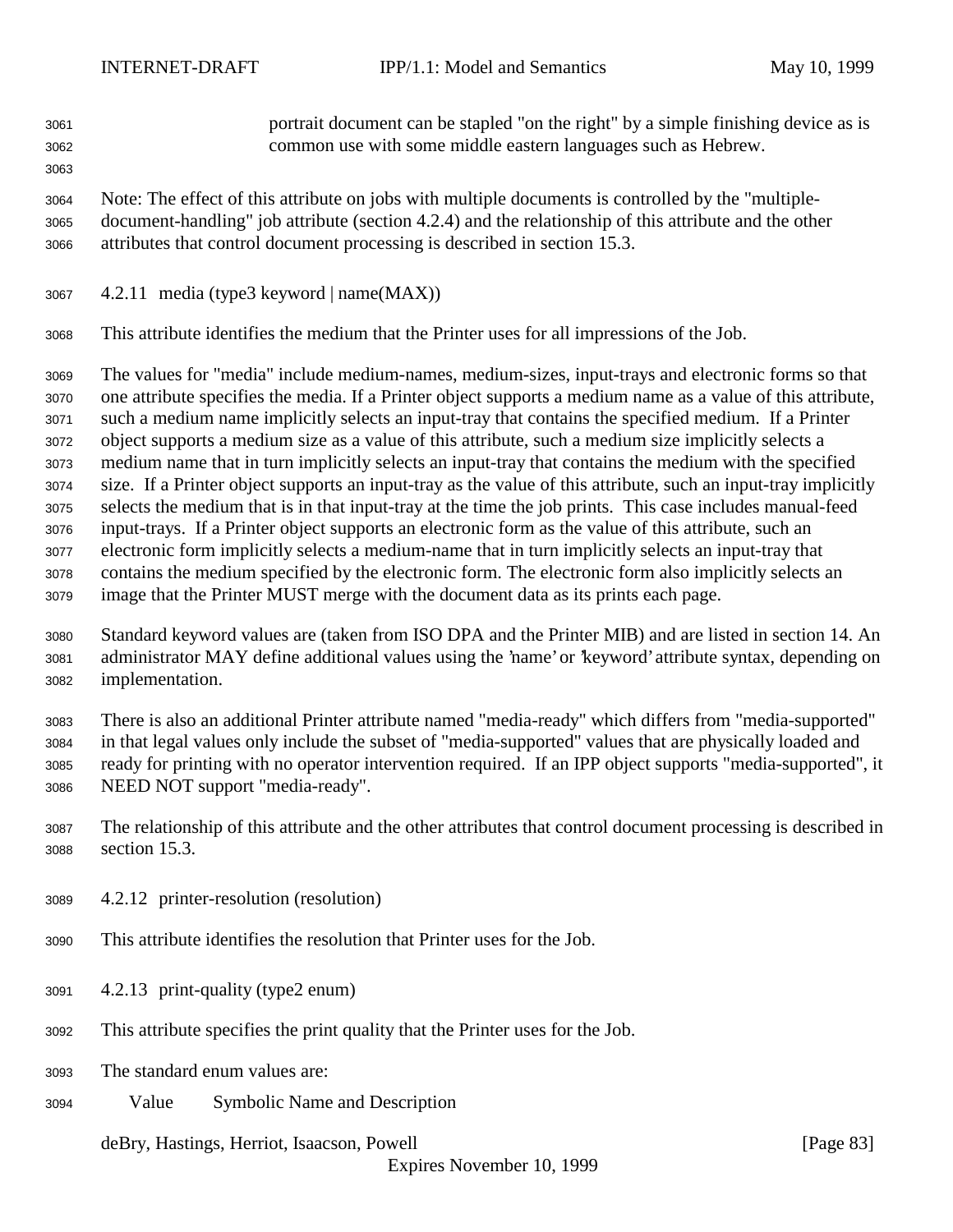| 3095 |            |                                                       |
|------|------------|-------------------------------------------------------|
| 3096 | י גי       | 'draft': lowest quality available on the printer      |
| 3097 | <u>'Λ'</u> | normal: normal or intermediate quality on the printer |
| 3098 | 'ה'        | high': highest quality available on the printer       |
| 3099 |            |                                                       |

4.3 Job Description Attributes

 The attributes in this section form the attribute group called "job-description". The following table summarizes these attributes. The third column indicates whether the attribute is a REQUIRED attribute that MUST be supported by Printer objects. If it is not indicated as REQUIRED, then it is OPTIONAL. The maximum size in octets for 'text' and 'name' attributes is indicated in parenthesizes.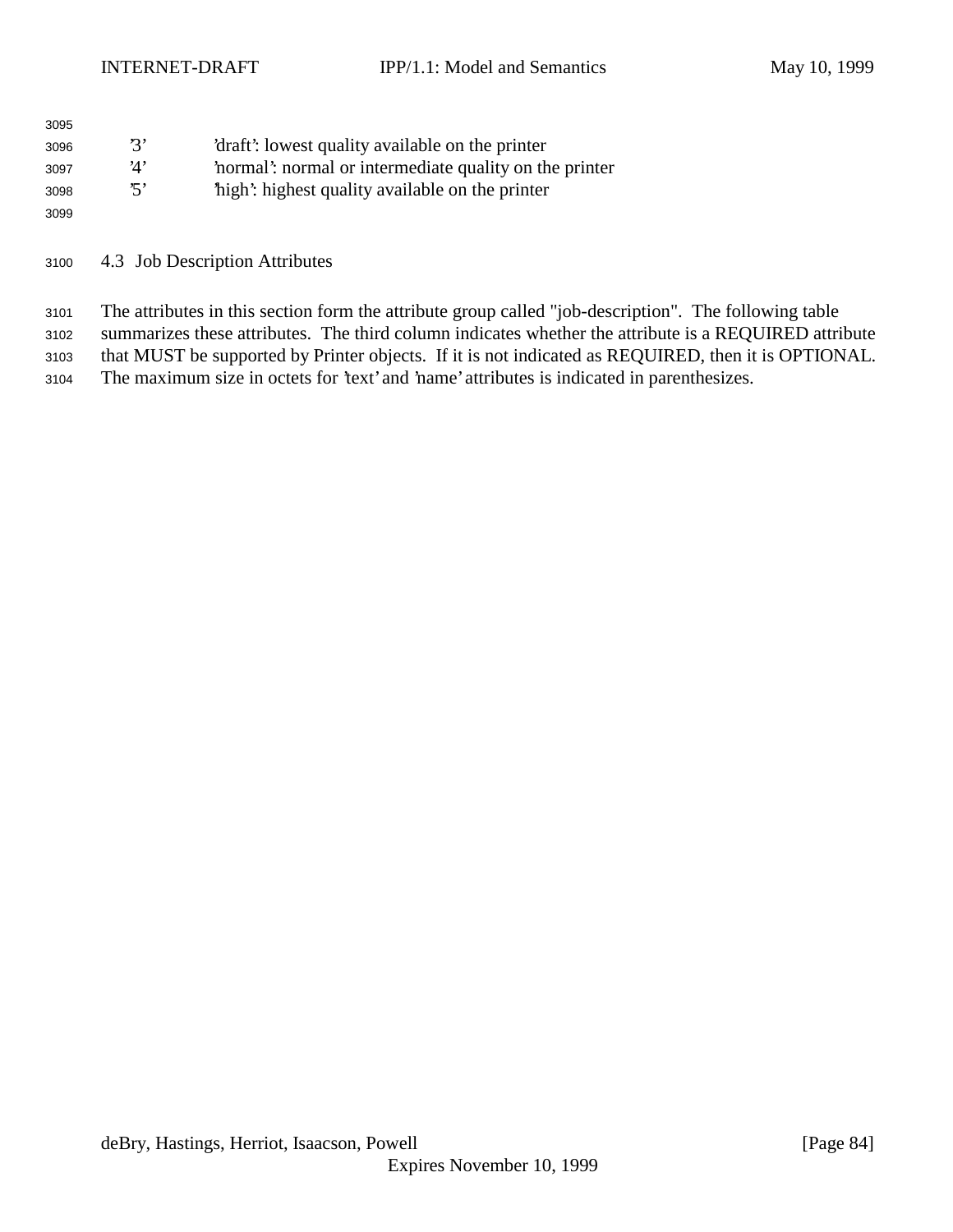| Attribute                  | Syntax               | REQUIRED? |
|----------------------------|----------------------|-----------|
| job-uri                    | uri                  | REQUIRED  |
| job-id                     | integer(1:MAX)       | REQUIRED  |
| job-printer-uri            | uri                  | REQUIRED  |
| job-more-info              | uri                  |           |
| job-name                   | name (MAX)           | REQUIRED  |
| job-originating-user-name  | name (MAX)           | REQUIRED  |
| job-state                  | type1 enum           | REQUIRED  |
| job-state-reasons          | 1setOf type2 keyword | REQUIRED  |
| job-state-message          | text (MAX)           |           |
| number-of-documents        | integer (0:MAX)      |           |
| output-device-assigned     | name (127)           |           |
| time-at-creation           | integer (0:MAX)      | REQUIRED  |
| time-at-processing         | integer (0:MAX)      | REQUIRED  |
| time-at-completed          | integer (0:MAX)      | REQUIRED  |
| job-printer-up-time        | integer (1:MAX)      | REQUIRED  |
| number-of-intervening-jobs | integer (0:MAX)      |           |
| job-message-from-operator  | text (127)           |           |
| job-k-octets               | integer (0:MAX)      |           |
| job-impressions            | integer (0:MAX)      |           |
| job-media-sheets           | integer (0:MAX)      |           |
| job-k-octets-processed     | integer (0:MAX)      |           |
| job-impressions-completed  | integer (0:MAX)      |           |
| job-media-sheets-completed | integer (0:MAX)      |           |
| attributes-charset         | charset              | REQUIRED  |

deBry, Hastings, Herriot, Isaacson, Powell [Page 85]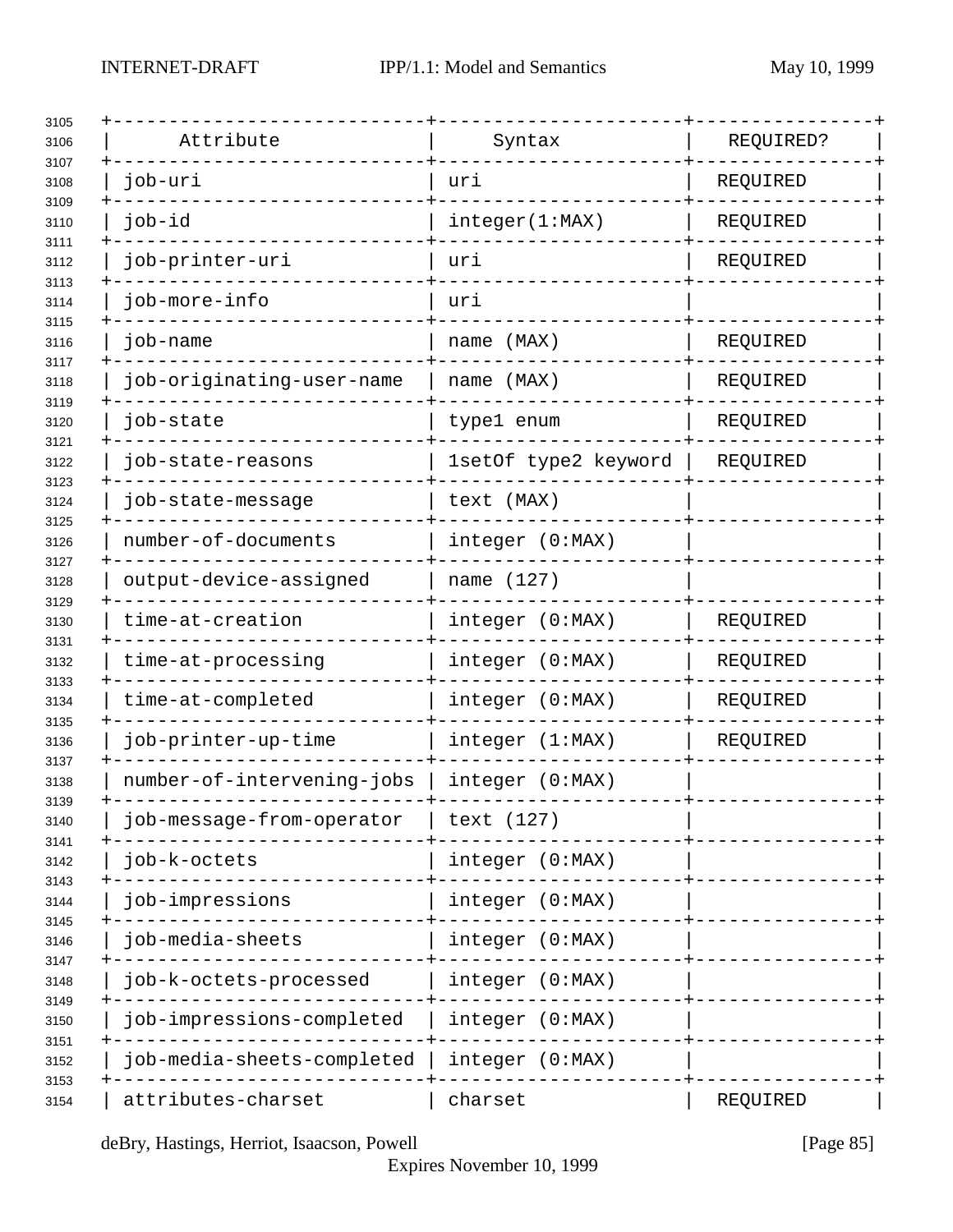| 3155 |                                              |          |  |
|------|----------------------------------------------|----------|--|
| 3156 | attributes-natural-language  naturalLanguage | REQUIRED |  |
| 3157 |                                              |          |  |
| 3158 |                                              |          |  |

4.3.1 job-uri (uri)

 This REQUIRED attribute contains the URI for the job. The Printer object, on receipt of a new job, generates a URI which identifies the new Job. The Printer object returns the value of the "job-uri" attribute as part of the response to a create request. The precise format of a Job URI is implementation dependent. If the Printer object supports more than one URI and there is some relationship between the newly formed Job URI and the Printer object's URI, the Printer object uses the Printer URI supplied by the client in the create request. For example, if the create request comes in over a secure channel, the new Job URI MUST use the same secure channel. This can be guaranteed because the Printer object is responsible for generating the Job URI and the Printer object is aware of its security configuration and policy as well as the Printer URI used in the create request.

 For a description of this attribute and its relationship to "job-id" and "job-printer-uri" attribute, see the discussion in section 2.4 on "Object Identity".

4.3.2 job-id (integer(1:MAX))

 This REQUIRED attribute contains the ID of the job. The Printer, on receipt of a new job, generates an ID which identifies the new Job on that Printer. The Printer returns the value of the "job-id" attribute as part of the response to a create request. The 0 value is not included to allow for compatibility with SNMP index values which also cannot be 0.

 For a description of this attribute and its relationship to "job-uri" and "job-printer-uri" attribute, see the discussion in section 2.4 on "Object Identity".

4.3.3 job-printer-uri (uri)

 This REQUIRED attribute identifies the Printer object that created this Job object. When a Printer object creates a Job object, it populates this attribute with the Printer object URI that was used in the create request. This attribute permits a client to identify the Printer object that created this Job object when only the Job object's URI is available to the client. The client queries the creating Printer object to determine which languages, charsets, operations, are supported for this Job.

- For a description of this attribute and its relationship to "job-uri" and "job-id" attribute, see the discussion in section 2.4 on "Object Identity".
- 4.3.4 job-more-info (uri)
- Similar to "printer-more-info", this attribute contains the URI referencing some resource with more information about this Job object, perhaps an HTML page containing information about the Job.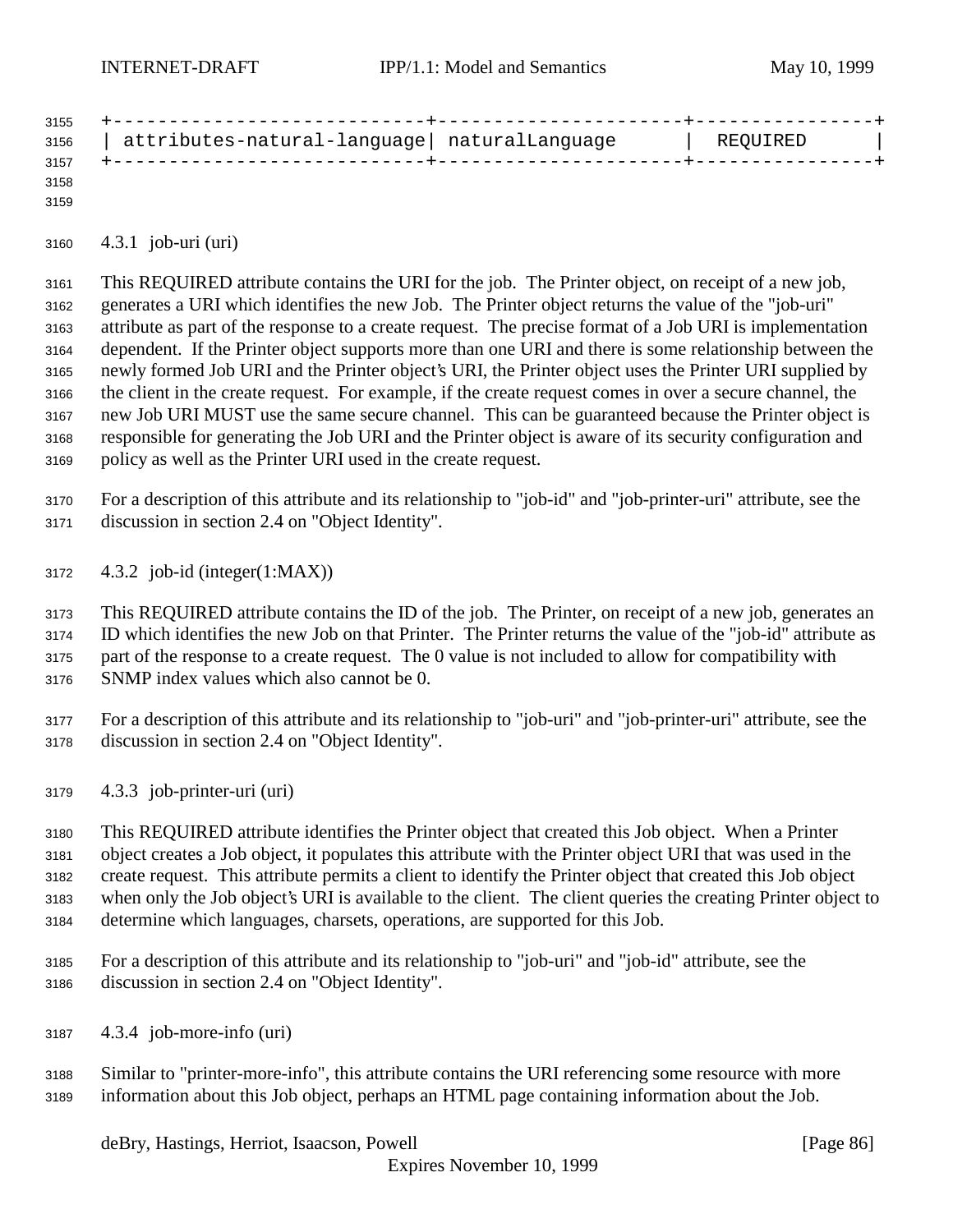4.3.5 job-name (name(MAX))

 This REQUIRED attribute is the name of the job. It is a name that is more user friendly than the "job- uri" attribute value. It does not need to be unique between Jobs. The Job's "job-name" attribute is set to the value supplied by the client in the "job-name" operation attribute in the create request (see Section 3.2.1.1). If, however, the "job-name" operation attribute is not supplied by the client in the create request, the Printer object, on creation of the Job, MUST generate a name. The printer SHOULD generate the value of the Job's "job-name" attribute from the first of the following sources that produces a value: 1) the "document-name" operation attribute of the first (or only) document, 2) the "document- URI" attribute of the first (or only) document, or 3) any other piece of Job specific and/or Document Content information.

4.3.6 job-originating-user-name (name(MAX))

 This REQUIRED attribute contains the name of the end user that submitted the print job. The Printer object sets this attribute to the most authenticated printable name that it can obtain from the authentication service over which the IPP operation was received. Only if such is not available, does the Printer object use the value supplied by the client in the "requesting-user-name" operation attribute of the create operation (see Section 8).

 Note: The Printer object needs to keep an internal originating user id of some form, typically as a credential of a principal, with the Job object. Since such an internal attribute is implementation- dependent and not of interest to clients, it is not specified as a Job Description attribute. This originating user id is used for authorization checks (if any) on all subsequent operation.

4.3.7 job-state (type1 enum)

 This REQUIRED attribute identifies the current state of the job. Even though the IPP protocol defines seven values for job states (plus the out-of-band 'unknown' value - see Section 4.1), implementations only need to support those states which are appropriate for the particular implementation. In other words, a Printer supports only those job states implemented by the output device and available to the Printer object implementation.

Standard enum values are:

| 3217 | Values          | <b>Symbolic Name and Description</b>                                                    |
|------|-----------------|-----------------------------------------------------------------------------------------|
| 3218 |                 |                                                                                         |
| 3219 | 3'              | pending. The job is a candidate to start processing, but is not yet processing.         |
| 3220 |                 |                                                                                         |
| 3221 | 4'              | 'pending-held': The job is not a candidate for processing for any number of reasons but |
| 3222 |                 | will return to the 'pending' state as soon as the reasons are no longer present. The    |
| 3223 |                 | job's "job-state-reason" attribute MUST indicate why the job is no longer a             |
| 3224 |                 | candidate for processing.                                                               |
| 3225 |                 |                                                                                         |
| 3226 | $\mathfrak{B}'$ | processing: One or more of:                                                             |
| 3227 |                 |                                                                                         |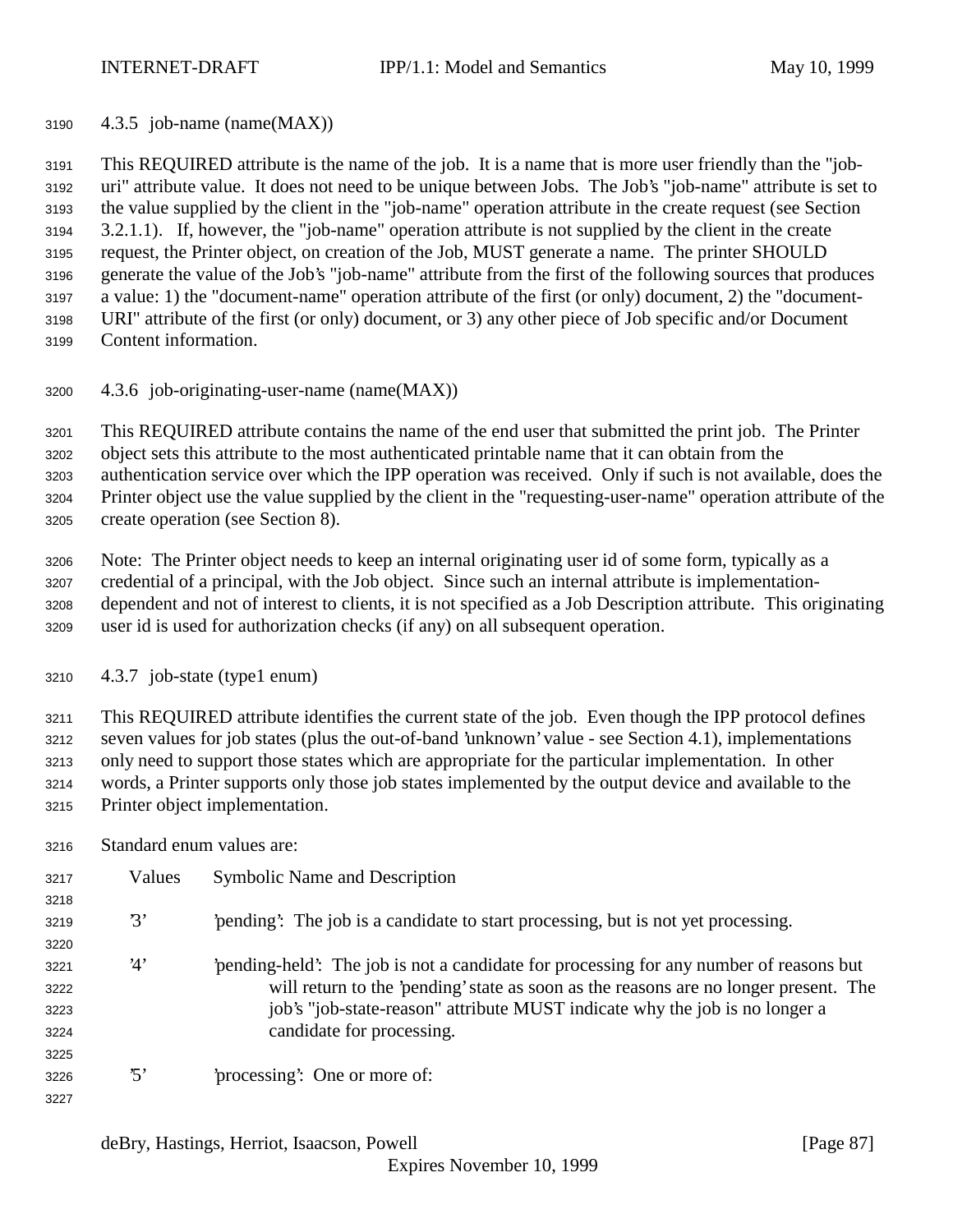| 3228 |             | 1. the job is using, or is attempting to use, one or more purely software processes    |
|------|-------------|----------------------------------------------------------------------------------------|
| 3229 |             | that are analyzing, creating, or interpreting a PDL, etc.,                             |
| 3230 |             | 2. the job is using, or is attempting to use, one or more hardware devices that are    |
| 3231 |             | interpreting a PDL, making marks on a medium, and/or performing finishing,             |
| 3232 |             | such as stapling, etc.,                                                                |
| 3233 |             | 3. the Printer object has made the job ready for printing, but the output device is    |
| 3234 |             | not yet printing it, either because the job hasn't reached the output device or        |
| 3235 |             | because the job is queued in the output device or some other spooler, awaiting the     |
| 3236 |             | output device to print it.                                                             |
| 3237 |             |                                                                                        |
| 3238 |             | When the job is in the 'processing' state, the entire job state includes the detailed  |
| 3239 |             | status represented in the Printer object's "printer-state", "printer-state-reasons",   |
| 3240 |             | and "printer-state-message" attributes.                                                |
| 3241 |             | Implementations MAY, though they NEED NOT, include additional values in the            |
| 3242 |             | job's "job-state-reasons" attribute to indicate the progress of the job, such as       |
| 3243 |             | adding the 'job-printing' value to indicate when the output device is actually         |
| 3244 |             | making marks on paper and/or the 'processing-to-stop-point' value to indicate that     |
| 3245 |             | the IPP object is in the process of canceling or aborting the job. Most                |
| 3246 |             | implementations won't bother with this nuance.                                         |
| 3247 |             |                                                                                        |
| 3248 | $6^{\circ}$ | processing-stopped: The job has stopped while processing for any number of reasons     |
| 3249 |             | and will return to the 'processing' state as soon as the reasons are no longer         |
| 3250 |             | present.                                                                               |
| 3251 |             |                                                                                        |
| 3252 |             | The job's "job-state-reason" attribute MAY indicate why the job has stopped            |
| 3253 |             | processing. For example, if the output device is stopped, the 'printer-stopped'        |
| 3254 |             | value MAY be included in the job's "job-state-reasons" attribute.                      |
| 3255 |             |                                                                                        |
| 3256 |             | Note: When an output device is stopped, the device usually indicates its condition     |
| 3257 |             | in human readable form locally at the device. A client can obtain more complete        |
| 3258 |             | device status remotely by querying the Printer object's "printer-state", "printer-     |
| 3259 |             | state-reasons" and "printer-state-message" attributes.                                 |
| 3260 |             |                                                                                        |
| 3261 | $7^,$       | 'canceled': The job has been canceled by a Cancel-Job operation and the Printer object |
| 3262 |             | has completed canceling the job and all job status attributes have reached their       |
| 3263 |             | final values for the job. While the Printer object is canceling the job, the job       |
| 3264 |             | remains in its current state, but the job's "job-state-reasons" attribute SHOULD       |
| 3265 |             | contain the 'processing-to-stop-point' value and one of the 'canceled-by-user',        |
| 3266 |             | 'canceled-by-operator', or 'canceled-at-device' value. When the job moves to the       |
| 3267 |             | 'canceled' state, the 'processing-to-stop-point' value, if present, MUST be            |
| 3268 |             | removed, but the 'canceled-by-xxx', if present, MUST remain.                           |
| 3269 |             |                                                                                        |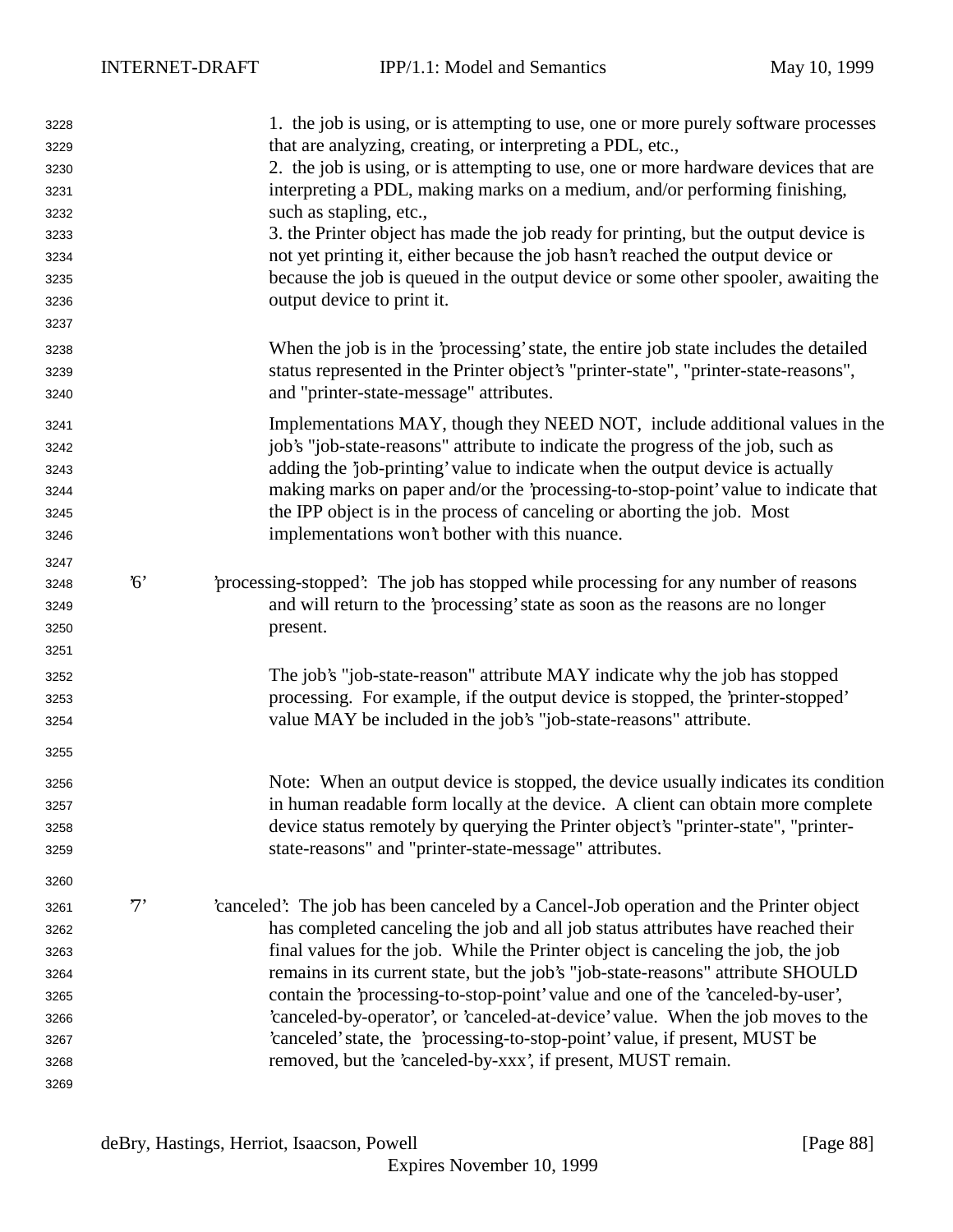| 3270 | $\mathcal{S}$  |                                                              |                                                                                                   | 'aborted': The job has been aborted by the system, usually while the job was in the                         |
|------|----------------|--------------------------------------------------------------|---------------------------------------------------------------------------------------------------|-------------------------------------------------------------------------------------------------------------|
| 3271 |                |                                                              |                                                                                                   | processing' or 'processing-stopped' state and the Printer has completed aborting                            |
| 3272 |                |                                                              |                                                                                                   | the job and all job status attributes have reached their final values for the job.                          |
| 3273 |                |                                                              |                                                                                                   | While the Printer object is aborting the job, the job remains in its current state, but                     |
| 3274 |                |                                                              |                                                                                                   | the job's "job-state-reasons" attribute SHOULD contain the 'processing-to-stop-                             |
| 3275 |                |                                                              |                                                                                                   | point' and 'aborted-by-system' values. When the job moves to the 'aborted' state,                           |
| 3276 |                |                                                              |                                                                                                   | the 'processing-to-stop-point' value, if present, MUST be removed, but the                                  |
| 3277 |                |                                                              | 'aborted-by-system' value, if present, MUST remain.                                               |                                                                                                             |
| 3278 |                |                                                              |                                                                                                   |                                                                                                             |
| 3279 | $\mathfrak{g}$ |                                                              | 'completed': The job has completed successfully or with warnings or errors after                  |                                                                                                             |
| 3280 |                |                                                              |                                                                                                   | processing and all of the job media sheets have been successfully stacked in the                            |
| 3281 |                |                                                              |                                                                                                   | appropriate output bin(s) and all job status attributes have reached their final                            |
| 3282 |                |                                                              |                                                                                                   | values for the job. The job's "job-state-reasons" attribute SHOULD contain one                              |
| 3283 |                |                                                              |                                                                                                   | of: 'completed-successfully', 'completed-with-warnings', or 'completed-with-errors'                         |
| 3284 |                | values.                                                      |                                                                                                   |                                                                                                             |
| 3285 |                |                                                              |                                                                                                   |                                                                                                             |
| 3286 |                |                                                              |                                                                                                   | The final value for this attribute MUST be one of: 'completed', 'canceled', or 'aborted' before the Printer |
| 3287 |                |                                                              | removes the job altogether. The length of time that jobs remain in the 'canceled', 'aborted', and |                                                                                                             |
| 3288 |                |                                                              | completed' states depends on implementation. See section 4.3.7.1.                                 |                                                                                                             |
|      |                |                                                              |                                                                                                   |                                                                                                             |
| 3289 |                | The following figure shows the normal job state transitions. |                                                                                                   |                                                                                                             |
| 3290 |                |                                                              |                                                                                                   | +----> canceled                                                                                             |
| 3291 |                |                                                              |                                                                                                   |                                                                                                             |
| 3292 |                |                                                              |                                                                                                   | +----> pending --------> processing ---------+------> completed                                             |
| 3293 |                |                                                              |                                                                                                   |                                                                                                             |
| 3294 | $--->+$        |                                                              |                                                                                                   | +----> aborted                                                                                              |
| 3295 |                | $\mathbf v$                                                  | $\mathbf v$                                                                                       |                                                                                                             |

 Normally a job progresses from left to right. Other state transitions are unlikely, but are not forbidden. Not shown are the transitions to the 'canceled' state from the 'pending', 'pending-held', and 'processing-stopped' states.

+----> pending-held processing-stopped ---+

 Jobs reach one of the three terminal states: 'completed', 'canceled', or 'aborted', after the jobs have completed all activity, including stacking output media, after the jobs have completed all activity, and all job status attributes have reached their final values for the job.

 Note: As with all other IPP attributes, if the implementation cannot determine the correct value for this attribute, it SHOULD respond with the out-of-band value 'unknown' (see section 4.1) rather than try to guess at some possibly incorrect value and give the end user the wrong impression about the state of the Job object. For example, if the implementation is just a gateway into some printing system from which it can normally get status, but temporarily is unable, then the implementation should return the 'unknown' value. However, if the implementation is a gateway to a printing system that never provides detailed status about the print job, the implementation MAY set the IPP Job object's state to 'completed',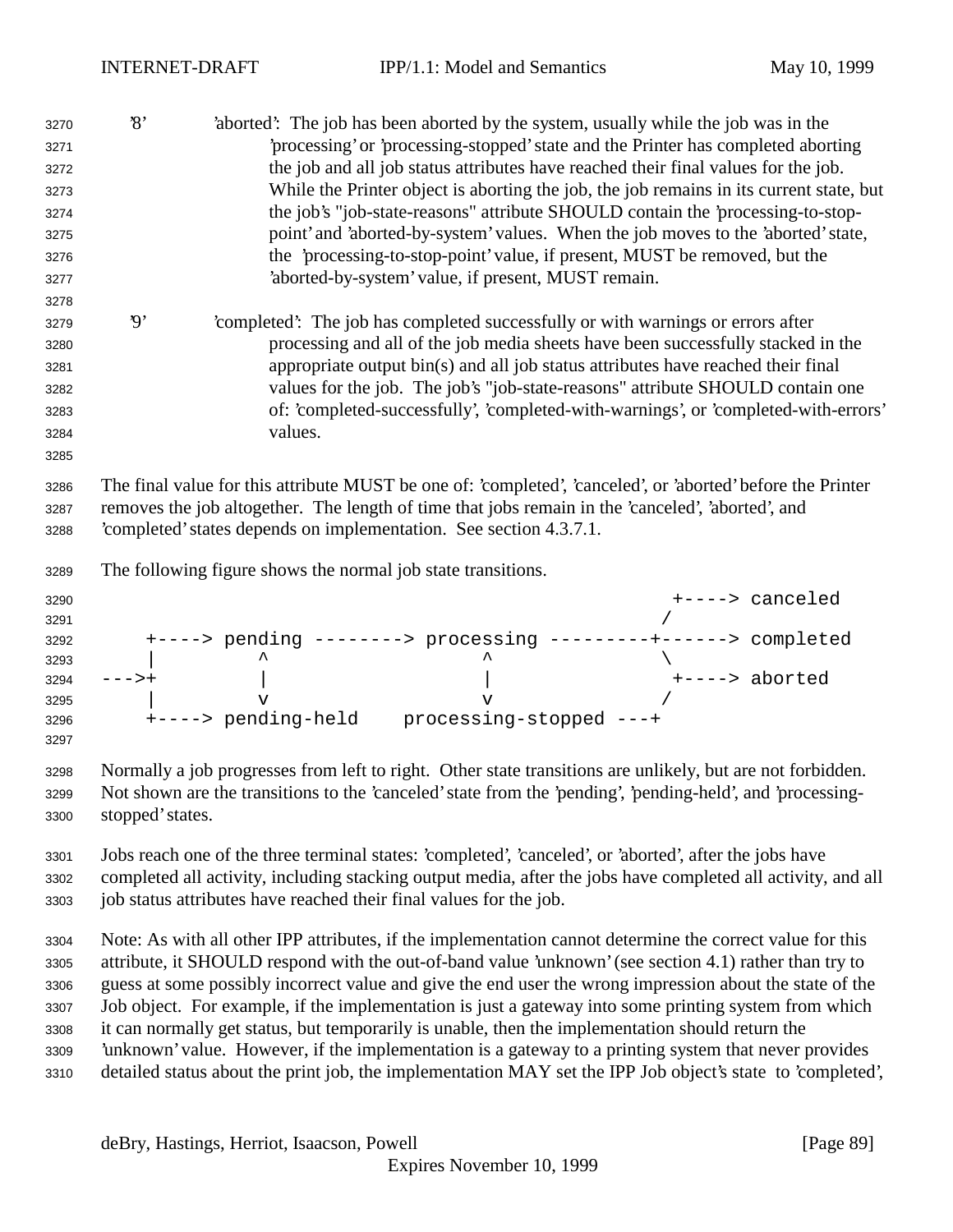provided that it also sets the 'queued-in-device' value in the job's "job-state-reasons" attribute (see 3312 section 4.3.8). **Issue 14** 

4.3.7.1 Partitioning of Job States

 This section partitions the 7 job states into phases: Job Not Completed, Job Retention, Job History, and Job Removal. This section also explains the 'job-restartable' value of the "job-state-reasons" Job Description attribute for use with the Restart-Job operation.

- Job Not Completed: When a job is in the 'pending', 'pending-held', 'processing', or 'processing-stopped' states, the job is not completed.
- Job Retention: When a job enters one of the three terminal job states: 'completed', 'canceled', or 'aborted', the IPP Printer object MAY "retain" the job in a restartable condition for an implementation- defined time period. This time period MAY be zero seconds and MAY depend on the terminal job state. This phase is called Job Retention. While in the Job Retention phase, the job's document data is retained 3323 and a client may restart the job using the Restart-Job operation. If the IPP object supports **Issue 30** the Restart-Job operation, then it SHOULD indicate that the job is restartable by adding the 'job-restartable' value to the job's "job-state-reasons" attribute (see Section 4.3.8) during the Job Retention phase.
- Job History: After the Job Retention phase expires for a job, the Printer object deletes the document data for the job and the job becomes part of the Job History. The Printer object MAY also delete any number of the job attributes. Since the job is no longer restartable, the Printer object MUST remove the 'job-restartable' value from the job's "job-state-reasons" attribute, if present.
- Job Removal: After the job has remained in the Job History for an implementation-defined time, such as when the number of jobs exceeds a fixed number or after a fixed time period (which MAY be zero seconds), the IPP Printer removes the job from the system.
- Using the Get-Jobs operation and supplying the 'not-completed' value for the "which-jobs" operation attribute, a client is requesting jobs in the Job Not Completed phase. Using the Get-Jobs operation and supplying the 'completed' value for the "which-jobs" operation attribute, a client is requesting jobs in the Job Retention and Job History phases. Using the Get-Job-Attributes operation, a client is requesting a job in any phase except Job Removal. After Job Removal, the Get-Job-Attributes and Get-Jobs operations no longer are capable of returning any information about a job.
- 4.3.8 job-state-reasons (1setOf type2 keyword)
- This REQUIRED attribute provides additional information about the job's current state, i.e., information that augments the value of the job's "job-state" attribute.
- While implementation of this attribute is REQUIRED, implementation of these values is OPTIONAL.
- **Issue 30** These values MAY be used with any job state or states for which the reason makes sense.
- Furthermore, when implemented, the Printer MUST return these values when the reason applies and
- MUST NOT return them when the reason no longer applies whether the value of the Job's "job-state"
- attribute changed or not. When the Job does not have any reasons for being in its current state, the value of the Job's "job-state-reasons" attribute MUST be 'none'.

deBry, Hastings, Herriot, Isaacson, Powell [Page 90]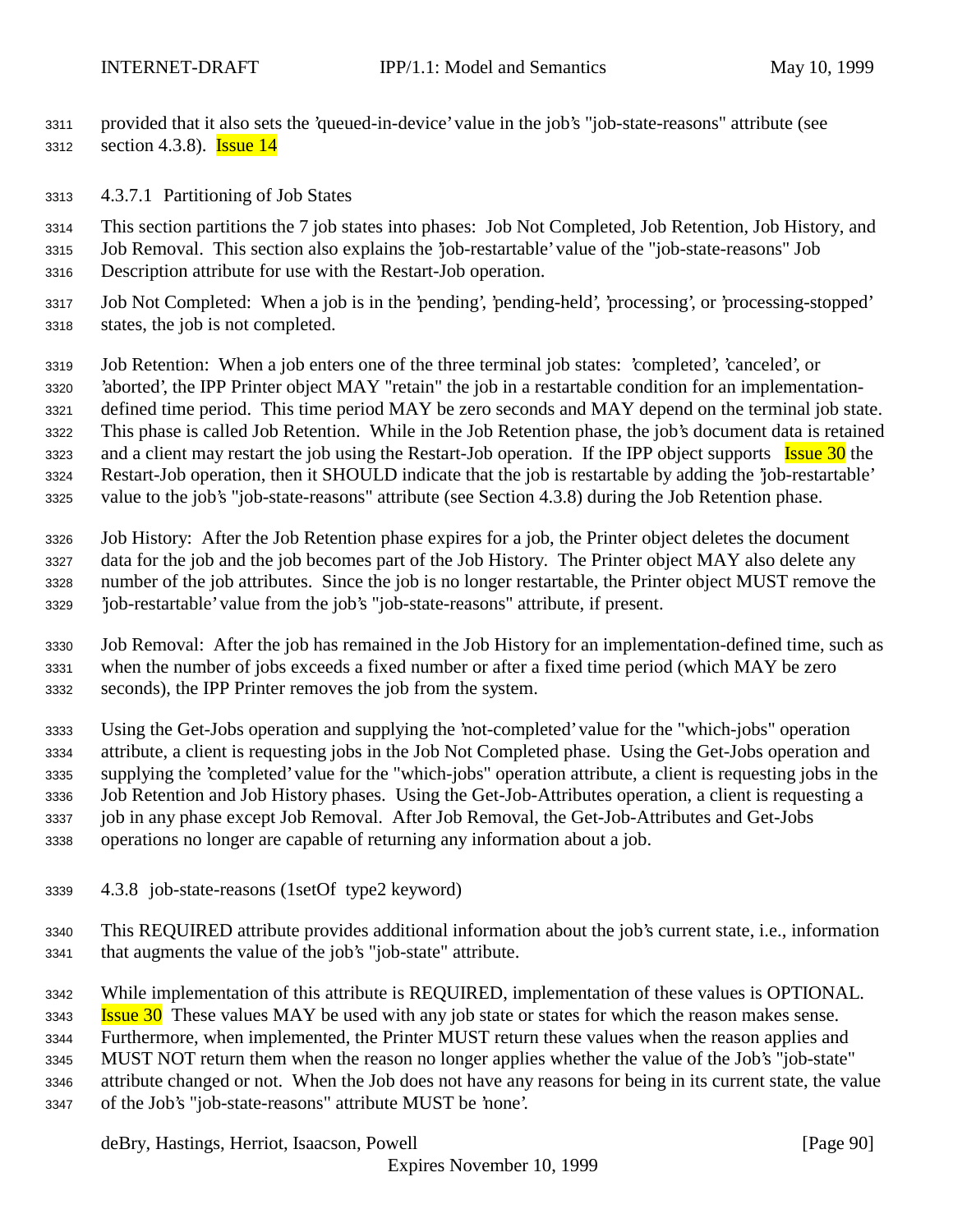Note: While values cannot be added to the 'job-state' attribute without impacting deployed clients that take actions upon receiving "job-state" values, it is the intent that additional "job-state-reasons" values can be defined and registered without impacting such deployed clients. In other words, the "job-state-reasons" attribute is intended to be extensible.

 The following standard keyword values are defined. For ease of understanding, the values are presented in the order in which the reasons are likely to occur (if implemented), starting with the 'job-incoming' value:

- 'none': There are no reasons for the job's current state. This state reason is semantically equivalent to "job-state-reasons" without any value and MUST be used when there is no other value, since the 1setOf attribute syntax requires at least one value.
- 'job-incoming': The Create-Job operation has been accepted by the Printer, but the Printer is expecting additional Send-Document and/or Send-URI operations and/or is accessing/accepting document data.
- 'job-data-insufficient': The Create-Job operation has been accepted by the Printer, but the Printer is expecting additional document data before it can move the job into the 'processing' state. If a Printer starts processing before it has received all data, the Printer removes the 'job-data- insufficient' reason, but the 'job-incoming' remains. If a Printer starts processing after it has received all data, the Printer removes the 'job-data-insufficient' reason and the 'job-incoming' at the same time. Issue 13
- 'document-access-error': After accepting a Print-URI or Send-URI request, the Printer could not access one or more documents passed by reference. This reason is intended to cover any file access problem, including file does not exist and access denied because of an access control problem. Whether the Printer aborts the job and moves the job to the 'aborted' job state or prints all documents that are accessible and moves the job to the 'completed' job state and adds the 'completed-with-errors' value in the job's "job-state-reasons" attribute depends on implementation and/or site policy. **Issue 35**
- 'submission-interrupted': The job was not completely submitted for some unforeseen reason, such as: (1) the Printer has crashed before the job was closed by the client, (2) the Printer or the document transfer method has crashed in some non-recoverable way before the document data was entirely transferred to the Printer, (3) the client crashed or failed to close the job before the time-out period. See section 4.4.31.
- 'job-outgoing': The Printer is transmitting the job to the output device.
- 'job-hold-until-specified': The value of the job's "job-hold-until" attribute was specified with a time period that is still in the future. The job MUST NOT be a candidate for processing until this reason is removed and there are no other reasons to hold the job.
- 'resources-are-not-ready': At least one of the resources needed by the job, such as media, fonts, resource objects, etc., is not ready on any of the physical printer's for which the job is a candidate. This condition MAY be detected when the job is accepted, or subsequently while the job is pending or processing, depending on implementation. The job may remain in its current state or be moved to the 'pending-held' state, depending on implementation and/or job scheduling policy. 'printer-stopped-partly': The value of the Printer's "printer-state-reasons" attribute contains the value 'stopped-partly'.
- 'printer-stopped': The value of the Printer's "printer-state" attribute is 'stopped'.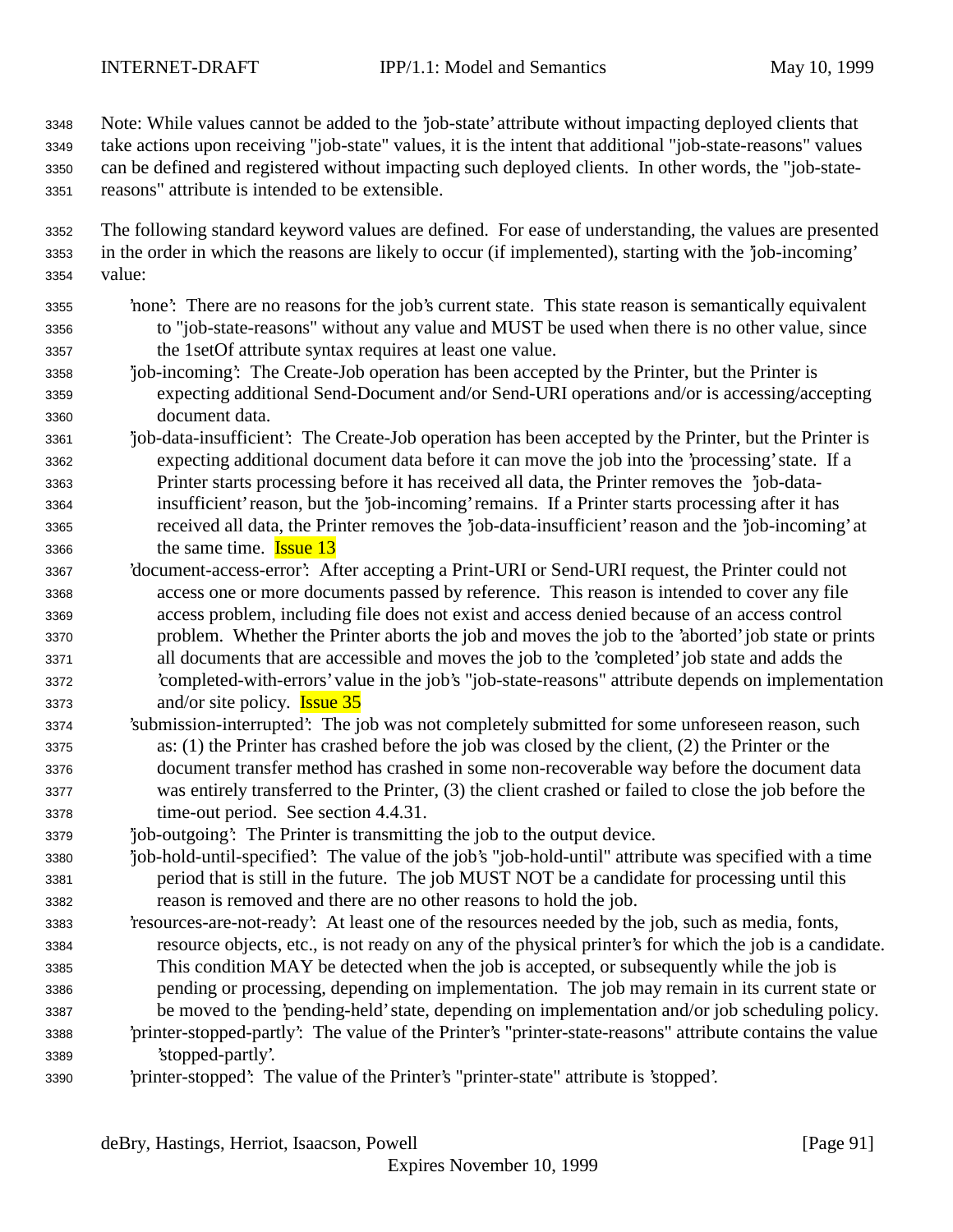- 'job-interpreting': Job is in the 'processing' state, but more specifically, the Printer is interpreting the document data.
- 'job-queued': Job is in the 'processing' state, but more specifically, the Printer has queued the document data.
- 'job-transforming': Job is in the 'processing' state, but more specifically, the Printer is interpreting document data and producing another electronic representation.
- 'job-queued-for-marker': Job is in any of the 'pending-held', 'pending', or 'processing' states, but more specifically, the Printer has completed enough processing of the document to be able to start marking and the job is waiting for the marker. Systems that require human intervention to release jobs using the Release-Job operation, put the job into the 'pending-held' job state. Systems that automatically select a job to use the marker put the job into the 'pending' job state or keep the job in the 'processing' job state while waiting for the marker, depending on implementation. All implementations put the job into (or back into) the 'processing' state when marking does begin. Issue 31
- 'job-printing': The output device is marking media. This value is useful for Printers which spend a great deal of time processing (1) when no marking is happening and then want to show that marking is now happening or (2) when the job is in the process of being canceled or aborted while the job remains in the 'processing' state, but the marking has not yet stopped so that impression or sheet counts are still increasing for the job.
- 'job-canceled-by-user': The job was canceled by the owner of the job using the Cancel-Job request, i.e., by a user whose authenticated identity is the same as the value of the originating user that created the Job object, or by some other authorized end-user, such as a member of the job owner's security group.
- 'job-canceled-by-operator': The job was canceled by the operator using the Cancel-Job request, i.e., by a user who has been authenticated as having operator privileges (whether local or remote). If the security policy is to allow anyone to cancel anyone's job, then this value may be used when the job is canceled by other than the owner of the job. For such a security policy, in effect, everyone is an operator as far as canceling jobs with IPP is concerned.
- 'job-canceled-at-device': The job was canceled by an unidentified local user, i.e., a user at a console at the device.
- 'aborted-by-system': The job (1) is in the process of being aborted, (2) has been aborted by the system and placed in the 'aborted' state, or (3) has been aborted by the system and placed in the 'pending-held' state, so that a user or operator can manually try the job again.
- 'unsupported-compression': The job was aborted by the system because the Printer determined while attempting to decompress the document-data's that the compression is actually not among those 3426 supported by the Printer. **Issue 6**
- 'compression-error': The job was aborted by the system because the Printer encountered an error in the document-data while decompressing it. If the Printer posts this reason, the document-data has already passed any tests that would have led to the 'unsupported-compression' job-state-reason. Issue 6
- 'unsupported-document-format': The job was aborted by the system because the document-data's document-format is not among those supported by the Printer. If the client specifies the document-format as 'application/octet-stream', the printer MAY abort the job and post this reason even though the format is a member of the "document-format-supported" printer attribute, but 3435 not among the auto-sensed document-formats. **Issue 3**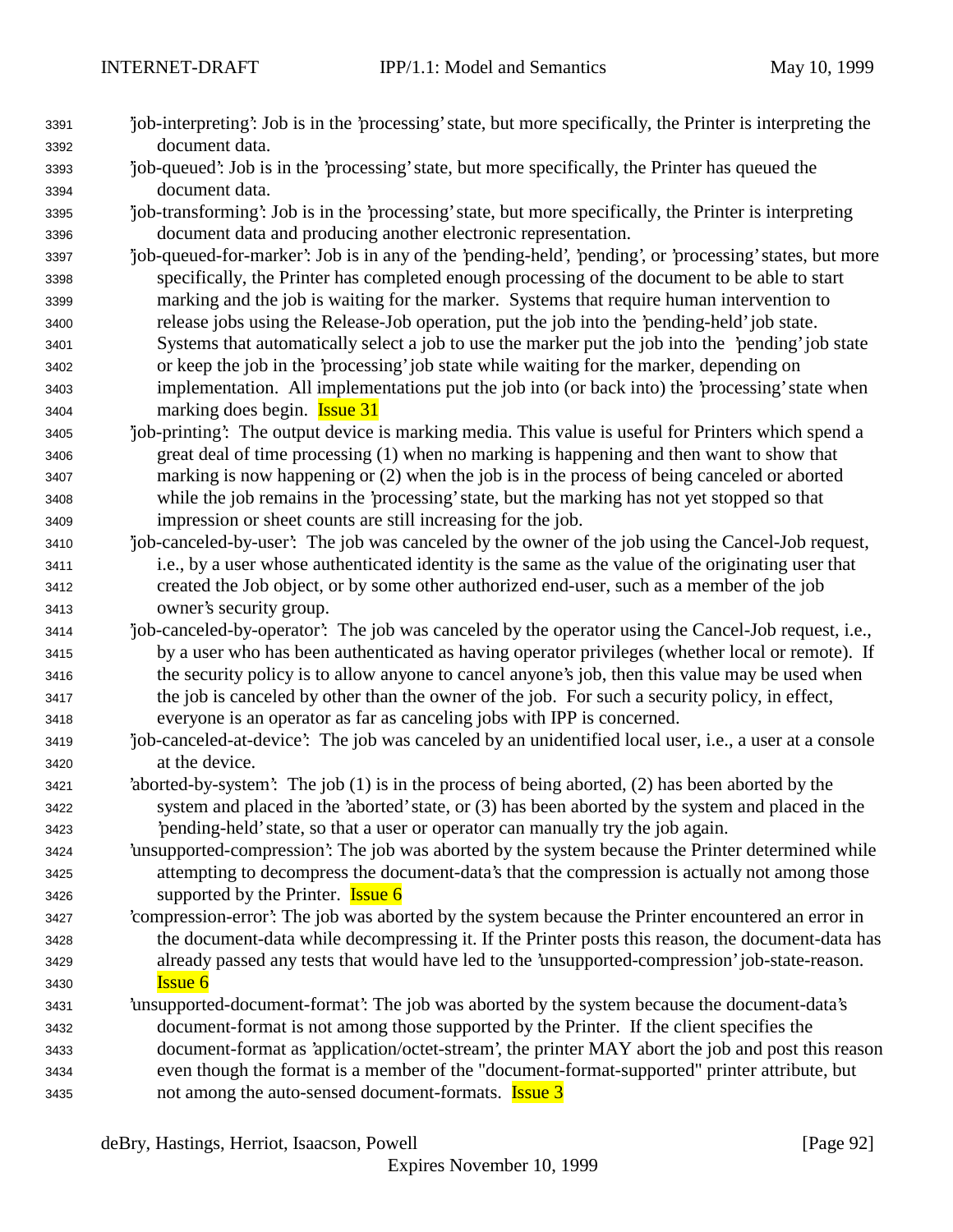- 'document-format-error': The job was aborted by the system because the Printer encountered an error in the document-data while processing it. If the Printer posts this reason, the document-data has already passed any tests that would have led to the 'unsupported-document-format' job-state-reason. Issue 3
- 'processing-to-stop-point': The requester has issued a Cancel-Job operation or the Printer object has aborted the job, but is still performing some actions on the job until a specified stop point occurs or job termination/cleanup is completed.
- This reason is recommended to be used in conjunction with the 'processing' job state to indicate that the Printer object is still performing some actions on the job while the job remains in the 'processing' state. After all the job's job description attributes have stopped incrementing, the Printer object moves the job from the 'processing' state to the 'canceled' or 'aborted' job states.
- 'service-off-line': The Printer is off-line and accepting no jobs. All 'pending' jobs are put into the 'pending-held' state. This situation could be true if the service's or document transform's input is impaired or broken.
- 'job-completed-successfully': The job completed successfully.
- 'job-completed-with-warnings': The job completed with warnings.
- 'job-completed-with-errors': The job completed with errors (and possibly warnings too).
- 'job-restartable' This job is retained (see section 4.3.7.1) and is currently able to be restarted using the Restart-Job operation (see section 3.3.7). If 'job-restartable' is a value of the job's 'job-state-reasons' attribute, then the IPP object MUST accept a Restart-Job operation for that job.
- 'queued-in-device': The job has been forwarded to a device or print system that is unable to send back status. The Printer sets the job's "job-state " attribute to 'completed' and adds the 'queued- in-device' value to the job's "job-state-reasons" attribute to indicate that the Printer has no additional information about the job and never will have any better information. See note in section 4.3.7. Issue 14
- 4.3.9 job-state-message (text(MAX))

 This attribute specifies information about the "job-state" and "job-state-reasons" attributes in human readable text. If the Printer object supports this attribute, the Printer object MUST be able to generate this message in any of the natural languages identified by the Printer's "generated-natural-language- supported" attribute (see the "attributes-natural-language" operation attribute specified in Section 3.1.4.1).

 Note: the value SHOULD NOT contain additional information not contained in the values of the "job- state" and "job-states-reasons" attributes, such as interpreter error information. Otherwise, application programs might attempt to parse the (localized text). For such additional information such as interpreter errors for application program consumption or specific document access errors, new attributes with keyword values, needs to be developed and registered.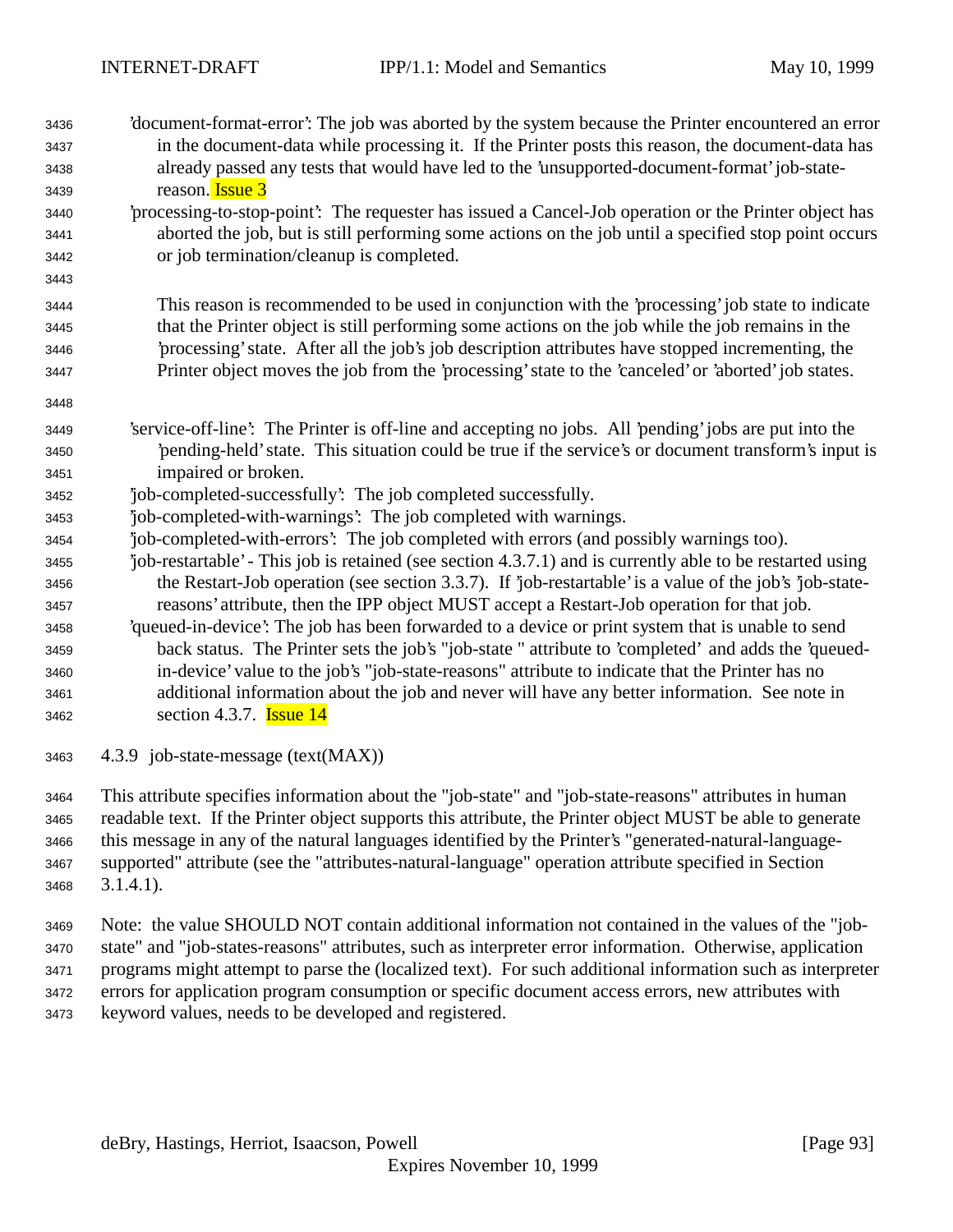4.3.10 number-of-documents (integer(0:MAX))

This attribute indicates the number of documents in the job, i.e., the number of Send-Document, Send-

 URI, Print-Job, or Print-URI operations that the Printer has accepted for this job, regardless of whether the document data has reached the Printer object or not.

 Implementations supporting the OPTIONAL Create-Job/Send-Document/Send-URI operations SHOULD support this attribute so that clients can query the number of documents in each job.

4.3.11 output-device-assigned (name(127))

 This attribute identifies the output device to which the Printer object has assigned this job. If an output device implements an embedded Printer object, the Printer object NEED NOT set this attribute. If a print server implements a Printer object, the value MAY be empty (zero-length string) or not returned until the Printer object assigns an output device to the job. This attribute is particularly useful when a single Printer object support multiple devices (so called "fan-out").

3486 4.3.12 Event Time Job Description Attributes Issue 17

 This section defines the Job Description attributes that indicate the time at which certain events occur for a job. The attribute syntax MUST be either 'integer' or 'dateTime' for any response in which the "version-number" parameter is supplied as '1.1', but MUST be an 'integer' for any response in which the "version-number" parameter is supplied as '1.0', for compatibility with IPP/1.0 [RFC2566]. See section 3.1.8.

- In order to populate these Event Time Job Description Attributes, the Printer object copies either:
- 1. the value in its "printer-current-time" attribute for the 'dateTime' value at the time the event occurred if the printer supports the attribute "printer-current-time" and its value is not the out-of-band 'no-value' value,
- 2. the value in its "printer-up-time" attribute for the 'integer' value at the time the event occurred otherwise

 Note: because the time MAY become known to the Printer some time after power-up, a client could receive jobs that contain some Event Time Job Description Attributes that use the 'integer' time tick representation while the later events use the 'dateTime' date/time representation.

 If the Printer implementation keeps jobs persistently across power cycles, then an implementation MUST reset its "printer-up-time" attribute to 1 on each power-up. In addition, an implementation that uses the 'integer' form MUST change all of its Event Time Job Description attributes for those persistent jobs either:

1. to 0 to indicate that the event happened before the most recent power up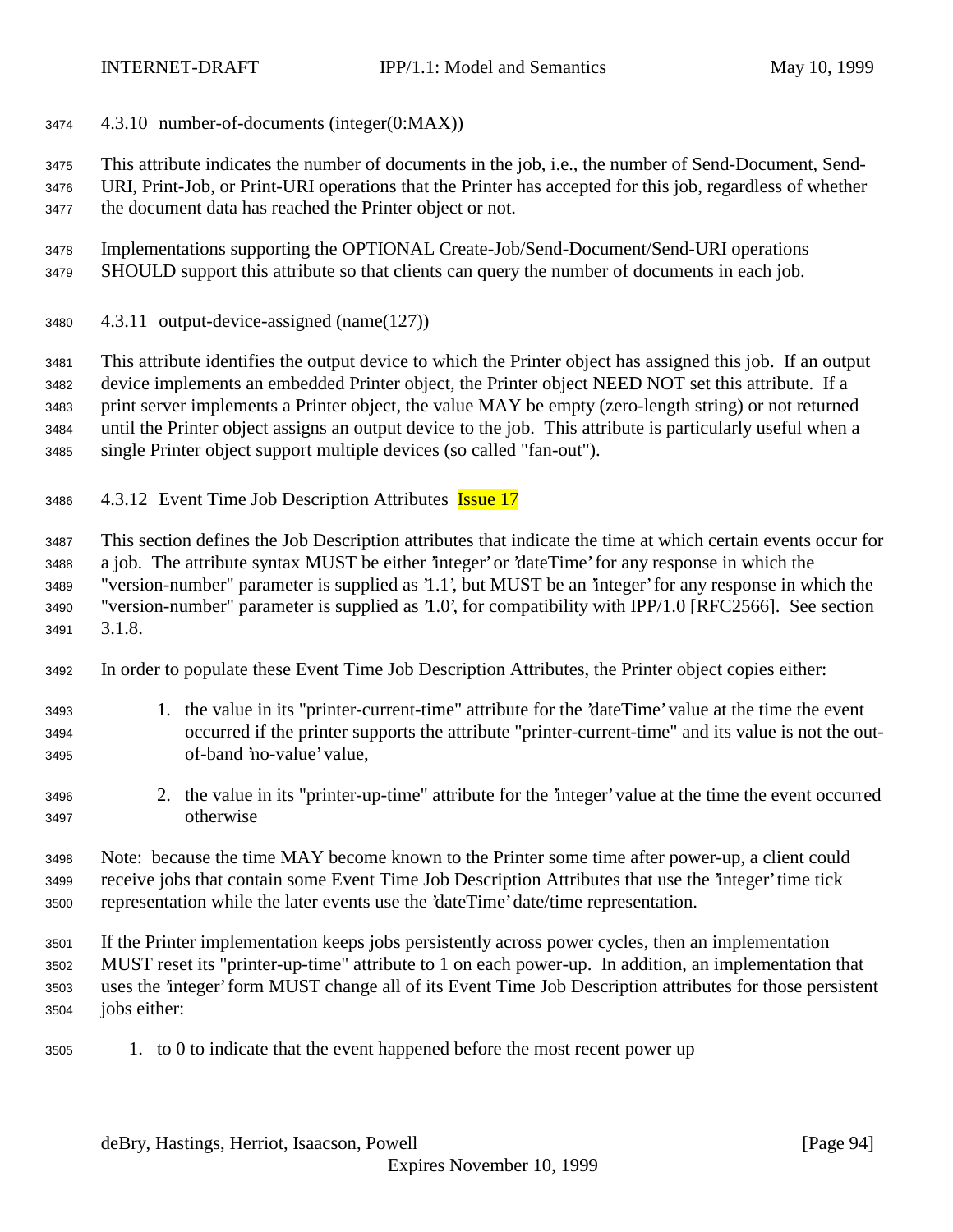- 2. to the negative of the number of seconds before the most recent power-up that the event took place, though the negative number NEED NOT reflect the exact number of seconds
- An implementation that uses the 'dateTime' form does not change the values of any of its Event Time Job Description Attributes for persistent jobs on power-up.
- 4.3.12.1 time-at-creation (integer(MIN:MAX) | dateTime)
- This REQUIRED attribute indicates the time at which the Job object was created.
- 4.3.12.2 time-at-processing (integer(MIN:MAX) | dateTime)
- This REQUIRED attribute indicates the time at which the Job object began processing. The out-of-band 'no-value' value is returned if the job has not yet been in the 'processing' state (see the beginning of Section 4.1)..
- 4.3.12.3 time-at-completed (integer(MIN:MAX) | dateTime)

 This REQUIRED attribute indicates the time at which the Job object completed (or was cancelled or aborted). The out-of-band 'no-value' value is returned if the job has not yet completed, been canceled, or aborted (see the beginning of Section 4.1).

3520  $4.3.12.4$  job-printer-up-time (integer(1:MAX)) Issue 17

 This REQUIRED Job Description attribute indicates the amount of time (in seconds) that the Printer implementation has been up and running. This attribute is an alias for the "printer-up-time" Printer Description attribute (see Section 4.4.29).

 Note: A client MAY request this attribute in a Get-Job-Attributes or Get-Jobs request and use the value returned in combination with other requested Event Time Job Description Attributes in order to display time attributes to a user when the IPP Printer returns them using the 'integer' attribute syntax. The difference between this attribute and the 'integer' value of a "time-at-xxx" attribute is the number of seconds ago that the "time-at-xxx" event occurred. A client can compute the wall-clock time at which the "time-at-xxx" event occurred by subtracting this difference from the client's wall-clock time.

4.3.13 number-of-intervening-jobs (integer(0:MAX))

 This attribute indicates the number of jobs that are "ahead" of this job in the relative chronological order of expected time to complete (i.e., the current scheduled order). For efficiency, it is only necessary to calculate this value when an operation is performed that requests this attribute.

- 4.3.14 job-message-from-operator (text(127))
- This attribute provides a message from an operator, system administrator or "intelligent" process to indicate to the end user the reasons for modification or other management action taken on a job.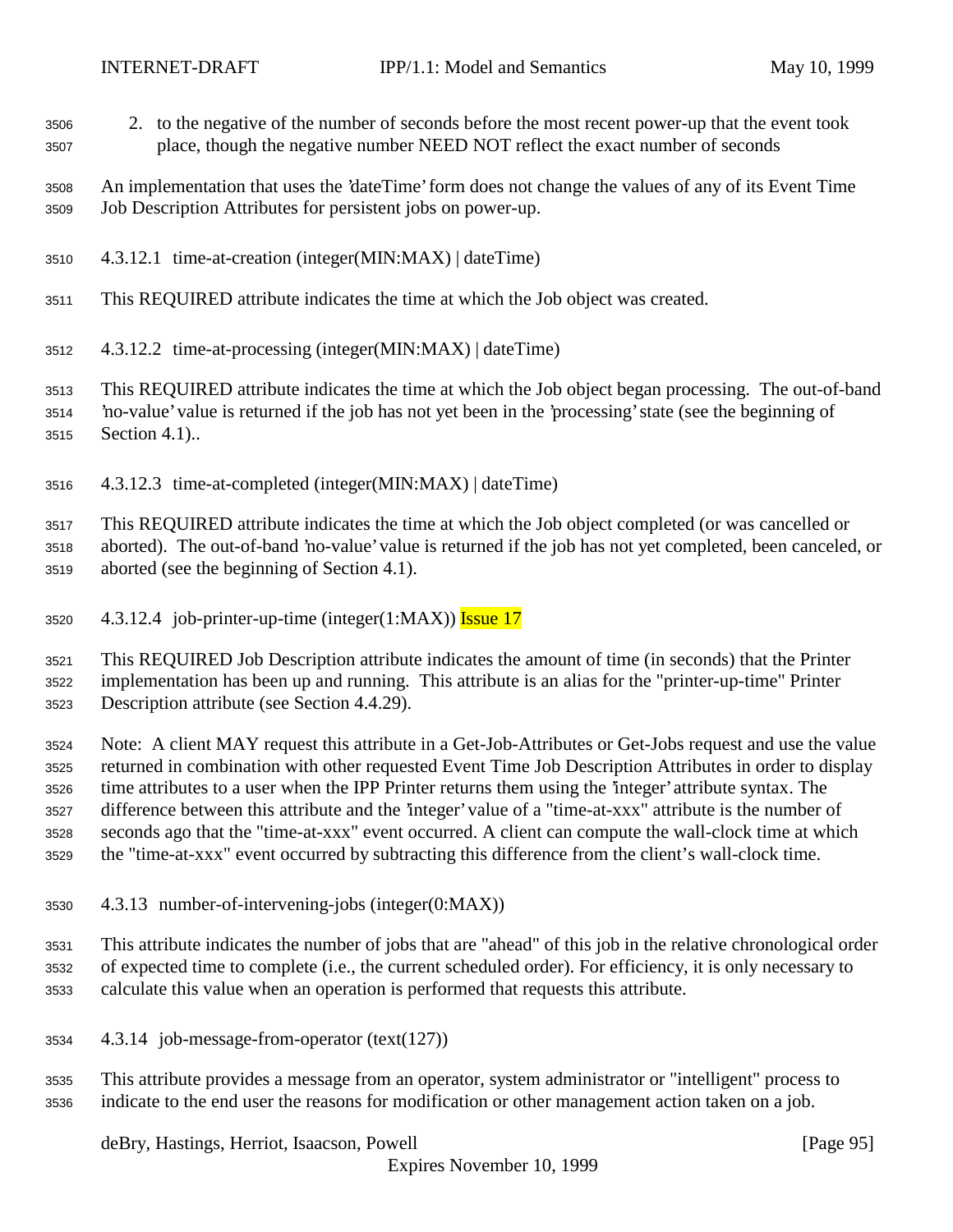## 4.3.15 Job Size Attributes

 This sub-section defines job attributes that describe the size of the job. These attributes are not intended to be counters; they are intended to be useful routing and scheduling information if known. For these attributes, the Printer object may try to compute the value if it is not supplied in the create request. Even if the client does supply a value for these three attributes in the create request, the Printer object MAY choose to change the value if the Printer object is able to compute a value which is more accurate than the client supplied value. The Printer object may be able to determine the correct value for these attributes either right at job submission time or at any later point in time.

4.3.15.1 job-k-octets (integer(0:MAX))

 This attribute specifies the total size of the document(s) in K octets, i.e., in units of 1024 octets requested to be processed in the job. The value MUST be rounded up, so that a job between 1 and 1024 octets MUST be indicated as being 1, 1025 to 2048 MUST be 2, etc.

 This value MUST NOT include the multiplicative factors contributed by the number of copies specified by the "copies" attribute, independent of whether the device can process multiple copies without making multiple passes over the job or document data and independent of whether the output is collated or not. Thus the value is independent of the implementation and indicates the size of the document(s) measured in K octets independent of the number of copies.

- This value MUST also not include the multiplicative factor due to a copies instruction embedded in the document data. If the document data actually includes replications of the document data, this value will include such replication. In other words, this value is always the size of the source document data, rather than a measure of the hardcopy output to be produced.
- 4.3.15.2 job-impressions (integer(0:MAX))

 This attribute specifies the total size in number of impressions of the document(s) being submitted (see the definition of impression in section 12.2.5).

 As with "job-k-octets", this value MUST NOT include the multiplicative factors contributed by the number of copies specified by the "copies" attribute, independent of whether the device can process multiple copies without making multiple passes over the job or document data and independent of whether the output is collated or not. Thus the value is independent of the implementation and reflects the size of the document(s) measured in impressions independent of the number of copies.

 As with "job-k-octets", this value MUST also not include the multiplicative factor due to a copies instruction embedded in the document data. If the document data actually includes replications of the document data, this value will include such replication. In other words, this value is always the number of impressions in the source document data, rather than a measure of the number of impressions to be produced by the job.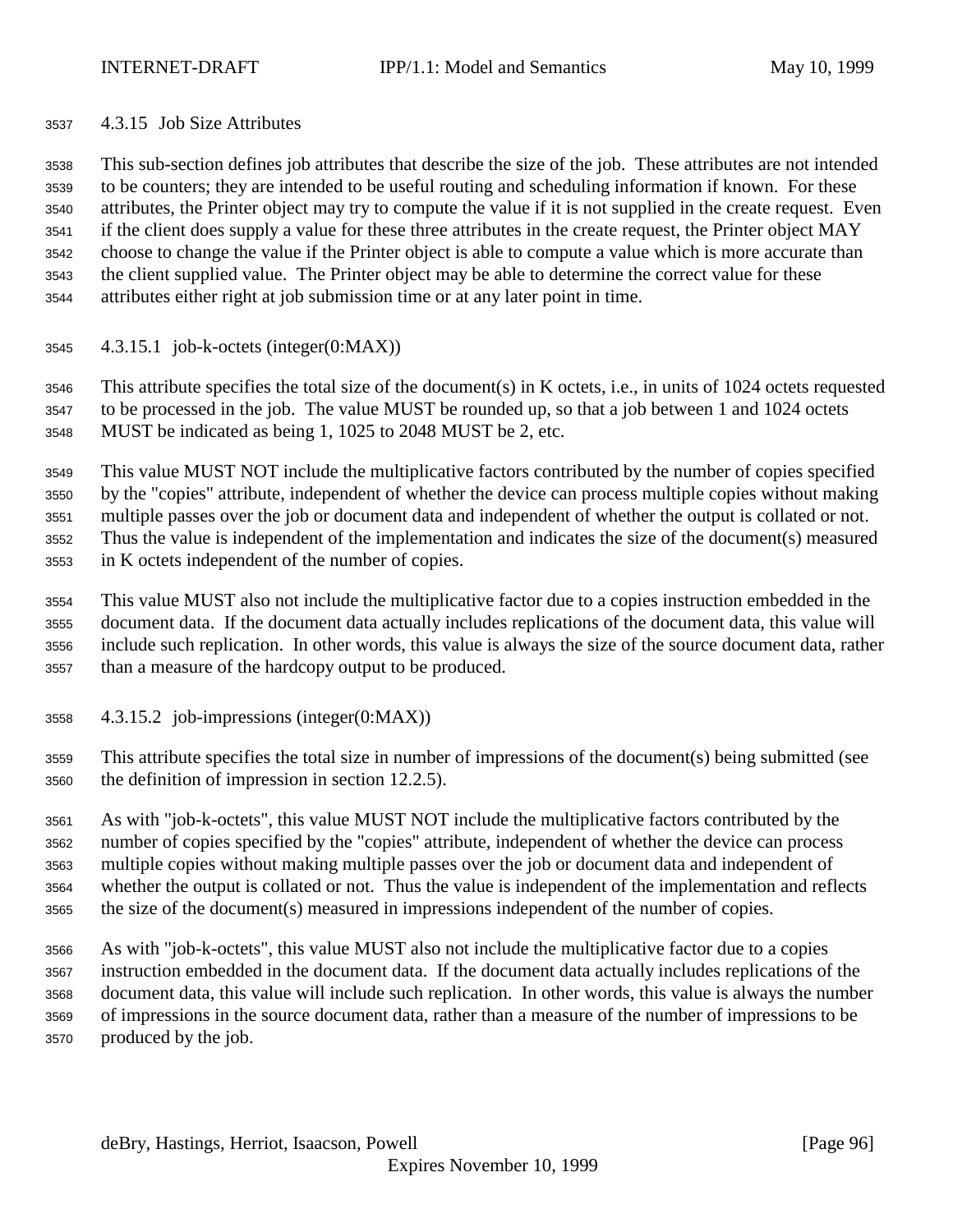- 4.3.15.3 job-media-sheets (integer(0:MAX))
- This attribute specifies the total number of media sheets to be produced for this job.

 Unlike the "job-k-octets" and the "job-impressions" attributes, this value MUST include the multiplicative factors contributed by the number of copies specified by the "copies" attribute and a 'number of copies' instruction embedded in the document data, if any. This difference allows the system administrator to control the lower and upper bounds of both (1) the size of the document(s) with "job-k- octets-supported" and "job-impressions-supported" and (2) the size of the job with "job-media-sheets-supported".

4.3.16 Job Progress Attributes

 This sub-section defines job attributes that describe the progress of the job. These attributes are intended to be counters. That is, the value for a job that has not started processing MUST be 0. When the job's "job-state" is 'processing' or 'processing-stopped', this value is intended to contain the amount of the job that has been processed to the time at which the attributes are requested. When the job enters the 'completed', 'canceled', or 'aborted' states, these values are the final values for the job.

4.3.16.1 job-k-octets-processed (integer(0:MAX))

 This attribute specifies the total number of octets processed in K octets, i.e., in units of 1024 octets so far. The value MUST be rounded up, so that a job between 1 and 1024 octets inclusive MUST be indicated as being 1, 1025 to 2048 inclusive MUST be 2, etc.

 For implementations where multiple copies are produced by the interpreter with only a single pass over the data, the final value MUST be equal to the value of the "job-k-octets" attribute. For implementations where multiple copies are produced by the interpreter by processing the data for each copy, the final value MUST be a multiple of the value of the "job-k-octets" attribute.

- 4.3.16.2 job-impressions-completed (integer(0:MAX))
- This job attribute specifies the number of impressions completed for the job so far. For printing devices, the impressions completed includes interpreting, marking, and stacking the output.
- 4.3.16.3 job-media-sheets-completed (integer(0:MAX))
- This job attribute specifies the media-sheets completed marking and stacking for the entire job so far whether those sheets have been processed on one side or on both.
- 4.3.17 attributes-charset (charset)
- This REQUIRED attribute is populated using the value in the client supplied "attributes-charset" attribute in the create request. It identifies the charset (coded character set and encoding method) used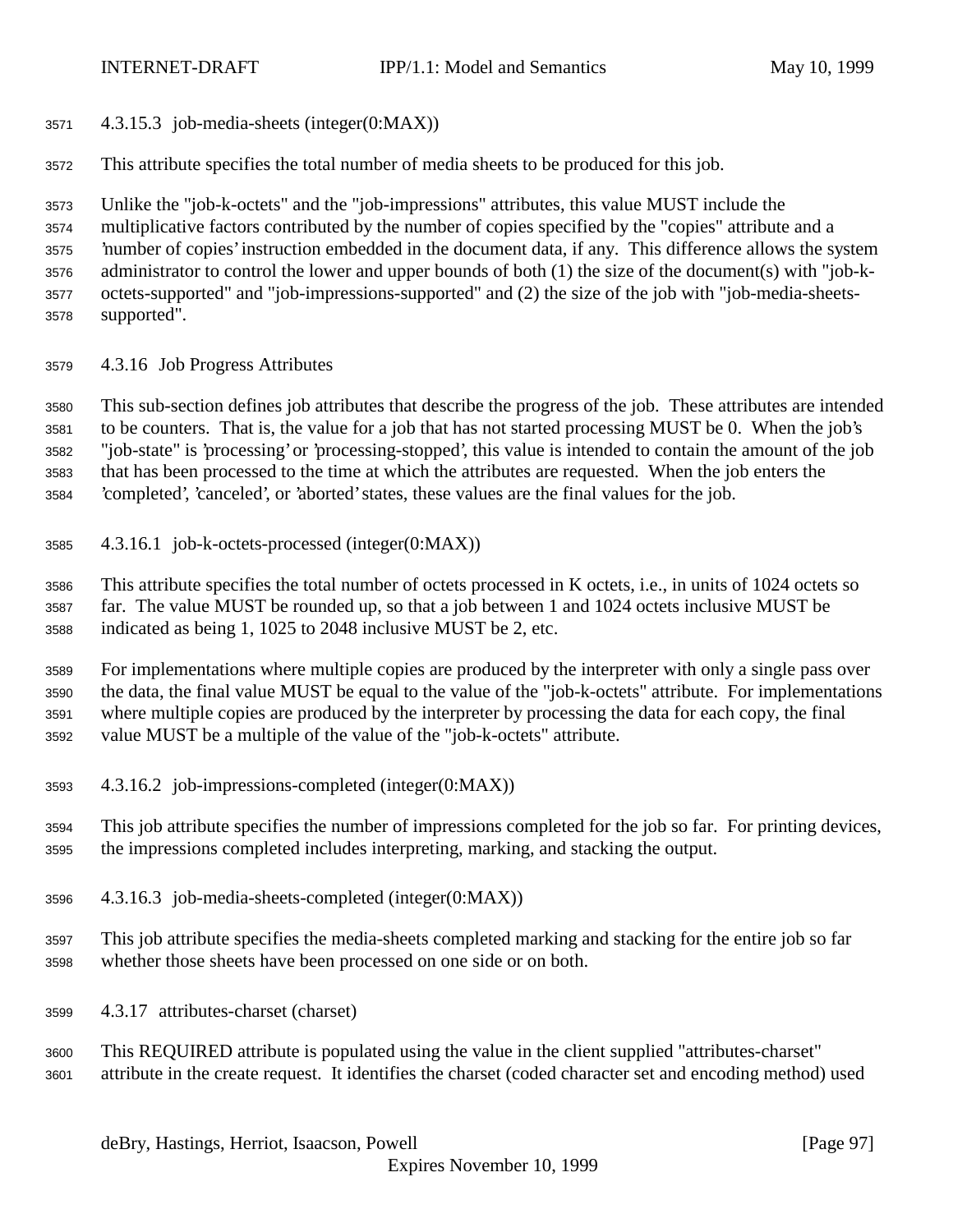by any Job attributes with attribute syntax 'text' and 'name' that were supplied by the client in the create request. See Section 3.1.4 for a complete description of the "attributes-charset" operation attribute.

 This attribute does not indicate the charset in which the 'text' and 'name' values are stored internally in the Job object. The internal charset is implementation-defined. The IPP object MUST convert from whatever the internal charset is to that being requested in an operation as specified in Section 3.1.4.

4.3.18 attributes-natural-language (naturalLanguage)

 This REQUIRED attribute is populated using the value in the client supplied "attributes-natural- language" attribute in the create request. It identifies the natural language used for any Job attributes with attribute syntax 'text' and 'name' that were supplied by the client in the create request. See Section 3.1.4 for a complete description of the "attributes-natural-language" operation attribute. See Sections 4.1.1.2 and 4.1.2.2 for how a Natural Language Override may be supplied explicitly for each 'text' and 'name' attribute value that differs from the value identified by the "attributes-natural-language" attribute.

4.4 Printer Description Attributes

 These attributes form the attribute group called "printer-description". The following table summarizes these attributes, their syntax, and whether or not they are REQUIRED for a Printer object to support. If they are not indicated as REQUIRED, they are OPTIONAL. The maximum size in octets for 'text' and 'name' attributes is indicated in parenthesizes.

Note: How these attributes are set by an Administrator is outside the scope of this IPP/1.1 document.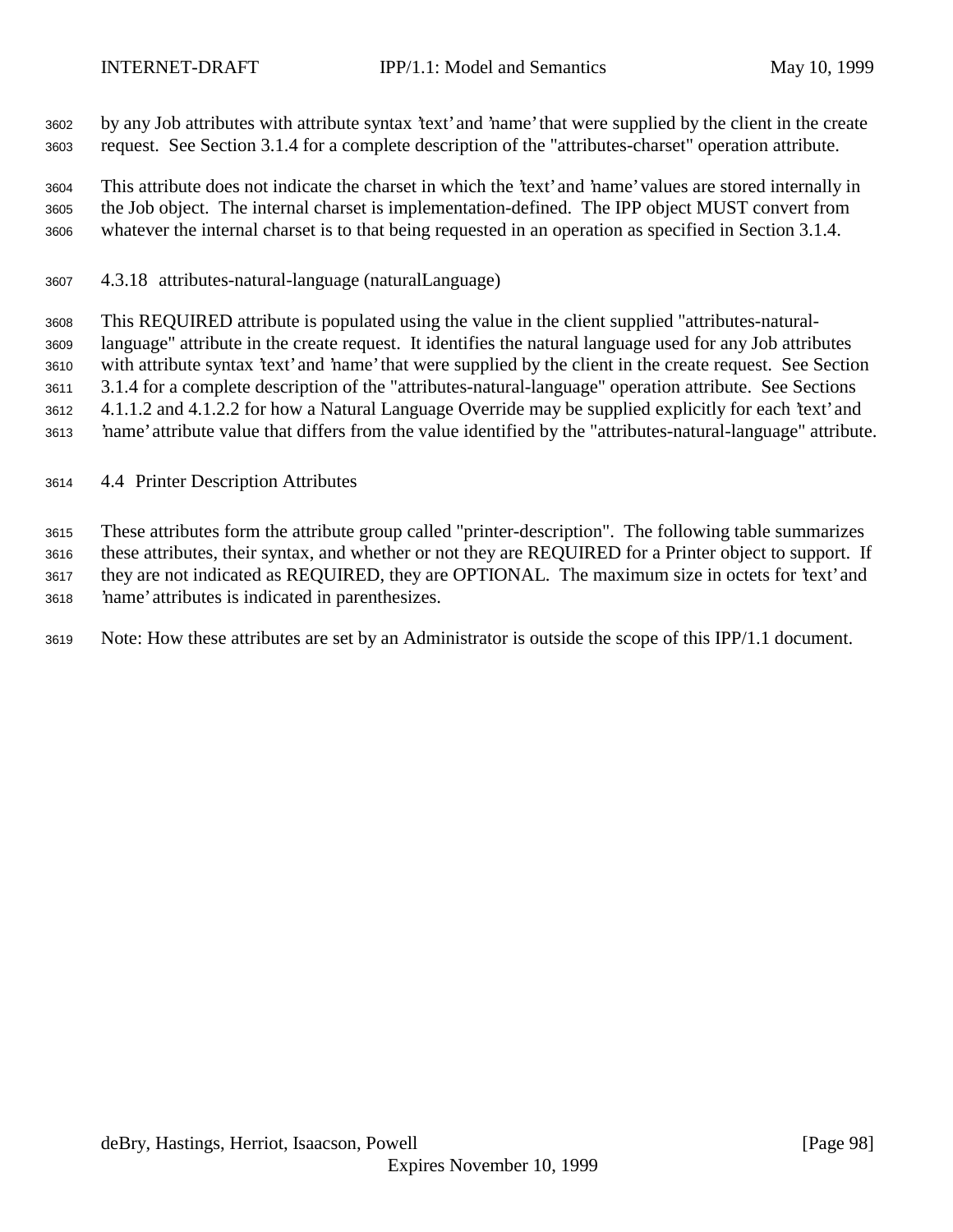| Attribute                                         | Syntax                 | REQUIRED? |
|---------------------------------------------------|------------------------|-----------|
| printer-uri-supported                             | 1setOf uri             | REQUIRED  |
| uri-security-supported                            | 1setOf type2 keyword   | REQUIRED  |
| uri-authentication-supported lsetOf type2 keyword |                        | REQUIRED  |
| printer-name                                      | name (127)             | REQUIRED  |
| printer-location                                  | text (127)             |           |
| printer-info                                      | text (127)             |           |
| printer-more-info                                 | urı                    |           |
| printer-driver-installer                          | uri                    |           |
| printer-make-and-model                            | text (127)             |           |
| printer-more-info-<br>manufacturer                | uri                    |           |
| printer-state                                     | type1 enum             | REQUIRED  |
| printer-state-reasons                             | 1setOf type2 keyword   | REQUIRED  |
| printer-state-message                             | text (MAX)             |           |
| ipp-versions-supported                            | 1setOf type2 keyword   | REQUIRED  |
| operations-supported                              | 1setOf type2 enum      | REQUIRED  |
| ipp-multiple-document-jobs-<br>supported          | boolean                |           |
| charset-configured                                | charset                | REQUIRED  |
| charset-supported                                 | 1setOf charset         | REQUIRED  |
| natural-language-configured                       | naturalLanguage        | REQUIRED  |
| generated-natural-language-<br>supported          | 1setOf naturalLanguage | REQUIRED  |
| document-format-default                           | mimeMediaType          | REQUIRED  |
| document-format-supported                         | 1setOf mimeMediaType   | REQUIRED  |

deBry, Hastings, Herriot, Isaacson, Powell [Page 99]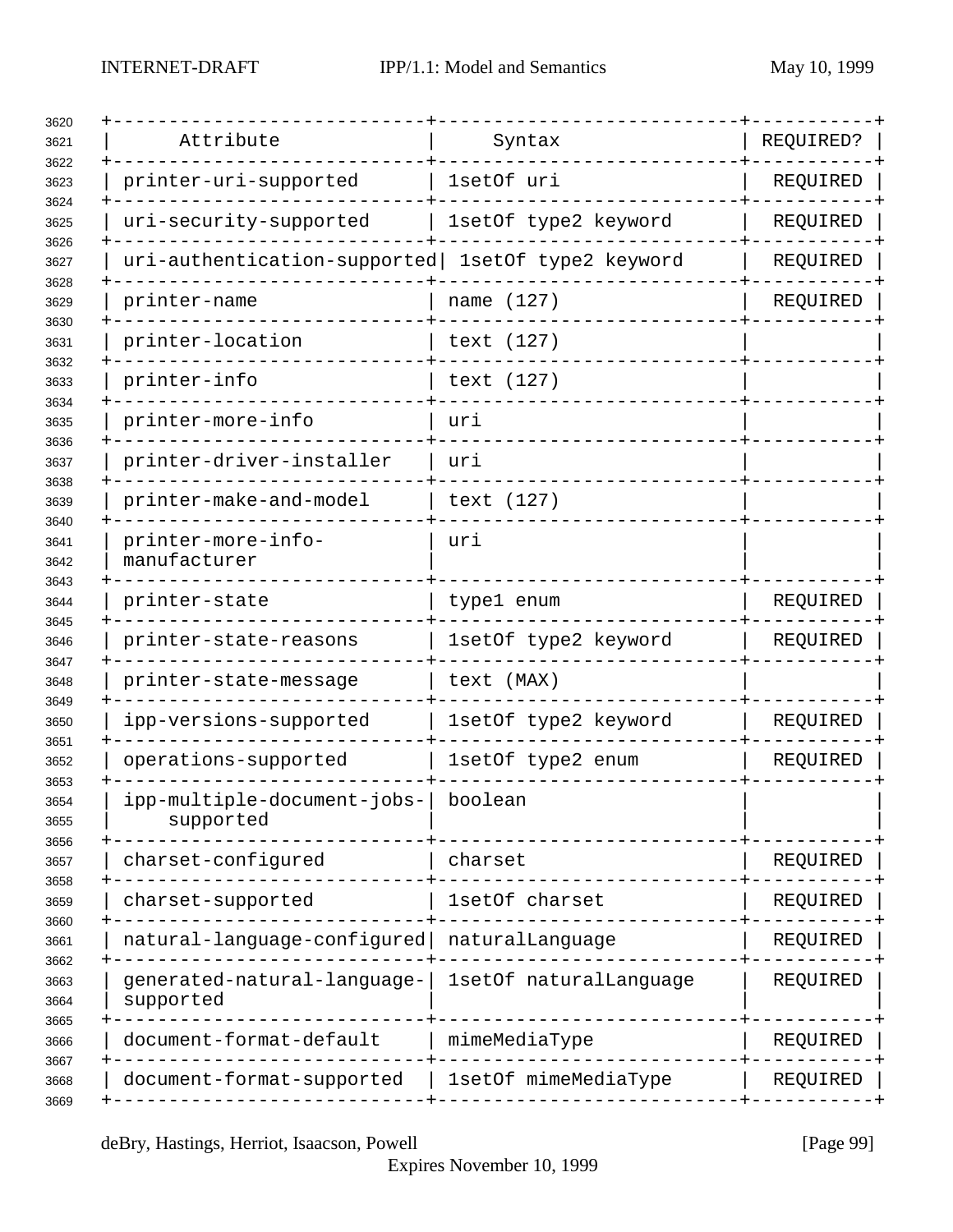| 3670<br>3671<br>3672<br>3673<br>3674<br>3675<br>3676<br>3677<br>3678<br>3679<br>3680 | printer-is-accepting-jobs                               | boolean                | REQUIRED |
|--------------------------------------------------------------------------------------|---------------------------------------------------------|------------------------|----------|
|                                                                                      | queued-job-count                                        | integer (0:MAX)        | REQUIRED |
|                                                                                      | printer-message-from-<br>operator                       | text (127)             |          |
|                                                                                      | color-supported                                         | boolean                |          |
|                                                                                      | reference-uri-schemes-<br>1setOf uriScheme<br>supported |                        |          |
| 3681<br>3682                                                                         | pdl-override-supported                                  | type2 keyword          | REQUIRED |
| 3683<br>3684                                                                         | printer-up-time<br>integer (1:MAX)                      |                        | REQUIRED |
| 3685<br>3686<br>3687<br>3688                                                         | printer-current-time                                    | dateTime               |          |
|                                                                                      | multiple-operation-time-out                             | integer (1:MAX)        |          |
| 3689<br>3690                                                                         | compression-supported                                   | 1setOf type3 keyword   | REQUIRED |
| 3691<br>3692<br>3693<br>3694<br>3695<br>3696<br>3697<br>3698<br>3699<br>3700         | job-k-octets-supported                                  | rangeOfInteger (0:MAX) |          |
|                                                                                      | job-impressions-supported                               | rangeOfInteger (0:MAX) |          |
|                                                                                      | job-media-sheets-supported                              | rangeOfInteger (0:MAX) |          |
|                                                                                      | pages-per-minute                                        | integer(0:MAX)         |          |
|                                                                                      | pages-per-minute-color                                  | integer(0:MAX)         |          |
| 3701<br>3702                                                                         |                                                         |                        |          |

4.4.1 printer-uri-supported (1setOf uri)

 This REQUIRED Printer attribute contains at least one URI for the Printer object. It OPTIONALLY contains more than one URI for the Printer object. An administrator determines a Printer object's URI(s) and configures this attribute to contain those URIs by some means outside the scope of this IPP/1.1 document. The precise format of this URI is implementation dependent and depends on the protocol. See the next two sections for a description of the "uri-security-supported" and "uri- authentication-supported" attributes, both of which are the REQUIRED companion attributes to this "printer-uri-supported" attribute. See section 2.4 on Printer object identity and section 8.2 on security and URIs for more information.

3712 4.4.2 uri-authentication-supported (1setOf type2 keyword) **Issue 2** 

 This REQUIRED Printer attribute MUST have the same cardinality (contain the same number of values) as the "printer-uri-supported" attribute. This attribute identifies the Client Authentication mechanism

deBry, Hastings, Herriot, Isaacson, Powell [Page 100]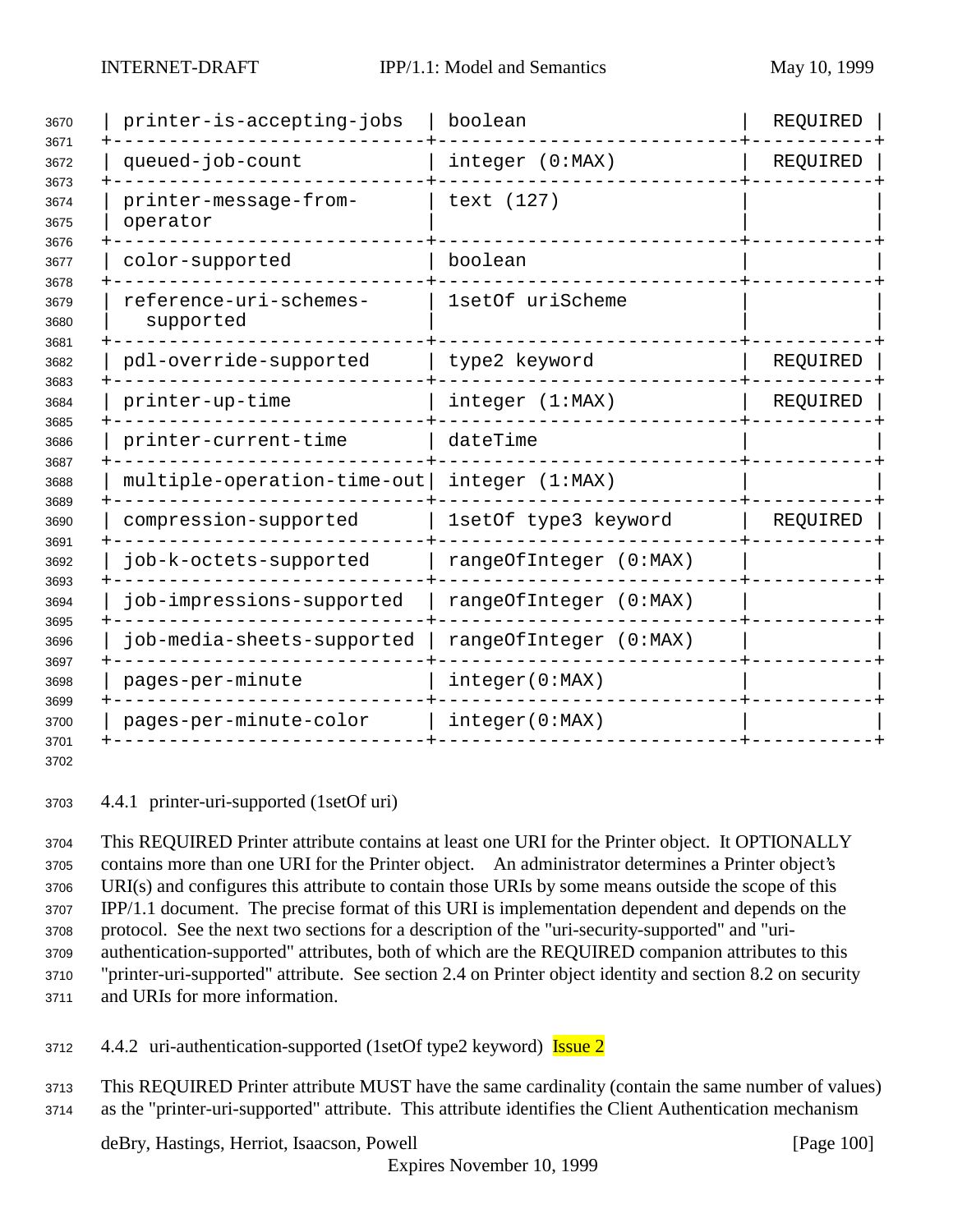associated with each URI listed in the "printer-uri-supported" attribute. The Printer object uses the

 specified mechanism to identify the authenticated user (see section 8.3) . The "i th" value in "uri- authentication-supported" corresponds to the "i th" value in "printer-uri-supported" and it describes the authentication mechanisms used by the Printer when accessed via that URI. See [IPP-PRO] for more

details on Client Authentication.

- The following standard keyword values are defined:
- 'none': There is no authentication mechanism associated with the URI. The Printer object assumes that the authenticated user is "anonymous".
- 'requesting-user-name': When a client performs an operation whose target is the associated URI, the Printer object assumes that the authenticated user is specified by the "requesting-user-name" Operation attribute (see section 8.3). If the "requesting-user-name" attribute is absent in a request, the Printer object assumes that the authenticated user is "anonymous".
- 'basic': When a client performs an operation whose target is the associated URI, the Printer object challenges the client with HTTP basic authentication. The Printer object assumes that the authenticated user is the name received via the basic authentication mechanism.
- 'digest': When a client performs an operation whose target is the associated URI, the Printer object challenges the client with HTTP digest authentication. The Printer object assumes that the authenticated user is the name received via the digest authentication mechanism.
- 'certificate': When a client performs an operation whose target is the associated URI, the Printer object expects the client to provide a certificate. The Printer object assumes that the authenticated user is the textual name contained within the certificate.
- 4.4.3 uri-security-supported (1setOf type2 keyword)
- This REQUIRED Printer attribute MUST have the same cardinality (contain the same number of values) as the "printer-uri-supported" attribute. This attribute identifies the security mechanisms used for each

URI listed in the "printer-uri-supported" attribute. The "i th" value in "uri-security-supported"

corresponds to the "i th" value in "printer-uri-supported" and it describes the security mechanisms used

for accessing the Printer object via that URI. See [IPP-PRO] for more details on security mechanisms.

The following standard keyword values are defined:

 'none': There are no secure communication channel protocols in use for the given URI. 'ssl3': SSL3 [SSL] is the secure communications channel protocol in use for the given URI. 'tls': TLS [RFC2246] is the secure communications channel protocol in use for the given URI.

- 
- This attribute is orthogonal to the specification of a Client Authentication mechanism. Specifically, 'none' does not exclude Client Authentication. See section 4.4.2. Issue 21
- Consider the following example. For a single Printer object, an administrator configures the "printer-uri-supported", "uri-authentication-supported" and "uri-security-supported" attributes as follows:
- "printer-uri-supported": 'xxx://acme.com/open-use-printer', 'xxx://acme.com/restricted-use-printer', 'xxx://acme.com/private-printer'
- "uri-authentication-supported": 'none', 'digest', 'basic'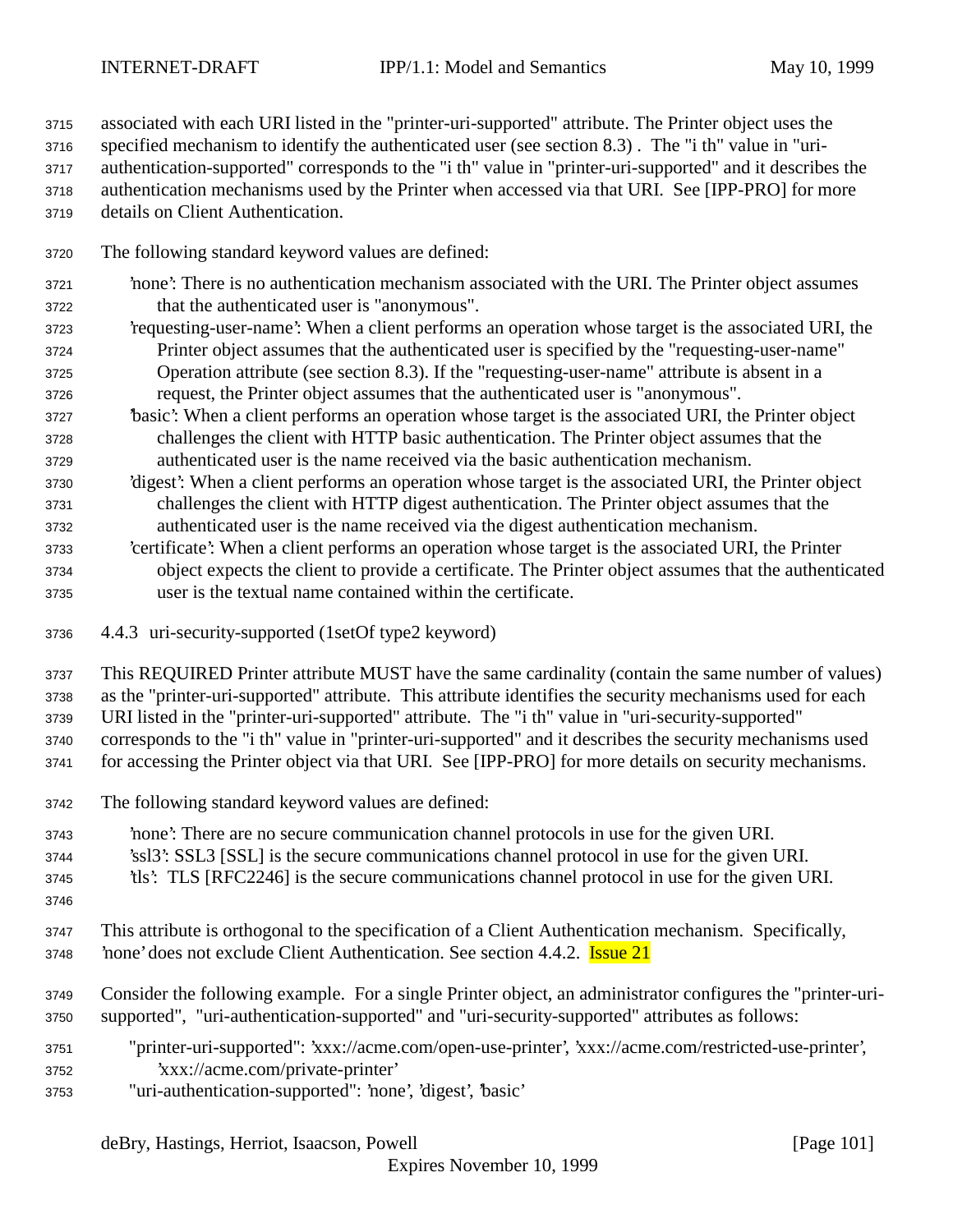- "uri-security-supported": 'none', 'none', 'tls'
- Note: 'xxx' is not a valid scheme. See the IPP/1.1 "Transport and Encoding" specification [IPP-PRO] for the actual URI schemes to be used in object target attributes.
- In this case, one Printer object has three URIs.
- For the first URI, 'xxx://acme.com/open-use-printer', the value 'none' in "uri-security-supported" indicates that there is no secure channel protocol configured to run under HTTP. The value of 'none' in "uri-authentication-supported" indicates that all users are 'anonymous'. There will be no challenge and the Printer will ignore "requesting-user-name".
- For the second URI, 'xxx://acme.com/restricted-use-printer', the value 'none' in "uri-security- supported" indicates that there is no secure channel protocol configured to run under HTTP. The value of 'digest' in "uri-authentication-supported" indicates that the Printer will issue a challenge and that the Printer will use the name supplied by the digest mechanism to determine the authenticated user (see section 8.3).
- For the third URI, 'xxx://acme.com/private-printer', the value 'tls' in "uri-security-supported" indicates that TLS is being used to secure the channel. The client SHOULD be prepared to use TLS framing to negotiate an acceptable ciphersuite to use while communicating with the Printer object. In this case, the name implies the use of a secure communications channel, but the fact is made explicit by the presence of the 'tls' value in "uri-security-supported". The client does not need to resort to understanding which security it must use by following naming conventions or by parsing the URI to determine which security mechanisms are implied. The value of 'basic' in "uri- authentication-supported" indicates that the Printer will issue a challenge and that the Printer will use the name supplied by the digest mechanism to determine the authenticated user (see section 8.3) . Because this challenge occurs in a tls session, the channel is secure.
- 

 It is expected that many IPP Printer objects will be configured to support only one channel (either configured to use TLS access or not) and only one authentication mechanism. Such Printer objects only have one URI listed in the "printer-uri-supported" attribute. No matter the configuration of the Printer object (whether it has only one URI or more than one URI), a client MUST supply only one URI in the target "printer-uri" operation attribute.

4.4.4 printer-name (name(127))

 This REQUIRED Printer attribute contains the name of the Printer object. It is a name that is more end- user friendly than a URI. An administrator determines a printer's name and sets this attribute to that name. This name may be the last part of the printer's URI or it may be unrelated. In non-US-English locales, a name may contain characters that are not allowed in a URI.

- 4.4.5 printer-location (text(127))
- This Printer attribute identifies the location of the device. This could include things like: "in Room 123A, second floor of building XYZ".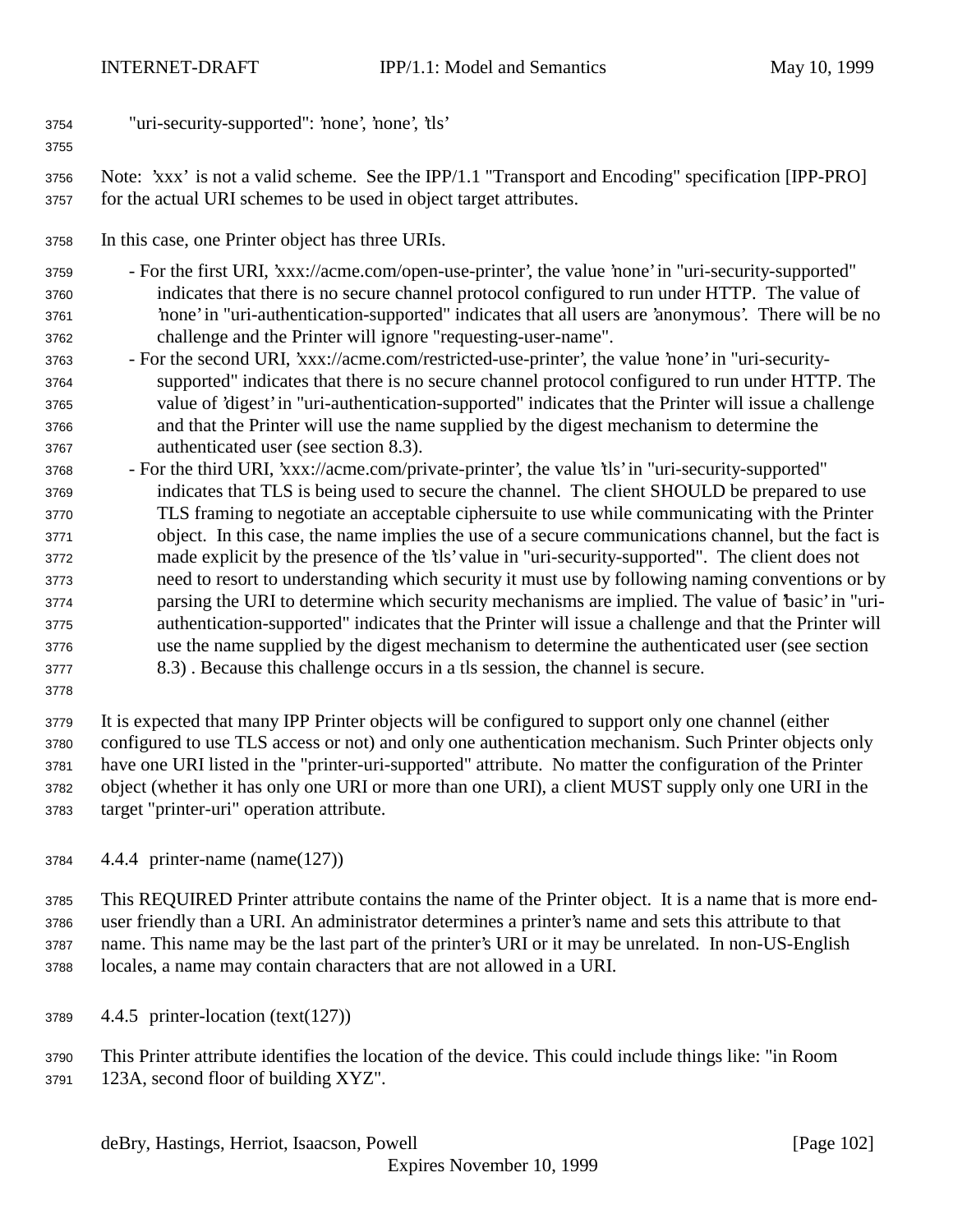4.4.6 printer-info (text(127))

 This Printer attribute identifies the descriptive information about this Printer object. This could include things like: "This printer can be used for printing color transparencies for HR presentations", or "Out of courtesy for others, please print only small (1-5 page) jobs at this printer", or even "This printer is going away on July 1, 1997, please find a new printer".

4.4.7 printer-more-info (uri)

 This Printer attribute contains a URI used to obtain more information about this specific Printer object. For example, this could be an HTTP type URI referencing an HTML page accessible to a Web Browser. The information obtained from this URI is intended for end user consumption. Features outside the scope of IPP can be accessed from this URI. The information is intended to be specific to this printer instance and site specific services (e.g. job pricing, services offered, end user assistance). The device manufacturer may initially populate this attribute.

4.4.8 printer-driver-installer (uri)

 This Printer attribute contains a URI to use to locate the driver installer for this Printer object. This attribute is intended for consumption by automata. The mechanics of print driver installation is outside the scope of this IPP/1.1 document. The device manufacturer may initially populate this attribute.

4.4.9 printer-make-and-model (text(127))

 This Printer attribute identifies the make and model of the device. The device manufacturer may initially populate this attribute.

4.4.10 printer-more-info-manufacturer (uri)

 This Printer attribute contains a URI used to obtain more information about this type of device. The information obtained from this URI is intended for end user consumption. Features outside the scope of IPP can be accessed from this URI (e.g., latest firmware, upgrades, print drivers, optional features available, details on color support). The information is intended to be germane to this printer without regard to site specific modifications or services. The device manufacturer may initially populate this attribute.

- 4.4.11 printer-state (type1 enum)
- This REQUIRED Printer attribute identifies the current state of the device. The "printer-state reasons" attribute augments the "printer-state" attribute to give more detailed information about the Printer in the given printer state.
- A Printer object need only update this attribute before responding to an operation which requests the attribute; the Printer object NEED NOT update this attribute continually, since asynchronous event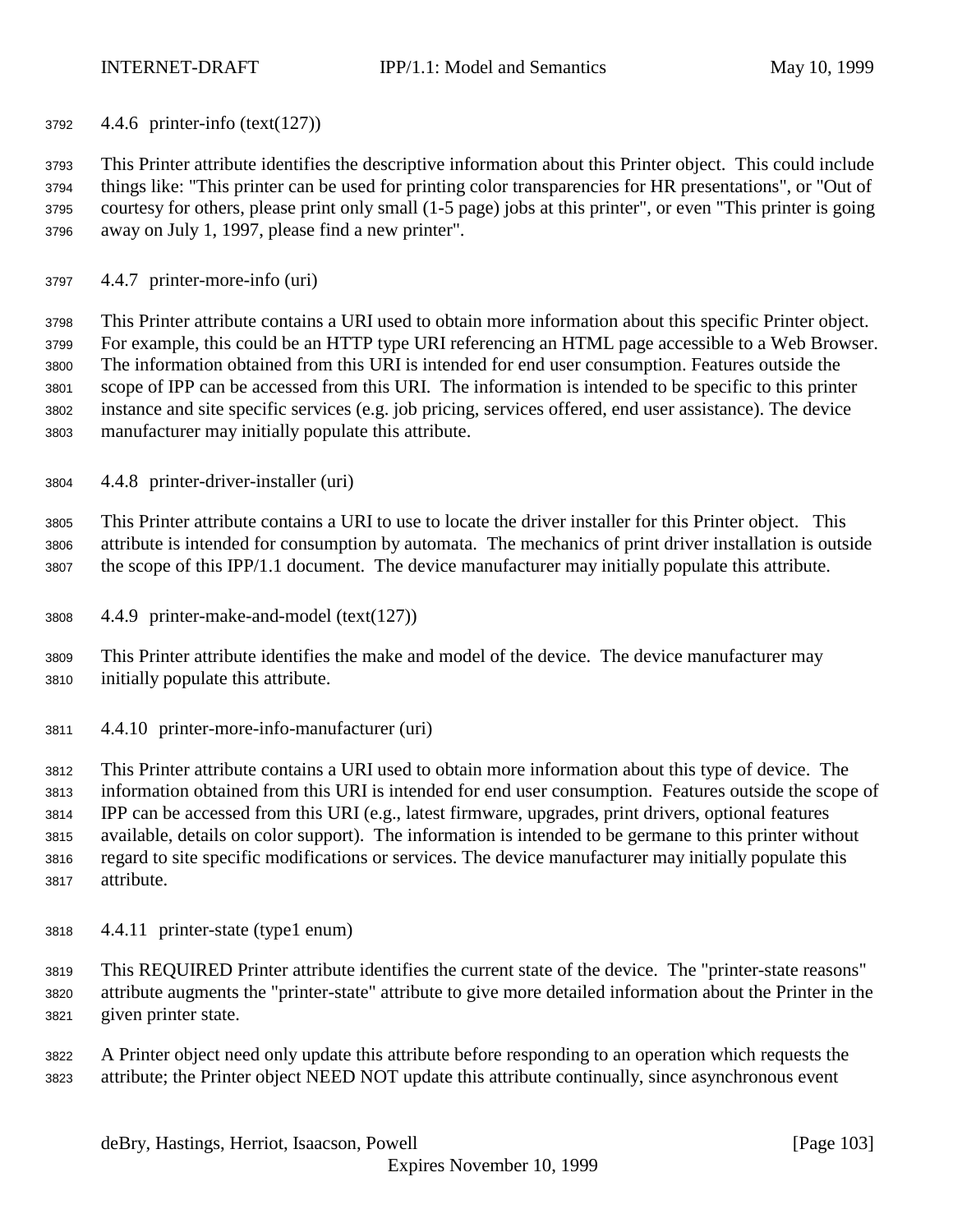- notification is not part of IPP/1.1. A Printer NEED NOT implement all values if they are not applicable to a given implementation.
- The following standard enum values are defined:

| 3827         | Value      | Symbolic Name and Description                                                                 |
|--------------|------------|-----------------------------------------------------------------------------------------------|
| 3828         |            |                                                                                               |
| 3829         | 3'         | "idle": If a Printer receives a job (whose required resources are ready) while in this state, |
| 3830         |            | such a job MUST transit into the 'processing' state immediately. If the "printer-             |
| 3831         |            | state-reasons" attribute contains any reasons, they MUST be reasons that would                |
| 3832         |            | not prevent a job from transiting into the 'processing' state immediately, e.g.,              |
| 3833         |            | 'toner-low'.                                                                                  |
| 3834         |            |                                                                                               |
| 3835         |            | If a Printer can interpret one or more jobs while marking a job, then it is idle if it        |
| 3836         |            | is available to interpret jobs even while marking a job. <b>Issue 31</b>                      |
| 3837         |            |                                                                                               |
| 3838         |            | If a Printer controls more than one output device, the above definition implies that          |
| 3839         |            | a Printer is 'idle' if at least one output device is idle, i.e., the IPP Printer is           |
| 3840         |            | available to immediately start processing a job if a client submitted it.                     |
| 3841         |            |                                                                                               |
| 3842         | 4'         | processing: If a Printer receives a job (whose required resources are ready) while in this    |
| 3843         |            | state, such a job MUST transit into the 'pending' state immediately. Such a job               |
| 3844         |            | MUST transit into the 'processing' state only after jobs ahead of it complete. If the         |
| 3845         |            | "printer-state-reasons" attribute contains any reasons, they MUST be reasons that             |
| 3846         |            | do not prevent the current job from printing, e.g. 'toner-low'.                               |
| 3847         |            |                                                                                               |
| 3848         |            | If a Printer can interpret one or more jobs while marking a job and receives a job            |
| 3849         |            | (whose required resources are ready) while in this state, such a received job MAY             |
| 3850         |            | transit into the 'processing' state along with the job that is being marked, if any.          |
| 3851         |            | <b>Issue 31</b>                                                                               |
| 3852         |            |                                                                                               |
| 3853         |            | If a Printer controls more than one output device, the above definition implies that          |
| 3854         |            | a Printer is 'processing' if at least one output device is processing, and none is idle.      |
| 3855         |            |                                                                                               |
| 3856         | $\cdot$ 5' | 'stopped': If a Printer receives a job (whose required resources are ready) while in this     |
| 3857         |            | state, such a job MUST transit into the 'pending' state immediately. Such a job               |
| 3858         |            | MUST transit into the 'processing' state only after some human fixes the problem              |
| 3859         |            | that stopped the printer and after jobs ahead of it complete processing.<br><b>Issue 30</b>   |
| 3860         |            | The "printer-state-reasons" attribute MUST contain at least one reason, e.g.                  |
| 3861         |            | media-jam', which prevents it from either processing the current job or                       |
| 3862         |            | transitioning a 'pending' job to the 'processing' state.                                      |
| 3863         |            |                                                                                               |
|              |            | If a Printer can interpret one or more jobs while marking a job and receives a job            |
| 3864<br>3865 |            | (whose required resources are ready) while in this state, such a submitted job                |
|              |            | MAY transit into the 'processing' state in order to be interpreted even while the             |
| 3866         |            |                                                                                               |
| 3867         |            | Printer is in the 'stopped' state. However, before such a job can be completed, a             |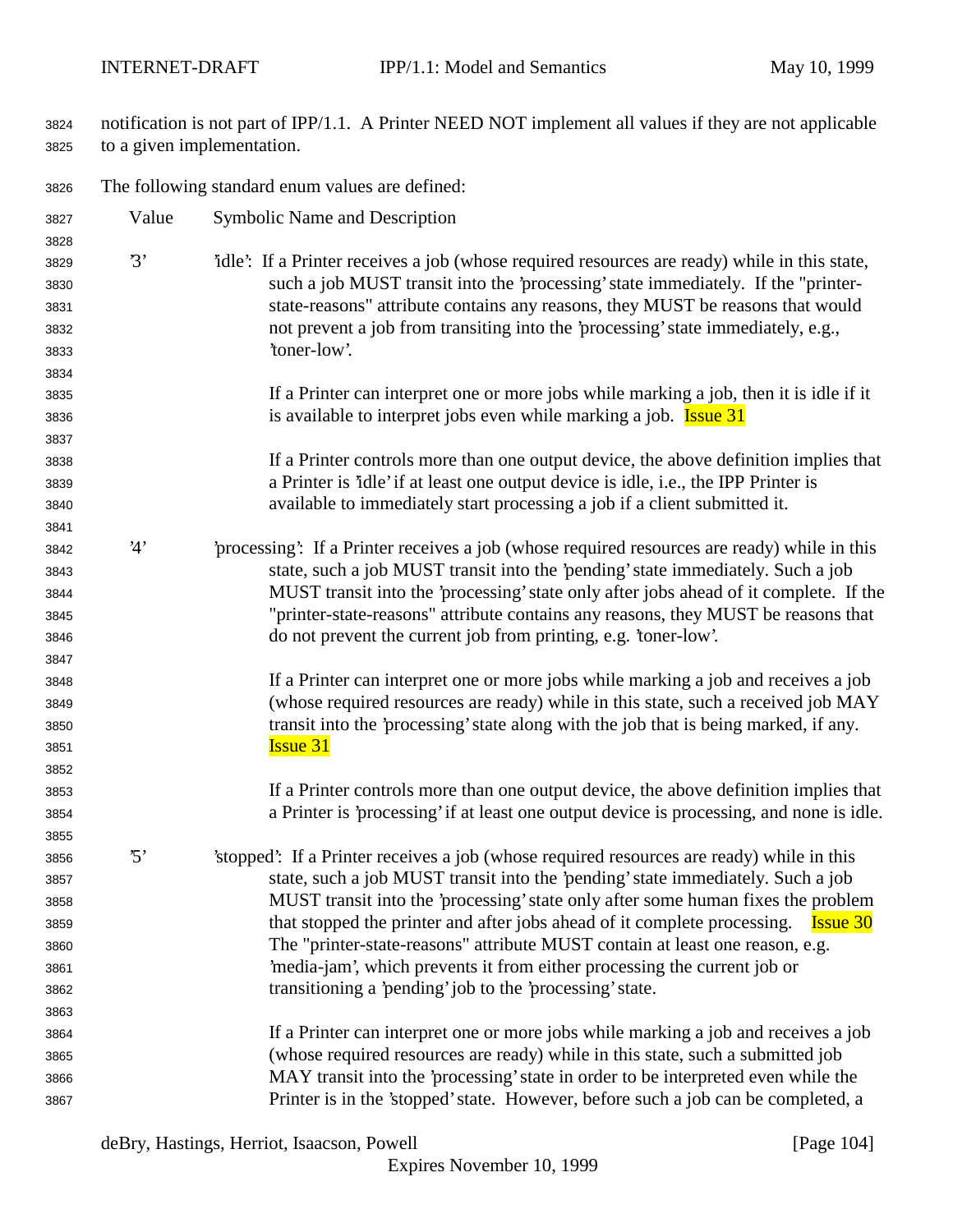| 3868 | human needs to fix the problem. <b>Issue 31</b>                                                            |  |
|------|------------------------------------------------------------------------------------------------------------|--|
| 3869 |                                                                                                            |  |
| 3870 | If a Printer controls more than one output device, the above definition implies that                       |  |
| 3871 | a Printer is 'stopped' only if all output devices are stopped.                                             |  |
| 3872 |                                                                                                            |  |
| 3873 | Note: it is tempting to define 'stopped' as when a sufficient number of output                             |  |
| 3874 | devices are stopped and leave it to an implementation to define the sufficient                             |  |
| 3875 | number. But such a rule complicates the definition of 'stopped' and 'processing'.                          |  |
| 3876 | For example, with this alternate definition of 'stopped', a job can move from                              |  |
| 3877 | 'pending' to 'processing' without human intervention, even though the Printer is                           |  |
| 3878 | stopped.                                                                                                   |  |
| 3879 |                                                                                                            |  |
| 3880 | 4.4.12 printer-state-reasons (1setOf type2 keyword)                                                        |  |
| 3881 | This REQUIRED Printer attribute supplies additional detail about the device's state. <b>Issue 30</b>       |  |
| 3882 | Each keyword value MAY have a suffix to indicate its level of severity. The three levels are: report       |  |
| 3883 | (least severe), warning, and error (most severe).                                                          |  |
| 3884 | - '-report': This suffix indicates that the reason is a "report". An implementation may choose to omit     |  |
| 3885 | some or all reports. Some reports specify finer granularity about the printer state; others serve as       |  |
| 3886 | a precursor to a warning. A report MUST contain nothing that could affect the printed output.              |  |
| 3887 | - '-warning': This suffix indicates that the reason is a "warning". An implementation may choose to        |  |
| 3888 | omit some or all warnings. Warnings serve as a precursor to an error. A warning MUST contain               |  |
| 3889 | nothing that prevents a job from completing, though in some cases the output may be of lower               |  |
| 3890 | quality.                                                                                                   |  |
| 3891 | - '-error': This suffix indicates that the reason is an "error". An implementation MUST include all        |  |
| 3892 | errors. If this attribute contains one or more errors, printer MUST be in the stopped state.               |  |
| 3893 |                                                                                                            |  |
| 3894 | If the implementation does not add any one of the three suffixes, all parties MUST assume that the         |  |
| 3895 | reason is an "error".                                                                                      |  |
|      |                                                                                                            |  |
| 3896 | If a Printer object controls more than one output device, each value of this attribute MAY apply to one or |  |
| 3897 | more of the output devices. An error on one output device that does not stop the Printer object as a       |  |
| 3898 | whole MAY appear as a warning in the Printer's "printer-state-reasons attribute". If the "printer-state"   |  |
| 3899 | for such a Printer has a value of 'stopped', then there MUST be an error reason among the values in the    |  |
| 3900 | "printer-state-reasons" attribute.                                                                         |  |
| 3901 | The following standard keyword values are defined:                                                         |  |
| 3902 | other': The device has detected an error other than one listed in this document.                           |  |
| 3903 | 'none': There are not reasons. This state reason is semantically equivalent to "printer-state-reasons"     |  |
| 3904 | without any value and MUST be used, since the 1set Of attribute syntax requires at least one               |  |
| 3905 | value.                                                                                                     |  |
| 3906 | 'media-needed': A tray has run out of media.                                                               |  |
| 3907 | 'media-jam': The device has a media jam.                                                                   |  |
|      |                                                                                                            |  |

deBry, Hastings, Herriot, Isaacson, Powell [Page 105]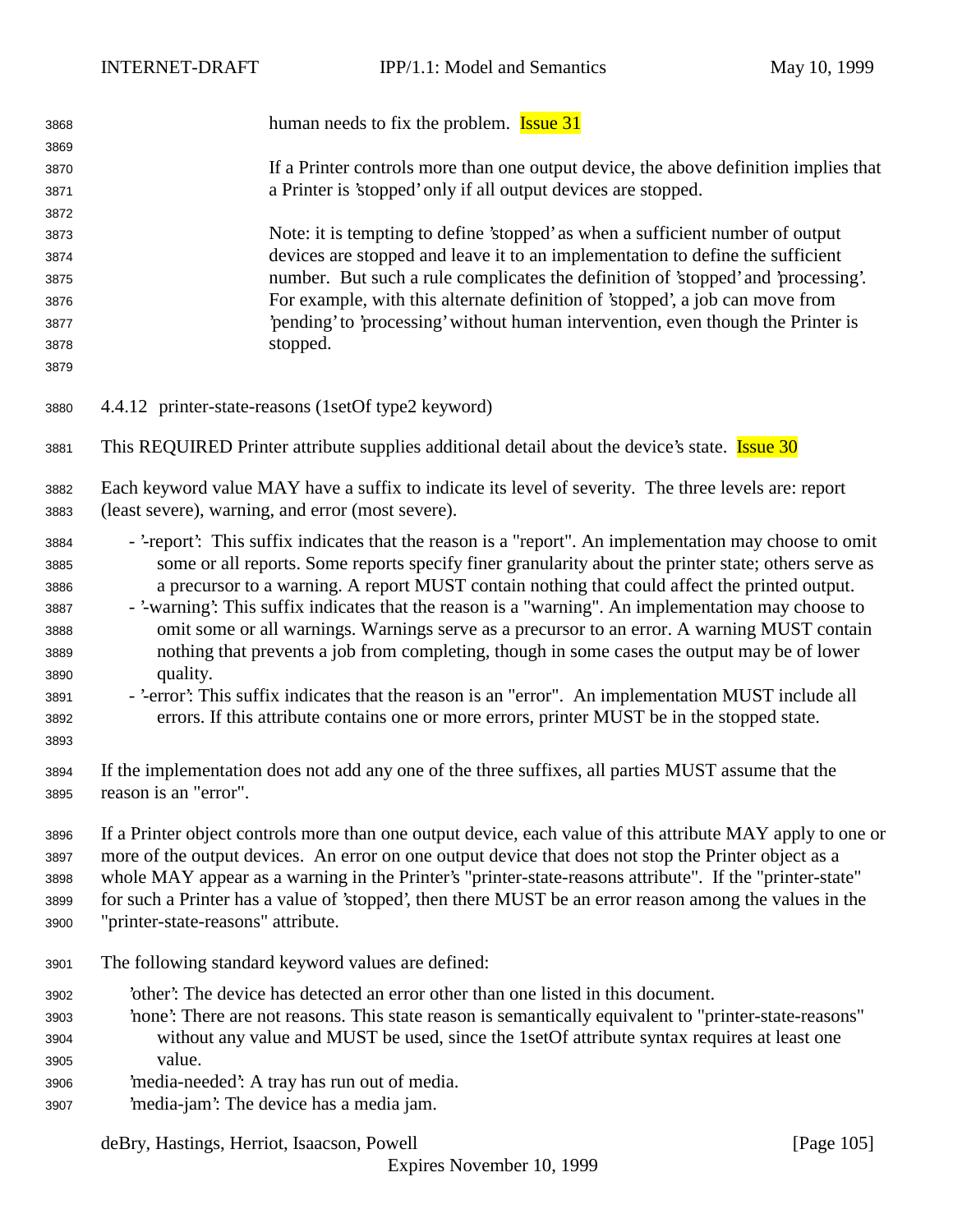- 'moving-to-paused': Someone has paused the Printer object using the Pause-Printer operation (see section 3.2.7) or other means, but the device(s) are taking an appreciable time to stop. Later, when all output has stopped, the "printer-state" becomes 'stopped', and the 'paused' value replaces the 'moving-to-paused' value in the "printer-state-reasons" attribute.
- 'paused': Someone has paused the Printer object using the Pause-Printer operation (see section 3.2.7) or other means and the Printer object's "printer-state" is 'stopped'. In this state, a Printer MUST NOT produce printed output, but it MUST perform other operations requested by a client. If a Printer had been printing a job when the Printer was paused, the Printer MUST resume printing that job when the Printer is no longer paused and leave no evidence in the printed output of such a pause.
- 'shutdown': Someone has removed a Printer object from service, and the device may be powered down or physically removed. In this state, a Printer object MUST NOT produce printed output, and unless the Printer object is realized by a print server that is still active, the Printer object MUST perform no other operations requested by a client, including returning this value. If a Printer object had been printing a job when it was shutdown, the Printer NEED NOT resume printing that job when the Printer is no longer shutdown. If the Printer resumes printing such a job, it may leave evidence in the printed output of such a shutdown, e.g. the part printed before the shutdown may be printed a second time after the shutdown.
- 'connecting-to-device': The Printer object has scheduled a job on the output device and is in the process of connecting to a shared network output device (and might not be able to actually start printing the job for an arbitrarily long time depending on the usage of the output device by other servers on the network).
- 'timed-out': The server was able to connect to the output device (or is always connected), but was unable to get a response from the output device.
- 'stopping': The Printer object is in the process of stopping the device and will be stopped in a while. When the device is stopped, the Printer object will change the Printer object's state to 'stopped'. The 'stopping-warning' reason is never an error, even for a Printer with a single output device. When an output-device ceases accepting jobs, the Printer will have this reason while the output device completes printing.
- 'stopped-partly': When a Printer object controls more than one output device, this reason indicates that one or more output devices are stopped. If the reason is a report, fewer than half of the output devices are stopped. If the reason is a warning, fewer than all of the output devices are stopped.
- 'toner-low': The device is low on toner.
- 'toner-empty': The device is out of toner.
- 'spool-area-full': The limit of persistent storage allocated for spooling has been reached.
- 'cover-open': One or more covers on the device are open.
- 'interlock-open': One or more interlock devices on the printer are unlocked.
- 'door-open': One or more doors on the device are open.
- 'input-tray-missing': One or more input trays are not in the device.
- 'media-low': At least one input tray is low on media.
- 'media-empty': At least one input tray is empty.
- 'output-tray-missing': One or more output trays are not in the device
- 'output-area-almost-full': One or more output area is almost full (e.g. tray, stacker, collator).
- 'output-area-full': One or more output area is full. (e.g. tray, stacker, collator)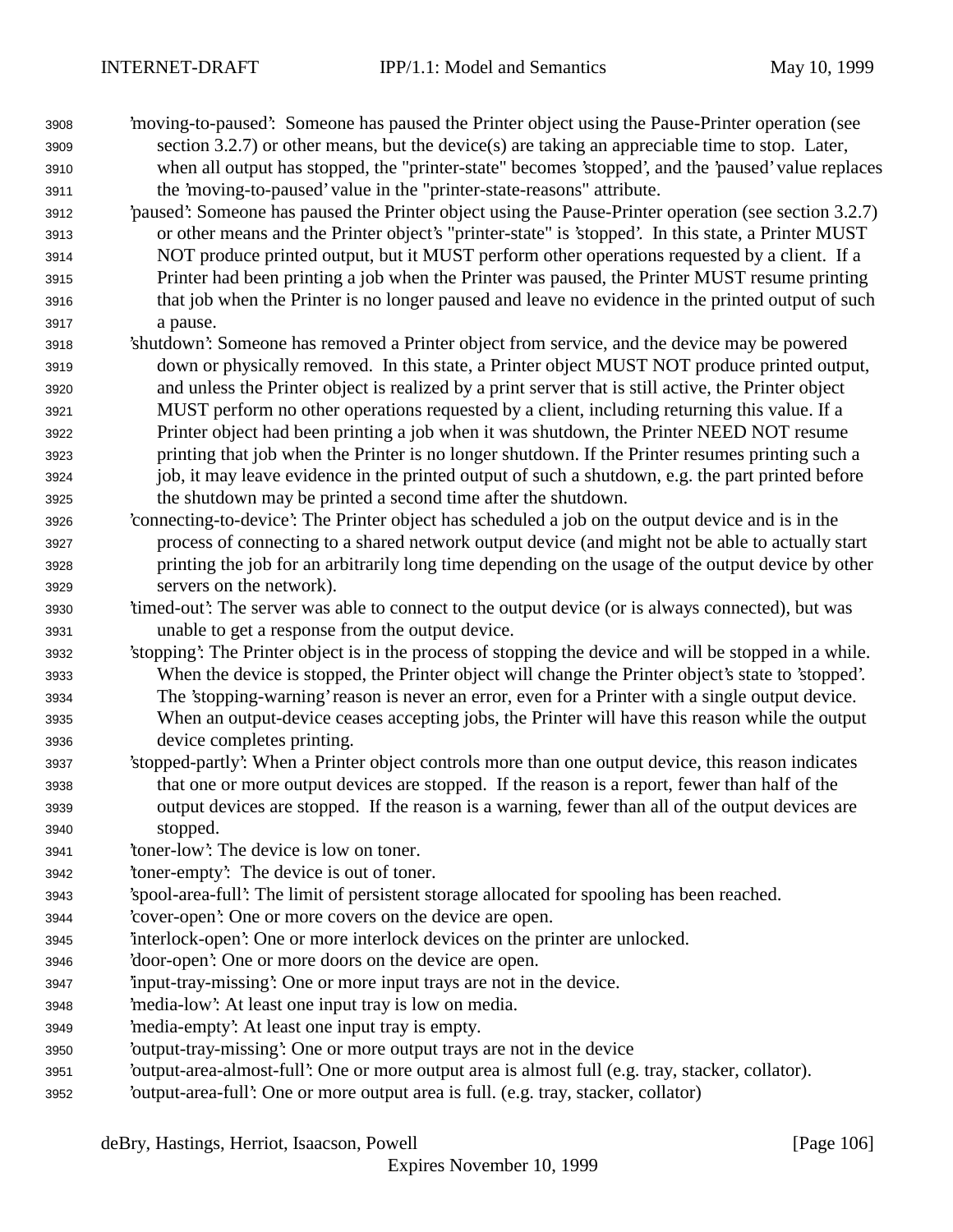'marker-supply-low': The device is low on at least one marker supply. (e.g. toner, ink, ribbon) 'marker-supply-empty: The device is out of at least one marker supply. (e.g. toner, ink, ribbon) 'marker-waste-almost-full': The device marker supply waste receptacle is almost full. 'marker-waste-full': The device marker supply waste receptacle is full. 'fuser-over-temp': The fuser temperature is above normal. 'fuser-under-temp': The fuser temperature is below normal. 'opc-near-eol': The optical photo conductor is near end of life. 'opc-life-over': The optical photo conductor is no longer functioning. 'developer-low': The device is low on developer. 'developer-empty: The device is out of developer. 'interpreter-resource-unavailable': An interpreter resource is unavailable (i.e. font, form) 

4.4.13 printer-state-message (text(MAX))

 This Printer attribute specifies the additional information about the printer state and printer state reasons in human readable text. If the Printer object supports this attribute, the Printer object MUST be able to generate this message in any of the natural languages identified by the Printer's "generated-natural- language-supported" attribute (see the "attributes-natural-language" operation attribute specified in Section 3.1.4.1).

3971 4.4.14 ipp-versions-supported (1setOf type2 keyword) **Issue 36** 

 This REQUIRED attribute identifies the IPP protocol versions that this Printer supports, including minor versions, i.e., the values of the "version-number" parameter that it will accept in requests and return in responses. If an IPP Printer receives a request with the "version-number" parameter set to a (two-octet binary) value that does not correspond to one of the values of this (US-ASCII) keyword, it MUST reject the request and return the 'server-error-version-not-supported' status code. See Section 3.1.8.

- The following standard keyword values are defined:
- '1.0': Version 1.0 as specified in RFC 2566 [RFC2566] and RFC 2565 [RFC2565] including any extensions registered according to Section 6 and any extension defined in this version or any future version of this document following the rules when the "version-number" parameter is '1.0', if any. For an example of such a '1.0' rule, see section 4.3.12.
- '1.1': Version 1.1 as specified in this document and [IPP-PRO] including any extensions registered according to Section 6 or defined in any future version of this document following the rules when the "version-number" parameter is '1.1', if any.
- 4.4.15 operations-supported (1setOf type2 enum)
- This REQUIRED Printer attribute specifies the set of supported operations for this Printer object and contained Job objects.

 Note: This attribute is encoded as any other enum attribute syntax according to [IPP-PRO] as 32-bits. However, all 32-bit enum values for this attribute MUST NOT exceed 0x00008FFF, since these same values are also passed in two octets in the "operation-id" parameter (see section 3.1.1) in each Protocol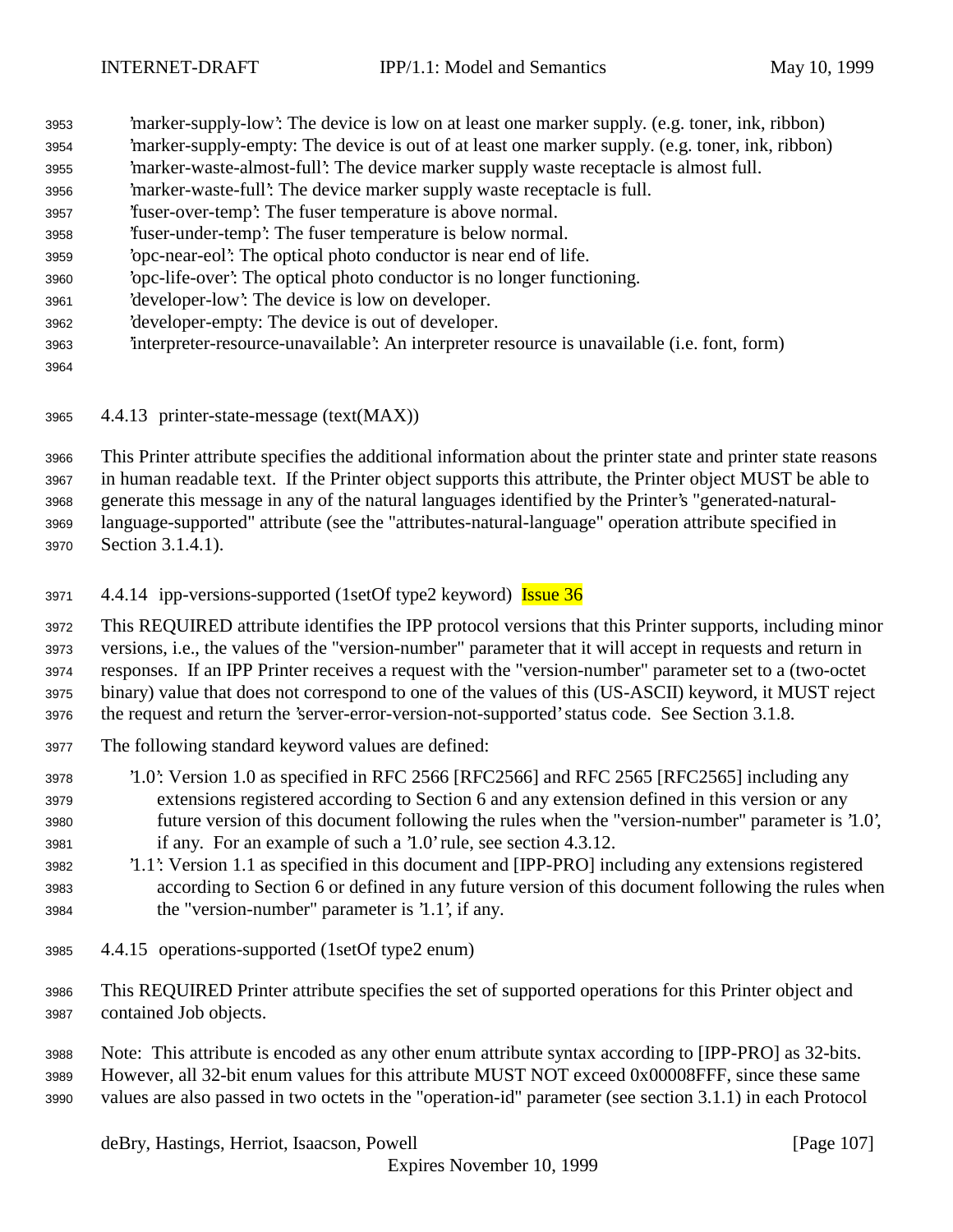request with the two high order octets omitted in order to indicate the operation being performed [IPP-PRO].

The following standard enum and "operation-id" (see section 3.1.2) values are defined:

| 3994 | Value          | <b>Operation Name</b>           |
|------|----------------|---------------------------------|
| 3995 |                |                                 |
| 3996 |                |                                 |
| 3997 | 0x0000         | reserved, not used              |
| 3998 | 0x0001         | reserved, not used              |
| 3999 | 0x0002         | Print-Job                       |
| 4000 | 0x0003         | Print-URI                       |
| 4001 | 0x0004         | Validate-Job                    |
| 4002 | 0x0005         | Create-Job                      |
| 4003 | 0x0006         | Send-Document                   |
| 4004 | 0x0007         | Send-URI                        |
| 4005 | 0x0008         | Cancel-Job                      |
| 4006 | 0x0009         | Get-Job-Attributes              |
| 4007 | 0x000A         | Get-Jobs                        |
| 4008 | 0x000B         | Get-Printer-Attributes          |
| 4009 | 0x000C         | Hold-Job                        |
| 4010 | 0x000D         | Release-Job                     |
| 4011 | 0x000E         | Restart-Job                     |
| 4012 | 0x000F         | reserved for a future operation |
| 4013 | 0x0010         | Pause-Printer                   |
| 4014 | 0x0011         | Resume-Printer                  |
| 4015 | 0x0012         | Purge-Jobs                      |
| 4016 | 0x00013-0x3FFF | reserved for future operations  |
| 4017 | 0x4000-0x8FFF  | reserved for private extensions |
|      |                |                                 |

 The reserved block for private extensions allows for vendors to implement private extensions that are guaranteed to not conflict with future registered extensions. However, there is no guarantee that two or more private extensions will not conflict.

4022 4.4.16 multiple-document-jobs-supported (boolean) Issue 34

This Printer attribute indicates whether or not the Printer supports more than one document per job, i.e.,

more than one Send-Document or Send-Data operation with document data. If the Printer supports the

Create-Job and Send-Document operations (see section 3.2.4 and 3.3.1), it MUST support this attribute.

- 4.4.17 charset-configured (charset)
- This REQUIRED Printer attribute identifies the charset that the Printer object has been configured to represent 'text' and 'name' Printer attributes that are set by the operator, system administrator, or
- manufacturer, i.e., for "printer-name" (name), "printer-location" (text), "printer-info" (text), and "printer-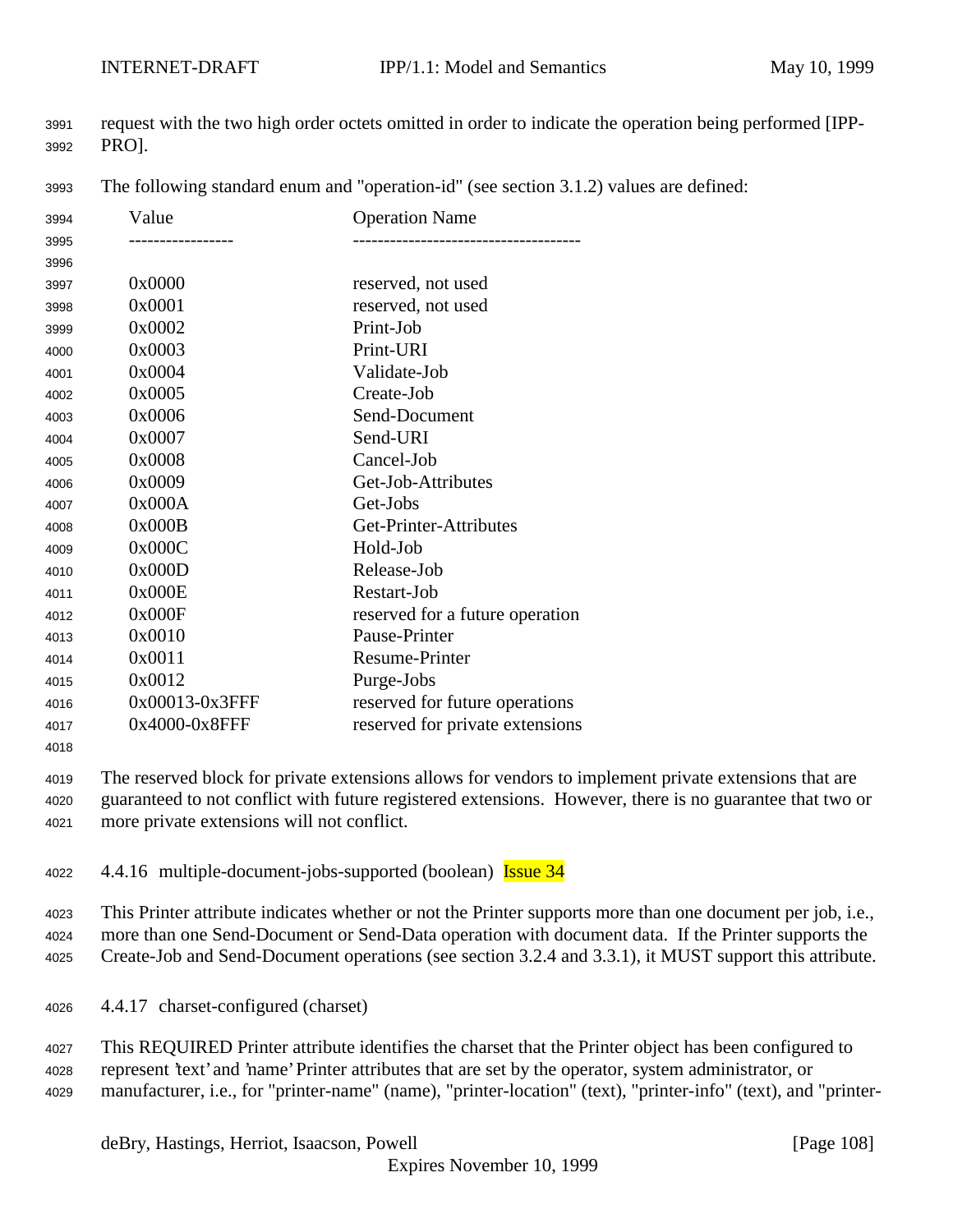make-and-model" (text). Therefore, the value of the Printer object's "charset-configured" attribute MUST also be among the values of the Printer object's "charset-supported" attribute.

4.4.18 charset-supported (1setOf charset)

 This REQUIRED Printer attribute identifies the set of charsets that the Printer and contained Job objects support in attributes with attribute syntax 'text' and 'name'. At least the value 'utf-8' MUST be present, since IPP objects MUST support the UTF-8 [RFC2279] charset. If a Printer object supports a charset, it means that for all attributes of syntax 'text' and 'name' the IPP object MUST (1) accept the charset in requests and return the charset in responses as needed.

- If more charsets than UTF-8 are supported, the IPP object MUST perform charset conversion between the charsets as described in Section 3.1.4.2.
- 4.4.19 natural-language-configured (naturalLanguage)

 This REQUIRED Printer attribute identifies the natural language that the Printer object has been configured to represent 'text' and 'name' Printer attributes that are set by the operator, system administrator, or manufacturer, i.e., for "printer-name" (name), "printer-location" (text), "printer-info" (text), and "printer-make-and-model" (text). When returning these Printer attributes, the Printer object MAY return them in the configured natural language specified by this attribute, instead of the natural language requested by the client in the "attributes-natural-language" operation attribute. See Section 3.1.4.1 for the specification of the OPTIONAL multiple natural language support. Therefore, the value of the Printer object's "natural-language-configured" attribute MUST also be among the values of the Printer object's "generated-natural-language-supported" attribute.

4.4.20 generated-natural-language-supported (1setOf naturalLanguage)

 This REQUIRED Printer attribute identifies the natural language(s) that the Printer object and contained Job objects support in attributes with attribute syntax 'text' and 'name'. The natural language(s) supported depends on implementation and/or configuration. Unlike charsets, IPP objects MUST accept requests with any natural language or any Natural Language Override whether the natural language is supported or not.

 If a Printer object supports a natural language, it means that for any of the attributes for which the Printer or Job object generates messages, i.e., for the "job-state-message" and "printer-state-message" attributes and Operation Messages (see Section 3.1.5) in operation responses, the Printer and Job objects MUST be able to generate messages in any of the Printer's supported natural languages. See section 3.1.4 for the specification of 'text' and 'name' attributes in operation requests and responses.

 Note: A Printer object that supports multiple natural languages, often has separate catalogs of messages, one for each natural language supported.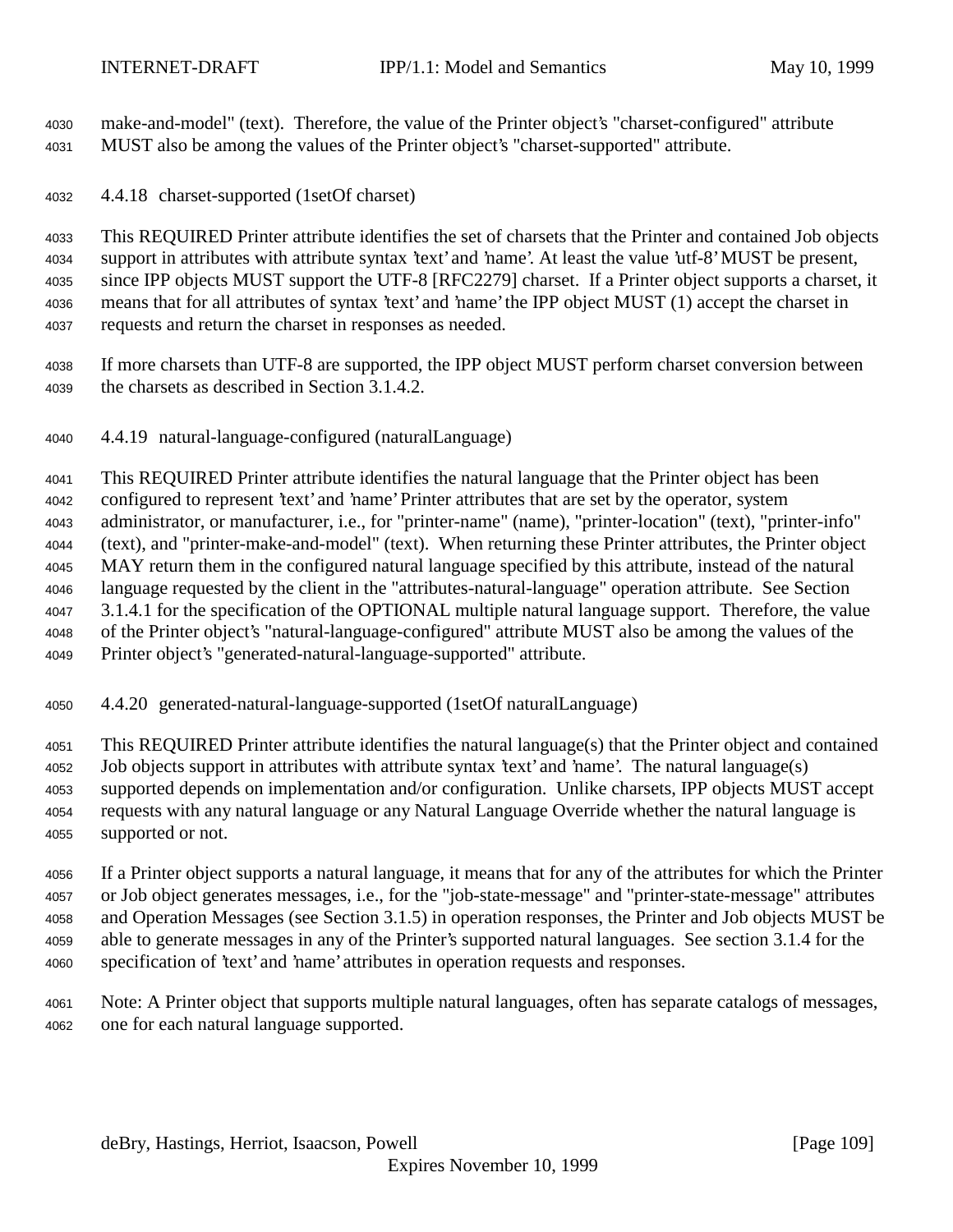4.4.21 document-format-default (mimeMediaType)

 This REQUIRED Printer attribute identifies the document format that the Printer object has been configured to assume if the client does not supply a "document-format" operation attribute in any of the operation requests that supply document data. The standard values for this attribute are Internet Media types (sometimes called MIME types). For further details see the description of the 'mimeMediaType' attribute syntax in Section 4.1.9.

4.4.22 document-format-supported (1setOf mimeMediaType)

 This REQUIRED Printer attribute identifies the set of document formats that the Printer object and contained Job objects can support. For further details see the description of the 'mimeMediaType' attribute syntax in Section 4.1.9.

4.4.23 printer-is-accepting-jobs (boolean)

 This REQUIRED Printer attribute indicates whether the printer is currently able to accept jobs, i.e., is accepting Print-Job, Print-URI, and Create-Job requests. If the value is 'true', the printer is accepting jobs. If the value is 'false', the Printer object is currently rejecting any jobs submitted to it. In this case, the Printer object returns the 'server-error-not-accepting-jobs' status code.

 Note: This value is independent of the "printer-state" and "printer-state-reasons" attributes because its value does not affect the current job; rather it affects future jobs. This attribute may cause the Printer to reject jobs when the "printer-state" is 'idle' or it may cause the Printer object to accepts jobs when the "printer-state" is 'stopped'.

4.4.24 queued-job-count (integer(0:MAX))

 This REQUIRED Printer attribute contains a count of the number of jobs that are either 'pending', *processing'*, 'pending-held', or 'processing-stopped' and is set by the Printer object. **Issue 29** 

4.4.25 printer-message-from-operator (text(127))

 This Printer attribute provides a message from an operator, system administrator or "intelligent" process to indicate to the end user information or status of the printer, such as why it is unavailable or when it is expected to be available.

4.4.26 color-supported (boolean)

 This Printer attribute identifies whether the device is capable of any type of color printing at all, including highlight color. All document instructions having to do with color are embedded within the document PDL (none are external IPP attributes in IPP/1.1).

 Note: end-users are able to determine the nature and details of the color support by querying the "printer-more-info-manufacturer" Printer attribute.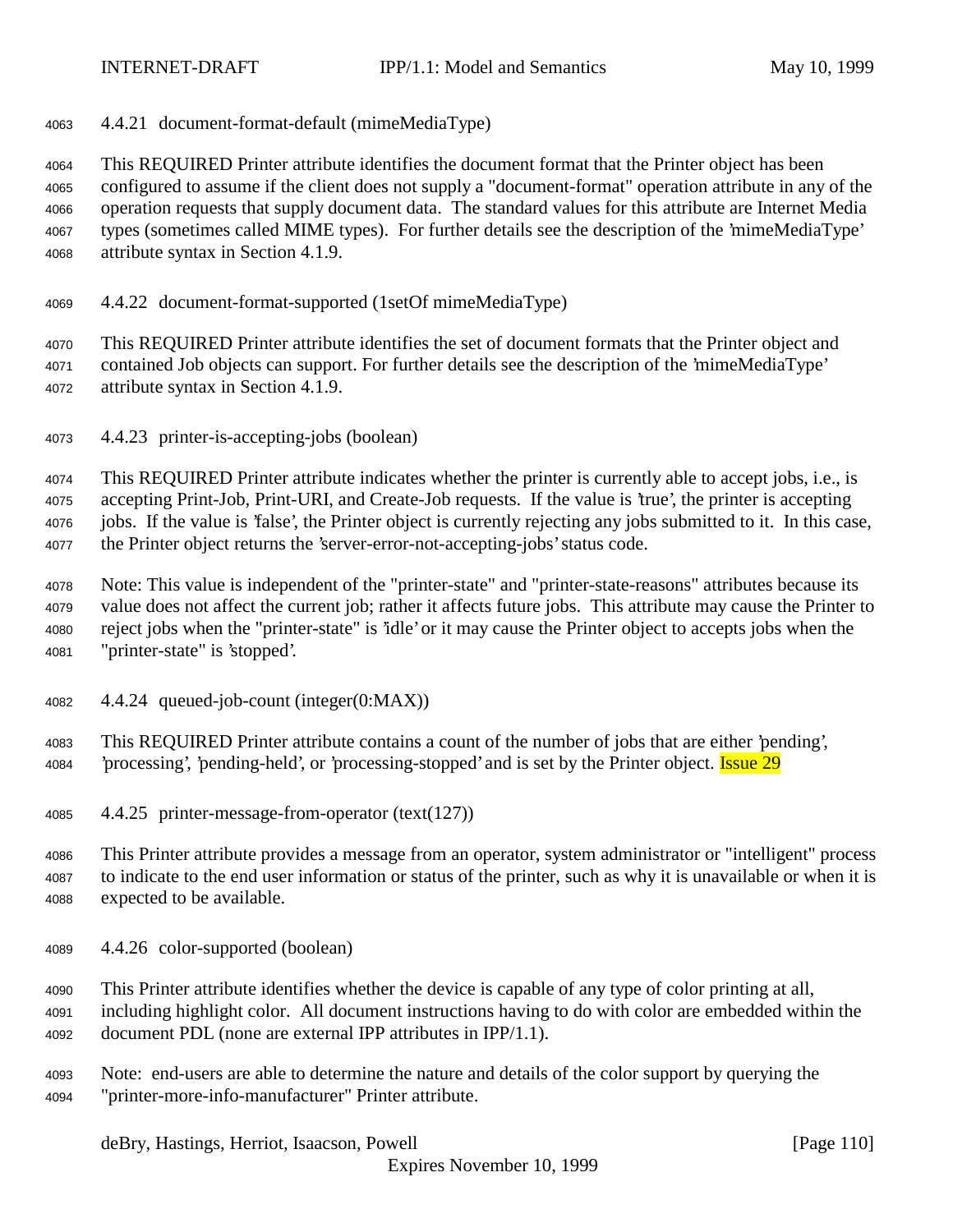4.4.27 reference-uri-schemes-supported (1setOf uriScheme)

 This Printer attribute specifies which URI schemes are supported for use in the "document-uri" operation attribute of the Print-URI or Send-URI operation. If a Printer object supports these optional operations, it MUST support the "reference-uri-schemes-supported" Printer attribute with at least the following schemed URI value:

- 'ftp': The Printer object will use an FTP 'get' operation as defined in RFC 2228 [RFC2228] using FTP URLs as defined by [RFC2396] and[RFC2316].
	-

The Printer object MAY OPTIONALLY support other URI schemes (see section 4.1.6).

4.4.28 pdl-override-supported (type2 keyword)

 This REQUIRED Printer attribute expresses the ability for a particular Printer implementation to either attempt to override document data instructions with IPP attributes or not.

This attribute takes on the following values:

4108 - 'attempted': This value indicates that the Printer object attempts to make the IPP attribute values take precedence over embedded instructions in the document data, however there is no guarantee.

- 4110 'not-attempted': This value indicates that the Printer object makes no attempt to make the IPP attribute values take precedence over embedded instructions in the document data.
- 
- Section 15 contains a full description of how this attribute interacts with and affects other IPP attributes, especially the "ipp-attribute-fidelity" attribute.
- 4.4.29 printer-up-time (integer(1:MAX))

 This REQUIRED Printer attribute indicates the amount of time (in seconds) that this Printer instance has been up and running. The value is a monotonically increasing value starting from 1 when the Printer object is started-up (initialized, booted, etc.). This value or the value of "printer-current-time" is used to populate the Event Time Job Description attributes "time-at-creation", "time-at-processing", and "time-at-completed", depending on implementation (see Section 4.3.12).

 If the Printer object software ceases running, and restarts without knowing the last value for "printer-up- time", the implementation MUST reset this value to 1. However, if the device or devices that the Printer object is representing are restarted or power cycled, the Printer object MAY continue counting this value or MAY reset this value to 1 depending on implementation. If this value is reset and the implementation has persistent jobs and the Event Time Job Description Attributes are represented using the 'integer' form 4126 (instead of the 'dateTime' form), they MUST be reset according to Section 4.3.12. **Issue 17**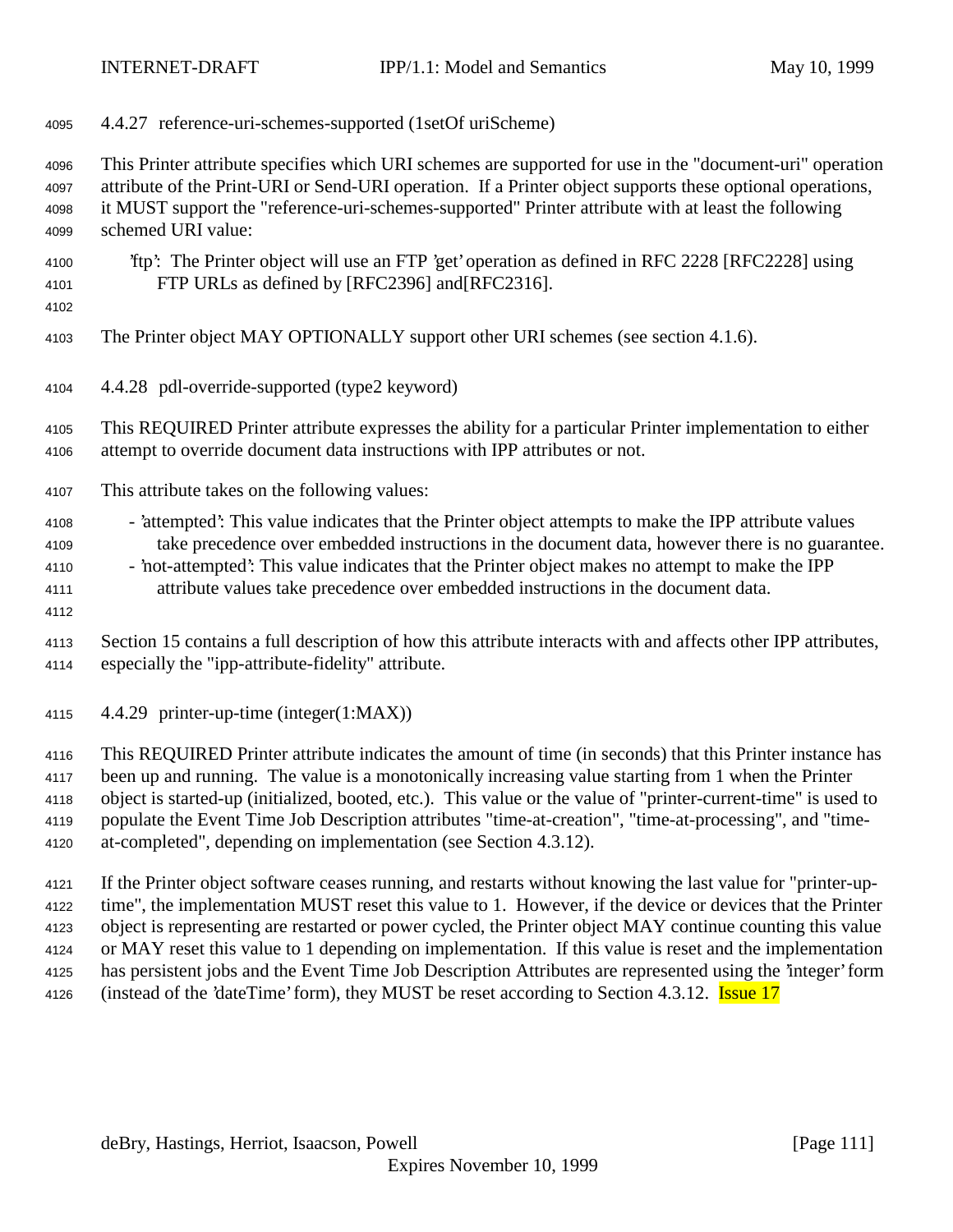4.4.30 printer-current-time (dateTime)

 This Printer attribute indicates the current wall-clock time. This value or the value of "printer-uptime- time" is used to populate the Job attributes "time-at-creation", "time-at-processing", and "time-at-completed", depending on implementation (see Section 4.3.12).

 The date and time is obtained on a "best efforts basis" and does not have to be that precise in order to work in practice. A Printer implementation sets the value of this attribute by obtaining the date and time via some implementation-dependent means, such as getting the value from a network time server, initialization at time of manufacture, or setting by an administrator. See [IPP-IIG] for examples. If an implementation supports this attribute and the implementation knows that it has not yet been set to a correct value, then the implementation MUST return the value of this attribute using the out-of-band 'no-4137 value' meaning not configured. See the beginning of section 4.1. **Issue 17** 

 The time zone of this attribute NEED NOT be the time zone used by people located near the Printer object or device. The client MUST NOT expect that the time zone of any received 'dateTime' value to 4140 be in the time zone of the client or in the time zone of the people located near the printer. **Issue 17** 

The client SHOULD display any dateTime attributes to the user in client local time by converting the

'dateTime' value returned by the server to the time zone of the client, rather than using the time zone

4143 returned by the Printer in attributes that use the 'dateTime' attribute syntax. **Issue 17** 

4.4.31 multiple-operation-time-out (integer(1:MAX))

This Printer attributes identifies the minimum time (in seconds) that the Printer object waits for

additional Send-Document or Send-URI operations to follow a still-open multi-document Job object

before taking any recovery actions, such as the ones indicated in section 3.3.1. If the Printer object

supports the Create-Job and Send-Document operations (see section 3.2.4 and 3.3.1), it MUST support

this attribute.

It is RECOMMENDED that vendors supply a value for this attribute that is between 60 and 240

 seconds. An implementation MAY allow a system administrator to set this attribute (by means outside this IPP/1.1 document). If so, the system administrator MAY be able to set values outside this range.

4.4.32 compression-supported (1setOf type3 keyword)

This REQUIRED Printer attribute identifies the set of supported compression algorithms for document

data. Compression only applies to the document data; compression does not apply to the encoding of the

IPP operation itself. The supported values are used to validate the client supplied "compression"

4157 operation attributes in Print-Job, Send-Document, and Send-URI requests. **Issue 28** 

Standard values are :

'none': no compression is used.

- 'deflate': ZIP public domain inflate/deflate) compression technology
- 'gzip' GNU zip compression technology described in RFC 1952 [RFC1952].
- 'compress': UNIX compression technology

deBry, Hastings, Herriot, Isaacson, Powell [Page 112]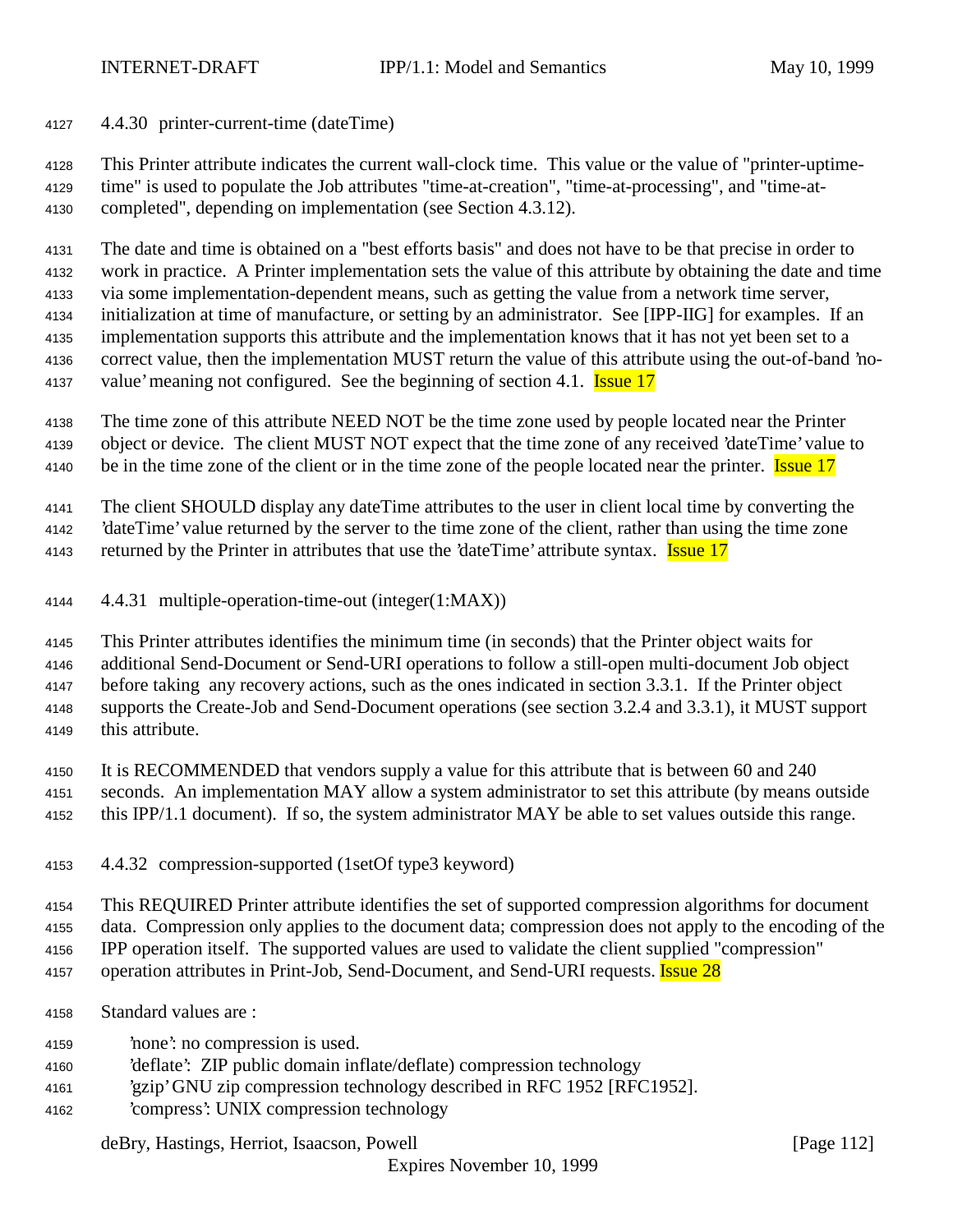4.4.33 job-k-octets-supported (rangeOfInteger(0:MAX))

 This Printer attribute specifies the upper and lower bounds of total sizes of jobs in K octets, i.e., in units of 1024 octets. The supported values are used to validate the client supplied "job-k-octets" operation attributes in create requests. The corresponding job description attribute "job-k-octets" is defined in section 4.3.15.1.

4.4.34 job-impressions-supported (rangeOfInteger(0:MAX))

 This Printer attribute specifies the upper and lower bounds for the number of impressions per job. The supported values are used to validate the client supplied "job-impressions" operation attributes in create requests. The corresponding job description attribute "job-impressions" is defined in section 4.3.15.2.

4.4.35 job-media-sheets-supported (rangeOfInteger(0:MAX))

 This Printer attribute specifies the upper and lower bounds for the number of media sheets per job. The supported values are used to validate the client supplied "job-media-sheets" operation attributes in create

requests. The corresponding Job attribute "job-media-sheets" is defined in section 4.3.15.3.

4.4.36 pages-per-minute (integer(0:MAX))

This Printer attributes specifies the nominal number of pages per minute to the nearest whole number

 which may be generated by this printer (e.g., simplex, black-and-white). This attribute is informative, not a service guarantee. Generally, it is the value used in the marketing literature to describe the device.

- A value of 0 indicates a device that takes more than two minutes to process a page.
- 4.4.37 pages-per-minute-color (integer(0:MAX))

 This Printer attributes specifies the nominal number of pages per minute to the nearest whole number which may be generated by this printer when printing color (e.g., simplex, color). For purposes of this attribute, "color" means the same as for the "color-supported" attribute, namely, the device is capable of any type of color printing at all, including highlight color. This attribute is informative, not a service guarantee. Generally, it is the value used in the marketing literature to describe the color capabilities of this device.

- A value of 0 indicates a device that takes more than two minutes to process a page.
- Note: If a color device has several color modes, it MAY use the pages-per-minute value for this attribute that corresponds to the mode that produces the highest number.
- Black and white only printers MUST NOT support this attribute. If this attribute is present, then the "color-supported" Printer description attribute MUST be present and have a 'true' value.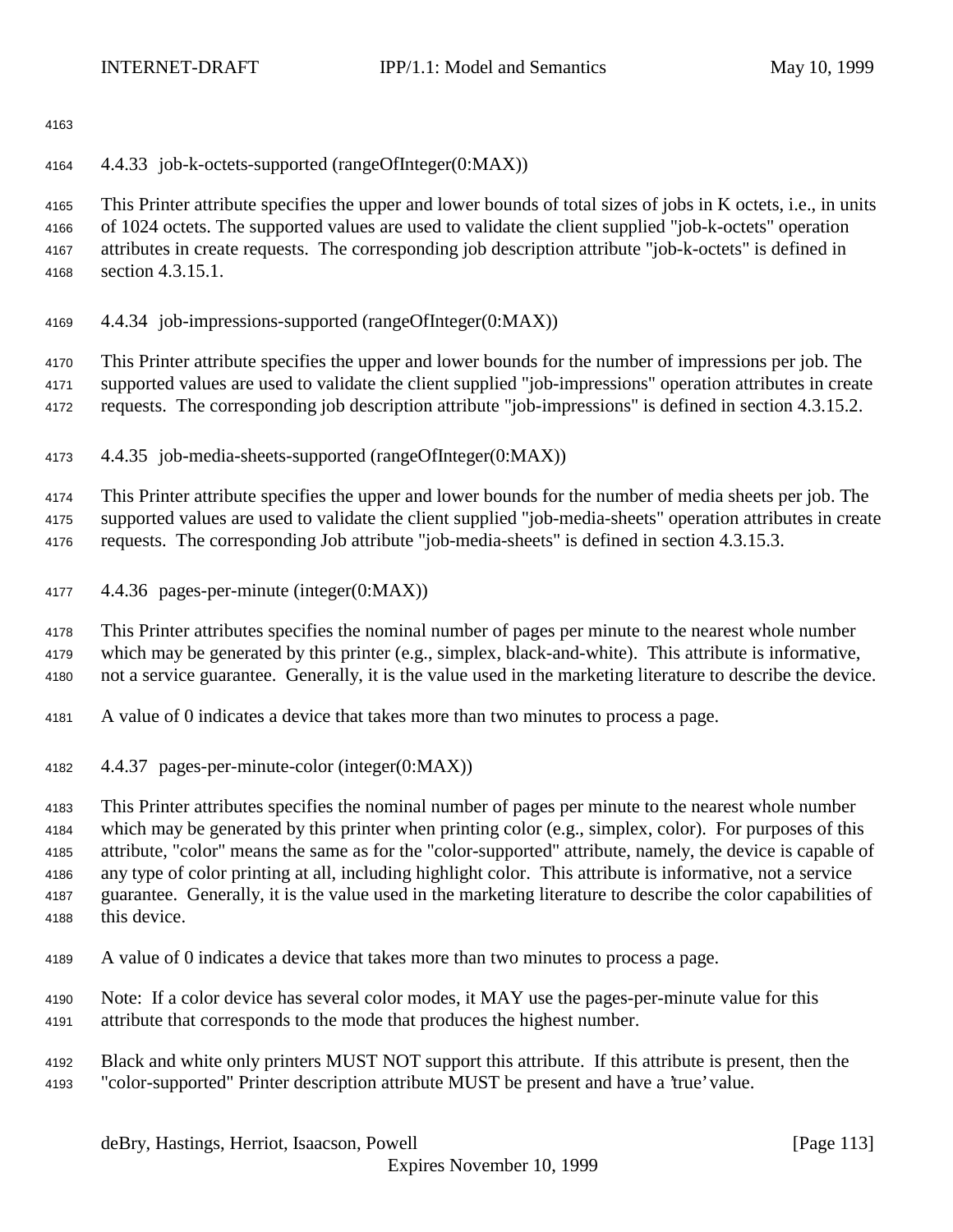Note: The values of these two attributes returned by the Get-Printer-Attributes operation MAY be

affected by the "document-format" attribute supplied by the client in the Get-Printer-Attributes request.

In other words, the implementation MAY have different speeds depending on the document format

being processed. See section 3.2.5.1 Get-Printer-Attributes.

# 5. Conformance

 This section describes conformance issues and requirements. This document introduces model entities such as objects, operations, attributes, attribute syntaxes, and attribute values. These conformance sections describe the conformance requirements which apply to these model entities.

- 5.1 Client Conformance Requirements
- This section describes the conformance requirements for a client (see section 2.1), whether it be:
- 1. contained within software controlled by an end user, e.g. activated by the "Print" menu item in an application or
- 2. a component of a print server that communicates (using IPP operations) with either an output 4207 device or another "downstream" print server. **Issue 4 and Issue 5**

 A conforming client MUST support all REQUIRED operations as defined in this document. For each attribute included in an operation request, a conforming client MUST supply a value whose type and value syntax conforms to the requirements of the Model document as specified in Sections 3 and 3.3.5. A conforming client MAY supply any registered extensions and/or private extensions in an operation

request, as long as they meet the requirements in Section 6.

 Otherwise, there are no conformance requirements placed on the user interfaces provided by IPP clients or their applications. For example, one application might not allow an end user to submit multiple documents per job, while another does. One application might first query a Printer object in order to supply a graphical user interface (GUI) dialogue box with supported and default values whereas a different implementation might not.

| 4218 | When sending a request, an IPP client NEED NOT supply any attributes that are indicated as |
|------|--------------------------------------------------------------------------------------------|
| 4219 | <b>OPTIONALLY</b> supplied by the client.                                                  |

 A client MUST be able to accept any of the attribute syntaxes defined in Section 4.1, including their full range, that may be returned to it in a response from a Printer object. In particular for each attribute that the client supports whose attribute syntax is 'text', the client MUST accept and process both the 'textWithoutLanguage' and 'textWithLanguage' forms. Similarly, for each attribute that the client supports whose attribute syntax is 'name', the client MUST accept and process both the 'nameWithoutLanguage' and 'nameWithLanguage' forms. For presentation purposes, truncation of long attribute values is not recommended. A recommended approach would be for the client implementation to allow the user to scroll through long attribute values.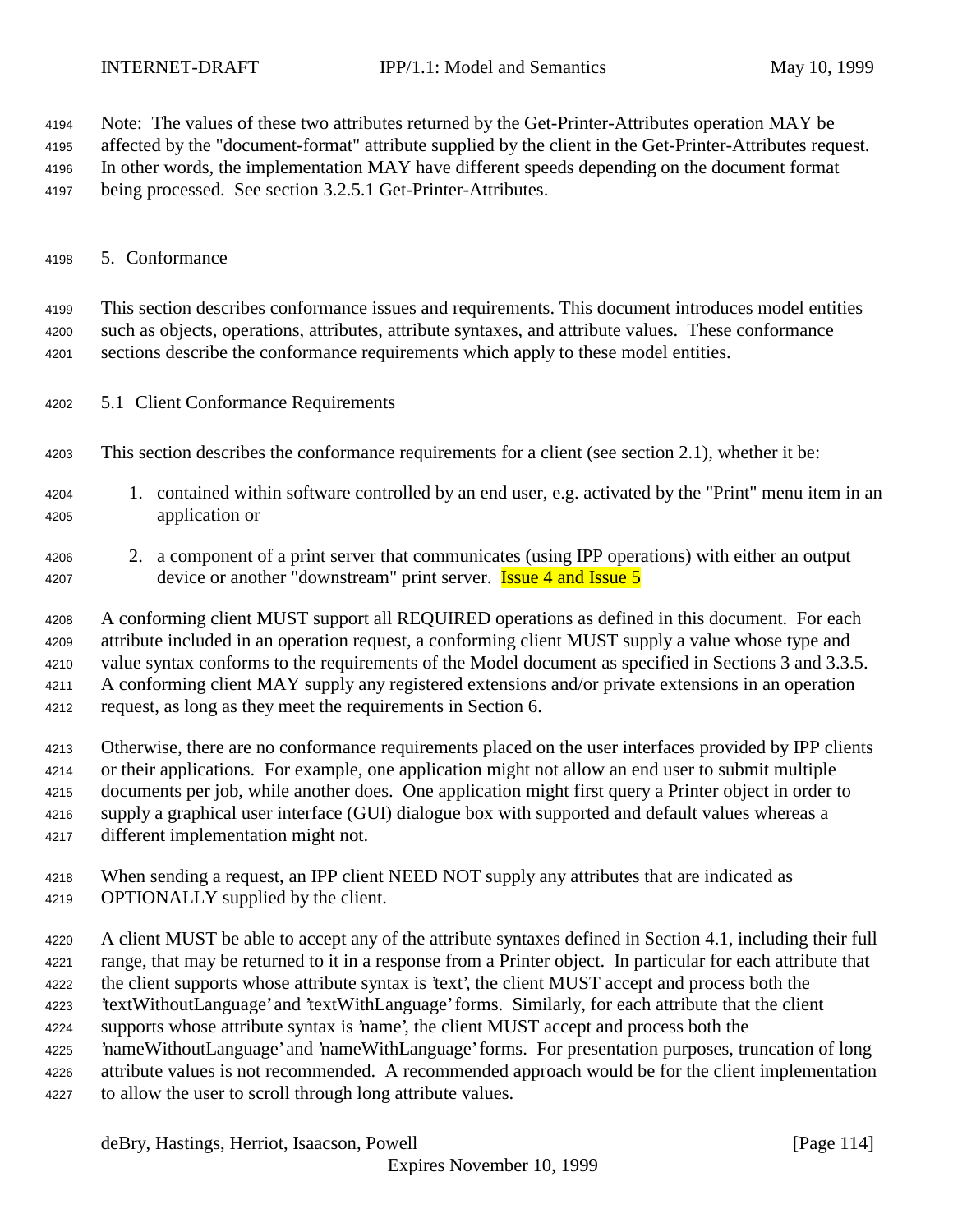A response MAY contain attribute groups, attributes, and values that the client does not expect.

Therefore, a client implementation MUST gracefully handle such responses and not refuse to inter-

 operate with a conforming Printer that is returning registered or private extensions, including attribute groups, attributes, and attribute values that conform to Section 6. Clients may choose to ignore any

4232 parameters, attributes, or values that they do not understand. **Issue 25 and Issue 26** 

 While a client is sending data to a printer, it SHOULD do its best to prevent a channel from being closed by a lower layer when the channel is blocked (i.e. flow-controlled off) for whatever reason, e.g. 'out of paper' or 'job ahead hasn't freed up enough memory'. However, the layer that launched the print submission (e.g. an end user) MAY close the channel in order to cancel the job. When a client closes a channel, a Printer MAY print all or part of the received portion of the document. See the "Encoding and 4238 Transport" document [IPP-PRO] for more details. **Issue 4 and Issue 5** 

A client MUST/SHOULD [which is to be determined in consultation with the Area Director] support

Client Authentication as defined in the IPP/1.1 Encoding and Transport document [IPP-PRO]. A client

SHOULD support Operation Privacy and Server Authentication as defined in the IPP/1.1 Encoding and

4242 Transport document [IPP-PRO]. See also [IPP-MOD] section 8. **Issue 32** 

5.2 IPP Object Conformance Requirements

This section specifies the conformance requirements for conforming implementations with respect to

objects, operations, and attributes whether they be (1) IPP objects that accept IPP requests and control

one or more devices or are embedded in a single device or (2) servers that accept IPP requests and

forward them to networked devices (using IPP or other protocol).

5.2.1 Objects

 Conforming implementations MUST implement all of the model objects as defined in this specification in the indicated sections:

- Section 2.1 Printer Object
- Section 2.2 Job Object

 whether they are (embedded) software that controls a device or are part of a print server that accepts IPP operation requests and, in turn, sends operation requests using (the IPP or other) protocol to one or more networked device(s). See sections 2.1 and 2.2.

5.2.2 Operations

 Conforming IPP object implementations MUST implement all of the REQUIRED model operations, including REQUIRED responses, as defined in this specification in the indicated sections:

| 4259 | For a Printer object:        |                 |
|------|------------------------------|-----------------|
| 4260 | Print-Job (section 3.2.1)    | <b>REQUIRED</b> |
| 4261 | Print-URI (section 3.2.2)    | <b>OPTIONAL</b> |
| 4262 | Validate-Job (section 3.2.3) | <b>REQUIRED</b> |
| 4263 | Create-Job (section 3.2.4)   | <b>OPTIONAL</b> |

deBry, Hastings, Herriot, Isaacson, Powell [Page 115]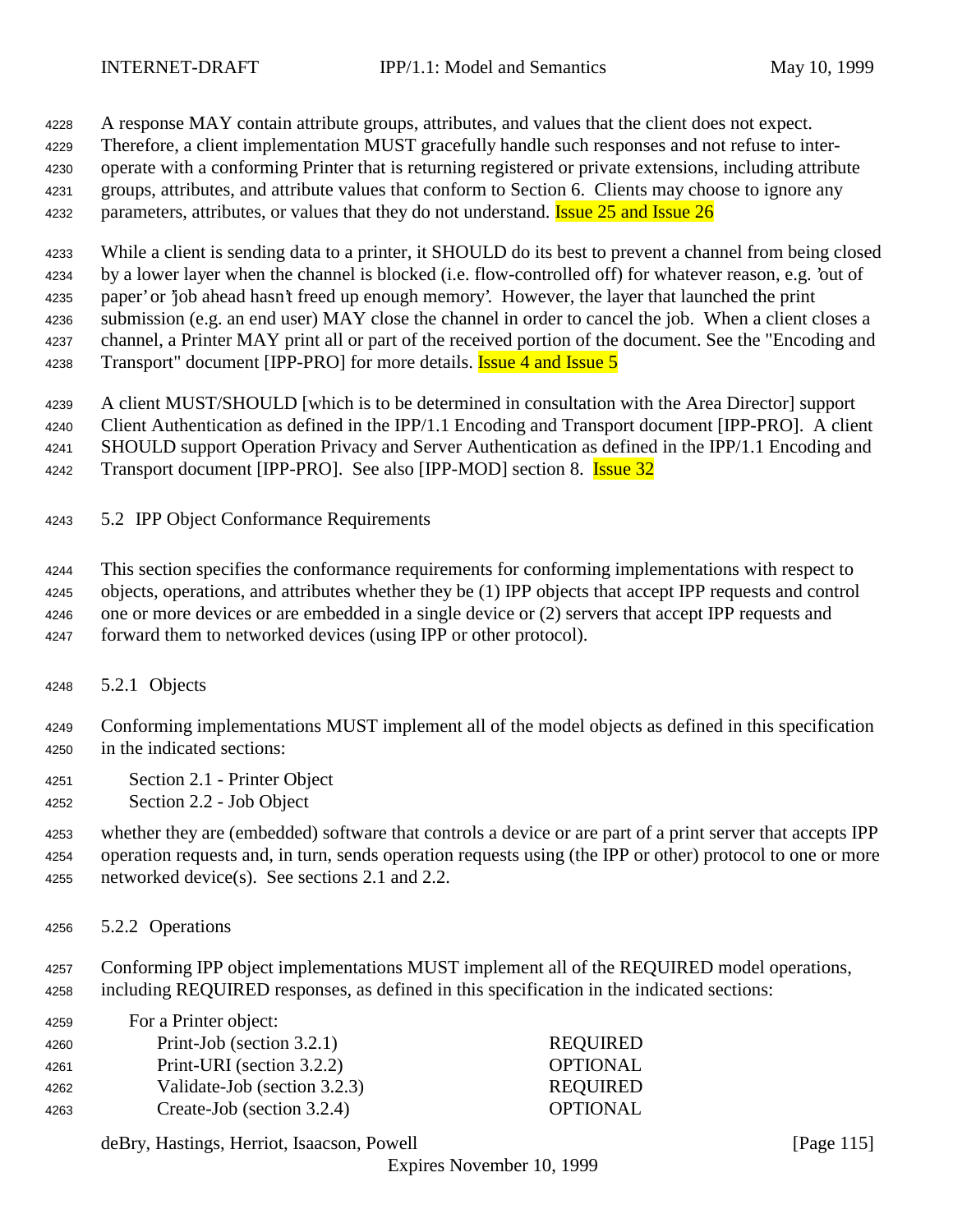| 4264 | Get-Printer-Attributes (section 3.2.5) | <b>REQUIRED</b> |
|------|----------------------------------------|-----------------|
| 4265 | Get-Jobs (section 3.2.6)               | <b>REQUIRED</b> |
| 4266 | Pause-Printer (section 3.2.7)          | <b>OPTIONAL</b> |
| 4267 | Resume-Printer (section 3.2.8)         | <b>OPTIONAL</b> |
| 4268 | Purge-Jobs (section 3.2.9)             | <b>OPTIONAL</b> |
| 4269 |                                        |                 |
| 4270 | For a Job object:                      |                 |
| 4271 | Send-Document (section 3.3.1)          | <b>OPTIONAL</b> |
| 4272 | Send-URI (section 3.3.2)               | <b>OPTIONAL</b> |
| 4273 | Cancel-Job (section 3.3.3)             | <b>REQUIRED</b> |
| 4274 | Get-Job-Attributes (section 3.3.4)     | <b>REQUIRED</b> |
| 4275 | Hold-Job (section 3.3.5)               | <b>OPTIONAL</b> |
| 4276 | Release-Job (section 3.3.6)            | <b>OPTIONAL</b> |
| 4277 | Restart-Job (section 3.3.7)            | <b>OPTIONAL</b> |
| 4278 |                                        |                 |

 Conforming IPP objects MUST support all REQUIRED operation attributes and all values of such attributes if so indicated in the description. Conforming IPP objects MUST ignore all unsupported or unknown operation attributes or operation attribute groups received in a request, but MUST reject a request that contains a supported operation attribute that contains an unsupported value.

 Conforming IPP objects MAY return operation responses that contain attributes groups, attributes name and attribute values that are extensions to this standard. The additional attribute groups MAY occur in 4285 any order. **Issue 26** 

The following section on object attributes specifies the support required for object attributes.

5.2.3 IPP Object Attributes

 Conforming IPP objects MUST support all of the REQUIRED object attributes, as defined in this specification in the indicated sections.

 If an object supports an attribute, it MUST support only those values specified in this document or through the extension mechanism described in section 5.2.4. It MAY support any non-empty subset of these values. That is, it MUST support at least one of the specified values and at most all of them.

5.2.4 Versions

 Clients MUST support version 1.1 and SHOULD also support version 1.0. IPP objects MUST support 4295 version 1.1 and SHOULD also support version 1.0. See section 3.1.8. **ISSUE 36** 

5.2.5 Extensions

 A conforming IPP object MAY support registered extensions and private extensions, as long as they meet the requirements specified in Section 6.

deBry, Hastings, Herriot, Isaacson, Powell **intervalse and the Contract Contract Contract Contract Contract Contract Contract Contract Contract Contract Contract Contract Contract Contract Contract Contract Contract Contra**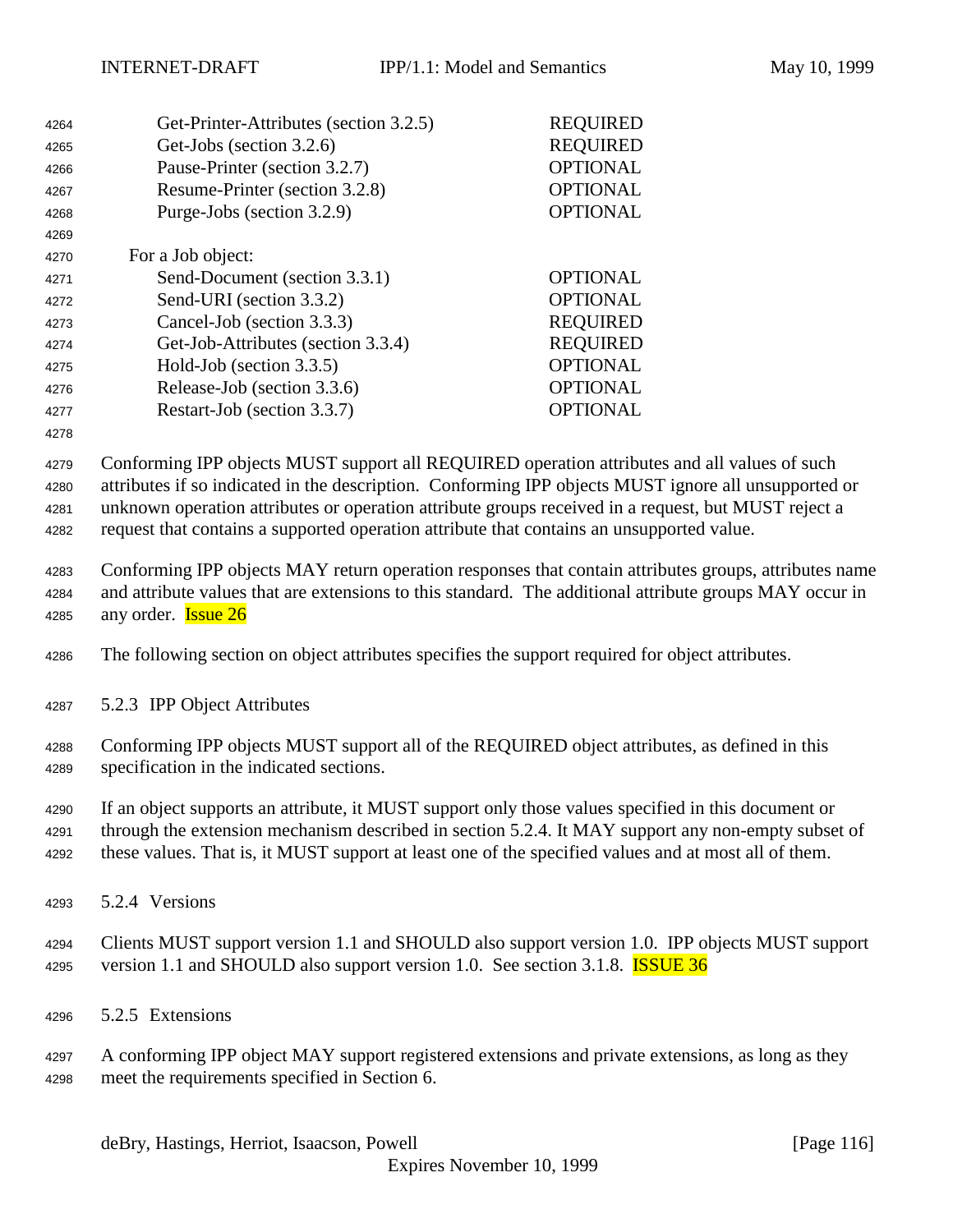For each attribute included in an operation response, a conforming IPP object MUST return a value whose type and value syntax conforms to the requirement of the Model document as specified in

Sections 3 and 4.

5.2.6 Attribute Syntaxes

 An IPP object MUST be able to accept any of the attribute syntaxes defined in Section 4.1, including their full range, in any operation in which a client may supply attributes or the system administrator may configure attributes (by means outside the scope of this IPP/1.1 document). In particular for each attribute that the IPP object supports whose attribute syntax is 'text', the IPP object MUST accept and process both the 'textWithoutLanguage' and 'textWithLanguage' forms. Similarly, for each attribute that the IPP object supports whose attribute syntax is 'name', the IPP object MUST accept and process both the 'nameWithoutLanguage' and 'nameWithLanguage' forms. Furthermore, an IPP object MUST return attributes to the client in operation responses that conform to the syntax specified in Section 4.1, including their full range if supplied previously by a client.

4312 5.2.7 Security **Issue 32** 

 An IPP Printer implementation MUST/SHOULD [which is to be determined in consultation with the Area Director] contain support for Client Authentication as defined in the IPP/1.1 Encoding and Transport document [IPP-PRO]. A Printer implementation MAY allow an administrator to configure the Printer so that all, some, or none of the users are authenticated. See also [IPP-MOD] section 8.

 An IPP Printer implementation SHOULD contain support for Operation Privacy and Server Authentication as defined in the IPP/1.1 Encoding and Transport document [IPP-PRO]. A Printer implementation MAY allow an administrator to configure the degree of support for Operation Privacy and Server Authentication. See also [IPP-MOD] section 8.

- 5.3 Charset and Natural Language Requirements
- All clients and IPP objects MUST support the 'utf-8' charset as defined in section 4.1.7.

 IPP objects MUST be able to accept any client request which correctly uses the "attributes-natural- language" operation attribute or the Natural Language Override mechanism on any individual attribute whether or not the natural language is supported by the IPP object. If an IPP object supports a natural language, then it MUST be able to translate (perhaps by table lookup) all generated 'text' or 'name' attribute values into one of the supported languages (see section 3.1.4). That is, the IPP object that supports a natural language NEED NOT be a general purpose translator of any arbitrary 'text' or 'name' value supplied by the client into that natural language. However, the object MUST be able to translate (automatically generate) any of its own attribute values and messages into that natural language.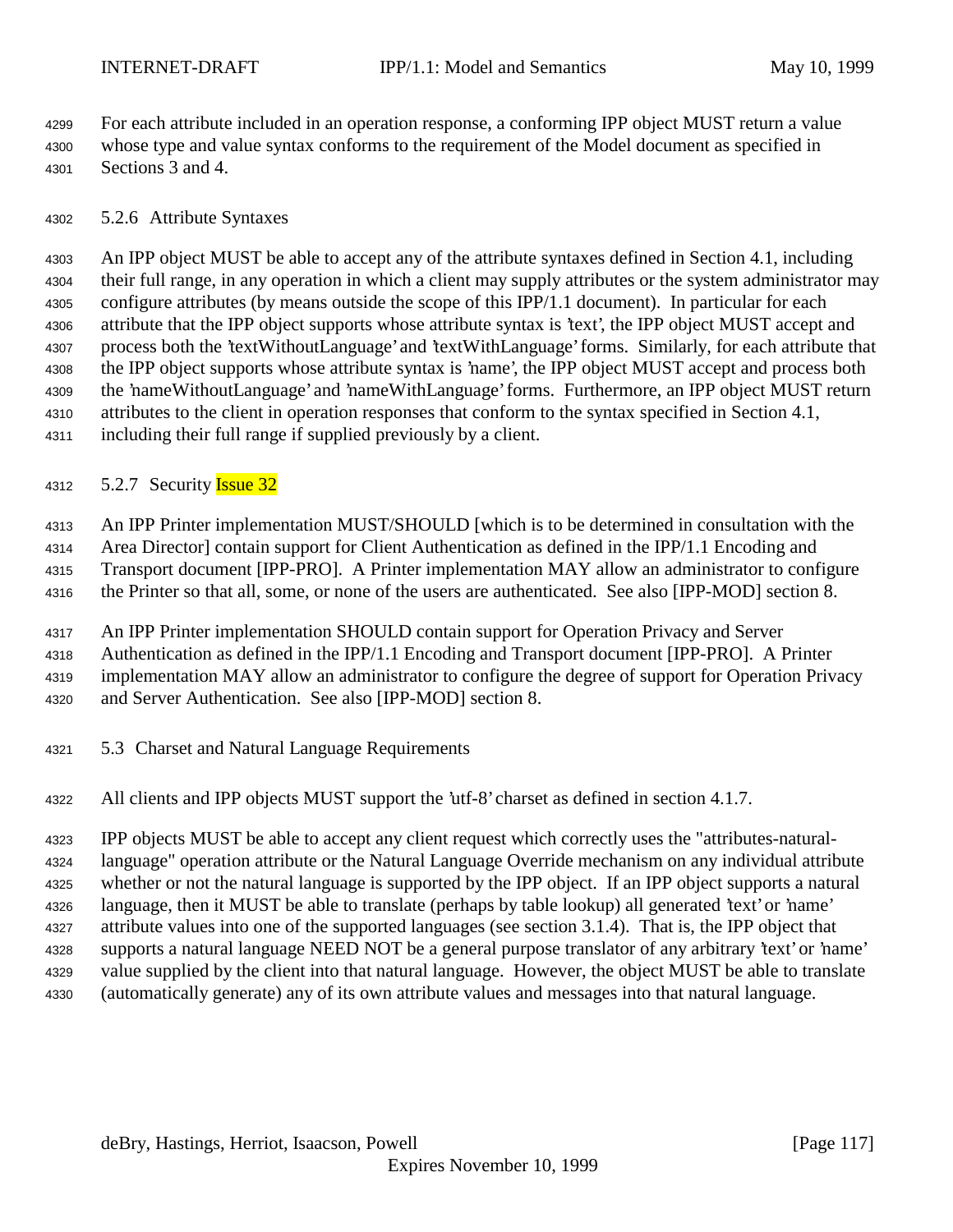- 6. IANA Considerations (registered and private extensions)
- This section describes how IPP can be extended to allow the following registered and private extensions to IPP:
- 1. keyword attribute values
- 2. enum attribute values
- 3. attributes
- 4. attribute syntaxes
- 5. operations
- 6. attribute groups
- 7. status codes
- 

 Extensions registered for use with IPP/1.1 are OPTIONAL for client and IPP object conformance to the IPP/1.1 Model specification.

These extension procedures are aligned with the guidelines as set forth by the IESG [IANA-CON].

Section 11 describes how to propose new registrations for consideration. IANA will reject registration

proposals that leave out required information or do not follow the appropriate format described in

4347 Section 11. IPP/1.1 may also be extended by an appropriate RFC that specifies any of the above extensions.

6.1 Typed 'keyword' and 'enum' Extensions

 IPP allows for 'keyword' and 'enum' extensions (see sections 4.1.2.3 and 4.1.4). This document uses prefixes to the 'keyword' and 'enum' basic attribute syntax type in order to communicate extra information to the reader through its name. This extra information is not represented in the protocol because it is unimportant to a client or Printer object. The list below describes the prefixes and their meaning.

- "type1": The IPP specification must be revised to add a new keyword or a new enum. No private keywords or enums are allowed.
- "type2": Implementers can, at any time, add new keyword or enum values by proposing the complete specification to IANA:
- iana@iana.org
- IANA will forward the registration proposal to the IPP Designated Expert who will review the proposal with a mailing list that the Designated Expert keeps for this purpose. Initially, that list will be the mailing list used by the IPP WG:
- ipp@pwg.org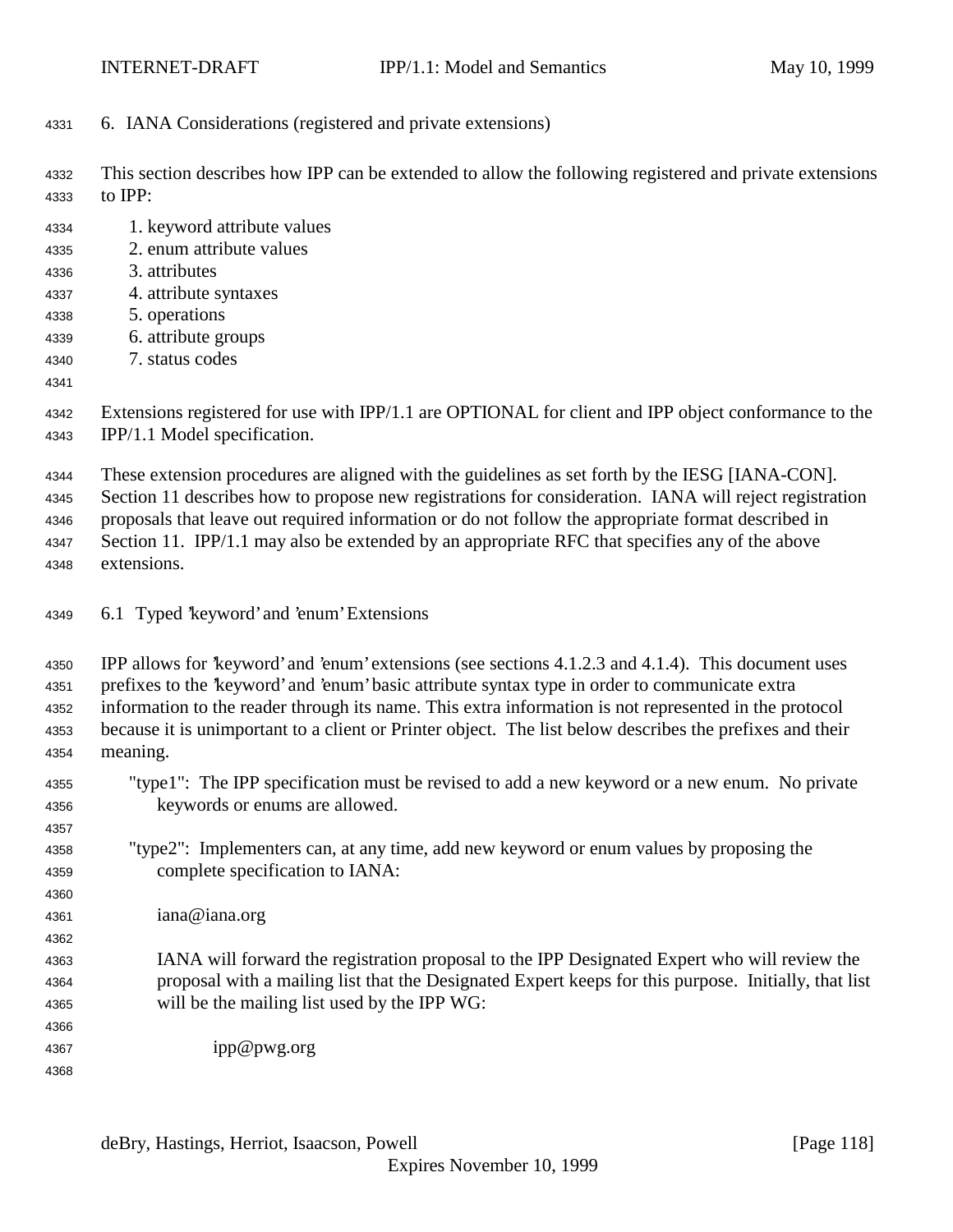| 4369                         | even after the IPP WG is disbanded as permitted by [IANA-CON]. The IPP Designated Expert<br>is appointed by the IESG Area Director responsible for IPP, according to [IANA-CON].                                                                                                                                                                                                                                           |
|------------------------------|----------------------------------------------------------------------------------------------------------------------------------------------------------------------------------------------------------------------------------------------------------------------------------------------------------------------------------------------------------------------------------------------------------------------------|
| 4370                         |                                                                                                                                                                                                                                                                                                                                                                                                                            |
| 4371<br>4372                 | When a type2 keyword or enum is approved, the IPP Designated Expert becomes the point of                                                                                                                                                                                                                                                                                                                                   |
| 4373                         | contact for any future maintenance that might be required for that registration.                                                                                                                                                                                                                                                                                                                                           |
| 4374                         |                                                                                                                                                                                                                                                                                                                                                                                                                            |
| 4375                         | "type3": Implementers can, at any time, add new keyword and enum values by submitting the                                                                                                                                                                                                                                                                                                                                  |
| 4376                         | complete specification to IANA as for type2 who will forward the proposal to the IPP Designated                                                                                                                                                                                                                                                                                                                            |
| 4377                         | Expert. While no additional technical review is required, the IPP Designated Expert may, at                                                                                                                                                                                                                                                                                                                                |
| 4378                         | his/her discretion, forward the proposal to the same mailing list as for type2 registrations for                                                                                                                                                                                                                                                                                                                           |
| 4379                         | advice and comment.                                                                                                                                                                                                                                                                                                                                                                                                        |
| 4380                         |                                                                                                                                                                                                                                                                                                                                                                                                                            |
| 4381                         | When a type3 keyword or enum is approved by the IPP Designated Expert, the original proposer                                                                                                                                                                                                                                                                                                                               |
| 4382                         | becomes the point of contact for any future maintenance that might be required for that                                                                                                                                                                                                                                                                                                                                    |
| 4383                         | registration.                                                                                                                                                                                                                                                                                                                                                                                                              |
| 4384                         |                                                                                                                                                                                                                                                                                                                                                                                                                            |
| 4385                         | For type2 and type3 keywords, the proposer includes the name of the keyword in the registration                                                                                                                                                                                                                                                                                                                            |
| 4386                         | proposal and the name is part of the technical review.                                                                                                                                                                                                                                                                                                                                                                     |
|                              |                                                                                                                                                                                                                                                                                                                                                                                                                            |
| 4387                         | After type2 and type3 enums specifications are approved, the IPP Designated Expert in consultation with                                                                                                                                                                                                                                                                                                                    |
| 4388                         | IANA assigns the next available enum number for each enum value.                                                                                                                                                                                                                                                                                                                                                           |
| 4389                         | IANA will publish approved type2 and type3 keyword and enum attributes value registration<br>specifications in:                                                                                                                                                                                                                                                                                                            |
| 4390                         |                                                                                                                                                                                                                                                                                                                                                                                                                            |
| 4391                         | ftp.isi.edu/iana/assignments/ipp/attribute-values/xxx/yyy.txt                                                                                                                                                                                                                                                                                                                                                              |
| 4392<br>4393<br>4394<br>4395 | where xxx is the attribute name that specifies the initial values and yyy.txt is a descriptive file name that<br>contains one or more enums or keywords approved at the same time. For example, if several additional<br>enums for stapling are approved for use with the "finishings" attribute (and "finishings-default" and<br>"finishings-supported" attributes), IANA will publish the additional values in the file: |
| 4396                         | ftp.isi.edu/iana/assignments/ipp/attribute-values/finishings/stapling.txt                                                                                                                                                                                                                                                                                                                                                  |
| 4397                         | Note: Some attributes are defined to be: 'type3 keywords'   'name' which allows for attribute values to be                                                                                                                                                                                                                                                                                                                 |
| 4398                         | extended by a site administrator with administrator defined names. Such names are not registered with                                                                                                                                                                                                                                                                                                                      |
| 4399                         | IANA.                                                                                                                                                                                                                                                                                                                                                                                                                      |
| 4400                         | By definition, each of the three types above assert some sort of registry or review process in order for                                                                                                                                                                                                                                                                                                                   |
| 4401                         | extensions to be considered valid. Each higher numbered level $(1, 2, 3)$ tends to be decreasingly less                                                                                                                                                                                                                                                                                                                    |
| 4402                         | stringent than the previous level. Therefore, any typeN value MAY be registered using a process for                                                                                                                                                                                                                                                                                                                        |
| 4403                         | some typeM where M is less than N, however such registration is NOT REQUIRED. For example, a                                                                                                                                                                                                                                                                                                                               |
| 4404                         | type3 value MAY be registered in a type 1 manner (by being included in a future version of an IPP                                                                                                                                                                                                                                                                                                                          |
| 4405                         | specification), however, it is NOT REQUIRED.                                                                                                                                                                                                                                                                                                                                                                               |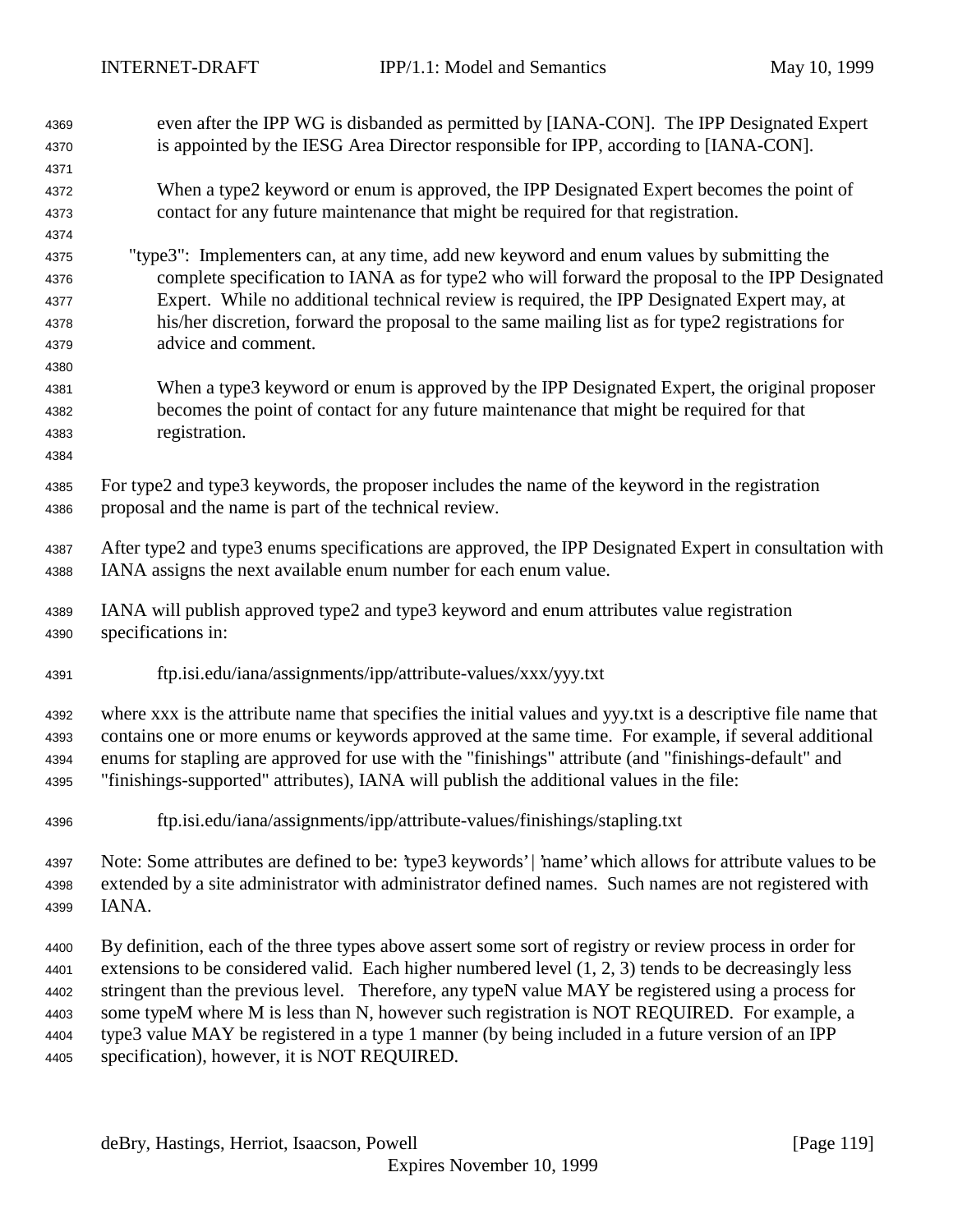This specification defines keyword and enum values for all of the above types, including type3 keywords.

For private (unregistered) keyword extensions, implementers SHOULD use keywords with a suitable

 distinguishing prefix, such as "xxx-" where xxx is the (lowercase) fully qualified company name registered with IANA for use in domain names [RFC1035]. For example, if the company XYZ Corp.

had obtained the domain name "XYZ.com", then a private keyword 'abc' would be: 'xyz.com-abc'.

 Note: RFC 1035 [RFC1035] indicates that while upper and lower case letters are allowed in domain names, no significance is attached to the case. That is, two names with the same spelling but different case are to be treated as if identical. Also, the labels in a domain name must follow the rules for ARPANET host names: They must start with a letter, end with a letter or digit, and have as interior characters only letters, digits, and hyphen. Labels must be 63 characters or less. Labels are separated by the "." character.

- For private (unregistered) enum extension, implementers MUST use values in the reserved integer range which is 2\*\*30 to 2\*\*31-1.
- 6.2 Attribute Extensibility

 Attribute names are type2 keywords. Therefore, new attributes may be registered and have the same status as attributes in this document by following the type2 extension rules. For private (unregistered) attribute extensions, implementers SHOULD use keywords with a suitable distinguishing prefix as described in Section 6.1.

- IANA will publish approved attribute registration specifications as separate files:
- ftp.isi.edu/iana/assignments/ipp/attributes/xxx-yyy.txt
- where "xxx-yyy" is the new attribute name.
- If a new Printer object attribute is defined and its values can be affected by a specific document format, its specification needs to contain the following sentence:
- "The value of this attribute returned in a Get-Printer-Attributes response MAY depend on the "document-format" attribute supplied (see Section 3.2.5.1)."

 If the specification does not, then its value in the Get-Printer-Attributes response MUST NOT depend on the "document-format" supplied in the request. When a new Job Template attribute is registered, the value of the Printer attributes MAY vary with "document-format" supplied in the request without the specification having to indicate so.

- 6.3 Attribute Syntax Extensibility
- Attribute syntaxes are like type2 enums. Therefore, new attribute syntaxes may be registered and have the same status as attribute syntaxes in this document by following the type2 extension rules described in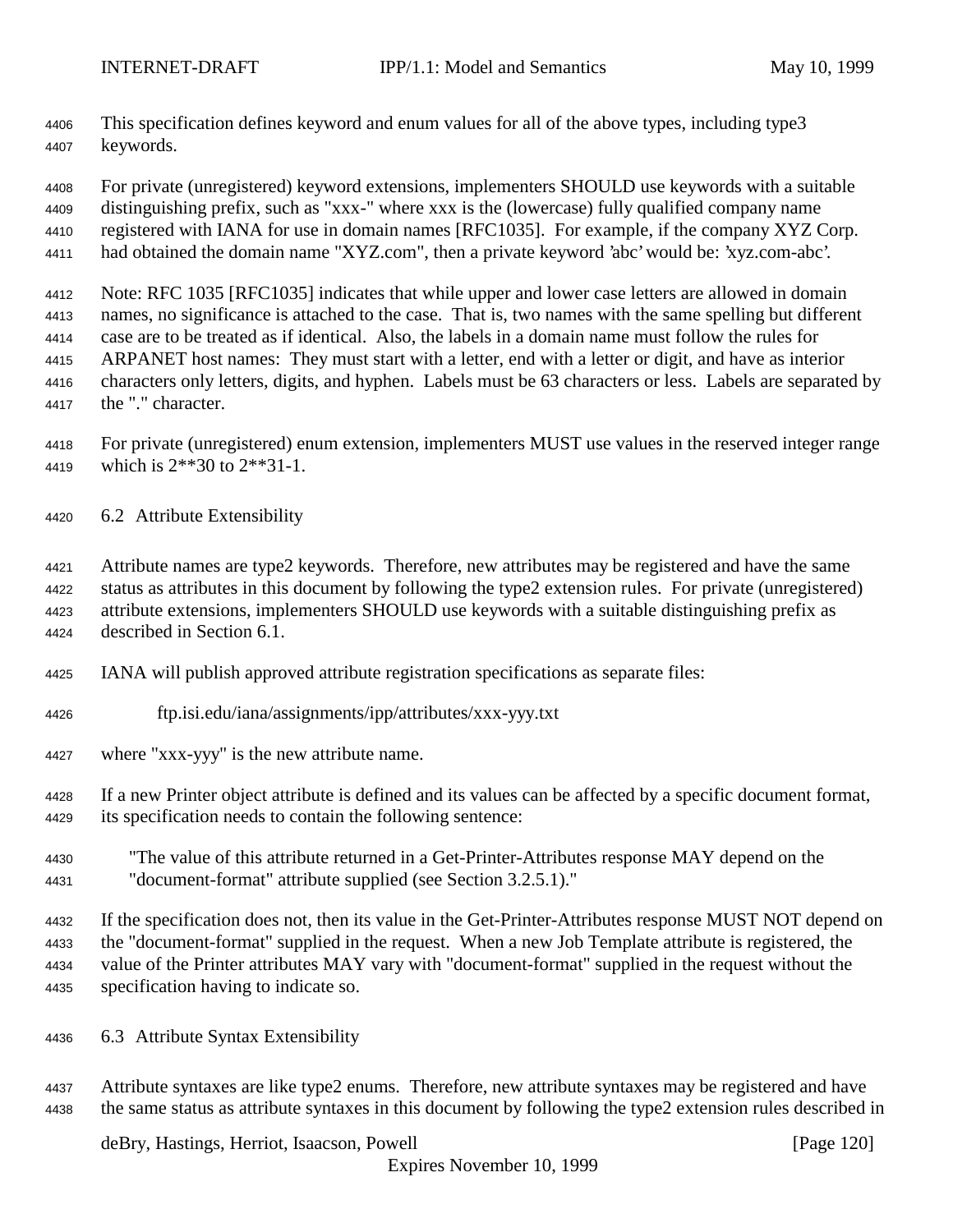Section 6.1. The value codes that identify each of the attribute syntaxes are assigned in the "Encoding and Transport" specification [IPP-PRO], including a designated range for private, experimental use.

 For attribute syntaxes, the IPP Designated Expert in consultation with IANA assigns the next attribute syntax code in the appropriate range as specified in [IPP-PRO]. IANA will publish approved attribute syntax registration specifications as separate files:

- ftp.isi.edu/iana/assignments/ipp/attribute-syntaxes/xxx-yyy.txt
- where 'xxx-yyy' is the new attribute syntax name.
- 6.4 Operation Extensibility

 Operations may also be registered following the type2 procedures described in Section 6.1, though major new operations will usually be done by a new standards track RFC that augments this document. For private (unregistered) operation extensions, implementers MUST use the range for the "operation-id" in requests specified in Section 4.4.15 "operations-supported" Printer attribute.

 For operations, the IPP Designated Expert in consultation with IANA assigns the next operation-id code as specified in Section 4.4.15. IANA will publish approved operation registration specifications as separate files:

- ftp.isi.edu/iana/assignments/ipp/operations/Xxx-Yyy.txt
- where "Xxx-Yyy" is the new operation name.
- 6.5 Attribute Groups

 Attribute groups passed in requests and responses may be registered following the type2 procedures described in Section 6.1. The tags that identify each of the attribute groups are assigned in [IPP-PRO].

 For attribute groups, the IPP Designated Expert in consultation with IANA assigns the next attribute group tag code in the appropriate range as specified in [IPP-PRO]. IANA will publish approved attribute group registration specifications as separate files:

- ftp.isi.edu/iana/assignments/ipp/attribute-group-tags/xxx-yyy-tag.txt
- where 'xxx-yyy-tag' is the new attribute group tag name.
- 6.6 Status Code Extensibility
- Operation status codes may also be registered following the type2 procedures described in Section 6.1.

The values for status codes are allocated in ranges as specified in Section 14 for each status code class:

- "informational" Request received, continuing process
- "successful" The action was successfully received, understood, and accepted

deBry, Hastings, Herriot, Isaacson, Powell [Page 121]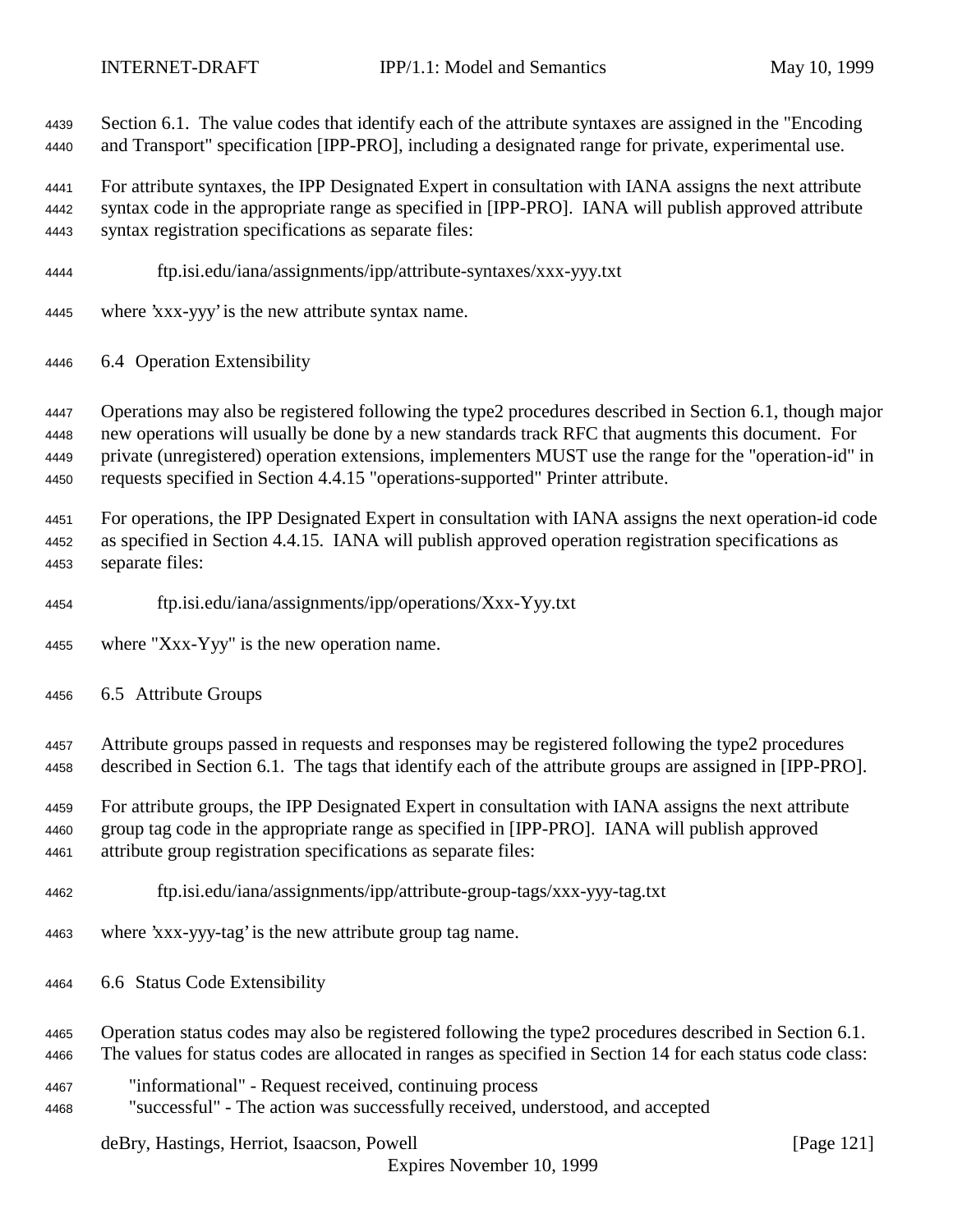- "redirection" Further action must be taken in order to complete the request
- "client-error" The request contains bad syntax or cannot be fulfilled
- "server-error" The IPP object failed to fulfill an apparently valid request
- 
- For private (unregistered) operation status code extensions, implementers MUST use the top of each range as specified in Section 13.

 For operation status codes, the IPP Designated Expert in consultation with IANA assigns the next status code in the appropriate class range as specified in Section 13. IANA will publish approved status code registration specifications as separate files:

- ftp.isi.edu/iana/assignments/ipp/status-codes/xxx-yyy.txt
- where "xxx-yyy" is the new operation status code keyword.
- 6.7 Registration of MIME types/sub-types for document-formats

The "document-format" attribute's syntax is 'mimeMediaType'. This means that valid values are Internet

 Media Types (see Section 4.1.9). RFC 2045 [RFC2045] defines the syntax for valid Internet media types. IANA is the registry for all Internet media types.

6.8 Registration of charsets for use in 'charset' attribute values

 The "attributes-charset" attribute's syntax is 'charset'. This means that valid values are charsets names. When a charset in the IANA registry has more than one name (alias), the name labeled as "(preferred MIME name)", if present, MUST be used (see Section 4.1.7). IANA is the registry for charsets following the procedures of [RFC2278].

- 7. Internationalization Considerations
- Some of the attributes have values that are text strings and names which are intended for human

 understanding rather than machine understanding (see the 'text' and 'name' attribute syntaxes in Sections 4.1.1 and 4.1.2).

- In each operation request, the client
- identifies the charset and natural language of the request which affects each supplied 'text' and 'name' attribute value, and
- requests the charset and natural language for attributes returned by the IPP object in operation responses (as described in Section 3.1.4.1).
- 

 In addition, the client MAY separately and individually identify the Natural Language Override of a supplied 'text' or 'name' attribute using the 'textWithLanguage' and 'nameWithLanguage' technique described section 4.1.1.2 and 4.1.2.2 respectively.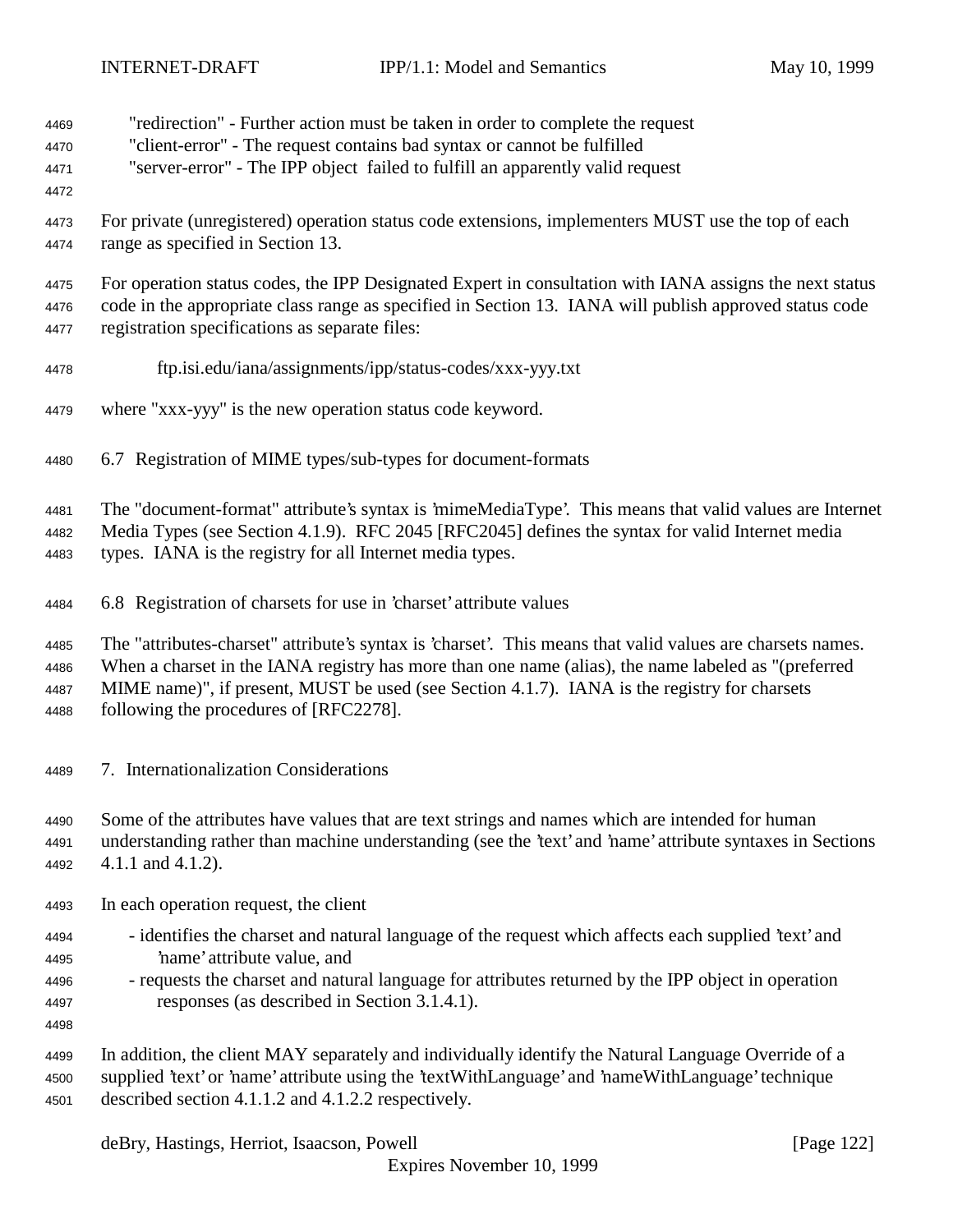All IPP objects MUST support the UTF-8 [RFC2279] charset in all 'text' and 'name' attributes supported. If an IPP object supports more than the UTF-8 charset, the object MUST convert between them in order to return the requested charset to the client according to Section 3.1.4.2. If an IPP object supports more than one natural language, the object SHOULD return 'text' and 'name' values in the natural language requested where those values are generated by the Printer (see Section 3.1.4.1).

 For Printers that support multiple charsets and/or multiple natural languages in 'text' and 'name' attributes, different jobs may have been submitted in differing charsets and/or natural languages. All responses MUST be returned in the charset requested by the client. However, the Get-Jobs operation uses the 'textWithLanguage' and 'nameWithLanguage' mechanism to identify the differing natural languages with each job attribute returned.

 The Printer object also has configured charset and natural language attributes. The client can query the Printer object to determine the list of charsets and natural languages supported by the Printer object and

what the Printer object's configured values are. See the "charset-configured", "charset-supported",

 "natural-language-configured", and "generated-natural-language-supported" Printer description attributes for more details.

The "charset-supported" attributed identifies the supported charsets. If a charset is supported, the IPP

 object MUST be capable of converting to and from that charset into any other supported charset. In many cases, an IPP object will support only one charset and it MUST be the UTF-8 charset.

 The "charset-configured" attribute identifies the one supported charset which is the native charset given the current configuration of the IPP object (administrator defined).

 The "generated-natural-language-supported" attribute identifies the set of supported natural languages for generated messages; it is not related to the set of natural languages that must be accepted for client supplied 'text' and 'name' attributes. For client supplied 'text' and 'name' attributes, an IPP object MUST 4525 accept ALL supplied natural languages. Just because a Printer object is currently configured to support 'en-us' natural language does not mean that the Printer object should reject a job if the client supplies a job name that is in 'fr-ca'.

- The "natural-language-configured" attribute identifies the one supported natural language for generated messages which is the native natural language given the current configuration of the IPP object (administrator defined).
- Attributes of type 'text' and 'name' are populated from different sources. These attributes can be categorized into following groups (depending on the source of the attribute):
- 1. Some attributes are supplied by the client (e.g., the client supplied "job-name", "document-name", and "requesting-user-name" operation attributes along with the corresponding Job object's "job- name" and "job-originating-user-name" attributes). The IPP object MUST accept these attributes in any natural language no matter what the set of supported languages for generated messages
- 2. Some attributes are supplied by the system administrator (e.g., the Printer object's "printer-name" and "printer-location" attributes). These too can be in any natural language. If the natural language for these attributes is different than what a client requests, then they must be reported using the Natural Language Override mechanism.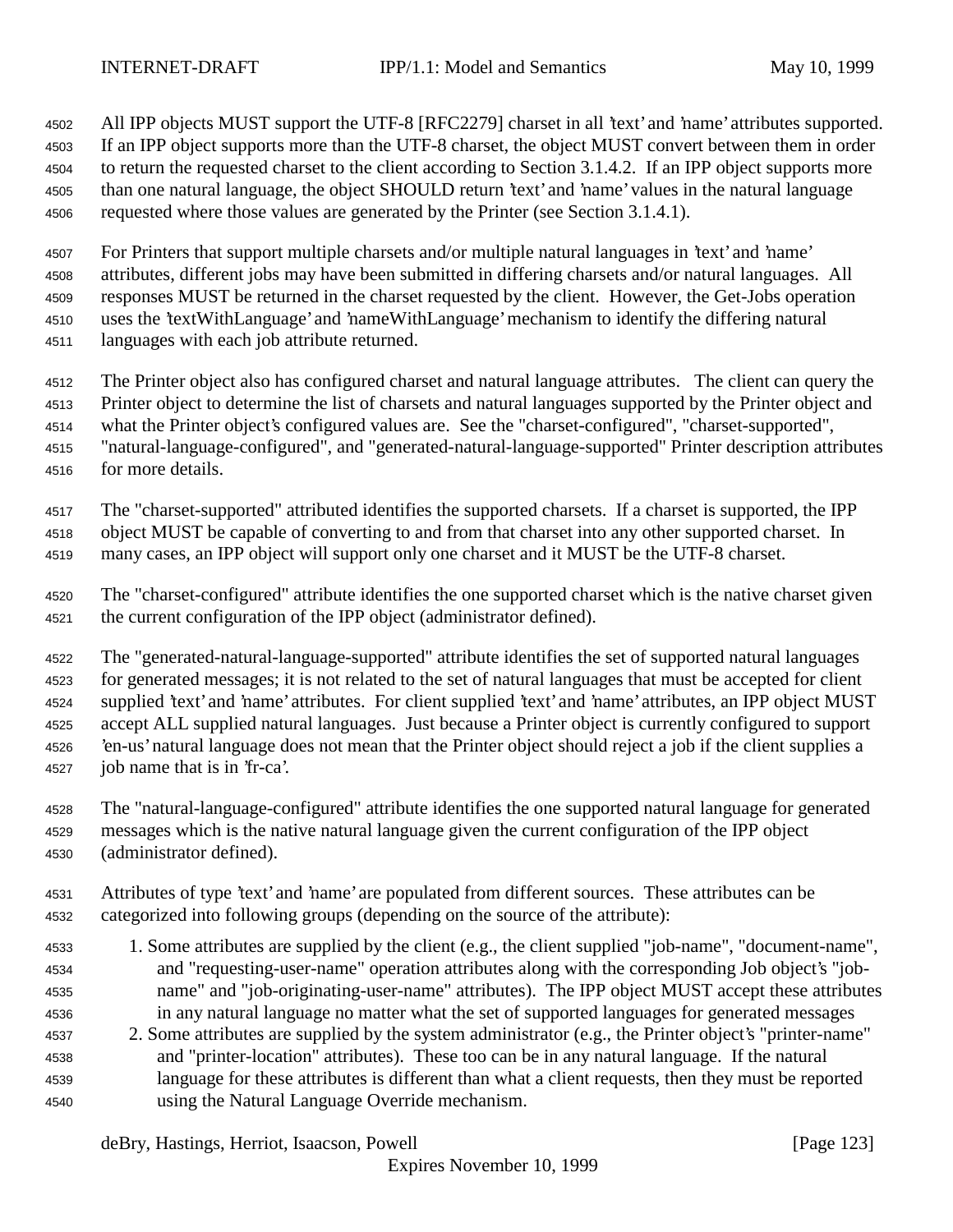- <sup>4541</sup> 3. Some attributes are supplied by the device manufacturer (e.g., the Printer object's "printer-make-<sup>4542</sup> and-model" attribute). These too can be in any natural language. If the natural language for <sup>4543</sup> these attributes is different than what a client requests, then they must be reported using the <sup>4544</sup> Natural Language Override mechanism.
- <sup>4545</sup> 4. Some attributes are supplied by the operator (e.g., the Job object's "job-message-from-operator" <sup>4546</sup> attribute). These too can be in any natural language. If the natural language for these attributes is <sup>4547</sup> different than what a client requests, then they must be reported using the Natural Language <sup>4548</sup> Override mechanism.
- <sup>4549</sup> 5. Some attributes are generated by the IPP object (e.g., the Job object's "job-state-message" <sup>4550</sup> attribute, the Printer object's "printer-state-message" attribute, and the "status-message" operation <sup>4551</sup> attribute). These attributes can only be in one of the "generated-natural-language-supported" <sup>4552</sup> natural languages. If a client requests some natural language for these attributes other than one of <sup>4553</sup> the supported values, the IPP object SHOULD respond using the value of the "natural-language-<sup>4554</sup> configured" attribute (using the Natural Language Override mechanism if needed).
- 4555

<sup>4556</sup> The 'text' and 'name' attributes specified in this version of this document (additional ones will be <sup>4557</sup> registered according to the procedures in Section 6) are:

| Attributes                                | Source                                  |
|-------------------------------------------|-----------------------------------------|
|                                           |                                         |
| <b>Operation Attributes:</b>              |                                         |
| job-name (name)                           | client                                  |
| document-name (name)                      | client                                  |
| requesting-user-name (name)               | client                                  |
| status-message                            | Job or Printer object                   |
|                                           |                                         |
| <b>Job Template Attributes:</b>           |                                         |
| job-hold-until (keyword   name)           | client matches administrator-configured |
| job-hold-until-default (keyword   name)   | client matches administrator-configured |
| job-hold-until-supported (keyword   name) | client matches administrator-configured |
| job-sheets (keyword   name)               | client matches administrator-configured |
| job-sheets-default (keyword   name)       | client matches administrator-configured |
| job-sheets-supported (keyword   name)     | client matches administrator-configured |
| media (keyword   name)                    | client matches administrator-configured |
| media-default (keyword   name)            | client matches administrator-configured |
| media-supported (keyword   name)          | client matches administrator-configured |
| media-ready (keyword   name)              | client matches administrator-configured |
|                                           |                                         |
| <b>Job Description Attributes:</b>        |                                         |
| job-name (name)                           | client or Printer object                |
| job-originating-user-name (name)          | Printer object                          |
| job-state-message (text)                  | Job or Printer object                   |
| output-device-assigned (name(127))        | administrator                           |
| job-message-from-operator (text(127))     | operator                                |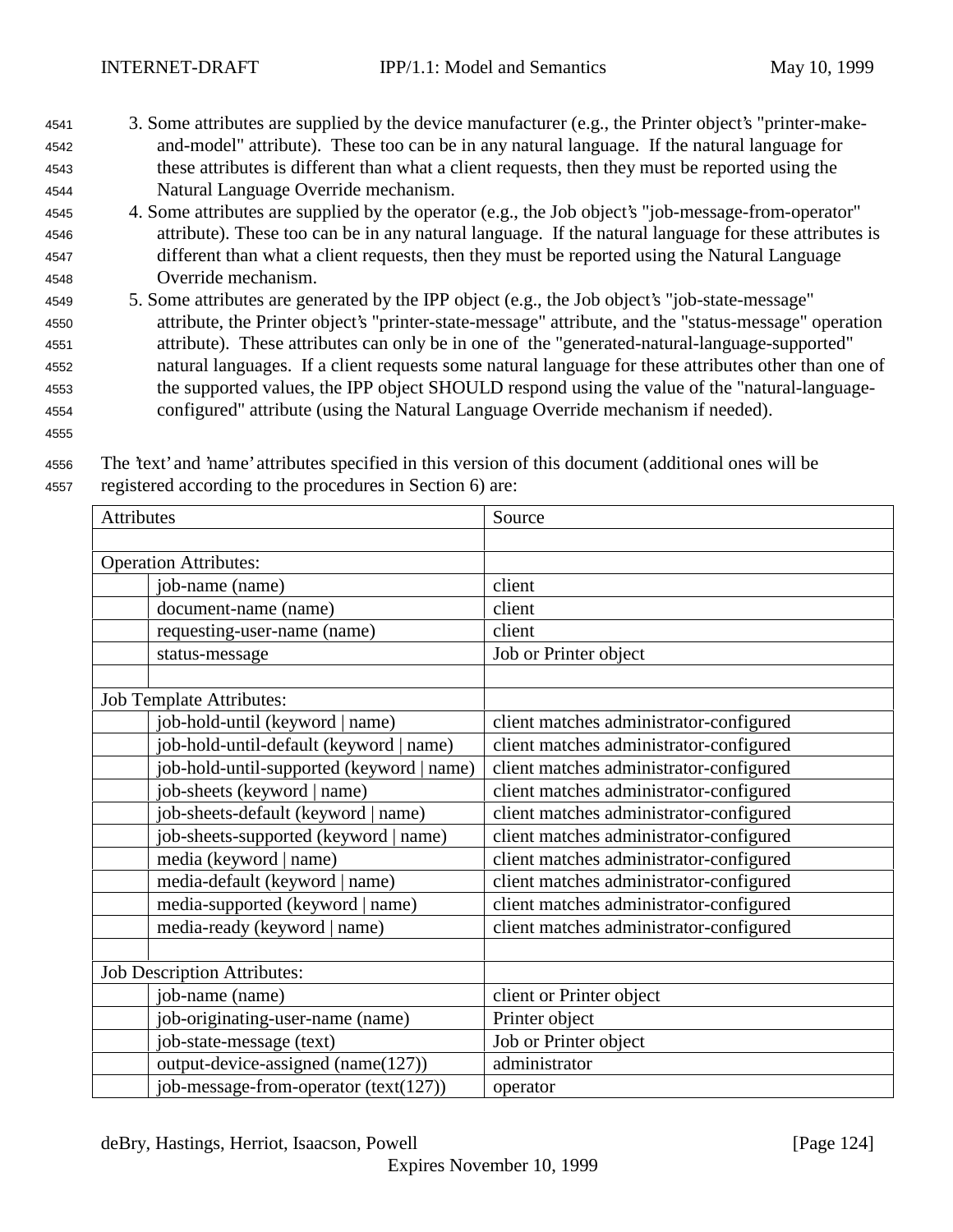| <b>Printer Description Attributes:</b>      |                               |
|---------------------------------------------|-------------------------------|
| printer-name (name $(127)$ )                | administrator                 |
| printer-location (text(127))                | administrator                 |
| printer-info $(text(127))$                  | administrator                 |
| printer-make-and-model $(text(127))$        | administrator or manufacturer |
| printer-state-message (text)                | Printer object                |
| printer-message-from-operator $(text(127))$ | operator                      |

## 8. Security Considerations

 It is difficult to anticipate the security risks that might exist in any given IPP environment. For example, if IPP is used within a given corporation over a private network, the risks of exposing document data may be low enough that the corporation will choose not to use encryption on that data. However, if the connection between the client and the IPP object is over a public network, the client may wish to protect the content of the information during transmission through the network with encryption.

 Furthermore, the value of the information being printed may vary from one IPP environment to the next. Printing payroll checks, for example, would have a different value than printing public information from a file. There is also the possibly of denial-of-service attacks, but denial-of-service attacks against printing resources are not well understood and there is no published precedents regarding this scenario.

 Once the authenticated identity of the requester has been supplied to the IPP object, the object uses that identity to enforce any authorization policy that might be in place. For example, one site's policy might be that only the job owner is allowed to cancel a job. The details and mechanisms to set up a particular access control policy are not part of IPP/1.1, and must be established via some other type of administrative or access control framework. However, there are operation status codes that allow an IPP server to return information back to a client about any potential access control violations for an IPP object.

 During a create operation, the client's identity is recorded in the Job object in an implementation-defined attribute. This information can be used to verify a client's identity for subsequent operations on that Job object in order to enforce any access control policy that might be in effect. See section 8.3 below for more details.

 Since the security levels or the specific threats that any given IPP system administrator may be concerned with cannot be anticipated, IPP MUST be capable of operating with different security mechanisms and security policies as required by the individual installation. Security policies might vary from very strong, to very weak, to none at all, and corresponding security mechanisms will be required.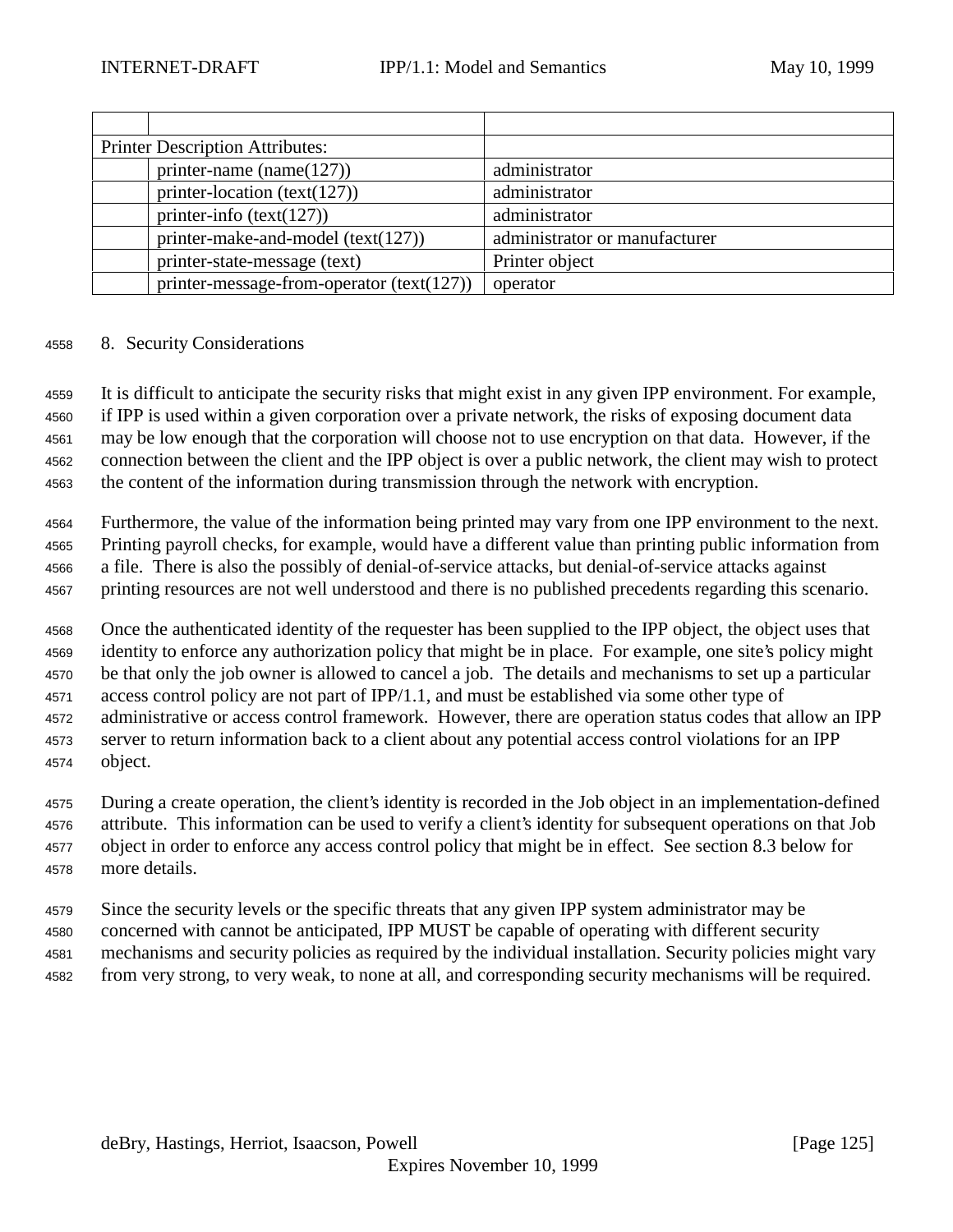## 8.1 Security Scenarios

 The following sections describe specific security attacks for IPP environments. Where examples are provided they should be considered illustrative of the environment and not an exhaustive set. Not all of these environments will necessarily be addressed in initial implementations of IPP.

# 8.1.1 Client and Server in the Same Security Domain

 This environment is typical of internal networks where traditional office workers print the output of personal productivity applications on shared work-group printers, or where batch applications print their output on large production printers. Although the identity of the user may be trusted in this environment, a user might want to protect the content of a document against such attacks as eavesdropping, replaying or tampering.

8.1.2 Client and Server in Different Security Domains

 Examples of this environment include printing a document created by the client on a publicly available printer, such as at a commercial print shop; or printing a document remotely on a business associate's printer. This latter operation is functionally equivalent to sending the document to the business associate as a facsimile. Printing sensitive information on a Printer in a different security domain requires strong security measures. In this environment authentication of the printer is required as well as protection against unauthorized use of print resources. Since the document crosses security domains, protection against eavesdropping and document tampering are also required. It will also be important in this environment to protect Printers against "spamming" and malicious document content.

## 8.1.3 Print by Reference

 When the document is not stored on the client, printing can be done by reference. That is, the print request can contain a reference, or pointer, to the document instead of the actual document itself (see sections 3.2.2 and 3.3.2). Standard methods currently do not exist for remote entities to "assume" the credentials of a client for forwarding requests to a 3rd party. It is anticipated that Print-By-Reference will be used to access "public" documents and that sophisticated methods for authenticating "proxies" is not specified in this document.

8.2 URIs in Operation, Job, and Printer attributes

 The "printer-uri-supported" attribute contains the Printer object's URI(s). Its companion attribute, "uri- security-supported", identifies the security mechanism used for each URI listed in the "printer-uri- supported" attribute. For each Printer operation request, a client MUST supply only one URI in the "printer-uri" operation attribute. In other words, even though the Printer supports more than one URI, the client only interacts with the Printer object using one if its URIs. This duality is not needed for Job objects, since the Printer objects is the factory for Job objects, and the Printer object will generate the correct URI for new Job objects depending on the Printer object's security configuration.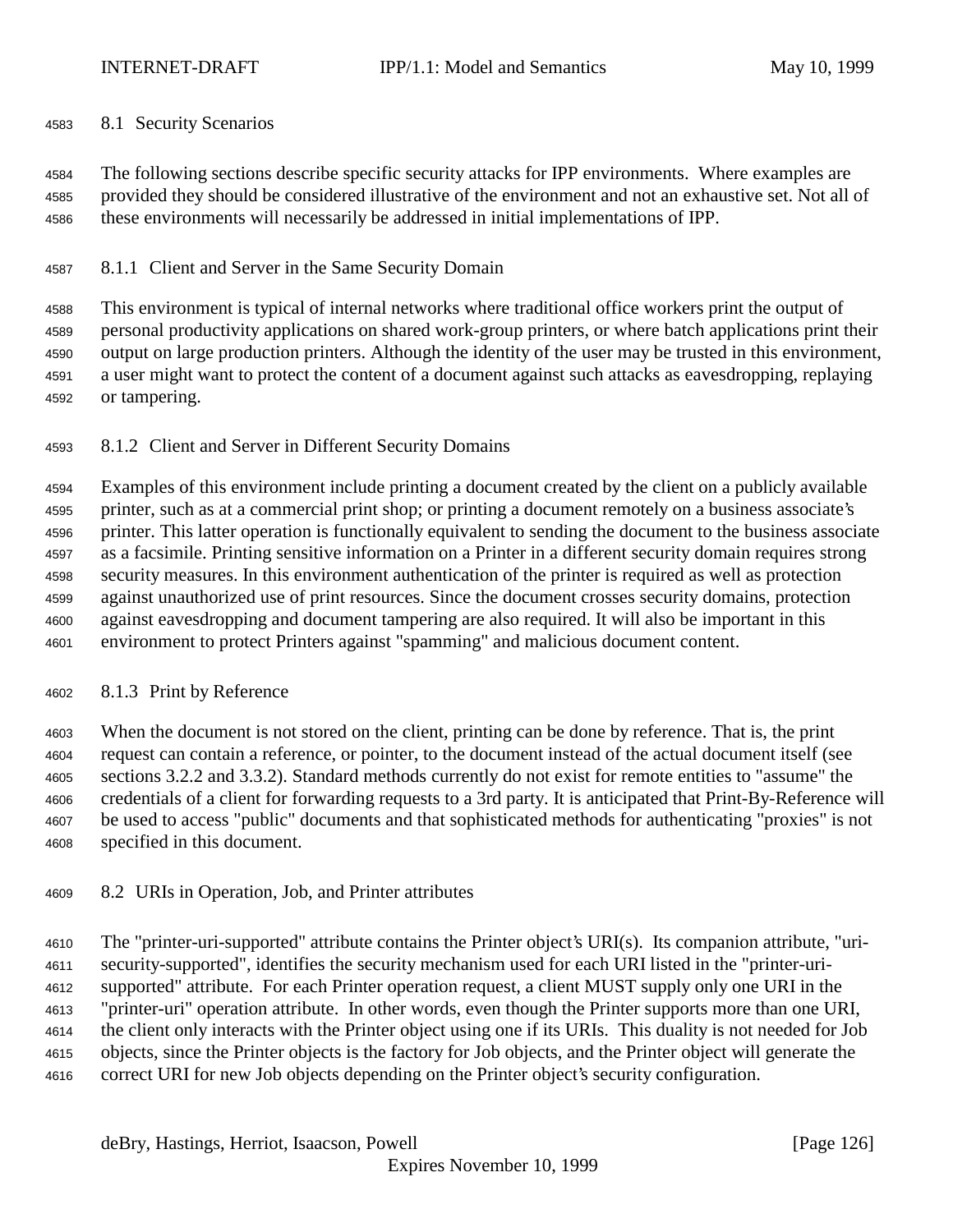8.3 URIs for each authentication mechanisms

 Each URI has an authentication mechanism associated with it. If the URI is the ith element of "printer- uri-supported", then authentication mechanism is the "i th" element of "uri-authentication-supported". For a list of possible authentication mechanisms, see section 4.4.2.

 The Printer object uses an authentication mechanism to determine the name of the user performing an operation. This user is called the "authenticated user". The credibility of authentication depends on the 4623 mechanism that the Printer uses to obtain the user's name. When the authentication mechanism is 'none', all authenticated users are "anonymous".

 During job creation operations, the Printer initializes the value of the "job-originating-user-name" attribute to be the authenticated user. The authenticated user is this case is called the "job-owner".

If an implementation can be configured to support more than one authentication mechanism, then it

 MUST implement rules for determining equality of authenticated user names which have been authenticated via different authentication mechanisms. One possible policy is that identical names that are authenticated via different mechanism are different. For example, a user can cancel his job only if he uses the same authentication mechanism for both Cancel-Job and Print-Job. Another policy is that identical names that are authenticated via different mechanism are the same if the authentication mechanism for the later operation is not less strong than the authentication mechanism for the earlier job creation operation. For example, a user can cancel his job only if he uses the same or stronger

- authentication mechanism for Cancel-Job and Print-Job. With this second policy a job submitted via 'requesting-user-name' authentication could be cancelled via 'digest' authentication. With the first policy, the job could not be cancelled in this way.
- A client is able to determine the authentication mechanism used to create a job. It is the ith value of the Printer's "uri-authentication-supported" attribute, where i is the index of the element of the Printer's "uri-printer-supported" attribute equal to the job's "job-printer-uri" attribute.
- 
- 8.4 Restricted Queries

 In many IPP operations, a client supplies a list of attributes to be returned in the response. For security reasons, an IPP object may be configured not to return all attributes (or all values) that a client requests. The job attributes returned MAY depend on whether the requesting user is the same as the user that submitted the job. The IPP object MAY even return none of the requested attributes. In such cases, the status returned is the same as if the object had returned all requested attributes. The client cannot tell by such a response whether the requested attribute was present or absent on the object.

8.5 Operations performed by operators and system administrators

 For the three printer operations Pause-Printer, Resume-Printer, and Purge-Jobs (see sections 3.2.7, 3.2.8 and 3.2.9), the requesting user is intended to be an operator or administrator of the Printer object (see section 1). For operations on jobs, the requesting user is intended to be the job owner or may be an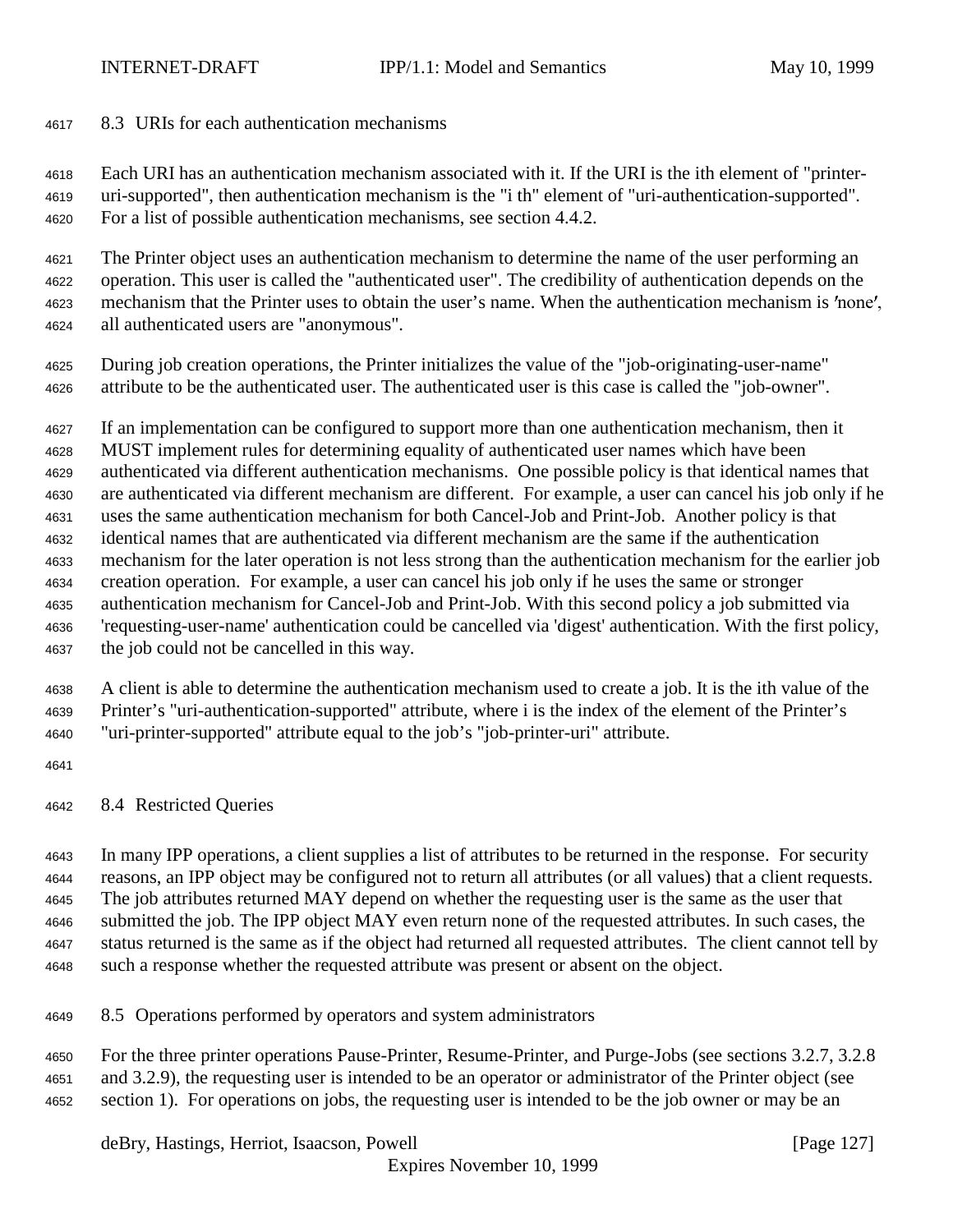operator or administrator of the Printer object. The means for authorizing an operator or administrator of the Printer object are not specified in this document.

8.6 Queries on jobs submitted using non-IPP protocols

 If the device that an IPP Printer is representing is able to accept jobs using other job submission protocols in addition to IPP, it is RECOMMENDED that such an implementation at least allow such "foreign" jobs to be queried using Get-Jobs returning "job-id" and "job-uri" as 'unknown'. Such an implementation NEED NOT support all of the same IPP job attributes as for IPP jobs. The IPP object returns the 'unknown' out-of-band value for any requested attribute of a foreign job that is supported for IPP jobs, but not for foreign jobs.

 It is further RECOMMENDED, that the IPP Printer generate "job-id" and "job-uri" values for such "foreign jobs", if possible, so that they may be targets of other IPP operations, such as Get-Job-Attributes and Cancel-Job. Such an implementation also needs to deal with the problem of authentication of such foreign jobs. One approach would be to treat all such foreign jobs as belonging to users other than the user of the IPP client. Another approach would be for the foreign job to belong to 'anonymous'. Only if the IPP client has been authenticated as an operator or administrator of the IPP Printer object, could the foreign jobs be queried by an IPP request. Alternatively, if the security policy is to allow users to query other users' jobs, then the foreign jobs would also be visible to an end-user IPP client using Get-Jobs and Get-Job-Attributes.

9. References

| 4673 | [ASCII]                                                                                           |
|------|---------------------------------------------------------------------------------------------------|
| 4674 | Coded Character Set - 7-bit American Standard Code for Information Interchange (ASCII), ANSI      |
| 4675 | X3.4-1986. This standard is the specification of the US-ASCII charset.                            |
| 4676 | [ $BCP-11$ ]                                                                                      |
| 4677 | Bradner S., Hovey R., "The Organizations Involved in the IETF Standards Process", 1996/10/29      |
| 4678 | (RFC 2028)                                                                                        |
| 4679 | [HTPP]                                                                                            |
| 4680 | J. Barnett, K. Carter, R. DeBry, "Initial Draft - Hypertext Printing Protocol - HTPP/1.0",        |
| 4681 | October 1996, ftp://ftp.pwg.org/pub/pwg/ipp/historic/htpp/overview.ps.gz                          |
| 4682 | [IANA-CON]                                                                                        |
| 4683 | Narte, T. and Alvestrand, H.T.: Guidelines for Writing an IANA Considerations Section in          |
| 4684 | RFCs, Work in Progress, draft-iesg-iana-considerations-04.txt, May 21, 1998.                      |
| 4685 | $[IANA-CS]$                                                                                       |
| 4686 | IANA Registry of Coded Character Sets: ftp://ftp.isi.edu/in-notes/iana/assignments/character-sets |

deBry, Hastings, Herriot, Isaacson, Powell [Page 128]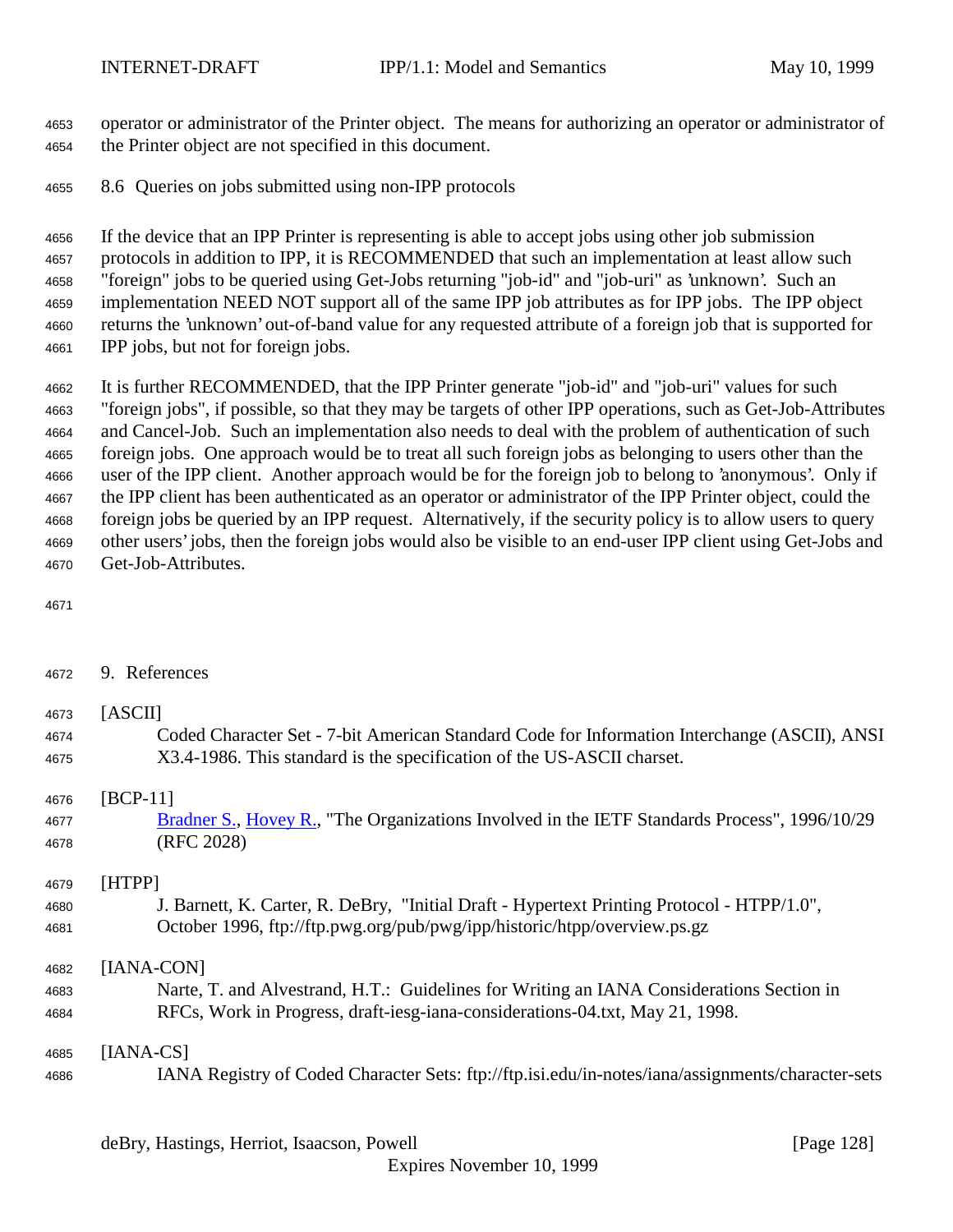| 4687 | $[IANA-MT]$                                                                                          |
|------|------------------------------------------------------------------------------------------------------|
| 4688 | IANA Registry of Media Types: ftp://ftp.isi.edu/in-notes/iana/assignments/media-types/               |
| 4689 | $[IPP-HG]$                                                                                           |
| 4690 | Hastings, T., Manros, C., "Internet Printing Protocol/1.1: draft-ietf-ipp-implementers-guide-v11-    |
| 4691 | $??$ .txt, $??$ 1999, work in progress.                                                              |
| 4692 | $[IPP-IG1.0]$                                                                                        |
| 4693 | Hastings, T., Manros, C., "Internet Printing Protocol/1.0: Implementer's Guide", draft-ietf-ipp-     |
| 4694 | implementers-guide-01.txt, February 1999, work in progress.                                          |
| 4695 | [RFC2569]                                                                                            |
| 4696 | Herriot, R., Hastings, T., Jacobs, N., Martin, J., "Mapping between LPD and IPP Protocols",          |
| 4697 | draft-ietf-ipp-lpd-ipp-map-05.txt, November 1998.                                                    |
| 4698 | [RFC2566]                                                                                            |
| 4699 | R. deBry, T. Hastings, R. Herriot, S. Isaacson, P. Powell, "Internet Printing Protocol/1.0: Model    |
| 4700 | and Semantics", RFC 2566, April 1999.                                                                |
| 4701 | $[IPP-PRO]$                                                                                          |
| 4702 | Herriot, R., Butler, S., Moore, P., Tuner, R., "Internet Printing Protocol/1.1: Encoding and         |
| 4703 | Transport", draft-ietf-ipp-protocol-v11-01.txt, May, 1999.                                           |
| 4704 | [RFC2565]                                                                                            |
| 4705 | Herriot, R., Butler, S., Moore, P., Tuner, R., "Internet Printing Protocol/1.0: Encoding and         |
| 4706 | Transport", RFC 2565, April 1999.                                                                    |
| 4707 | [RFC2568]                                                                                            |
| 4708 | Zilles, S., "Rationale for the Structure and Model and Protocol for the Internet Printing Protocol", |
| 4709 | draft-ietf-ipp-rat-04.txt, November, 1998.                                                           |
| 4710 | $[RFC2567]$                                                                                          |
| 4711 | Wright, D., "Design Goals for an Internet Printing Protocol", draft-ietf-ipp-req-03.txt, November,   |
| 4712 | 1998.                                                                                                |
| 4713 | $[ISO10646-1]$                                                                                       |
| 4714 | ISO/IEC 10646-1:1993, "Information technology -- Universal Multiple-Octet Coded Character            |
| 4715 | Set (UCS) - Part 1: Architecture and Basic Multilingual Plane, JTC1/SC2."                            |
| 4716 | $[ISO8859-1]$                                                                                        |
| 4717 | ISO/IEC 8859-1:1987, "Information technology -- 8-bit One-Byte Coded Character Set - Part 1:         |
| 4718 | Latin Alphabet Nr 1", 1987, JTC1/SC2.                                                                |
| 4719 | $[ISO10175]$                                                                                         |
| 4720 | ISO/IEC 10175 Document Printing Application (DPA), June 1996.                                        |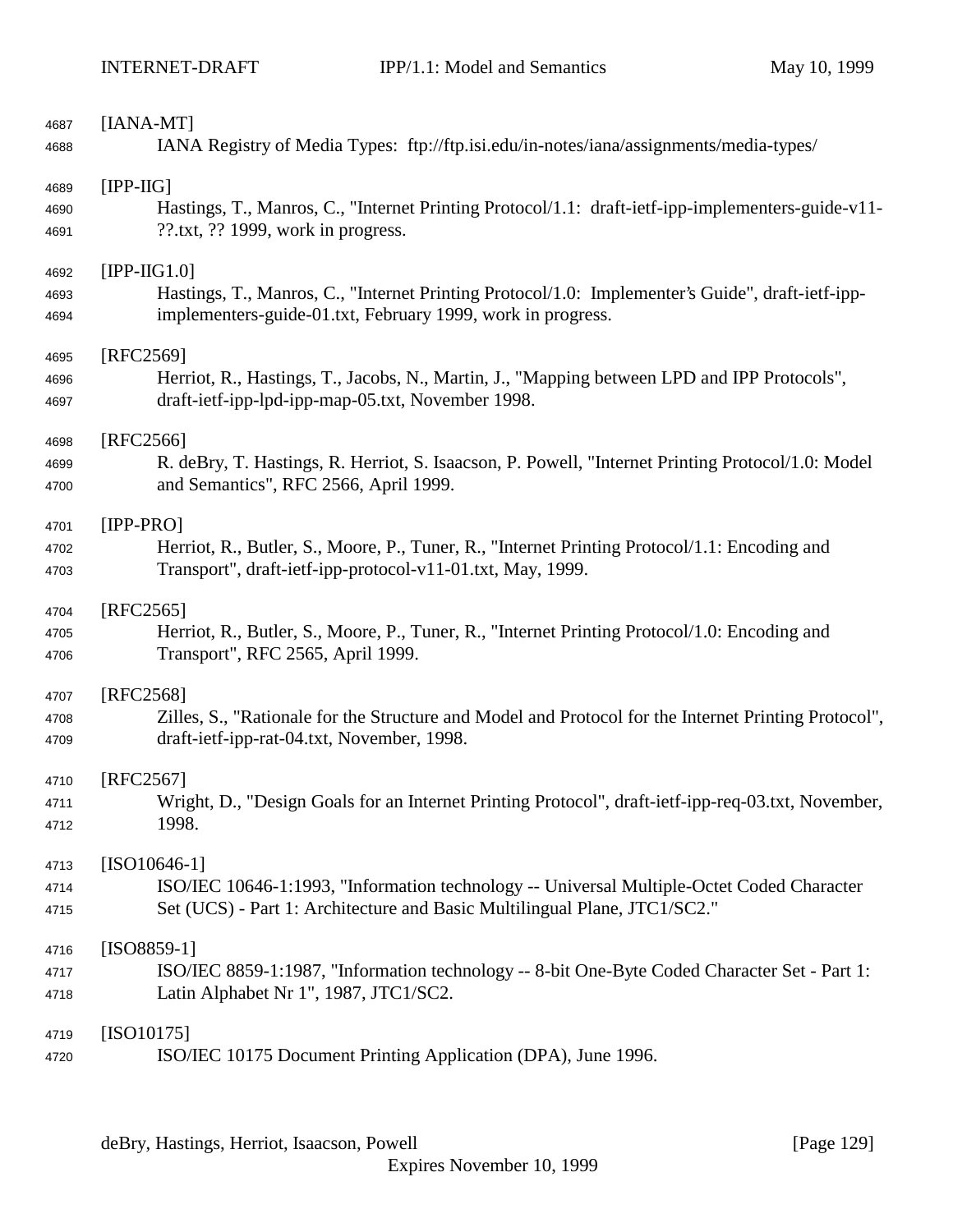| 4721 | [LDPA]                                                                                              |
|------|-----------------------------------------------------------------------------------------------------|
| 4722 | T. Hastings, S. Isaacson, M. MacKay, C. Manros, D. Taylor, P. Zehler, "LDPA - Lightweight           |
| 4723 | Document Printing Application", October 1996,                                                       |
| 4724 | ftp://ftp.pwg.org/pub/pwg/ipp/historic/ldpa/ldpa8.pdf.gz                                            |
|      |                                                                                                     |
|      | [P1387.4]                                                                                           |
| 4725 |                                                                                                     |
| 4726 | Kirk, M. (editor), POSIX System Administration - Part 4: Printing Interfaces, POSIX 1387.4 D8,      |
| 4727 | 1994.                                                                                               |
|      |                                                                                                     |
| 4728 | [PSIS] Herriot, R. (editor), X/Open A Printing System Interoperability Specification (PSIS), August |
| 4729 | 1995.                                                                                               |
|      |                                                                                                     |
| 4730 | [PWG]                                                                                               |
| 4731 | Printer Working Group, http://www.pwg.org.                                                          |
|      |                                                                                                     |
| 4732 | [RFC1035]                                                                                           |
| 4733 | P. Mockapetris, "DOMAIN NAMES - IMPLEMENTATION AND SPECIFICATION", RFC                              |
| 4734 | 1035, November 1987.                                                                                |
|      |                                                                                                     |
| 4735 | [RFC1179]                                                                                           |
|      |                                                                                                     |
| 4736 | McLaughlin, L. III, (editor), "Line Printer Daemon Protocol" RFC 1179, August 1990.                 |
|      |                                                                                                     |
| 4737 | [RFC1759]                                                                                           |
| 4738 | Smith, R., Wright, F., Hastings, T., Zilles, S., and Gyllenskog, J., "Printer MIB", RFC 1759,       |
| 4739 | March 1995.                                                                                         |
|      |                                                                                                     |
| 4740 | [RFC1766]                                                                                           |
| 4741 | H. Alvestrand, "Tags for the Identification of Languages", RFC 1766, March 1995.                    |
|      |                                                                                                     |
| 4742 | [RFC1903]                                                                                           |
| 4743 | J. Case, et.al., "Textual Conventions for Version 2 of the Simple Network Management Protocol       |
| 4744 | (SNMP v2)" RFC 1903, January 1996.                                                                  |
|      |                                                                                                     |
| 4745 | [RFC1952]                                                                                           |
| 4746 | P. Deutsch, "GZIP file format specification version 4.3", RFC 1952, May 1996.                       |
|      |                                                                                                     |
|      | [RFC2026]                                                                                           |
| 4747 |                                                                                                     |
| 4748 | S. Bradner, "The Internet Standards Process -- Revision 3", RFC 2026, October 1996.                 |
|      |                                                                                                     |
| 4749 | $[RFC2045]$                                                                                         |
| 4750 | N. Fried, N. Borenstein, ", Multipurpose Internet Mail Extensions (MIME) Part One: Format of        |
| 4751 | Internet Message Bodies " RFC 2045, November 1996.                                                  |
|      |                                                                                                     |
| 4752 | [RFC2046]                                                                                           |
| 4753 | Multipurpose Internet Mail Extensions (MIME) Part Two: Media Types. N. Freed & N.                   |
| 4754 | Borenstein. November 1996. (Obsoletes RFC1521, RFC1522, RFC1590), RFC 2046.                         |
|      |                                                                                                     |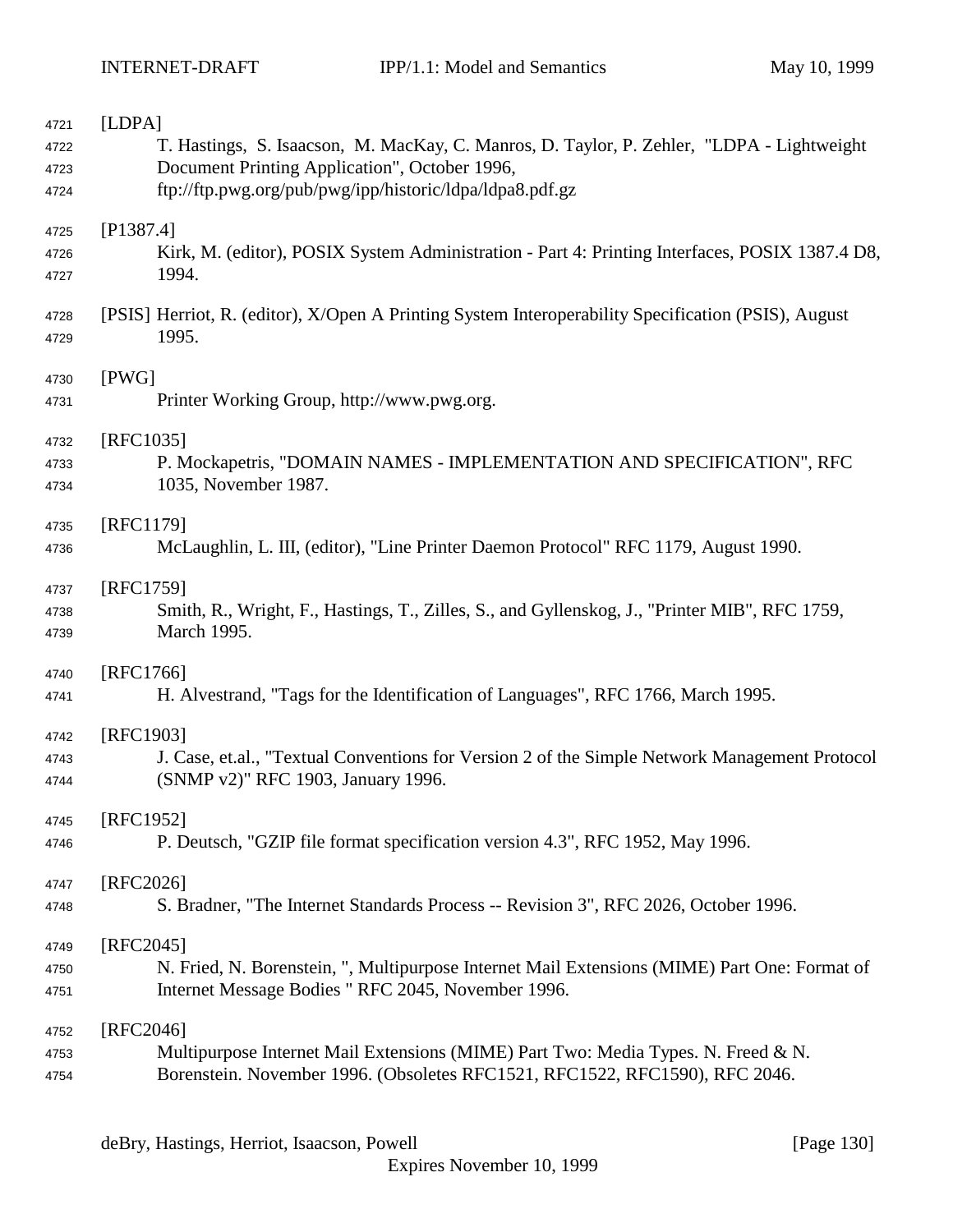| 4755 | [RFC2048]                                                                                    |
|------|----------------------------------------------------------------------------------------------|
| 4756 | N. Freed, J. Klensin & J. Postel, "Multipurpose Internet Mail Extension (MIME) Part Four:    |
| 4757 | Registration Procedures". RFC 2048, November 1996.                                           |
| 4758 | [RFC2068]                                                                                    |
| 4759 | R. Fielding, J. Gettys, J. Mogul, H. Frystyk, T. Berners-Lee, "Hypertext Transfer Protocol - |
| 4760 | HTTP/1.1", RFC 2068, January 1997                                                            |
| 4761 | [RFC2069]                                                                                    |
| 4762 | J. Franks, P. Hallam-Baker, J. Hostetler, P. Leach, A. Luotonen, E. Sink, L. Stewart, "An    |
| 4763 | Extension to HTTP: Digest Access Authentication", RFC-2069, Jan 1997.                        |
| 4764 | [RFC2119]                                                                                    |
| 4765 | S. Bradner, "Key words for use in RFCs to Indicate Requirement Levels", RFC 2119, March      |
| 4766 | 1997                                                                                         |
| 4767 | [RFC2228]                                                                                    |
| 4768 | M. Horowitz, S. Lunt, "FTP Security Extensions", RFC 2228, October 1997.                     |
| 4769 | $[RFC2246]$                                                                                  |
| 4770 | T. Dierks, C. Allen, "The TLS Protocol Version 1.0", RFC 2246, January 1999.                 |
| 4771 | [RFC2277]                                                                                    |
| 4772 | H. Alvestrand, "IETF Policy on Character Sets and Languages" RFC 2277, January 1998.         |
| 4773 | [RFC2278]                                                                                    |
| 4774 | N. Freed, J. Postel: "IANA CharSet Registration Procedures", RFC 2278, January 1998.         |
| 4775 | [RFC2279]                                                                                    |
| 4776 | F. Yergeau, "UTF-8, a transformation format of ISO 10646", RFC 2279. January 1998.           |
| 4777 | [RFC2316]                                                                                    |
| 4778 | S. Bellovin, "Report of the IAB Security Architecture Workshop", RFC 2316, April 1998.       |
| 4779 | [RFC2396]                                                                                    |
| 4780 | Berners-Lee, T., Fielding, R., Masinter, L., "Uniform Resource Identifiers (URI): Generic    |
| 4781 | Syntax", RFC 2396, August 1998.                                                              |
| 4782 | [SSL]                                                                                        |
| 4783 | Netscape, The SSL Protocol, Version 3, (Text version 3.02), November 1996.                   |
| 4784 | [SWP]                                                                                        |
| 4785 | P. Moore, B. Jahromi, S. Butler, "Simple Web Printing SWP/1.0", May 7, 1997,                 |
| 4786 | ftp://ftp.pwg.org/pub/pwg/ipp/new_PRO/swp9705.pdf                                            |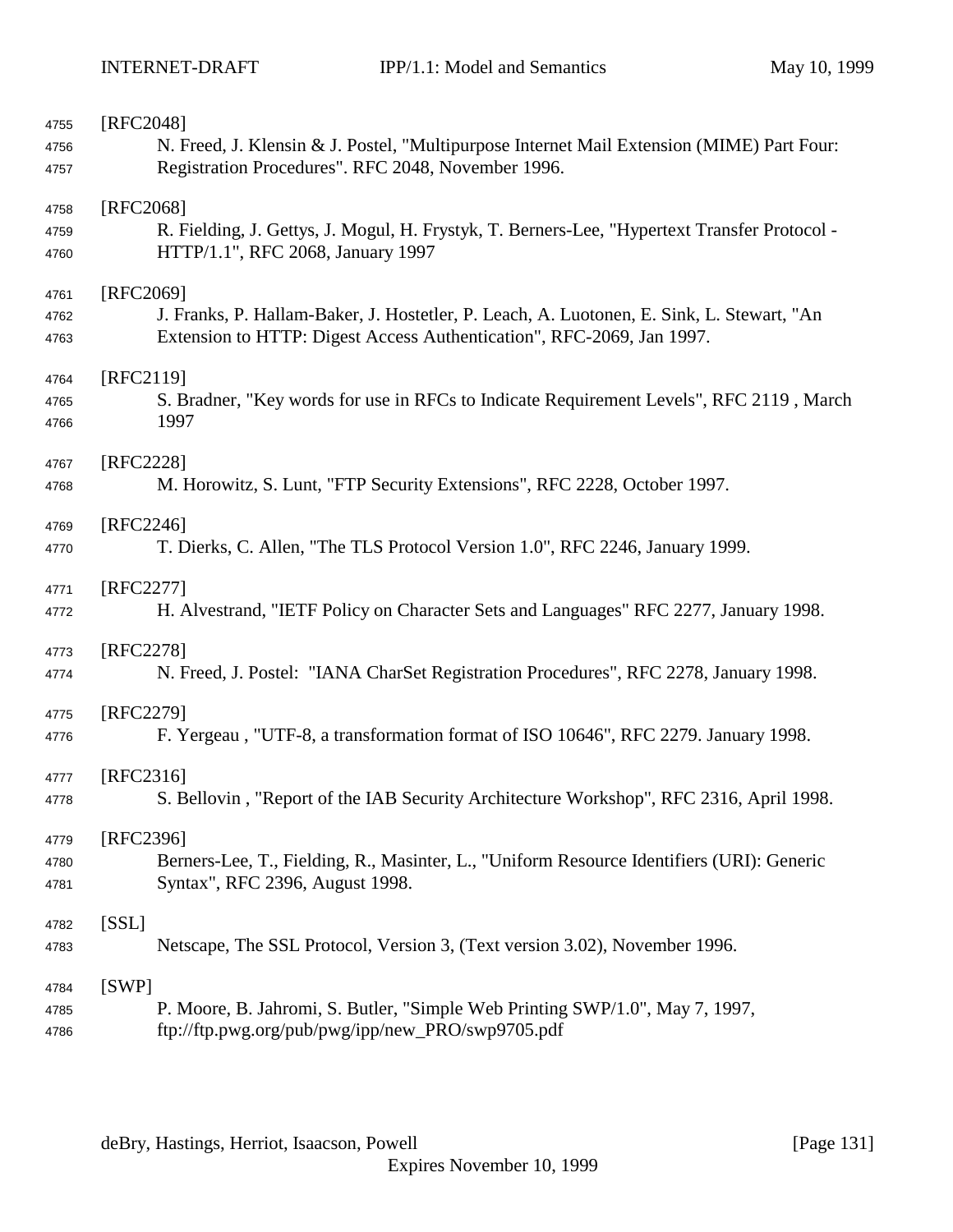| 4787 | 10. Author's Address                  |
|------|---------------------------------------|
| 4788 | Scott A. Isaacson (Editor)            |
| 4789 | Novell, Inc.                          |
| 4790 | 122 E 1700 S                          |
| 4791 | Provo, UT 84606                       |
| 4792 |                                       |
| 4793 | Phone: 801-861-7366                   |
| 4794 | Fax: 801-861-2517                     |
| 4795 | e-mail: sisaacson@novell.com          |
| 4796 |                                       |
| 4797 | <b>Tom Hastings</b>                   |
| 4798 | <b>Xerox Corporation</b>              |
| 4799 | 737 Hawaii St. ESAE 231               |
| 4800 | El Segundo, CA 90245                  |
| 4801 |                                       |
| 4802 | Phone: 310-333-6413                   |
| 4803 | Fax: 310-333-5514                     |
| 4804 | e-mail: hastings@cp10.es.xerox.com    |
| 4805 |                                       |
| 4806 | <b>Robert Herriot</b>                 |
| 4807 | Xerox Corp.                           |
| 4808 | 3400 Hill View Ave, Building 1        |
| 4809 | Palo Alto, CA 94304                   |
| 4810 |                                       |
| 4811 | Phone: 650-813-7696                   |
| 4812 | 650-813-6860<br>Fax:                  |
| 4813 | e-mail: robert.herriot@pahv.xerox.com |
| 4814 |                                       |
| 4815 | Roger deBry                           |
| 4816 | <b>Utah Valley State College</b>      |
| 4817 | Orem, UT 84058                        |
| 4818 |                                       |
| 4819 | Phone: (801) 222-8000                 |
| 4820 | EMail: debryro@uvsc.edu               |
| 4821 |                                       |
| 4822 | <b>Patrick Powell</b>                 |
| 4823 | <b>Astart Technologies</b>            |
| 4824 | 9475 Chesapeake Dr., Suite D          |
| 4825 | San Diego, CA 95123                   |
| 4826 |                                       |
| 4827 | Phone: (619) 874-6543                 |
| 4828 | Fax: (619) 279-8424                   |
| 4829 | e-mail: papowell@astart.com           |
| 4830 |                                       |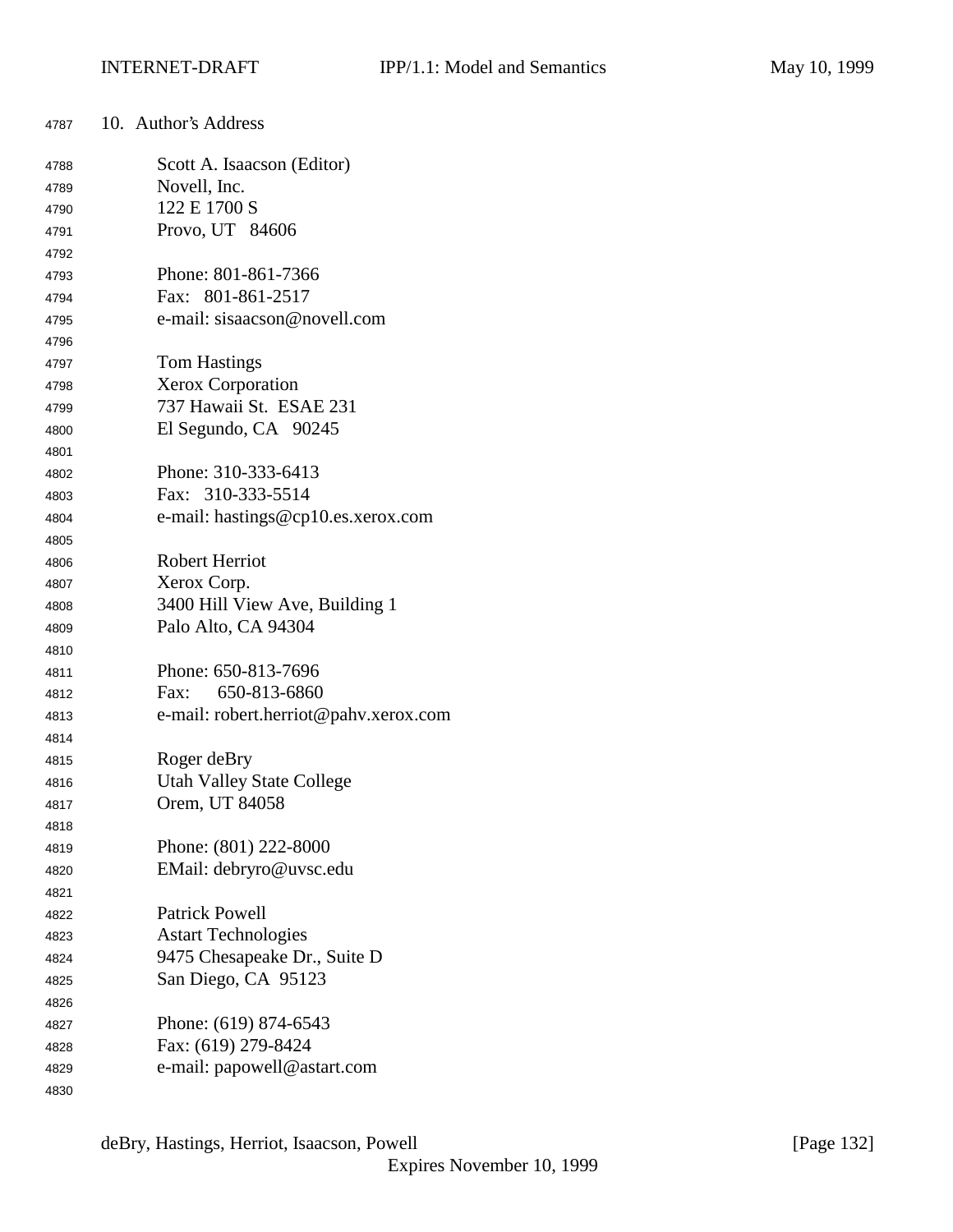| 4831 | IPP Mailing List: ipp@pwg.org                                                                             |
|------|-----------------------------------------------------------------------------------------------------------|
| 4832 | IPP Mailing List Subscription: ipp-request@pwg.org                                                        |
| 4833 | IPP Web Page: http://www.pwg.org/ipp/                                                                     |
| 4834 |                                                                                                           |
| 4835 | Implementers of this specification are encouraged to join IPP Mailing List in order to participate in any |
| 4836 | discussions of clarification issues and review of registration proposals for additional attributes and    |
| 4837 | values.                                                                                                   |
| 4838 |                                                                                                           |
| 4839 | <b>Other Participants:</b>                                                                                |
| 4840 | <b>Chuck Adams - Tektronix</b>                                                                            |
| 4841 | Jeff Barnett - IBM                                                                                        |
| 4842 | Ron Bergman - Dataproducts Corp.                                                                          |
| 4843 | Sylvan Butler - HP                                                                                        |
| 4844 | Keith Carter - IBM Corporation                                                                            |
| 4845 | Jeff Copeland - QMS                                                                                       |
| 4846 | Andy Davidson - Tektronix                                                                                 |
| 4847 | Mabry Dozier - QMS                                                                                        |
| 4848 | Lee Farrell - Canon Information Systems                                                                   |
| 4849 | <b>Steve Gebert - IBM</b>                                                                                 |
| 4850 | Babek Jahromi - Microsoft                                                                                 |
| 4851 | David Kellerman - Northlake Software                                                                      |
| 4852 | Rick Landau - Digital                                                                                     |
| 4853 | Greg LeClair - Epson                                                                                      |
| 4854 | Harry Lewis - IBM                                                                                         |
| 4855 | Pete Loya - HP                                                                                            |
| 4856 | Ray Lutz - Cognisys                                                                                       |
| 4857 | Mike MacKay - Novell, Inc.                                                                                |
| 4858 | Daniel Manchala - Xerox                                                                                   |
| 4859 | Carl-Uno Manros - Xerox                                                                                   |
| 4860 | Jay Martin - Underscore                                                                                   |
| 4861 | Larry Masinter - Xerox                                                                                    |
| 4862 | Stan McConnell - Xerox                                                                                    |
| 4863 | Ira McDonald - High North Inc.                                                                            |
| 4864 | Paul Moore - Microsoft                                                                                    |
| 4865 | Tetsuya Morita - Ricoh                                                                                    |
| 4866 | Yuichi Niwa - Ricoh                                                                                       |
| 4867 | Pat Nogay - IBM                                                                                           |
| 4868 | <b>Ron Norton - Printronics</b>                                                                           |
| 4869 | <b>Bob Pentecost - HP</b>                                                                                 |
| 4870 | Rob Rhoads - Intel                                                                                        |
| 4871 | Xavier Riley - Xerox                                                                                      |
| 4872 | David Roach - Unisys                                                                                      |
| 4873 | Stuart Rowley - Kyocera                                                                                   |
| 4874 | Hiroyuki Sato - Canon                                                                                     |
| 4875 | Bob Setterbo - Adobe                                                                                      |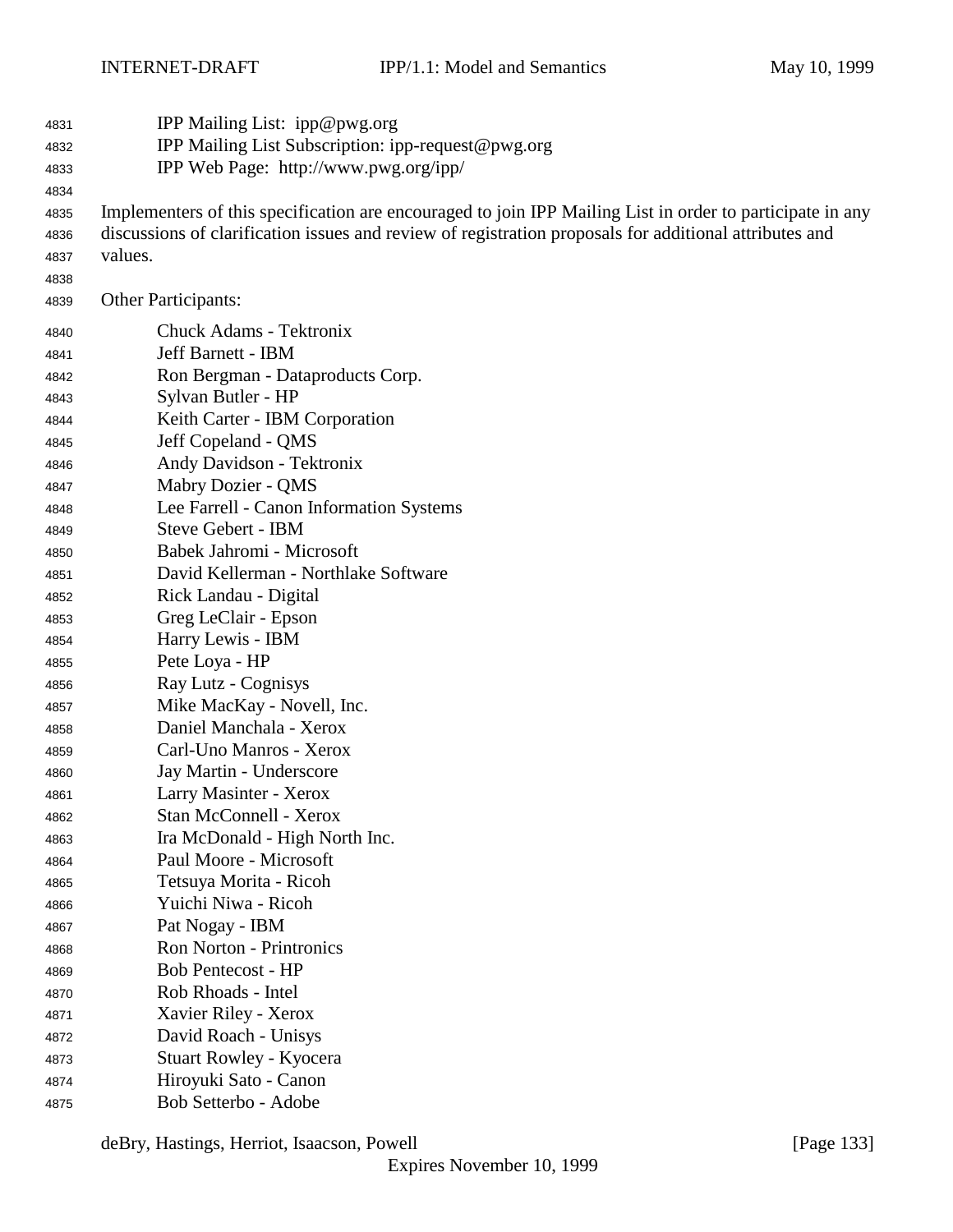Devon Taylor - Novell, Inc. Mike Timperman - Lexmark Randy Turner - Sharp Atsushi Yuki - Kyocera Rick Yardumian - Xerox Lloyd Young - Lexmark Bill Wagner - DPI Jim Walker - DAZEL Chris Wellens - Interworking Labs Rob Whittle - Novell, Inc. Don Wright - Lexmark Peter Zehler - Xerox Steve Zilles - Adobe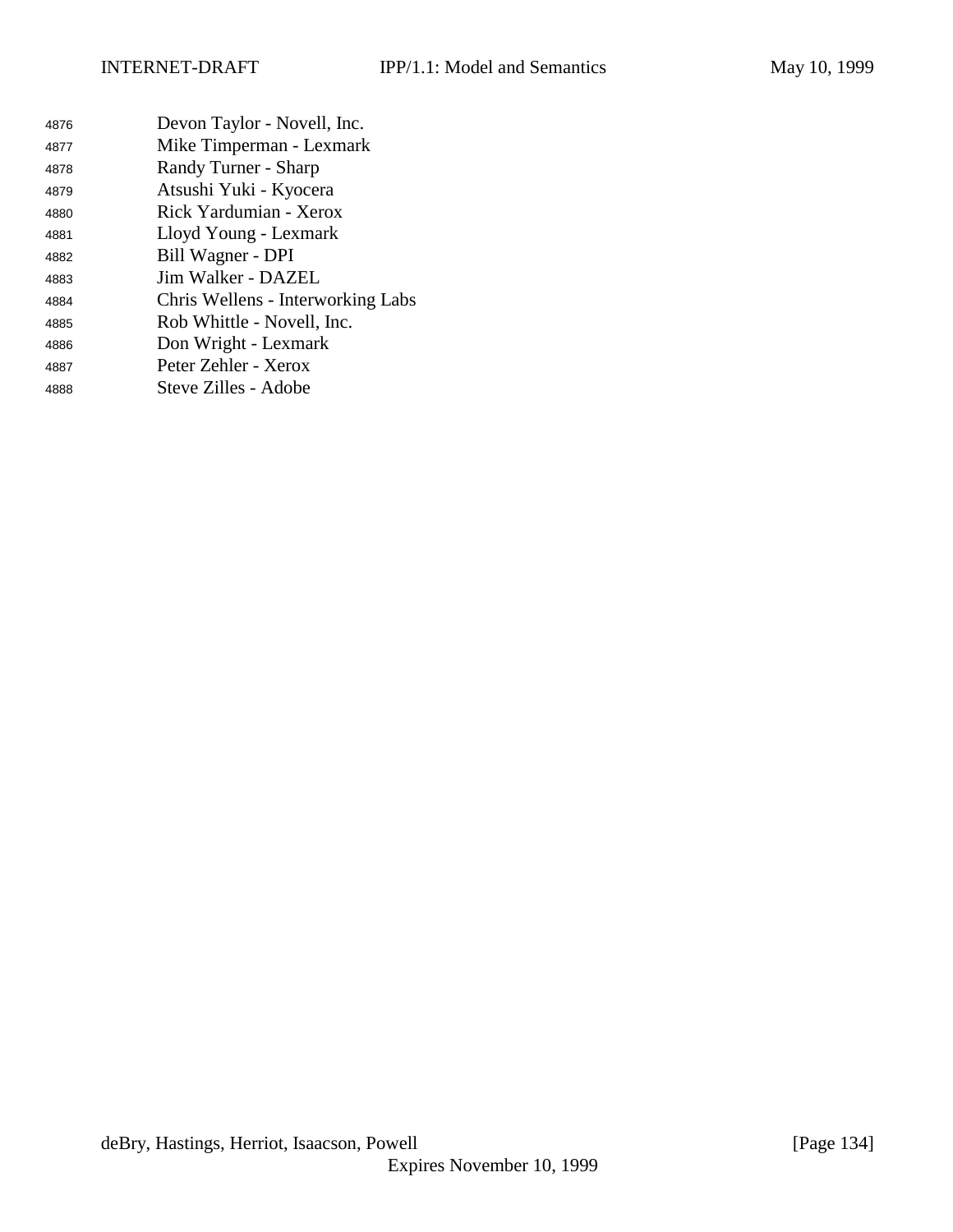11. Formats for IPP Registration Proposals

In order to propose an IPP extension for registration, the proposer must submit an application to IANA

- by email to "iana@iana.org" or by filling out the appropriate form on the IANA web pages
- (http://www.iana.org). This section specifies the required information and the formats for proposing registrations of extensions to IPP as provided in Section 6 for:
- 
- 1. type2 'keyword' attribute values
- 2. type3 'keyword' attribute values
- 3. type2 'enum' attribute values
- 4. type3 'enum' attribute values
- 5. attributes
- 6. attribute syntaxes
- 7. operations
- 8. status codes
- 11.1 Type2 keyword attribute values registration
- Type of registration: type2 keyword attribute value
- Name of attribute to which this keyword specification is to be added:
- Proposed keyword name of this keyword value:
- Specification of this keyword value (follow the style of IPP Model Section 4.1.2.3):
- Name of proposer:
- Address of proposer:
- Email address of proposer:
- 
- Note: For type2 keywords, the Designated Expert will be the point of contact for the approved
- registration specification, if any maintenance of the registration specification is needed.
- 11.2 Type3 keyword attribute values registration
- Type of registration: type3 keyword attribute value
- Name of attribute to which this keyword specification is to be added:
- Proposed keyword name of this keyword value:
- Specification of this keyword value (follow the style of IPP Model Section 4.1.2.3):
- Name of proposer:
- Address of proposer:
- Email address of proposer:
- 
- Note: For type3 keywords, the proposer will be the point of contact for the approved registration specification, if any maintenance of the registration specification is needed.
- 11.3 Type2 enum attribute values registration
- Type of registration: type2 enum attribute value

deBry, Hastings, Herriot, Isaacson, Powell [Page 135]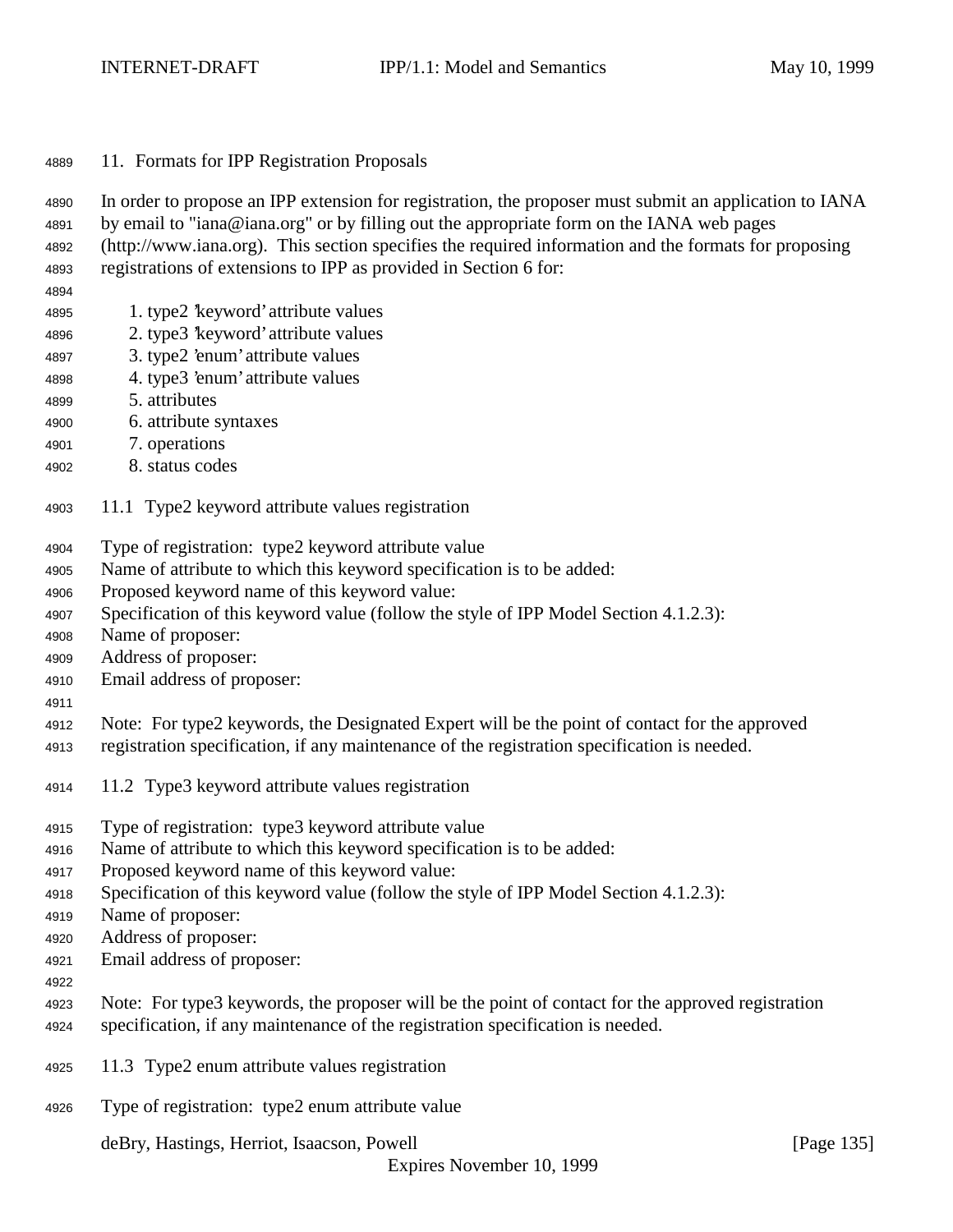- Name of attribute to which this enum specification is to be added:
- Keyword symbolic name of this enum value:
- Numeric value (to be assigned by the IPP Designated Expert in consultation with IANA):
- Specification of this enum value (follow the style of IPP Model Section 4.1.4):
- Name of proposer:
- Address of proposer:
- Email address of proposer:
- Note: For type2 enums, the Designated Expert will be the point of contact for the approved registration
- specification, if any maintenance of the registration specification is needed.
- 11.4 Type3 enum attribute values registration
- Type of registration: type3 enum attribute value
- Name of attribute to which this enum specification is to be added:
- Keyword symbolic name of this enum value:
- Numeric value (to be assigned by the IPP Designated Expert in consultation with IANA):
- Specification of this enum value (follow the style of IPP Model Section 4.1.4):
- Name of proposer:
- Address of proposer:
- Email address of proposer:

# 

- Note: For type3 enums, the proposer will be the point of contact for the approved registration
- specification, if any maintenance of the registration specification is needed.
- 11.5 Attribute registration
- Type of registration: attribute
- Proposed keyword name of this attribute:
- Types of attribute (Operation, Job Template, Job Description, Printer Description):
- Operations to be used with if the attribute is an operation attribute:
- Object (Job, Printer, etc. if bound to an object):
- Attribute syntax(es) (include 1setOf and range as in Section 4.2):
- If attribute syntax is 'keyword' or 'enum', is it type2 or type3:
- If this is a Printer attribute, MAY the value returned depend on "document-format" (See Section 6.2):
- If this is a Job Template attribute, how does its specification depend on the value of the "multiple-
- document-handling" attribute:
- Specification of this attribute (follow the style of IPP Model Section 4.2):
- Name of proposer:
- Address of proposer:
- Email address of proposer:
- 
- Note: For attributes, the IPP Designated Expert will be the point of contact for the approved registration specification, if any maintenance of the registration specification is needed.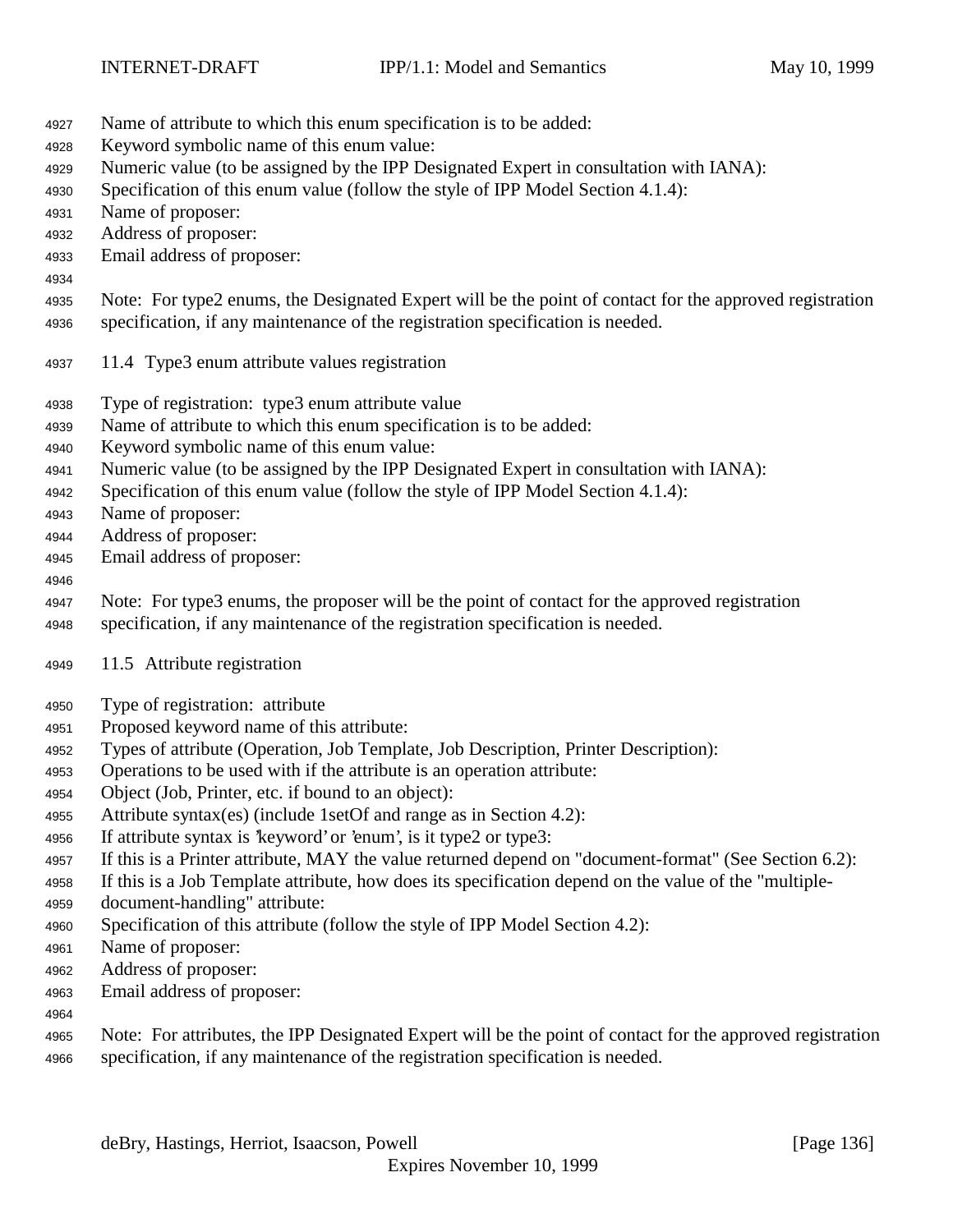- 11.6 Attribute Syntax registration
- Type of registration: attribute syntax
- Proposed name of this attribute syntax:
- Type of attribute syntax (integer, octetString, character-string, see [IPP-PRO]):
- Numeric value (to be assigned by the IPP Designated Expert in consultation with IANA):
- Specification of this attribute (follow the style of IPP Model Section 4.1):
- Name of proposer:
- Address of proposer:
- Email address of proposer:
- 
- Note: For attribute syntaxes, the IPP Designated Expert will be the point of contact for the approved registration specification, if any maintenance of the registration specification is needed.
- 11.7 Operation registration
- Type of registration: operation
- Proposed name of this operation:
- Numeric operation-id value (to be assigned by the IPP Designated Expert in consultation with IANA):
- Object Target (Job, Printer, etc. that operation is upon):
- Specification of this attribute (follow the style of IPP Model Section 3):
- Name of proposer:
- Address of proposer:
- Email address of proposer:
- 
- Note: For operations, the IPP Designated Expert will be the point of contact for the approved
- registration specification, if any maintenance of the registration specification is needed.
- 11.8 Attribute Group registration
- Type of registration: attribute group
- Proposed name of this attribute group:
- Numeric tag according to [IPP-PRO] (to be assigned by the IPP Designated Expert in consultation with IANA):
- Operation requests and group number for each operation in which the attribute group occurs:
- Operation responses and group number for each operation in which the attribute group occurs:
- Specification of this attribute group (follow the style of IPP Model Section 3):
- Name of proposer:
- Address of proposer:
- Email address of proposer:
- 
- Note: For attribute groups, the IPP Designated Expert will be the point of contact for the approved
- registration specification, if any maintenance of the registration specification is needed.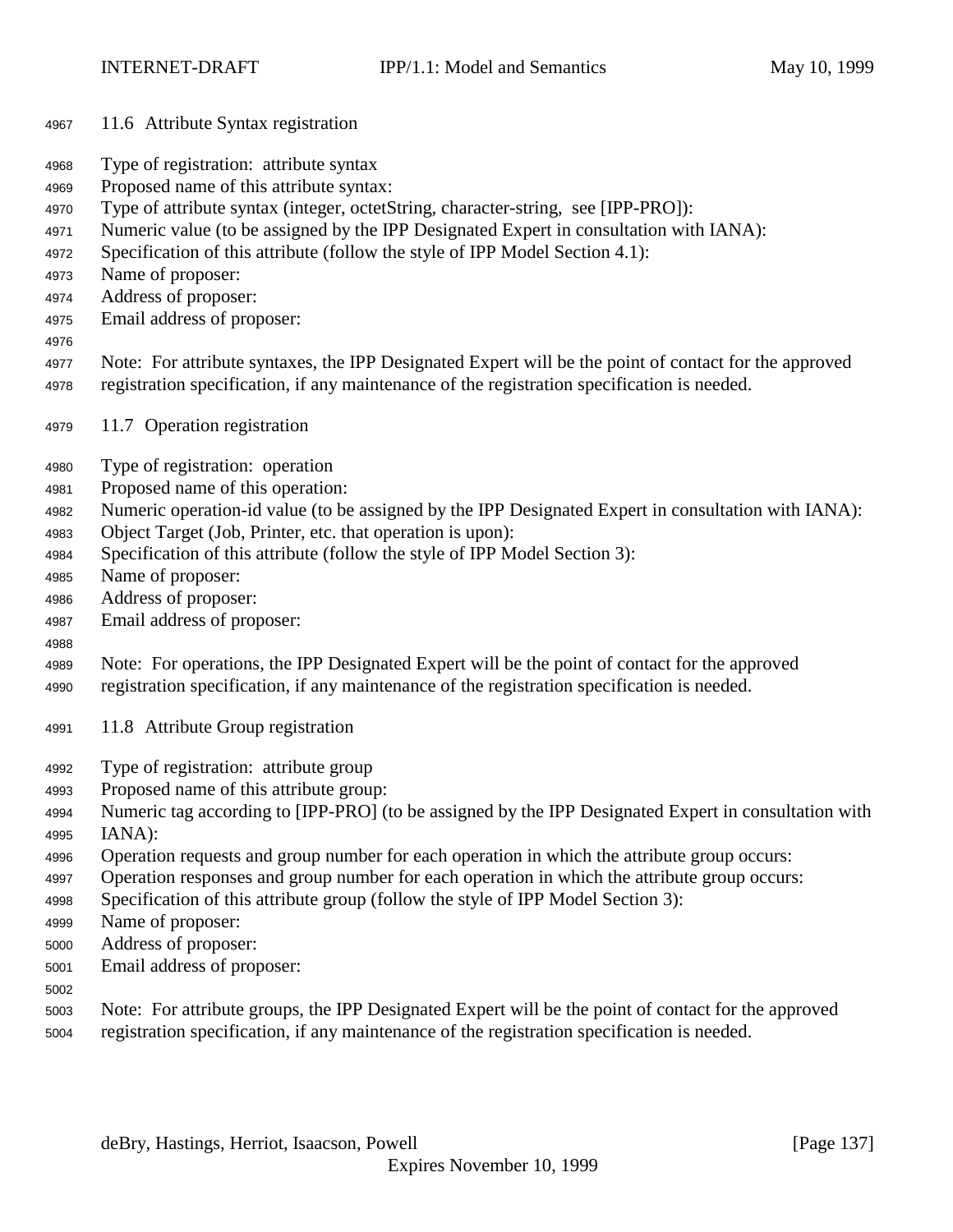- 11.9 Status code registration
- Type of registration: status code
- Keyword symbolic name of this status code value:
- Numeric value (to be assigned by the IPP Designated Expert in consultation with IANA):
- Operations that this status code may be used with:
- Specification of this status code (follow the style of IPP Model Section 13 APPENDIX B: Status Codes
- and Suggested Status Code Messages):
- Name of proposer:
- Address of proposer:
- Email address of proposer:
- 
- Note: For status codes, the Designated Expert will be the point of contact for the approved registration
- specification, if any maintenance of the registration specification is needed.
- 12. APPENDIX A: Terminology
- This specification uses the terminology defined in this section.
- 12.1 Conformance Terminology
- The key words "MUST", "MUST NOT", "REQUIRED", "SHOULD", "SHOULD NOT",
- "RECOMMENDED", "MAY", and "OPTIONAL" in this document are to be interpreted as described in RFC 2119 [RFC2119].
- 12.1.1 NEED NOT
- This term is not included in RFC 2119. The verb "NEED NOT" indicates an action that the subject of the sentence does not have to implement in order to claim conformance to the standard. The verb "NEED NOT" is used instead of "MAY NOT" since "MAY NOT" sounds like a prohibition.
- 12.2 Model Terminology
- 12.2.1 Keyword
- Keywords are used within this document as identifiers of semantic entities within the abstract model (see section 4.1.2.3). Attribute names, some attribute values, attribute syntaxes, and attribute group names are represented as keywords.
- 12.2.2 Attributes

 An attribute is an item of information that is associated with an instance of an IPP object. An attribute consists of an attribute name and one or more attribute values. Each attribute has a specific attribute

deBry, Hastings, Herriot, Isaacson, Powell [Page 138]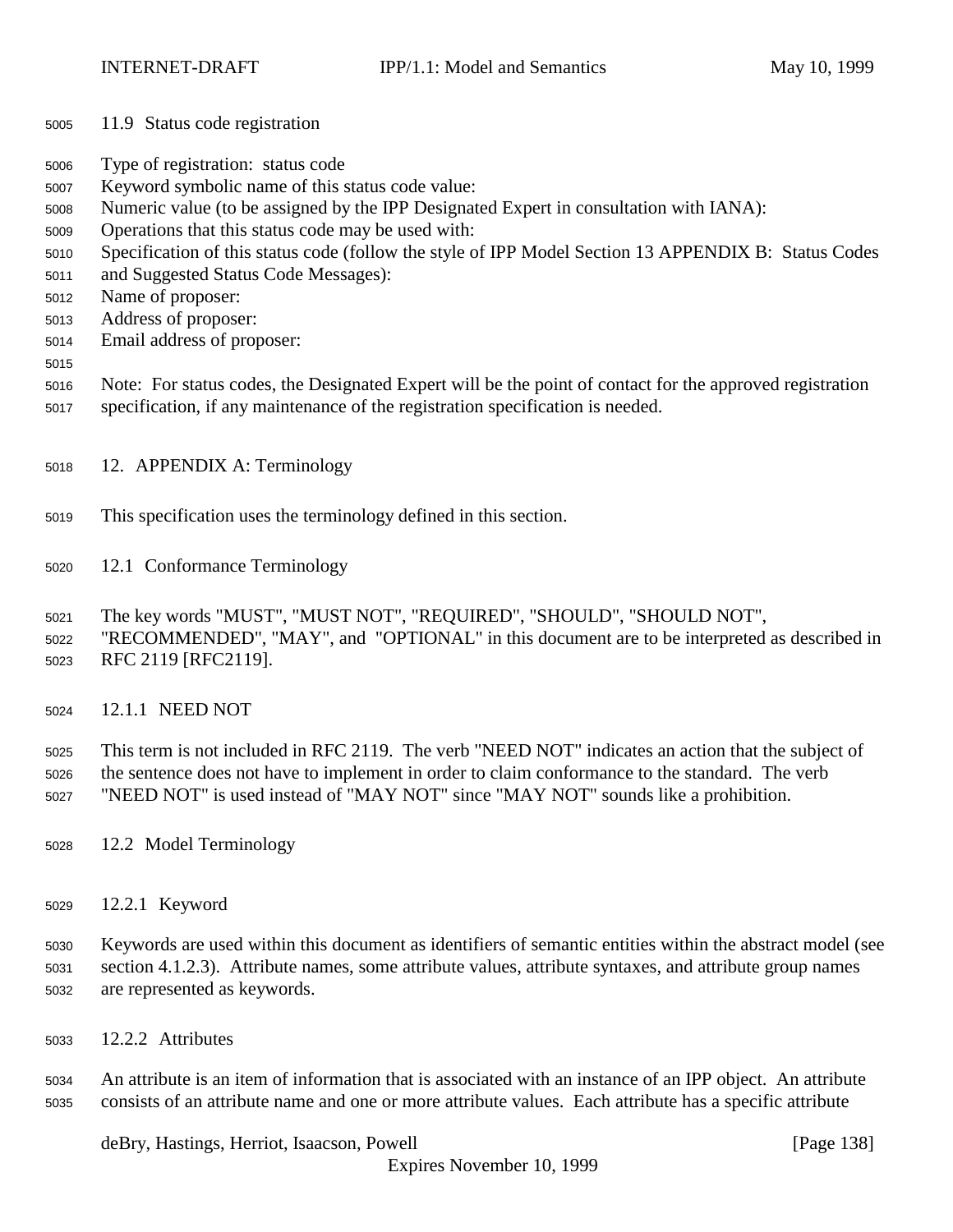- syntax. All object attributes are defined in section 3.3.5 and all operation attributes are defined in section 3.
- Job Template Attributes are described in section 4.2. The client optionally supplies Job Template attributes in a create request (operation requests that create Job objects). The Printer object has associated attributes which define supported and default values for the Printer.
- 12.2.2.1 Attribute Name

 Each attribute is uniquely identified in this document by its attribute name. An attribute name is a keyword. The keyword attribute name is given in the section header describing that attribute. In running text in this document, attribute names are indicated inside double quotation marks (") where the quotation marks are not part of the keyword itself.

12.2.2.2 Attribute Group Name

 Related attributes are grouped into named groups. The name of the group is a keyword. The group name may be used in place of naming all the attributes in the group explicitly. Attribute groups are defined in section 3.

12.2.2.3 Attribute Value

 Each attribute has one or more values. Attribute values are represented in the syntax type specified for that attribute. In running text in this document, attribute values are indicated inside single quotation marks ('), whether their attribute syntax is keyword, integer, text, etc. where the quotation marks are not part of the value itself.

12.2.2.4 Attribute Syntax

 Each attribute is defined using an explicit syntax type. In this document, each syntax type is defined as a keyword with specific meaning. The "Encoding and Transport" document [IPP-PRO] indicates the actual "on-the-wire" encoding rules for each syntax type. Attribute syntax types are defined in section 4.1.

12.2.3 Supports

 By definition, a Printer object supports an attribute only if that Printer object responds with the corresponding attribute populated with some value(s) in a response to a query for that attribute. A Printer object supports an attribute value if the value is one of the Printer object's "supported values" attributes. The device behind a Printer object may exhibit a behavior that corresponds to some IPP attribute, but if the Printer object, when queried for that attribute, doesn't respond with the attribute, then as far as IPP is concerned, that implementation does not support that feature. If the Printer object's "xxx- supported" attribute is not populated with a particular value (even if that value is a legal value for that attribute), then that Printer object does not support that particular value.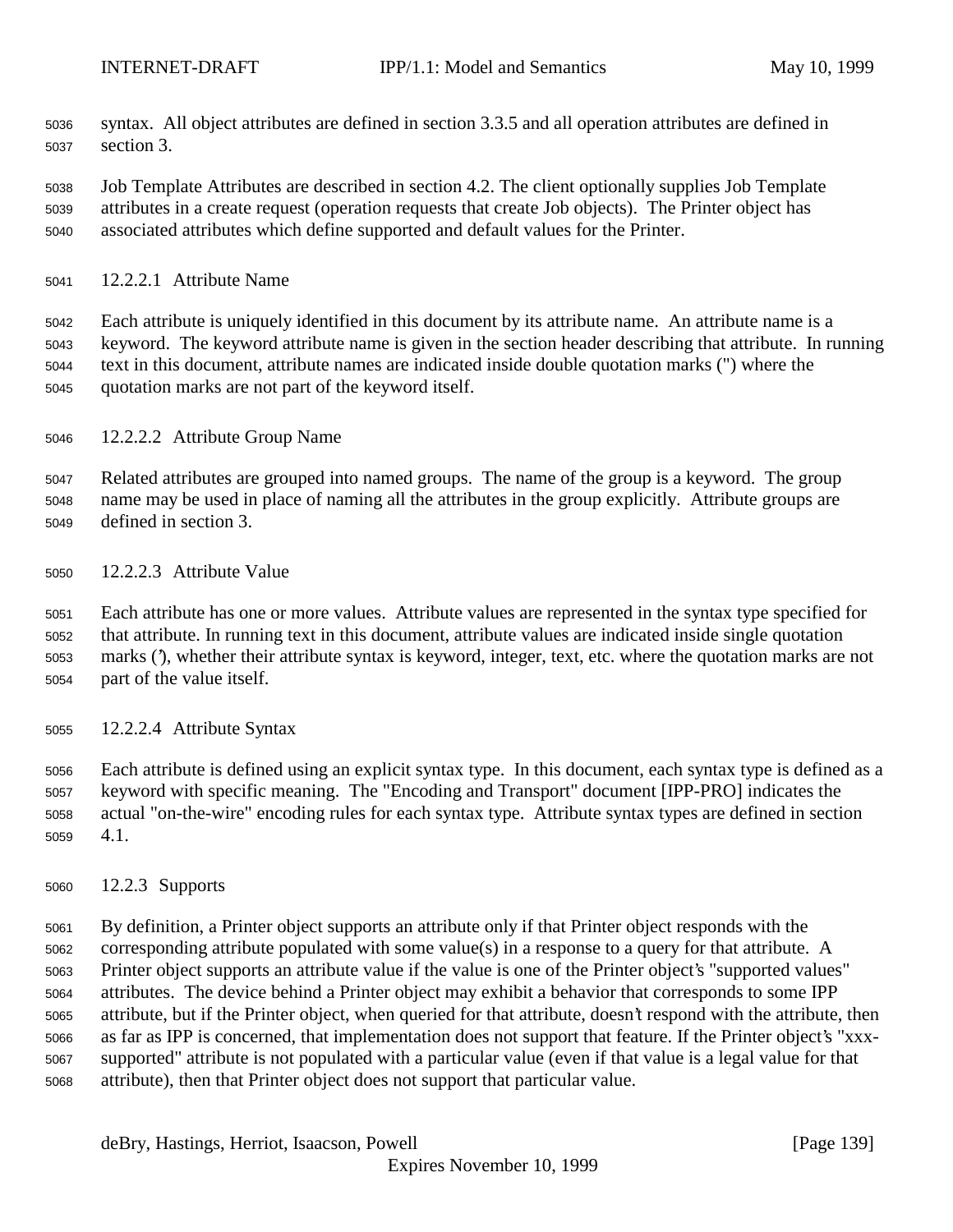A conforming implementation MUST support all REQUIRED attributes. However, even for REQUIRED attributes, conformance to IPP does not mandate that all implementations support all possible values representing all possible job processing behaviors and features. For example, if a given instance of a Printer supports only certain document formats, then that Printer responds with the "document-format-supported" attribute populated with a set of values, possibly only one, taken from the entire set of possible values defined for that attribute. This limited set of values represents the Printer's set of supported document formats. Supporting an attribute and some set of values for that attribute enables IPP end users to be aware of and make use of those features associated with that attribute and those values. If an implementation chooses to not support an attribute or some specific value, then IPP end users would have no ability to make use of that feature within the context of IPP itself. However, due to existing practice and legacy systems which are not IPP aware, there might be some other mechanism outside the scope of IPP to control or request the "unsupported" feature (such as embedded instructions within the document data itself).

- For example, consider the "finishings-supported" attribute.
- 1) If a Printer object is not physically capable of stapling, the "finishings-supported" attribute MUST NOT be populated with the value of 'staple'.
- 2) A Printer object is physically capable of stapling, however an implementation chooses not to support stapling in the IPP "finishings" attribute. In this case, 'staple' MUST NOT be a value in the "finishings-supported" Printer object attribute. Without support for the value 'staple', an IPP end user would have no means within the protocol itself to request that a Job be stapled. However, an existing document data formatter might be able to request that the document be stapled directly with an embedded instruction within the document data. In this case, the IPP implementation does not "support" stapling, however the end user is still able to have some control over the stapling of the completed job.
- 3) A Printer object is physically capable of stapling, and an implementation chooses to support stapling in the IPP "finishings" attribute. In this case, 'staple' MUST be a value in the "finishings- supported" Printer object attribute. Doing so, would enable end users to be aware of and make use of the stapling feature using IPP attributes.
- 

Even though support for Job Template attributes by a Printer object is OPTIONAL, it is

RECOMMENDED that if the device behind a Printer object is capable of realizing any feature or

 function that corresponds to an IPP attribute and some associated value, then that implementation SHOULD support that IPP attribute and value.

 The set of values in any of the supported value attributes is set (populated) by some administrative process or automatic sensing mechanism that is outside the scope of this IPP/1.1 document. For administrative policy and control reasons, an administrator may choose to make only a subset of possible values visible to the end user. In this case, the real output device behind the IPP Printer abstraction may be capable of a certain feature, however an administrator is specifying that access to that feature not be exposed to the end user through the IPP protocol. Also, since a Printer object may represent a logical print device (not just a physical device) the actual process for supporting a value is undefined and left up to the implementation. However, if a Printer object supports a value, some manual human action may be needed to realize the semantic action associated with the value, but no end user action is required.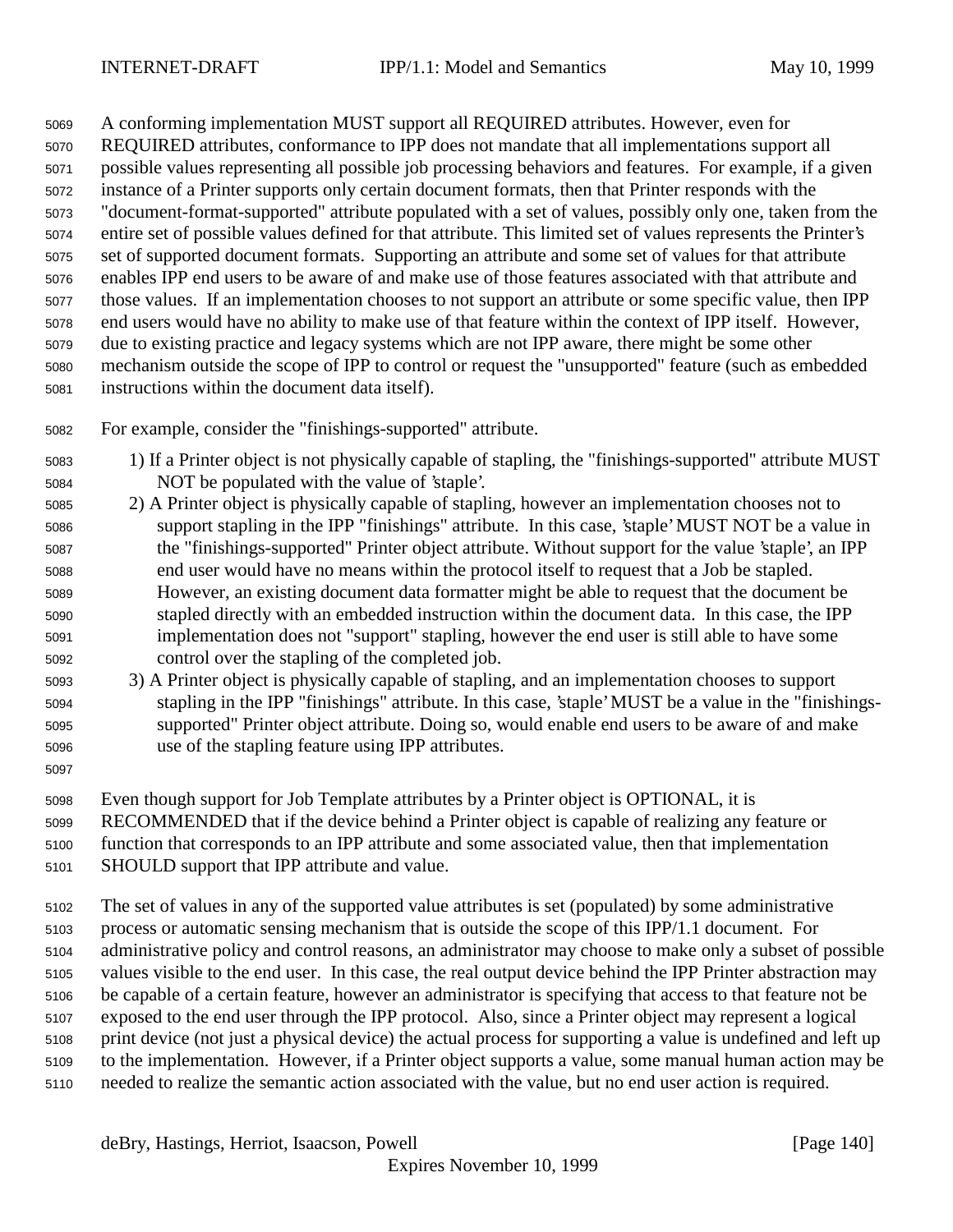For example, if one of the values in the "finishings-supported" attribute is 'staple', the actual process

might be an automatic staple action by a physical device controlled by some command sent to the

 device. Or, the actual process of stapling might be a manual action by an operator at an operator attended Printer object.

 For another example of how supported attributes function, consider a system administrator who desires to control all print jobs so that no job sheets are printed in order to conserve paper. To force no job sheets, the system administrator sets the only supported value for the "job-sheets-supported" attribute to 'none'. In this case, if a client requests anything except 'none', the create request is rejected or the "job- sheets" value is ignored (depending on the value of "ipp-attribute-fidelity"). To force the use of job start/end sheets on all jobs, the administrator does not include the value 'none' in the "job-sheets- supported" attribute. In this case, if a client requests 'none', the create request is rejected or the "job-sheets" value is ignored (again depending on the value of "ipp-attribute-fidelity").

- 12.2.4 print-stream page
- A "print-stream page" is a page according to the definition of pages in the language used to express the document data.
- 12.2.5 impression
- An "impression" is the image (possibly many print-stream pages in different configurations) imposed onto a single media page.
- 13. APPENDIX B: Status Codes and Suggested Status Code Messages
- This section defines status code enum keywords and values that are used to provide semantic
- information on the results of an operation request. Each operation response MUST include a status
- code. The response MAY also contain a status message that provides a short textual description of the
- status. The status code is intended for use by automata, and the status message is intended for the human
- end user. Since the status message is an OPTIONAL component of the operation response, an IPP
- application (i.e., a browser, GUI, print driver or gateway) is NOT REQUIRED to examine or display the
- status message, since it MAY not be returned to the application.
- The prefix of the status keyword defines the class of response as follows:
- "informational" Request received, continuing process
- "successful" The action was successfully received, understood, and accepted
- "redirection" Further action must be taken in order to complete the request
- "client-error" The request contains bad syntax or cannot be fulfilled
- "server-error" The IPP object failed to fulfill an apparently valid request
- 
- As with type2 enums, IPP status codes are extensible. IPP clients are NOT REQUIRED to understand the meaning of all registered status codes, though such understanding is obviously desirable. However,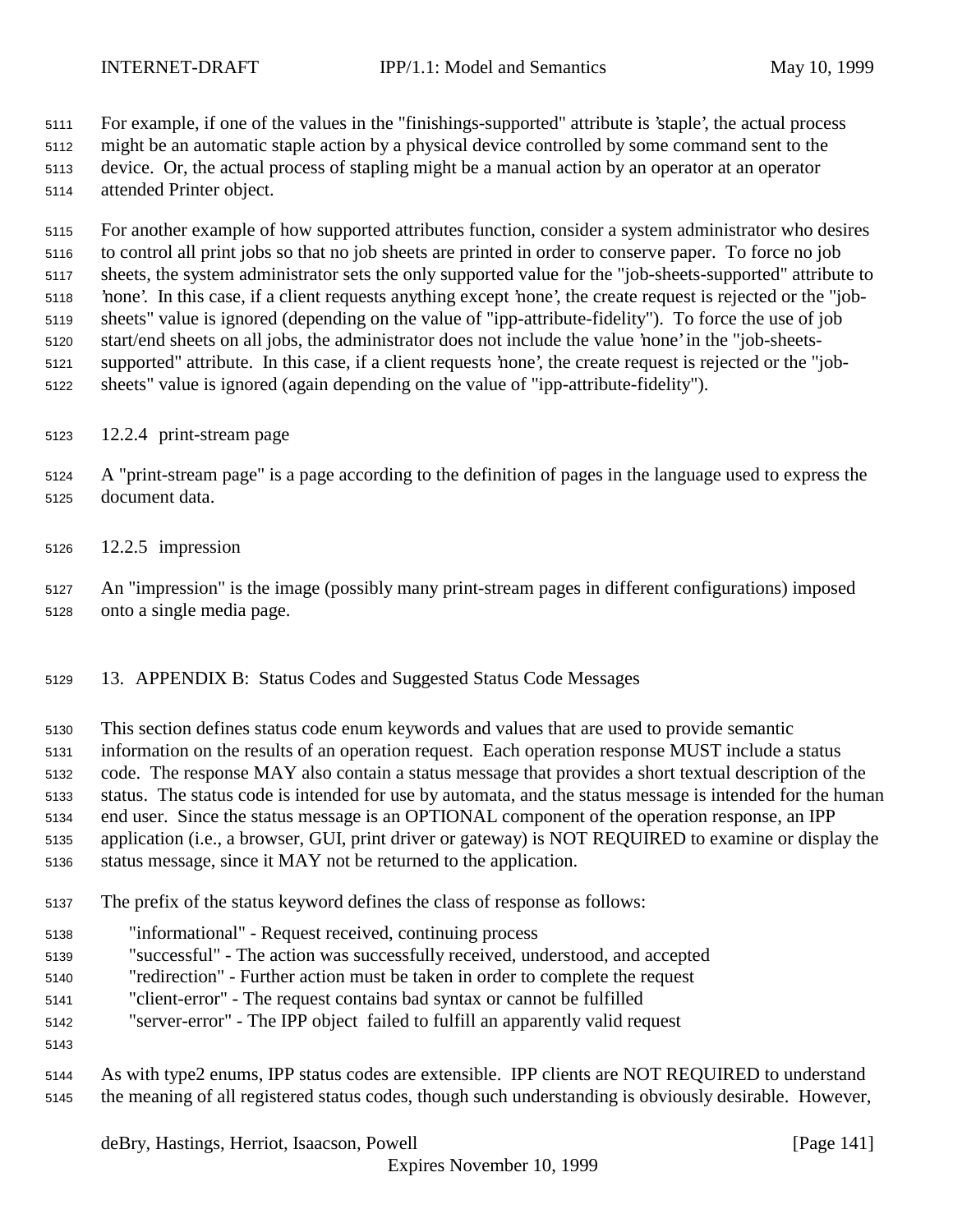IPP clients MUST understand the class of any status code, as indicated by the prefix, and treat any

- unrecognized response as being equivalent to the first status code of that class, with the exception that an
- unrecognized response MUST NOT be cached. For example, if an unrecognized status code of "client-error-xxx-yyy" is received by the client, it can safely assume that there was something wrong with its

request and treat the response as if it had received a "client-error-bad-request" status code. In such cases,

IPP applications SHOULD present the OPTIONAL message (if present) to the end user since the

- message is likely to contain human readable information which will help to explain the unusual status.
- The name of the enum is the suggested status message for US English.

 The status code values range from 0x0000 to 0x7FFF. The value ranges for each status code class are as follows:

- "successful" 0x0000 to 0x00FF
- "informational" 0x0100 to 0x01FF
- "redirection" 0x0200 to 0x02FF
- "client-error" 0x0400 to 0x04FF

"server-error" - 0x0500 to 0x05FF

5162 The top half (128 values) of each range (0x0n40 to 0x0nFF, for  $n = 0$  to 5) is reserved for private use within each status code class. Values 0x0600 to 0x7FFF are reserved for future assignment and MUST

- NOT be used.
- 13.1 Status Codes

 Each status code is described below. Section 13.1.5.9 contains a table that indicates which status codes apply to which operations. The Implementer's Guide [IPP-IIG] describe the suggested steps for

- processing IPP attributes for all operations, including returning status codes.
- 13.1.1 Informational
- This class of status code indicates a provisional response and is to be used for informational purposes only.
- There are no status codes defined in IPP/1.1 for this class of status code.
- 13.1.2 Successful Status Codes
- This class of status code indicates that the client's request was successfully received, understood, and accepted.
- 13.1.2.1 successful-ok (0x0000)

 The request has succeeded and no request attributes were substituted or ignored. In the case of a response to a create request, the 'successful-ok' status code indicates that the request was successfully received and validated, and that the Job object has been created; it does not indicate that the job has been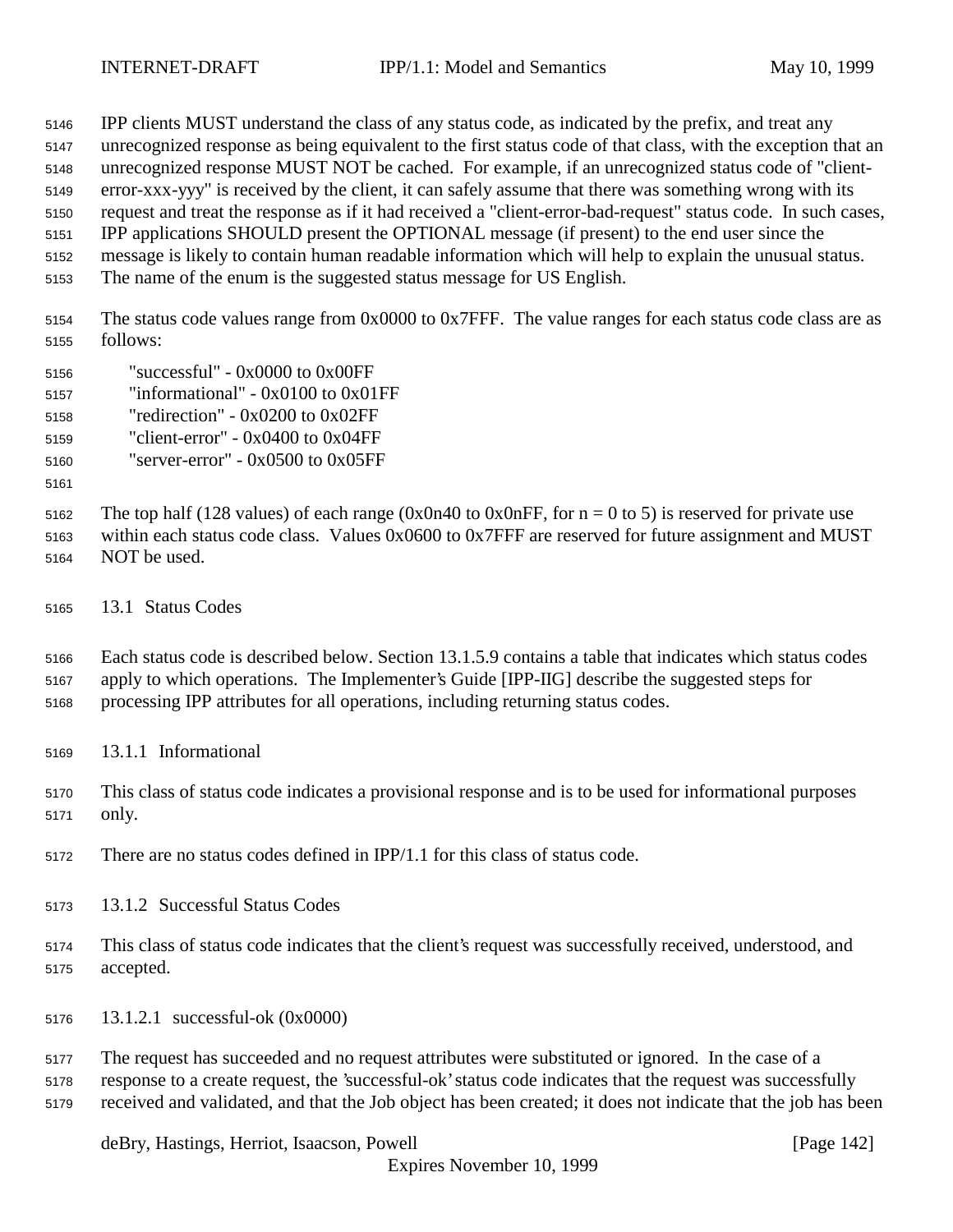- processed. The transition of the Job object into the 'completed' state is the only indicator that the job has been printed.
- 13.1.2.2 successful-ok-ignored-or-substituted-attributes (0x0001)

 The request has succeeded, but some supplied (1) attributes were ignored or (2) unsupported values were substituted with supported values or were ignored in order to perform the operation without rejecting it. Unsupported attributes, attribute syntaxes, or values MUST be returned in the Unsupported Attributes group of the response for all operations. There is an exception to this rule for the query operations: Get- Printer-Attributes, Get-Jobs, and Get-Job-Attributes for the "requested-attributes" operation attribute only. When the supplied values of the "requested-attributes" operation attribute are requesting attributes that are not supported, the IPP object MAY, but is NOT REQUIRED to, return the "requested-attributes" attribute in the Unsupported Attribute response group (with the unsupported values only). See sections 3.1.7 and 3.2.1.2.

13.1.2.3 successful-ok-conflicting-attributes (0x0002)

 The request has succeeded, but some supplied attribute values conflicted with the values of other supplied attributes. These conflicting values were either (1) substituted with (supported) values or (2) the attributes were removed in order to process the job without rejecting it. Attributes or values which conflict with other attributes and have been substituted or ignored MUST be returned in the Unsupported Attributes group of the response for all operations as supplied by the client. See sections 3.1.7 and 3.2.1.2.

- 13.1.3 Redirection Status Codes
- This class of status code indicates that further action needs to be taken to fulfill the request.
- There are no status codes defined in IPP/1.1 for this class of status code.

13.1.4 Client Error Status Codes

 This class of status code is intended for cases in which the client seems to have erred. The IPP object SHOULD return a message containing an explanation of the error situation and whether it is a temporary or permanent condition.

13.1.4.1 client-error-bad-request (0x0400)

 The request could not be understood by the IPP object due to malformed syntax (such as the value of a fixed length attribute whose length does not match the prescribed length for that attribute - see the Implementer's Guide [IPP-IIG] ). The IPP application SHOULD NOT repeat the request without

modifications.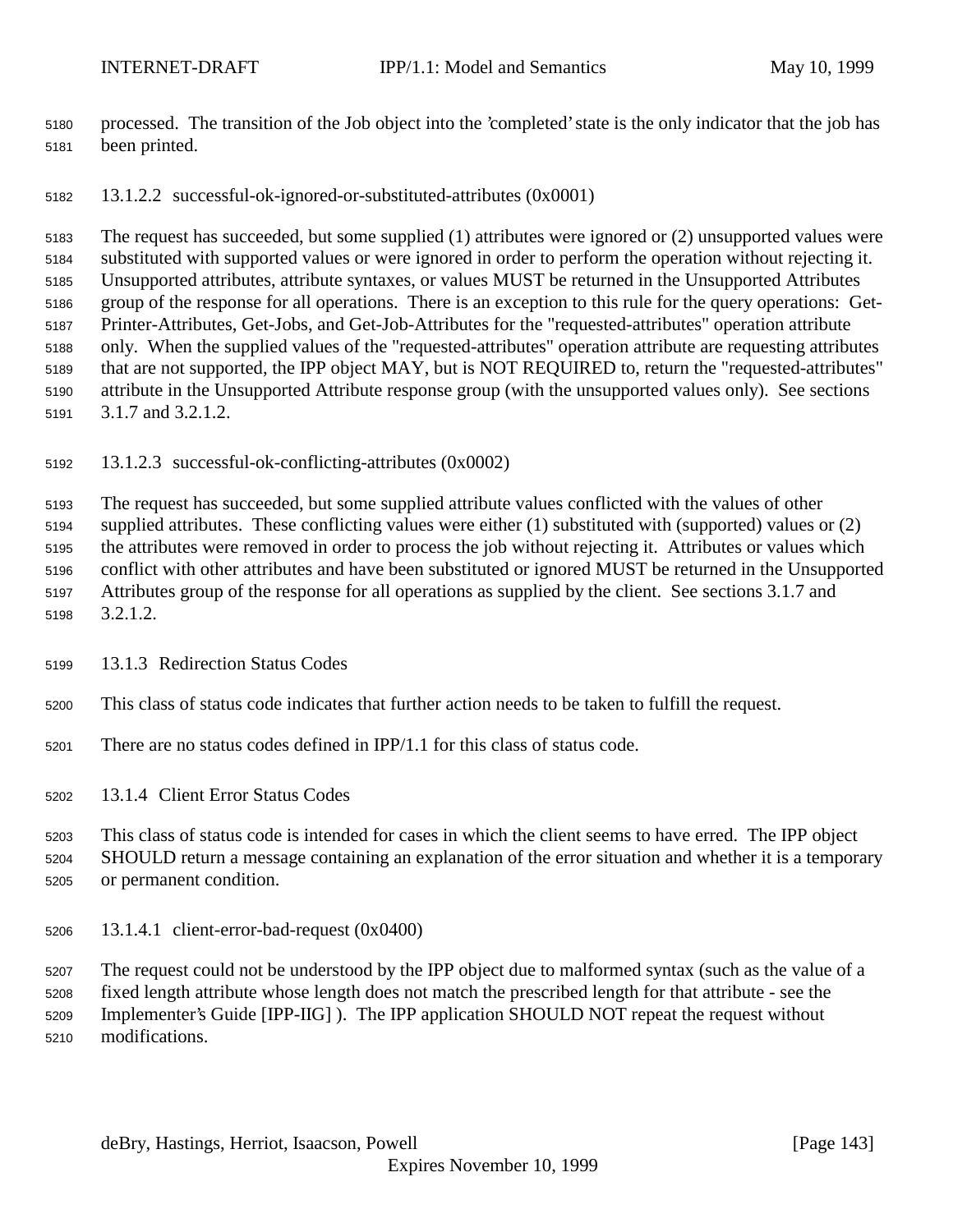13.1.4.2 client-error-forbidden (0x0401)

 The IPP object understood the request, but is refusing to fulfill it. Additional authentication information or authorization credentials will not help and the request SHOULD NOT be repeated. This status code is commonly used when the IPP object does not wish to reveal exactly why the request has been refused or when no other response is applicable.

13.1.4.3 client-error-not-authenticated (0x0402)

 The request requires user authentication. The IPP client may repeat the request with suitable authentication information. If the request already included authentication information, then this status code indicates that authorization has been refused for those credentials. If this response contains the same challenge as the prior response, and the user agent has already attempted authentication at least once, then the response message may contain relevant diagnostic information. This status codes reveals more information than "client-error-forbidden".

13.1.4.4 client-error-not-authorized (0x0403)

 The requester is not authorized to perform the request. Additional authentication information or authorization credentials will not help and the request SHOULD NOT be repeated. This status code is used when the IPP object wishes to reveal that the authentication information is understandable, however, the requester is explicitly not authorized to perform the request. This status codes reveals more information than "client-error-forbidden" and "client-error-not-authenticated".

13.1.4.5 client-error-not-possible (0x0404)

 This status code is used when the request is for something that can not happen. For example, there might be a request to cancel a job that has already been canceled or aborted by the system. The IPP client SHOULD NOT repeat the request.

13.1.4.6 client-error-timeout (0x0405)

 The client did not produce a request within the time that the IPP object was prepared to wait. For example, a client issued a Create-Job operation and then, after a long period of time, issued a Send- Document operation and this error status code was returned in response to the Send-Document request (see section 3.3.1). The IPP object might have been forced to clean up resources that had been held for the waiting additional Documents. The IPP object was forced to close the Job since the client took too long. The client SHOULD NOT repeat the request without modifications.

13.1.4.7 client-error-not-found (0x0406)

 The IPP object has not found anything matching the request URI. No indication is given of whether the condition is temporary or permanent. For example, a client with an old reference to a Job (a URI) tries to cancel the Job, however in the mean time the Job might have been completed and all record of it at the Printer has been deleted. This status code, 'client-error-not-found' is returned indicating that the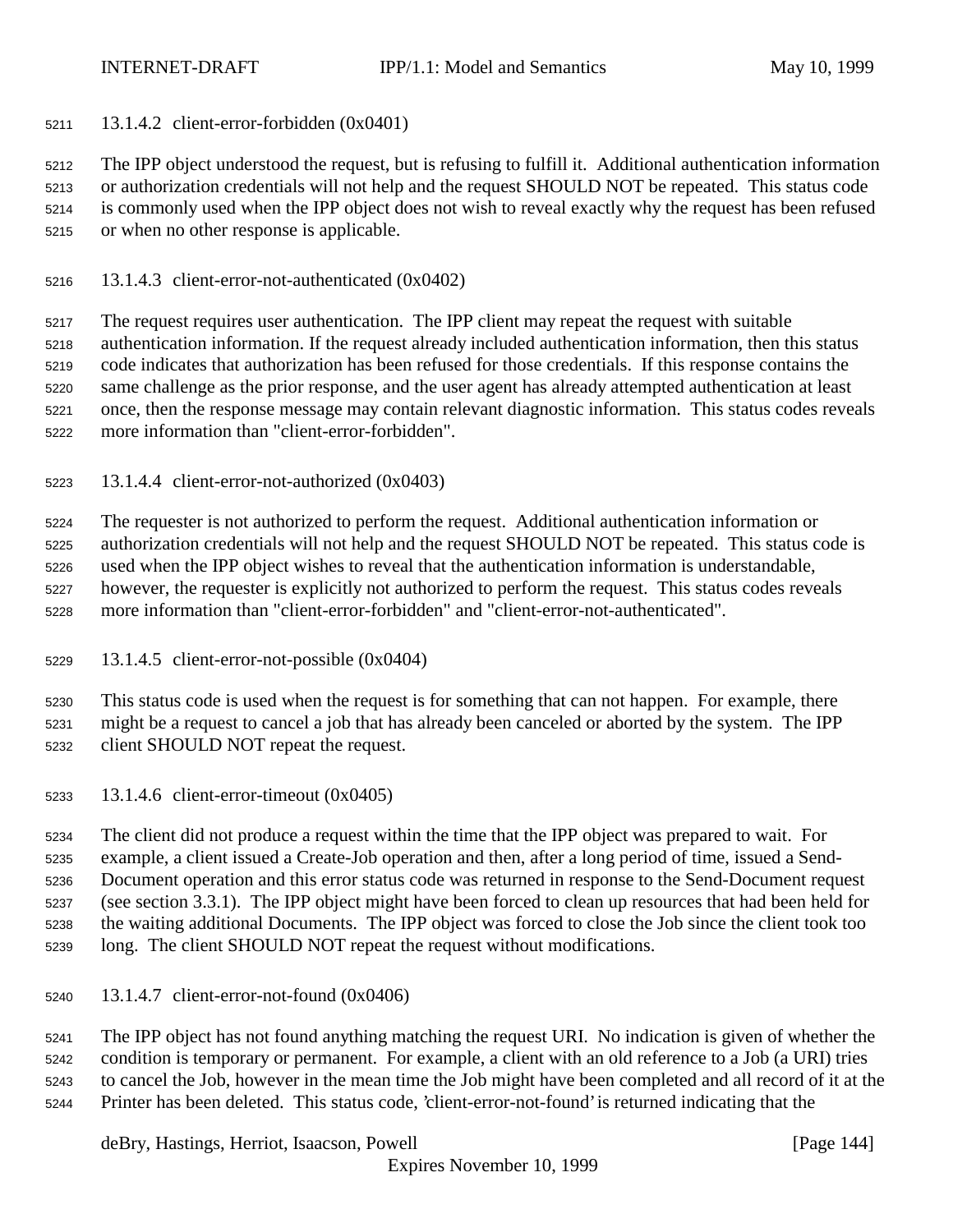referenced Job can not be found. This error status code is also used when a client supplies a URI as a reference to the document data in either a Print-URI or Send-URI operation, but the document can not be found.

 In practice, an IPP application should avoid a not found situation by first querying and presenting a list of valid Printer URIs and Job URIs to the end-user.

13.1.4.8 client-error-gone (0x0407)

 The requested object is no longer available and no forwarding address is known. This condition should be considered permanent. Clients with link editing capabilities should delete references to the request URI after user approval. If the IPP object does not know or has no facility to determine, whether or not the condition is permanent, the status code "client-error-not-found" should be used instead.

 This response is primarily intended to assist the task of maintenance by notifying the recipient that the resource is intentionally unavailable and that the IPP object administrator desires that remote links to that resource be removed. It is not necessary to mark all permanently unavailable resources as "gone" or to keep the mark for any length of time -- that is left to the discretion of the IPP object administrator.

13.1.4.9 client-error-request-entity-too-large (0x0408)

 The IPP object is refusing to process a request because the request entity is larger than the IPP object is willing or able to process. An IPP Printer returns this status code when it limits the size of print jobs and it receives a print job that exceeds that limit or when the attributes are so many that their encoding causes the request entity to exceed IPP object capacity.

13.1.4.10 client-error-request-value-too-long (0x0409)

 The IPP object is refusing to service the request because one or more of the client-supplied attributes has a variable length value that is longer than the maximum length specified for that attribute. The IPP object might not have sufficient resources (memory, buffers, etc.) to process (even temporarily), interpret, and/or ignore a value larger than the maximum length. Another use of this error code is when the IPP object supports the processing of a large value that is less than the maximum length, but during the processing of the request as a whole, the object may pass the value onto some other system component which is not able to accept the large value. For more details, see the Implementer's Guide [IPP-IIG] .

 Note: For attribute values that are URIs, this rare condition is only likely to occur when a client has improperly submitted a request with long query information (e.g. an IPP application allows an end-user to enter an invalid URI), when the client has descended into a URI "black hole" of redirection (e.g., a redirected URI prefix that points to a suffix of itself), or when the IPP object is under attack by a client attempting to exploit security holes present in some IPP objects using fixed-length buffers for reading or manipulating the Request-URI.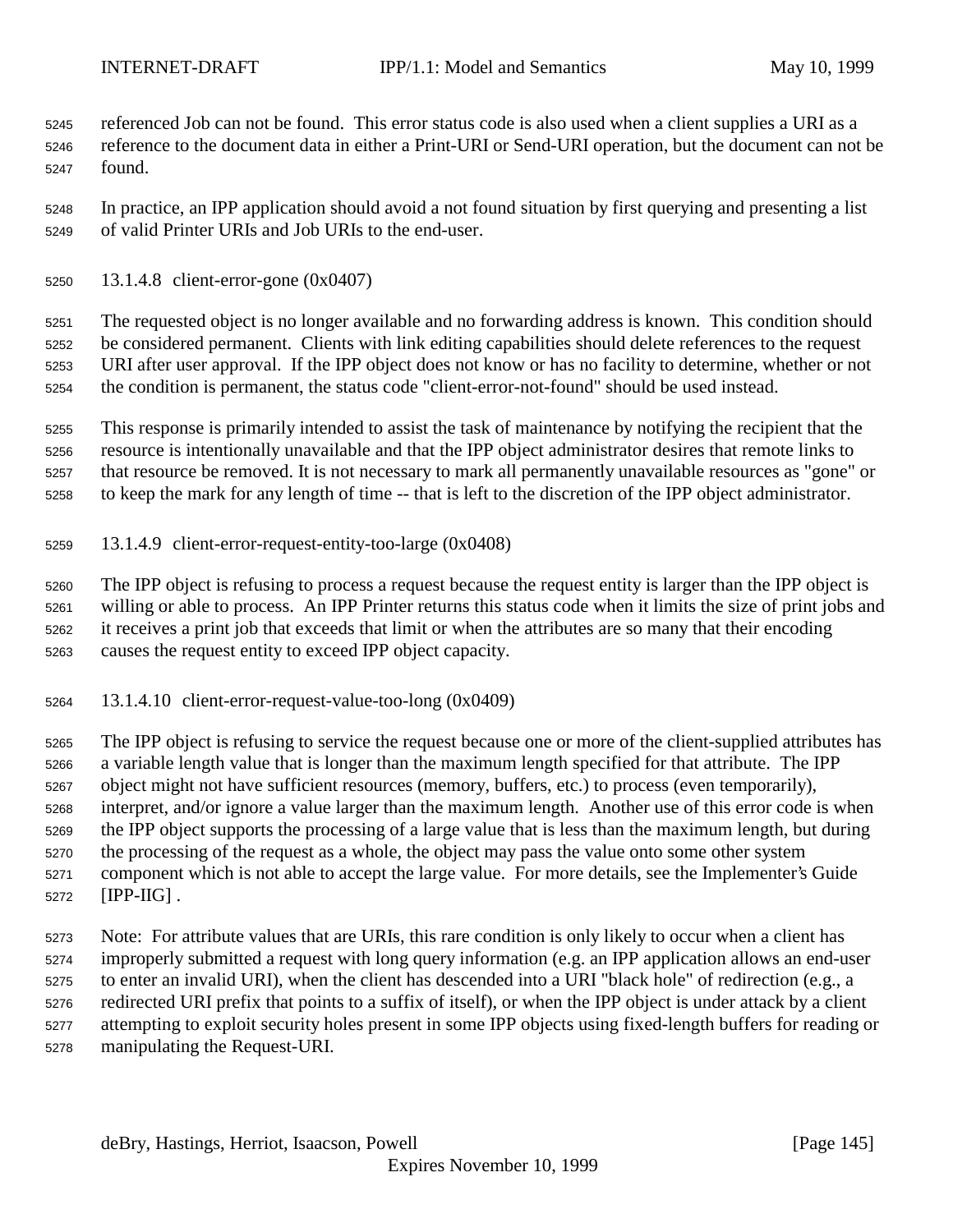13.1.4.11 client-error-document-format-not-supported (0x040A)

 The IPP object is refusing to service the request because the document data is in a format, as specified in the "document-format" operation attribute, that is not supported by the Printer object. This error is returned independent of the client-supplied "ipp-attribute-fidelity". The Printer object MUST return this status code, even if there are other Job Template attributes that are not supported as well, since this error is a bigger problem than with Job Template attributes. See sections 3.1.7 and 3.2.1.1. Issue 11

13.1.4.12 client-error-attributes-or-values-not-supported (0x040B)

 In a create request, if the Printer object does not support one or more attributes, attribute syntaxes, or attribute values supplied in the request and the client supplied the "ipp-attributes-fidelity" operation attribute with the 'true' value, the Printer object MUST return this status code. The Printer object MUST also return in the Unsupported Attributes Group all the attributes and/or values supplied by the client 5290 that are not supported. See section 3.1.7. **Issue 11** For example, if the request indicates 'iso-a4' media, but that media type is not supported by the Printer object. Or, if the client supplies a Job Template attribute and the attribute itself is not even supported by the Printer. If the "ipp-attribute-fidelity" attribute is 'false', the Printer MUST ignore or substitute values for unsupported Job Template attributes and values rather than reject the request and return this status code.

 For any operation where a client requests attributes (such as a Get-Jobs, Get-Printer-Attributes, or Get- Job-Attributes operation), if the IPP object does not support one or more of the requested attributes, the IPP object simply ignores the unsupported requested attributes and processes the request as if they had not been supplied, rather than returning this status code. In this case, the IPP object MUST return the 'successful-ok-ignored-or-substituted-attributes' status code and MAY return the unsupported attributes as values of the "requested-attributes" in the Unsupported Attributes Group (see section 13.1.2.2).

13.1.4.13 client-error-uri-scheme-not-supported (0x040C)

 The scheme of the client-supplied URI in a Print-URI or a Send-URI operation is not supported. See 5303 section 3.1.7. **Issue 11** 

13.1.4.14 client-error-charset-not-supported (0x040D)

 For any operation, if the IPP Printer does not support the charset supplied by the client in the "attributes- charset" operation attribute, the Printer MUST reject the operation and return this status and any 'text' or 5307 hame' attributes using the 'utf-8' charset (see Section 3.1.4.1). See section 3.1.7. **Issue 11** 

13.1.4.15 client-error-conflicting-attributes (0x040E)

The request is rejected because some attribute values conflicted with the values of other attributes which

this specification does not permit to be substituted or ignored. The Printer object MUST also return in

the Unsupported Attributes Group the conflicting attributes supplied by the client. See sections 3.1.7

5312 and 3.2.1.2. **Issue 27**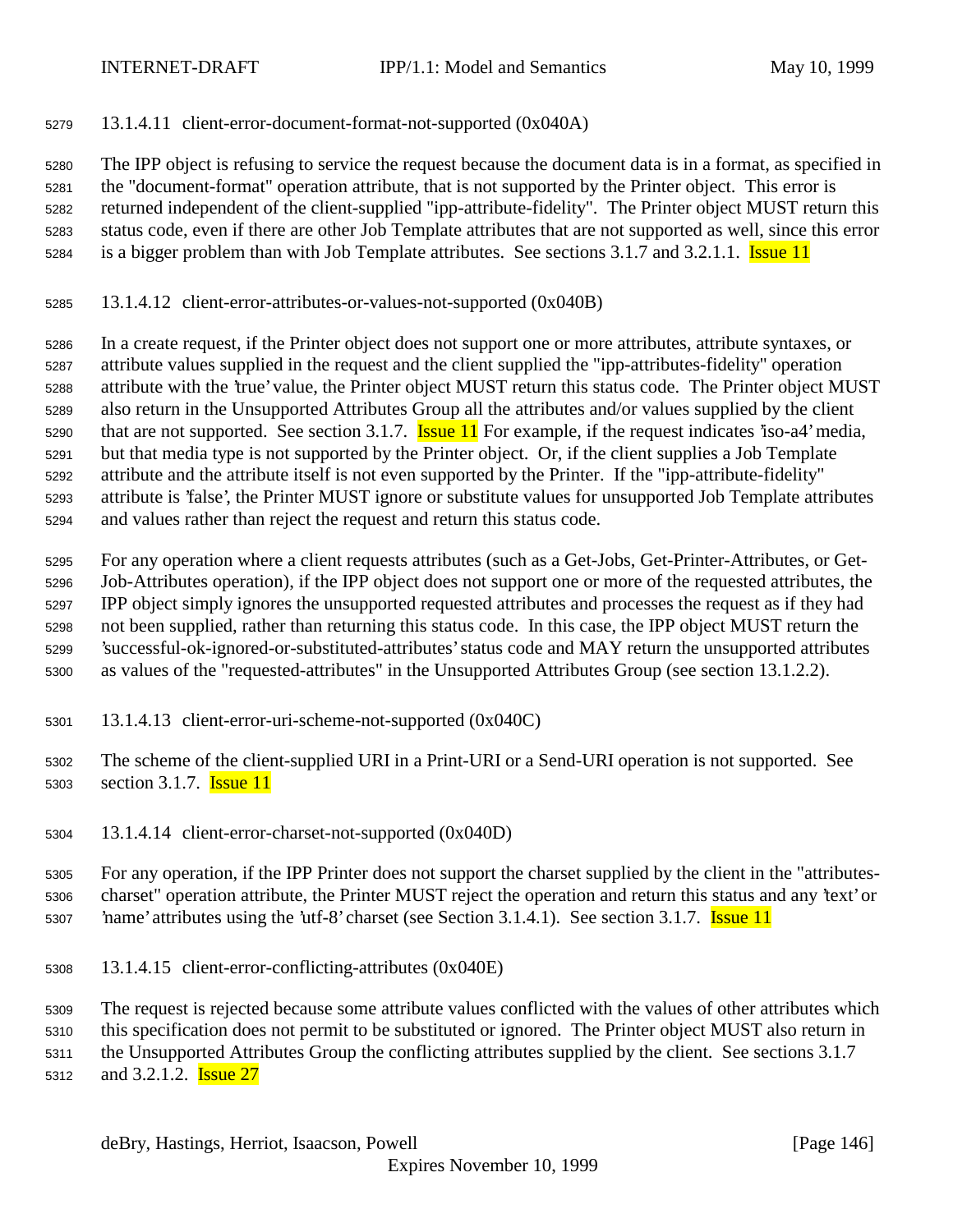5313 13.1.4.16 client-error-compression-not-supported  $(0x040F)$  Issue 6

The IPP object is refusing to service the request because the document data, as specified in the

"compression" operation attribute, is compressed in a way that is not supported by the Printer object.

This error is returned independent of the client-supplied "ipp-attribute-fidelity". The Printer object

 MUST return this status code, even if there are other Job Template attributes that are not supported as 5318 well, since this error is a bigger problem than with Job Template attributes. **Issue 6** See sections 3.1.7

- - 5319 and 3.2.1.1. **Issue 11**
	- 5320 13.1.4.17 client-error-compression-error  $(0x0410)$  Issue 6

 The IPP object is refusing to service the request because the document data cannot be decompressed when using the algorithm specified by the "compression" operation attribute. This error is returned

independent of the client-supplied "ipp-attribute-fidelity". The Printer object MUST return this status

code, even if there are Job Template attributes that are not supported as well, since this error is a bigger

problem than with Job Template attributes. See sections 3.1.7 and 3.2.1.1.

5326 13.1.4.18 client-error-document-format-error  $(0x0411)$  **Issue 28** 

The IPP object is refusing to service the request because Printer encountered an error in the document

data while interpreting it. This error is returned independent of the client-supplied "ipp-attribute-

 fidelity". The Printer object MUST return this status code, even if there are Job Template attributes that are not supported as well, since this error is a bigger problem than with Job Template attributes. See sections 3.1.7 and 3.2.1.1.

13.1.4.19 client-error-document-access-error  $(0x0412)$  Issue 35

 The IPP object is refusing to service the Print-URI or Send-URI request because Printer encountered an access error while attempting to validate the accessibility or access the document data specified in the "document-uri" operation attribute. This error is returned independent of the client-supplied "ipp- attribute-fidelity". The Printer object MUST return this status code, even if there are Job Template attributes that are not supported as well, since this error is a bigger problem than with Job Template attributes. See section 3.1.7.

13.1.5 Server Error Status Codes

 This class of status codes indicates cases in which the IPP object is aware that it has erred or is incapable of performing the request. The IPP object SHOULD include a message containing an explanation of the error situation, and whether it is a temporary or permanent condition.

13.1.5.1 server-error-internal-error (0x0500)

 The IPP object encountered an unexpected condition that prevented it from fulfilling the request. This error status code differs from "server-error-temporary-error" in that it implies a more permanent type of internal error. It also differs from "server-error-device-error" in that it implies an unexpected condition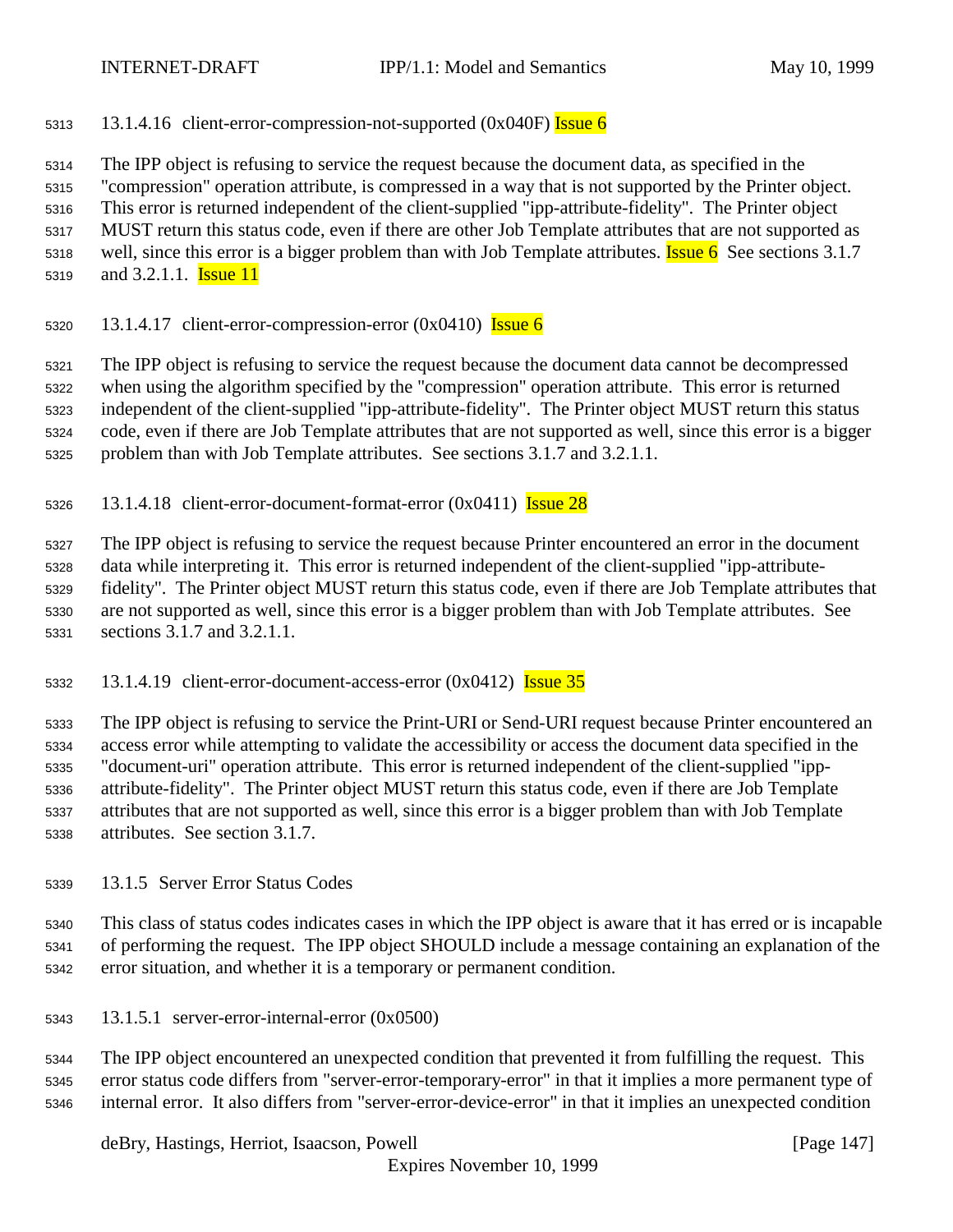(unlike a paper-jam or out-of-toner problem which is undesirable but expected). This error status code indicates that probably some knowledgeable human intervention is required.

13.1.5.2 server-error-operation-not-supported (0x0501)

 The IPP object does not support the functionality required to fulfill the request. This is the appropriate response when the IPP object does not recognize an operation or is not capable of supporting it. See 5352 section 3.1.7. **Issue 18** 

13.1.5.3 server-error-service-unavailable (0x0502)

 The IPP object is currently unable to handle the request due to a temporary overloading or maintenance of the IPP object. The implication is that this is a temporary condition which will be alleviated after some delay. If known, the length of the delay may be indicated in the message. If no delay is given, the IPP application should handle the response as it would for a "server-error-temporary-error" response. If the condition is more permanent, the error status codes "client-error-gone" or "client-error-not-found" could be used.

13.1.5.4 server-error-version-not-supported (0x0503)

 The IPP object does not support, or refuses to support, the IPP protocol version that was supplied as the value of the "version-number" operation parameter in the request. The IPP object is indicating that it is unable or unwilling to complete the request using the same major and minor version number as supplied in the request other than with this error message. The response SHOULD contain a "status-message" attribute describing why that version is not supported and what other versions are supported by that IPP object. See section 3.1.6.

 The error response MUST identify in the "version-number" operation parameter the closest version number that the IPP object does support. For example, if a client supplies version '1.0' and an IPP/1.1 object supports version '1.0', then it MUST respond with version '1.0'. If the IPP/1.1 object does not 5370 support version '1.0', then it MUST respond with this error code. **Issue 36** 

13.1.5.5 server-error-device-error (0x0504)

 A printer error, such as a paper jam, occurs while the IPP object processes a Print or Send operation. The response contains the true Job Status (the values of the "job-state" and "job-state-reasons" attributes). Additional information can be returned in the OPTIONAL "job-state-message" attribute value or in the OPTIONAL status message that describes the error in more detail. This error status code is only returned in situations where the Printer is unable to accept the create request because of such a device error. For example, if the Printer is unable to spool, and can only accept one job at a time, the reason it might reject a create request is that the printer currently has a paper jam. In many cases however, where the Printer object can accept the request even though the Printer has some error condition, the 'successful-ok' status code will be returned. In such a case, the client would look at the returned Job Object Attributes or later query the Printer to determine its state and state reasons.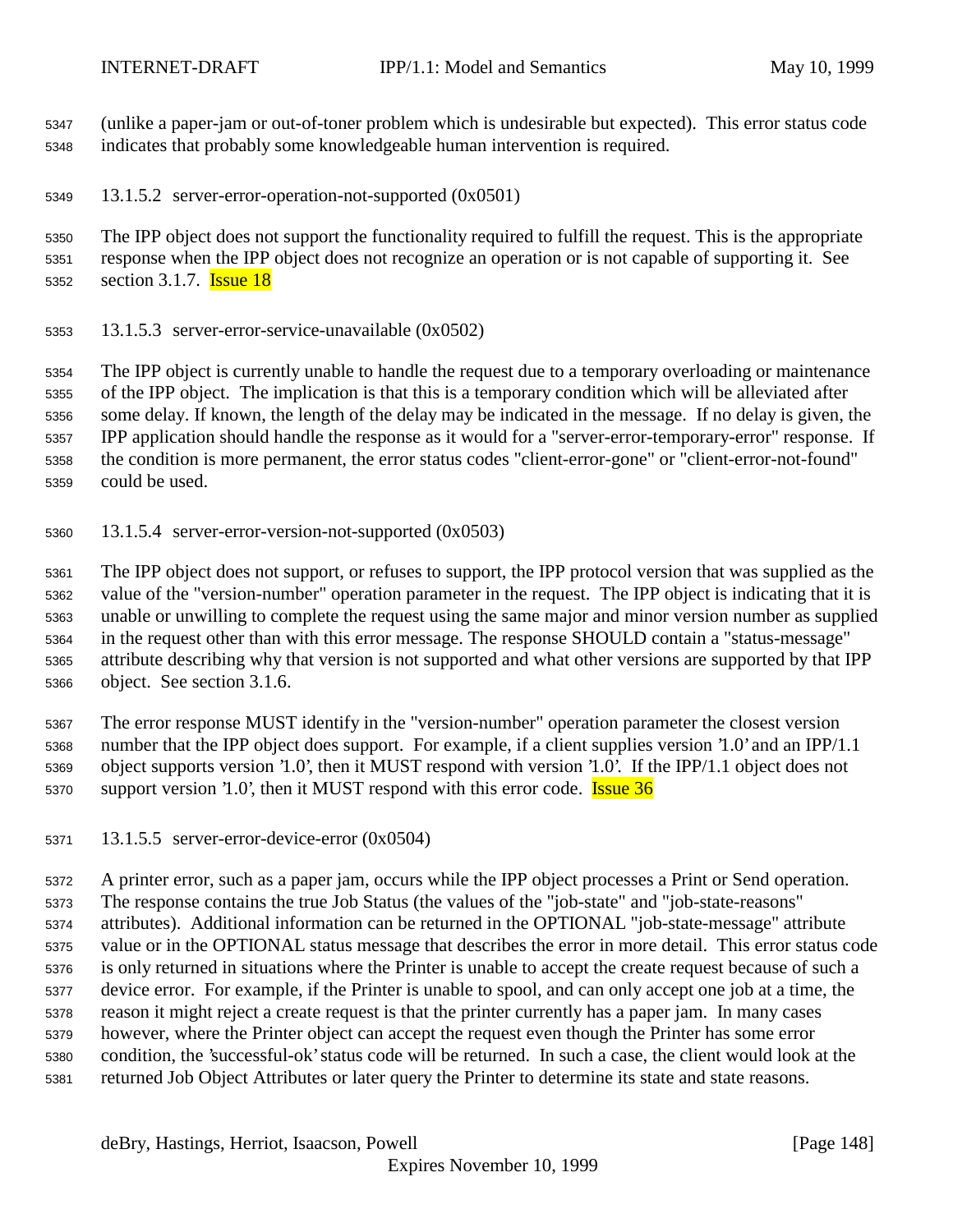13.1.5.6 server-error-temporary-error (0x0505)

 A temporary error such as a buffer full write error, a memory overflow (i.e. the document data exceeds the memory of the Printer), or a disk full condition, occurs while the IPP Printer processes an operation. The client MAY try the unmodified request again at some later point in time with an expectation that the temporary internal error condition may have been cleared. Alternatively, as an implementation option, a Printer object MAY delay the response until the temporary condition is cleared so that no error is returned.

13.1.5.7 server-error-not-accepting-jobs (0x0506)

 A temporary error indicating that the Printer is not currently accepting jobs, because the administrator has set the value of the Printer's "printer-is-not-accepting-jobs" attribute to 'false' (by means outside the scope of this IPP/1.1 document).

13.1.5.8 server-error-busy (0x0507)

 A temporary error indicating that the Printer is too busy processing jobs and/or other requests. The client SHOULD try the unmodified request again at some later point in time with an expectation that the temporary busy condition will have been cleared.

13.1.5.9 server-error-job-canceled (0x0508)

 An error indicating that the job has been canceled by an operator or the system while the client was transmitting the data to the IPP Printer. If a job-id and job-uri had been created, then they are returned in the Print-Job, Send-Document, or Send-URI response as usual; otherwise, no job-id and job-uri are returned in the response.

5402 13.1.5.10 server-error-multiple-document-jobs-not-supported (0x0509) Issue 34

 The IPP object does not support multiple documents per job and a client attempted to supply document data with a second Send-Document or Send-URI operation.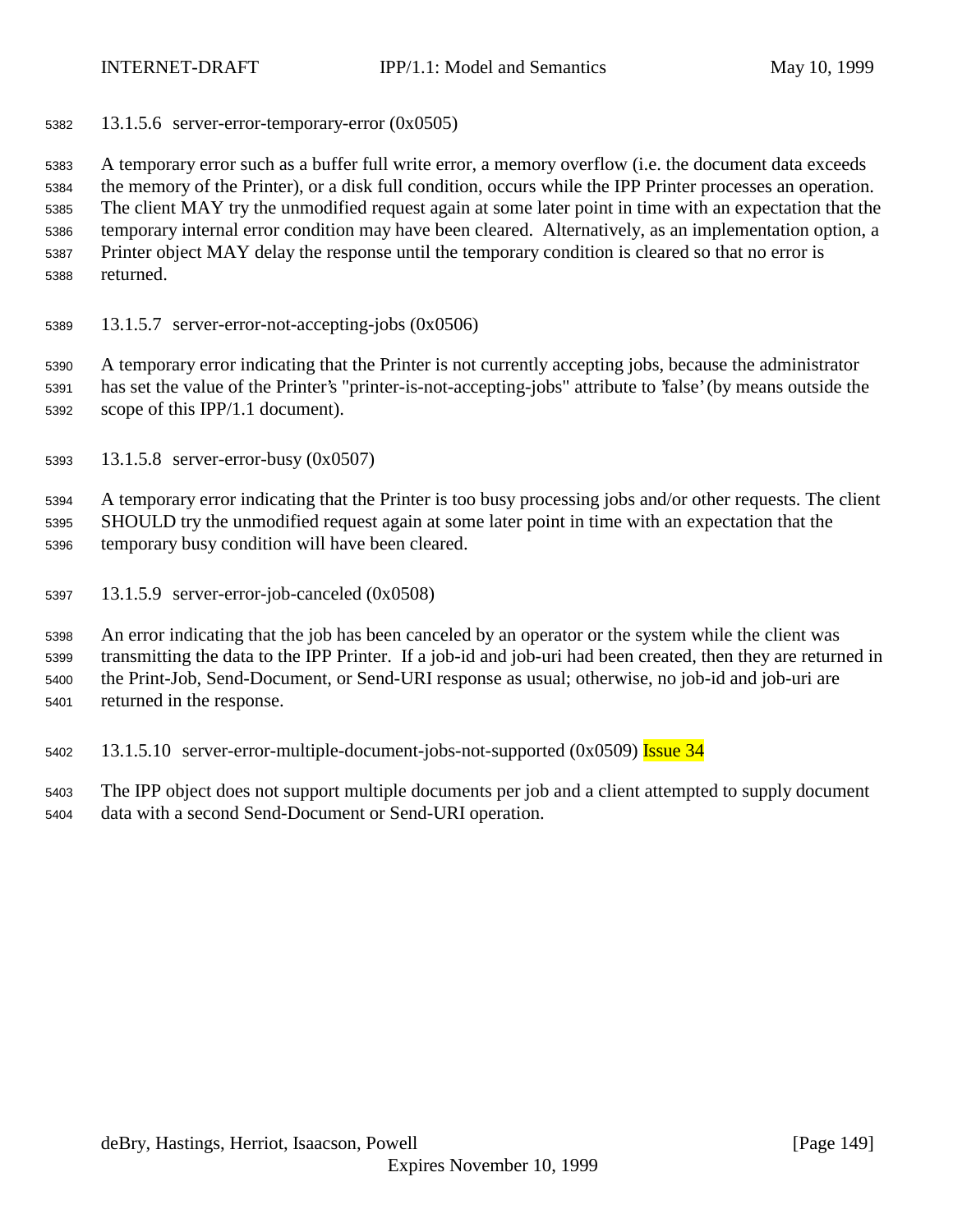13.2 Status Codes for IPP Operations

```
5406 PJ = Print-Job, PU = Print-URI, CJ = Create-Job, SD = Send-Document
5407 SU = Send-URI, V = Validate-Job, GA = Get-Job-Attributes and
5408 Get-Printer-Attributes, GJ = Get-Jobs, C = Cancel-Job
5409
5410 IPP Operations
5411 IPP Status Keyword PJ PU CJ SD SU V GA GJ C
5412 ------------------ -- -- -- -- -- - -- -- -
5413 successful-ok x x x x x x x x x
5414 successful-ok-ignored-or-substituted- x x x x x x x x x
5415 attributes
5416 successful-ok-conflicting-attributes x x x x x x x x x
5417 client-error-bad-request x x x x x x x x x
5418 client-error-forbidden x x x x x x x x x
5419 client-error-not-authenticated x x x x x x x x x
5420 client-error-not-authorized x x x x x x x x x
5421 client-error-not-possible x x x x x x x x x
5422 client-error-timeout x x
5423 client-error-not-found x x x x x x x x x
5424 client-error-gone x x x x x x x x x
5425 client-error-request-entity-too-large x x x x x x x x x
5426 client-error-request-value-too-long x x x x x x x x x
5427 client-error-document-format-not- x x x x x x
5428 supported
5429 client-error-attributes-or-values-not- x x x x x x x x x
5430 supported
5431 client-error-uri-scheme-not-supported x x
5432 client-error-charset-not-supported x x x x x x x x x
5433 client-error-conflicting-attributes x x x x x x x x x
5434 client-error-compression-not-supported x x x x x
5435 client-error-compression-error x x x x
5436 client-error-document-format-error x x x x
5437 client-error-document-access-error x x
5438 server-error-internal-error x x x x x x x x x
5439 server-error-operation-not-supported x x x x
5440 server-error-service-unavailable x x x x x x x x x
5441 server-error-version-not-supported x x x x x x x x x
5442 server-error-device-error x x x x x
5443 server-error-temporary-error x x x x x
5444 server-error-not-accepting-jobs x x x x
5445 server-error-busy x x x x x x x x x
5446 server-error-job-canceled x x
5447 server-error-multiple-document-jobs- x x
5448 not-supported
```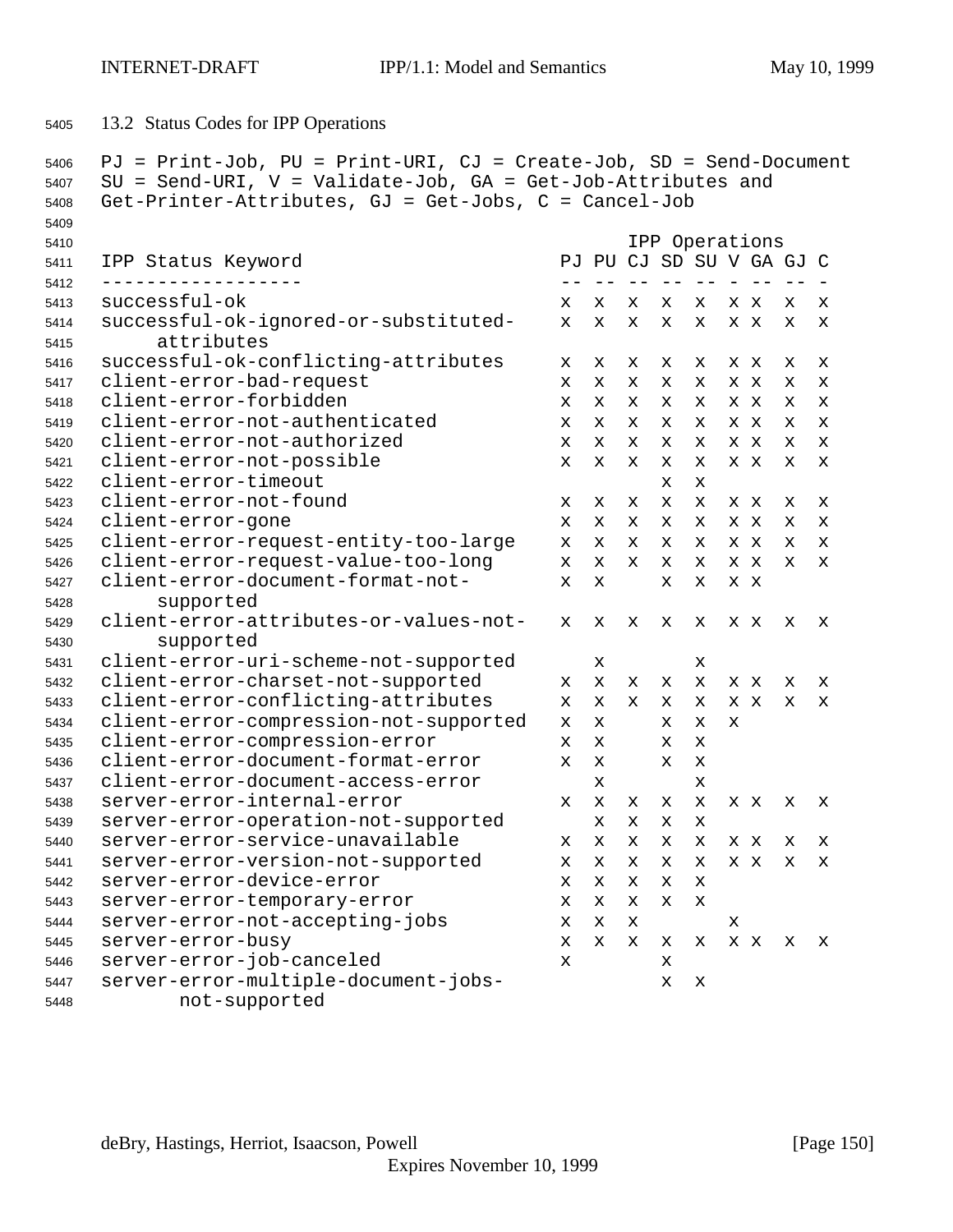|                                                     |   | IPP Operations (cont.)<br>HJ RJ RS PP RP PJ |       |            |    |             |
|-----------------------------------------------------|---|---------------------------------------------|-------|------------|----|-------------|
| IPP Status Keyword                                  |   |                                             | $- -$ | $\qquad -$ |    |             |
| successful-ok                                       | x | х                                           | х     | x          | x  | х           |
| successful-ok-ignored-or-substituted-<br>attributes | x | x                                           | x     | x          | х  | х           |
| successful-ok-conflicting-attributes                | x | x                                           | х     | х          | х  | х           |
| client-error-bad-request                            | x | x                                           | x     | x          | x  | $\mathbf x$ |
| client-error-forbidden                              | x | x                                           | x     | x          | x  | х           |
| client-error-not-authenticated                      | x | x                                           | x     | x          | x  | x           |
| client-error-not-authorized                         | x | x                                           | x     | x          | X. | X           |
| client-error-not-possible                           | х | х                                           | х     | x          | х  | х           |
| client-error-timeout                                |   |                                             |       |            |    |             |
| client-error-not-found                              | х | х                                           | х     | х          | х  | х           |
| client-error-gone                                   | х | X                                           | x     | х          | x  | х           |
| client-error-request-entity-too-large               | x | x                                           | x     | x          | х  | X           |
| client-error-request-value-too-long                 | x | X.                                          | x     | x          | x  | x           |
| client-error-document-format-not-                   |   |                                             |       |            |    |             |
| supported                                           |   |                                             |       |            |    |             |
| client-error-attributes-or-values-not-              | x | x                                           | x     | x          | x  | х           |
| supported                                           |   |                                             |       |            |    |             |
| client-error-uri-scheme-not-supported               |   |                                             |       |            |    |             |
| client-error-charset-not-supported                  | x | x                                           | x     | x          | x  | х           |
| client-error-conflicting-attributes                 | x | X                                           | x     | x          | x  | x           |
| client-error-compression-not-supported              |   |                                             |       |            |    |             |
| client-error-compression-error                      |   |                                             |       |            |    |             |
| client-error-document-format-error                  |   |                                             |       |            |    |             |
| client-error-document-access-error                  |   |                                             |       |            |    |             |
| server-error-internal-error                         | x | х                                           | x     | x          | х  | X           |
| server-error-operation-not-supported                | x | x                                           | x     | x          | х  | X           |
| server-error-service-unavailable                    | x | $\mathbf{x}$                                | x     | x          | X  | $\mathbf x$ |
| server-error-version-not-supported                  | х | X                                           | X     | х          | х  | х           |
| server-error-device-error                           |   |                                             |       |            |    |             |
| server-error-temporary-error                        |   |                                             |       |            |    |             |
| server-error-not-accepting-jobs                     |   |                                             |       |            |    |             |
| server-error-busy                                   | х | x                                           | x     | x          | x  | x           |
| server-error-job-canceled                           |   |                                             |       |            |    |             |
|                                                     |   |                                             |       |            |    |             |
| server-error-multiple-document-jobs-                |   |                                             |       |            |    |             |

deBry, Hastings, Herriot, Isaacson, Powell [Page 151]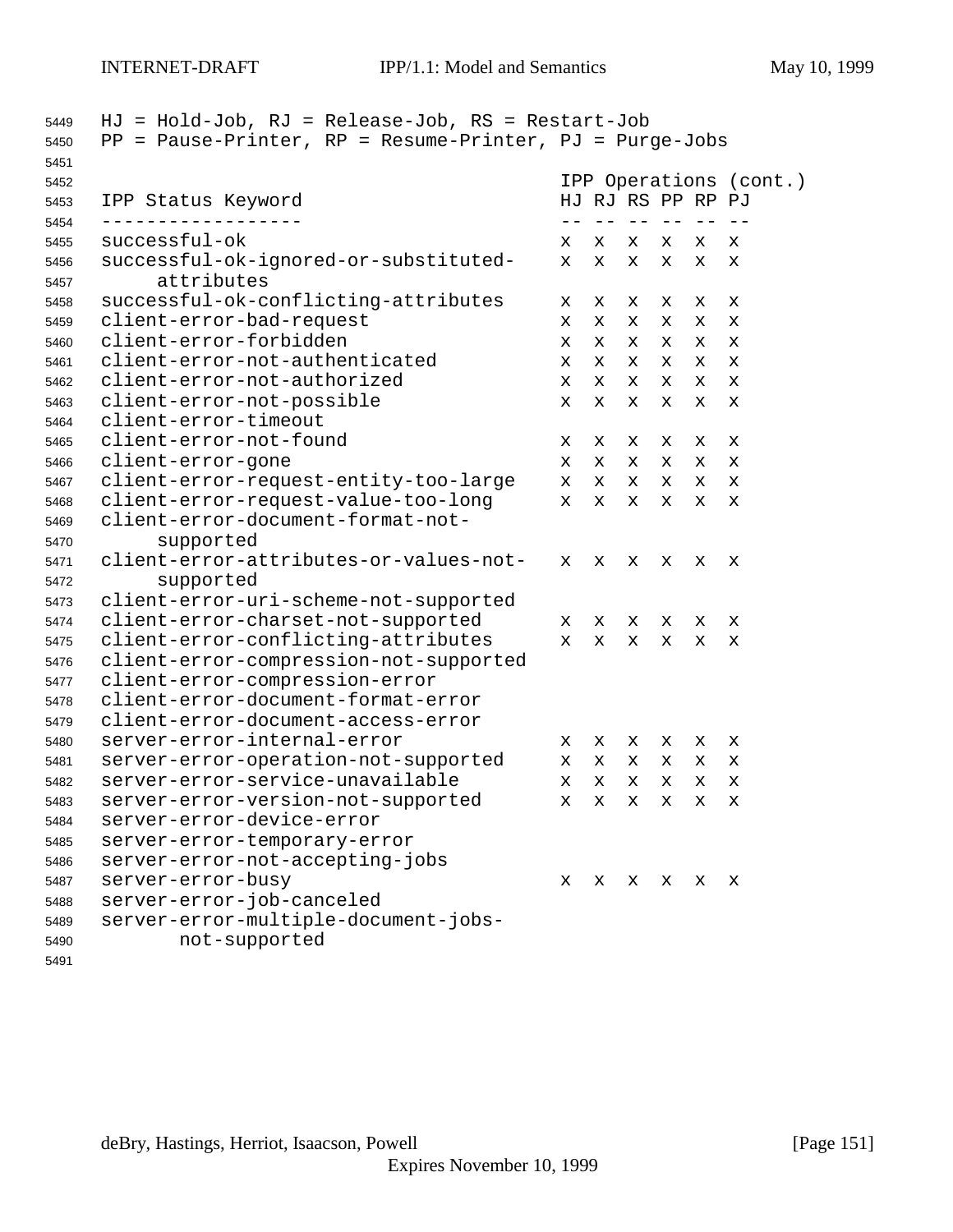- 14. APPENDIX C: "media" keyword values
- Standard keyword values are taken from several sources.
- Standard values are defined (taken from DPA[ISO10175] and the Printer MIB[RFC1759]):
- 'default': The default medium for the output device
- 'iso-a4-white': Specifies the ISO A4 white medium
- 'iso-a4-colored': Specifies the ISO A4 colored medium
- 'iso-a4-transparent' Specifies the ISO A4 transparent medium
- 'iso-a3-white': Specifies the ISO A3 white medium
- 'iso-a3-colored': Specifies the ISO A3 colored medium
- 'iso-a5-white': Specifies the ISO A5 white medium
- 'iso-a5-colored': Specifies the ISO A5 colored medium
- 'iso-b4-white': Specifies the ISO B4 white medium
- 'iso-b4-colored': Specifies the ISO B4 colored medium
- 'iso-b5-white': Specifies the ISO B5 white medium
- 'iso-b5-colored': Specifies the ISO B5 colored medium
- 'jis-b4-white': Specifies the JIS B4 white medium
- 'jis-b4-colored': Specifies the JIS B4 colored medium
- 'jis-b5-white': Specifies the JIS B5 white medium
- 'jis-b5-colored': Specifies the JIS B5 colored medium
- 
- The following standard values are defined for North American media:
- 'na-letter-white': Specifies the North American letter white medium
- 'na-letter-colored': Specifies the North American letter colored medium
- 'na-letter-transparent': Specifies the North American letter transparent medium
- 'na-legal-white': Specifies the North American legal white medium
- 'na-legal-colored': Specifies the North American legal colored medium
- 
- The following standard values are defined for envelopes:
- 'iso-b4-envelope': Specifies the ISO B4 envelope medium
- 'iso-b5-envelope': Specifies the ISO B5 envelope medium
- 'iso-c3-envelope': Specifies the ISO C3 envelope medium
- 'iso-c4-envelope': Specifies the ISO C4 envelope medium
- 'iso-c5-envelope': Specifies the ISO C5 envelope medium
- 'iso-c6-envelope': Specifies the ISO C6 envelope medium
- 'iso-designated-long-envelope': Specifies the ISO Designated Long envelope medium
- 'na-10x13-envelope': Specifies the North American 10x13 envelope medium
- 'na-9x12-envelope': Specifies the North American 9x12 envelope medium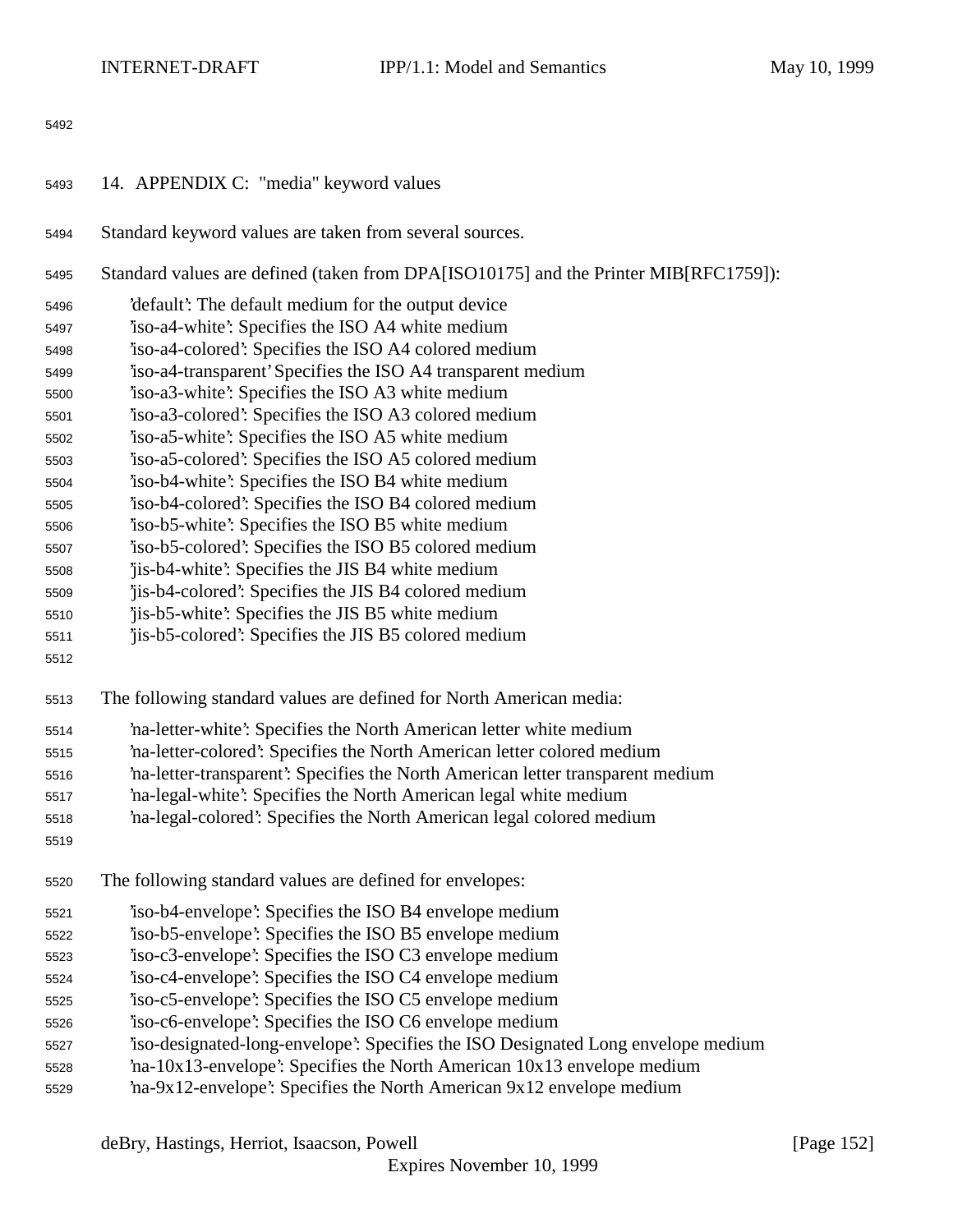- 'monarch-envelope': Specifies the Monarch envelope
- 'na-number-10-envelope': Specifies the North American number 10 business envelope medium
- 'na-7x9-envelope': Specifies the North American 7x9 inch envelope
- 'na-9x11-envelope': Specifies the North American 9x11 inch envelope
- 'na-10x14-envelope': Specifies the North American 10x14 inch envelope
- 'na-number-9-envelope': Specifies the North American number 9 business envelope
- 'na-6x9-envelope': Specifies the North American 6x9 inch envelope
- 'na-10x15-envelope': Specifies the North American 10x15 inch envelope
- 

The following standard values are defined for the less commonly used media (white-only):

- 'executive-white': Specifies the white executive medium
- 'folio-white': Specifies the folio white medium
- 'invoice-white': Specifies the white invoice medium
- 'ledger-white': Specifies the white ledger medium
- 'quarto-white': Specified the white quarto medium
- 'iso-a0-white': Specifies the ISO A0 white medium
- 'iso-a1-white': Specifies the ISO A1 white medium
- 'iso-a2-white': Specifies the ISO A2 white medium 'iso-a6-white': Specifies the ISO A6 white medium
- 'iso-a7-white': Specifies the ISO A7 white medium
- 'iso-a8-white': Specifies the ISO A8 white medium
- 'iso-a9-white': Specifies the ISO A9 white medium
- 'iso-10-white': Specifies the ISO A10 white medium
- 'iso-b0-white': Specifies the ISO B0 white medium
- 'iso-b1-white': Specifies the ISO B1 white medium
- 'iso-b2-white': Specifies the ISO B2 white medium 'iso-b3-white': Specifies the ISO B3 white medium
- 'iso-b6-white': Specifies the ISO B6 white medium
- 'iso-b7-white': Specifies the ISO B7 white medium
- 'iso-b8-white': Specifies the ISO B8 white medium
- 'iso-b9-white': Specifies the ISO B9 white medium
- 'iso-b10-white': Specifies the ISO B10 white medium
- 'jis-b0-white': Specifies the JIS B0 white medium
- 'jis-b1-white': Specifies the JIS B1 white medium
- 'jis-b2-white': Specifies the JIS B2 white medium 'jis-b3-white': Specifies the JIS B3 white medium
- 'jis-b6-white': Specifies the JIS B6 white medium
- 'jis-b7-white': Specifies the JIS B7 white medium
- 'jis-b8-white': Specifies the JIS B8 white medium
- 'jis-b9-white': Specifies the JIS B9 white medium
- 'jis-b10-white': Specifies the JIS B10 white medium
- 

The following standard values are defined for engineering media: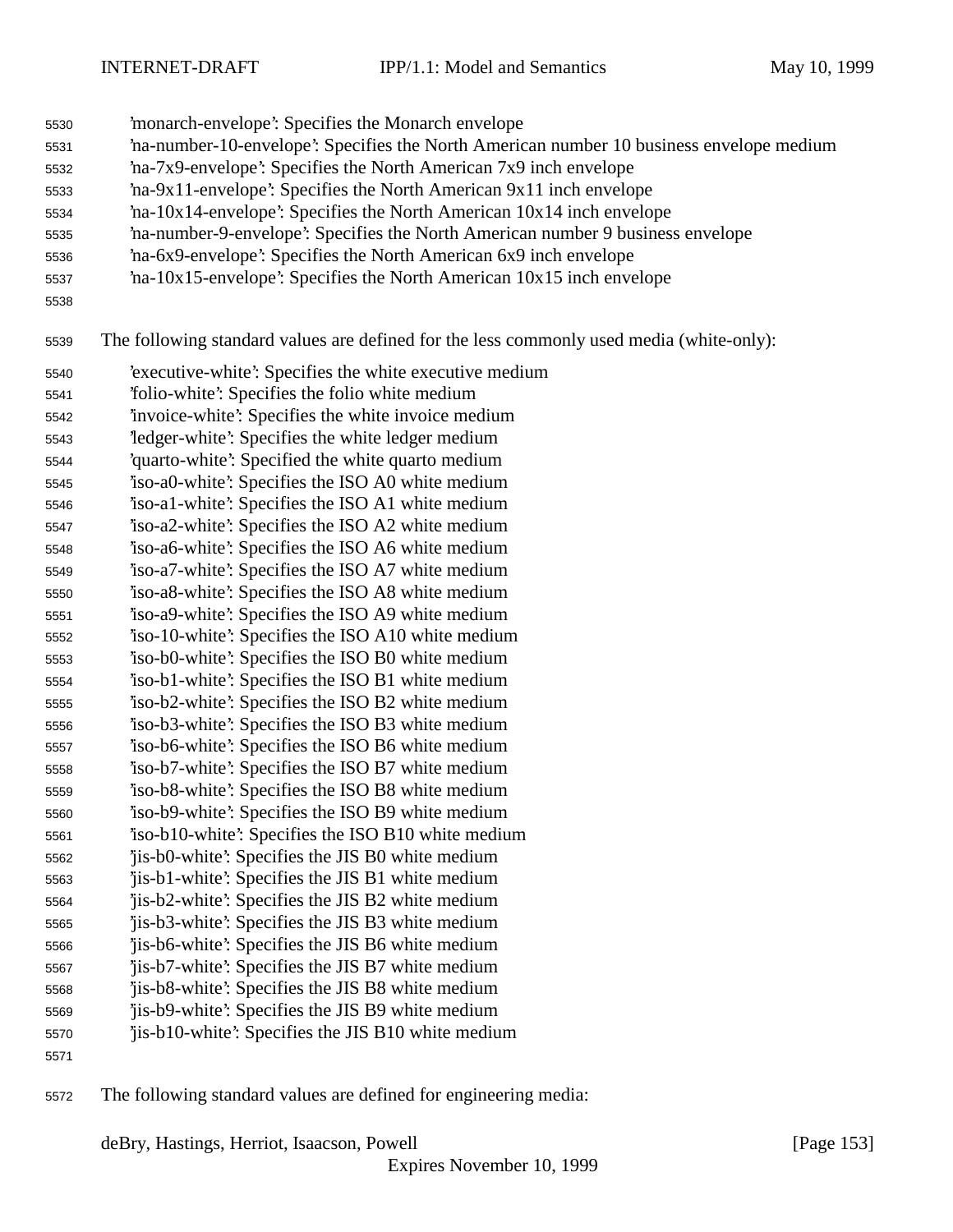- 'a': Specifies the engineering A size medium
- 'b': Specifies the engineering B size medium
- 'c': Specifies the engineering C size medium
- 'd': Specifies the engineering D size medium
- 'e': Specifies the engineering E size medium
- 

The following standard values are defined for input-trays (from ISO DPA and the Printer MIB):

- 'top': The top input tray in the printer.
- 'middle': The middle input tray in the printer.
- 'bottom': The bottom input tray in the printer.
- 'envelope': The envelope input tray in the printer.
- 'manual': The manual feed input tray in the printer.
- 'large-capacity': The large capacity input tray in the printer.
- 'main': The main input tray
- 'side': The side input tray
- 

The following standard values are defined for media sizes (from ISO DPA):

 'iso-a0': Specifies the ISO A0 size: 841 mm by 1189 mm as defined in ISO 216 'iso-a1': Specifies the ISO A1 size: 594 mm by 841 mm as defined in ISO 216 'iso-a2': Specifies the ISO A2 size: 420 mm by 594 mm as defined in ISO 216 'iso-a3': Specifies the ISO A3 size: 297 mm by 420 mm as defined in ISO 216 'iso-a4': Specifies the ISO A4 size: 210 mm by 297 mm as defined in ISO 216 'iso-a5': Specifies the ISO A5 size: 148 mm by 210 mm as defined in ISO 216 'iso-a6': Specifies the ISO A6 size: 105 mm by 148 mm as defined in ISO 216 'iso-a7': Specifies the ISO A7 size: 74 mm by 105 mm as defined in ISO 216 'iso-a8': Specifies the ISO A8 size: 52 mm by 74 mm as defined in ISO 216 'iso-a9': Specifies the ISO A9 size: 37 mm by 52 mm as defined in ISO 216 'iso-a10': Specifies the ISO A10 size: 26 mm by 37 mm as defined in ISO 216 'iso-b0': Specifies the ISO B0 size: 1000 mm by 1414 mm as defined in ISO 216 'iso-b1': Specifies the ISO B1 size: 707 mm by 1000 mm as defined in ISO 216 'iso-b2': Specifies the ISO B2 size: 500 mm by 707 mm as defined in ISO 216 'iso-b3': Specifies the ISO B3 size: 353 mm by 500 mm as defined in ISO 216 'iso-b4': Specifies the ISO B4 size: 250 mm by 353 mm as defined in ISO 216 'iso-b5': Specifies the ISO B5 size: 176 mm by 250 mm as defined in ISO 216 'iso-b6': Specifies the ISO B6 size: 125 mm by 176 mm as defined in ISO 216 'iso-b7': Specifies the ISO B7 size: 88 mm by 125 mm as defined in ISO 216 'iso-b8': Specifies the ISO B8 size: 62 mm by 88 mm as defined in ISO 216 'iso-b9': Specifies the ISO B9 size: 44 mm by 62 mm as defined in ISO 216 'iso-b10': Specifies the ISO B10 size: 31 mm by 44 mm as defined in ISO 216 'na-letter': Specifies the North American letter size: 8.5 inches by 11 inches 'na-legal': Specifies the North American legal size: 8.5 inches by 14 inches 'executive': Specifies the executive size (7.25 X 10.5 in) 'folio': Specifies the folio size (8.5 X 13 in)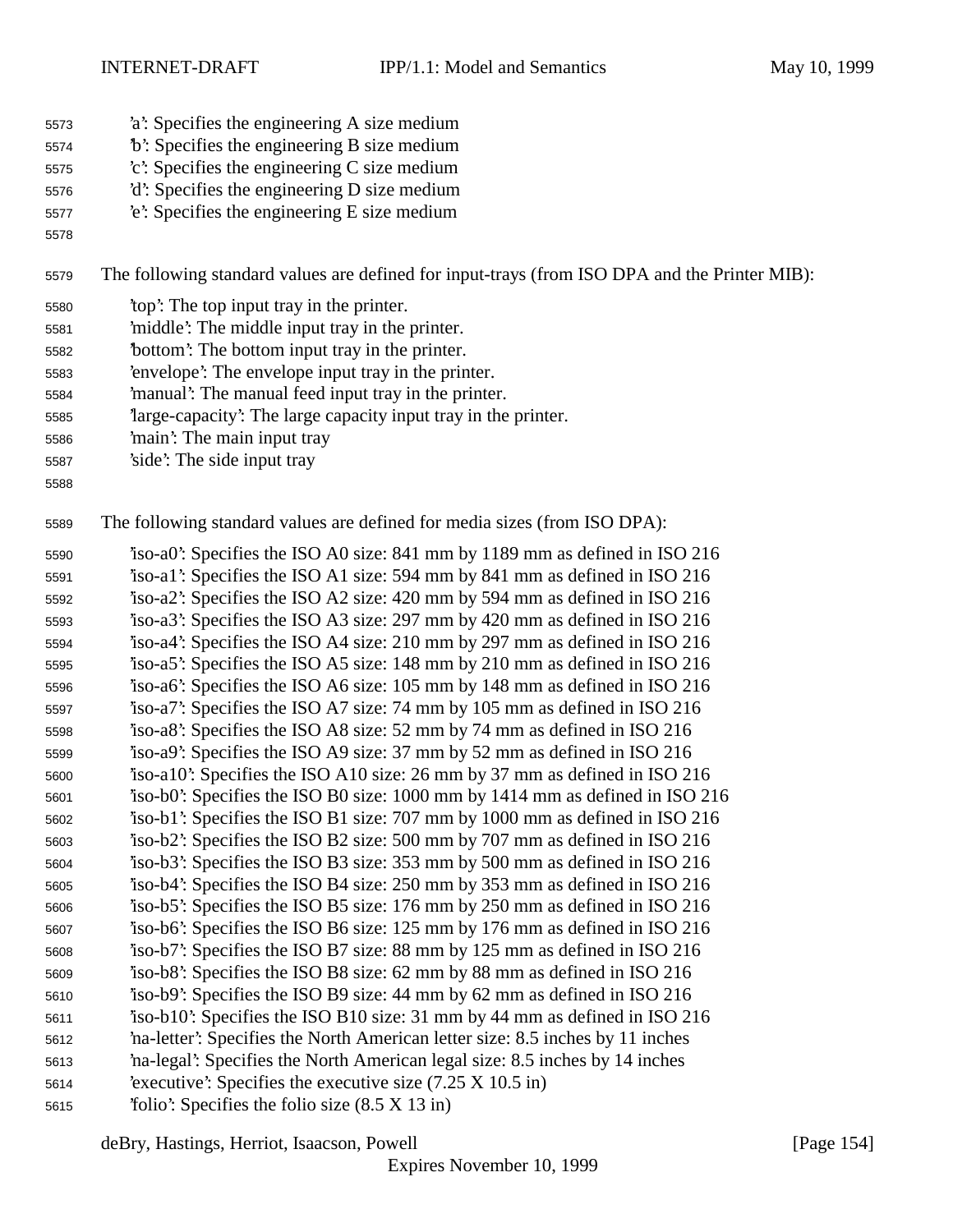- 'invoice': Specifies the invoice size (5.5 X 8.5 in) 'ledger': Specifies the ledger size (11 X 17 in) 'quarto': Specifies the quarto size (8.5 X 10.83 in) 'iso-c3': Specifies the ISO C3 size: 324 mm by 458 mm as defined in ISO 269 'iso-c4': Specifies the ISO C4 size: 229 mm by 324 mm as defined in ISO 269 'iso-c5': Specifies the ISO C5 size: 162 mm by 229 mm as defined in ISO 269 'iso-c6': Specifies the ISO C6 size: 114 mm by 162 mm as defined in ISO 269 'iso-designated-long': Specifies the ISO Designated Long size: 110 mm by 220 mm as defined in ISO 269 'na-10x13-envelope': Specifies the North American 10x13 size: 10 inches by 13 inches 'na-9x12-envelope': Specifies the North American 9x12 size: 9 inches by 12 inches 'na-number-10-envelope': Specifies the North American number 10 business envelope size: 4.125 inches by 9.5 inches 'na-7x9-envelope': Specifies the North American 7x9 inch envelope size 'na-9x11-envelope': Specifies the North American 9x11 inch envelope size 'na-10x14-envelope': Specifies the North American 10x14 inch envelope size 'na-number-9-envelope': Specifies the North American number 9 business envelope size 'na-6x9-envelope': Specifies the North American 6x9 envelope size 'na-10x15-envelope': Specifies the North American 10x15 envelope size 'monarch-envelope': Specifies the Monarch envelope size (3.87 x 7.5 in) 'jis-b0': Specifies the JIS B0 size: 1030mm x 1456mm 'jis-b1': Specifies the JIS B1 size: 728mm x 1030mm 'jis-b2': Specifies the JIS B2 size: 515mm x 728mm 'jis-b3': Specifies the JIS B3 size: 364mm x 515mm 'jis-b4': Specifies the JIS B4 size: 257mm x 364mm 'jis-b5': Specifies the JIS B5 size: 182mm x 257mm 'jis-b6': Specifies the JIS B6 size: 128mm x 182mm 'jis-b7': Specifies the JIS B7 size: 91mm x 128mm 'jis-b8': Specifies the JIS B8 size: 64mm x 91mm 'jis-b9': Specifies the JIS B9 size: 45mm x 64mm 'jis-b10': Specifies the JIS B10 size: 32mm x 45mm
- 15. APPENDIX D: Processing IPP Attributes

 When submitting a print job to a Printer object, the IPP model allows a client to supply operation and Job Template attributes along with the document data. These Job Template attributes in the create request affect the rendering, production and finishing of the documents in the job. Similar types of instructions may also be contained in the document to be printed, that is, embedded within the print data itself. In addition, the Printer has a set of attributes that describe what rendering and finishing options which are supported by that Printer. This model, which allows for flexibility and power, also introduces the potential that at job submission time, these client-supplied attributes may conflict with either:

- what the implementation is capable of realizing (i.e., what the Printer supports), as well as - the instructions embedded within the print data itself.
-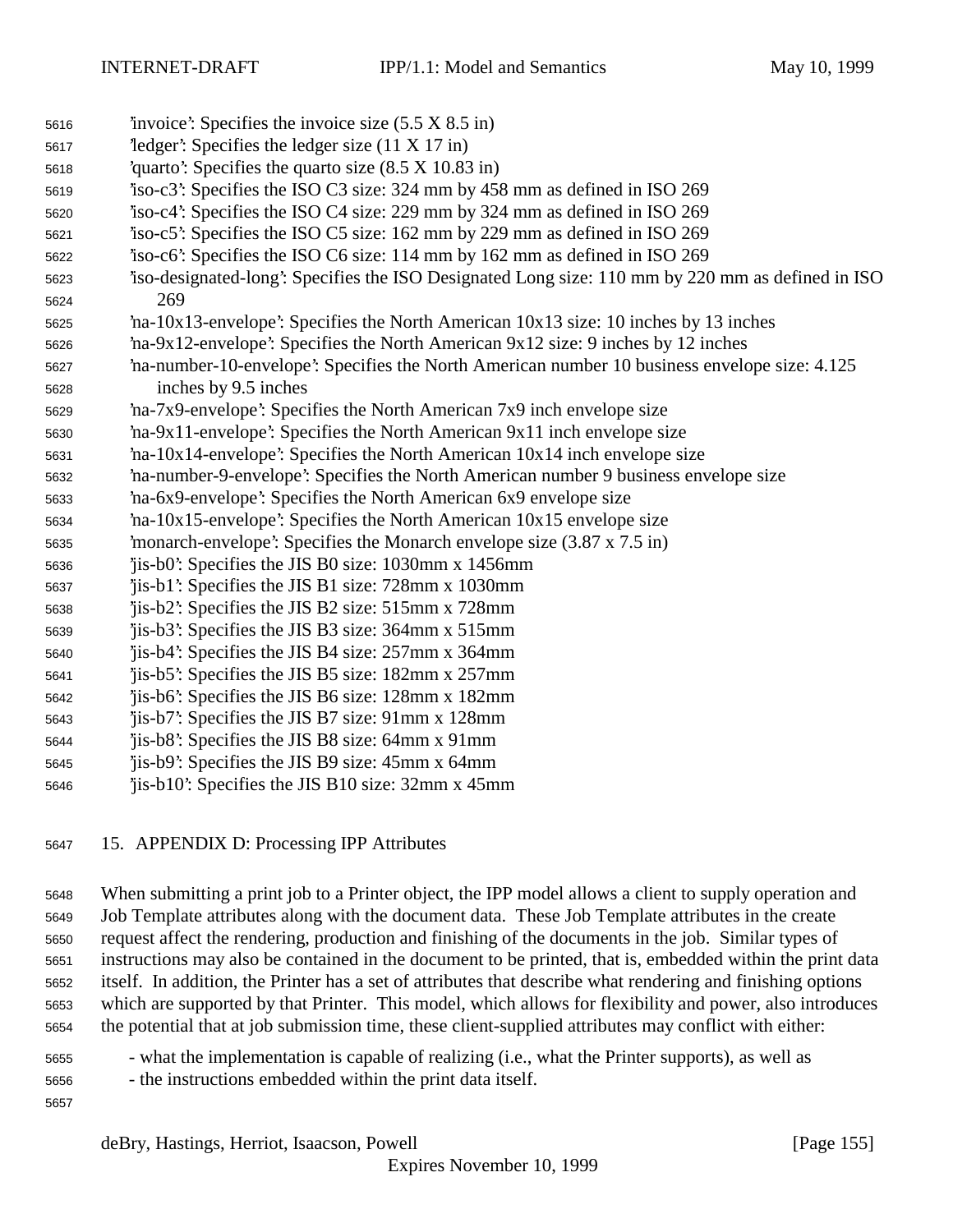The following sections describe how these two types of conflicts are handled in the IPP model.

15.1 Fidelity

 If there is a conflict between what the client requests and what a Printer object supports, the client may request one of two possible conflict handling mechanisms:

- 1) either reject the job since the job can not be processed exactly as specified, or
- 2) allow the Printer to make any changes necessary to proceed with processing the Job the best it can.
- 

 In the first case the client is indicating to the Printer object: "Print the job exactly as specified with no exceptions, and if that can't be done, don't even bother printing the job at all." In the second case, the client is indicating to the Printer object: "It is more important to make sure the job is printed rather than be processed exactly as specified; just make sure the job is printed even if client supplied attributes need to be changed or ignored."

The IPP model accounts for this situation by introducing an "ipp-attribute-fidelity" attribute.

 In a create request, "ipp-attribute-fidelity" is a boolean operation attribute that is OPTIONALLY supplied by the client. The value 'true' indicates that total fidelity to client supplied Job Template attributes and values is required. The client is requesting that the Job be printed exactly as specified, and if that is not possible then the job MUST be rejected rather than processed incorrectly. The value 'false' indicates that a reasonable attempt to print the Job is acceptable. If a Printer does not support some of the client supplied Job Template attributes or values, the Printer MUST ignore them or substitute any supported value for unsupported values, respectively. The Printer may choose to substitute the default value associated with that attribute, or use some other supported value that is similar to the unsupported requested value. For example, if a client supplies a "media" value of 'na-letter', the Printer may choose to substitute 'iso-a4' rather than a default value of 'envelope'. If the client does not supply the "ipp-attribute-fidelity" attribute, the Printer assumes a value of 'false'.

- Each Printer implementation MUST support both types of "fidelity" printing (that is whether the client supplies a value of 'true' or 'false'):
- If the client supplies 'false' or does not supply the attribute, the Printer object MUST always accept the request by ignoring unsupported Job Template attributes and by substituting unsupported values of supported Job Template attributes with supported values.
- If the client supplies 'true', the Printer object MUST reject the request if the client supplies unsupported Job Template attributes.
- 

 Since a client can always query a Printer to find out exactly what is and is not supported, "ipp-attribute-fidelity" set to 'false' is useful when:

- 1) The End-User uses a command line interface to request attributes that might not be supported.
- 2) In a GUI context, if the End User expects the job might be moved to another printer and prefers a sub-optimal result to nothing at all.
- 3) The End User just wants something reasonable in lieu of nothing at all.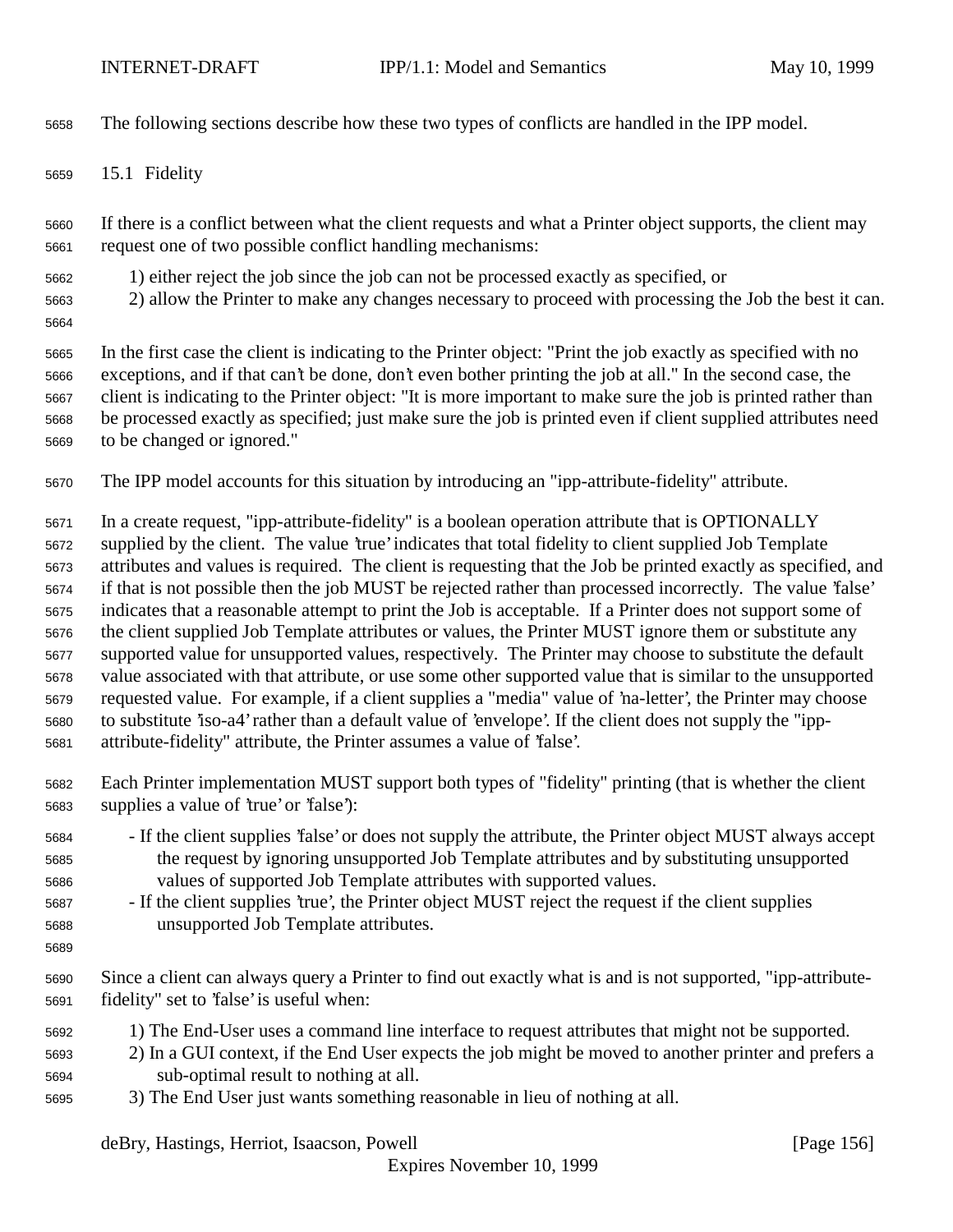## 15.2 Page Description Language (PDL) Override

 If there is a conflict between the value of an IPP Job Template attribute and a corresponding instruction in the document data, the value of the IPP attribute SHOULD take precedence over the document instruction. Consider the case where a previously formatted file of document data is sent to an IPP Printer. In this case, if the client supplies any attributes at job submission time, the client desires that those attributes override the embedded instructions. Consider the case were a previously formatted document has embedded in it commands to load 'iso-a4' media. However, the document is passed to an end user that only has access to a printer with 'na-letter' media loaded. That end user most likely wants to submit that document to an IPP Printer with the "media" Job Template attribute set to 'na-letter'. The job submission attribute should take precedence over the embedded PDL instruction. However, until companies that supply document data interpreters allow a way for external IPP attributes to take precedence over embedded job production instructions, a Printer might not be able to support the semantics that IPP attributes override the embedded instructions.

The IPP model accounts for this situation by introducing a "pdl-override-supported" attribute that

 describes the Printer objects capabilities to override instructions embedded in the PDL data stream. The value of the "pdl-override-supported" attribute is configured by means outside the scope of this IPP/1.1

document.

This REQUIRED Printer attribute takes on the following values:

- 'attempted': This value indicates that the Printer object attempts to make the IPP attribute values take precedence over embedded instructions in the document data, however there is no guarantee.
- 'not-attempted': This value indicates that the Printer object makes no attempt to make the IPP attribute values take precedence over embedded instructions in the document data.
- 

 At job processing time, an implementation that supports the value of 'attempted' might do one of several different actions:

- 1) Generate an output device specific command sequence to realize the feature represented by the IPP attribute value.
- 2) Parse the document data itself and replace the conflicting embedded instruction with a new embedded instruction that matches the intent of the IPP attribute value.
- 3) Indicate to the Printer that external supplied attributes take precedence over embedded instructions and then pass the external IPP attribute values to the document data interpreter.
- 4) Anything else that allows for the semantics that IPP attributes override embedded document data instructions.
- 
- Since 'attempted' does not offer any type of guarantee, even though a given Printer object might not do a very "good" job of attempting to ensure that IPP attributes take a higher precedence over instructions
- embedded in the document data, it would still be a conforming implementation.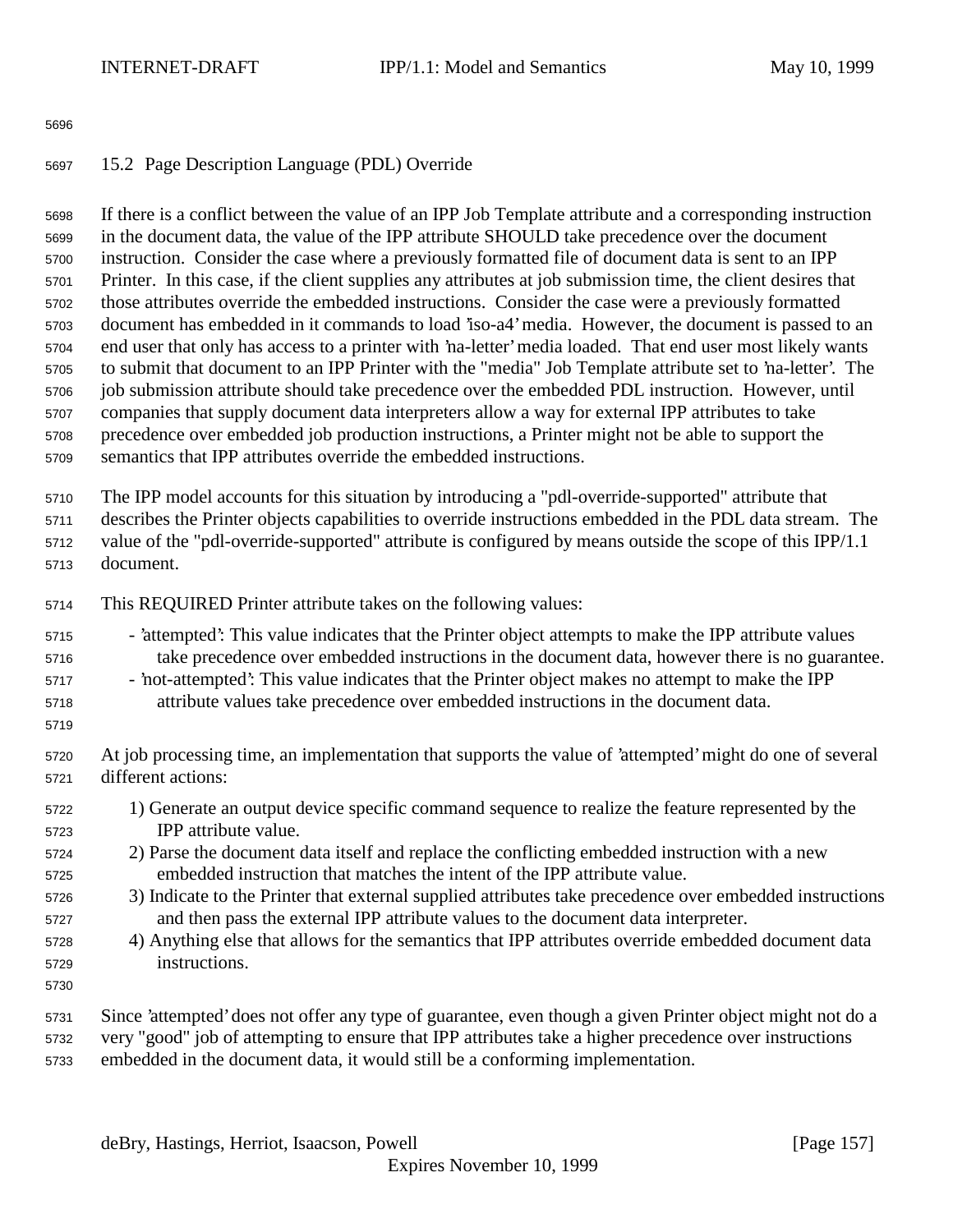At job processing time, an implementation that supports the value of 'not-attempted' might do one of the following actions:

- 1) Simply pre-pend the document data with the PDL instruction that corresponds to the client- supplied PDL attribute, such that if the document data also has the same PDL instruction, it will override what the Printer object pre-pended. In other words, this implementation is using the same implementation semantics for the client-supplied IPP attributes as for the Printer object defaults.
- 2) Parse the document data and replace the conflicting embedded instruction with a new embedded instruction that approximates, but does not match, the semantic intent of the IPP attribute value.
- 

 Note: The "ipp-attribute-fidelity" attribute applies to the Printer's ability to either accept or reject other unsupported Job Template attributes. In other words, if "ipp-attribute-fidelity" is set to 'true', a Job is accepted if and only if the client supplied Job Template attributes and values are supported by the Printer. Whether these attributes actually affect the processing of the Job when the document data contains embedded instructions depends on the ability of the Printer to override the instructions embedded in the document data with the semantics of the IPP attributes. If the document data attributes can be overridden ("pdl-override-supported" set to 'attempted'), the Printer makes an attempt to use the IPP attributes when processing the Job. If the document data attributes can not be overridden ("pdl- override-supported" set to 'not-attempted'), the Printer makes no attempt to override the embedded document data instructions with the IPP attributes when processing the Job, and hence, the IPP attributes may fail to affect the Job processing and output when the corresponding instruction is embedded in the document data.

15.3 Using Job Template Attributes During Document Processing.

 The Printer object uses some of the Job object's Job Template attributes during the processing of the document data associated with that job. These include, but are not limited to, "orientation-requested", "number-up", "sides", "media", and "copies". The processing of each document in a Job Object MUST follow the steps below. These steps are intended only to identify when and how attributes are to be used in processing document data and any alternative steps that accomplishes the same effect can be used to implement this specification.

- 1. Using the client supplied "document-format" attribute or some form of document format detection algorithm (if the value of "document-format" is not specific enough), determine whether or not the document data has already been formatted for printing. If the document data has been formatted, then go to step 2. Otherwise, the document data MUST be formatted. The formatting detection algorithm is implementation defined and is not specified by this specification. The formatting of the document data uses the "orientation-requested" attribute to determine how the formatted print data should be placed on a print-stream page, see section 4.2.10 for the details.
- 2. The document data is in the form of a print-stream in a known media type. The "page-ranges" attribute is used to select, as specified in section 4.2.7, a sub-sequence of the pages in the print-stream that are to be processed and images.
-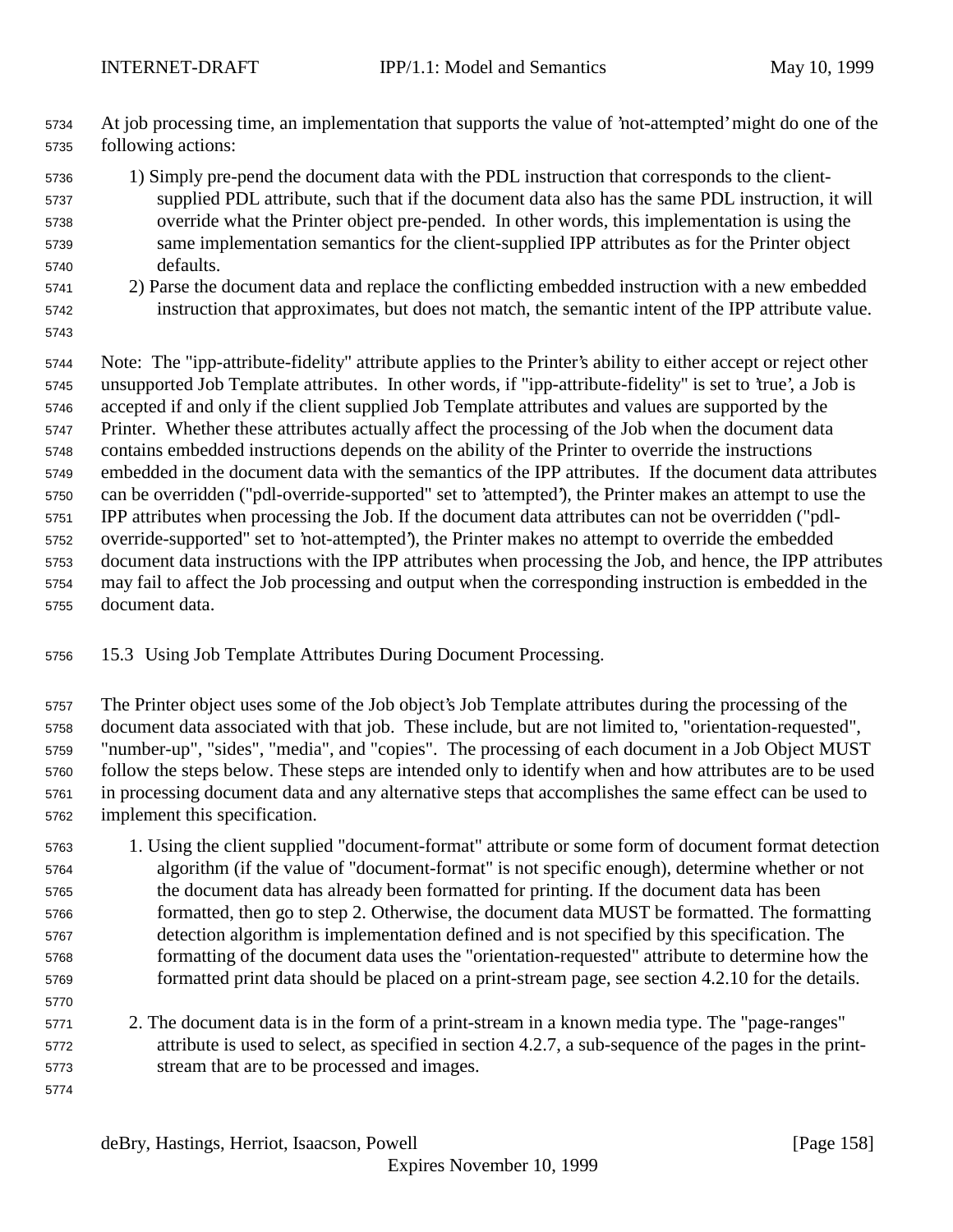- 3. The input to this step is a sequence of print-stream pages. This step is controlled by the "number- up" attribute. If the value of "number-up" is N, then during the processing of the print-stream pages, each N print-stream pages are positioned, as specified in section 4.2.9, to create a single impression. If a given document does not have N more print-stream pages, then the completion of the impression is controlled by the "multiple-document-handling" attribute as described in section 4.2.4; when the value of this attribute is 'single-document' or 'single-document-new- sheet', the print-stream pages of document data from subsequent documents is used to complete the impression.
- The size(scaling), position(translation) and rotation of the print-stream pages on the impression is implementation defined. Note that during this process the print-stream pages may be rendered to a form suitable for placing on the impression; this rendering is controlled by the values of the "printer-resolution" and "print-quality" attributes as described in sections 4.2.12 and 4.2.13. In the case N=1, the impression is nearly the same as the print-stream page; the differences would only be in the size, position and rotation of the print-stream page and/or any decoration, such as a frame to the page, that is added by the implementation.
- 4. The collection of impressions is placed, in sequence, onto sides of the media sheets. This placement is controlled by the "sides" attribute and the orientation of the print-stream page, as described in section 4.2.8. The orientation of the print-stream pages affects the orientation of the impression; for example, if "number-up" equals 2, then, typically, two portrait print-stream pages become one landscape impression. Note that the placement of impressions onto media sheets is also controlled by the "multiple-document-handling" attribute as described in section 4.2.4.
- 5. The "copies" and "multiple-document-handling" attributes are used to determine how many copies of each media instance are created and in what order. See sections 4.2.5 and 4.2.4 for the details.
- 6. When the correct number of copies are created, the media instances are finished according to the values of the "finishings" attribute as described in 4.2.6. Note that sometimes finishing operations may require manual intervention to perform the finishing operations on the copies, especially uncollated copies. This specification allows any or all of the processing steps to be performed automatically or manually at the discretion of the Printer object.
- 16. APPENDIX E: Generic Directory Schema

 This section defines a generic schema for an entry in a directory service. A directory service is a means by which service users can locate service providers. In IPP environments, this means that IPP Printers can be registered (either automatically or with the help of an administrator) as entries of type printer in the directory using an implementation specific mechanism such as entry attributes, entry type fields, specific branches, etc. IPP clients can search or browse for entries of type printer. Clients use the directory service to find entries based on naming, organizational contexts, or filtered searches on attribute values of entries. For example, a client can find all printers in the "Local Department" context. Authentication and authorization are also often part of a directory service so that an administrator can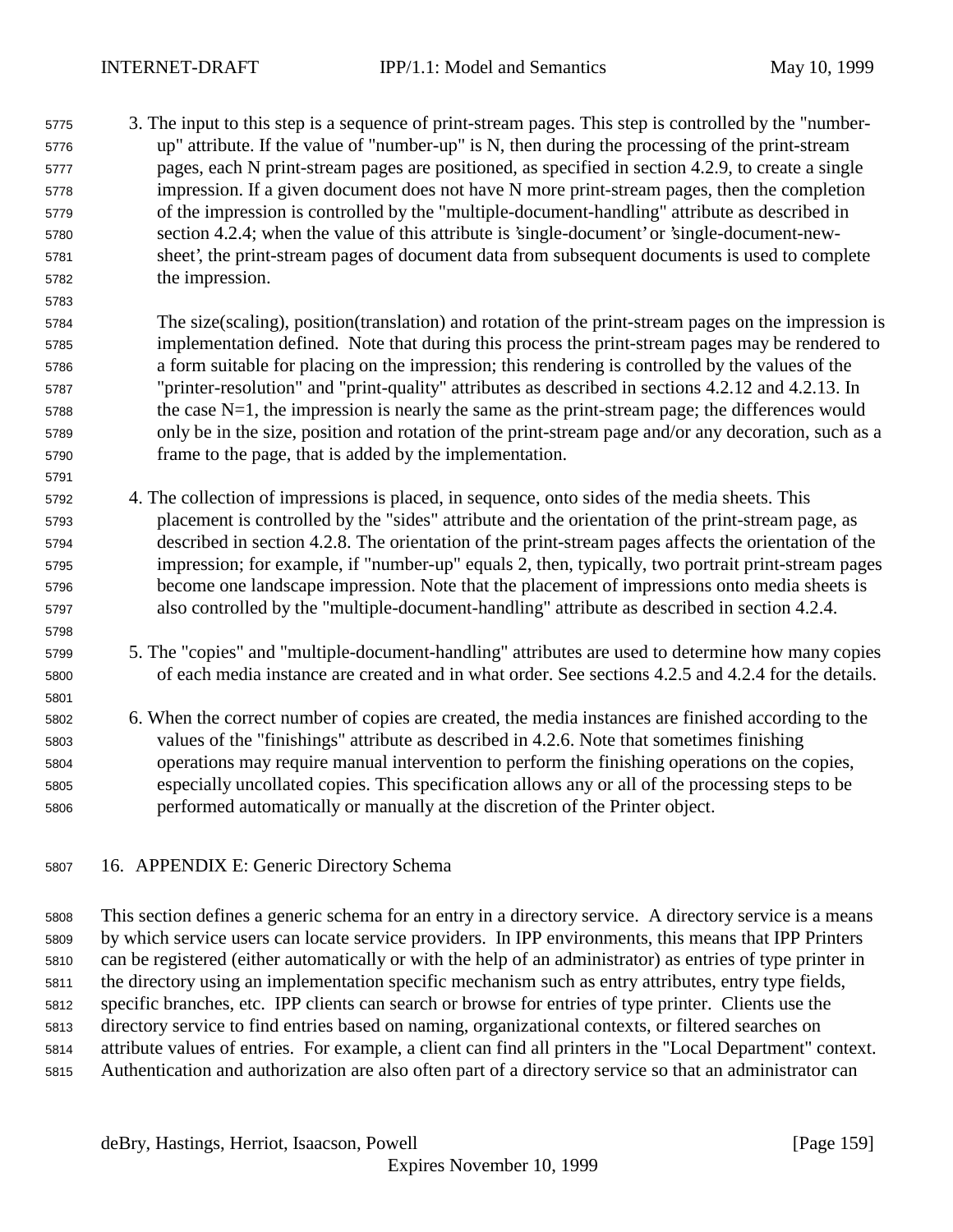place limits on end users so that they are only allowed to find entries to which they have certain access rights. IPP itself does not require any specific directory service protocol or provider.

 Note: Some directory implementations allow for the notion of "aliasing". That is, one directory entry object can appear as multiple directory entry object with different names for each object. In each case, each alias refers to the same directory entry object which refers to a single IPP Printer object.

 The generic schema is a subset of IPP Printer Job Template and Printer Description attributes (sections 4.2 and 4.4). These attributes are identified as either RECOMMENDED or OPTIONAL for the directory entry itself. This conformance labeling is NOT the same conformance labeling applied to the attributes of IPP Printers objects. The conformance labeling in this Appendix is intended to apply to directory templates and to IPP Printer implementations that subscribe by adding one or more entries to a directory. RECOMMENDED attributes SHOULD be associated with each directory entry. OPTIONAL

- attributes MAY be associated with the directory entry (if known or supported). In addition, all directory entry attributes SHOULD reflect the current attribute values for the corresponding Printer object.
- The names of attributes in directory schema and entries SHOULD be the same as the IPP Printer attribute names as shown.

 In order to bridge between the directory service and the IPP Printer object, one of the RECOMMENDED directory entry attributes is the Printer object's "printer-uri-supported" attribute. The IPP client queries the "printer-uri-supported" attribute in the directory entry and then addresses the IPP Printer object using one of its URIs. The "uri-security-supported" attribute identifies the protocol (if any) used to secure a channel.

The following attributes define the generic schema for directory entries of type PRINTER:

| 5837 | printer-uri-supported        | <b>RECOMMENDED</b> | Section 4.4.1  |
|------|------------------------------|--------------------|----------------|
| 5838 | uri-authentication-supported | <b>RECOMMENDED</b> | Section 4.4.2  |
| 5839 | uri-security-supported       | <b>RECOMMENDED</b> | Section 4.4.3  |
| 5840 | printer-name                 | <b>RECOMMENDED</b> | Section 4.4.4  |
| 5841 | printer-location             | <b>RECOMMENDED</b> | Section 4.4.5  |
| 5842 | printer-info                 | <b>OPTIONAL</b>    | Section 4.4.6  |
| 5843 | printer-more-info            | <b>OPTIONAL</b>    | Section 4.4.7  |
| 5844 | printer-make-and-model       | <b>RECOMMENDED</b> | Section 4.4.9  |
| 5845 | charset-supported            | <b>OPTIONAL</b>    | Section 4.4.18 |
| 5846 | generated-natural-language-  |                    |                |
| 5847 | supported                    | <b>OPTIONAL</b>    | Section 4.4.20 |
| 5848 | document-format-supported    | <b>RECOMMENDED</b> | Section 4.4.22 |
| 5849 | compression-supported        | <b>RECOMMENDED</b> | Section 4.4.32 |
| 5850 | color-supported              | <b>RECOMMENDED</b> | Section 4.4.26 |
| 5851 | finishings-supported         | <b>OPTIONAL</b>    | Section 4.2.6  |
| 5852 | number-up-supported          | <b>OPTIONAL</b>    | Section 4.2.7  |
| 5853 | sides-supported              | <b>RECOMMENDED</b> | Section 4.2.8  |
| 5854 | media-supported              | <b>RECOMMENDED</b> | Section 4.2.11 |
| 5855 | printer-resolution-supported | <b>OPTIONAL</b>    | Section 4.2.12 |
| 5856 | print-quality-supported      | <b>OPTIONAL</b>    | Section 4.2.13 |

deBry, Hastings, Herriot, Isaacson, Powell [Page 160]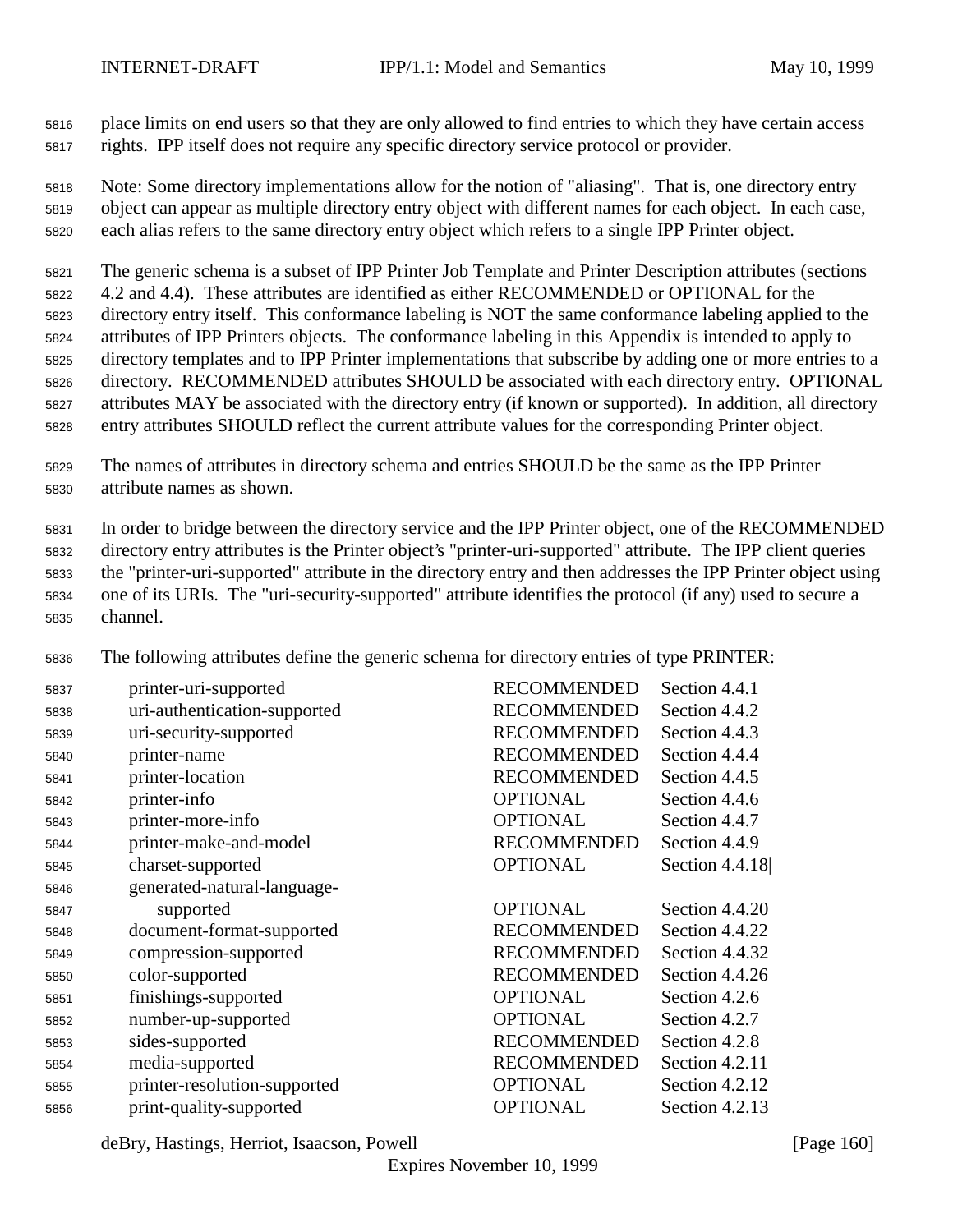| 5857 | ipp-versions-supported           | <b>RECOMMENDED</b> | Section 4.4.14 |
|------|----------------------------------|--------------------|----------------|
| 5858 | multiple-document-jobs-supported | <b>OPTIONAL</b>    | Section 4.4.16 |
| 5859 | pages-per-minute                 | OPTIONAL           | Section 4.4.36 |
| 5860 | pages-per-minute-color           | OPTIONAL           | Section 4.4.37 |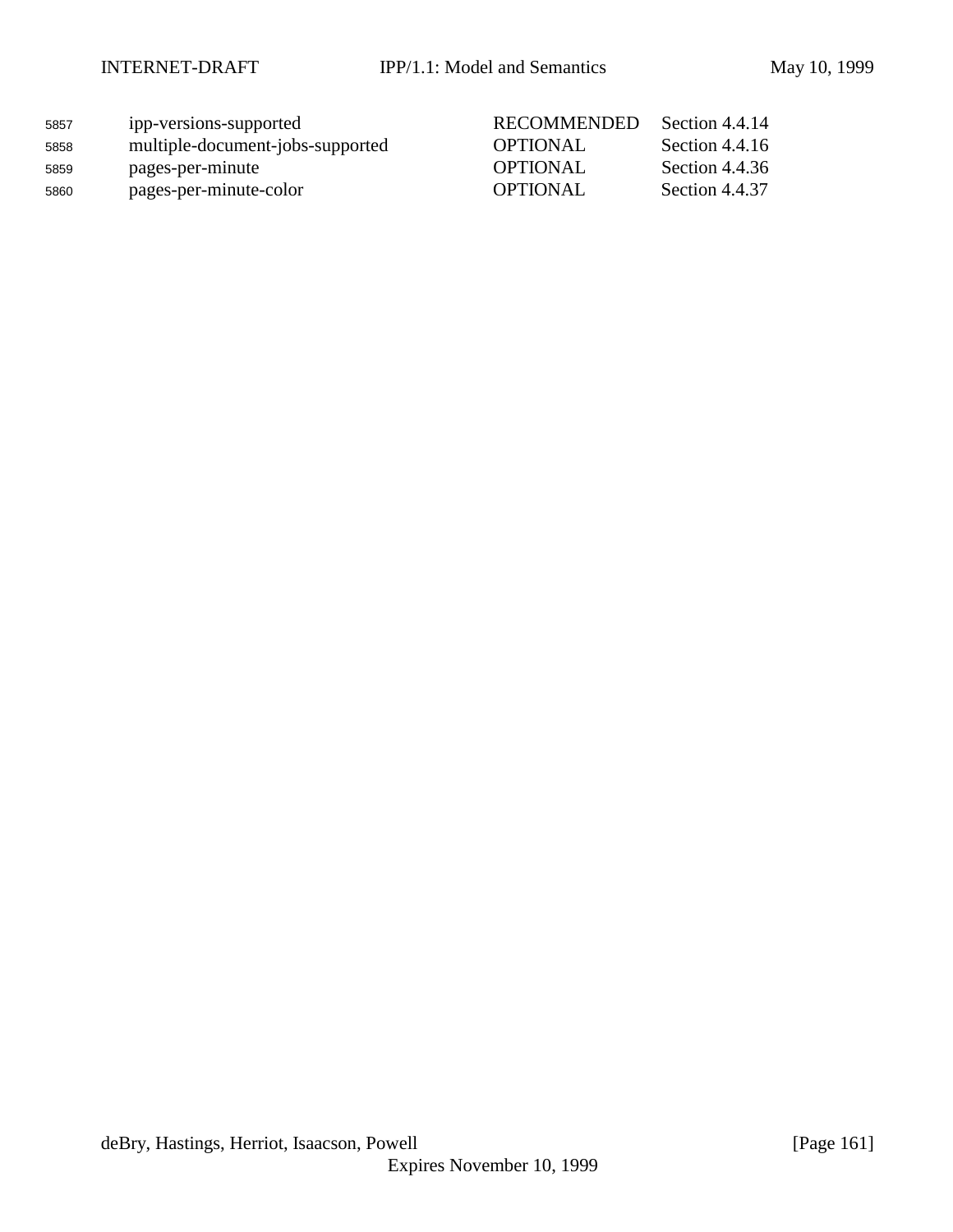17. APPENDIX F: Differences between the IPP/1.0 and IPP/1.1 "Model and Semantics" Specifications

 This Appendix is divided into two lists that summarize the differences between IPP/1.1 (this document) and IPP/1.0 [RFC2566]. The section numbers refer to the numbers in this document which in some cases have changed from RFC 2566. When a change affects multiple sections, the item is listed once in the order of the first section affected and the remaining affected section numbers are indicated.

 The first list contains extensions and clarifications and the second list contains changes in semantics or conformance. However, note that client and IPP object implementations of IPP/1.0 MAY implement any of the extensions and clarifications in this document.

The following extensions and clarifications have been incorporated into this document:

- 1. Section 2.1 clarified that the term "client" can be either contained in software controlled by an 5872 end user or a part of a print server that controls devices. **Issue 4 and Issue 5**
- 2. Section 2.4 added the description of the new "uri-authentication-supported" Printer Description attribute. Issue 2
- 3. Section 3.1.3, 3.1.6, 3.2.5.2, and clarified the error handling for operation attributes that have 5876 their own status code. **Issues 18, 23, and 27**
- 4. Sections 3.1.7 Added this new section to clarify returning Unsupported Attributes for all operations, including only returning attributes that were in the request. Issues 18, 23, and 27
- 5. Sections 3.1.7 and 4.1 clarified the encoding of the "out-of-band" 'unsupported' and 'unknown' values. Issues 12 and 15
- 6. Section 3.1.8 clarified that only the version number parameter will be carried forward into future major or minor versions of the protocol.
- 7. Section 3.1.8 indicated that IPP/1.1 Printers SHOULD support version '1.0' and that not all 5884 previous minor versions need be supported. **Issue 33**
- 5885 8. Section 3.1.8 relaxed the requirements to increment the major version number. **Issue 33**
- 9. Section 3.1.9, and 3.2.5 added the 'processing' state to the list of job states that a job can be in after a Create-Job operation. Issue 13
- 10. Section 3.1.9 clarified that a non-spooling Printer MAY accept zero or more subsequent jobs while processing a job and flow control them down. Subsequent create requests are rejected with 5890 the 'server-error-busy' error status. **Issue 20**
- 11. Section 3.2.1.1 clarified the validation of the "compression" operation attribute and its relationship to the validation of the "document-format" attribute and returning Unsupported Attributes. Issues 6, 11, and 28
- 12. Sections 3.2.1.1, 4.3.8, 13.1.4.16, and 13.1.4.17 added the 'client-error-compression-not- supported', 'client-error-compression-error' status codes and the 'unsupported-compression' and 'compression-error' job-state-reasons. Issue 28
- 13. Sections 3.2.1.1 and 4.3.8 added 'unsupported-document-format' and 'document-format-error' 5898 job-state-reasons. **Issue 3**
- 14. Sections 3.2.2, 4.3.8 and 13.1.4.19 added 'client-error-document-access-error' status code and 5900 'document-access-error' job state reason. **Issue 35**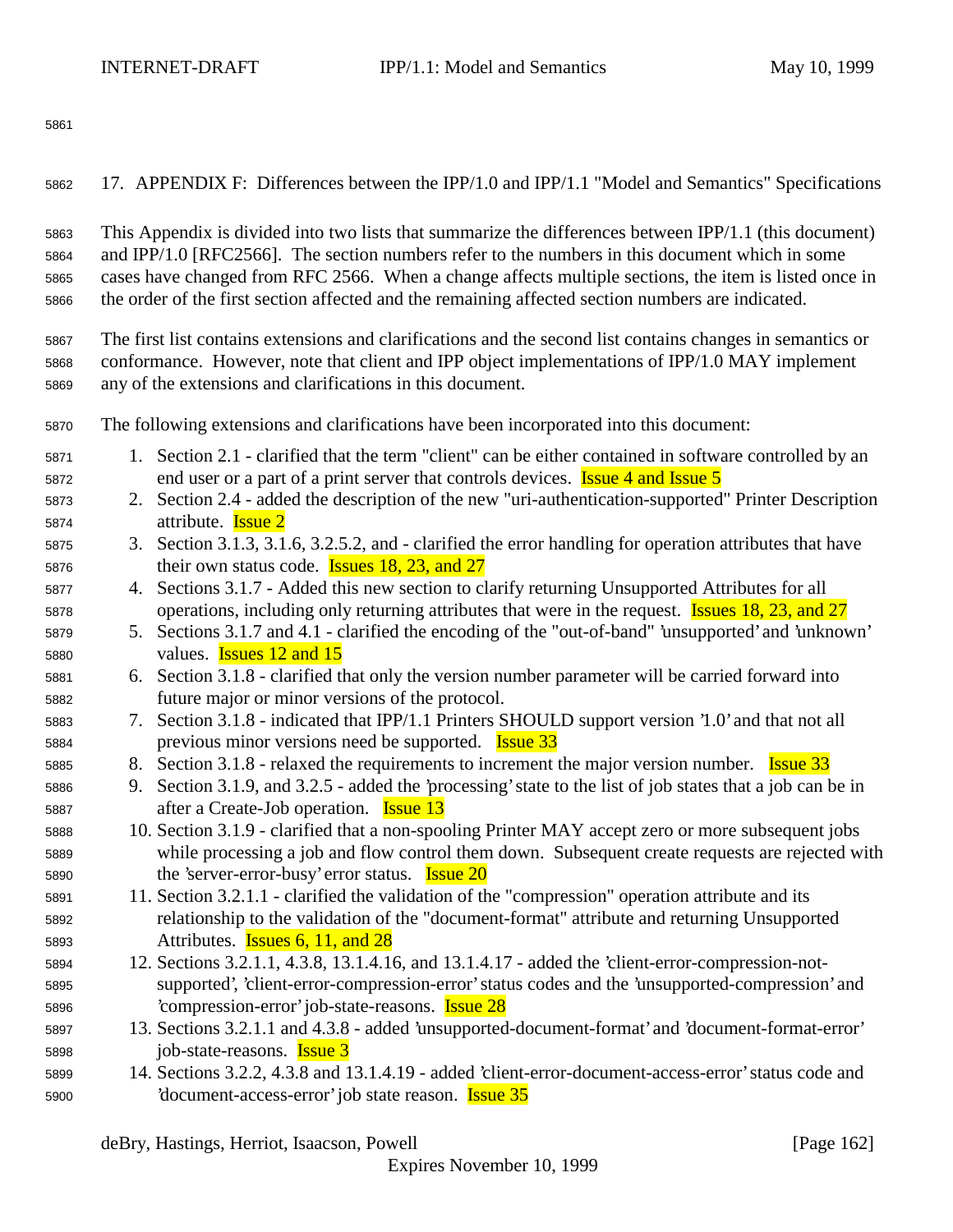| 5901 | 15. Section 3.2.6 - clarified that "limit" takes precedence over "which-jobs" and "my-jobs'. <b>Issue 8</b>   |
|------|---------------------------------------------------------------------------------------------------------------|
| 5902 | 16. Section 3.2.6.2 - clarified that Get-Jobs returns 'successful-ok' when no jobs to return. <b>Issue 24</b> |
| 5903 | 17. Sections 3.2.7, 3.2.8, and 3.2.9 - added the OPTIONAL Pause-Printer, Resume-Printer, and                  |
| 5904 | Purge-Jobs operations                                                                                         |
| 5905 | 18. Sections 3.3.5, 3.3.6, and 3.3.7 - added the OPTIONAL Hold-Job, Release-Job, and Restart-Job              |
| 5906 | operations.                                                                                                   |
| 5907 | 19. Section 4.1.9.1 - clarified that 'application/octet-stream' auto-sensing can happen at create request     |
| 5908 | time and/or job/document processing time. <b>Issue 9 and Issue 10</b>                                         |
| 5909 | 20. Section 4.2 - clarified that xxx-supported have multiple keywords and/or names by adding                  |
| 5910 | parentheses to the table to give: (1setOf (type3 keyword   name))                                             |
| 5911 | 21. Section 4.2.2 - added the 'indefinite' keyword value to the "job-hold-until" attribute for use with       |
| 5912 | the create operations and Hold-Job and Restart-Job operations.                                                |
| 5913 | 22. Section 4.2.4 - clarified that "multiple-document-handling" MUST be supported if the Printer              |
| 5914 | supports multiple documents per job Issue 34                                                                  |
| 5915 | 23. Section 4.2.6 - added more enum values to the "finishings" Job Template attribute.                        |
| 5916 | 24. Section 4.3.7 - added that a forwarding server that cannot get any job state MAY return the job's         |
| 5917 | state as 'completed', provided that it also return the new 'queued-in-device' job state reason. Issue         |
| 5918 | 14                                                                                                            |
| 5919 | 25. Section 4.3.7.1 - added the Partitioning of Job States section.                                           |
| 5920 | 26. Section 4.3.8 - added 'job-data-insufficient' job state reason to indicate whether sufficient data        |
| 5921 | has arrived for the document to start to be processed. <b>Issue 13</b>                                        |
| 5922 | 27. Section 4.3.8 - added 'document-access-error' job state reason to indicate an access error of any         |
| 5923 | kind. <b>Issue 35</b>                                                                                         |
| 5924 | 28. Section 4.3.8 - added 'job-queued-for-marker' job state reason to indicate whether the job has            |
| 5925 | completed some processing and is waiting for the marker. <b>Issue 31</b>                                      |
| 5926 | 29. Section 4.3.8 - added 'unsupported-compression' and 'compression-error' job state reasons to              |
| 5927 | indicate compression not supported or compression processing error after the create has been                  |
| 5928 | accepted. <b>Issue 6</b>                                                                                      |
| 5929 | 30. Section 4.3.8 - added 'unsupported-document-format' and 'document-format-error' job state                 |
| 5930 | reasons to indicate document not supported or document format processing error after the create               |
| 5931 | has been accepted. <b>Issue 3</b>                                                                             |
| 5932 | 31. Section 4.3.8 - added 'queued-in-device' job state reason to indicate that a job as been forwarded        |
| 5933 | to a print system or device that does not provide any job status. <b>Issue 14</b>                             |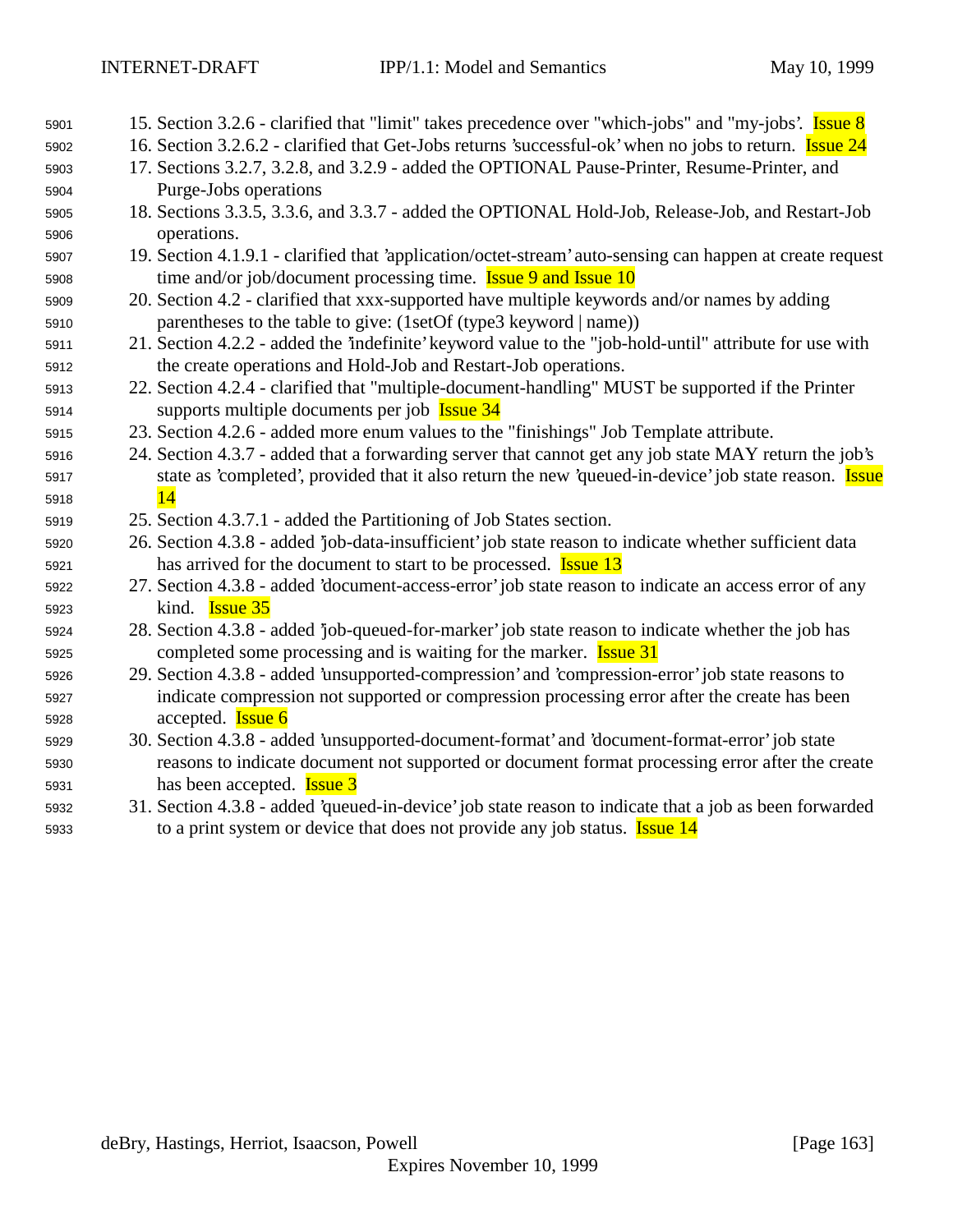| 5934 | 32. Section 4.4.3 - clarified "uri-security-supported" is orthogonal to Client Authentication so that  |
|------|--------------------------------------------------------------------------------------------------------|
| 5935 | none' does not exclude Client Authentication. Issue 2                                                  |
| 5936 | 33. Section 4.4.12 - added the 'moving-to-paused' keyword value to the "printer-state-reasons"         |
| 5937 | attribute for use with the Pause-Job operation.                                                        |
| 5938 | 34. Section 4.4.12 - replaced the duplicate 'marker-supply-low' keyword with the missing 'toner-       |
| 5939 | empty' keyword for the "printer-state-reasons" attribute.                                              |
| 5940 | 35. Section 4.4.15 - added the enum values to the "operations-supported" attribute for the new         |
| 5941 | operations. Clarified that the values of this attribute are encoded as any enum, namely 32-bit         |
| 5942 | values.                                                                                                |
| 5943 | 36. Sections 4.4.36 and 4.4.37 - added the OPTIONAL "pages-per-minute" and "pages-per-minute-          |
| 5944 | color" Printer Description attributes.                                                                 |
| 5945 | 37. Section 4.4.30 - clarified that the dateTime value of "printer-current-time" is on a "best efforts |
| 5946 | basis". If a proper date-time cannot be obtained, the implementation returns the 'no-value' out-of-    |
| 5947 | band value. Also clarified that the time zone NEED NOT be the time zone that the people near           |
| 5948 | the device use and that the client SHOULD display the dateTime attributes in the user's local          |
| 5949 | time. <b>Issue 17</b>                                                                                  |
| 5950 | 38. Section 5.1 - clarified that any response MAY contain additional attribute groups, attributes, or  |
| 5951 | attribute values. <b>Issues 25 and 26</b>                                                              |
| 5952 | 39. Section 5.1 - clarified that a client SHOULD do its best to prevent a channel from being closed    |
| 5953 | by a lower layer when the channel is flow controlled off by the IPP Printer. <b>Issues 4 and 5</b>     |
| 5954 | 40. Section 8.3 - clarified the use of URIs for each Client Authentication mechanism.                  |
| 5955 | 41. Section 8.5 - added the security discussion around the new operator operations.                    |
| 5956 | 42. Section 13.1.4.16 - added client-error-compression-not-supported (0x040F) Issue 6                  |
| 5957 | 43. Section 13.1.4.17 - added client-error-compression-error $(0x0410)$ Issue 6                        |
| 5958 | 44. Section 13.1.4.18 - added client-error-document-format-error (0x0411) <b>Issue 28</b>              |
| 5959 | 45. Section 13.1.4.19 - added client-error-document-access-error (0x0412) <b>Issue 35</b>              |
| 5960 | 46. Section 13.1.5.10 - added server-error-multiple-document-jobs-not-supported (0x0509) Issue 34      |
| 5961 | 47. Section 16 - added the OPTIONAL "pages-per-minute" and "pages-per-minute-color" Printer            |
| 5962 | attributes to the Directory schema.                                                                    |
| 5963 | 48. Section 16 - added OPTIONAL "multiple-document-jobs-supported" to the Directory schema.            |
| 5964 | <b>Issue 34</b>                                                                                        |
| 5965 | 49. Section 16 - added RECOMMENDED "uri-security-supported", "compression-supported", and              |
| 5966 | "ipp-versions-supported" to the Directory schema. Issues 2,                                            |
| 5967 | The following changes in semantics and/or conformance have been incorporated into this document:       |
| 5968 | 1. Section 3.1.8, 5.2.4, and 13.1.5.4 - Clients and IPP objects MUST support version 1.1 and           |
| 5969 | SHOULD support version 1.0. <b>Issue 33 and Issue 36</b>                                               |
| 5970 | 2. Section 3.2.1.1 and section 4.4.32 - changed the "compression" and "compression-supported"          |
| 5971 | attributes from OPTIONAL to REQUIRED. <b>Issue 28</b>                                                  |
| 5972 | 3. Sections 3.2.1.2 and 4.3.8 - changed "job-state-reasons" from RECOMMENDED to                        |
| 5973 | REQUIRED, so that "job-state-reasons" MUST be returned in create operation responses. Issue            |
| 5974 | 30                                                                                                     |
| 5975 | 4. Sections 3.2.4, 3.3.1, 4.4.16, and 16 - changed Create-Job/Send-Document so that they MAY be        |
| 5976 | implemented while only supporting one document jobs. Added the "multiple-document-jobs-                |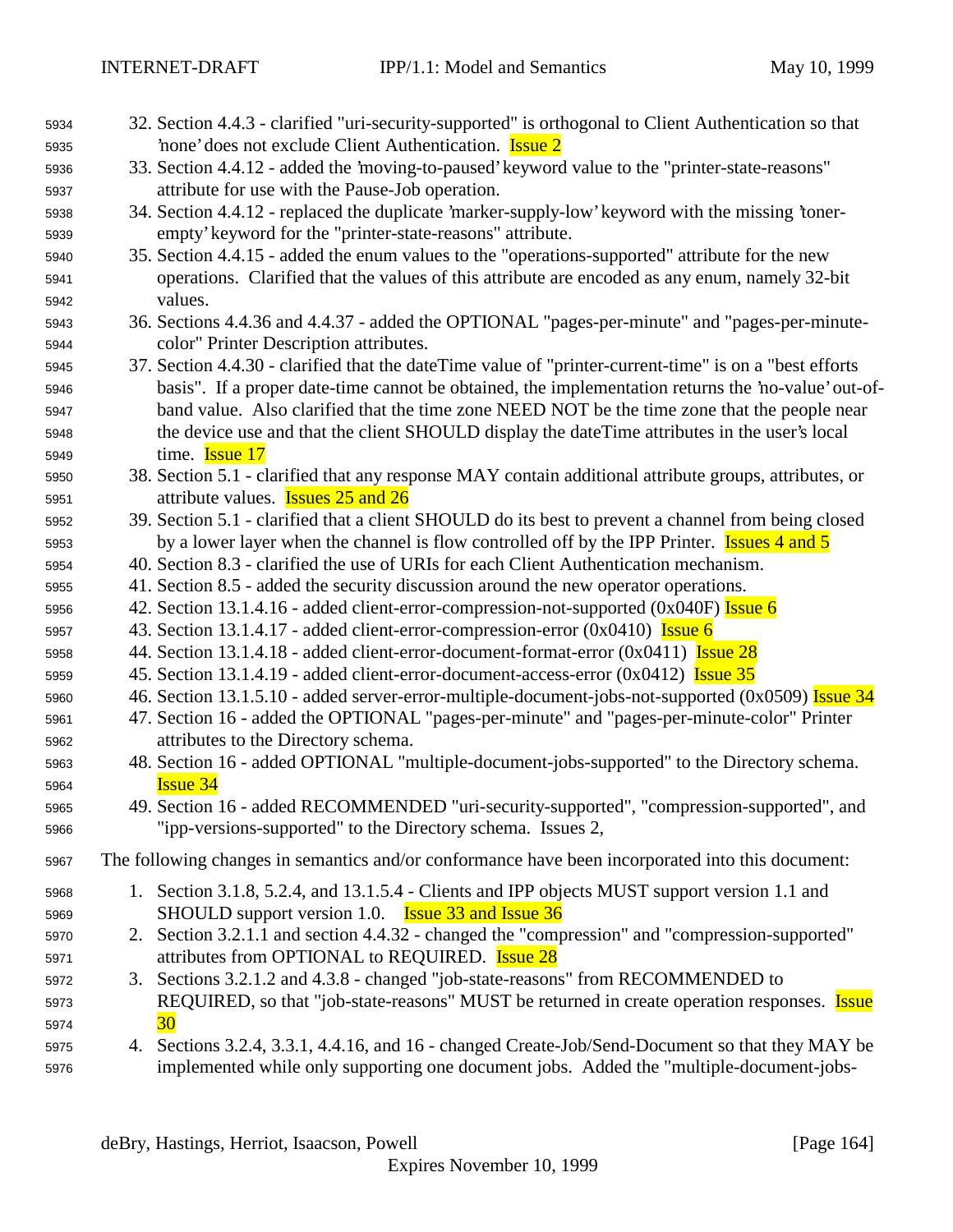| 5977 |    | supported" boolean Printer Description attribute to indicate whether Create-Job/Send-Document             |
|------|----|-----------------------------------------------------------------------------------------------------------|
| 5978 |    | support multiple document jobs or not. Added to the Directory schema. <b>Issue 34</b>                     |
| 5979 |    | 5. Section 4.1.9 - deleted 'text/plain; charset=iso-10646-ucs-2', since binary is not legal with the      |
| 5980 |    | 'text' type.                                                                                              |
| 5981 |    | 6. Section 4.3.8 - changed "job-state-reasons" from RECOMMENDED to REQUIRED. <b>Issue 30</b>              |
| 5982 | 7. | Section 4.3.12 - added OPTIONAL 'dateTime' attribute syntax to "time-at-creation", "time-at-              |
| 5983 |    | processing", and "time-at-completed" Job Description attributes for use in version '1.1' responses.       |
| 5984 |    | <b>Issue 17</b>                                                                                           |
| 5985 |    | 8. Section 4.3.12 - changed the "time-at-creation", "time-at-processing", and "time-at-completed"         |
| 5986 |    | Event Time Job Description attributes from OPTIONAL to REQUIRED. <b>Issue 17</b>                          |
| 5987 |    | 9. Section 4.3.12.4 - added the REQUIRED "job-printer-up-time (integer(1:MAX))" Job                       |
| 5988 |    | Description attribute as an alias for "printer-up-time" to reduce number of operations to get job         |
| 5989 |    | times. <b>Issue 17</b>                                                                                    |
| 5990 |    | 10. Section 4.4.2 - added the REQUIRED "uri-authentication-supported (1setOf type2 keyword)"              |
| 5991 |    | Printer Description attribute to describe the Client Authentication used by each Printer URI.             |
| 5992 |    | <b>Issue 2</b>                                                                                            |
| 5993 |    | 11. Section 4.4.11 - clarified the "printer-state" to allow a Printer that can interpret one or more jobs |
| 5994 |    | (rip) while marking one job to have those jobs all in the 'processing' state. <b>Issue 31</b>             |
| 5995 |    | 12. Section 4.4.12 - changed "printer-state-reasons" Printer Description attribute from OPTIONAL to       |
| 5996 |    | REQUIRED. <b>Issue 30</b>                                                                                 |
| 5997 |    | 13. Section 4.4.14 - added the REQUIRED "ipp-versions-supported (1setOf keyword)" Printer                 |
| 5998 |    | Description attribute, since IPP/1.1 Printers do not have to support version '1.0'.                       |
| 5999 |    | 14. Section 4.4.16 - added the REQUIRED "multiple-document-jobs-supported (boolean)" Printer              |
| 6000 |    | Description attribute so that a client can tell whether a Printer that supports Create-Job/Send-          |
| 6001 |    | Document supports multiple document jobs or not. <b>Issue 34</b>                                          |
| 6002 |    | 15. Section 4.4.24 - changed the "queued-job-count" Printer Description attribute from                    |
| 6003 |    | RECOMMENDED to REQUIRED. <b>Issue 29</b>                                                                  |
| 6004 |    | 16. Section 4.4.32 - changed "compression-supported (1setOf type3 keyword)" Printer Description           |
| 6005 |    | attribute from OPTIONAL to REQUIRED. <b>Issue 28</b>                                                      |
| 6006 |    | 17. Section 5.1 - changed the client security requirements from RECOMMENDED non-standards                 |
| 6007 |    | track SSL3 to MUST/SHOULD [which is to be determined in consultation with the Area                        |
| 6008 |    | Director] support Client Authentication as defined in the IPP/1.1 Encoding and Transport                  |
| 6009 |    | document [IPP-PRO]. A client SHOULD support Operation Privacy and Server Authentication                   |
| 6010 |    | as defined in the IPP/1.1 Encoding and Transport document [IPP-PRO].                                      |
| 6011 |    | 18. Section 5.2.7 - changed the IPP object security requirements from OPTIONAL non-standards              |
| 6012 |    | track SSL3 to MUST/SHOULD [which is to be determined in consultation with the Area                        |
| 6013 |    | Director] contain support for Client Authentication as defined in the IPP/1.1 Encoding and                |
| 6014 |    | Transport document [IPP-PRO]. A Printer implementation MAY allow an administrator to                      |
| 6015 |    | configure the Printer so that all, some, or none of the users are authenticated. An IPP Printer           |
| 6016 |    | implementation SHOULD contain support for Operation Privacy and Server Authentication as                  |
| 6017 |    | defined in the IPP/1.1 Encoding and Transport document [IPP-PRO]. A Printer implementation                |
| 6018 |    | MAY allow an administrator to configure the degree of support for Operation Privacy and Server            |
| 6019 |    | Authentication.                                                                                           |
|      |    |                                                                                                           |

 See also the "IPP/1.1 Encoding and Transport" [IPP-PRO] document for differences between IPP/1.0 [RFC2565] and IPP/1.1 [IPP-PRO].